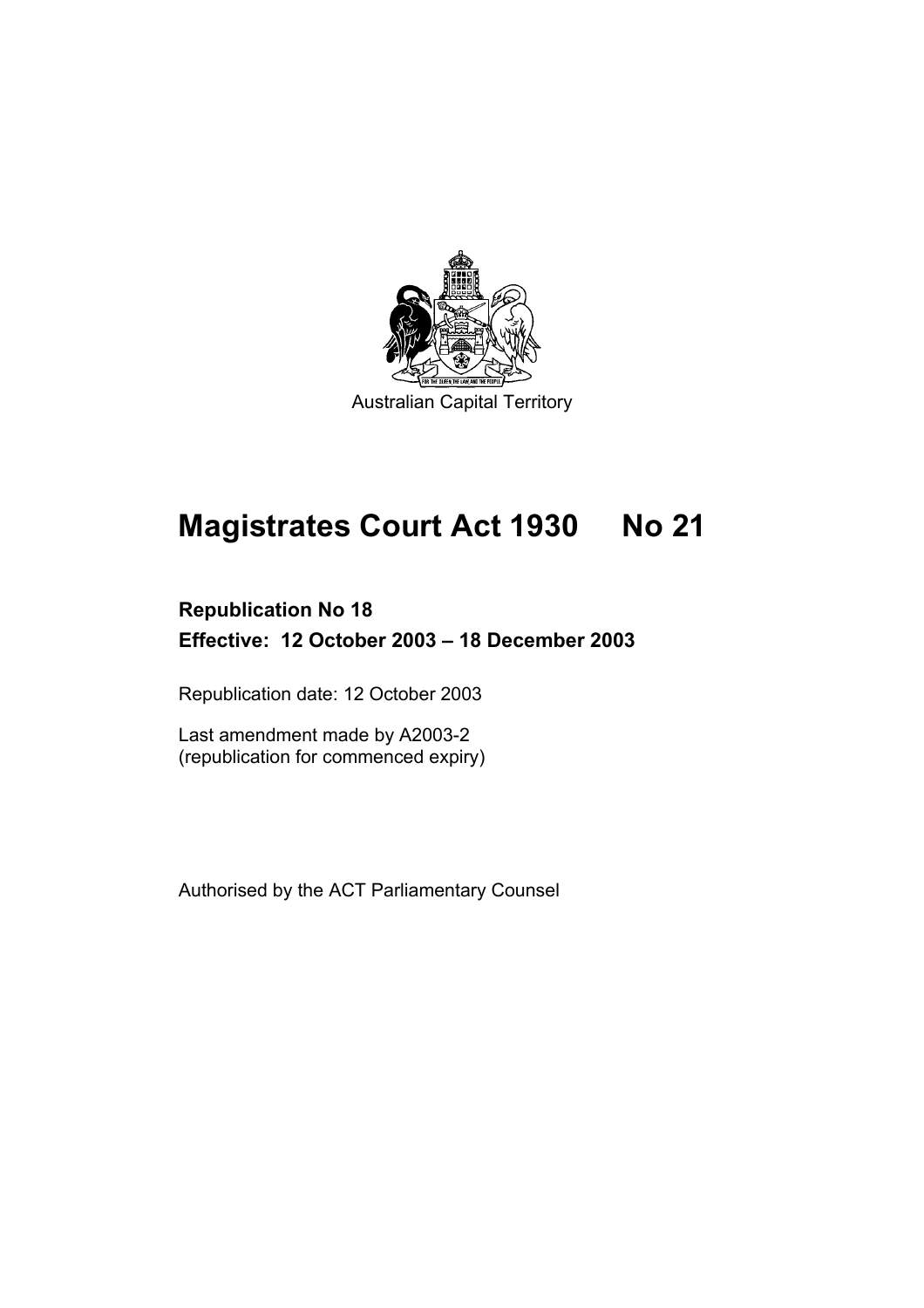#### **About this republication**

#### **The republished law**

This is a republication of the *Magistrates Court Act 1930* (including any amendment made under the *Legislation Act 2001*, part 11.3 (Editorial changes)) as in force on 12 October 2003*.* It also includes any amendment, repeal or expiry affecting the republished law to 12 October 2003.

The legislation history and amendment history of the republished law are set out in endnotes 3 and 4.

#### **Kinds of republications**

The Parliamentary Counsel's Office prepares 2 kinds of republications of ACT laws (see the ACT legislation register at www.legislation.act.gov.au):

- authorised republications to which the *Legislation Act 2001* applies
- unauthorised republications.

The status of this republication appears on the bottom of each page.

#### **Editorial changes**

The *Legislation Act 2001*, part 11.3 authorises the Parliamentary Counsel to make editorial amendments and other changes of a formal nature when preparing a law for republication. Editorial changes do not change the effect of the law, but have effect as if they had been made by an Act commencing on the republication date (see *Legislation Act 2001*, s 115 and s 117). The changes are made if the Parliamentary Counsel considers they are desirable to bring the law into line, or more closely into line, with current legislative drafting practice.

This republication does not include amendments made under part 11.3 (see endnote 1).

#### **Uncommenced provisions and amendments**

If a provision of the republished law has not commenced or is affected by an uncommenced amendment, the symbol  $|\mathbf{U}|$  appears immediately before the provision heading. The text of the uncommenced provision or amendment appears only in the last endnote.

#### **Modifications**

If a provision of the republished law is affected by a current modification, the symbol  $\mathbf{M}$ appears immediately before the provision heading. The text of the modifying provision appears in the endnotes. For the legal status of modifications, see *Legislation Act 2001*, section 95.

#### **Penalties**

The value of a penalty unit for an offence against this republished law at the republication date is—

- (a) if the person charged is an individual—\$100; or
- (b) if the person charged is a corporation—\$500.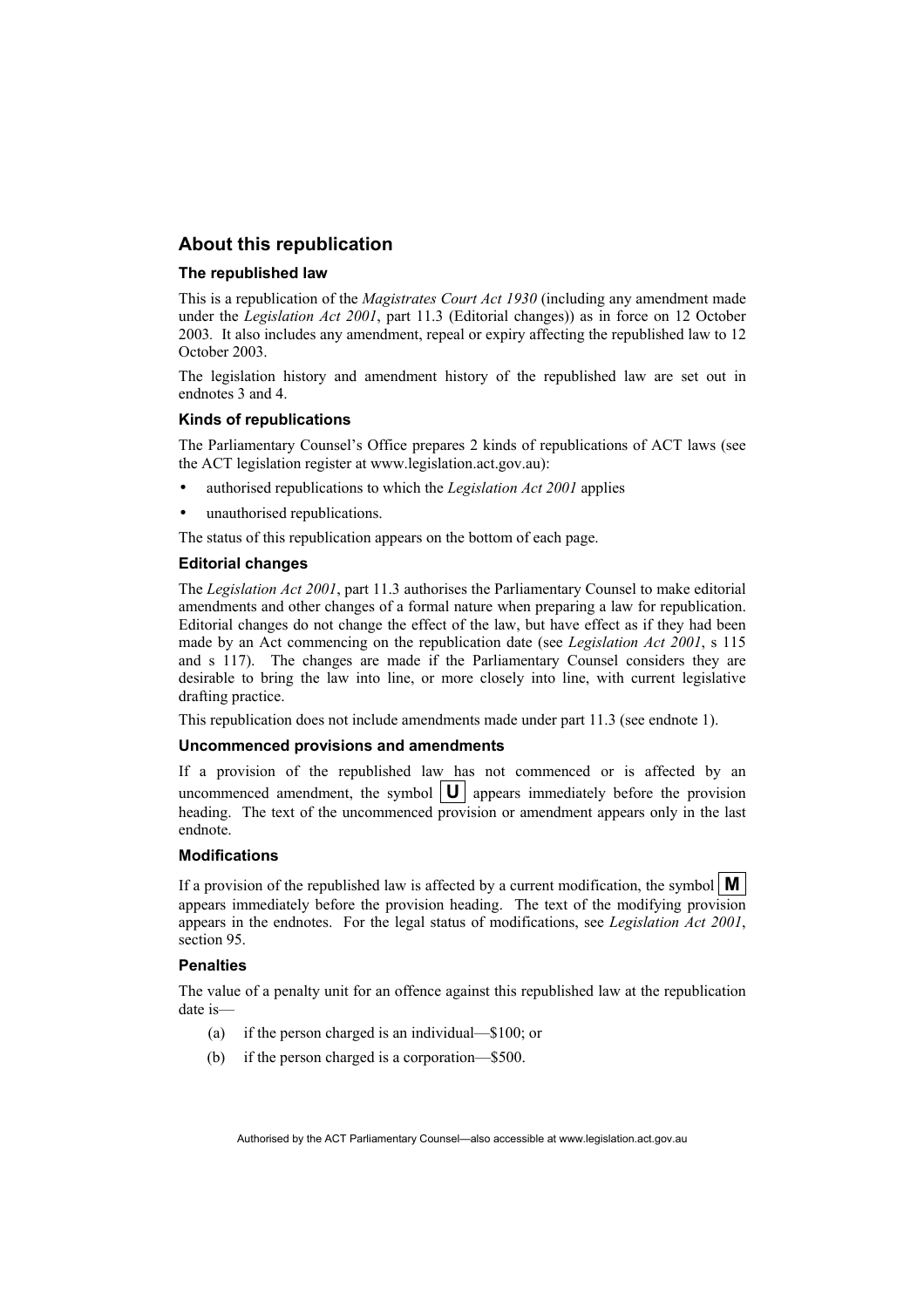

# **Magistrates Court Act 1930**

# **Contents**

|                        |                                                            | Page       |
|------------------------|------------------------------------------------------------|------------|
| Part 1                 | <b>Preliminary</b>                                         |            |
| 1                      | Short title                                                | 2          |
| 5                      | Interpretation for Act                                     | 2          |
| 6                      | Application to Jervis Bay Territory                        | 4          |
| Part 2                 | Appointment and jurisdiction of<br>magistrates             |            |
| <b>Division 2.1</b>    | <b>Appointment of Chief Magistrate and magistrates</b>     |            |
| 6A                     | Meaning of <i>magistrate</i> in div 2.1                    | 5          |
| 7                      | Chief Magistrate and other magistrates                     | 5          |
| 8                      | Eligibility for appointment as magistrate                  | 5          |
| 9                      | Seniority of magistrates                                   | 6          |
| 10                     | Terms and conditions of appointment                        | 6          |
| <b>R18</b><br>12/10/03 | Magistrates Court Act 1930<br>Effective: 12/10/03-18/12/03 | contents 1 |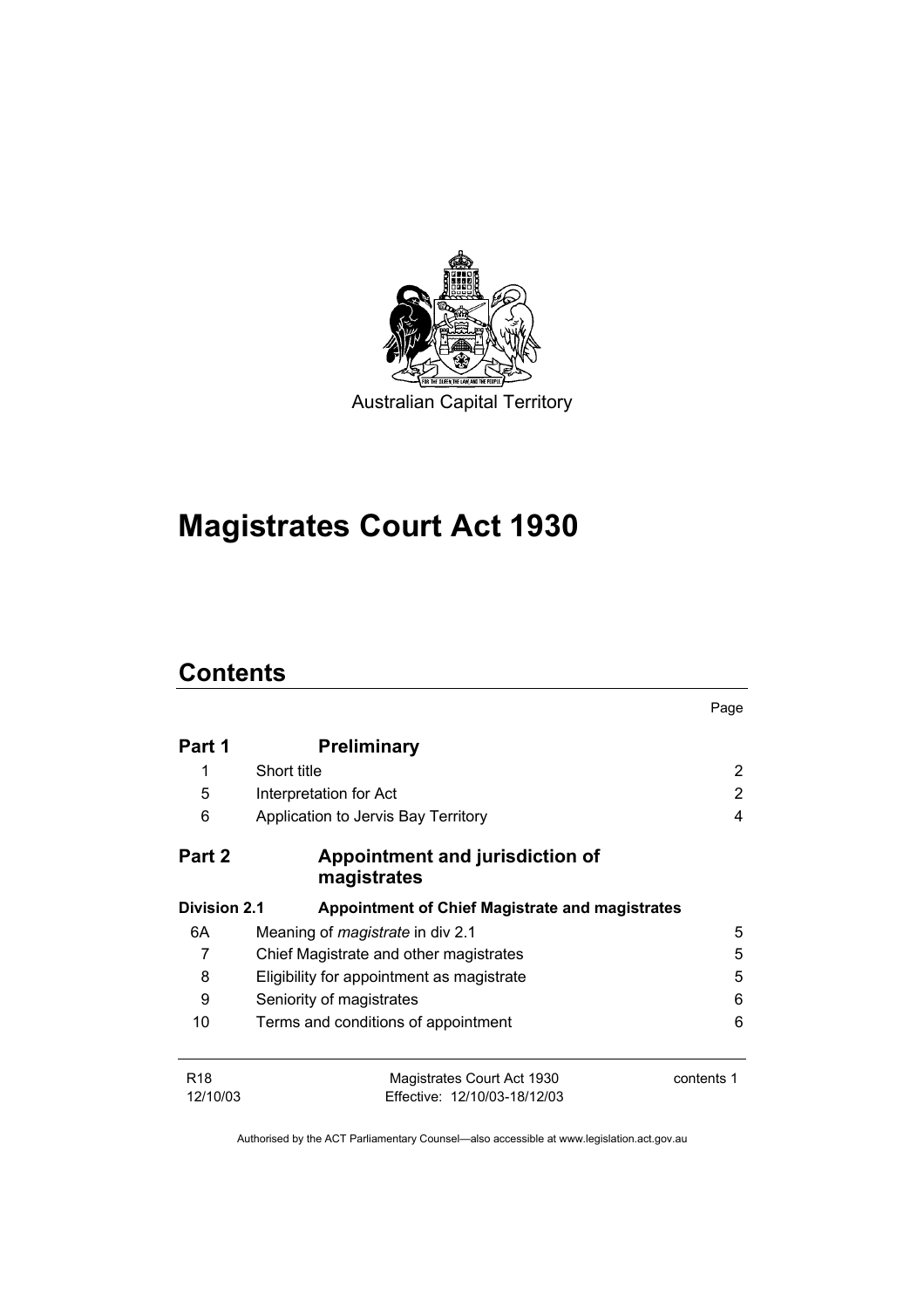|                     |                                                            | Page                        |
|---------------------|------------------------------------------------------------|-----------------------------|
| 10A                 | Tenure of office                                           | 6                           |
| 10B                 | Resignation                                                | 6                           |
| 10C                 | <b>Acting Chief Magistrate</b><br>Retirement               | 6                           |
| 10D                 |                                                            | 8                           |
| 10E                 | Magistrates not to undertake other work                    | 8                           |
| 10F                 | Rights of public servants                                  | 9                           |
| 10G                 | Arrangement of business of courts                          | 9                           |
| <b>Division 2.2</b> | <b>Special magistrates</b>                                 |                             |
| 10H                 | Appointment of special magistrates                         | 9                           |
| 10J                 | Tenure of office<br>Resignation                            | 9                           |
| 10K                 |                                                            | 10                          |
| 10 <sub>L</sub>     | Terms and conditions of appointment                        | 10                          |
| <b>Division 2.3</b> | <b>Registrar and other officers of Magistrates Court</b>   |                             |
| 10M                 | Appointment of registrar etc                               | 10                          |
| 10MA                | Staff assisting registrar                                  | 10                          |
| 10N                 | Duties of registrar                                        | 10                          |
| <b>Division 2.4</b> | <b>Jurisdiction of magistrates</b>                         |                             |
| 10P                 | Oath etc of office                                         | 11                          |
| 10Q                 | Acts done beyond Territory                                 | 11                          |
| 11                  | Authentication of acts of magistrate or registrar          | 11                          |
| 12                  | Acts by magistrate or registrar                            | 11                          |
| 13                  | Issue of warrant of commitment or writ of execution        | 12                          |
| 15                  | Process not avoided by death of magistrate or registrar    | 12                          |
| 16                  | Order instead of mandamus                                  | $12 \overline{ }$           |
| 17                  | Powers and functions of magistrates                        | 13                          |
| Part 3              | <b>Magistrates Court</b>                                   |                             |
| Division 3.1        | <b>Establishment of Magistrates Court</b>                  |                             |
| 18                  | Constitution of court                                      | 14                          |
| <b>Division 3.2</b> | <b>Jurisdiction of Magistrates Court</b>                   |                             |
| 19                  | Jurisdiction of court                                      | 14                          |
| 21                  | Jurisdiction of court if defendant absent from Territory   | 15                          |
|                     |                                                            |                             |
| contents 2          | Magistrates Court Act 1930<br>Effective: 12/10/03-18/12/03 | R <sub>18</sub><br>12/10/03 |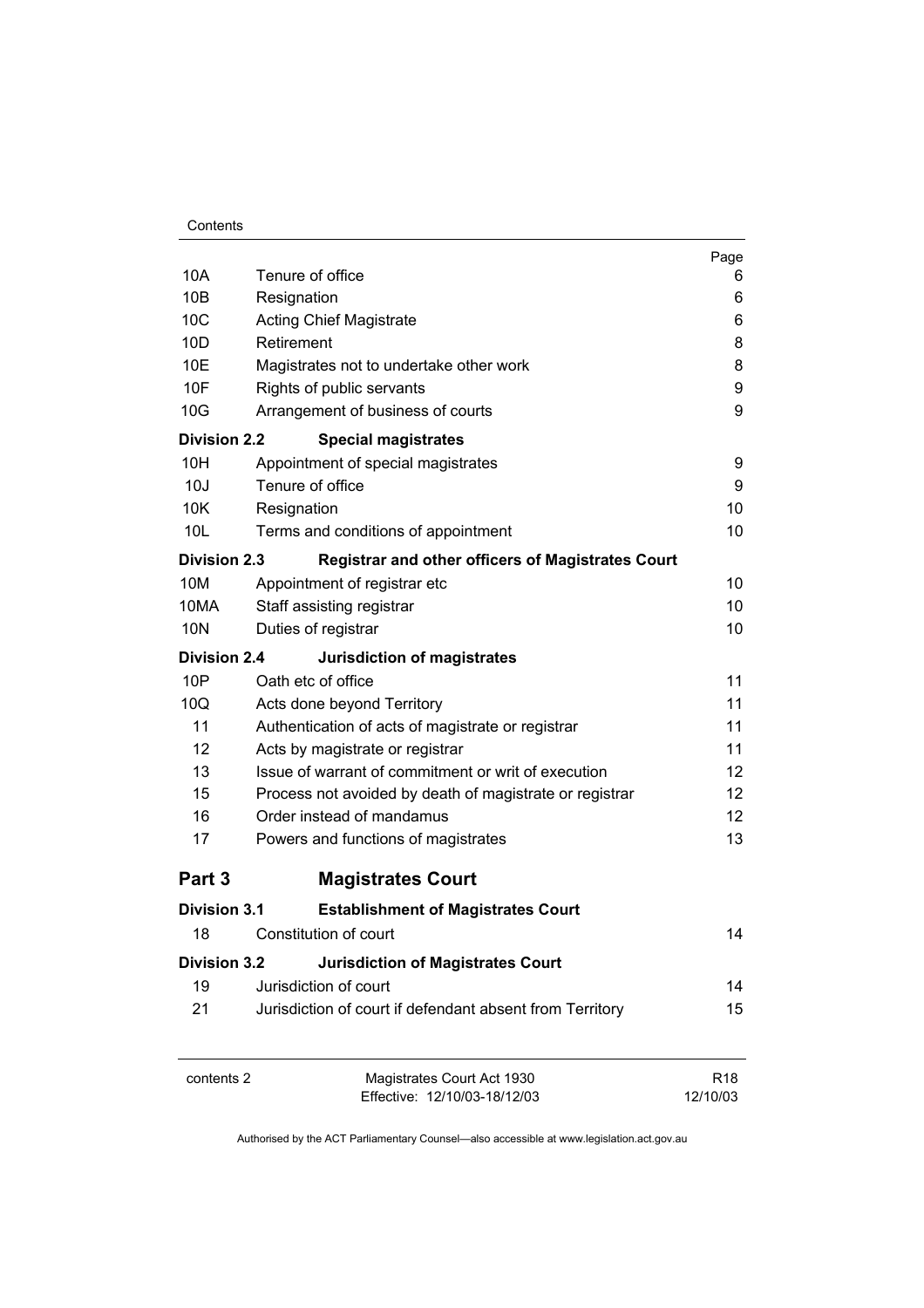|                             |                                                                                           | Contents   |
|-----------------------------|-------------------------------------------------------------------------------------------|------------|
|                             |                                                                                           | Page       |
| 22                          | Proceedings of court if it considers offence should be dealt with<br>on indictment        | 15         |
| 23                          | Ex parte order may be set aside                                                           | 15         |
| 23AA                        | Ex parte conviction may be set aside on application by informant                          | 16         |
| 23A                         | Requests under conventions regarding legal proceedings in civil<br>and commercial matters | 17         |
| 23B                         | Rectification of certain orders etc                                                       | 17         |
| Part 4                      | <b>Commencement of proceedings</b>                                                        |            |
| <b>Division 4.1</b>         | General                                                                                   |            |
| 25                          | Informations                                                                              | 20         |
| Division 4.2                | <b>Informations</b>                                                                       |            |
| 26                          | Laying of informations                                                                    | 20         |
| 27                          | Description of persons and property and of offences                                       | 20         |
| 28                          | Power of court to amend information                                                       | 20         |
| 29                          | Court may adjourn hearing if amendment made                                               | 21         |
| 30                          | Form of information                                                                       | 21         |
| Division 4.4                | <b>Summonses</b>                                                                          |            |
| 37                          | When magistrate may issue summons                                                         | 21         |
| 38                          | Form of summons                                                                           | 21         |
| 41                          | Service of summons                                                                        | 22         |
| <b>Division 4.5</b>         | <b>Warrants of arrest</b>                                                                 |            |
| 42                          | Issue of warrant and summons                                                              | 22.        |
| 43                          | Procedure on filing indictment                                                            | 23         |
| 44                          | Direction of warrant                                                                      | 24         |
| 45                          | Any police officer may execute warrant                                                    | 24         |
| 47                          | Form of arrest warrant                                                                    | 24         |
| 48                          | Warrant to be in force till executed                                                      | 25         |
| 49                          | Sunday warrants                                                                           | 25         |
| Part 5                      | <b>Hearing</b>                                                                            |            |
| <b>Division 5.1</b>         | General                                                                                   |            |
| 51                          | Hearings to be in public except in special circumstances                                  | 26         |
| R <sub>18</sub><br>12/10/03 | Magistrates Court Act 1930<br>Effective: 12/10/03-18/12/03                                | contents 3 |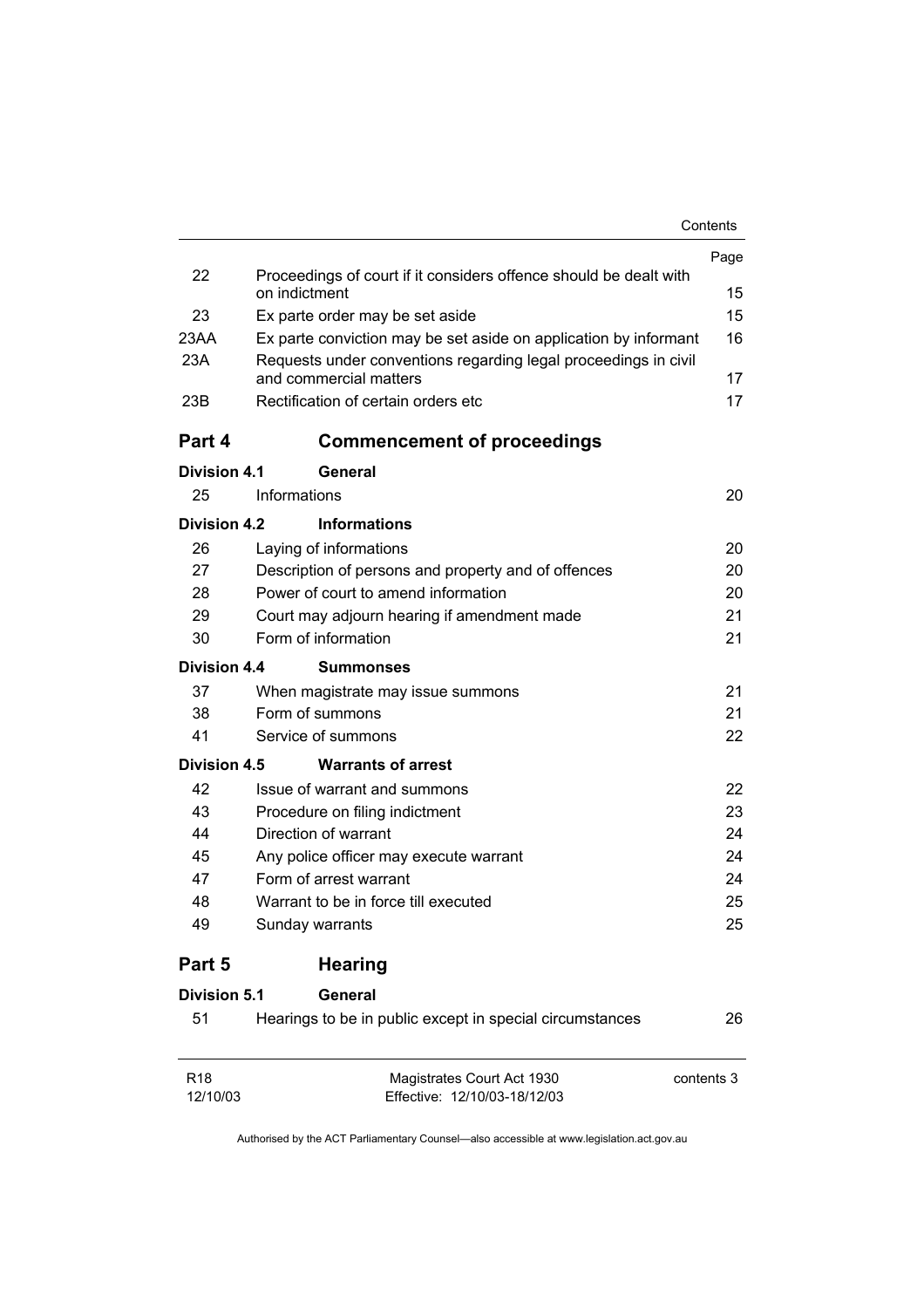| Contents |
|----------|
|----------|

|                     |                                                                                       | Page            |
|---------------------|---------------------------------------------------------------------------------------|-----------------|
| 53                  | Conduct of case                                                                       | 27              |
| 54                  | If both parties present in court to hear case                                         | 27              |
| 54A                 | Recording of proceedings                                                              | 27              |
| Division 5.2        | <b>Evidence</b>                                                                       |                 |
| 55                  | Examination to be on oath                                                             | 29              |
| 58                  | Defendant and husband or wife, when competent in criminal<br>proceedings              | 29              |
| 59                  | Proof of negative etc                                                                 | 29              |
| 60                  | Record of proceedings and transcript                                                  | 30              |
| 60A                 | Informant may request witnesses to attend                                             | 31              |
| 61                  | Power of magistrate to summon witnesses                                               | 32              |
| 62                  | Service of summons on witness                                                         | 32              |
| 62A                 | Witnesses entitled to claim expenses                                                  | 32              |
| 63                  | Warrant to bring witness to court                                                     | 33              |
| 64                  | Warrant in the first instance                                                         | 33              |
| 66                  | Production of documents before magistrate                                             | 33              |
| 66A                 | Setting aside summons                                                                 | 34              |
| 67                  | Person about to leave Territory may be ordered to be examined<br>or produce documents | 34              |
| 67A                 | Examination of witnesses—application of Magistrates Court<br>(Civil Jurisdiction) Act | 35              |
| 67B                 | Affidavits-application of Magistrates Court (Civil Jurisdiction)<br>Act               | 35              |
| 68                  | Witnesses' rights and liabilities                                                     | 35              |
| 69                  | Depositions to be delivered to registrar                                              | 35              |
| Division 5.3        | Remand                                                                                |                 |
| 70                  | Remand of defendant                                                                   | 36              |
| 72                  | Bringing up during remand                                                             | 37              |
| 72A                 | Hearing of bail applications                                                          | 37              |
| 72B                 | Defendant's appearance in proceedings other than bail<br>proceedings                  | 38              |
| 73                  | Bail of defendant during examination                                                  | 38              |
| <b>Division 5.4</b> | <b>Committal and recognisance</b>                                                     |                 |
| 73A                 | Application of div 5.4                                                                | 38              |
| contents 4          | Magistrates Court Act 1930                                                            | R <sub>18</sub> |
|                     | Effective: 12/10/03-18/12/03                                                          | 12/10/03        |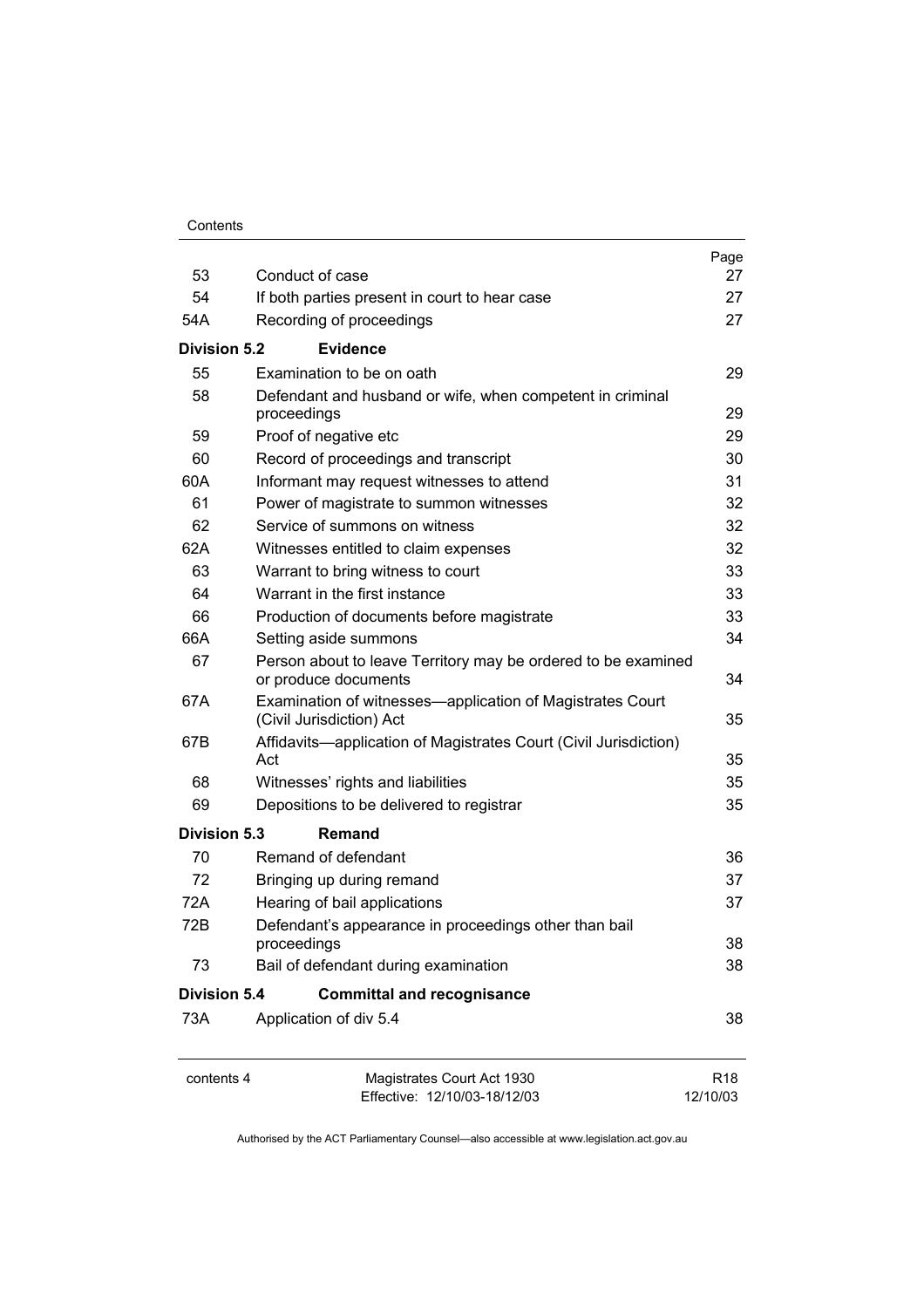| Contents |
|----------|
|----------|

|                             |                                                                 | Page       |
|-----------------------------|-----------------------------------------------------------------|------------|
| 74                          | Committal or detention before decision                          | 38         |
| 75                          | Committal of witness or of defendant after decision             | 38         |
| 76                          | Witnesses may be discharged on recognisance                     | 39         |
| 77                          | Recognisances                                                   | 39         |
| 78                          | Issue of warrant for non-appearance                             | 39         |
| 79                          | Recognisances taken out of court                                | 39         |
| 80                          | Forfeited recognisances-how enforced                            | 40         |
| 82                          | Conveying persons to custody                                    | 40         |
| <b>Division 5.5</b>         | <b>Adjournment of proceedings</b>                               |            |
| 83                          | Magistrate may adjourn court generally                          | 40         |
| 84                          | Particular cases may be adjourned                               | 40         |
| 85                          | Proceedings if either party not present at adjourned hearing    | 41         |
| 86                          | Proceedings if both parties present at adjourned hearing        | 41         |
| 87                          | Witnesses to attend adjourned sittings                          | 41         |
| 88                          | Postponement of hearing                                         | 42         |
| Part 6                      | Proceedings in case of indictable offences                      |            |
| <b>Division 6.1A</b>        | Preliminary                                                     |            |
| 88A                         | Meaning of jury in pt 6                                         | 43         |
| <b>Division 6.1</b>         | Institution of proceedings                                      |            |
| 89                          | Disobedience of summons                                         | 43         |
| 89A                         | Accused person may be excused from attendance before court      | 43         |
| 90                          | Procedure if informant proposes to tender written statements to |            |
|                             | court                                                           | 45         |
| 90AA                        | Written statements may be admitted in evidence                  | 47         |
| 90AB                        | Preliminary examination if written statements not tendered      | 49         |
| 90ABA                       | Attendance not required under s 90AA or s 90AB if order made    |            |
|                             | under $s$ 89 $(1)$                                              | 49         |
| 90A                         | Plea of guilty in committal proceedings                         | 49         |
| 91                          | Court may discharge accused                                     | 52         |
| 92                          | Proceedings if evidence sufficient to put accused on trial      | 52         |
| 92A                         | Committal for sentence for indictable offence tried summarily   | 53         |
| 92B                         | Depositions as evidence                                         | 54         |
| 93                          | Admissions and confessions                                      | 54         |
| R <sub>18</sub><br>12/10/03 | Magistrates Court Act 1930<br>Effective: 12/10/03-18/12/03      | contents 5 |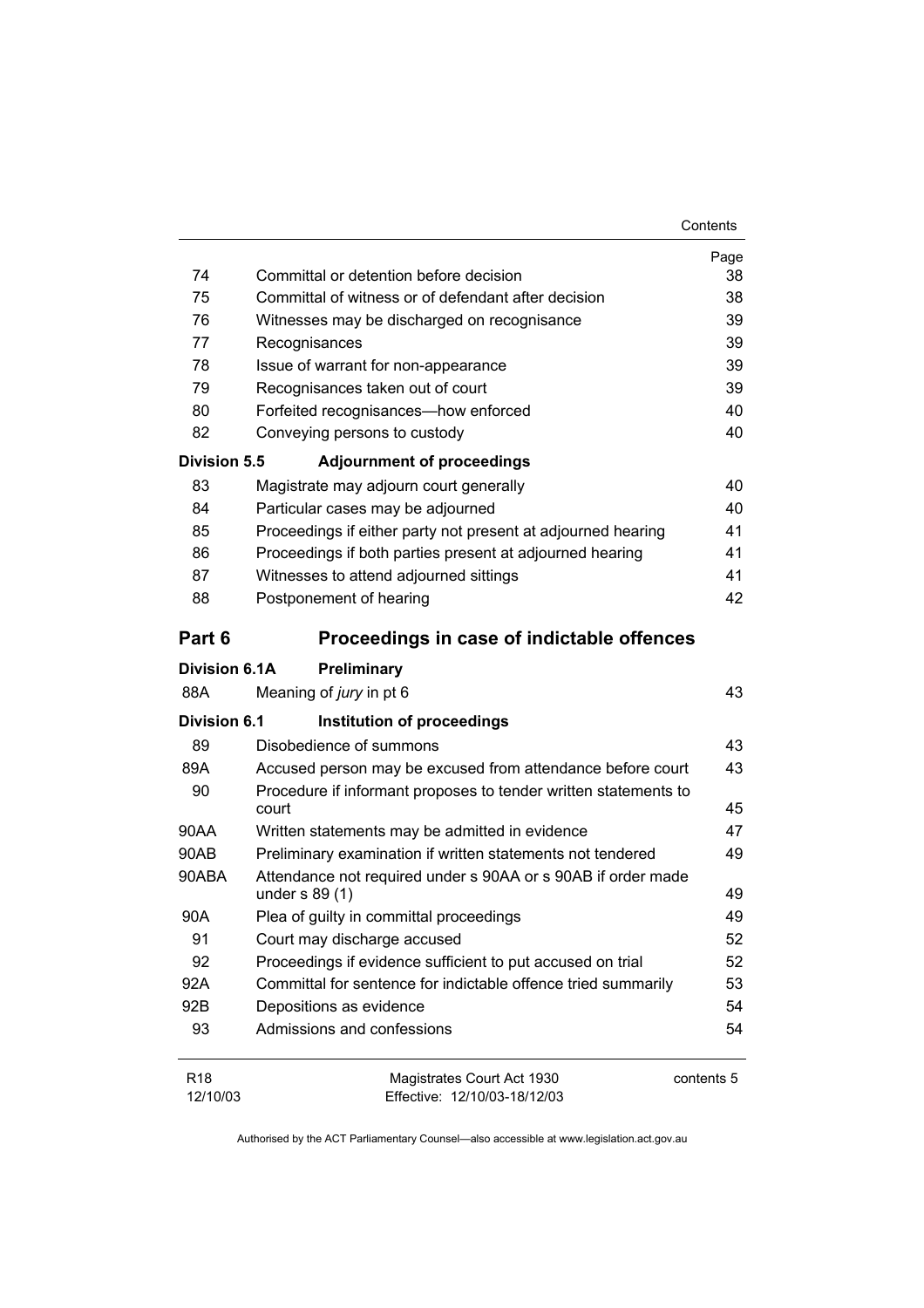#### Contents

| <b>Division 6.2</b> | Proceedings subsequent to hearing of evidence                    | Page            |
|---------------------|------------------------------------------------------------------|-----------------|
| 94                  | Discharge or committal for trial                                 | 54              |
| 95                  | Depositions of dead or absent persons                            | 55              |
| 96                  | Evidence for defence                                             | 56              |
|                     |                                                                  |                 |
| Division 6.2A       | Costs                                                            |                 |
| 97                  | Discontinued proceedings                                         | 56              |
| Division 6.3        | <b>Recognisances of witnesses</b>                                |                 |
| 103                 | Recognisance of witnesses etc                                    | 56              |
| 104                 | Signature of magistrate-notice to witnesses                      | 57              |
| 105                 | Court may commit refractory witness                              | 57              |
| Division 6.4        | <b>Miscellaneous</b>                                             |                 |
| 106                 | Transmission of depositions etc to director of public            |                 |
|                     | prosecutions                                                     | 58              |
| 107                 | Delivery of documents to proper officer of court                 | 58              |
| 108                 | Copies of depositions may be obtained by accused                 | 59              |
| Part 7              | Proceedings for offences punishable                              |                 |
|                     | summarily                                                        |                 |
| 108A                | Indictable offences dealt with summarily                         | 60              |
| 109                 | Dismissal or adjournment in absence of informant                 | 60              |
| 110                 | Ex parte hearing in absence of defendant                         | 61              |
| 111                 | Magistrate may adjourn case                                      | 62              |
| 112                 | Both parties appearing                                           | 62              |
| 113                 | Proceedings at hearing on defendant's confession                 | 62              |
| 114                 | If defendant does not admit the case                             | 62              |
| 115                 | Court may proceed to hearing in absence of both or either of the |                 |
|                     | parties                                                          | 63              |
| 116                 | Conduct of summary proceedings regulated                         | 63              |
| Part 7A             | Service and pleading by post for certain                         |                 |
|                     | offences                                                         |                 |
| 116A                | Interpretation for pt 7A                                         | 64              |
| 116AA               | Meaning of prescribed offence for pt 7A                          | 64              |
| 116B                | Service of summons                                               | 65              |
| contents 6          | Magistrates Court Act 1930                                       | R <sub>18</sub> |
|                     | Effective: 12/10/03-18/12/03                                     | 12/10/03        |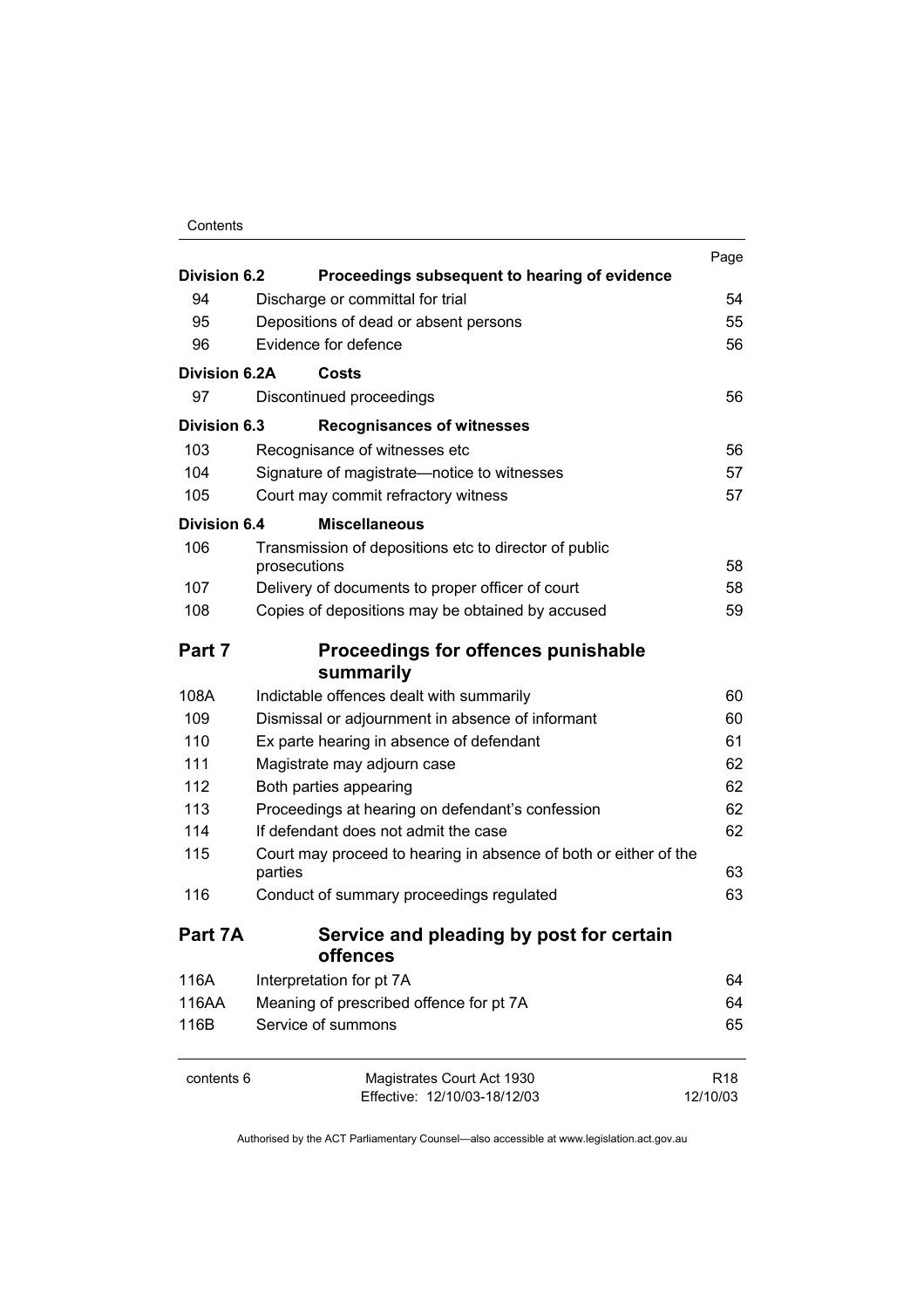| Contents |
|----------|
|----------|

| 116BA               |                                                     | Page<br>66 |
|---------------------|-----------------------------------------------------|------------|
| 116C                | Giving of notice<br>Proof of service                | 66         |
| 116D                | Pleas                                               |            |
| 116E                | Procedure if plea of guilty entered                 | 67<br>67   |
| 116F                | Procedure if notice of intention to defend given    | 68         |
| 116FA               | Procedure if defendant pleads not guilty            | 68         |
| 116G                | Procedure if defendant does not plead               | 69         |
| 116H                | Restricted penalties under pt 7A                    | 69         |
| <b>1161</b>         | Consequences of conviction ex parte                 | 70         |
| Part 8              | Infringement notices for certain offences           |            |
| <b>Division 8.1</b> | Preliminary                                         |            |
| 117                 | Definitions for pt 8                                | 72         |
| 118                 | Purpose and effect of pt 8                          | 73         |
| 119                 | Regulations about infringement notice offences      | 73         |
| <b>Division 8.2</b> | Infringement and reminder notices                   |            |
| 120                 | Service of infringement notices                     | 74         |
| 121                 | Contents of infringement notices                    | 74         |
| 122                 | Additional information in infringement notices      | 76         |
| 123                 | Time for payment of infringement notice penalty     | 77         |
| 124                 | Extension of time to pay penalty                    | 77         |
| 125                 | Effect of payment of infringement notice penalty    | 78         |
| 126                 | Application for withdrawal of infringement notice   | 79         |
| 127                 | Withdrawal of infringement notice                   | 79         |
| 128                 | Guidelines about withdrawal of infringement notices | 80         |
| 129                 | Reminder notices                                    | 80         |
| 130                 | Contents of reminder notices                        | 81         |
| 131                 | Additional information in reminder notices          | 82         |
| <b>Division 8.3</b> | <b>Disputing liability</b>                          |            |
| 132                 | Disputing liability for infringement notice offence | 83         |
| 133                 | Extension of time to dispute liability              | 84         |
| 134                 | Procedure if liability disputed                     | 84         |
|                     |                                                     |            |

| R18      | Magistrates Court Act 1930   | contents 7 |
|----------|------------------------------|------------|
| 12/10/03 | Effective: 12/10/03-18/12/03 |            |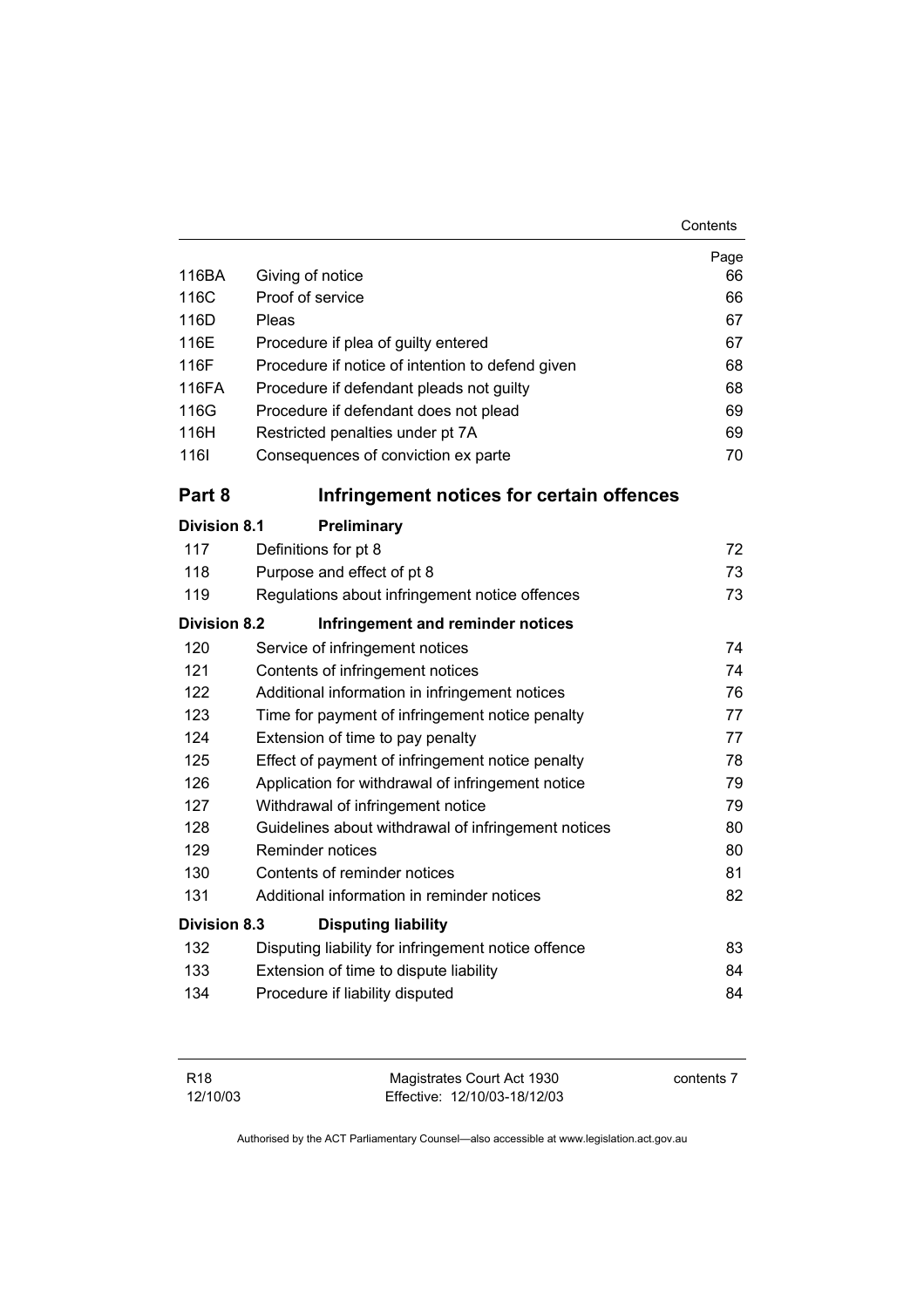| Contents |
|----------|
|----------|

| <b>Division 8.4</b> | <b>Miscellaneous</b>                                             | Page            |
|---------------------|------------------------------------------------------------------|-----------------|
| 134A                | Authorised people for infringement notice offences               | 85              |
| 135                 | Delegation of administering authority's functions                | 86              |
| 136                 | Evidentiary certificates                                         | 87              |
|                     |                                                                  |                 |
| Part 9              | <b>Enforcement of decisions</b>                                  |                 |
| <b>Division 9.1</b> | General                                                          |                 |
| 141                 | Minute of decision and notice to defendant                       | 88              |
| 142                 | Formal convictions and orders                                    | 88              |
| 143                 | Proceedings in case of dismissal                                 | 89              |
| 144                 | Copies of informations and other documents                       | 89              |
| 145                 | Imprisonment in first instance                                   | 89              |
| <b>Division 9.2</b> | <b>Enforcement of fines</b>                                      |                 |
| 146                 | Definitions for div 9.2                                          | 90              |
| 147                 | Payment of fine                                                  | 91              |
| 147A                | Notice of address etc                                            | 92              |
| 147B                | Access to particulars of address                                 | 92              |
| 147C                | Doubtful service                                                 | 92              |
| 148                 | Court may allow time to pay                                      | 93              |
| 149                 | Penalty notice                                                   | 94              |
| 150                 | Default                                                          | 95              |
| 151                 | Default notice                                                   | 95              |
| 152                 | Special arrangements                                             | 96              |
| 153                 | Notice for suspension of driver licence etc                      | 97              |
| 154                 | Access to personal information                                   | 98              |
| 154A                | Ascertainment of capacity to pay fine                            | 98              |
| 154B                | Garnishee orders and writs of execution                          | 99              |
| 154C                | Application of Magistrates Court (Civil Jurisdiction) Act, pt 19 | 100             |
| 154D                | Committal to prison-fine defaulters                              | 102             |
| 155                 | Money to be paid to registrar                                    | 103             |
| 156                 | Execution to cease on payment of amount due                      | 103             |
| 157                 | Payment of amount to keeper or superintendent                    | 103             |
| 158                 | Fine satisfied by imprisonment                                   | 104             |
| 159                 | Remission                                                        | 104             |
| contents 8          | Magistrates Court Act 1930                                       | R <sub>18</sub> |
|                     | Effective: 12/10/03-18/12/03                                     | 12/10/03        |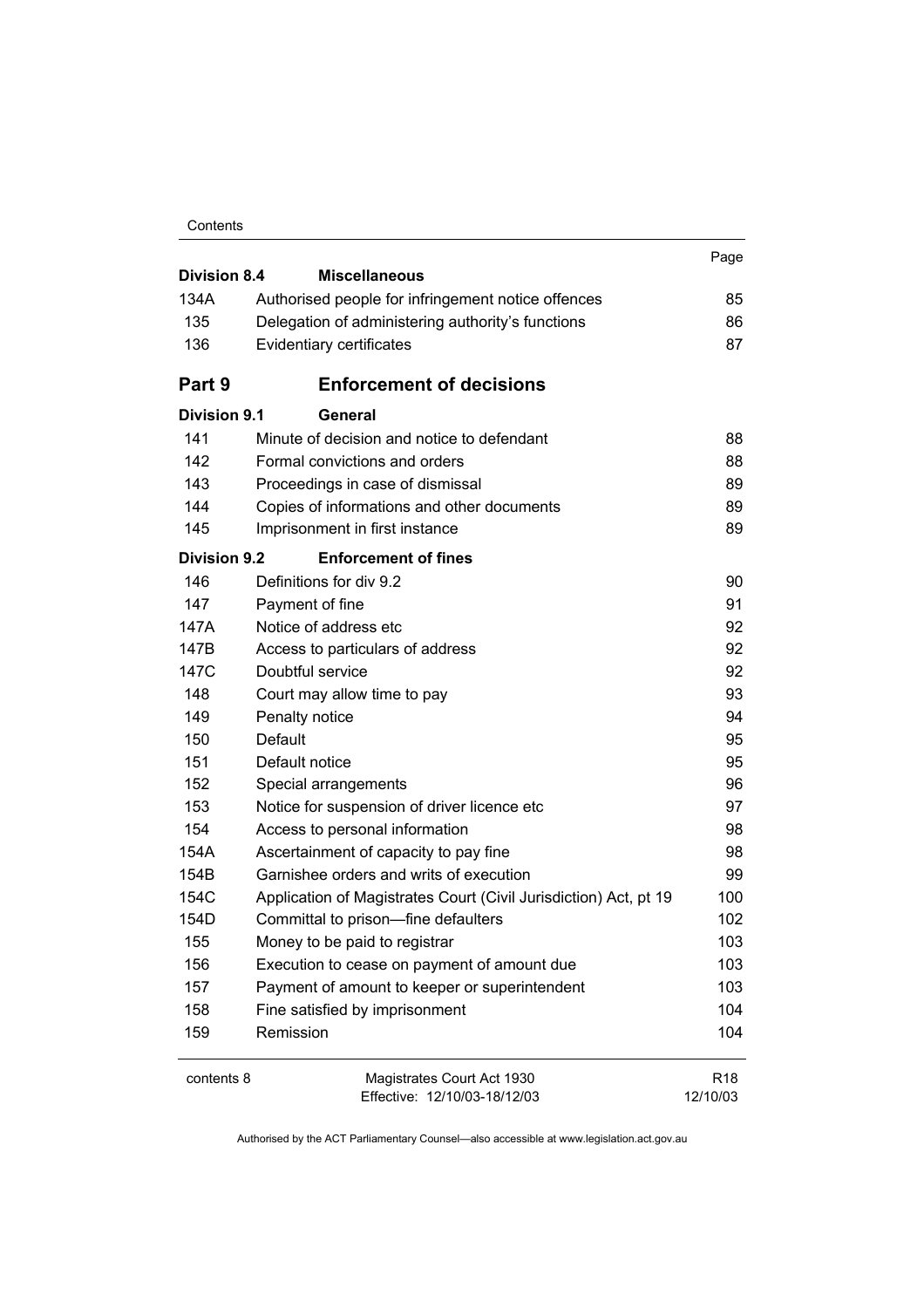|                      |                                                                      | Contents   |
|----------------------|----------------------------------------------------------------------|------------|
|                      |                                                                      | Page       |
| 160                  | Conviction or order quashed or set aside                             | 104        |
| 161                  | Other enforcement provisions not affected                            | 105        |
| <b>Division 9.2A</b> | Reciprocal enforcement of fines against bodies<br>corporate          |            |
| 166A                 | Definitions for div 9.2A                                             | 105        |
| 166B                 | Declarations relating to reciprocating courts                        | 106        |
| 166C                 | Enforcement of fine                                                  | 106        |
| 166D                 | Effect of enforcement by reciprocating court                         | 108        |
| 166E                 | Registrar to notify payment of Territory fine                        | 108        |
| <b>Division 9.6</b>  | <b>Miscellaneous</b>                                                 |            |
| 184                  | Enforcement of costs against informant                               | 108        |
| 185                  | Committal to prison-orders not involving payment of money            | 109        |
| 186                  | Warrant of commitment to prison                                      | 109        |
| 187                  | Warrant of commitment if defendant already in prison                 | 110        |
| 188                  | Mitigation of payment by court                                       | 110        |
| 191                  | Accounts to be kept in approved form                                 | 111        |
| 193                  | Forfeited goods may be sold                                          | 111        |
| 194                  | Warrant of commitment or writ of execution not void for form<br>only | 111        |
| 195                  | Convictions etc to be transmitted to registrar of Supreme Court      | 111        |
| Part 11              | <b>Appeals to Supreme Court</b>                                      |            |
| <b>Division 11.1</b> | <b>Appellate jurisdiction of Supreme Court</b>                       |            |
| 207                  | Jurisdiction of Supreme Court                                        | 113        |
| <b>Division 11.2</b> | <b>Appeals</b>                                                       |            |
| 208                  | Appeals to which div 11.2 applies                                    | 113        |
| 209                  | Institution of appeal                                                | 114        |
| 210                  | Substituted service of notice of appeal                              | 115        |
| 214                  | Appeals in cases other than civil cases                              | 115        |
| 216                  | Stay of execution pending appeal in certain cases                    | 116        |
| 218                  | Orders by Supreme Court on appeals                                   | 117        |
| 219                  | Barring of right of appeal under div 11.2 if order to review         |            |
|                      | granted                                                              | 117        |
| R <sub>18</sub>      | Magistrates Court Act 1930                                           | contents 9 |

Effective: 12/10/03-18/12/03

12/10/03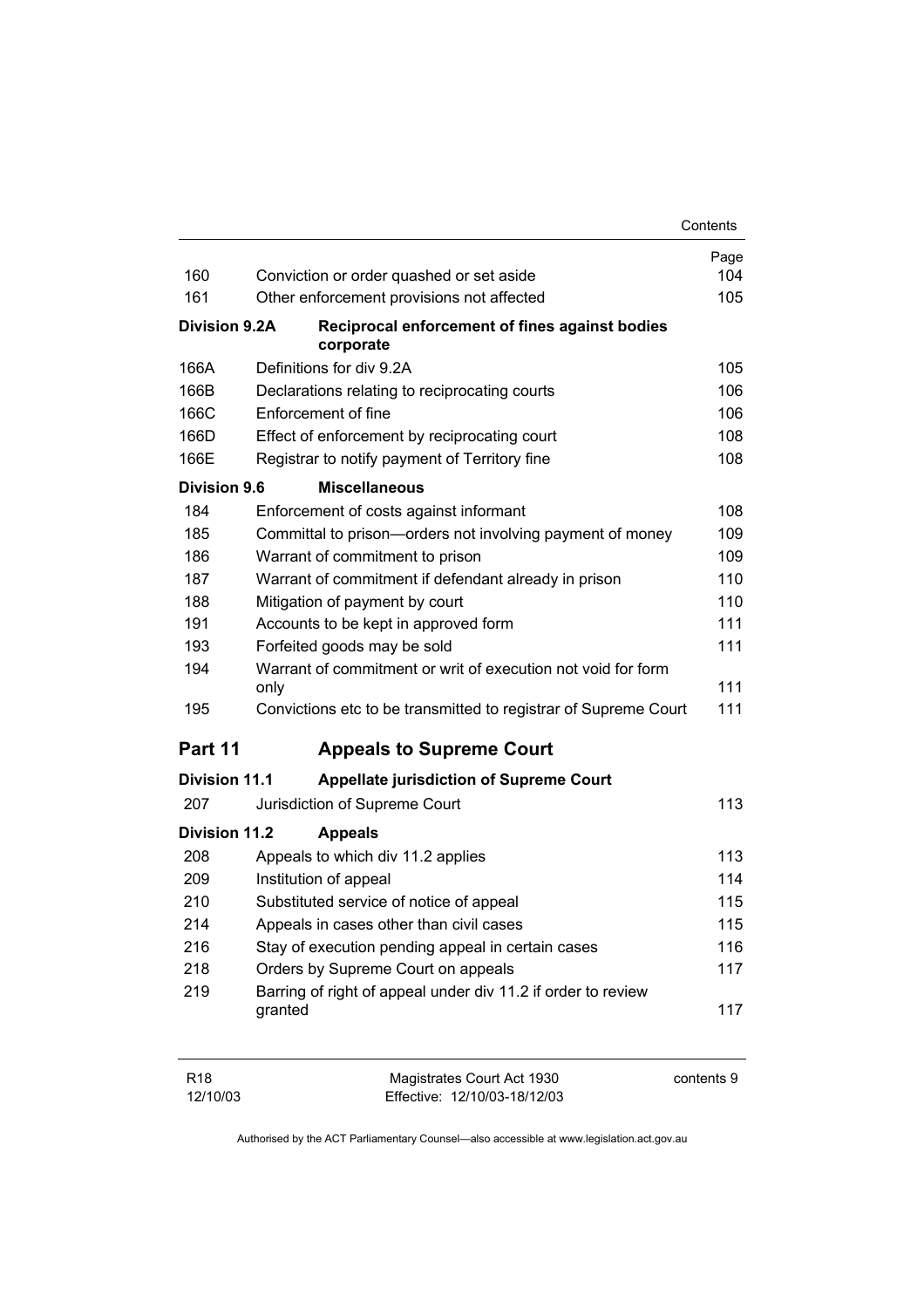#### Contents

|               |                                                                                                                                 | Page            |
|---------------|---------------------------------------------------------------------------------------------------------------------------------|-----------------|
| Division 11.3 | <b>Orders to review</b>                                                                                                         |                 |
| 219B          | Appeals by way of orders to review                                                                                              | 118             |
| 219C          | Grant of order nisi to review                                                                                                   | 119             |
| 219D          | Security for costs and stay of execution                                                                                        | 120             |
| 219E          | Non-appearance of applicant                                                                                                     | 121             |
| 219F          | Powers of Supreme Court                                                                                                         | 121             |
| Division 11.4 | <b>General provisions</b>                                                                                                       |                 |
| 222           | Control of Supreme Court over summary convictions                                                                               | 124             |
| 223           | Amendment                                                                                                                       | 124             |
| 224           | In cases of certiorari                                                                                                          | 125             |
| 225           | Notice dispensed with                                                                                                           | 125             |
| 226           | Power of court to admit to bail                                                                                                 | 125             |
| 227           | Respecting the amendment of convictions etc                                                                                     | 126             |
| 228           | Want of summons or information                                                                                                  | 126             |
| 229           | Distribution of penalty                                                                                                         | 126             |
| 230           | Provisions applicable in relation to security given for costs of                                                                |                 |
|               | appeal                                                                                                                          | 126             |
| Part 12       | Protection of magistrates in the execution                                                                                      |                 |
|               | of their office                                                                                                                 |                 |
| 231           | Magistrate sued for act not within jurisdiction                                                                                 | 128             |
| 232           | No action against magistrate after order nisi to quash conviction                                                               |                 |
|               | has been granted                                                                                                                | 129             |
| 233           | Warrant or writ by magistrate on order of court                                                                                 | 129             |
| 234           | No action for acts done under order of Supreme Court                                                                            | 129             |
| 235           | No action where proceedings confirmed on appeal                                                                                 | 129             |
| 236           | Actions in cases prohibited                                                                                                     | 129             |
| 239           | Payment of money into court                                                                                                     | 130             |
| 240           | No action against magistrate for judicial acts in Magistrates<br>Court                                                          | 130             |
| 241           | Magistrate sued for acts within his or her jurisdiction only liable<br>in case of malice and absence of reasonable and probable |                 |
|               | cause                                                                                                                           | 130             |
| 242           | Verdict for defendant                                                                                                           | 131             |
| 243           | Damages                                                                                                                         | 131             |
| contents 10   | Magistrates Court Act 1930                                                                                                      | R <sub>18</sub> |
|               | Effective: 12/10/03-18/12/03                                                                                                    | 12/10/03        |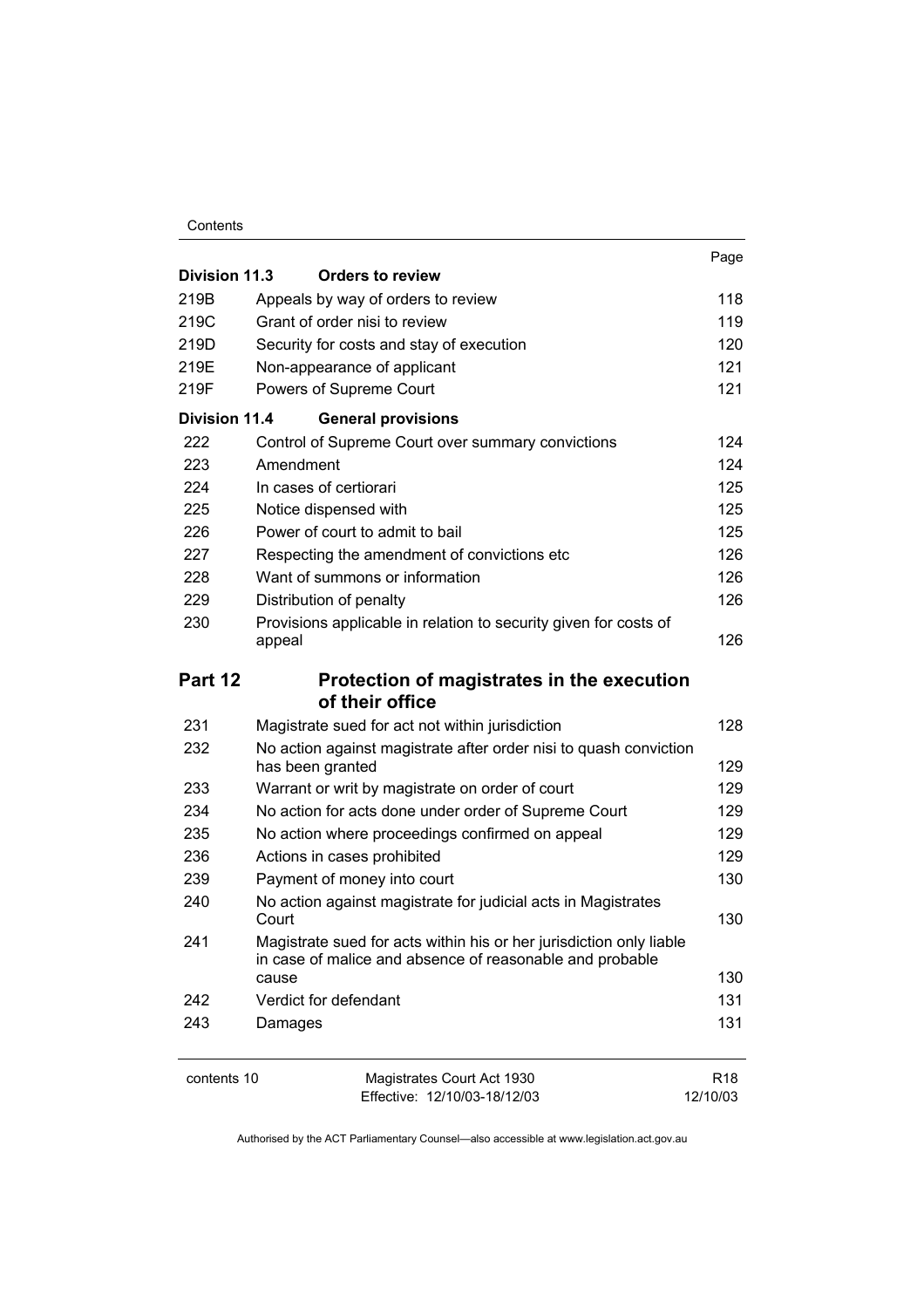|          |                                                                               | Contents |
|----------|-------------------------------------------------------------------------------|----------|
|          |                                                                               | Page     |
| Part 13  | <b>Costs</b>                                                                  |          |
| 244      | Award of costs                                                                | 132      |
| 247      | Witnesses expenses                                                            | 133      |
| Part 13A | <b>Court and tribunal fees</b>                                                |          |
| 248      | Definitions for pt 13A                                                        | 134      |
| 248A     | Determination of fees                                                         | 135      |
| 248B     | Payment of fees                                                               | 136      |
| 248C     | Remission, refund, deferral, waiver and exemption of fees                     | 136      |
| 248D     | Recovery of fees in non-criminal proceedings if fees otherwise<br>not payable | 137      |
| 248E     | Recovery of fees in criminal proceedings if fees not otherwise<br>payable     | 138      |
| 248F     | Review of decisions                                                           | 138      |
| Part 14  | <b>Securities</b>                                                             |          |
| 249      | Securities taken under Act                                                    | 140      |
| 250      | Recovery of sum due under security                                            | 140      |
| 252      | Sums paid by surety may be recovered from principal                           | 140      |
| 253      | Payment enforced by security                                                  | 140      |
| 254      | Enforcement of recognisance                                                   | 141      |
| 254A     | Directions as to procedure                                                    | 142      |
| Part 15  | <b>Miscellaneous</b>                                                          |          |
| 254B     | Appearance by audiovisual or audio links                                      | 143      |
| 255      | Contempt in face of court                                                     | 143      |
| 255AA    | Refusal or failure to give evidence-offence                                   | 145      |
| 255AB    | Refusal or failure to give evidence-committal                                 | 146      |
| 255A     | Commitment to remand centre                                                   | 147      |
| 255B     | Registrar to give directions for preparation of transcript                    | 147      |
| 255C     | Applications for transcripts                                                  | 148      |
| 256      | Forms                                                                         | 150      |
| 258      | Power to make rules or regulations                                            | 150      |
|          |                                                                               |          |

| R <sub>18</sub> | Magistrates Court Act 1930   | contents 11 |
|-----------------|------------------------------|-------------|
| 12/10/03        | Effective: 12/10/03-18/12/03 |             |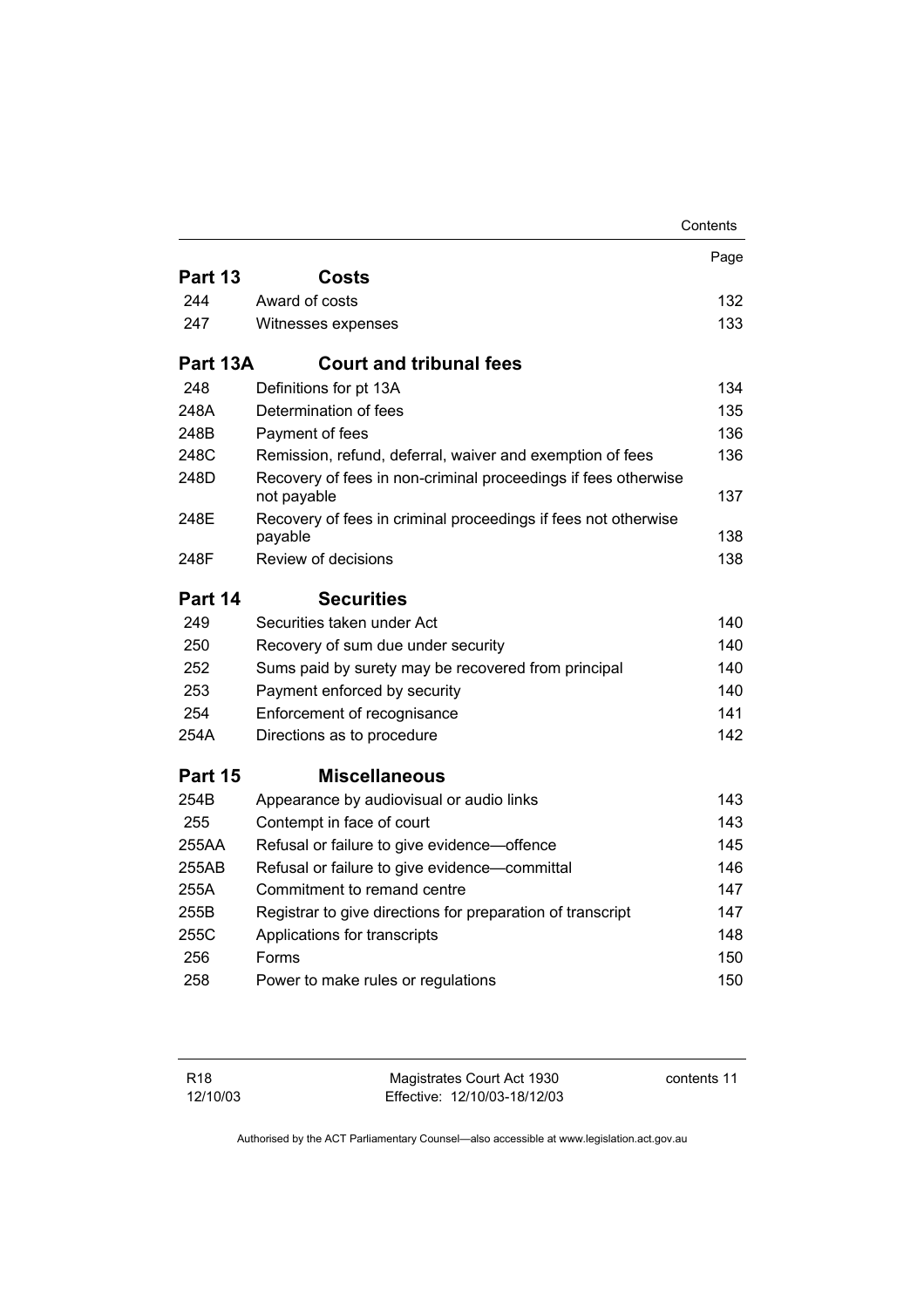**Contents** 

#### **Schedule 1** 152

#### **Endnotes**

|   | About the endnotes     | 153 |
|---|------------------------|-----|
|   | Abbreviation key       | 153 |
| 3 | Legislation history    | 154 |
| 4 | Amendment history      | 168 |
| 5 | Earlier republications | 202 |

contents 12 Magistrates Court Act 1930 Effective: 12/10/03-18/12/03

R18 12/10/03

Page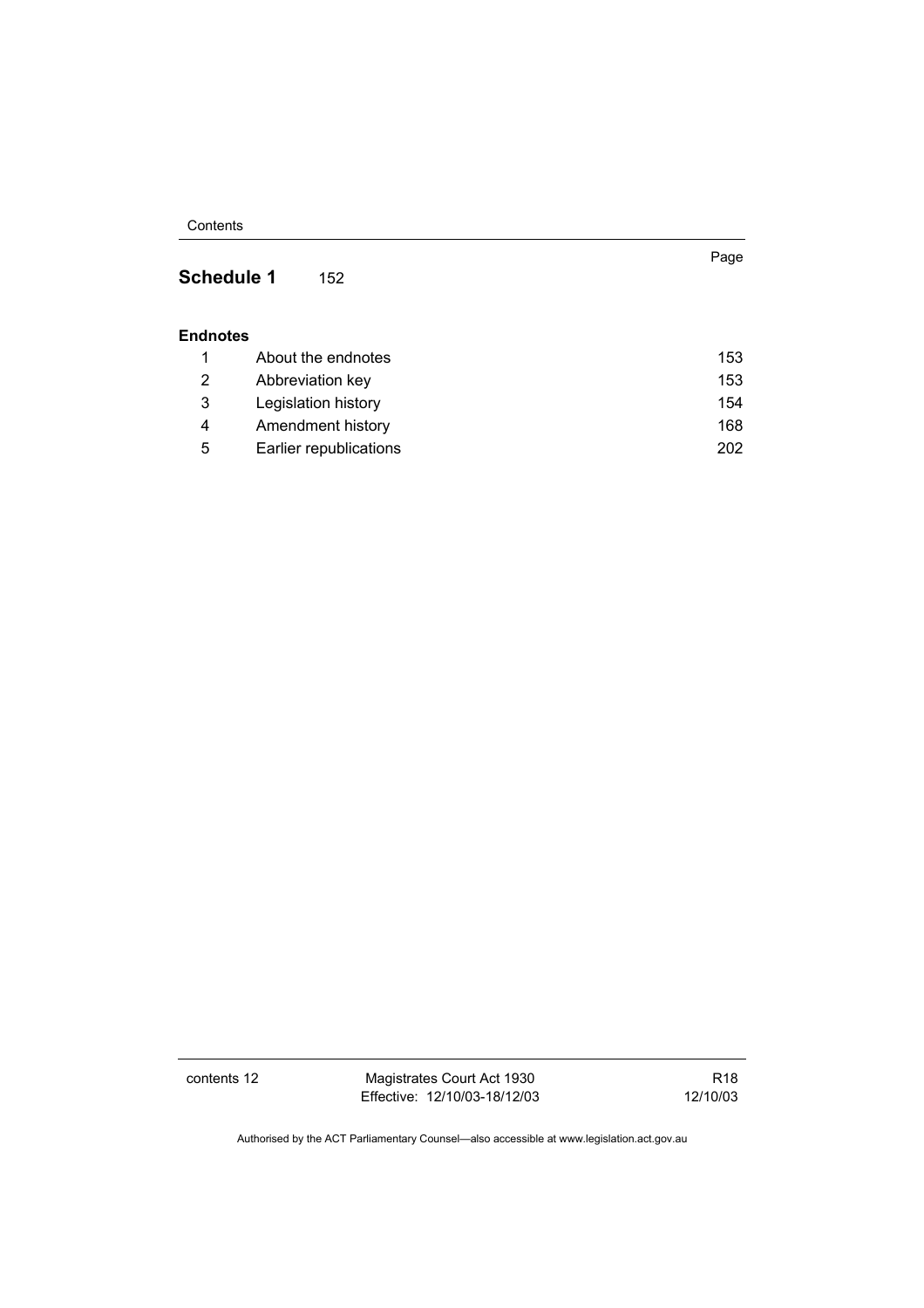

# **Magistrates Court Act 1930**

An Act to establish a Magistrates Court, to provide for the appointment of magistrates, and for other purposes

R18 12/10/03

Magistrates Court Act 1930 Effective: 12/10/03-18/12/03 page 1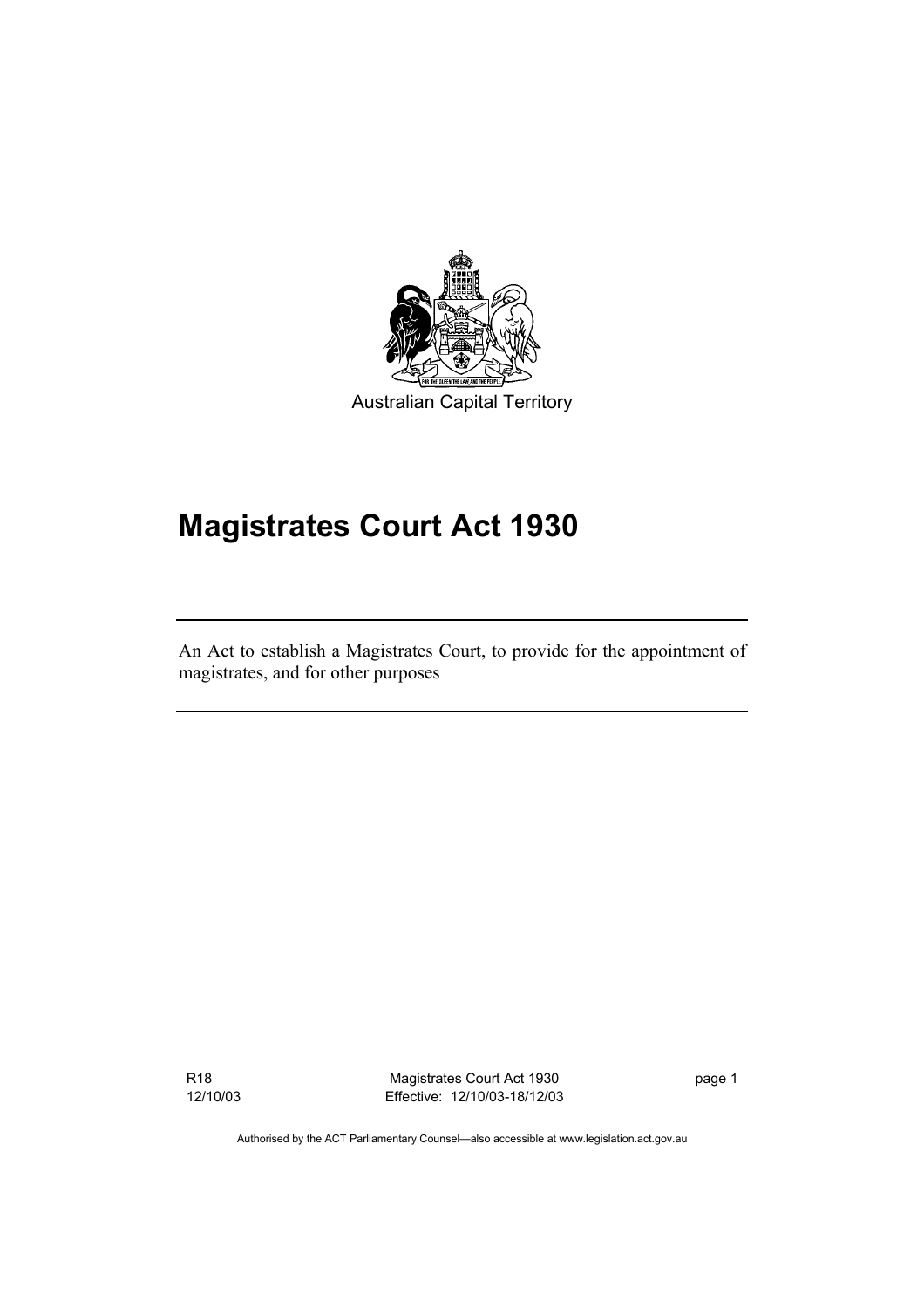#### **Part 1** Preliminary

Section 1

# **Part 1** Preliminary

#### **1 Short title**

This Act may be cited as the *Magistrates Court Act 1930.*

#### **5 Interpretation for Act**

- (1) In this Act:
	- *Note* A definition applies except so far as the contrary intention appears (see *Legislation Act 2001*, s 155).

*administrator*—see the *Remand Centres Act 1976*.

*approved form* means a form approved under section 256 (Forms).

*bail undertaking* means an undertaking given by a person charged with an offence in order to obtain bail in relation to the offence.

*bailiff* means a bailiff appointed under this Act.

*charge of an indictable offence* means charge of an indictable offence as such and an order to a committal for trial therefore.

*claim* means a claim under the *Magistrates Court (Civil Jurisdiction) Act 1982*.

*court* means Magistrates Court.

*Crimes Act* means the *Crimes Act 1900*.

*decision* includes a committal for trial and an admission to bail, and a conviction, order, order of dismissal, or other determination.

*defendant* means a person against whom an information is laid.

*escort* means an escort under the *Custodial Escorts Act 1998*.

*hearing* includes the examination of a person charged with an indictable offence.

page 2 Magistrates Court Act 1930 Effective: 12/10/03-18/12/03

R18 12/10/03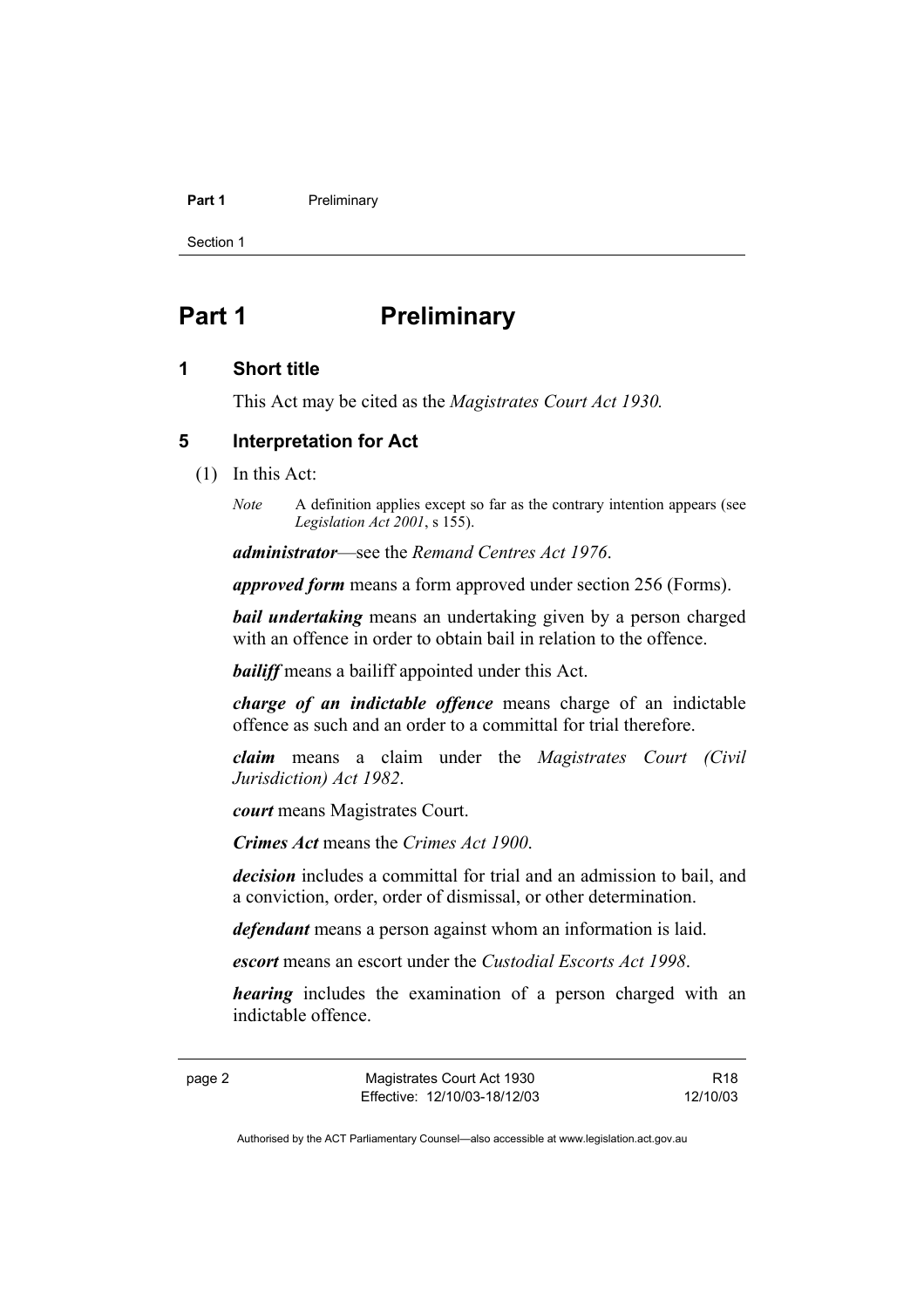*indictable offence* means an offence that may be prosecuted before the Supreme Court by charge or indictment.

*indictment* means an information for an indictable offence presented by some authorised officer to a court having jurisdiction to try the accused person.

*information* includes a complaint on which an order may be made for the payment of money under a Territory law.

*judge* means a judge of the Supreme Court.

*magistrate* means the Chief Magistrate, a magistrate or a special magistrate appointed under this Act and, where any power or function of a magistrate is exercisable by a registrar, includes a registrar.

*notice to defendant form* means the approved form containing the heading 'Notice to Defendant'.

*notice of intention to defend form* means the approved form containing the heading 'Notice of Intention to Defend'.

*plea of guilty form* means the approved form containing the heading 'Plea of Guilty'.

*registrar* means the registrar of the court, and includes a deputy registrar of the court.

*remand centre* means a remand centre or a temporary remand centre established under the *Remand Centres Act 1976*.

*summary conviction* or *conviction* means a conviction by a magistrate for an offence.

*superintendent*—see the *Remand Centres Act 1976*.

*the Territory* includes the Territory accepted by the Commonwealth under the *Jervis Bay Territory Acceptance Act 1915* (Cwlth).

page 3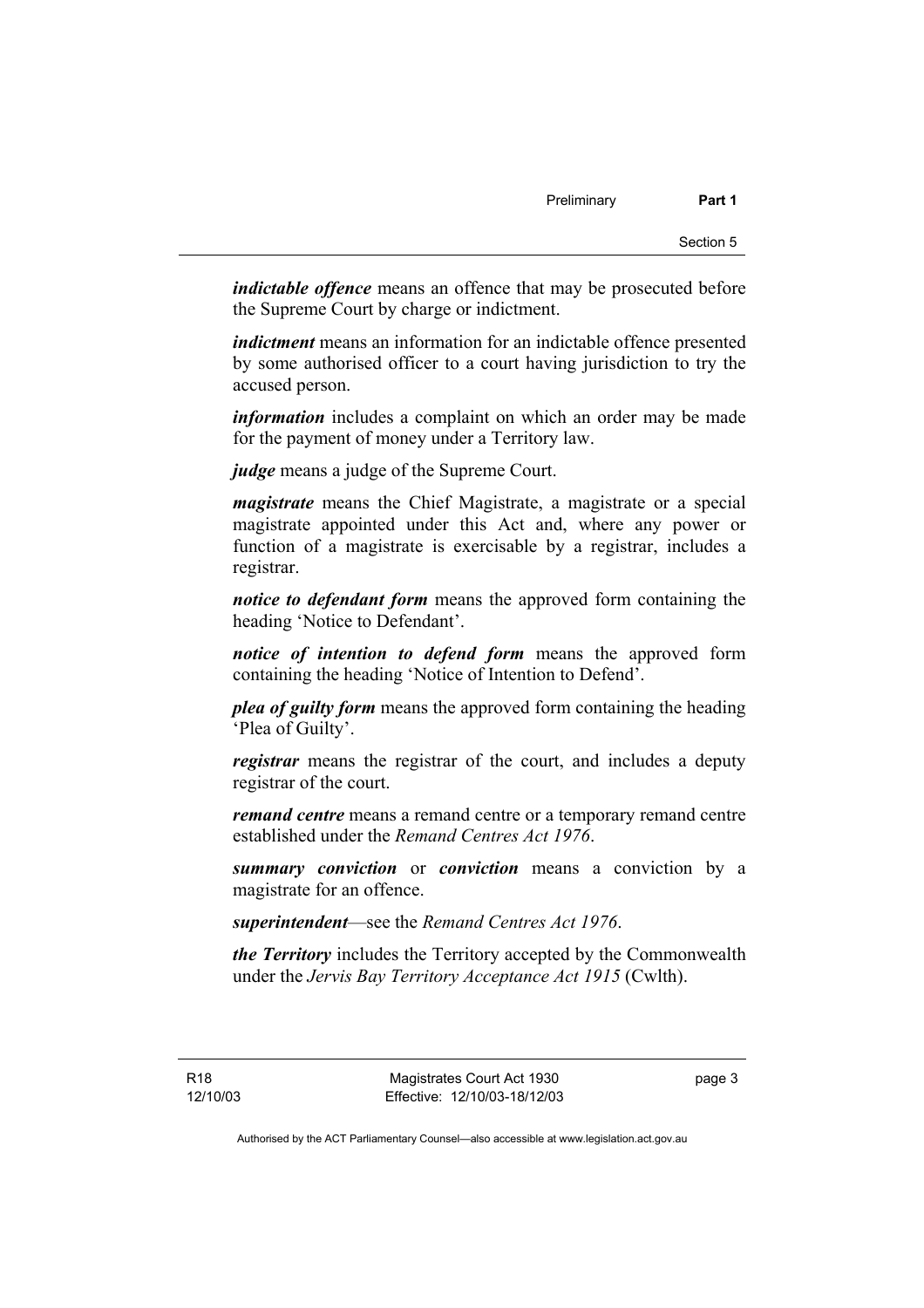#### **Part 1** Preliminary

#### Section 6

- (2) A reference in this Act to a certified copy of depositions or to a certified copy of a statement made by a person in reply to the question referred to in section 92 (1) is a reference to—
	- (a) if a record of the depositions or statement was made in accordance with section 54A (2)—a transcript of the record certified in accordance with section 255B (2); or
	- (b) if the depositions were or the statement was taken down in writing and signed in accordance with section 54A (3)—the depositions or statement as so taken down and signed.
- (3) A reference in this Act to appearance in proceedings, whether by a party or any other person, includes, if section 254B applies, appearance in accordance with that section.

#### **6 Application to Jervis Bay Territory**

This Act extends to the Territory accepted by the Commonwealth under the *Jervis Bay Territory Acceptance Act 1915* (Cwlth).

page 4 Magistrates Court Act 1930 Effective: 12/10/03-18/12/03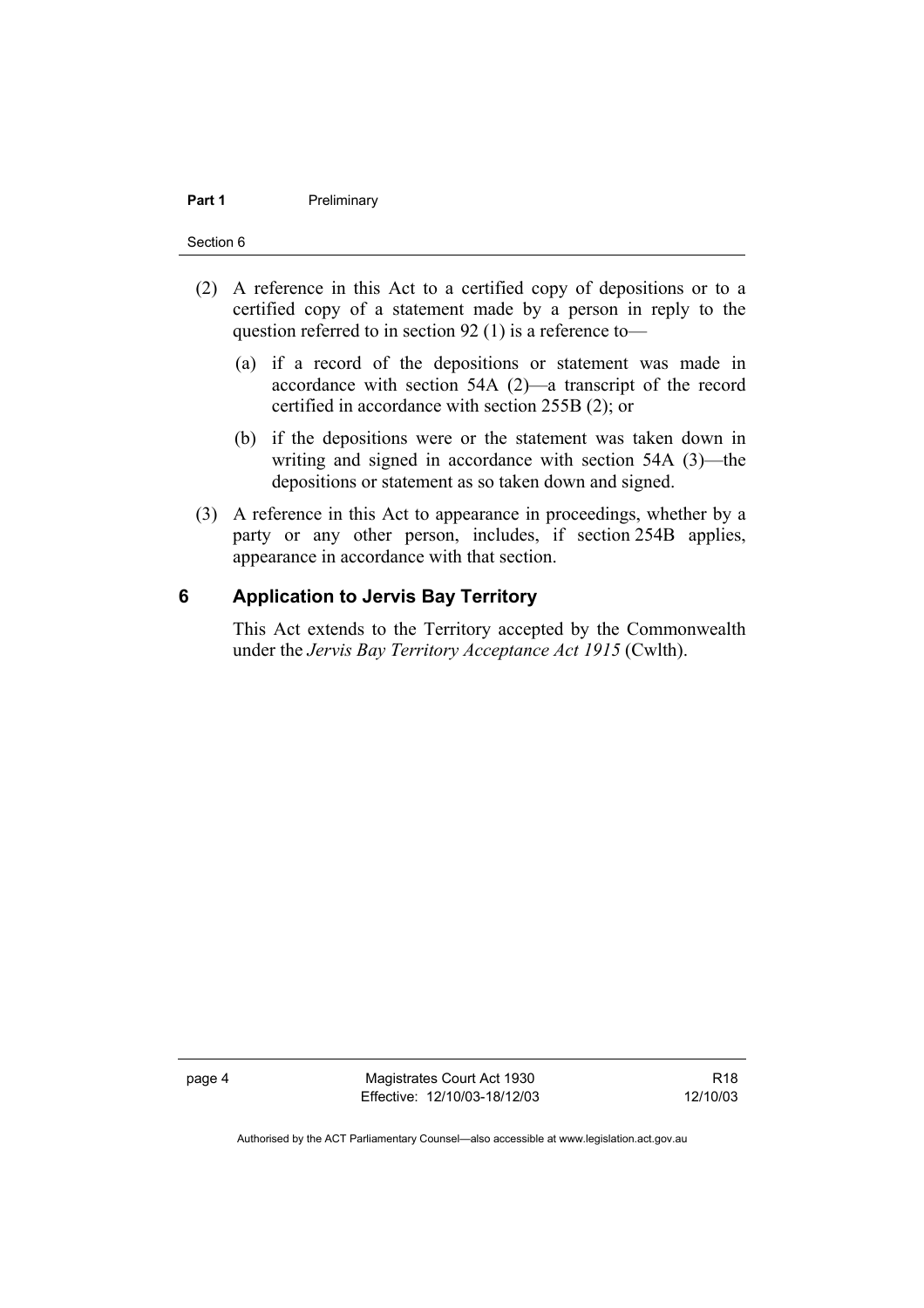# **Part 2 Appointment and jurisdiction of magistrates**

## **Division 2.1 Appointment of Chief Magistrate and magistrates**

## **6A Meaning of** *magistrate* **in div 2.1**

In this division:

*magistrate* means—

- (a) a person who holds the office of Chief Magistrate; or
- (b) a person who is appointed under section 7 to hold an office of magistrate.

## **7 Chief Magistrate and other magistrates**

- (1) For this Act, there shall be a Chief Magistrate and such other magistrates as from time to time hold office in accordance with this Act.
- (2) The Chief Magistrate and each other magistrate shall be appointed by the Executive.
- (3) If a person holding an office of magistrate is appointed to hold the office of Chief Magistrate, the person ceases to hold the office of magistrate.

## **8 Eligibility for appointment as magistrate**

A person is not eligible for appointment under section 7 (2) unless he or she is a legal practitioner and has been for not less than 5 years.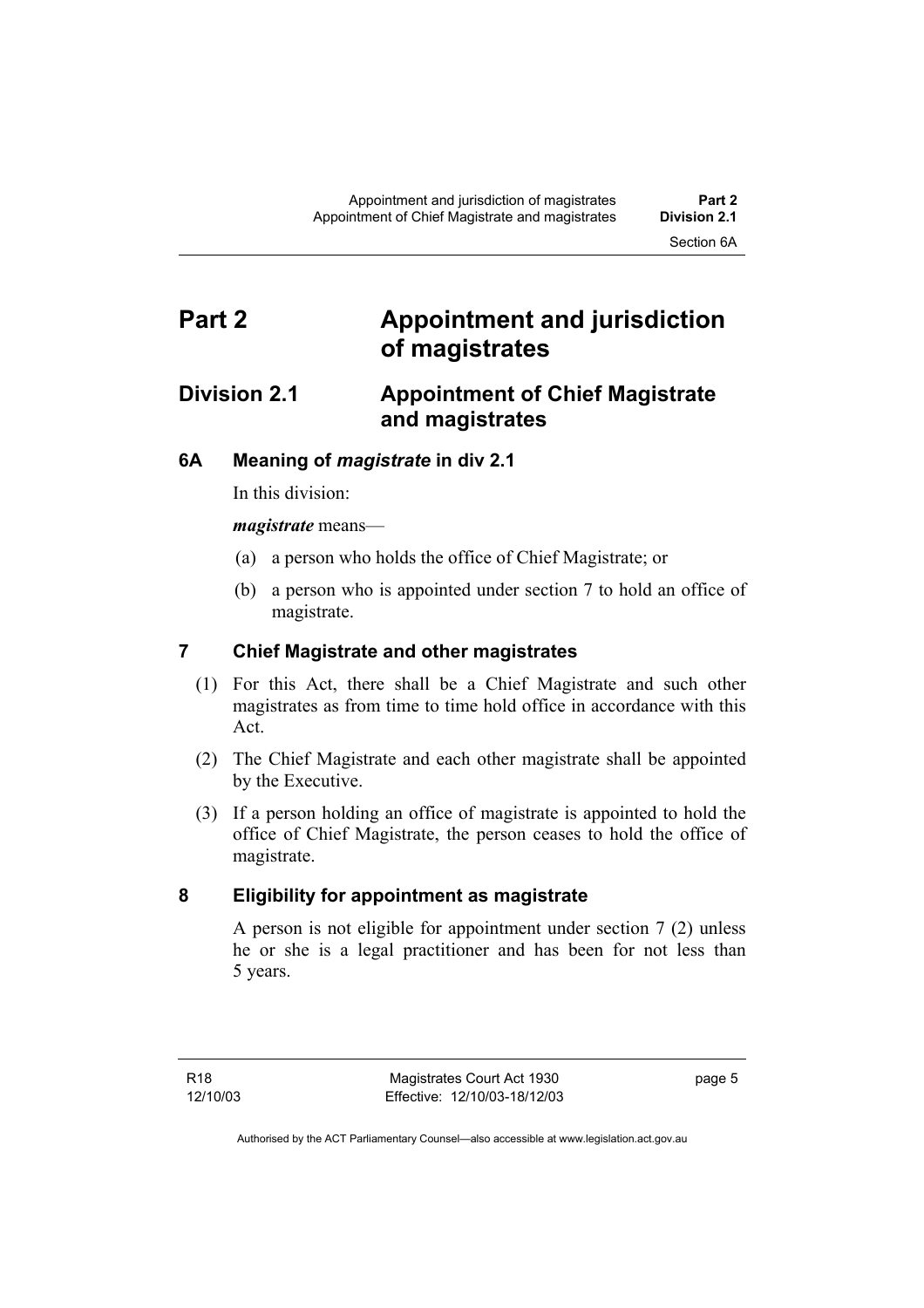#### **9 Seniority of magistrates**

The magistrates other than the Chief Magistrate have seniority according to the dates when their appointments took effect or, if the appointments of 2 or more of them took effect on the same date, according to the precedence assigned to them by the instruments of their appointment.

#### **10 Terms and conditions of appointment**

A magistrate holds office on such terms and conditions as the Executive, from time to time, determines.

#### **10A Tenure of office**

- (1) Subject to this Act, a magistrate holds office until he or she attains the age of 65 years.
- (2) A person who has attained the age of 65 years shall not be appointed under section 7.

#### **10B Resignation**

A magistrate may resign his or her office by writing signed by him or her and delivered to the Executive.

#### **10C Acting Chief Magistrate**

- $(1)$  If—
	- (a) there is a vacancy in the office of Chief Magistrate; or
	- (b) the Chief Magistrate is absent from duty or from the Territory or, for any other reason, is unable to carry out the duties of his or her office;

the Executive may appoint a magistrate to act as Chief Magistrate during that vacancy, absence or inability, as the case may be.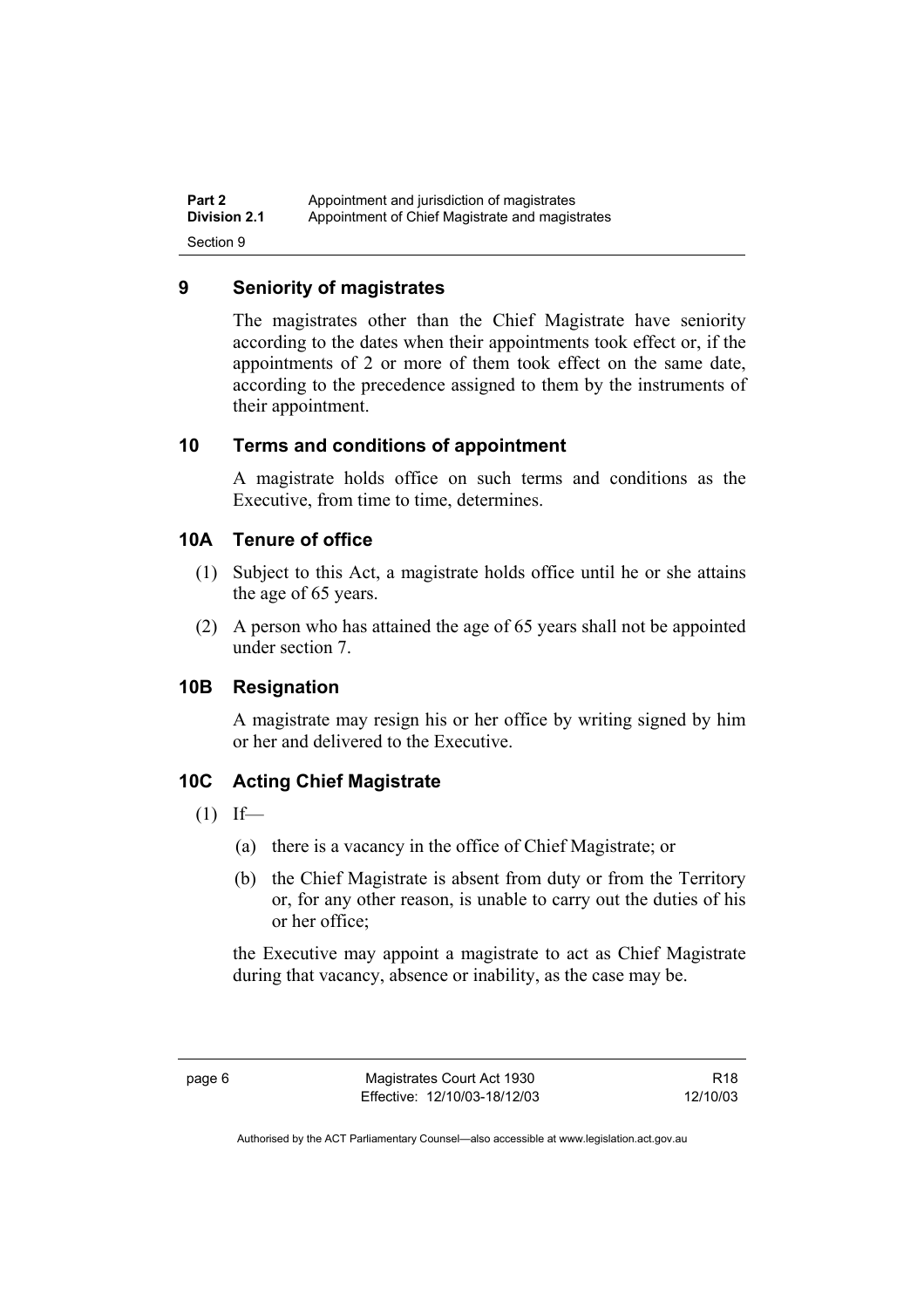#### $(2)$  If—

- (a) either—
	- (i) there is a vacancy in the office of Chief Magistrate; or
	- (ii) the Chief Magistrate is absent from duty or from the Territory or, for any other reason, is unable to carry out the duties of his or her office; and
- (b) no appointment is in force under subsection (1);

the senior magistrate who is in the Territory and is able and willing to do so shall act as Chief Magistrate.

- (3) Subject to this section, a person appointed under subsection (1) shall not continue to act as Chief Magistrate for more than 12 months.
- (4) If a person is acting as Chief Magistrate under subsection (1) or  $(2)$ —
	- (a) a reference in a law of the Territory (including this Act) to the Chief Magistrate includes a reference to that person; and
	- (b) that person has all the powers, functions and duties given to or imposed on the Chief Magistrate by this Act or by any other Territory law.
- (5) The Executive may—
	- (a) determine the terms and conditions of appointment of a person under this section; and
	- (b) at any time terminate such an appointment.
- (6) If a person is acting as Chief Magistrate under an appointment under subsection (1) and the office of Chief Magistrate becomes vacant while that person is so acting, that person may continue so to act until the Executive otherwise directs, the vacancy is filled or a period of 12 months from the date when the vacancy occurred expires, whichever first happens.

page 7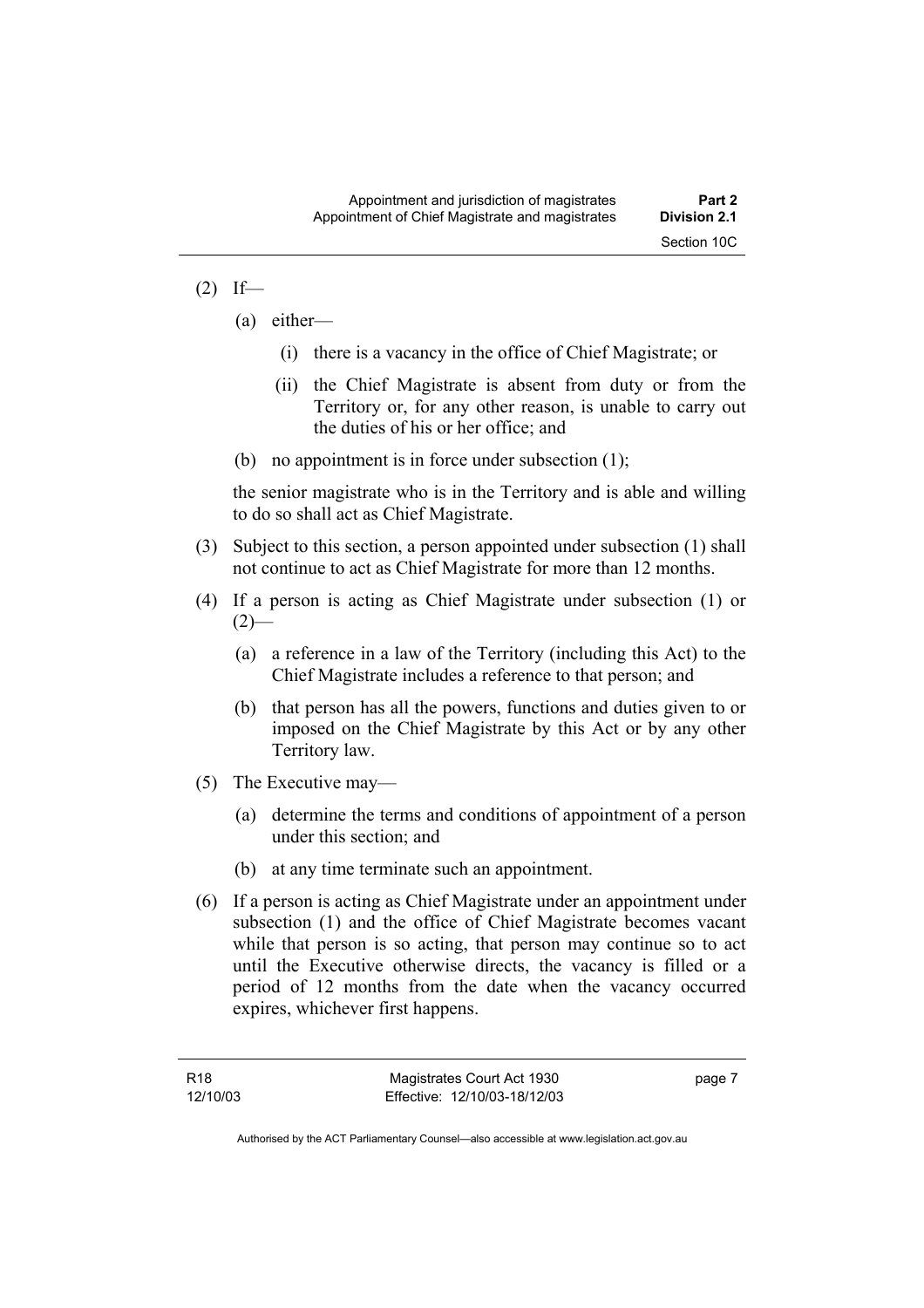- (7) A person may resign an appointment under subsection (1) by writing signed by him or her and delivered to the Executive.
- (8) The validity of anything done by a person acting as Chief Magistrate under this section shall not be called in question—
	- (a) on the ground that the occasion for his or her action had not arisen or had ceased; or
	- (b) for a person acting under an appointment under subsection (1)—by reason of any defect or irregularity in, or in connection with, that appointment.

#### **10D Retirement**

The Executive may, with the consent of a magistrate who is—

- (a) an eligible employee for the *Superannuation Act 1976* (Cwlth); or
- (b) a member of the Superannuation Scheme for the *Superannuation Act 1990* (Cwlth);

retire the magistrate from office on the ground of invalidity.

#### **10E Magistrates not to undertake other work**

- (1) A magistrate shall not engage in practice as a legal practitioner.
- (2) A magistrate is not, without the written consent of the Attorney-General, entitled to—
	- (a) engage in remunerative employment otherwise than in connection with the duties of office as a magistrate; or
	- (b) accept appointment to another office under a law of the Territory, the Commonwealth, a State or another Territory.
- (3) The Attorney-General shall consult with the Chief Magistrate before giving consent.

R18 12/10/03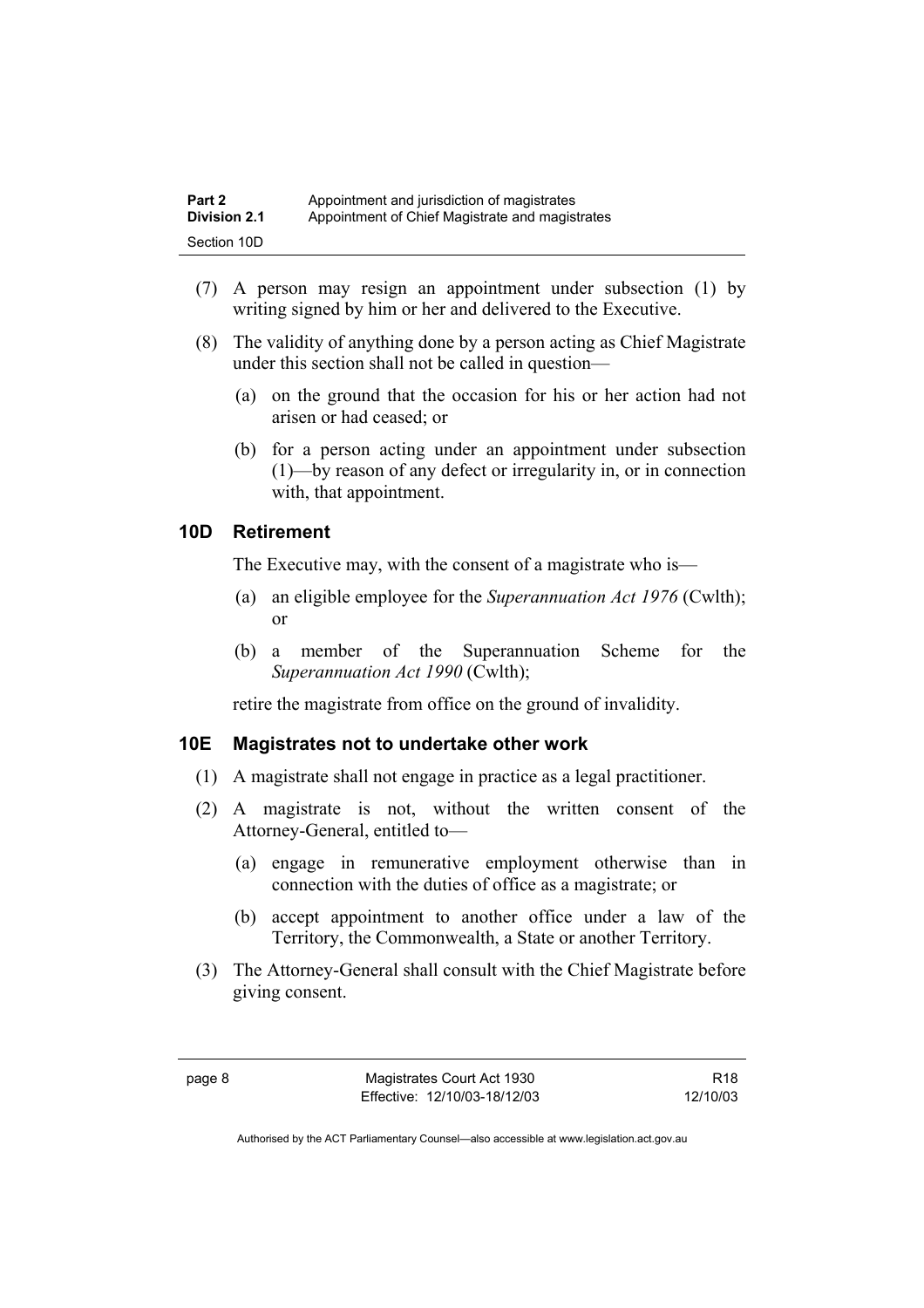#### **10F Rights of public servants**

Where a magistrate was, immediately before his or her appointment—

- (a) an officer of the public service;
- (b) an officer of the Australian Public Service; or
- (c) a person to whom the *Officers' Rights Declaration Act 1928* (Cwlth) applied;

he or she retains his or her existing and accruing rights.

#### **10G Arrangement of business of courts**

 (1) The Chief Magistrate is responsible for ensuring the orderly and prompt discharge of the business of the Magistrates Court and accordingly may, subject to such consultation with the Magistrates and special magistrates as is appropriate and practicable, make arrangements as to the magistrate or special magistrate who is to constitute that court in particular matters or classes of matters.

#### **Division 2.2 Special magistrates**

#### **10H Appointment of special magistrates**

For this Act, the Executive may appoint such special magistrates as are required.

#### **10J Tenure of office**

- (1) A special magistrate holds office—
	- (a) for the period specified in the instrument of appointment; or
	- (b) if a period is not so specified—until he or she attains the age of 70 years.
- (2) A person who has attained the age of 70 years shall not be appointed under section 10H.

| R18      | Magistrates Court Act 1930   | page 9 |
|----------|------------------------------|--------|
| 12/10/03 | Effective: 12/10/03-18/12/03 |        |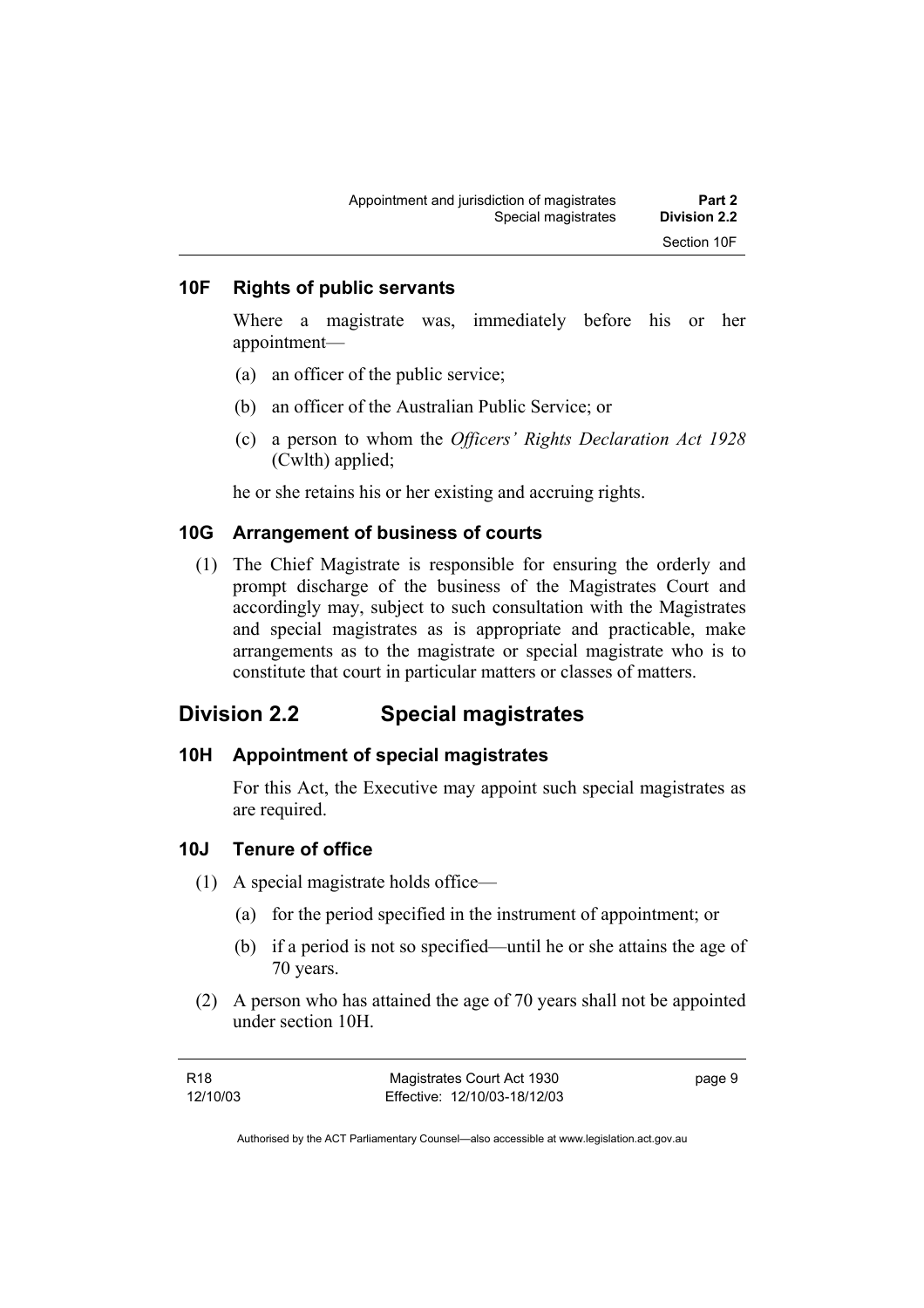(3) A person shall not be appointed under section 10H for a period that extends beyond the person's 70th birthday.

#### **10K Resignation**

A special magistrate may resign his or her office by writing signed by him or her and delivered to the Executive.

#### **10L Terms and conditions of appointment**

A special magistrate holds office on such terms and conditions as the Executive, from time to time, determines.

# **Division 2.3 Registrar and other officers of Magistrates Court**

#### **10M Appointment of registrar etc**

- (1) The Minister may appoint a registrar of the Magistrates Court.
- (2) The registrar may appoint such deputy registrars of the court, bailiffs and other officers as are required.
- (3) The power conferred by subsection (2) may not be exercised by a deputy registrar of the court.

#### **10MA Staff assisting registrar**

- (1) The staff assisting the registrar shall be employed under the *Public Sector Management Act 1994*.
- (2) The *Public Sector Management Act 1994* applies in relation to the management of the staff assisting the registrar.

#### **10N Duties of registrar**

The registrar shall perform such duties as are prescribed by or under this Act or as the Chief Magistrate directs.

R18 12/10/03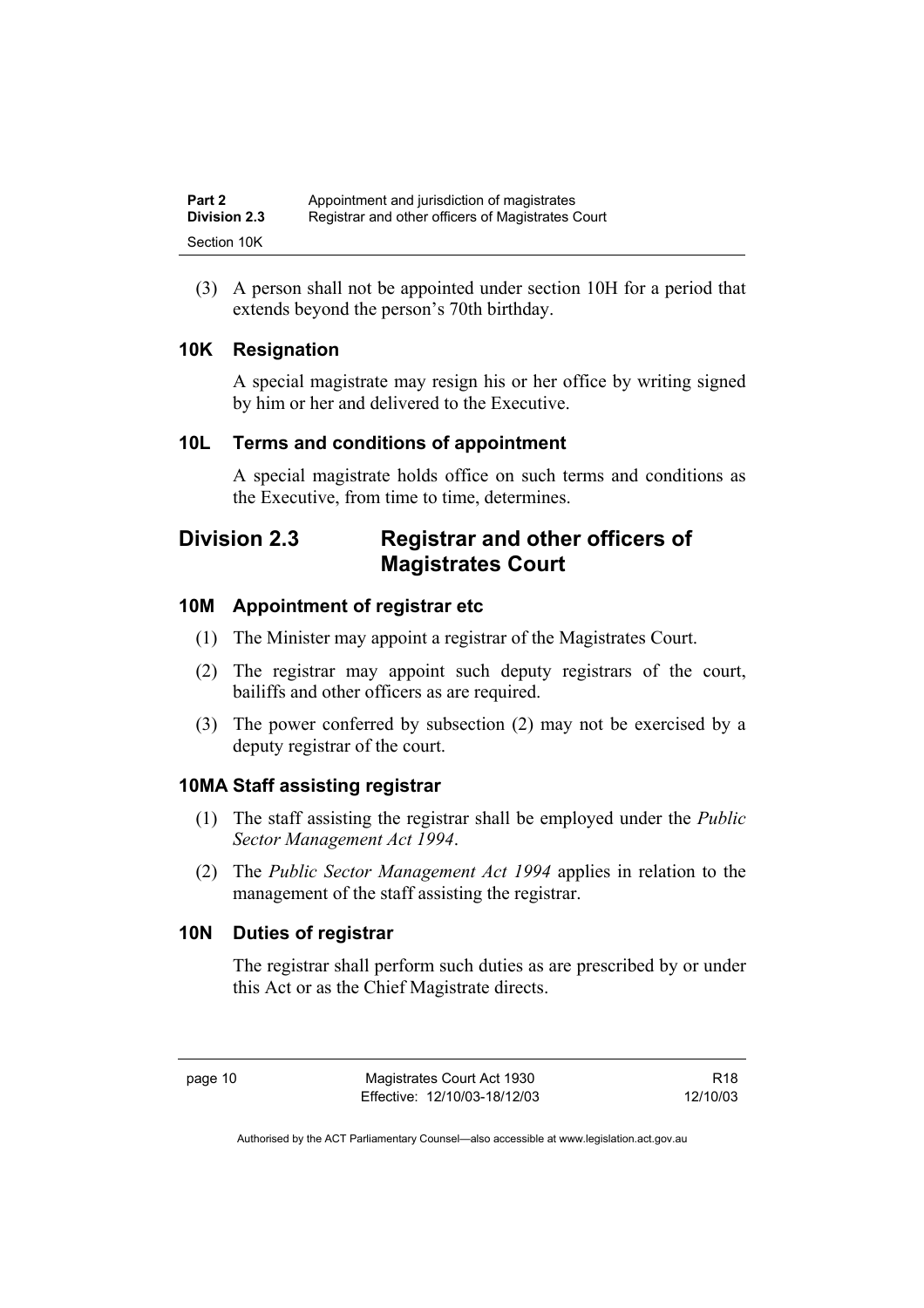# **Division 2.4 Jurisdiction of magistrates**

#### **10P Oath etc of office**

- (1) A person appointed under section 7 (2) or 10H shall not exercise any of the powers, functions or duties given to or imposed on a magistrate by any Territory law unless he or she has made an oath or affirmation in accordance with the form in schedule 1.
- (2) An oath or affirmation for subsection (1) shall be made before the Chief Justice of the Supreme Court.

## **10Q Acts done beyond Territory**

- (1) An act done by a magistrate, by virtue of his or her office, outside the Territory for the purpose of authenticating the signature of a person to an instrument intended to take effect in the Territory shall, unless the act is required by law to be done in the Territory, be effective for any Territory law.
- (2) An oath or affirmation administered by a magistrate, by virtue of his or her office, outside the Territory in any case in which an oath or affirmation may be administered by a magistrate shall, unless the oath or affirmation is required by law to be administered in the Territory, be effective for any Territory law.

## **11 Authentication of acts of magistrate or registrar**

- (1) Every summons, warrant, writ, conviction, and order (other than one by law authorised to be made by word of mouth only) shall be in writing signed by the magistrate or registrar issuing or making it and sealed with the court's seal.
- (2) Documents relating to court process shall not be signed in blank.

#### **12 Acts by magistrate or registrar**

 (1) Any magistrate out of court or the registrar may receive an information and grant a summons or warrant thereon and may issue

| R18      | Magistrates Court Act 1930   | page 11 |
|----------|------------------------------|---------|
| 12/10/03 | Effective: 12/10/03-18/12/03 |         |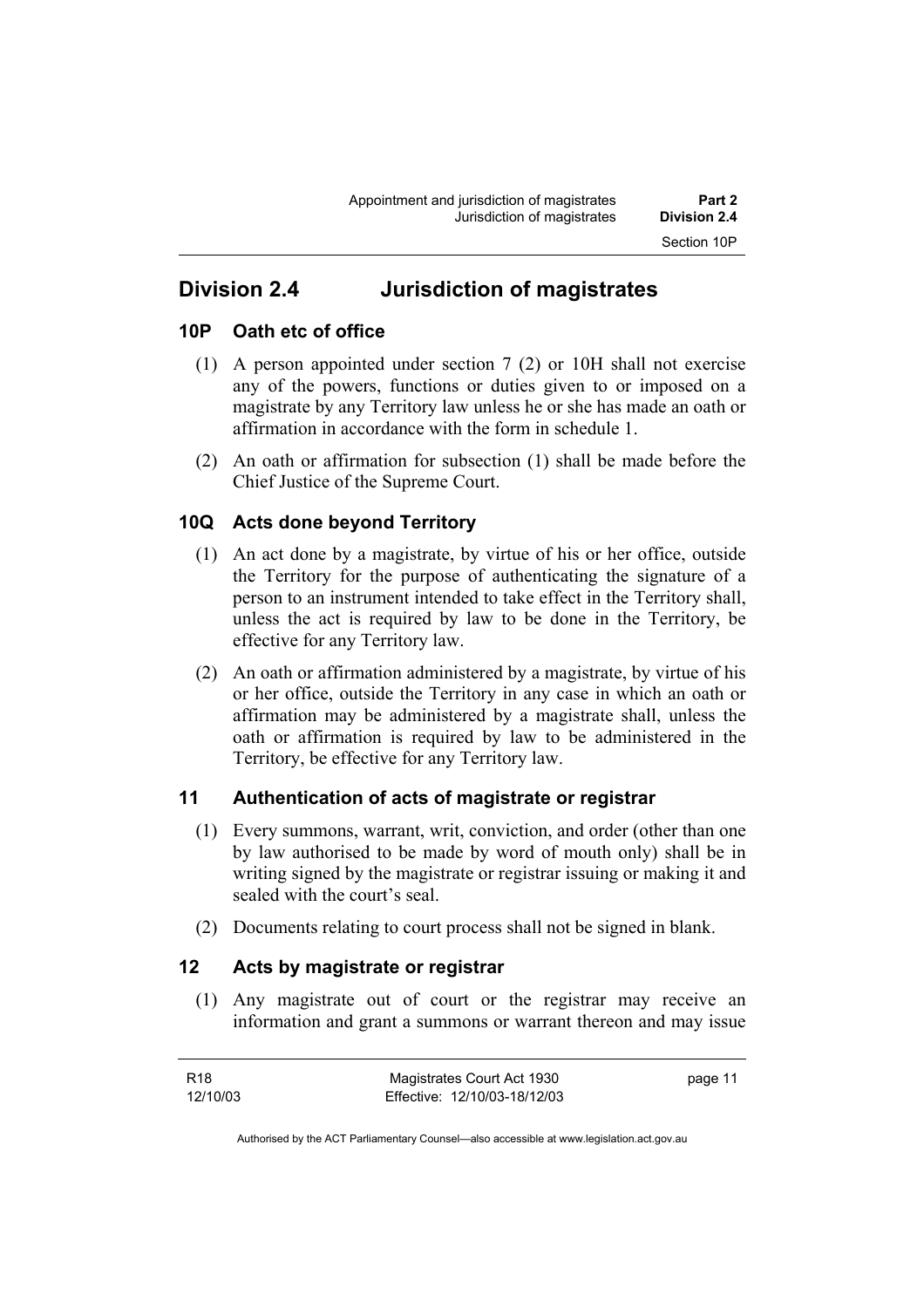| Part 2              | Appointment and jurisdiction of magistrates |
|---------------------|---------------------------------------------|
| <b>Division 2.4</b> | Jurisdiction of magistrates                 |
| Section 13          |                                             |

his or her summons or warrant to compel the attendance of witnesses and do all other necessary acts and matters preliminary to the hearing.

 (2) Without affecting the generality of subsection (1), if it is provided in any law in force in the Territory that an information or complaint may be laid or made before, or a summons or warrant issued by, a court, a justice of the peace, a clerk of petty sessions or a registrar of petty sessions, the information or complaint may be laid or made, and the summons or warrant may be issued by, a magistrate or the registrar.

#### **13 Issue of warrant of commitment or writ of execution**

After a case has been heard and determined, any magistrate or a registrar may issue any warrant of commitment or writ of execution thereon.

#### **15 Process not avoided by death of magistrate or registrar**

A summons, warrant or writ issued by a magistrate or registrar shall not be avoided by reason of the magistrate or registrar dying or ceasing to hold office.

#### **16 Order instead of mandamus**

- (1) If a magistrate or registrar refuses to do any act relating to the duties of his or her office as a magistrate or registrar, the party requiring the act to be done may apply to the Supreme Court, on affidavit of the facts, for an order calling on the magistrate or registrar and also the party to be affected by the act to show cause why the act should not be done, and if, after due service of the order, good cause is not shown against it, the Supreme Court may make the order absolute, with or without payment of costs.
- (2) A magistrate or registrar on being served with an order absolute shall obey the order, and do the act required by it to be done.

page 12 Magistrates Court Act 1930 Effective: 12/10/03-18/12/03

R18 12/10/03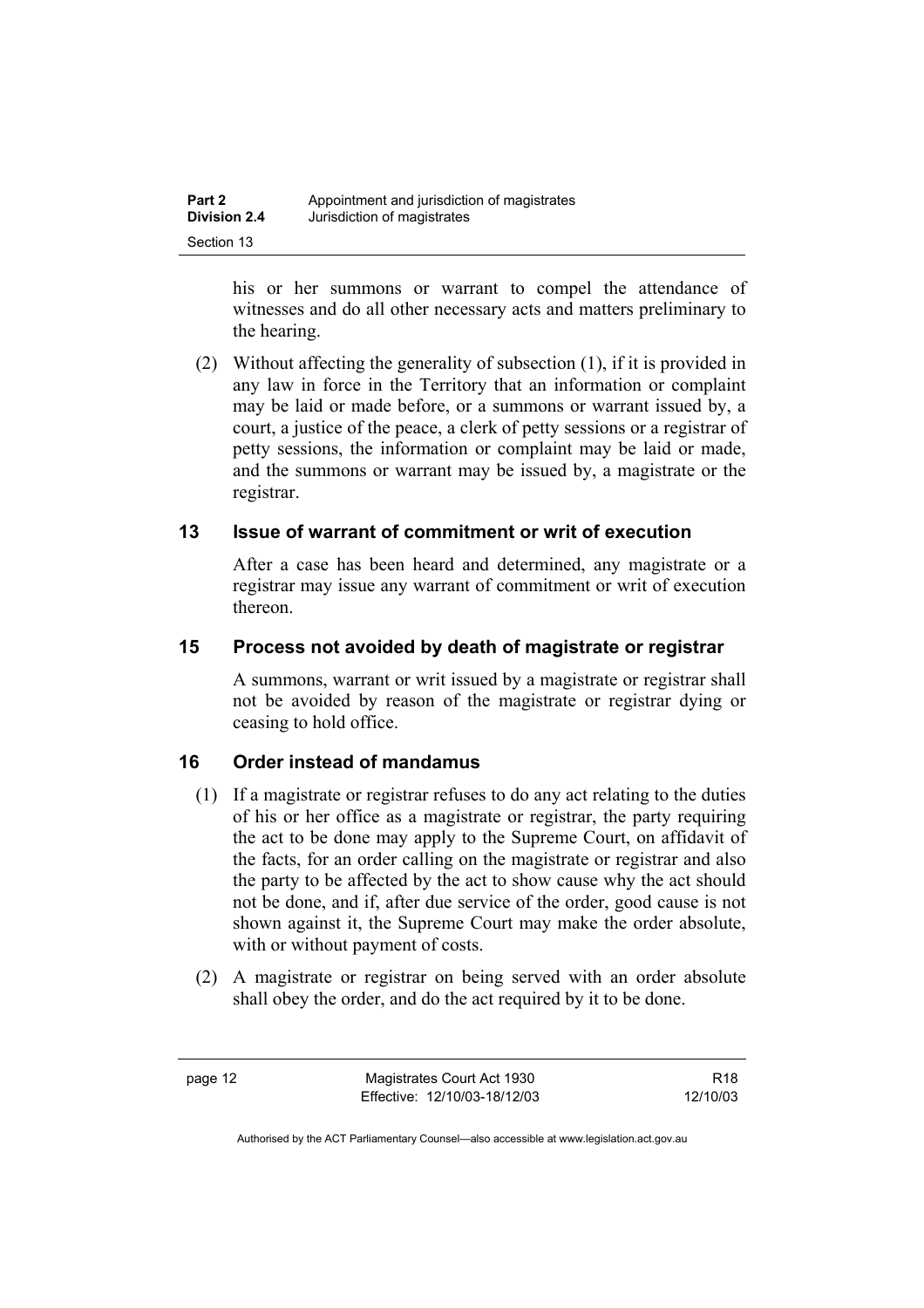- (3) If, before 28 March 1977, a magistrate or the registrar had refused to do an act relating to the duties of his or her office, subsections (1) and (2) apply, on and after that date, and proceedings under subsection (1) may be continued, as if—
	- (a) sections 7, 10H and 10M had been in operation at the time of the refusal; and
	- (b) the magistrate or registrar had held office under section 7, section 10H or section 10M, as the case may be.

#### **17 Powers and functions of magistrates**

If under any law in force in the Territory, anything is required or permitted to be done before, to or by a justice of the peace, it may be done before, to or by a magistrate.

Magistrates Court Act 1930 Effective: 12/10/03-18/12/03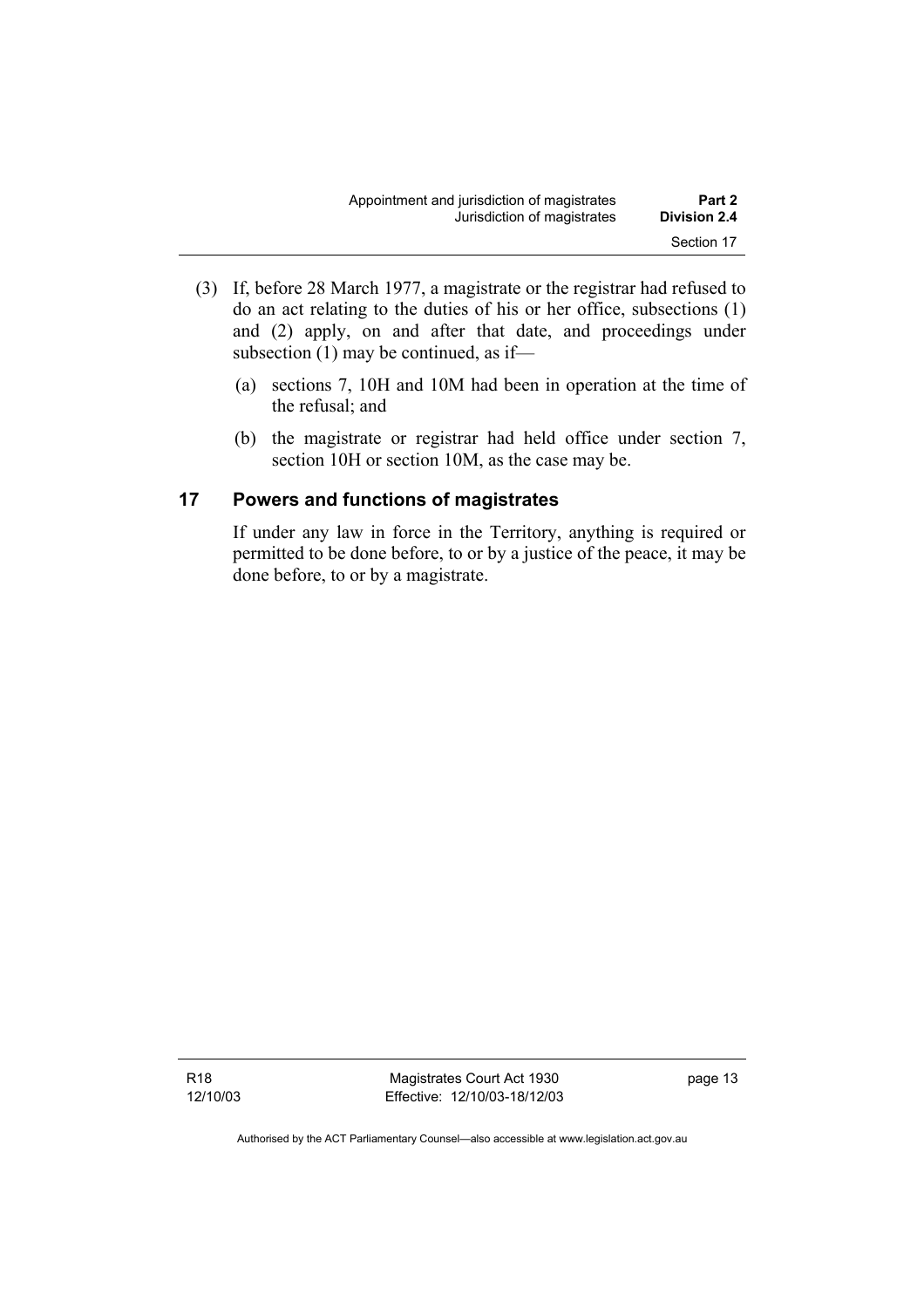# **Part 3 Magistrates Court**

## **Division 3.1 Establishment of Magistrates Court**

## **18 Constitution of court**

- (1) There is hereby established a Magistrates Court which shall have and exercise jurisdiction in the Territory and shall sit at Canberra, Jervis Bay and such other places as are determined, in writing, by the Minister.
- (2) The jurisdiction of the court may be exercised by a magistrate (other than a special magistrate) or by 1 or more special magistrates.
- (3) When 2 or more special magistrates are divided in opinion on any case, the case shall be decided according to the decision of the majority, if there is a majority; but if the court is equally divided in opinion, the case shall be adjourned for hearing and determination by a magistrate (other than a special magistrate) on the next day appointed for the holding of the court constituted by that magistrate.

## **Division 3.2 Jurisdiction of Magistrates Court**

## **19 Jurisdiction of court**

 (1) If, by any law for the time being in force in the Territory, any offence is punishable on summary conviction or any person is made liable to a penalty or punishment or to pay a sum of money for any offence, act or omission, and no other provision is made for the trial of the person committing the offence, the matter may be heard and determined by the court in a summary manner under the provisions of this Act, and the jurisdiction shall be deemed to be conferred on and may be exercised by the court.

page 14 Magistrates Court Act 1930 Effective: 12/10/03-18/12/03

R18 12/10/03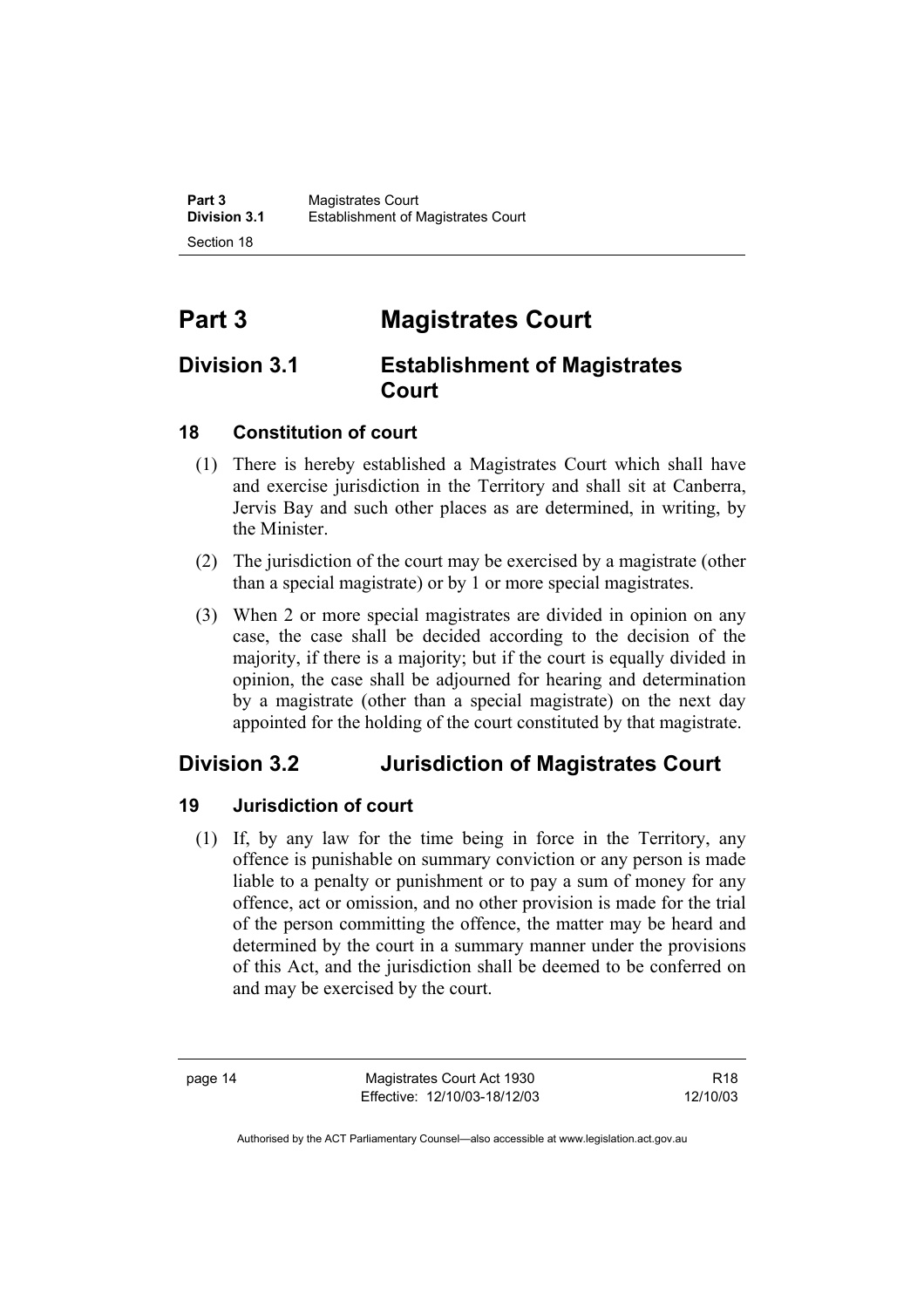## **21 Jurisdiction of court if defendant absent from Territory**

The court shall have jurisdiction notwithstanding that the defendant is not within the Territory.

#### **22 Proceedings of court if it considers offence should be dealt with on indictment**

If, for an information with respect to an offence that is punishable either summarily or on indictment it appears to the court, on the close of the case for the prosecution, that the offence ought to be dealt with on indictment, the court shall abstain from adjudication thereon and shall deal with the case for the purpose of committal for trial only.

## **23 Ex parte order may be set aside**

- (1) If a conviction or order is made when one party does not appear, the party in whose absence the conviction or order was made may apply to the court for an order that the court set aside the conviction or order.
- (2) Subsection (1) does not apply to or in relation to a conviction or order made in the absence of a defendant who has entered a plea of guilty in accordance with section 116D and has not, before the entry of the conviction or the making of the order, withdrawn his or her plea.
- (3) If, in his or her absence, a conviction is entered or an order is made against a person who has duly been served with a summons in accordance with section 116B and—
	- (a) that person did not return the notice of intention to defend form or the plea of guilty form to the registrar before the day when he or she was required by the summons to appear before the court; or
	- (b) the court, if it has previously, in the absence of that person, adjourned the hearing under section 116E (3), is satisfied that a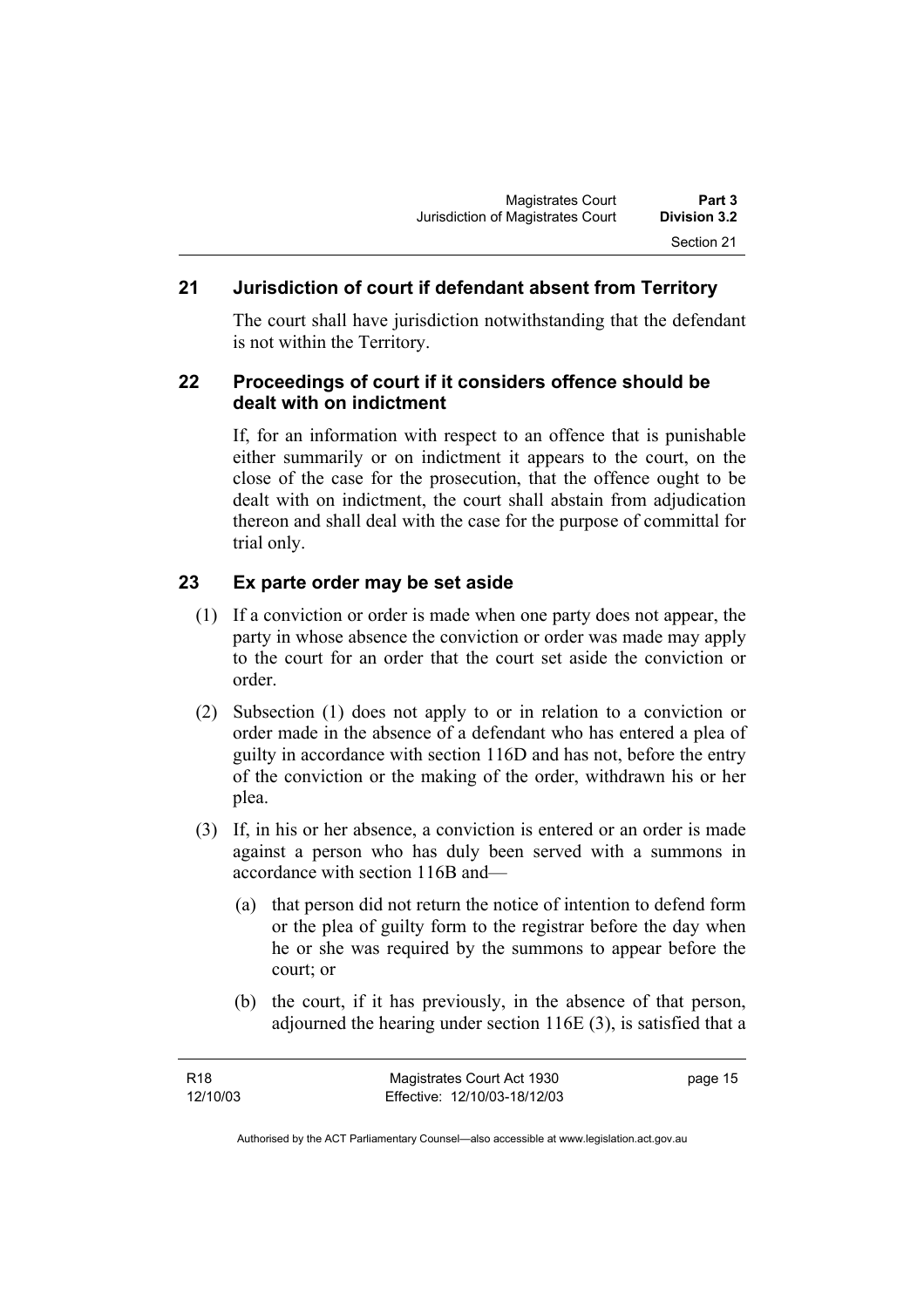notice under that subsection did not come to his or her attention before the conviction is entered or the order made; or

 (c) the court is satisfied that the notice referred to in section 116F or 116H did not come to his or her attention before the date fixed under that section for the hearing of the matter;

the court, on the application of that person, shall set aside the conviction or order.

- (4) In any case other than an application to set aside a conviction or order referred to in subsection (3), the court may set aside the conviction, order or judgment on such terms as to costs or otherwise as the court thinks just.
- (7) If, under this section, the court has set aside a conviction, the court may set aside a warrant issued under this Act in consequence of the conviction.
- (8) If, under this section, the court has set aside a conviction or order, the court may, on service of such reasonable notice on the parties as the court directs, proceed to hear and determine the matter, or may adjourn the hearing to the time and place the court thinks fit.
- (9) If the court has adjourned the hearing of a matter under subsection (8), the court shall direct such notice as the court thinks fit of the adjourned hearing to be given to the parties.

#### **23AA Ex parte conviction may be set aside on application by informant**

- (1) Subject to subsection (2), if a conviction is entered or an order is made against a person charged with an offence and the conviction is entered or the order is made in the absence of that person, the informant may apply to the court for an order that the court set aside the conviction or order.
- (2) Subsection (1) does not apply to, or in relation to, a conviction entered or an order made in the absence of a defendant who has

page 16 Magistrates Court Act 1930 Effective: 12/10/03-18/12/03

R18 12/10/03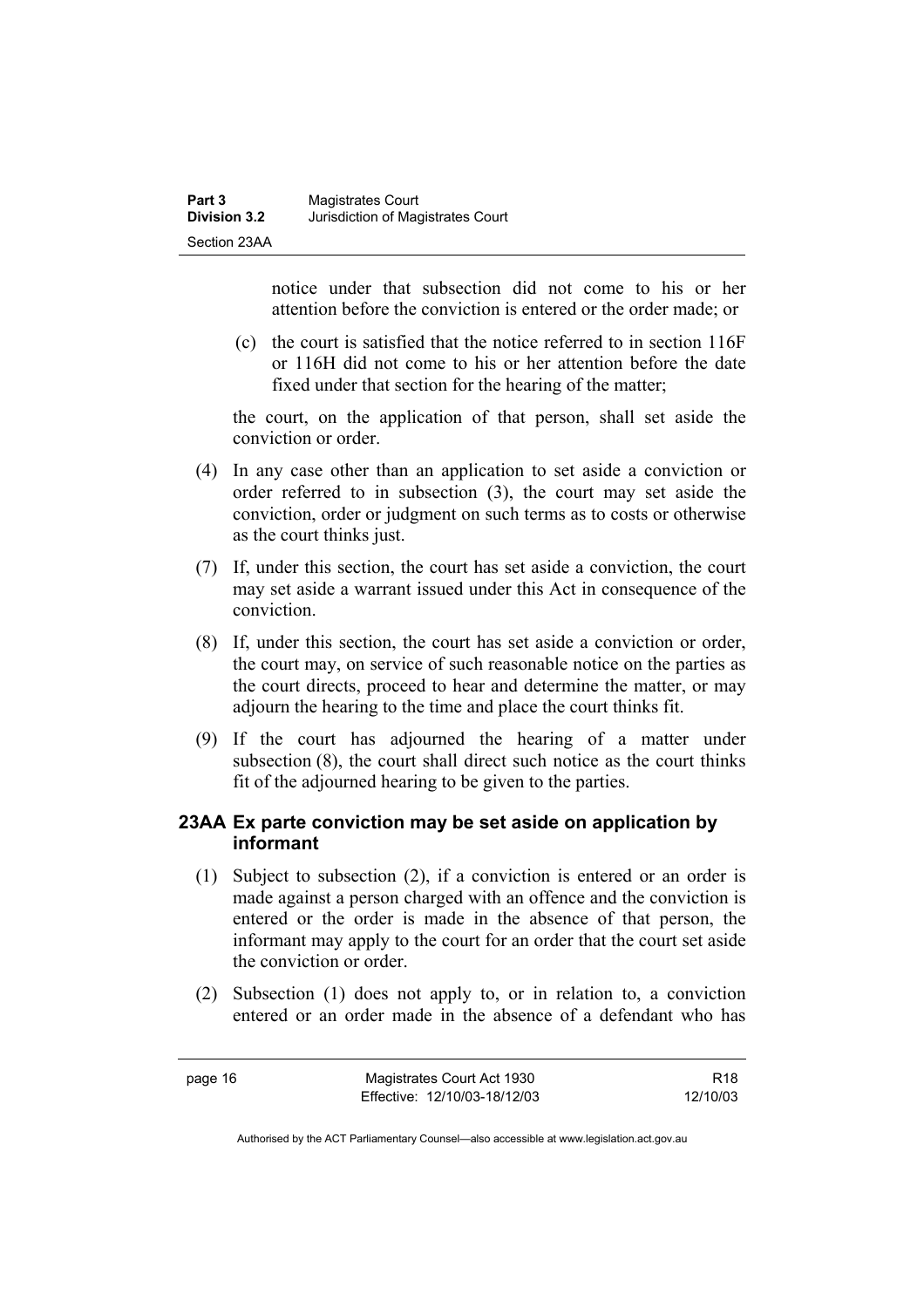| <b>Magistrates Court</b>          | Part 3       |
|-----------------------------------|--------------|
| Jurisdiction of Magistrates Court | Division 3.2 |
|                                   | Section 23A  |

entered a plea of guilty in accordance with section 116D and has not, before the entry of the conviction or the making of the order, withdrawn his or her plea.

- (3) If an application to set aside a conviction or order is made under this section, the court may set aside the conviction or order on such terms as to costs or otherwise as the court thinks just.
- (4) If, under this section, the court sets aside a conviction or order, the court shall dismiss the information and set aside any warrant issued under this Act in consequence of the conviction.

#### **23A Requests under conventions regarding legal proceedings in civil and commercial matters**

The court shall have jurisdiction to make any order or take any action that is necessary to comply with any request received from the consular or other authority of a foreign country, with which a convention regarding legal proceedings in civil and commercial matters has been made and extended to the Commonwealth, for the service of documents in the Territory or for the taking of evidence in the Territory.

#### **23B Rectification of certain orders etc**

- (1) In this section—
	- (a) a reference to a *penalty* includes a reference to a cancellation, forfeiture, suspension or other loss of a licence or privilege and to a disqualification of a person from obtaining, holding, using or enjoying a licence or exercising a privilege; and
	- (b) a reference to *the court* in relation to proceedings is a reference to the magistrate who convicted the defendant or made the order against the defendant; and
	- (c) a reference to a *business day* is a reference to a day other than a Saturday, a Sunday or a public holiday.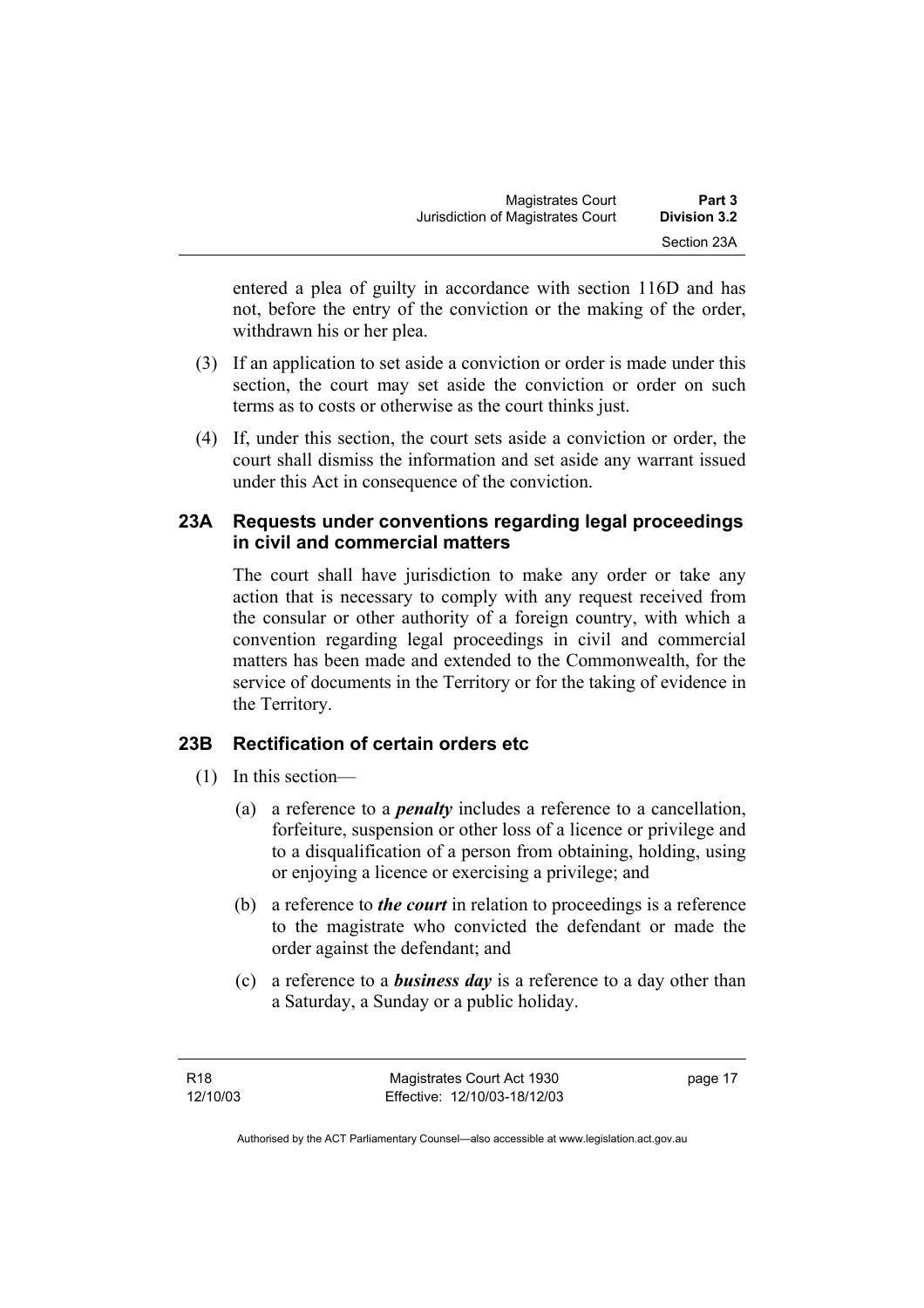- (2) Subject to subsection (3), if the court enters a conviction or makes an order against a defendant and—
	- (a) imposes a penalty that is contrary to law; or
	- (b) fails to impose a penalty that is required by law to be imposed;

the court may, of its own motion or on the application of a party to the proceedings, reopen the proceedings and, after giving the parties an opportunity of being heard, amend the conviction or order to impose a penalty that is in accordance with the law.

- (3) The court may reopen proceedings under subsection (2)—
	- (a) of its own motion before the end of 28 days after the day when the penalty was imposed, the conviction was entered or the order was made, as the case may be; or
	- (b) on application under subsection (2) before the end of 28 days after the day when the penalty was imposed, the conviction was entered or the order was made, as the case may be; or
	- (c) with the consent of the parties to the proceedings, at any time.
- (4) Subject to subsection (5)—
	- (a) the registrar shall serve on each party to the proceedings written notice of the intention of the court to reopen proceedings of its own motion under subsection (2) at least 3 business days before the proceedings are reopened; and
	- (b) an applicant shall serve on the registrar and, at least 3 business days before the day when the application is heard, on the other party to the proceedings, written notice of an application referred to in subsection (2).
- (5) The requirements of subsection (4) may be dispensed with by the court when each of the parties is before the court.
- (6) If, under subsection (2), the court reopens proceedings and, in the absence of a party to those proceedings, amends a conviction or an

R18 12/10/03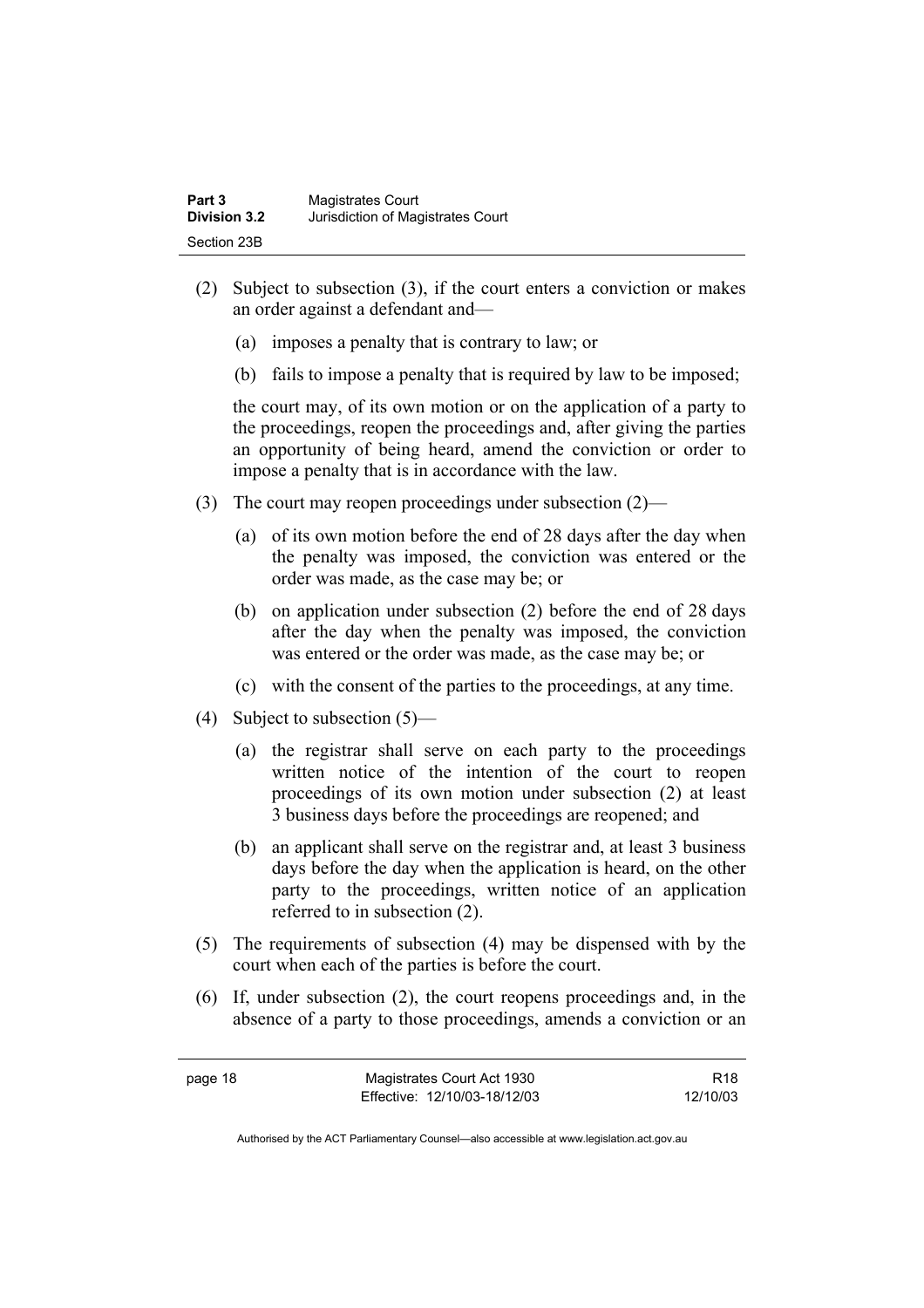| <b>Magistrates Court</b>          | Part 3       |
|-----------------------------------|--------------|
| Jurisdiction of Magistrates Court | Division 3.2 |
|                                   | Section 23B  |

order, the registrar shall cause written notice of the amended conviction or order to be served on that absent party forthwith.

- (7) Service of any notice referred to in subsection (4) or (6) may be effected in accordance with section 41 as if the notice were a summons issued in respect of an information.
- (8) The jurisdiction conferred on the court by subsection (2) shall be exercised only on the evidence and material before the court in the original proceedings.
- (9) Proceedings shall not be reopened under subsection (2) in respect of a conviction or order that is the subject of an appeal.
- (10) If proceedings reopened under this section have not been determined in respect of a conviction or order that, after the proceedings have been reopened but before they are determined, becomes the subject of an appeal, the reopened proceedings shall be stayed until the appeal is determined.
- (11) If the court reopens proceedings under subsection (2), the court may make such order as to costs as it thinks just and reasonable.
- (12) Subject to subsection (13), an order made or a conviction or order amended by the court in determining proceedings that have been reopened under this section shall, unless the court otherwise directs, take effect from the beginning of the day when the original conviction was entered or when the original order was made, as the case requires.
- (13) For part 11, if the court, in determining proceedings that have been reopened under this section, makes an order or amends a conviction or order, the time within which an appeal may be made from that order, amended conviction or amended order shall commence on the day when that order was made, or that conviction or order was amended, as the case may be.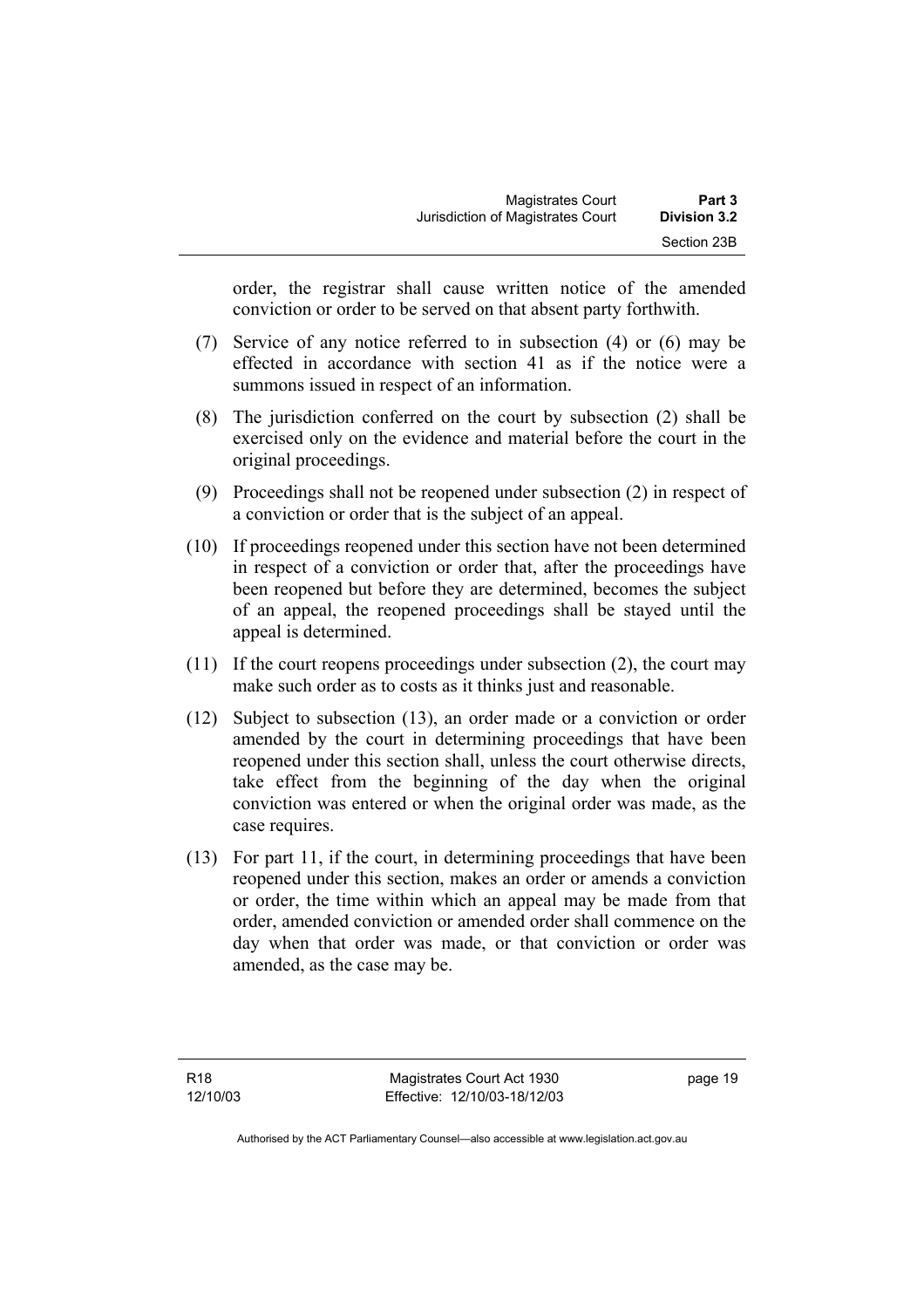# **Part 4 Commencement of proceedings**

## **Division 4.1 General**

#### **25 Informations**

Proceedings may be commenced in the court by information laid by the informant or by a legal practitioner or other person representing the informant.

## **Division 4.2 Informations**

#### **26 Laying of informations**

An information may be laid before a magistrate in any case where a person has committed or is suspected of having committed, in the Territory, an indictable offence or an offence that may be dealt with summarily as provided in section 19.

#### **27 Description of persons and property and of offences**

- (1) Such description of persons or things as would be sufficient in an indictment shall be sufficient in informations.
- (2) The description of any offence in the words of the Act, ordinance, law, order, by-law, regulation, or other instrument creating the offence, or in similar words, shall be sufficient in law.

#### **28 Power of court to amend information**

 (1) If at the hearing of any information or summons any objection is taken to an alleged defect therein in substance or form or if objection is taken to any variance between the information or summons and the evidence adduced at the hearing thereof, the court may make such amendment in the information or summons as

R18 12/10/03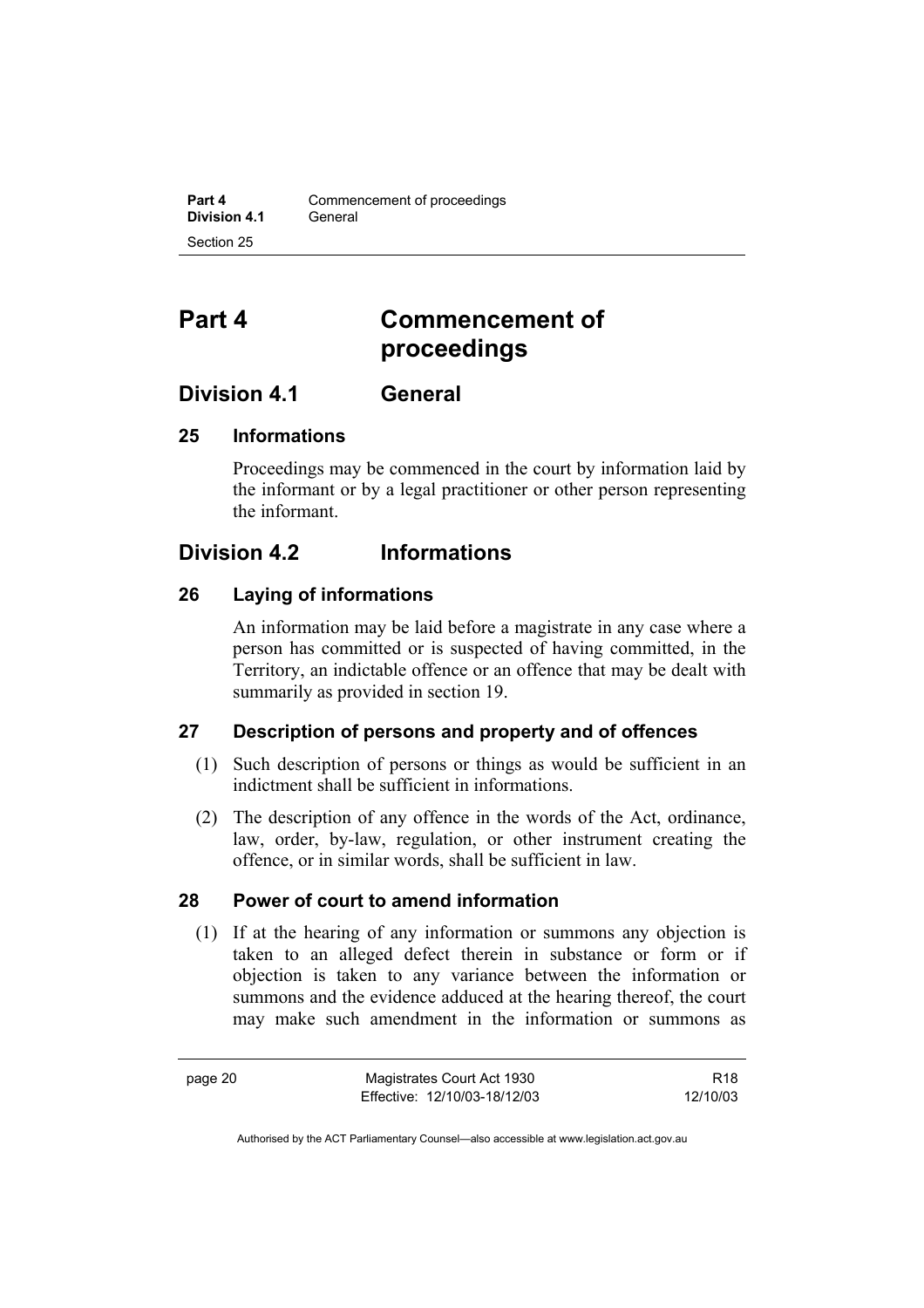| Commencement of proceedings | Part 4       |
|-----------------------------|--------------|
| Summonses                   | Division 4.4 |
|                             | Section 29   |

appears to it to be desirable or to be necessary to enable the real question in dispute to be determined.

 (2) The court shall not make any such amendment where it considers that the amendment cannot be made without injustice to the defendant.

#### **29 Court may adjourn hearing if amendment made**

If in any case where an amendment in an information or summons has been made under section 28 the court considers that the defendant has been misled by the form in which the information or summons has been made out, it may adjourn the hearing of the case for such period as it thinks fit and may make such order as to the costs of the adjournment as it thinks proper.

#### **30 Form of information**

- (1) If it is intended to issue a warrant in the first instance against the party charged, the information shall be in writing and on oath, which oath may be made either by the informant or some other person.
- (2) If it is intended to issue a summons instead of a warrant in the first instance, the information need not be in writing or on oath, but may be verbal merely, and without oath, whether any law under which the information is laid requires it to be in writing or not.

## **Division 4.4 Summonses**

#### **37 When magistrate may issue summons**

If an information is laid before a magistrate, the magistrate may issue a summons.

#### **38 Form of summons**

A summons issued in the case of an information shall be directed to the defendant, and shall state shortly the matter of the information and require him or her to appear at a certain time and place before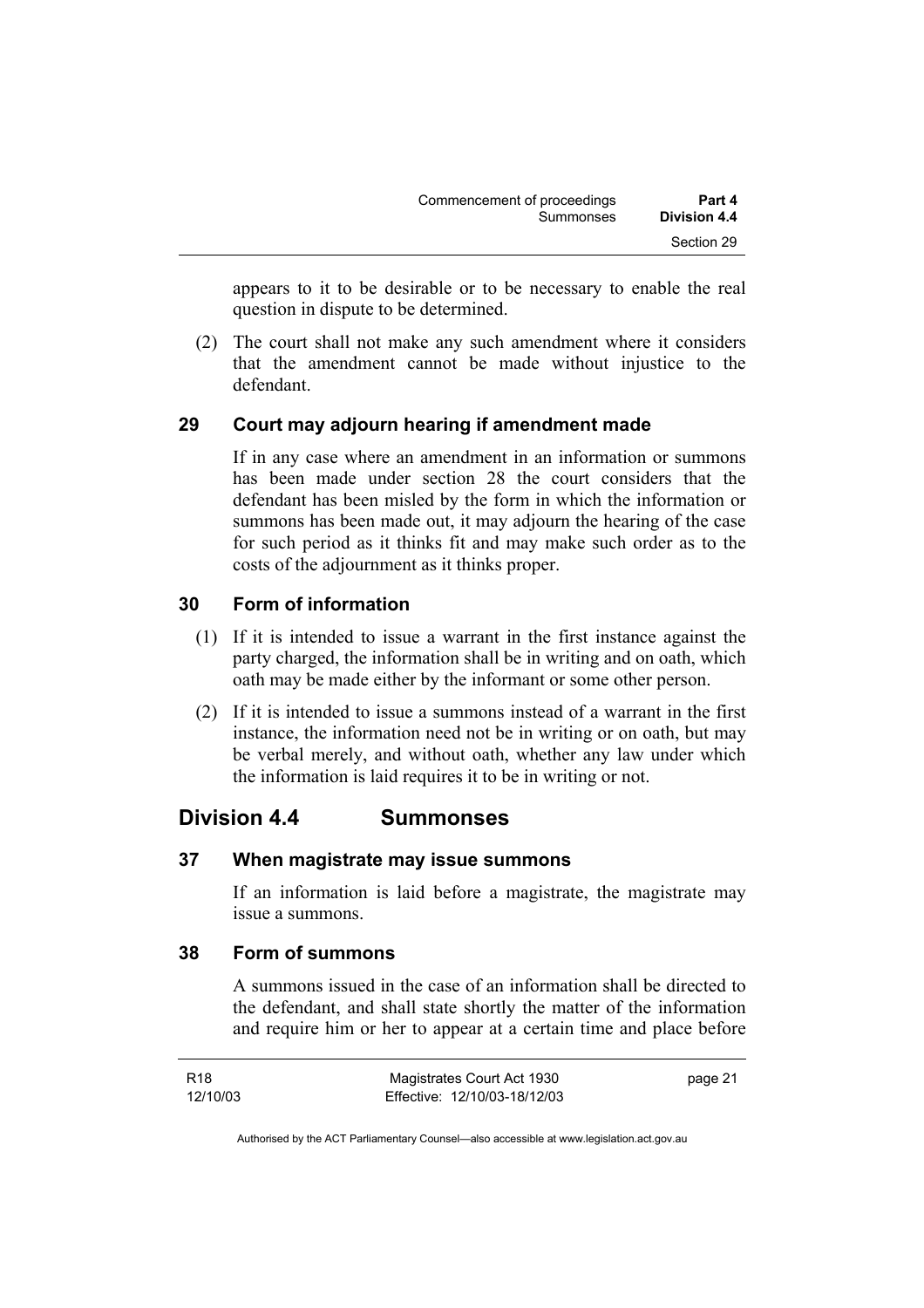| Part 4       | Commencement of proceedings |
|--------------|-----------------------------|
| Division 4.5 | Warrants of arrest          |
| Section 41   |                             |

the court, to answer to the information and to be further dealt with according to law.

#### **41 Service of summons**

- (1) A summons issued in respect of an information may be served on the person to whom it is directed by—
	- (a) delivering a copy of the summons to that person; or
	- (b) by leaving a copy of the summons at the last-known or usual place of abode or business of that person with some other person who is apparently an inmate of, or employed at, that place and apparently over the age of 16 years.
- (2) Service of a summons under subsection (1) shall be effected at least 72 hours before the time appointed in the summons for the hearing of the information.
- (3) If it appears to the court or a magistrate or the registrar, by statement on oath or by affidavit, that from any cause service in accordance with subsections (1) and (2) cannot be effected, the court or magistrate or the registrar may extend the time for hearing.
- (4) Service of a summons in accordance with this section may be proved by the oath of the person who served it or by affidavit or otherwise.

## **Division 4.5 Warrants of arrest**

#### **42 Issue of warrant and summons**

 (1) If an information is laid before a magistrate as hereinbefore provided, against any person and the matter thereof is substantiated by the oath of the informant or a witness, the magistrate may, if the person is not then in custody, issue his or her warrant in the first instance for the arrest of that person, and for bringing him or her before the court to answer to the information, and to be further dealt with according to law.

R18 12/10/03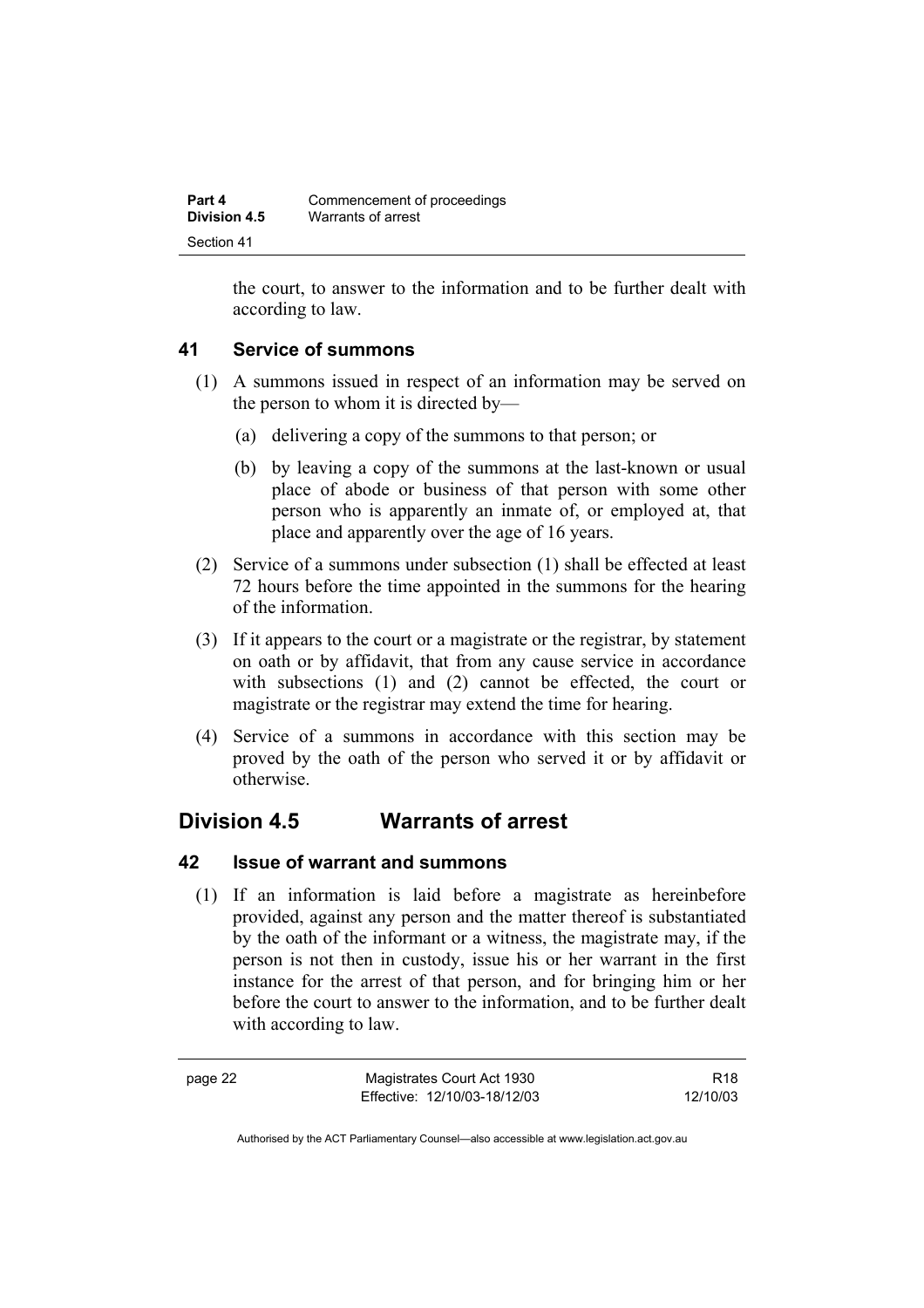| Commencement of proceedings | Part 4              |
|-----------------------------|---------------------|
| Warrants of arrest          | <b>Division 4.5</b> |
|                             | Section 43          |

- (2) The magistrate, if he or she thinks fit, instead of issuing his or her warrant in the first instance for the arrest of the person charged, may proceed by summons and issue a summons against him or her accordingly.
- (3) Subject to subsection (4), a magistrate may, notwithstanding the issue of a summons, issue his or her warrant at any time before or after the time mentioned in the summons for the appearance of the defendant.
- (4) Subsection (3) does not authorise the issue of a warrant for bringing a person before the court to answer to an information in relation to which a summons has been served in accordance with section 116B.

#### **43 Procedure on filing indictment**

- (1) If an indictment in respect of an offence committed in the Territory has been filed in the Supreme Court by the Attorney-General, Attorney-General of the Commonwealth or other officer, authority or person duly appointed in that behalf against any person then at large, whether on bail or not, the registrar of the Supreme Court shall at any time after the end of the then sittings of the court if the person so indicted has not already appeared and pleaded to the indictment, on application by or on behalf of the prosecutor, grant to the prosecutor or person applying on his or her behalf a certificate that the indictment has been filed.
- (2) On production of the certificate to a magistrate, the magistrate shall—
	- (a) if the person indicted is, at the time of both the application for and the production of the certificate, confined in prison for any other offence than that charged in the indictment—on proof on oath that the person so confined in prison is the person charged and named in the indictment, issue his or her warrant directed to the gaoler of the prison where the person is so confined, commanding him or her to detain the person in his or her custody until, by a writ of habeas corpus, he or she is removed

Authorised by the ACT Parliamentary Counsel—also accessible at www.legislation.act.gov.au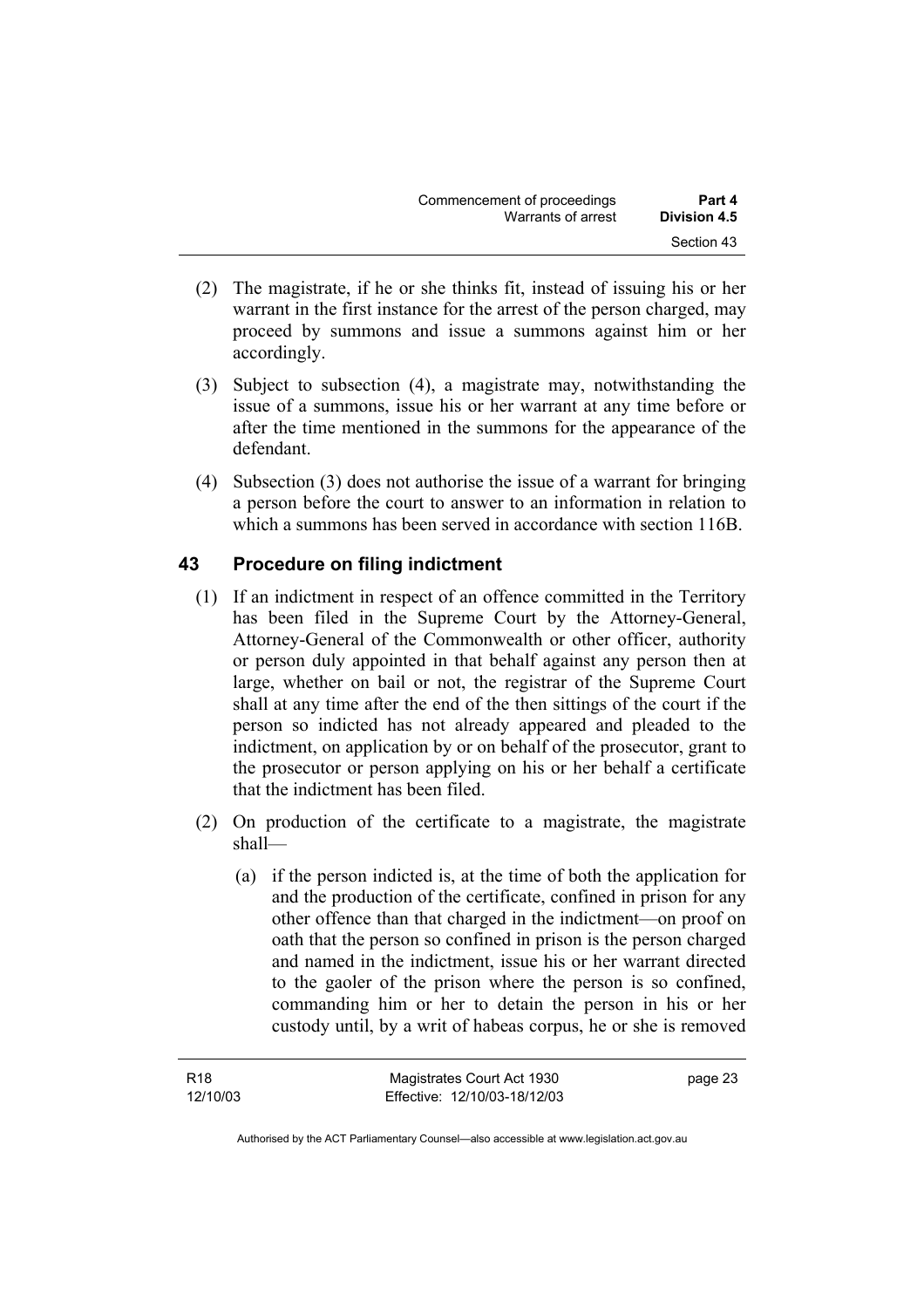| Part 4       | Commencement of proceedings |
|--------------|-----------------------------|
| Division 4.5 | Warrants of arrest          |
| Section 44   |                             |

from custody for the purpose of being tried on the indictment, or until he or she is otherwise removed or discharged out of custody by due course of law; and

 (b) in any other case—issue his or her warrant to apprehend the person so indicted and to cause him or her to be brought before the court to be dealt with according to law and the court when any person apprehended under any such warrant is brought before it shall on proof on oath that the person is the person charged and named in the indictment, and without further inquiry commit him or her for trial or admit him or her to bail in accordance with the provisions of the *Bail Act 1992*.

#### **44 Direction of warrant**

A warrant to apprehend a defendant that he or she may answer to an information may be directed either to any police officer by name or generally to all police officers within the Territory, without naming them, or to both.

#### **45 Any police officer may execute warrant**

When a warrant is directed to all police officers, any police officer may execute the warrant as if it were directed specially to him or her by name.

#### **47 Form of arrest warrant**

A warrant shall state shortly the offence or matter of the information on which it is founded, and shall name or otherwise describe the person against whom it is issued, and it shall order the police officers to whom it is directed to apprehend the defendant, and to cause him or her to be brought before the court to answer to the information and to be further dealt with according to law.

page 24 Magistrates Court Act 1930 Effective: 12/10/03-18/12/03

R18 12/10/03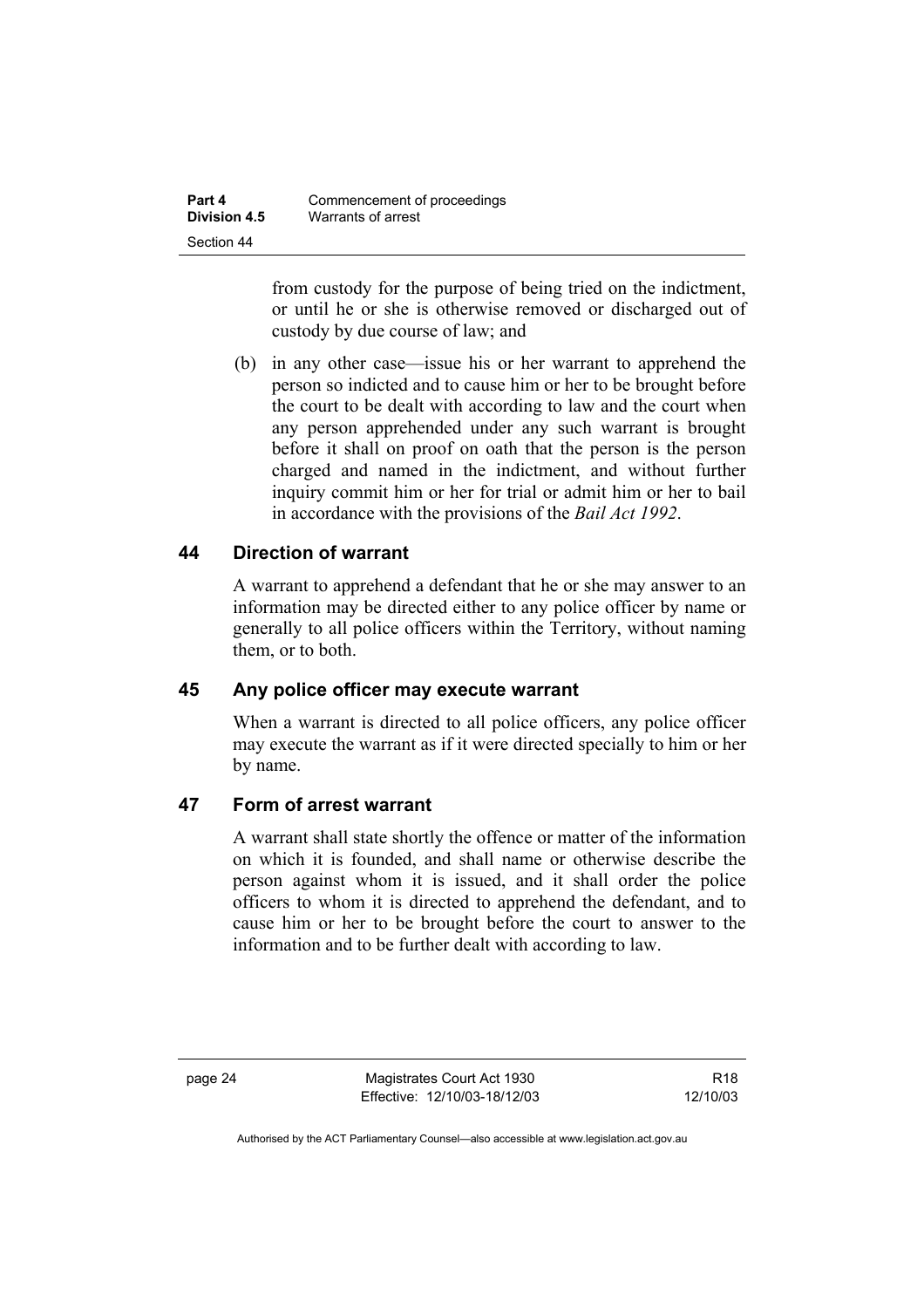| Commencement of proceedings | Part 4       |
|-----------------------------|--------------|
| Warrants of arrest          | Division 4.5 |
|                             | Section 48   |

### **48 Warrant to be in force till executed**

A warrant need not be returnable at any particular time, but may remain in force until executed.

#### **49 Sunday warrants**

A magistrate may grant or issue a warrant on an information of an indictable offence, or a search warrant, on a Sunday as on any other day.

R18 12/10/03

Magistrates Court Act 1930 Effective: 12/10/03-18/12/03 page 25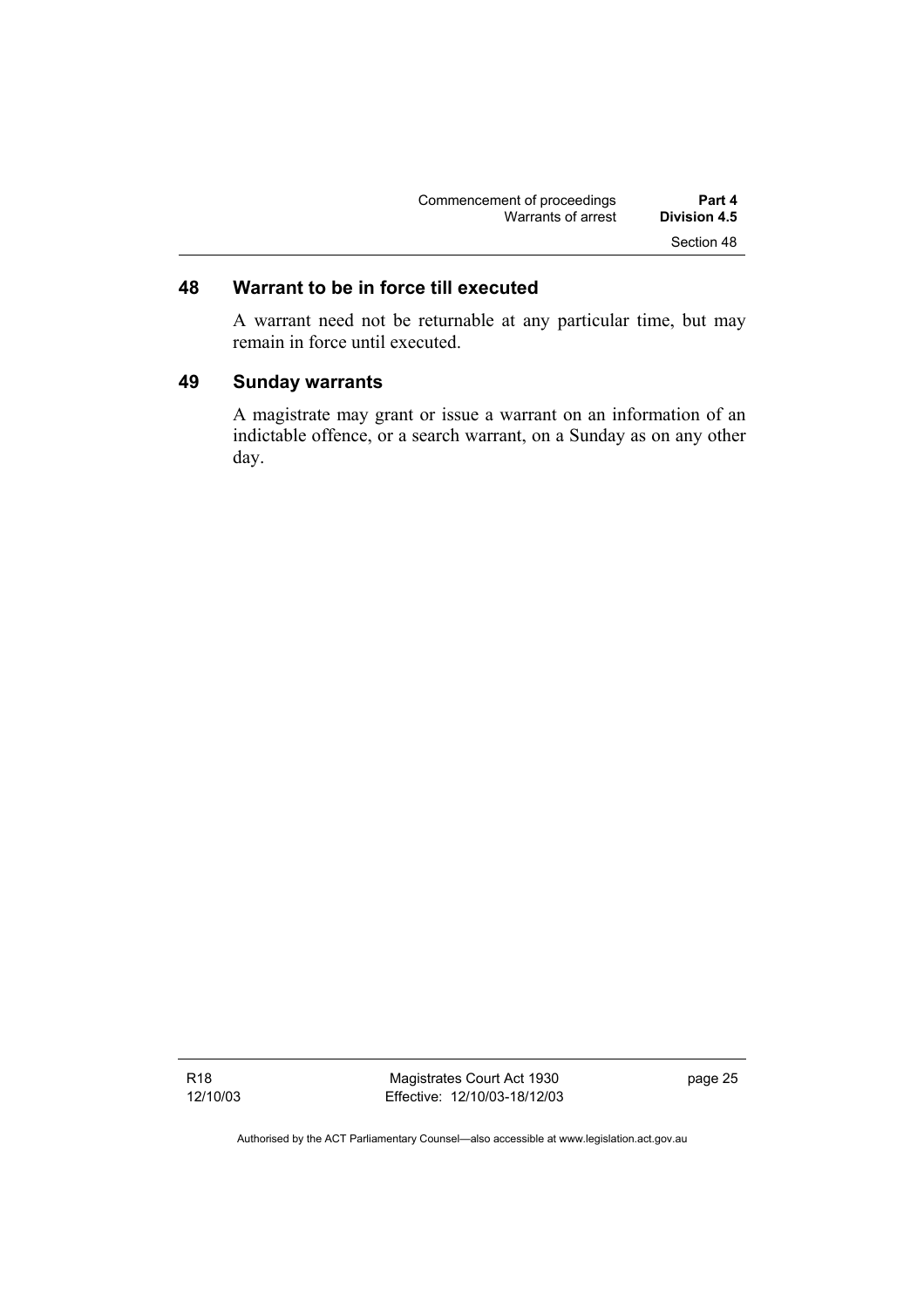**Part 5** Hearing **Division 5.1** General Section 51

# **Part 5 Hearing**

### **Division 5.1 General**

#### **51 Hearings to be in public except in special circumstances**

- (1) Subject to subsection (2), the hearing of a proceeding before the court shall be in public.
- (2) If the magistrate presiding at a hearing is of the opinion that it is desirable in the public interest or in the interests of justice to do so, the magistrate may, by order—
	- (a) direct that the hearing or part of the hearing shall take place in private and give directions as to the persons who may be present; and
	- (b) give directions prohibiting or restricting the publication of evidence given at the hearing, whether in public or in private, or of matters contained in documents lodged with the court or received in evidence by the court for the purposes of the proceeding; and
	- (c) give directions prohibiting or restricting the disclosure to some or all of the parties to the proceeding of evidence given at the hearing, or of a matter contained in a document lodged with the court or received in evidence by the court for the purposes of the proceeding.

page 26 Magistrates Court Act 1930 Effective: 12/10/03-18/12/03

R18 12/10/03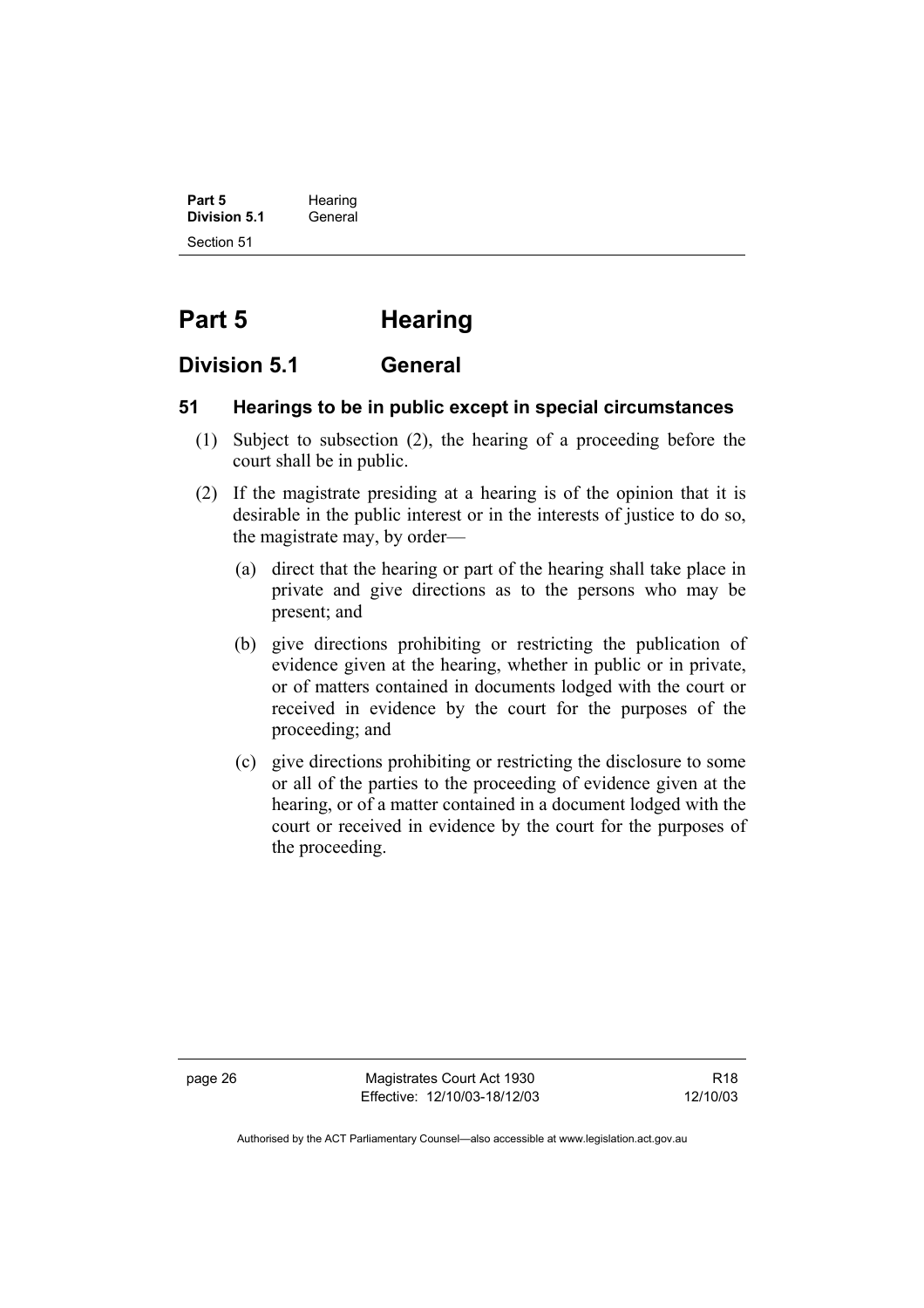| Hearing | Part 5       |
|---------|--------------|
| General | Division 5.1 |
|         | Section 53   |

 (3) A person who, without reasonable excuse, contravenes an order under subsection (2) commits an offence.

Maximum penalty: 100 penalty units, imprisonment for 1 year or both.

#### **53 Conduct of case**

- (1) The informant may himself or herself or by a legal practitioner representing the informant conduct his or her case and may examine and cross-examine the witnesses giving evidence for or against him or her and may, if the defendant gives any evidence or examines any witness as to any matter other than as to general character, call and examine witnesses in reply.
- (2) The defendant may himself or herself or by a legal practitioner representing the defendant make full answer and defence and may give evidence himself or herself and may examine and crossexamine the witnesses giving evidence for or against him or her respectively.

#### **54 If both parties present in court to hear case**

If both parties appear either personally or by legal practitioners or other persons appearing for them, the court shall proceed to hear and determine the information.

#### **54A Recording of proceedings**

(1) In this section:

*deposition* includes a statement made by an accused person in reply to the question referred to in section 92 (1), but does not include a written statement admitted under section 90AA or 110 (2).

- (2) Subject to subsection (3), a record of the depositions of a witness in any proceedings shall be made—
	- (a) in proceedings concerning bail and if, in relation to proceedings or a part of proceedings, the court has given a

| R <sub>18</sub> | Magistrates Court Act 1930   | page 27 |
|-----------------|------------------------------|---------|
| 12/10/03        | Effective: 12/10/03-18/12/03 |         |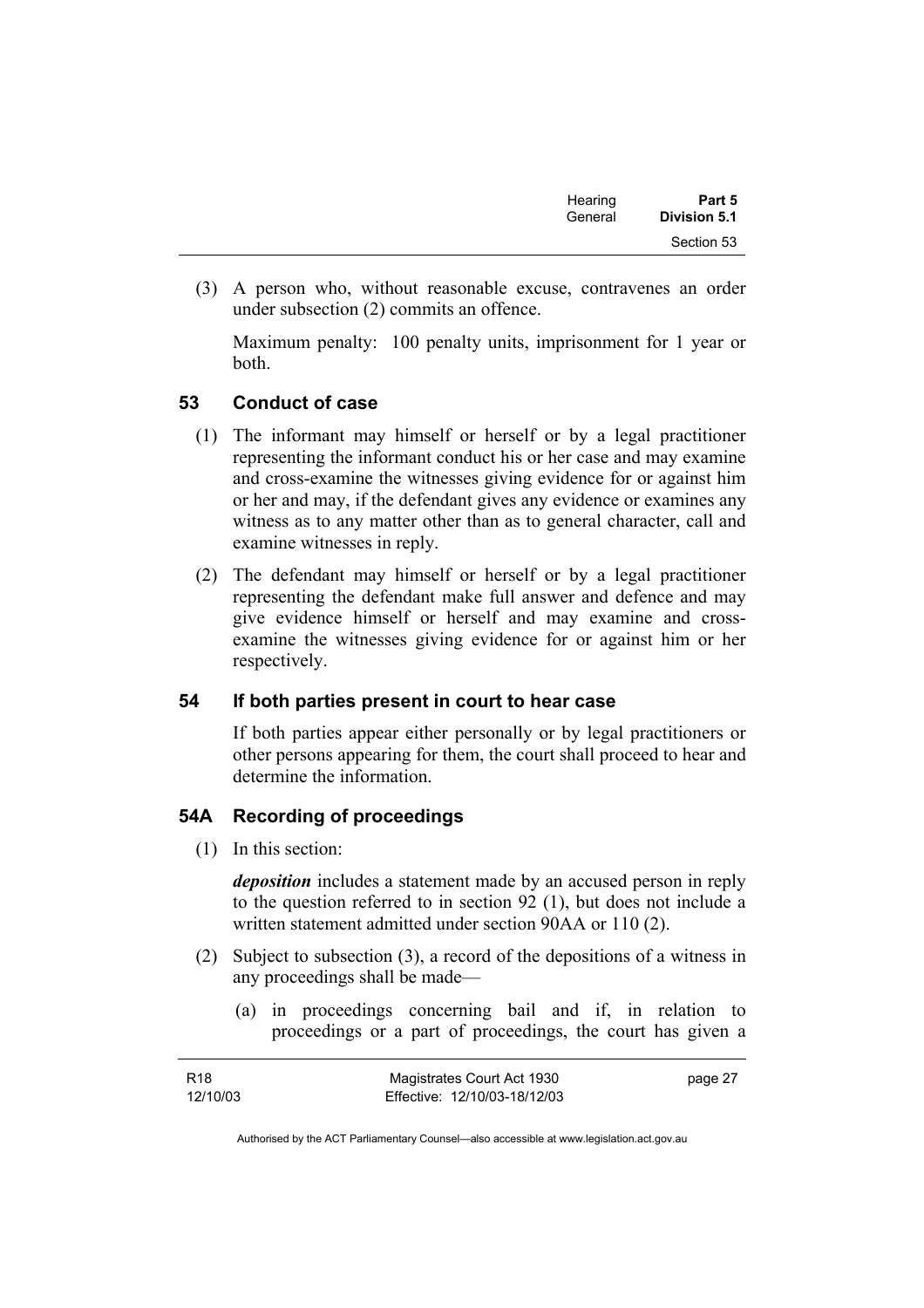| Part 5              | Hearing |
|---------------------|---------|
| <b>Division 5.1</b> | General |
| Section 54A         |         |

direction under the *Evidence (Miscellaneous Provisions) Act 1991*, section 18 (1) or 30 (1) that evidence be taken or a submission be made by audiovisual link—by means of audiovisual recording apparatus or sound-recording apparatus; and

- (b) in any other case—
	- (i) by means of sound-recording apparatus; or
	- (ii) if the court so directs, by means of shorthand or any similar means.
- (3) If the court so directs, the depositions of a witness in any proceedings shall not be recorded in accordance with subsection (2), but shall be taken down in writing, and, after being read over to the witness or given to him or her to read, signed by the witness and the magistrate constituting the court.
- (4) The registrar shall have the custody of any record of depositions made in accordance with subsection (2).
- (5) The registrar may cause to be erased the record of the depositions of a witness recorded by means of recording apparatus and the record of any other part of a proceeding made by means of recording apparatus after the end of 7 years after the date of completion of the proceedings in which the record was made.
- (6) Notwithstanding subsection (5), the sound recording of any part of proceedings—
	- (ii) in which a person charged with an indictable offence is committed to take his or her trial before the Supreme Court; or
	- (iii) in which evidence is taken under a request referred to in section 23A; or
	- (iv) under the *Safety, Rehabilitation and Compensation Act 1988* (Cwlth); or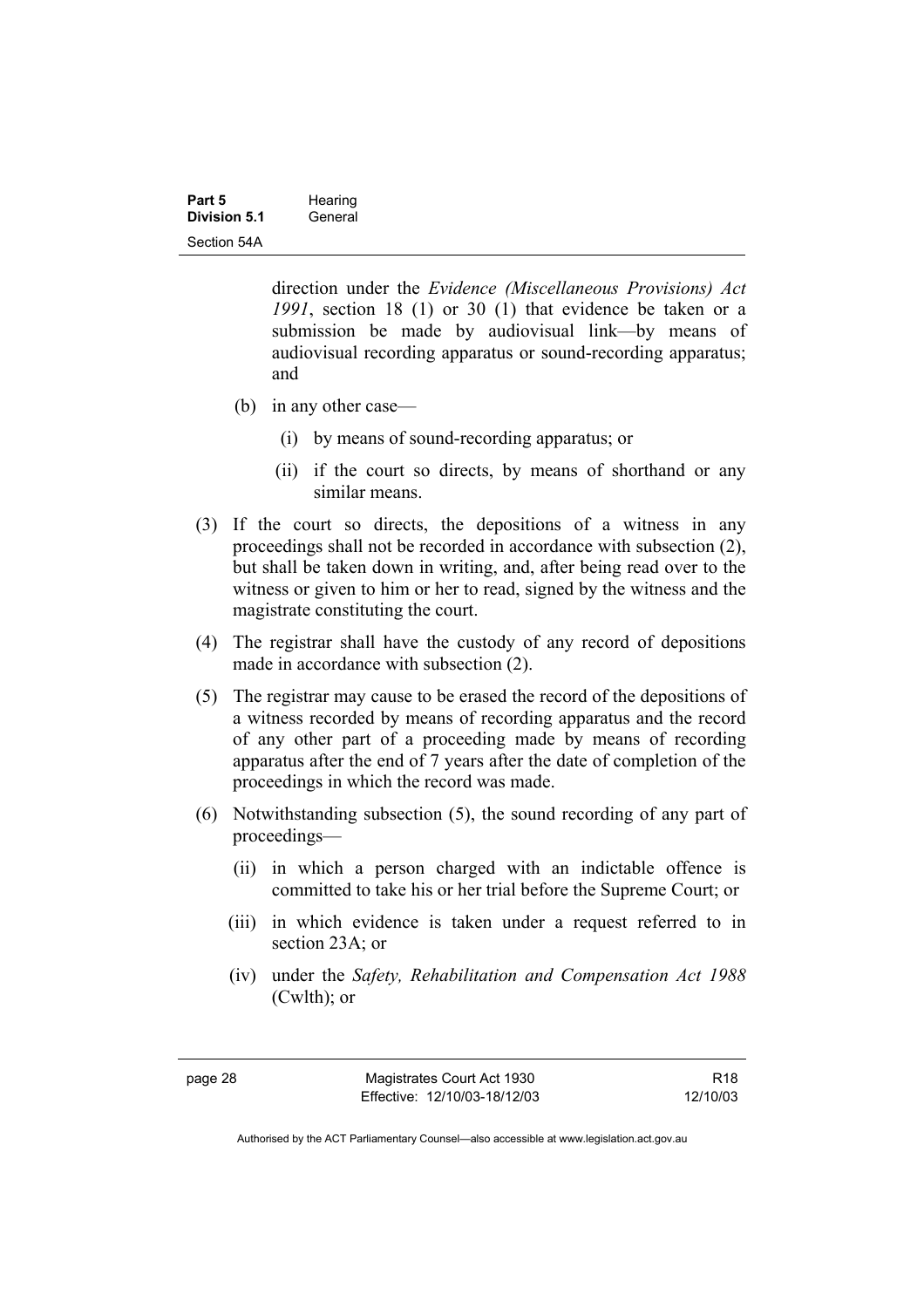| Part 5              | Hearing  |
|---------------------|----------|
| <b>Division 5.2</b> | Evidence |
| Section 55          |          |

 (v) under the *Workers Compensation Act 1951* (other than prosecutions for offences against that Act);

shall not be erased unless a transcript of the record of that part of the proceedings has been prepared.

 (7) This section applies to and in relation to proceedings before a magistrate as if a reference to the court were a reference to a magistrate.

# **Division 5.2 Evidence**

#### **55 Examination to be on oath**

- (1) Every person appearing to give evidence shall be examined on oath.
- (2) The court may administer or cause to be administered to every person so appearing the usual or other lawful oath.
- (3) It shall not be necessary to administer an oath to any person who appears solely for the purpose of producing documents.

#### **58 Defendant and husband or wife, when competent in criminal proceedings**

- (1) Every accused person in a criminal proceeding, and the husband or wife of the accused person shall be competent, but not compellable, to give evidence in the proceeding.
- (2) No such person shall be liable—
	- (a) to be called as a witness on behalf of the prosecution; or
	- (b) without the leave of the court, to be questioned on crossexamination as to his or her previous character or antecedents.

#### **59 Proof of negative etc**

If the information in any case negatives any exemption, exception, proviso, or condition contained in the Act, ordinance or law on which the information is framed, it shall not be necessary for the

| R <sub>18</sub> | Magistrates Court Act 1930   | page 29 |
|-----------------|------------------------------|---------|
| 12/10/03        | Effective: 12/10/03-18/12/03 |         |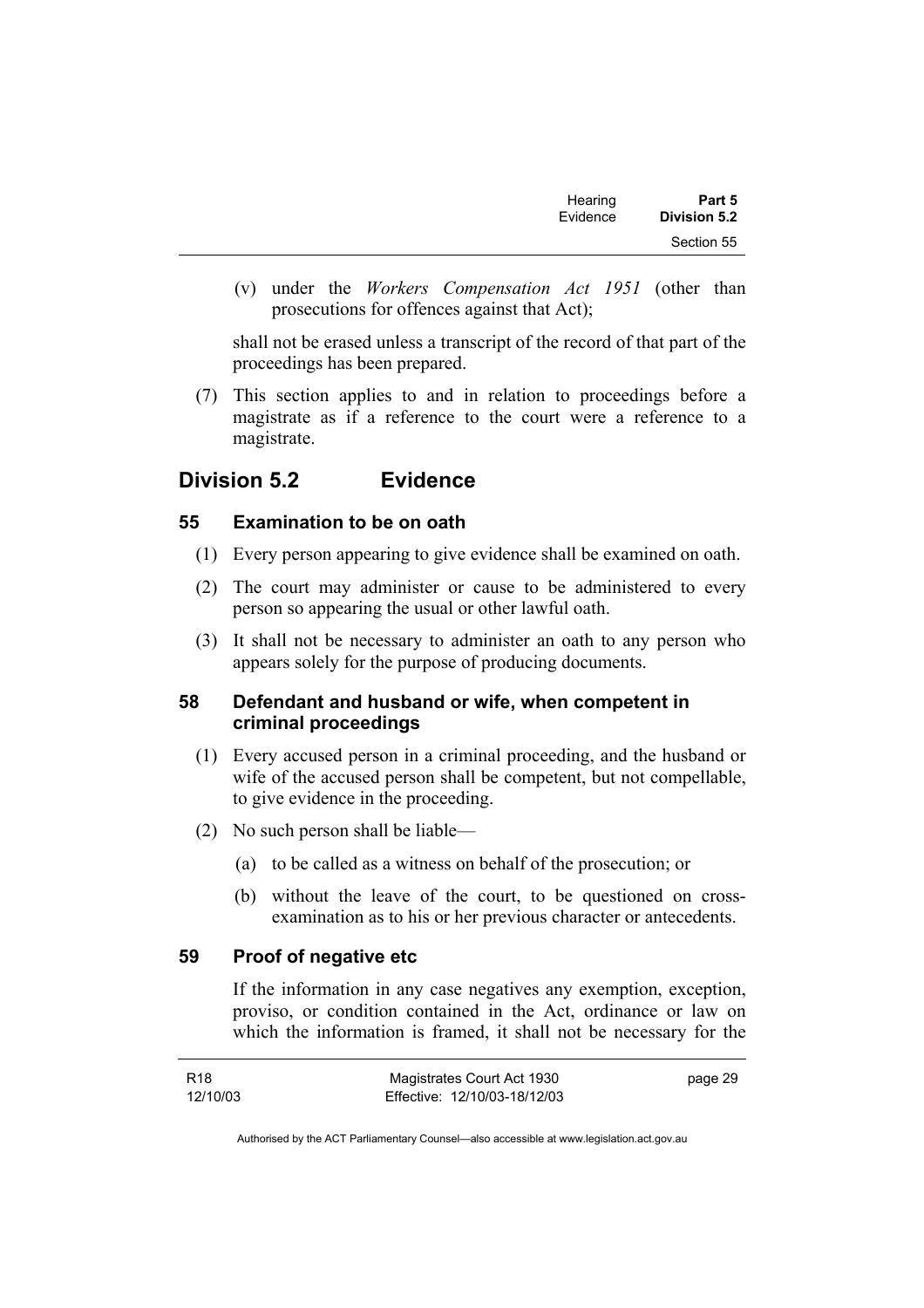| Part 5              | Hearing  |
|---------------------|----------|
| <b>Division 5.2</b> | Evidence |
| Section 60          |          |

informant to prove the negative; but the defendant may prove the affirmative in his or her defence.

#### **60 Record of proceedings and transcript**

- (1) If a record made by means of recording apparatus, shorthand or similar means is produced out of the custody of the registrar and the record purports to be a record made in accordance with section 54A (2) of the depositions of a witness in any proceedings, the record is evidence that that person made those depositions in those proceedings.
- $(2)$  If—
	- (a) a recording is produced out of the custody of the registrar; and
	- (b) the recording contains a record of comments that purport—
		- (i) to have been made at the same time as a recording made in accordance with section 54A (2) of the depositions of a person in any proceedings; and
		- (ii) to have been made for the purpose of identifying the proceedings, voices recorded on the lastmentioned recording or any other matter or thing so recorded;

the firstmentioned recording is evidence of the identity of the proceedings, of the voices or of that other matter or thing, as the case may be.

- $(3)$  If—
	- (a) a document purports to be a transcript, or a copy of a transcript, of a record made in accordance with section 54A (2) of depositions made by a person in any proceedings; and
	- (b) the document bears a certificate that purports to be a certificate given in accordance with section 255B (2) or 255C (6);

the document is evidence that the person made those depositions in those proceedings.

| page 30 | Magistrates Court Act 1930   | R18      |
|---------|------------------------------|----------|
|         | Effective: 12/10/03-18/12/03 | 12/10/03 |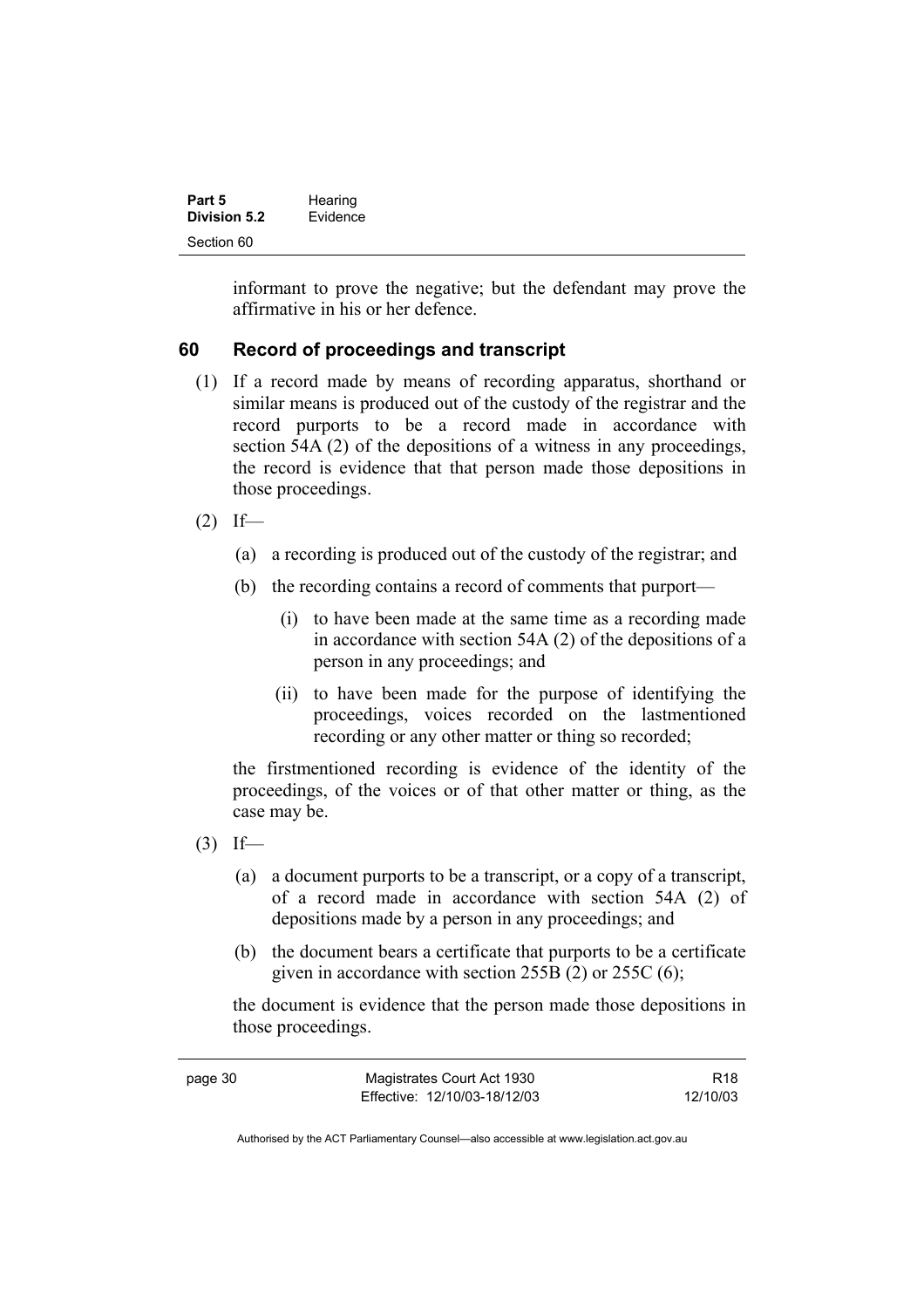| Hearing  | Part 5       |
|----------|--------------|
| Evidence | Division 5.2 |
|          | Section 60A  |

- (4) If a document—
	- (a) purports to be the depositions of a witness in any proceedings as taken down in writing and signed in accordance with section 54A (3); or
	- (b) purports to be a copy of the depositions of a witness in any proceedings as so taken down in writing and signed and bears a certificate that purports to be a certificate given in accordance with section  $255C(6)$ ;

the document is evidence that the witness made those depositions in those proceedings.

(5) In this section:

*recording apparatus* means the recording apparatus, whether audiovisual or sound, by means of which a record of depositions of witnesses has been made under section 54A (2).

#### **60A Informant may request witnesses to attend**

- (1) The informant may, by letter sent by a form of post that requires a signature on receipt, request a person to appear as a witness at the hearing of an information.
- (2) The letter shall—
	- (a) set out the time and place for the hearing; and
	- (b) be accompanied by an undertaking to appear for the signature of the person and return to the informant by the date specified in the undertaking; and
	- (c) be accompanied by a form to be completed by the person to claim his or her reasonable costs and expenses of attendance at the hearing.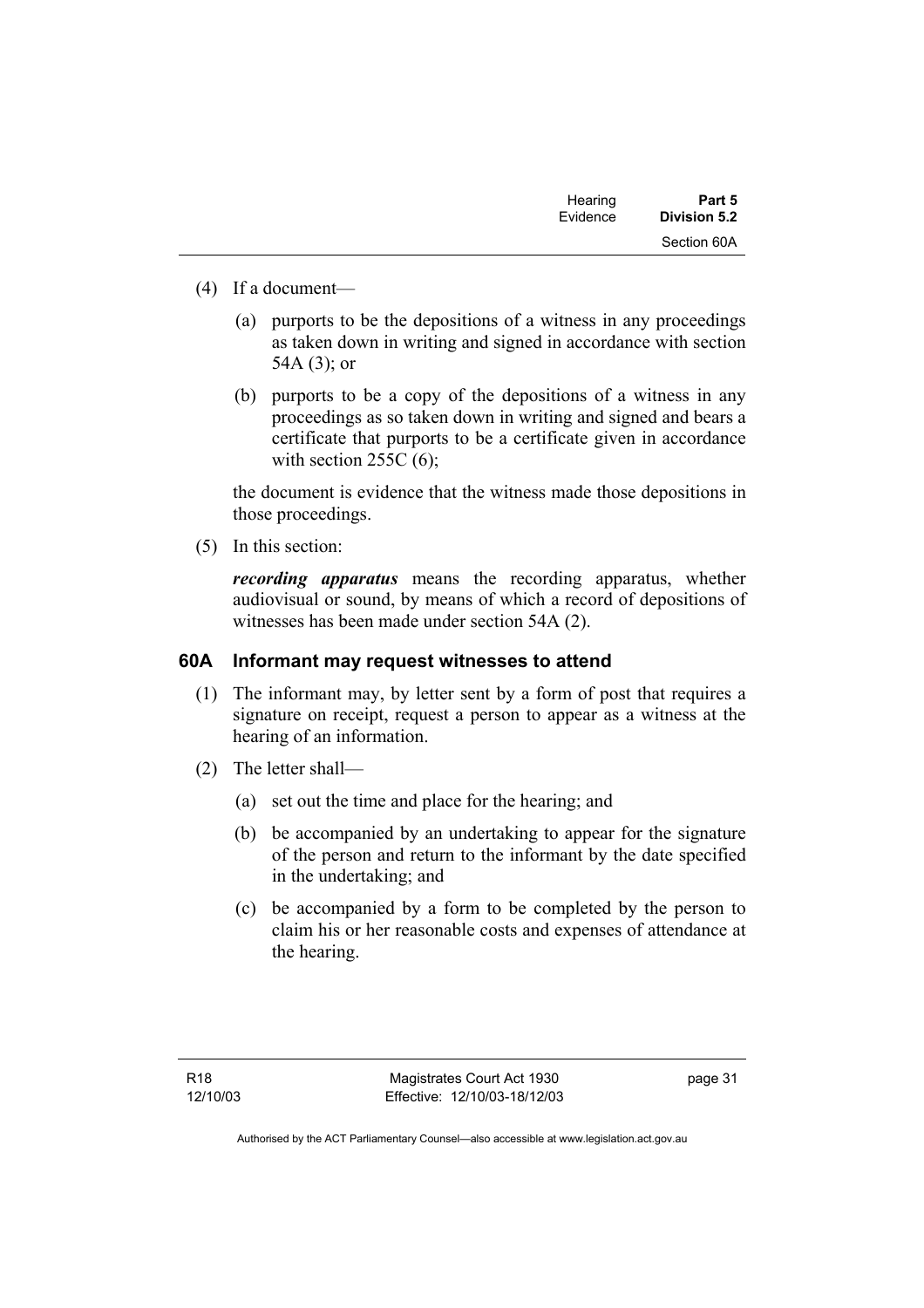| Part 5       | Hearing  |
|--------------|----------|
| Division 5.2 | Evidence |
| Section 61   |          |

#### **61 Power of magistrate to summon witnesses**

- (1) If it appears to a magistrate that a person who is likely to give material evidence at the hearing of an information will not voluntarily appear at the hearing, the magistrate shall issue a summons requiring the person to appear before the court at the time and place specified in the summons to give that evidence.
- (2) In considering whether a person will voluntarily appear at a hearing or not, a magistrate may take into account any response by the person to any request made of the person to appear.

#### **62 Service of summons on witness**

- (1) A summons may be served on a witness—
	- (a) personally; or
	- (b) by sending it to the witness's last-known place of residence or employment by a form of post that requires a signature on receipt; or
	- (c) by leaving it with a responsible adult at the witness's last-known place of residence or employment.
- (2) The summons shall be accompanied by—
	- (a) an undertaking to appear for the signature of the person and return to the court by the date specified in the undertaking; and
	- (b) a form to be completed by the person to claim his or her reasonable costs and expenses of attendance at the hearing.
- (3) Service of a summons on a witness may be proved by the oath of the person who served it or by affidavit.

#### **62A Witnesses entitled to claim expenses**

 (1) Any notice (however described and whether written or oral) requiring a person to appear as a witness at a hearing shall be

R18 12/10/03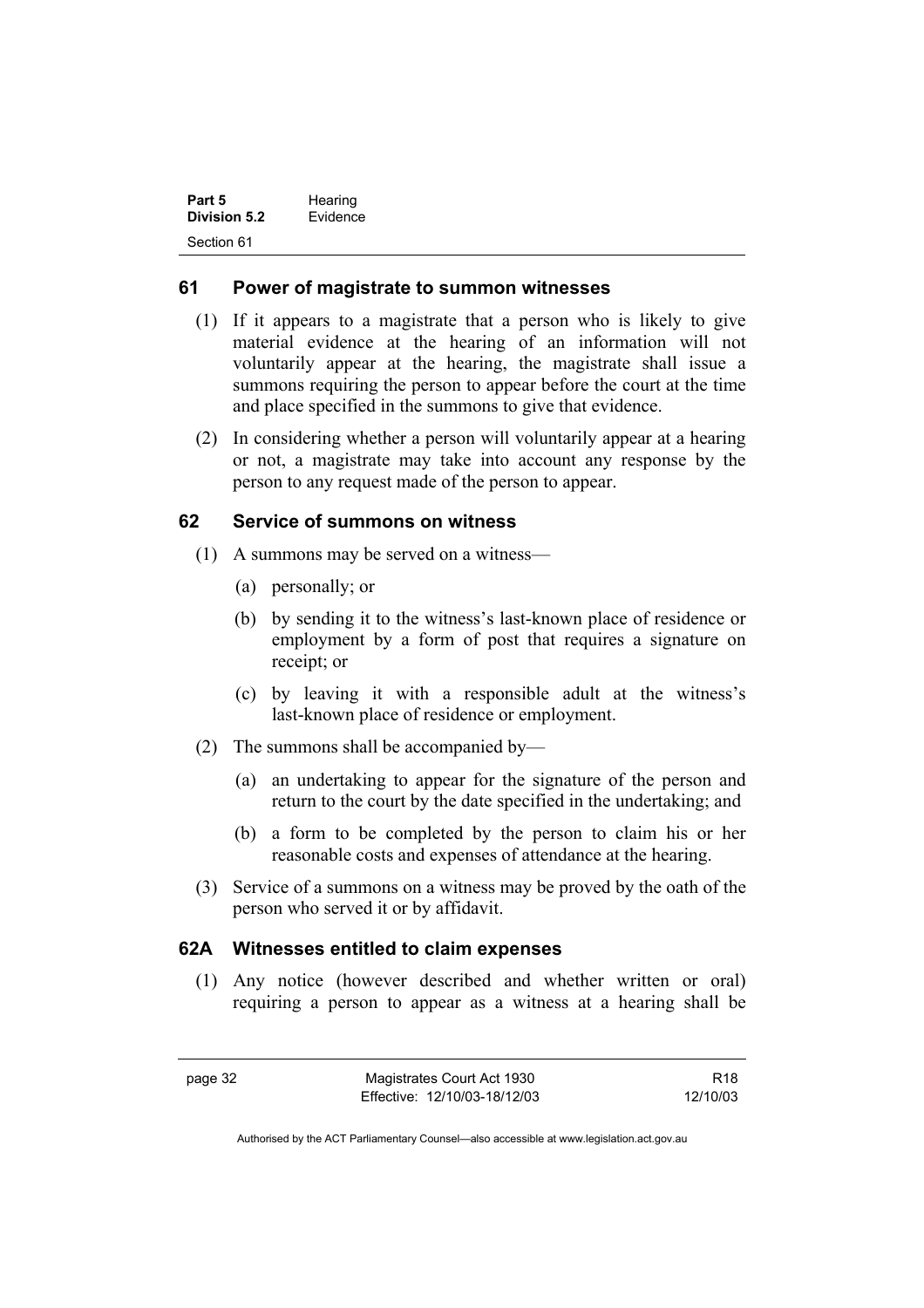| Part 5              | Hearing  |
|---------------------|----------|
| <b>Division 5.2</b> | Evidence |
| Section 63          |          |

accompanied by a form to be completed by the person to claim his or her reasonable costs and expenses of attendance at the hearing.

 (2) A person is not entitled to refuse to comply with such a notice because it was not accompanied by that form.

#### **63 Warrant to bring witness to court**

If a witness—

- (a) has been informed of the time and place for the hearing; and
- (b) has been requested, has given an undertaking, or has been served with a summons, to appear at the hearing to give evidence; and
- (c) the witness does not appear in accordance with that request, undertaking or summons and does not provide to the court a reasonable explanation for his or her non-appearance;

the court may issue a warrant requiring the witness to be brought before the court at the time and place specified in the warrant to give evidence.

#### **64 Warrant in the first instance**

If a magistrate is satisfied by evidence on oath that it is probable that a person whose evidence is desired will not attend to give evidence without being compelled to do so, then, instead of issuing a summons, he or she may issue a warrant in the first instance.

#### **66 Production of documents before magistrate**

 (1) If a magistrate has authority to summon any person as a witness, he or she shall have the like authority to require and compel him or her to bring and produce, for the purposes of evidence, all documents and writings in his or her possession or power, and to proceed against him or her, in case of neglect or refusal so to do, in the same manner as in case of neglect or refusal to attend or refusal to be examined.

page 33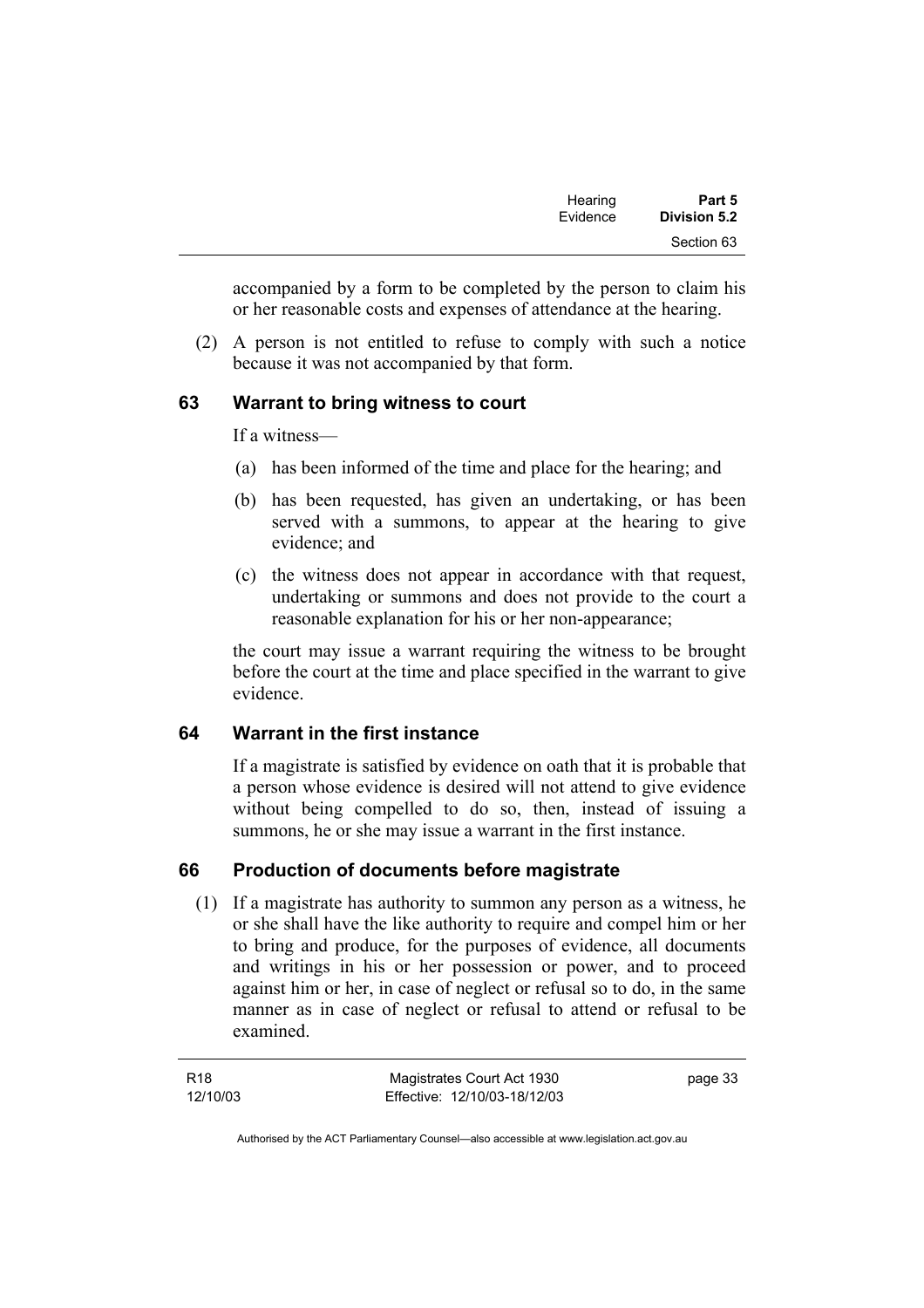| Part 5       | Hearing  |  |
|--------------|----------|--|
| Division 5.2 | Evidence |  |
| Section 66A  |          |  |

 (2) A person shall not be bound to produce any document or writing not specified or otherwise sufficiently described in the summons, or that he or she would not be bound to produce on a subpoena duces tecum in the Supreme Court.

#### **66A Setting aside summons**

- (1) A summons issued under section 61 or 66 may be set aside, wholly or in part, by the court on the application of the person to whom the summons is addressed.
- (2) An applicant shall serve a copy of the application on the party to the proceedings on whose request the summons was issued.

#### **67 Person about to leave Territory may be ordered to be examined or produce documents**

- (1) If, by evidence on oath, a magistrate is satisfied that any person is able to give material evidence or to produce relevant or material documents relating to any information or claim pending before a court, and that that person is likely to be absent from the Territory when the case comes on for hearing, the magistrate may, on the application of any party, order that the evidence of that person be taken or the documents be produced before him or her, at any time before the hearing, in the same manner as the evidence would be taken or the documents be produced at the hearing and after reasonable notice of the intended examination or production is given to the other party.
- (2) When an order under subsection (1) is served on a person, it shall be accompanied by a form to be completed by the person to claim his or her reasonable costs and expenses of attending the examination or production.
- (3) A person is not entitled to refuse to comply with an order under subsection (1) because the person was not given the form mentioned in subsection (2) at the time the order was served on him or her.

page 34 Magistrates Court Act 1930 Effective: 12/10/03-18/12/03

R18 12/10/03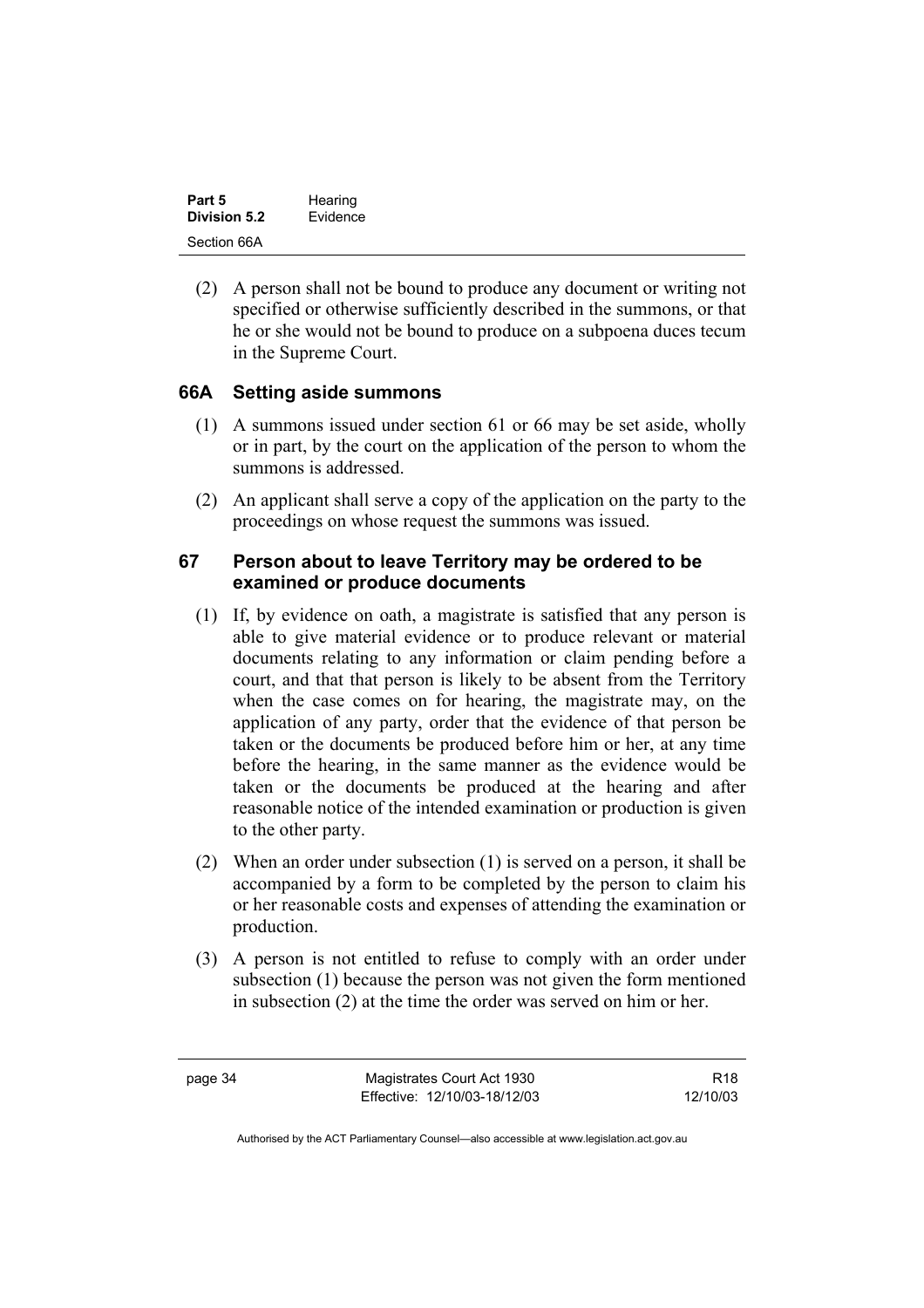| Hearing  | Part 5       |
|----------|--------------|
| Evidence | Division 5.2 |
|          | Section 67A  |

 (4) The taking of depositions before a magistrate under subsection (1) is a proceeding for section 54A.

#### **67A Examination of witnesses—application of Magistrates Court (Civil Jurisdiction) Act**

The *Magistrates Court (Civil Jurisdiction) Act 1982*, section 202 applies in relation to proceedings on an information in respect of the alleged commission of an offence against a law in force in the Territory, as if references in that section to proceedings were references to proceedings on an information.

#### **67B Affidavits—application of Magistrates Court (Civil Jurisdiction) Act**

The *Magistrates Court (Civil Jurisdiction) Act 1982*, sections 203, 204, 205, 210, 211, 212, 213 and 214 apply in relation to affidavits for use in proceedings under this Act.

#### **68 Witnesses' rights and liabilities**

On service on any person of an order made under section 67, that person shall attend at the time and place thereby appointed, and shall have all the rights and liabilities that he or she would have if he or she was duly summoned to appear to give evidence or to produce documents on the hearing.

#### **69 Depositions to be delivered to registrar**

- (1) Where depositions are taken before a magistrate under section 67 there shall be delivered to the registrar—
	- (a) the record of the depositions made in accordance with section 54A (2) or the document containing the depositions as taken down in writing and signed in accordance with section 54A (3); and
	- (b) any documents produced to the magistrate.

page 35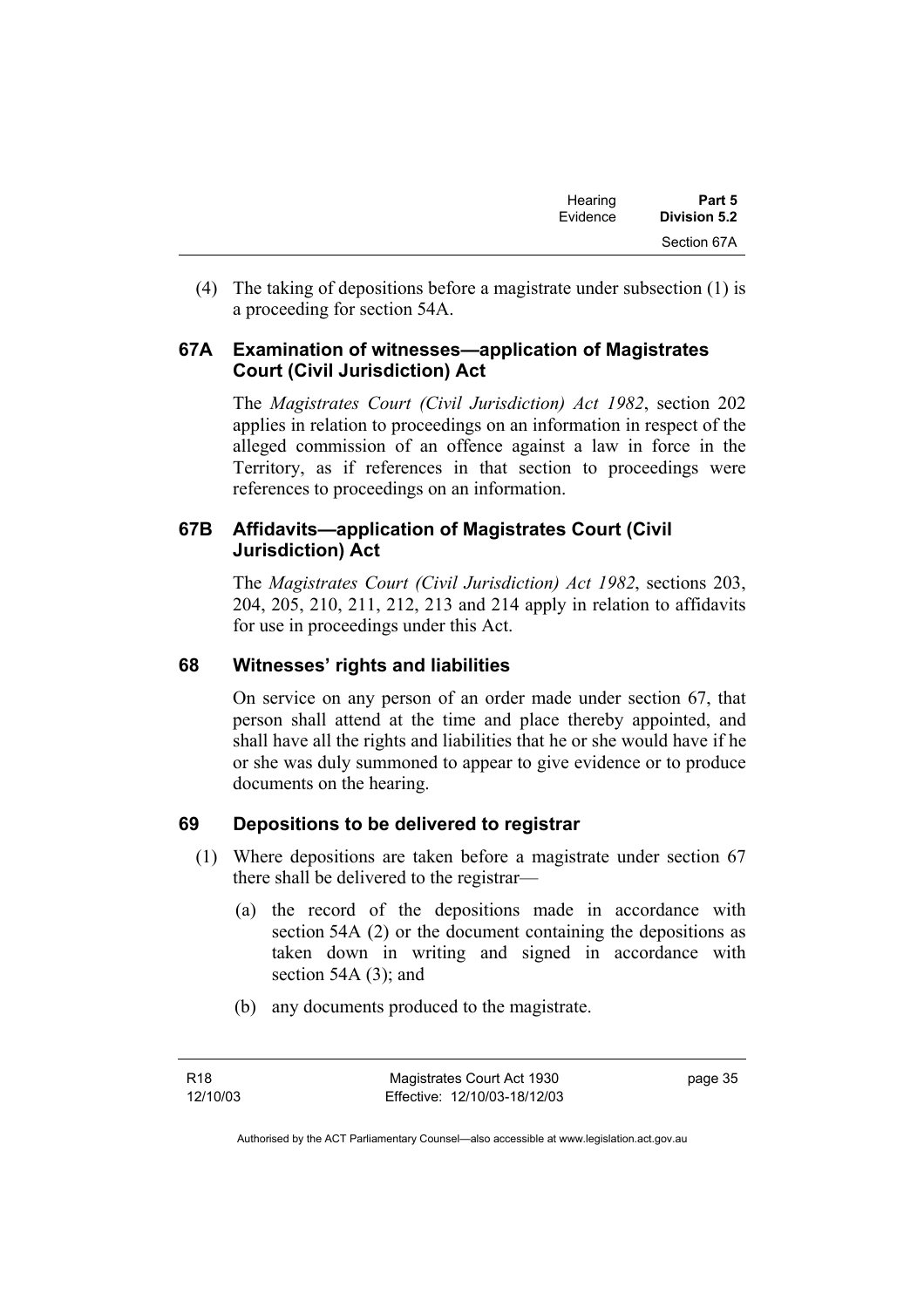| Part 5       | Hearing |
|--------------|---------|
| Division 5.3 | Remand  |
| Section 70   |         |

- (2) If documents are produced by a person not giving evidence, the documents, shall, on delivery to the registrar, be accompanied by a certificate signed by the magistrate stating the name of the person producing them.
- (3) If the court is satisfied that the person who made the depositions is not in the Territory, his or her depositions may be read by any party.
- (4) Any documents so delivered to the registrar may, subject to all just exceptions, be put in at the hearing as if produced at the hearing by the person producing them.

## **Division 5.3 Remand**

#### **70 Remand of defendant**

- $(1)$  If—
	- (a) because of the absence of witnesses; or
	- (b) for any other reasonable cause;

it becomes necessary or advisable to defer the hearing of proceedings for an indictable offence, the court may adjourn the hearing and may by warrant or, if the period of remand is not to exceed 3 days, by order made orally, remand the defendant into the custody of the administrator for the period (not exceeding 15 days at any one time) that the court considers reasonable.

- (2) A warrant or order under subsection (1) shall direct the administrator to—
	- (a) keep the defendant in custody for the specified period; and
	- (b) bring the defendant before the court at the specified time and place for the hearing.
- (3) A warrant or order under subsection (1) in which a transfer direction is given to all police officers or all escorts—

R18 12/10/03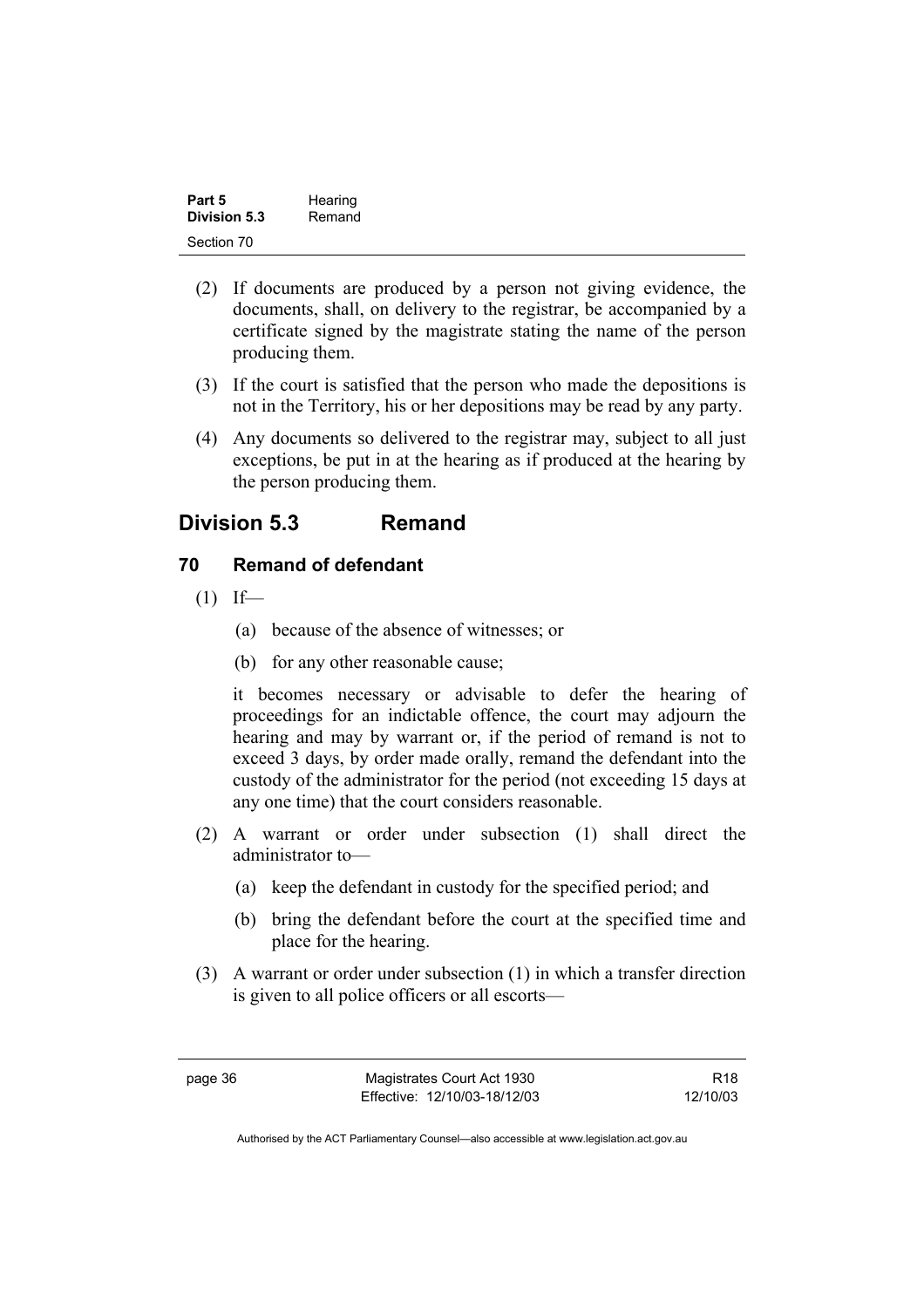| Hearing<br>Remand | Part 5<br><b>Division 5.3</b> |
|-------------------|-------------------------------|
|                   | Section 72                    |

- (a) shall be taken in that respect to be directed to each police officer, or each escort, respectively; and
- (b) may be executed in that respect by any police officer, or any escort, respectively.
- (4) In this section:

*transfer direction* means a direction to the effect that the remandee is to be taken, safely conveyed and delivered into the custody of the administrator.

#### **72 Bringing up during remand**

The court may order the defendant to be brought before it at any time before the end of the time for which he or she was so remanded, and the officer in whose custody he or she then is shall duly obey the order.

#### **72A Hearing of bail applications**

- (1) Unless the court otherwise directs, if—
	- (a) a person who is in custody is required or entitled to appear, or is required to be brought, before the court for the hearing of an application in relation to bail; and
	- (b) an audiovisual link is available between the place where the court is sitting and a place where the person is in custody;

the proceeding shall be conducted by the audiovisual link.

- (2) The court may at any time vary or revoke a direction made under subsection (1), either on its own motion or on the application of a party to the proceeding.
- (3) In this section:

*audiovisual link*—see the *Evidence (Miscellaneous Provisions) Act 1991*, section 14.

page 37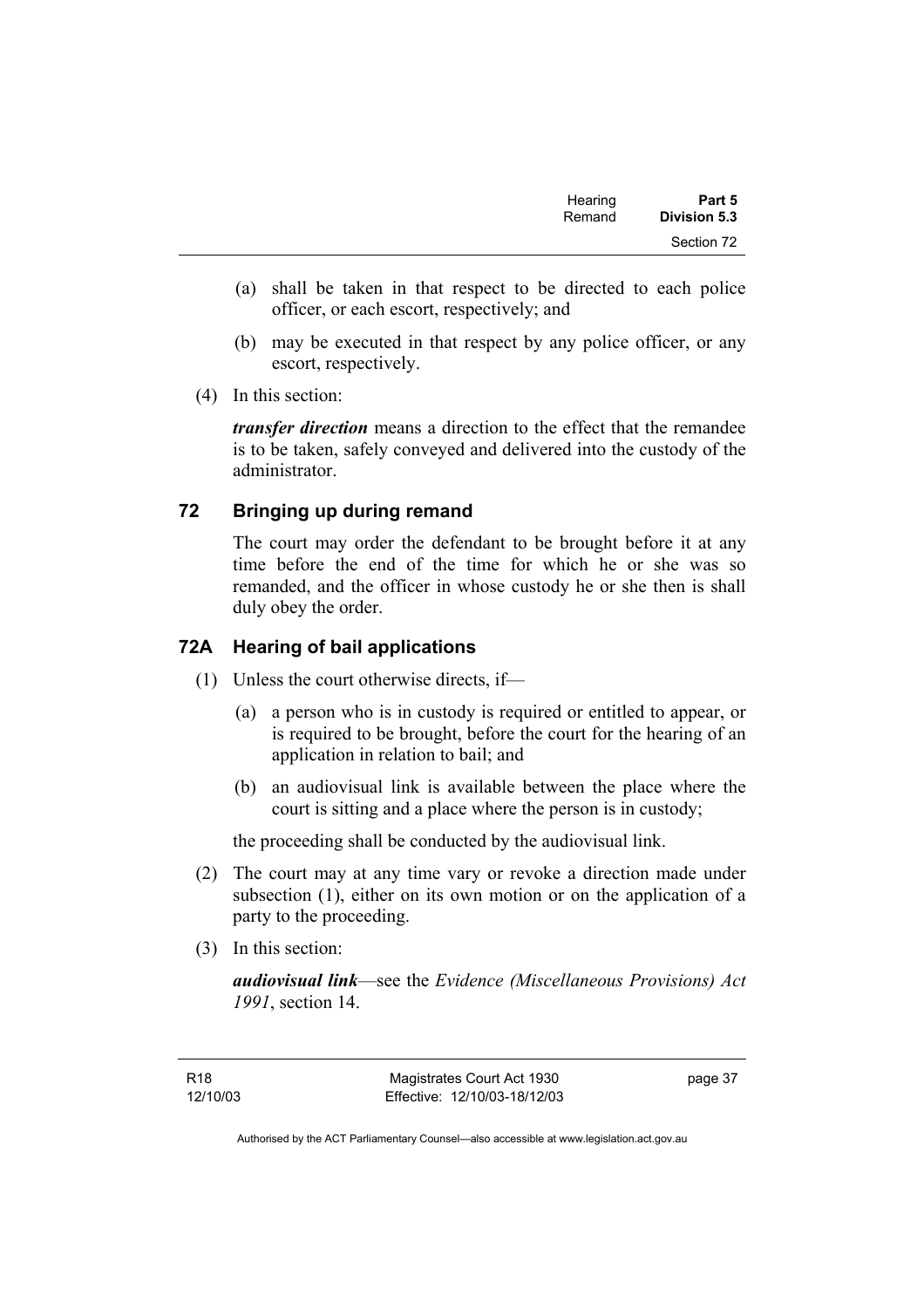| Part 5              | Hearing                    |
|---------------------|----------------------------|
| <b>Division 5.4</b> | Committal and recognisance |
| Section 72B         |                            |

### **72B Defendant's appearance in proceedings other than bail proceedings**

For sections 70 and 72, a person who is directed by warrant or order to bring a person before the court shall ensure that, where section 254B applies, the person appears before the court in accordance with that section.

### **73 Bail of defendant during examination**

Instead of detaining the defendant in custody during the period for which he or she is remanded, the magistrate before whom he or she appears or is brought may admit the defendant to bail in accordance with the provisions of the *Bail Act 1992*.

# **Division 5.4 Committal and recognisance**

### **73A Application of div 5.4**

This division applies in relation to a person in respect of whom a warrant has been issued under the *Magistrates Court (Civil Jurisdiction) Act 1982*, section 187 (8).

### **74 Committal or detention before decision**

If the court commits a defendant by way of remand or on adjournment, or at any time before the decision, it may remand the defendant into the custody of the administrator.

### **75 Committal of witness or of defendant after decision**

- (1) If the court commits a witness, or a person sought to be made a witness, it shall remand him or her into the custody of the administrator.
- (2) If the court commits a defendant after the decision, it shall remand the defendant into the custody of the administrator.

R18 12/10/03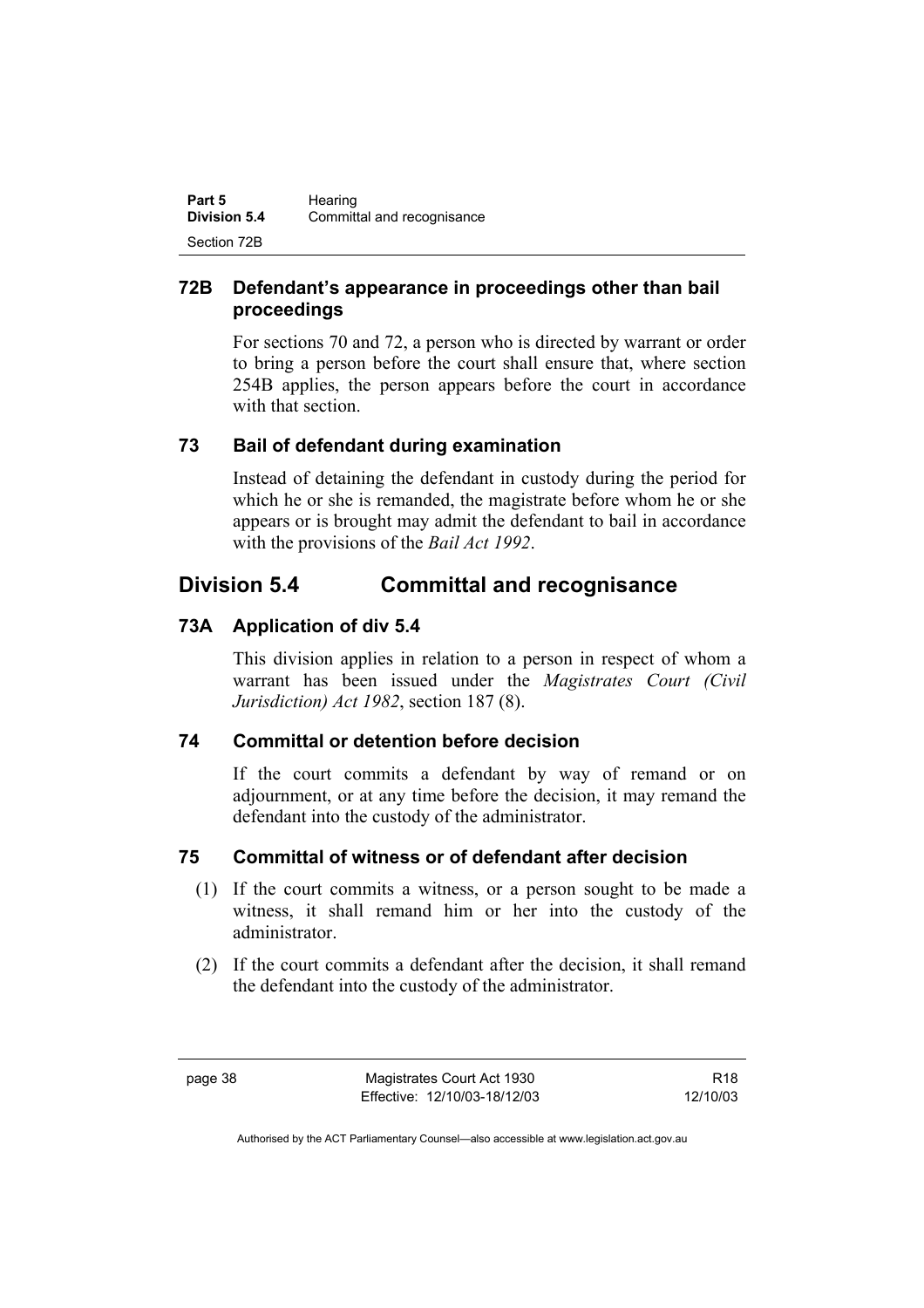#### **76 Witnesses may be discharged on recognisance**

A witness, other than a witness committed under section 255AB, or person sought to be made a witness may be discharged on recognisance.

#### **77 Recognisances**

If the court is authorised to discharge the witness, or person sought to be made a witness, on recognisance, it may order his or her discharge on his or her entering into a recognisance, with or without a surety or sureties at its discretion, conditioned for his or her appearance at the time and place to which the hearing is adjourned, or that is named in the recognisance.

#### **78 Issue of warrant for non-appearance**

If the witness, or person sought to be made a witness does not appear at the time and place mentioned in the recognisance the court may adjourn the hearing, and may issue a warrant for his or her apprehension in accordance with the provisions of division 4.5.

#### **79 Recognisances taken out of court**

Notwithstanding anything in this or any other Act, a recognisance under this Act need not be entered into before the court, but may be entered into by the parties before any magistrate or before any registrar, or before a police officer who is in charge of a police station, or, if any one of the parties is in gaol or in a remand centre, before the keeper of the gaol or superintendent of the remand centre, as the case requires; and thereupon all the consequences of the law shall ensue, and the provisions of this Act with respect to recognisances taken before the courts shall apply, as if the recognisance had been entered into before the court in accordance with section 77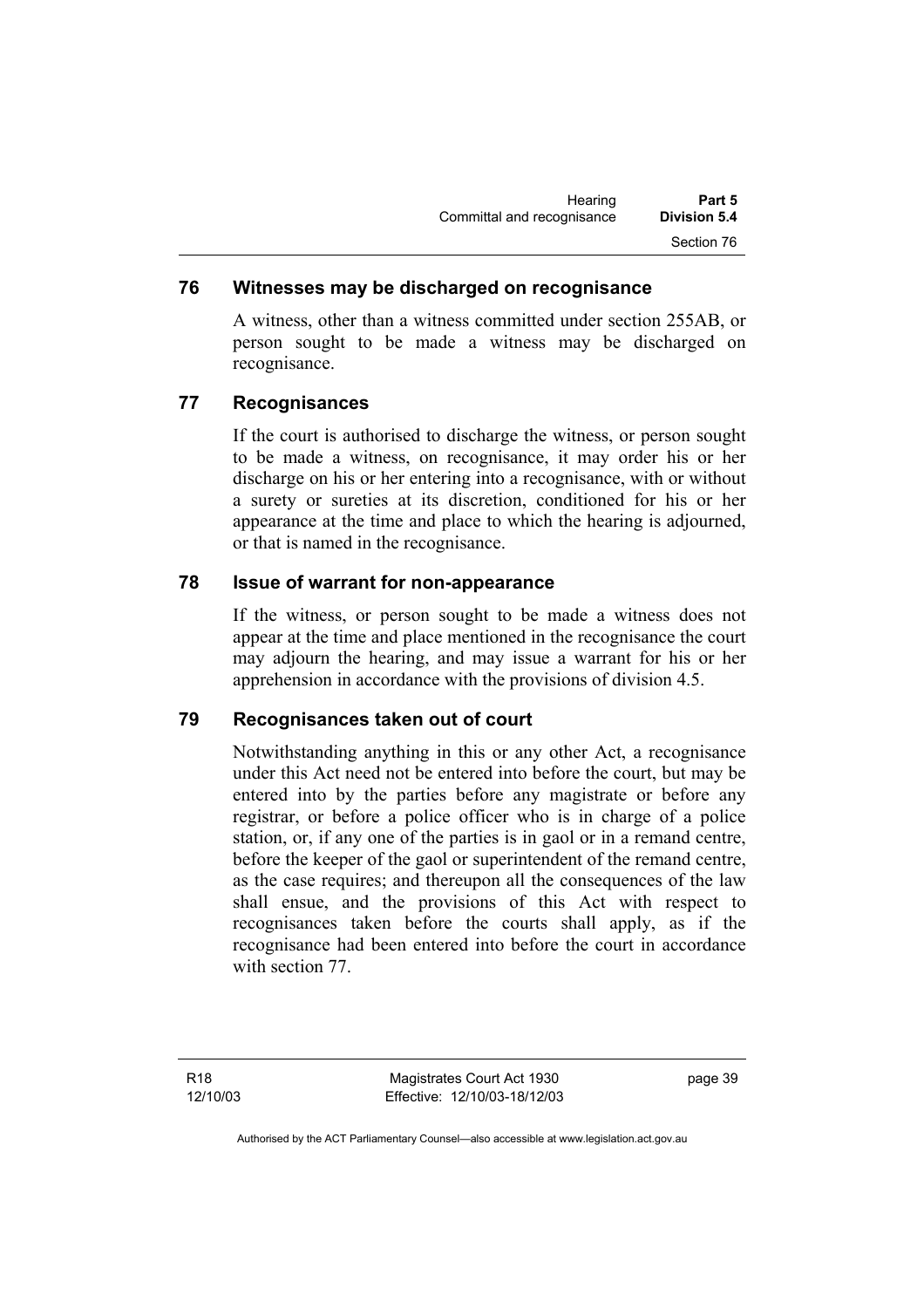| Part 5              | Hearing                    |
|---------------------|----------------------------|
| <b>Division 5.5</b> | Adjournment of proceedings |
| Section 80          |                            |

#### **80 Forfeited recognisances—how enforced**

If the conditions, or any of them, in a recognisance entered by a witness or a person sought to be made a witness are not complied with, any magistrate may certify on the back of the recognisance in what respect the conditions have not been observed, and transmit it to the proper officer, to be proceeded on in like manner as other recognisances, and that certificate shall be deemed sufficient prima facie evidence of the recognisance having been forfeited.

#### **82 Conveying persons to custody**

- (1) The person to whom a warrant of remand or commitment is directed shall convey and deliver the person named in the warrant into the custody of the administrator, and shall also deliver the warrant to the administrator.
- (2) If a person is delivered to the administrator in accordance with subsection (1), the administrator shall give a written acknowledgment of the delivery stating the condition of the person at the time.

## **Division 5.5 Adjournment of proceedings**

#### **83 Magistrate may adjourn court generally**

If all the cases have not been heard and determined at any sitting of the court, the magistrate may adjourn the cases remaining unheard or undetermined, either to the next day appointed for the holding of the court or to the other time he or she thinks fit.

#### **84 Particular cases may be adjourned**

 (1) If, before or during the hearing or further hearing of any information, it appears advisable, the magistrate may, in his or her discretion, adjourn the hearing or further hearing to a certain time and place to be then appointed and stated in the presence and

page 40 Magistrates Court Act 1930 Effective: 12/10/03-18/12/03

R18 12/10/03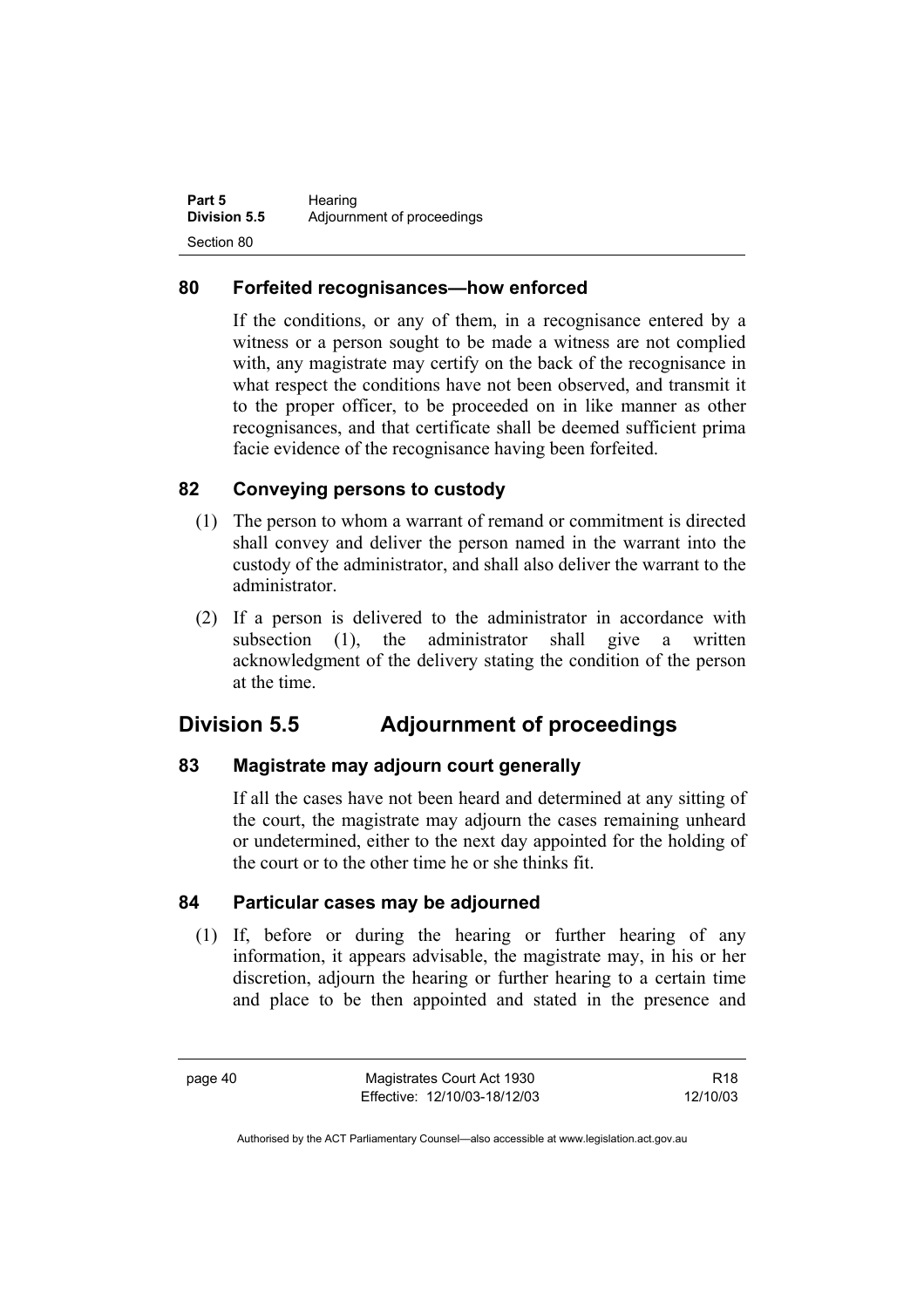hearing of the parties or the legal practitioners or other persons appearing for them.

 (2) The magistrate may, in the meantime, suffer the defendant to go at large or commit him or her to gaol or a place of security, or to any other safe custody the magistrate thinks fit, or may admit the defendant to bail in accordance with the provisions of the *Bail Act 1992*.

### **85 Proceedings if either party not present at adjourned hearing**

If, at the time and place to which the hearing or further hearing is so adjourned, either or both of the parties do not appear personally or by legal practitioners or other persons appearing for them, the court may proceed to the hearing or further hearing as if the party or parties were present, or, if the informant does not appear, the court may dismiss the information, with or without costs as to the court appears just.

### **86 Proceedings if both parties present at adjourned hearing**

If, at the time and place to which the hearing or further hearing is so adjourned, the parties appear personally or by legal practitioners or other persons appearing for them, the court may, subject to the provisions of this Act, proceed with the further hearing.

### **87 Witnesses to attend adjourned sittings**

All persons whose attendance to give evidence or produce documents has been required by summons in any cases that have been adjourned or postponed, shall attend at the time and place to which the case has been adjourned or postponed without the issue or service of any further summons, but shall nevertheless be entitled to their additional expenses for so attending.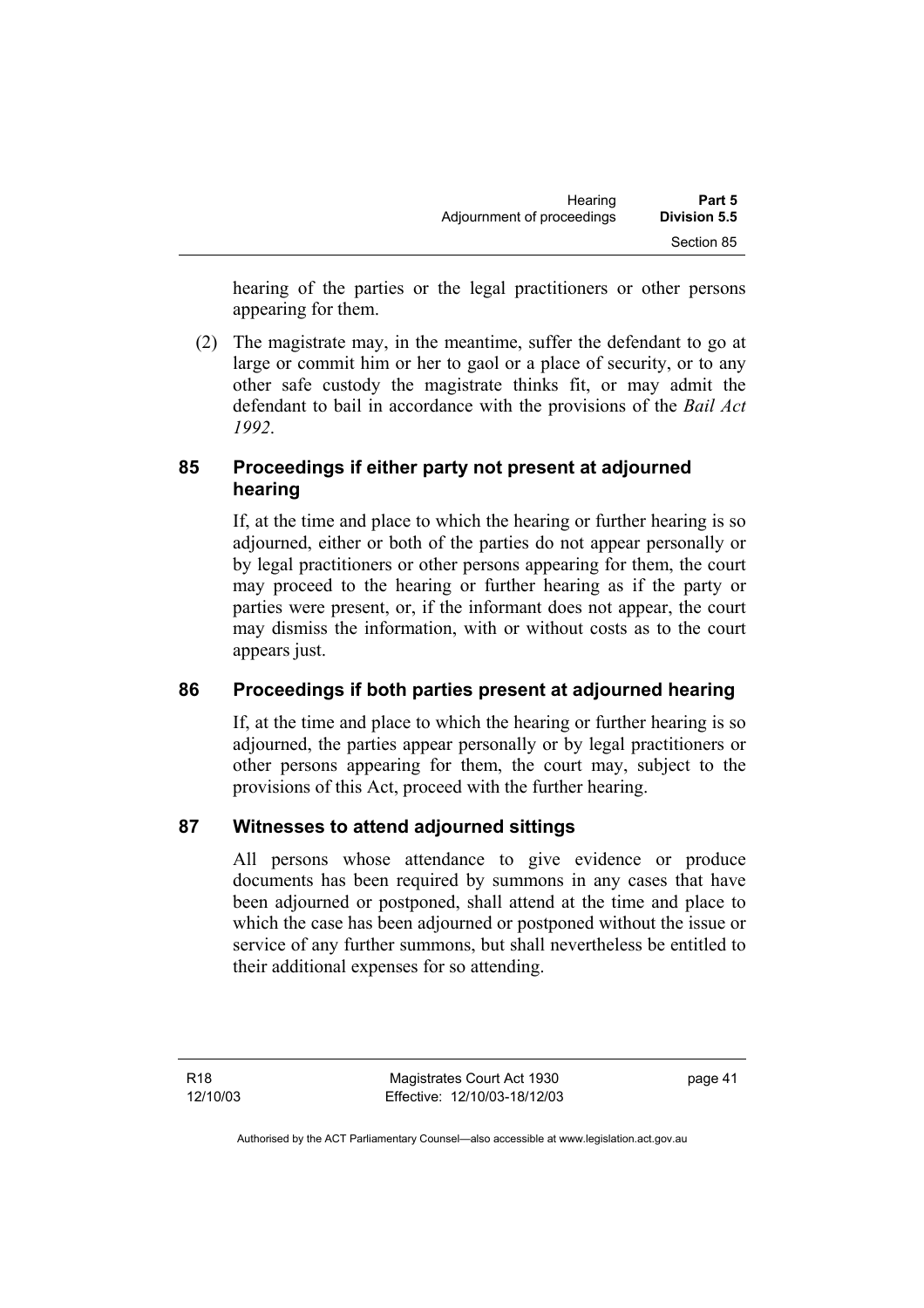| Part 5              | Hearing                    |
|---------------------|----------------------------|
| <b>Division 5.5</b> | Adjournment of proceedings |
| Section 88          |                            |

#### **88 Postponement of hearing**

If, on the return of any summons or at any adjournment of the hearing or at the time to which the hearing is postponed, a magistrate is not present, the registrar may, and after the lapse of an hour, at the request of the informant, shall, postpone the hearing until the next day when a court will be held at the place mentioned in the summons or to which the case has been so adjourned.

page 42 Magistrates Court Act 1930 Effective: 12/10/03-18/12/03

R18 12/10/03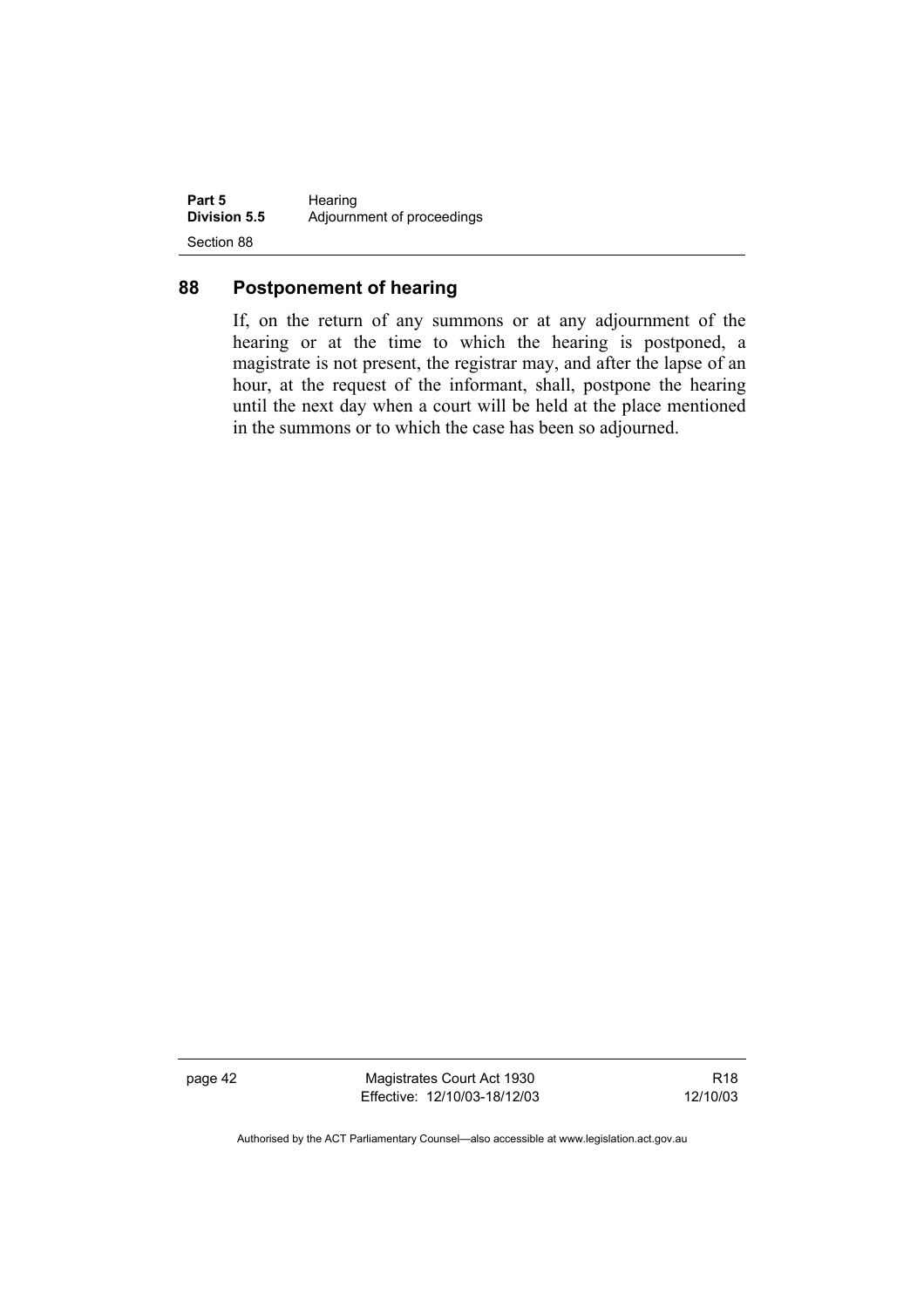# **Part 6 Proceedings in case of indictable offences**

### **Division 6.1A Preliminary**

#### **88A Meaning of** *jury* **in pt 6**

In this part:

*jury* means a reasonable jury properly instructed.

### **Division 6.1 Institution of proceedings**

#### **89 Disobedience of summons**

- (1) Subject to subsection (2), if a person who is alleged by an information to have committed an indictable offence and against whom a summons has been issued does not appear before the court at the time and place mentioned in the summons, and it is made to appear to the court, by oath, that the summons was duly served on him or her a reasonable time before the time therein appointed for appearing to it, the court, on oath being made before it substantiating the matter of the information to its satisfaction, may issue its warrant for the arrest of the defendant and to bring him or her before the court to answer to the information and to be further dealt with according to law.
- (2) Subsection (1) does not apply where an order has been made under section 89A (1).

#### **89A Accused person may be excused from attendance before court**

- $(1)$  If—
	- (a) an information for an indictable offence has been laid; and

page 43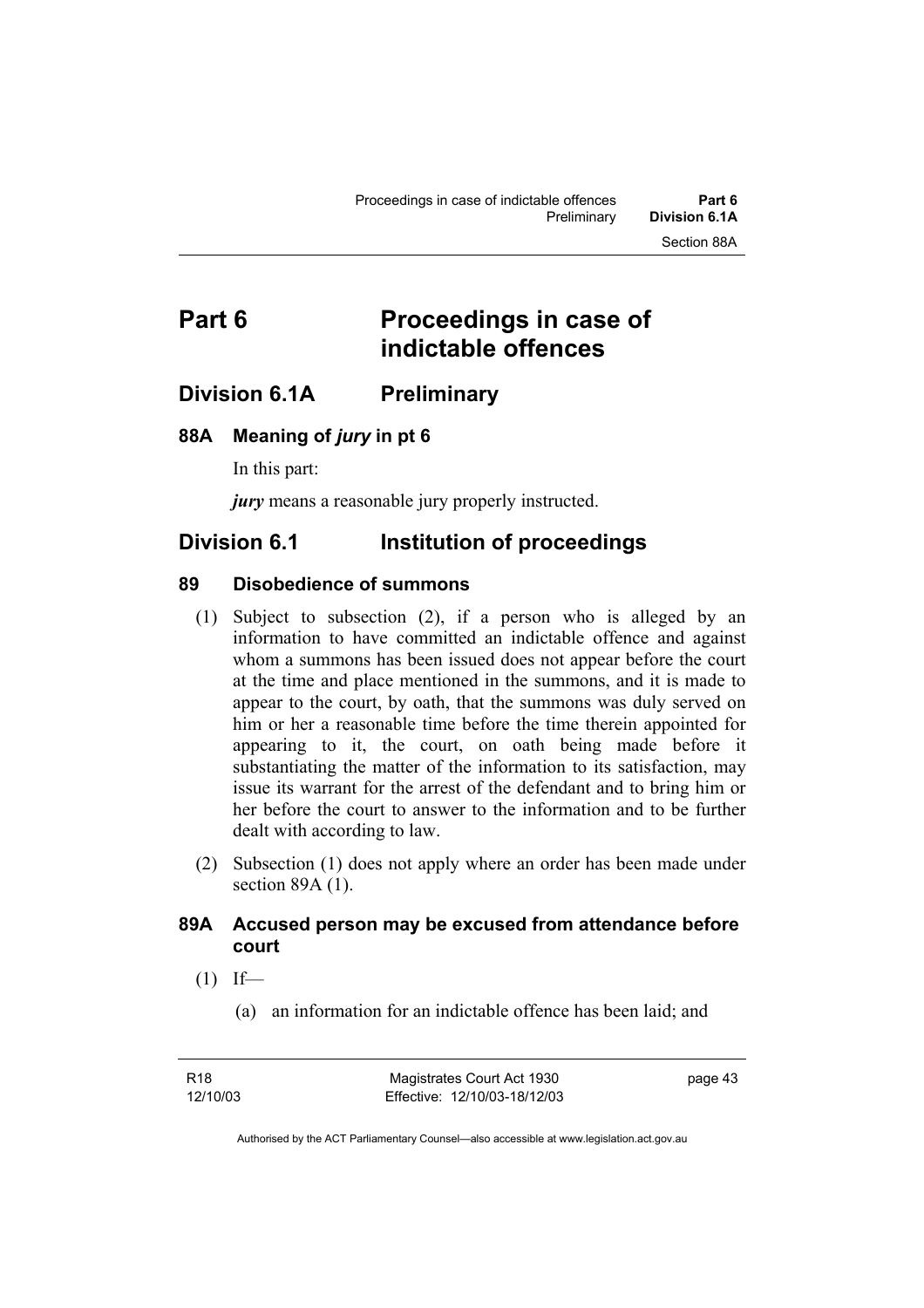(b) a summons has been issued against the person named in the information;

the court may, on an application made by or on behalf of that person, by order excuse that person from attendance before the court to answer the information or for any other purpose in connection with the proceedings commenced by the information.

- (2) An order under subsection (1) may be made—
	- (a) at any time after the issue of the summons and before the completion of the taking of evidence for the prosecution; and
	- (b) whether or not any evidence has been taken in the proceedings; and
	- (c) whether or not the applicant for the order is before the court or has attended before the court in connection with the proceedings.
- (3) The court shall not make an order under subsection (1) unless the court has been informed, by or on behalf of the applicant, that the applicant is represented by a legal practitioner for the purposes of the proceedings.
- (4) The court may, at any time during proceedings commenced by an information for an indictable offence, direct the informant to give to a person in respect of whom an order has been made under subsection (1) written notice requiring him or her to attend before the court, for the purposes of those proceedings, at the time and place specified by the court.
- $(5)$  If—
	- (a) a person has been excused, under subsection (1), from attendance before the court; and
	- (b) after all the evidence for the prosecution has been taken, the court is of the opinion, having regard to all the evidence before it, that the evidence is capable of satisfying a jury beyond

| page 44 | Magistrates Court Act 1930   | R <sub>18</sub> |
|---------|------------------------------|-----------------|
|         | Effective: 12/10/03-18/12/03 | 12/10/03        |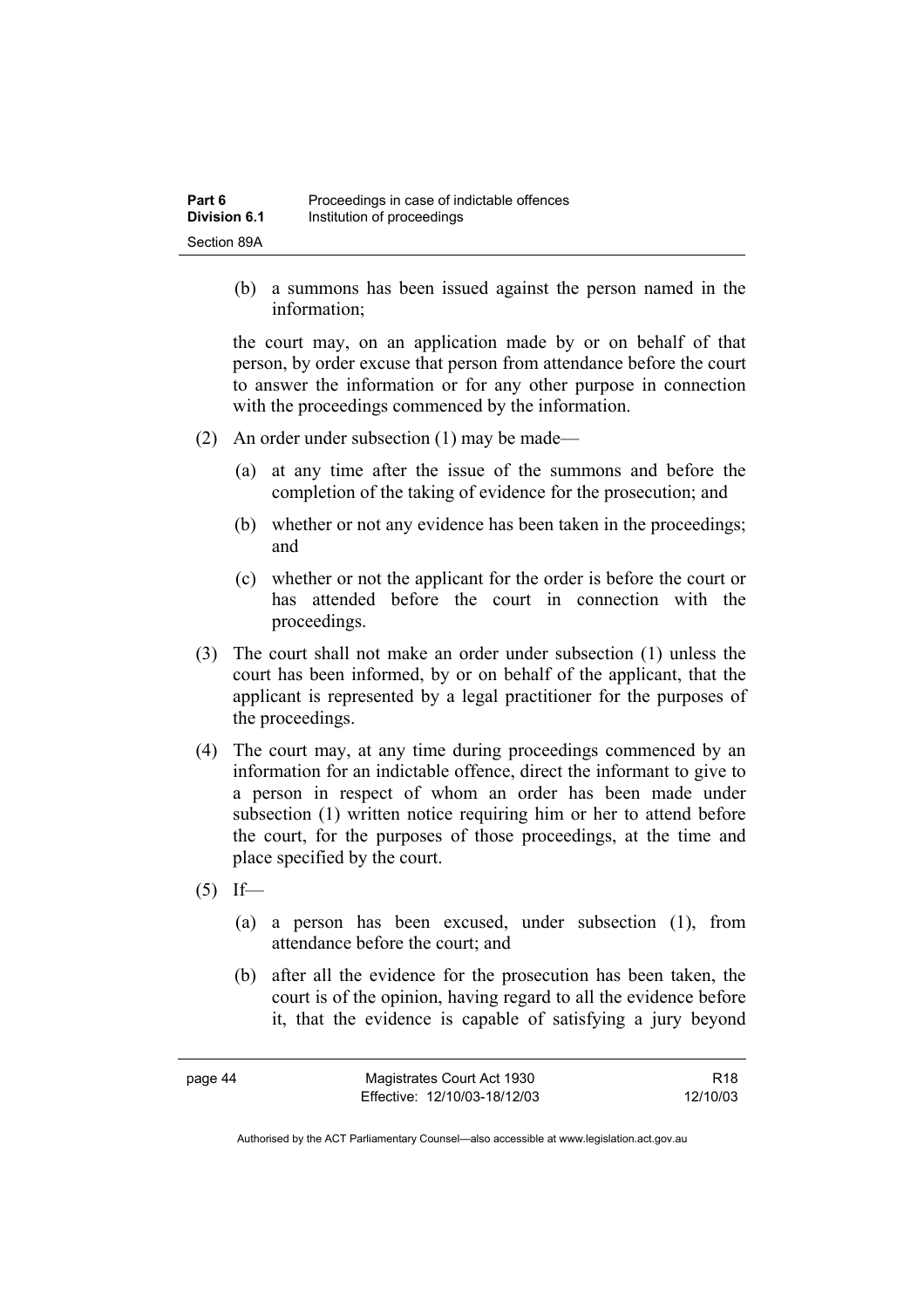reasonable doubt that the person has committed an indictable offence;

the court shall direct the informant to give to the person a written notice requiring him or her to attend, at the time and place specified by the court, to be dealt with in accordance with section 92.

- (6) A notice under subsection (4) or (5) may be given to a person by delivering a copy of the notice to him or her or by leaving a copy of the notice at his or her last-known or usual place of residence or business with a person who is apparently an inmate of, or employed at, that place and is apparently over the age of 16 years.
- (7) The giving of a notice under subsection (4) or (5) may be proved in the same manner as the service of a summons.
- (8) If an accused person does not attend before the court in accordance with a notice under subsection (4) or (5), the court may issue a warrant for the arrest of the person and for bringing him or her before the court at the time and place specified in the warrant.

#### **90 Procedure if informant proposes to tender written statements to court**

- (1) If a person is alleged to have committed an indictable offence, the informant, not later than 14 days, or such shorter period as the court may approve, before the date fixed for the taking of the preliminary examination, may give to that person a written notice—
	- (a) informing him or her of the time and place of the preliminary examination; and
	- (b) stating that the court will be asked to admit written statements as evidence without requiring the attendance of the persons who made the statements; and
	- (c) setting out the terms of this section and section 90AA.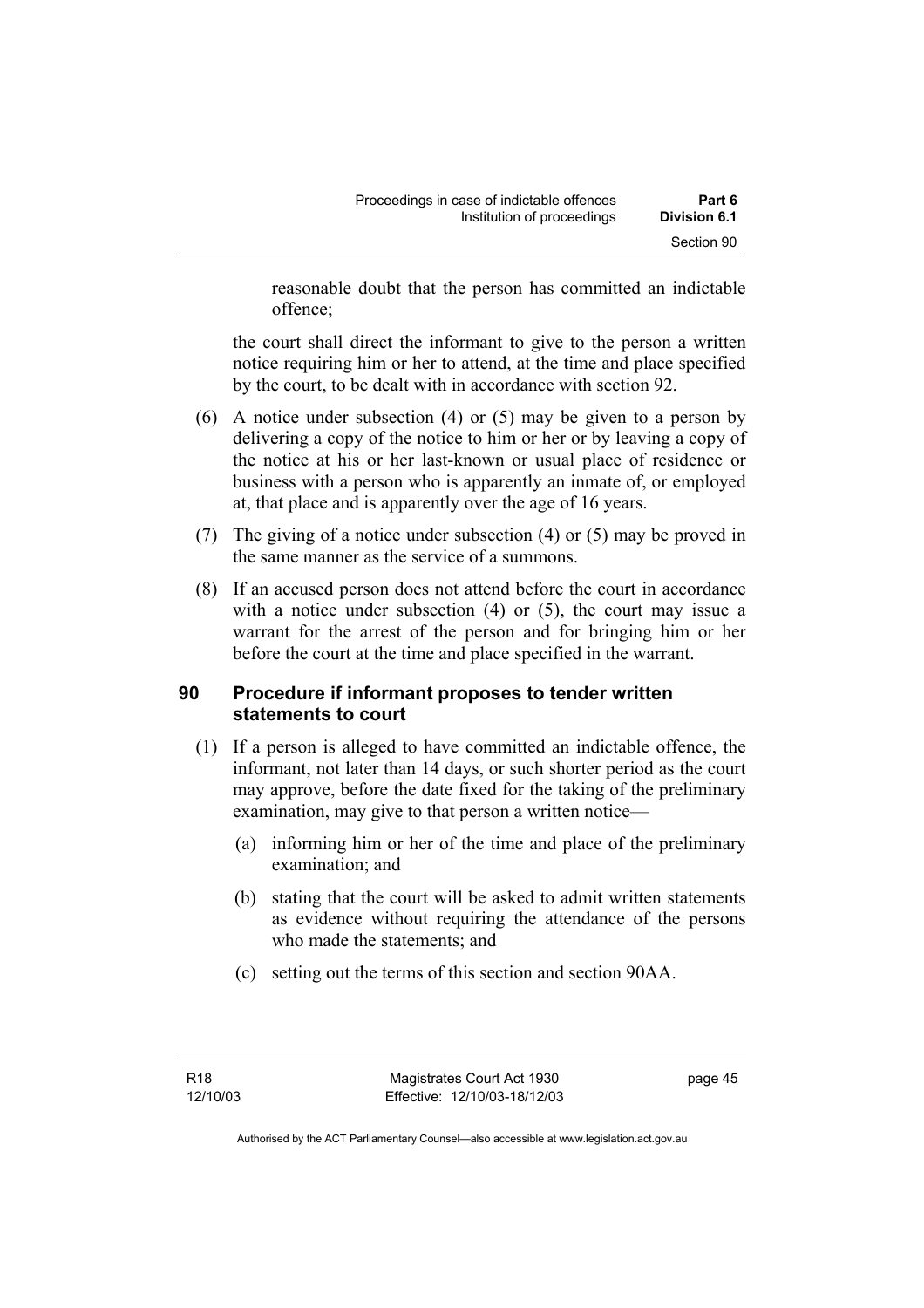- (2) A notice under subsection (1) is not duly given unless it is accompanied by—
	- (a) a copy of the information; and
	- (b) a list of persons who have made written statements that the informant proposes to tender to the court at the preliminary examination; and
	- (c) a copy of each of those statements; and
	- (d) a list of the documents and things (if any) referred to in those statements that the informant proposes to tender to the court at the preliminary examination; and
	- (e) if a thing, other than a document, cannot adequately be described in that list—a photograph of that thing; and
	- (f) a copy of each document mentioned in the list.
- (3) A notice and accompanying documents may be given to an accused person in any manner in which a summons issued in respect of an information may be served under any provision of this Act.
- (4) The giving of a notice under subsection (3) may be proved in the same manner as the service of a summons.
- (5) If a notice has been given to an accused person under this section, the informant, not later than 7 days, or any shorter period the court may approve, before the date set down for the preliminary examination, shall file with the registrar a copy of the notice together with a copy of each document and photograph accompanying the notice.
- (6) If copies are filed with the registrar under subsection (5), he or she shall transmit them before the preliminary examination to the magistrate constituting the court for the preliminary examination.
- (7) The informant, if so requested by the accused person or a legal practitioner representing the accused person shall, before the taking of the preliminary examination, permit the accused person or his or

| page 46 | Magistrates Court Act 1930   | R <sub>18</sub> |
|---------|------------------------------|-----------------|
|         | Effective: 12/10/03-18/12/03 | 12/10/03        |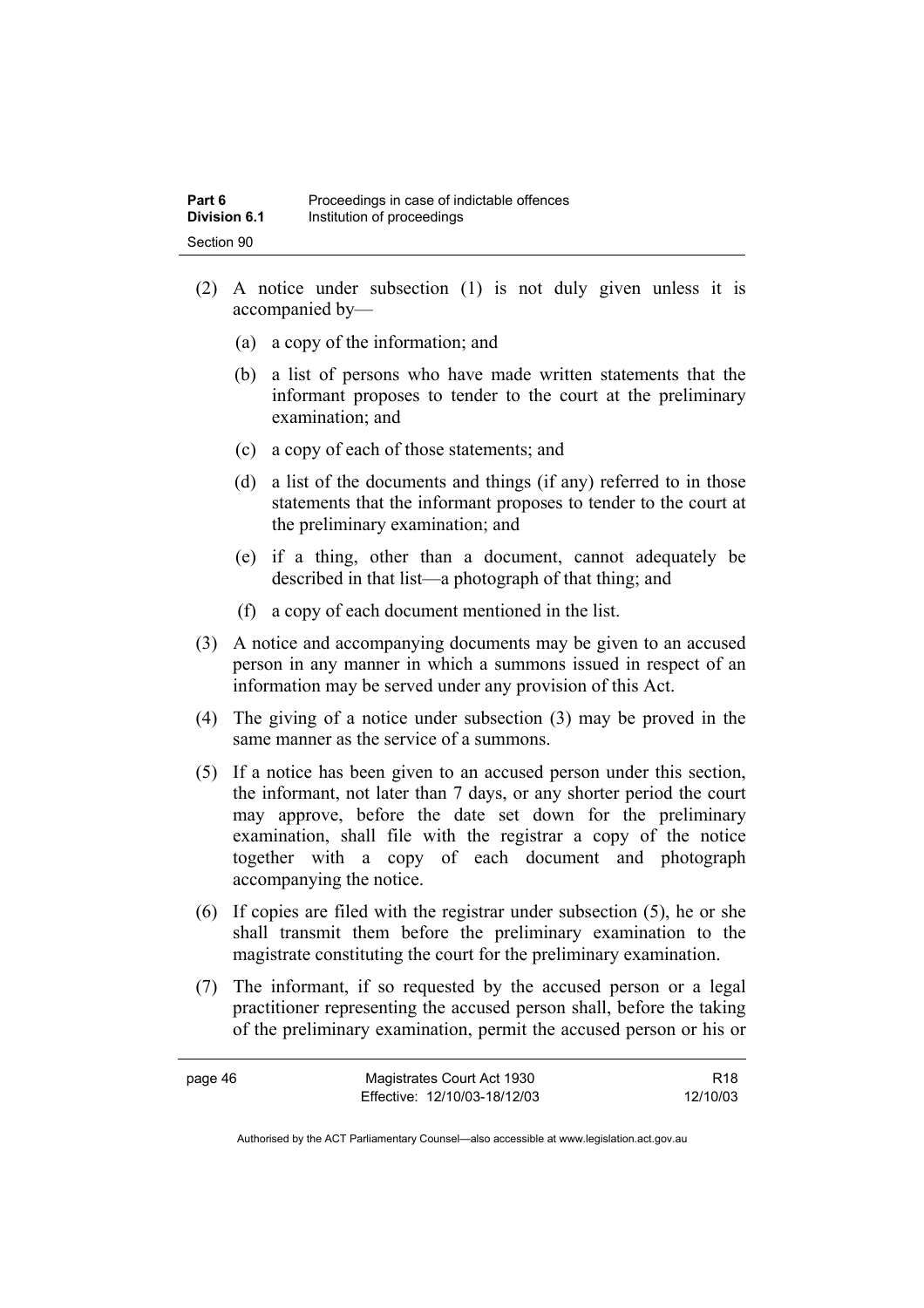her legal practitioner to inspect the documents and things referred to in the list (if any) given to the accused person under subsection (2) (d).

#### **90AA Written statements may be admitted in evidence**

- (1) Subject to this section, if an informant has duly given notice to an accused person under section 90, the court at the preliminary examination may admit a written statement, a copy of which accompanied that notice, as evidence of the matters stated in the statement, and the statement shall thereupon constitute depositions of the person who made it.
- (2) A written statement shall not be admitted in evidence by the court unless—
	- (a) it is made in the form of a statutory declaration; and
	- (b) it contains a statement that the person who made it—
		- (i) has attained the age of 18 years; or
		- (ii) has attained the age of 14 years but not the age of 18 years; and
	- (c) it contains a statement that before he or she signed it, the person who made it read the statement or had it read to him or her.
- (3) If a person has made a written statement that, but for this subsection, would be admissible under subsection (1), that statement shall not be admissible where the accused person, not later than 5 days before the date set down for the preliminary examination, gives written notice to the informant that he or she requires the attendance at the preliminary examination of the person who made the statement.
- (4) If the accused person gives written notice to the informant under subsection (3), he or she shall file a copy of that notice with the registrar.

page 47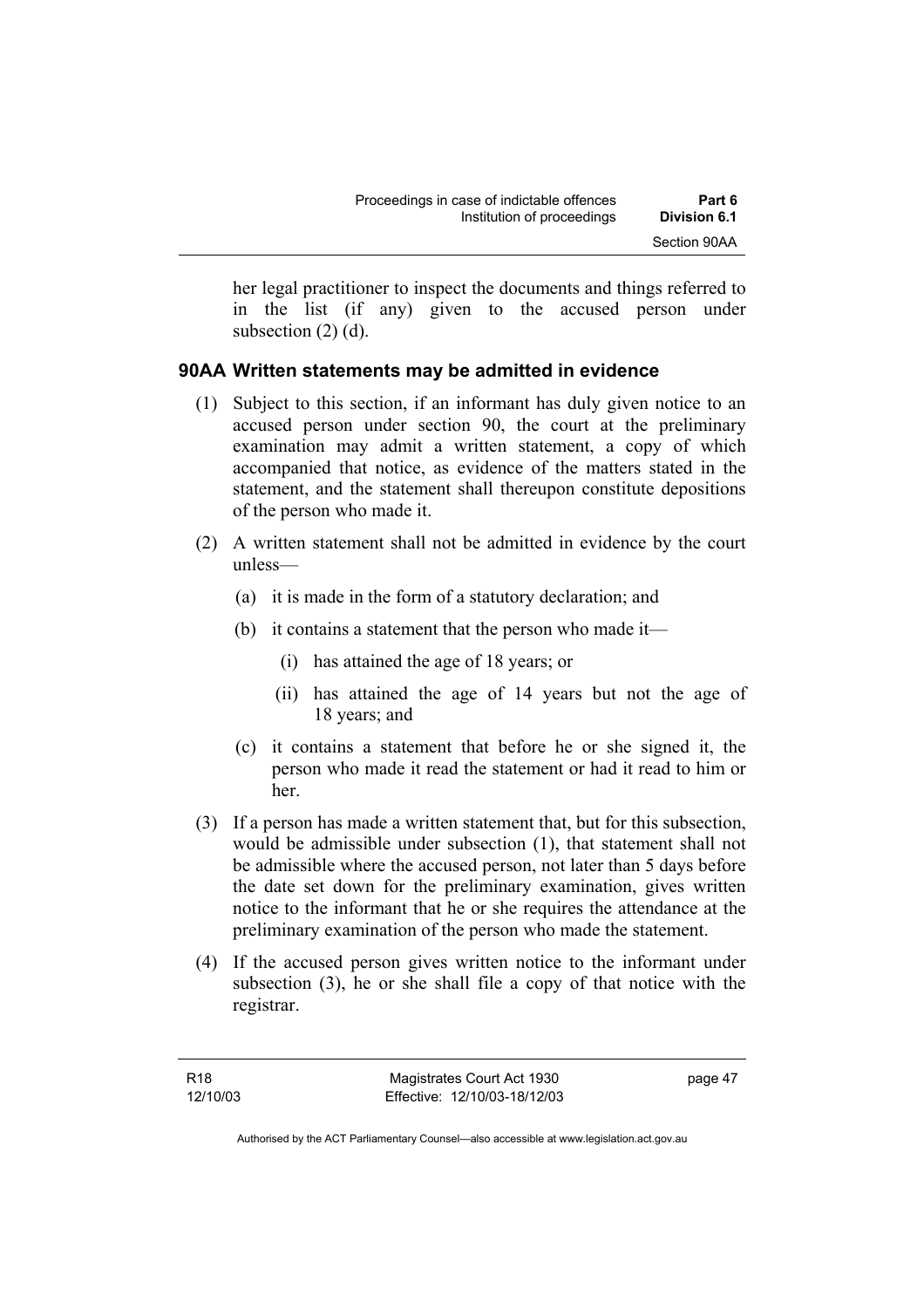- (5) If an accused person has given notice under subsection (3), he or she may, at any time before the preliminary examination, notify the informant in writing that he or she withdraws that notice and this section shall apply as if the notice under subsection (3) had not been given.
- (6) Notwithstanding the failure by an accused person to give notice under subsection (3), he or she may object at the preliminary examination to a written statement being tendered in evidence and the court may, if it thinks fit, uphold the objection and require the person who made the statement to attend and give evidence to the court.
- (7) If, under this section, the court admits a written statement, the court may, of its own motion, require the person who made the statement to attend before the court to give evidence.
- (8) If it appears to the court that any part of a written statement tendered in evidence under this section is inadmissible according to the rules of evidence, the court may, if the statement is otherwise admissible under this section, admit that statement, but, if it does so, shall identify the part that is inadmissible and shall, with reference to that part, write on the statement the words 'ruled inadmissible' or words to that effect.
- (9) If the court admits a written statement under this section, the informant, or a legal practitioner representing the informant, may call the person who made the statement to give oral evidence and that person and any other witnesses, other than witnesses called by the accused person, who attend before the court—
	- (a) shall be examined in the presence or hearing of the accused person and, if the accused person so desires, in the presence or hearing of a legal practitioner representing the accused person; and
	- (b) may be cross-examined by the accused person or his or her legal practitioner.

page 48 Magistrates Court Act 1930 Effective: 12/10/03-18/12/03

R18 12/10/03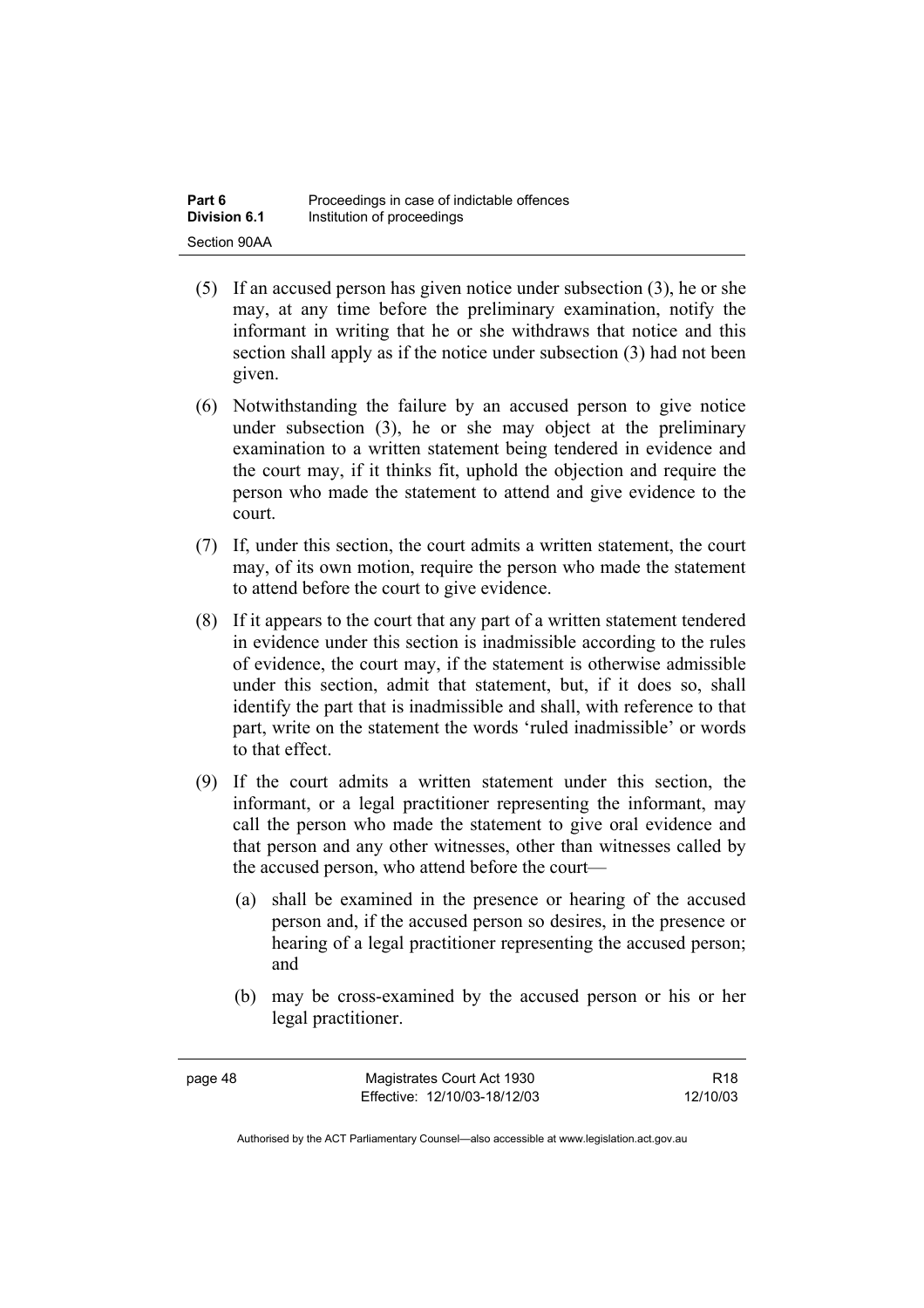#### **90AB Preliminary examination if written statements not tendered**

If a person is alleged to have committed an indictable offence and a notice has not been given to that person in accordance with section 90, the court shall, in the presence or hearing of the accused person and, if the accused person so desires, in the presence or hearing of a legal practitioner representing the accused person, take the preliminary examination or statement on oath of any persons who know the facts and circumstances of the case, and the accused person or his or her legal practitioner may cross-examine those persons.

### **90ABA Attendance not required under s 90AA or s 90AB if order made under s 89 (1)**

An accused person is not required to be present during the preliminary examination under section 90AA (9) or 90AB if he or she is excused from attendance during that examination under section 89A.

#### **90A Plea of guilty in committal proceedings**

- (1) This section does not apply in relation to a person charged with an indictable offence punishable by imprisonment for life.
- (2) Subsections (3), (4), (5) and (6) do not apply in relation to a person charged with an offence in relation to which the Crimes Act, section 375 applies.
- (3) A person (the *accused person*) who is before the court charged with an indictable offence may at any stage of the proceedings plead guilty to the charge.
- (4) The court may accept or reject the plea but the rejection of the plea at any stage of the proceedings does not prevent the accused person from pleading guilty under this section at a later stage of the proceedings and the court may accept or reject the plea at that later stage.

| R18      | Magistrates Court Act 1930   | page 49 |
|----------|------------------------------|---------|
| 12/10/03 | Effective: 12/10/03-18/12/03 |         |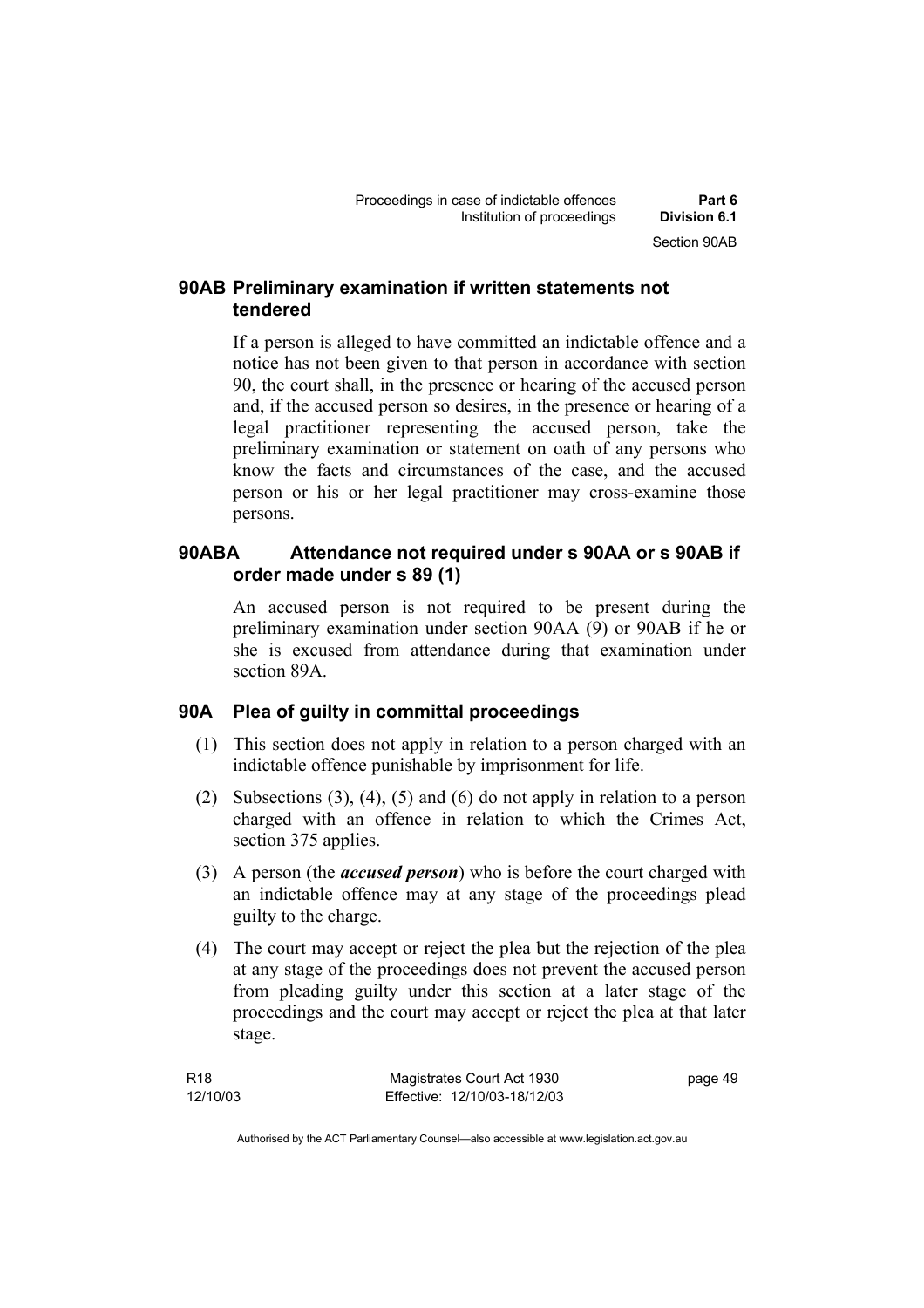- (5) If the court rejects the plea, the proceedings before the court shall continue as if the plea had not been made.
- (6) If the court accepts the plea and—
	- (a) the offence is one that, under any law in force in the Territory is punishable either on indictment or on summary conviction; or
	- (b) the offence is one that may be dealt with summarily without the consent of the accused person; or
	- (c) the offence is one that may be dealt with summarily if the accused person consents to its being so dealt with and the accused person does so consent; or
	- (d) the offence is one that may, on the request of the prosecutor, be dealt with summarily and the prosecutor requests that it be so dealt with;

and it appears to the court that it is proper to deal with the case summarily, the court may, without hearing further evidence, sentence or otherwise deal with the accused person and finally dispose of the charge and all incidental matters.

- (7) If the court accepts the plea and—
	- (a) it does not appear to the court that it is proper to deal with the case summarily; or
	- (b) the offence is one that is punishable only on indictment; or
	- (c) the offence is one that may be dealt with summarily if the accused person consents to it being so dealt with and the accused person does not so consent; or
	- (d) the offence is one that may, on the request of the prosecutor, be dealt with summarily and the prosecutor does not so request; or
	- (e) this section applies to an accused person under the Crimes Act, section 375;

R18 12/10/03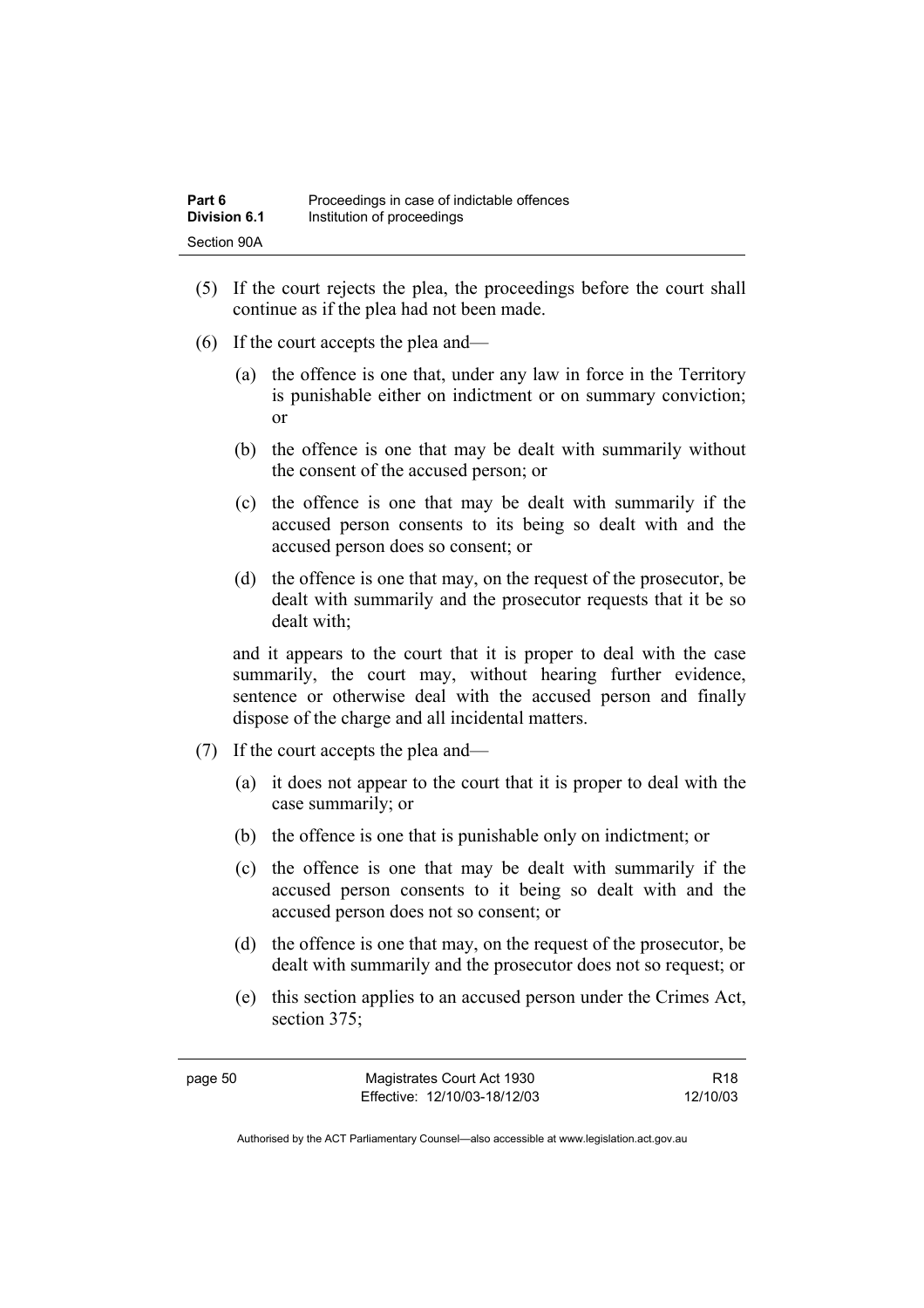the court shall commit the accused person to the sittings of the Supreme Court that the court directs and the Supreme Court shall deal with the accused person in accordance with subsections (8) to  $(12)$ .

- (8) A committal under subsection (7) shall, for all purposes relating to the venue or change of venue of proceedings consequent on that committal, be deemed to be a committal for trial.
- (9) The Supreme Court shall, if it appears to the Supreme Court from the information or evidence given to or before it that the facts in respect of which the accused person was charged before the court do not support the charge to which the accused person pleaded guilty or if the accused person or a legal practitioner representing either the accused person or the informant requests that an order be made under this subsection, and may, if for any other reason it sees fit so to do, order that the proceedings before the court where the accused pleaded guilty be continued at a time or place specified in the order.
- (10) Except where an order is made under subsection (9), the Supreme Court has the same powers of sentencing or otherwise dealing with the accused person and of finally disposing of the charge and of all incidental matters as it would have had if the accused person, or arraignment at any sittings of the court, had pleaded guilty to the offence charged on an indictment filed by the Attorney-General or the Attorney-General of the Commonwealth.
- (11) The procedure relating to committal for trial applies, as nearly as may be, to a committal under subsection (7) and bail may be granted as on a committal for trial, but a person shall not be bound over to give evidence on a committal under that subsection unless the court otherwise orders.
- (12) If an order is made by the Supreme Court under subsection (9) that proceedings before a court where an accused person pleaded guilty be continued at a time and place specified in the order—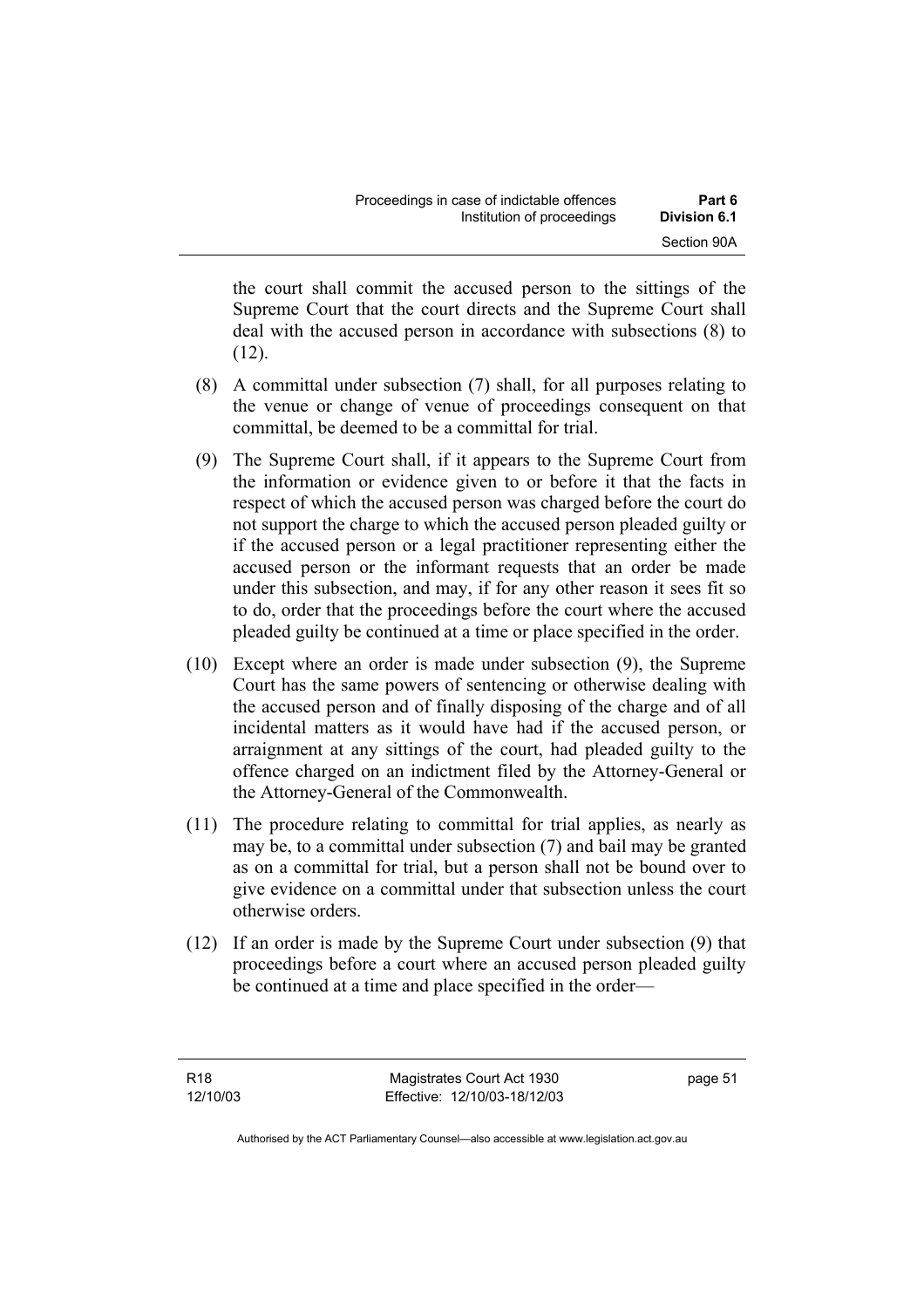- (a) those proceedings shall be continued in all respects as if the accused person had not pleaded guilty and as if those proceedings had been adjourned by the court to the time and place so specified; and
- (b) the Supreme Court may exercise any power that the court might have exercised under division 5.3 if the order had been an order made by the court adjourning the proceedings to the time and place so specified, and the provisions of division 5.3 apply to and in respect of the accused person.

### **91 Court may discharge accused**

When all the evidence offered on the part of the prosecution against a person charged with an indictable offence has been taken, the court shall—

- (a) if the court is not of the opinion referred to in paragraph  $(b)$  forthwith order the accused person, if in custody, to be discharged from custody in respect of that offence; or
- (b) if the court is of the opinion, having regard to all the evidence before it, that the evidence is capable of satisfying a jury beyond reasonable doubt that the accused person has committed an indictable offence—proceed as hereinafter provided.

#### **92 Proceedings if evidence sufficient to put accused on trial**

 (1) If the court is of the opinion, having regard to the evidence for the prosecution, that the evidence is capable of satisfying a jury beyond reasonable doubt that the accused person has committed an indictable offence, the court shall charge the accused person with the offence and shall say to the accused person these words, or words to the like effect:

'Do you wish to say anything in answer to the charge? You are not obliged to say anything unless you desire to do so; but whatever you say may be given in evidence against you on your trial. You are

| page 52 | Magistrates Court Act 1930   | R <sub>18</sub> |
|---------|------------------------------|-----------------|
|         | Effective: 12/10/03-18/12/03 | 12/10/03        |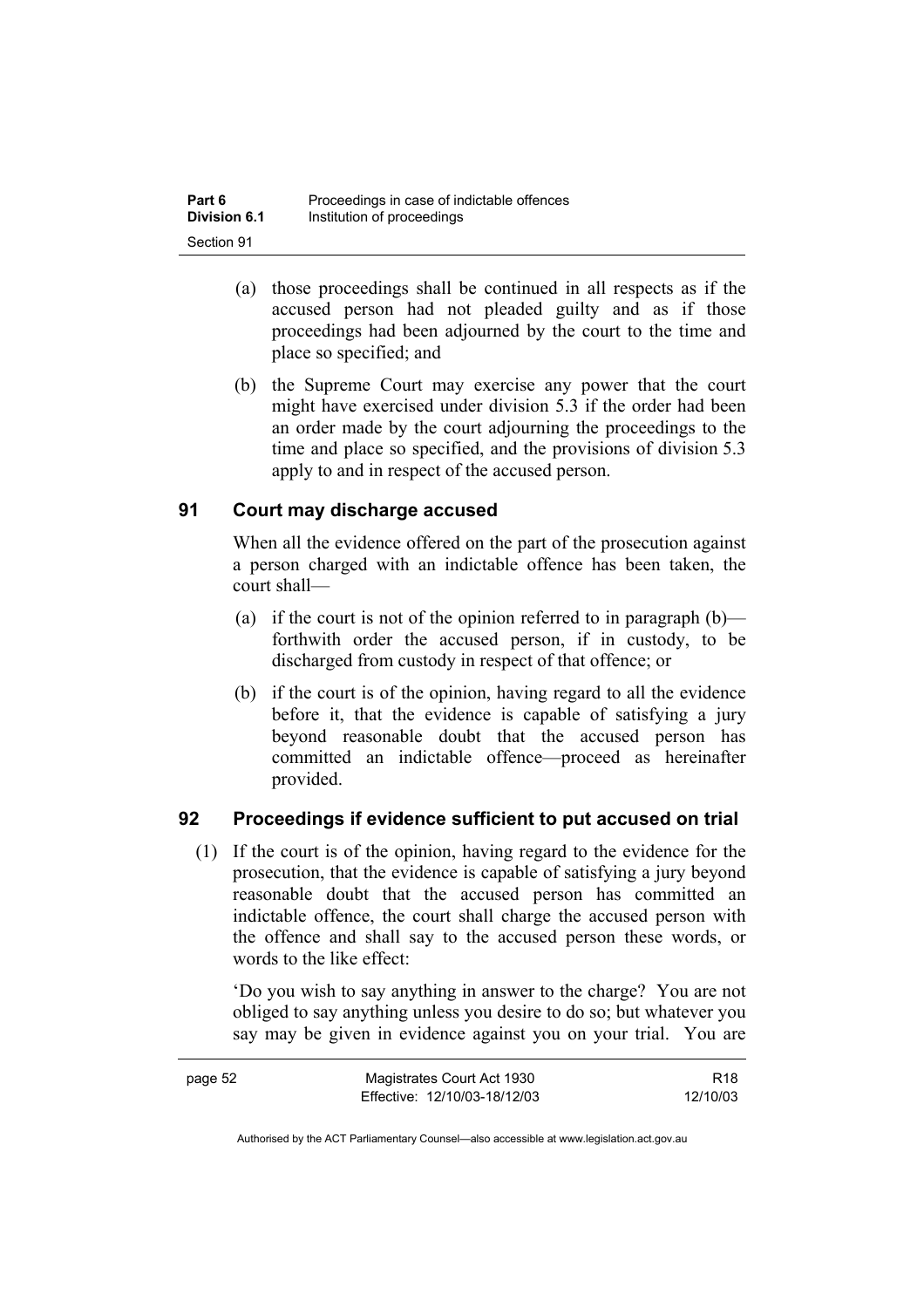| Proceedings in case of indictable offences | Part 6       |
|--------------------------------------------|--------------|
| Institution of proceedings                 | Division 6.1 |
|                                            | Section 92A  |

clearly to understand that you have nothing to hope from any promise or favour, and nothing to fear from any threat that may have been held out to you to induce you to make any admission or confession of your guilt; but whatever you now say may be given in evidence against you on your trial, notwithstanding any such promise or threat.'.

- (2) Subsection (1) does not apply in relation to a person charged with an indictable offence if the court has decided to dispose of the case summarily under a law in force in the Territory.
- (3) If the court commits the accused person for trial before the Supreme Court, any statement made by the person in reply to the question referred to in subsection (1) is on the trial of the accused person, admissible as evidence.
- (4) Whether or not the accused person makes a statement in reply to the question referred to in subsection (1), the magistrate shall ask him or her if he or she desires to give evidence himself or herself or to call any witnesses on his or her behalf and, if the accused person or any other person then gives evidence, the prosecutor is at liberty to cross-examine the witness and to adduce evidence in reply.

#### **92A Committal for sentence for indictable offence tried summarily**

- (1) On the summary conviction of a person charged with an indictable offence, the court may, if it appears to it that by reason of the character and antecedents of that person it is desirable that sentence be passed upon him or her by the Supreme Court, commit him or her for sentence to such sittings of the Supreme Court as the court directs.
- (2) If the court commits a person for sentence under subsection (1), the court shall deal with him or her in the same way as a person who is committed for trial under section 94 (b).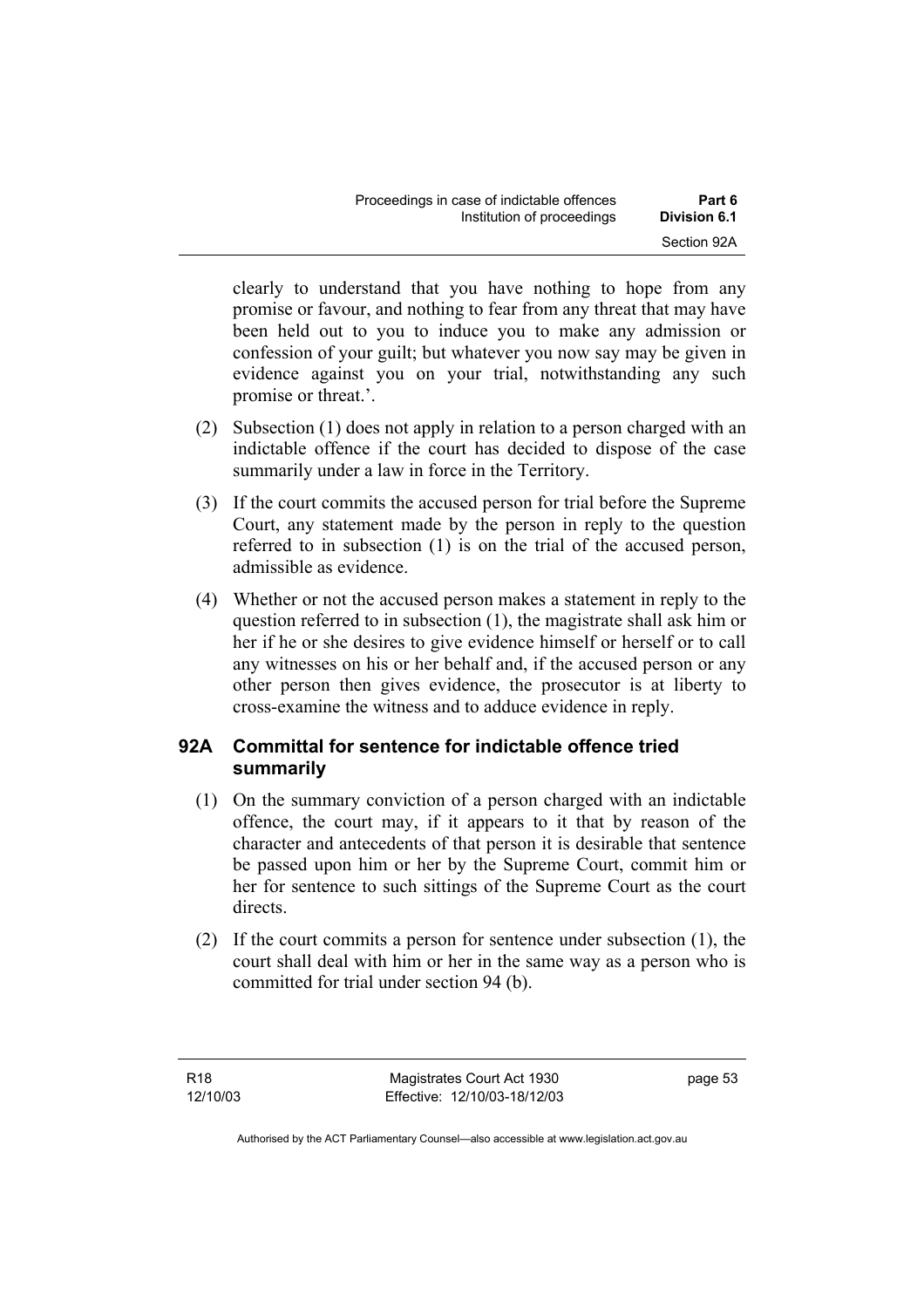(3) The Supreme Court has the same powers of sentencing or otherwise dealing with a person committed for sentence under this section as it would have had if that person had been convicted in that court.

### **92B Depositions as evidence**

If—

- (a) a person is charged with an indictable offence; and
- (b) the person has not admitted the truth of the charge; and
- (c) the court has decided to dispose of the case summarily under a law in force in the Territory;

the depositions of the witnesses who gave evidence for the prosecution at the preliminary hearing shall be deemed to be evidence given on the hearing of the charge and those witnesses, or any of them, shall, if so required by the prosecutor or the defendant, be called or recalled, as the case requires, for examination or cross-examination.

#### **93 Admissions and confessions**

Nothing in this Act shall prevent the prosecutor in any case from giving in evidence any admission or confession or other statement of the defendant made at any time, which by law would be admissible as evidence against that person.

# **Division 6.2 Proceedings subsequent to hearing of evidence**

#### **94 Discharge or committal for trial**

When all the evidence for the prosecution and the defence has been taken—

 (a) if the court is of opinion, having regard to all the evidence before it, that a jury would not convict the defendant of an

page 54 Magistrates Court Act 1930 Effective: 12/10/03-18/12/03

R18 12/10/03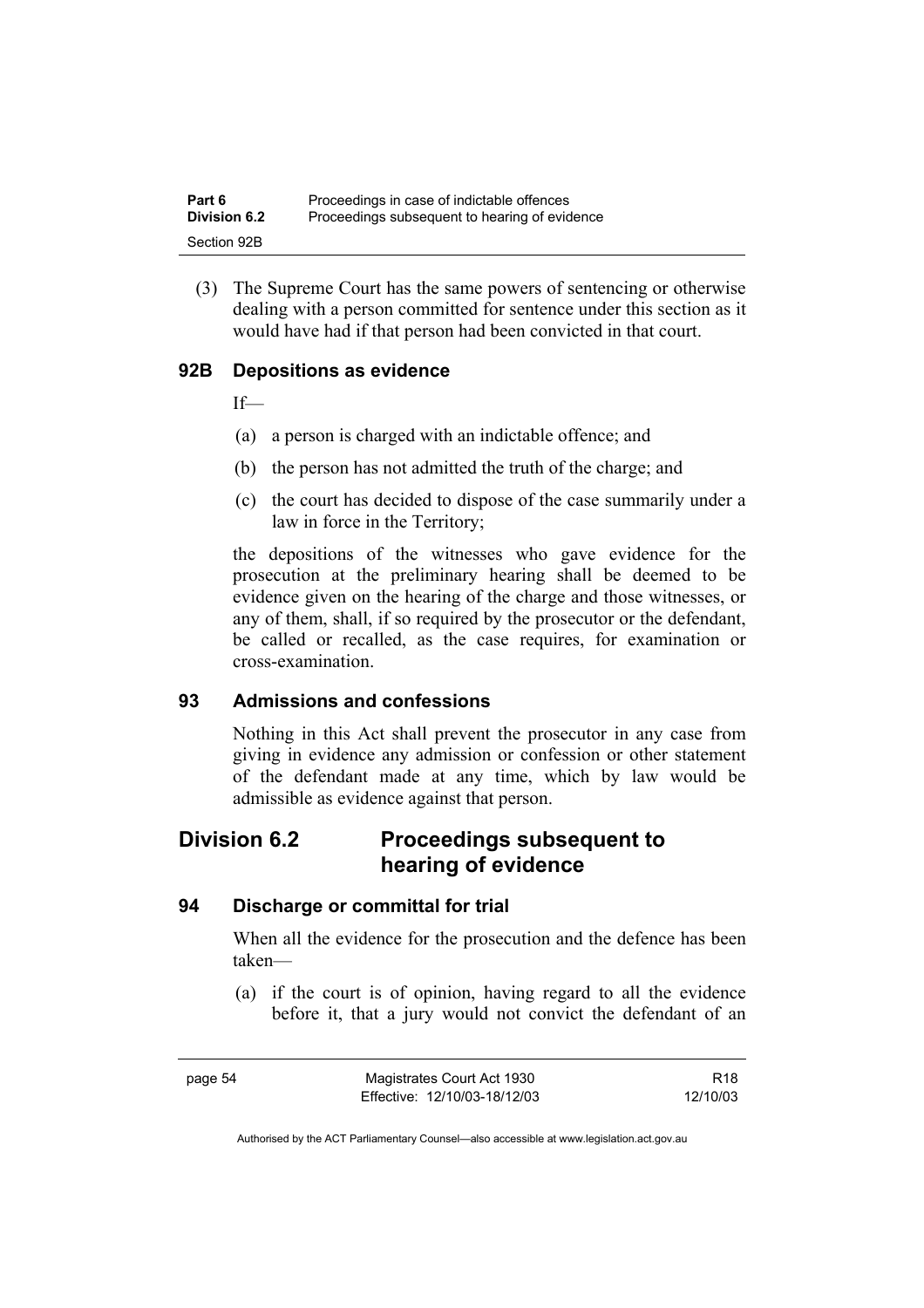indictable offence—it shall forthwith order the defendant, if he or she is in custody, to be discharged as to the information then under inquiry; and

(b) if the court is not of the opinion referred to in paragraph  $(a)$ —it shall commit him or her to take his or her trial for the offence before the Supreme Court, and in the meantime either shall by warrant commit him or her to gaol, a lockup or a remand centre, to be there safely kept until the sittings of the court before which he or she is to be tried, or until he or she is delivered by due course of law or admitted to bail in accordance with the *Bail Act 1992*.

#### **95 Depositions of dead or absent persons**

If, on the trial of a person who has previously been charged before the court with an indictable offence and committed for trial, it is proved—

- (a) that a witness whose depositions were taken at the hearing of the charge before the magistrate is dead or so ill as not to be able to travel or to give evidence, or is absent from Australia; and
- (b) that the depositions of the witness were taken in the presence of the accused person; and
- (c) that the accused person or a legal practitioner representing the accused person had a full opportunity of cross-examining the witness;

the depositions are admissible as evidence—

 (d) if taken in the manner specified in section 54A (3)—be read as evidence at the trial of the accused person without further proof unless it is proved that the magistrate by whom the depositions purport to have been signed did not in fact sign them; or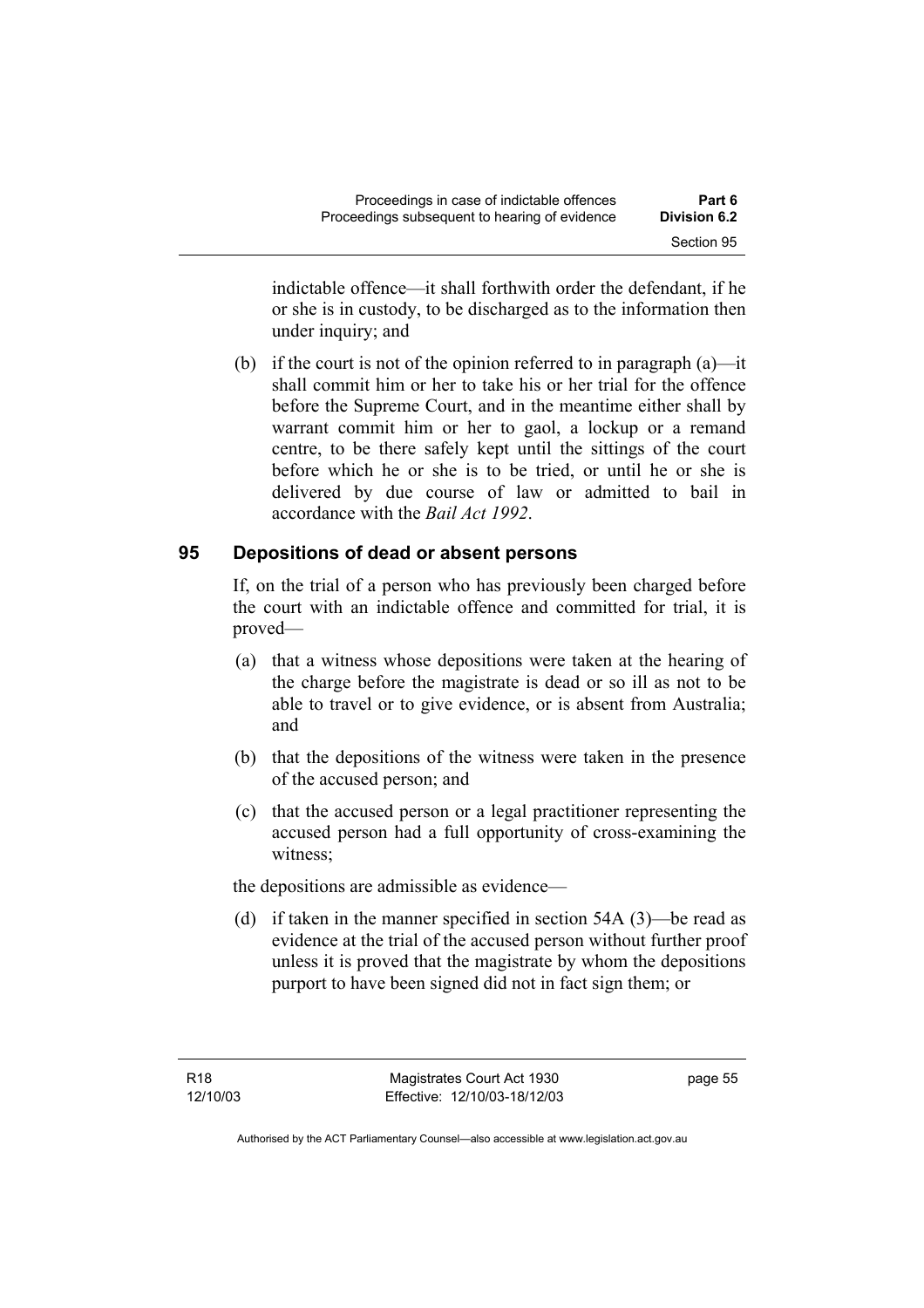| Part 6               | Proceedings in case of indictable offences |
|----------------------|--------------------------------------------|
| <b>Division 6.2A</b> | Costs                                      |
| Section 96           |                                            |

 (e) if recorded by 1 of the means specified in section 54A (2)—be read as evidence at the trial of the accused person if it is proved that the record is a correct record of the depositions and that the transcript is a correct transcript of that record.

#### **96 Evidence for defence**

If a person is charged with an indictable offence as such, the court shall be bound to hear any evidence tendered on his or her behalf tending to show that the defendant is not guilty of the offence with which he or she is charged.

### **Division 6.2A Costs**

#### **97 Discontinued proceedings**

 $If$ 

- (a) in proceedings under this part, the court is of the opinion that the evidence for the prosecution is not capable of satisfying a jury beyond reasonable doubt that the accused person has committed an indictable offence or is of the opinion, having regard to all the evidence before it, that a jury would not convict the defendant of an indictable offence; or
- (b) proceedings under this part are discontinued for any other reason;

the court may order that the informant shall pay to the defendant the costs the court thinks just.

### **Division 6.3 Recognisances of witnesses**

#### **103 Recognisance of witnesses etc**

 (1) The court may bind by recognisance every person whose written statement was admitted in evidence under section 90AA, or who was examined before it, to appear at the court at which the

page 56 Magistrates Court Act 1930 Effective: 12/10/03-18/12/03

R18 12/10/03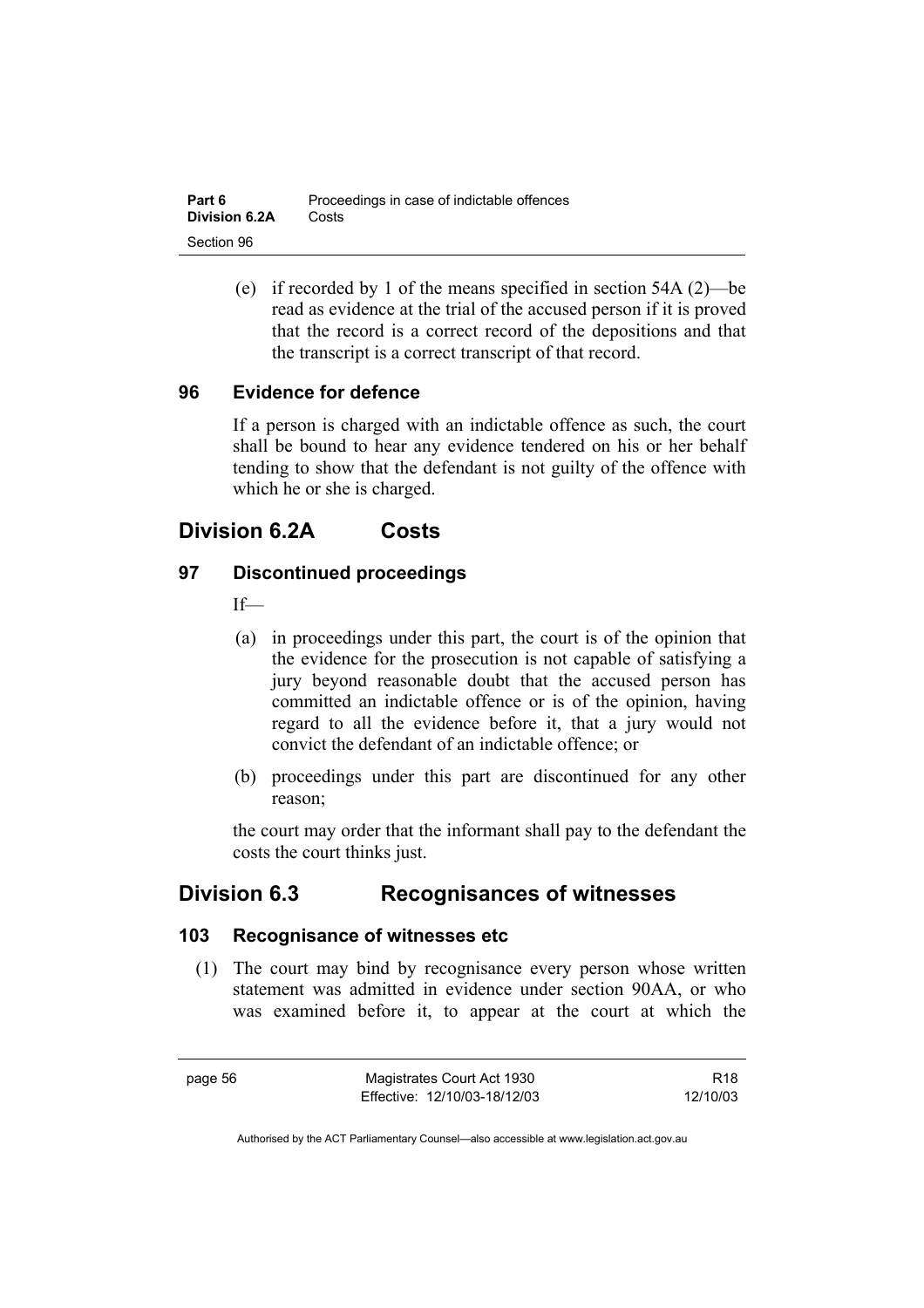defendant is to be tried, and then and there to give evidence against the defendant.

 (2) The recognisance shall particularly specify the profession, trade, or calling of every person who enters into it, together with his or her full name and place of residence.

#### **104 Signature of magistrate—notice to witnesses**

Every such recognisance shall be duly acknowledged by every person who enters into it, and shall be subscribed by the magistrate before whom it is acknowledged, and a notice thereof signed by the magistrate shall at the same time be given to every person bound thereby.

#### **105 Court may commit refractory witness**

- (1) If a witness refuses to enter into the recognisance, the court may by warrant commit him or her to gaol or to a remand centre, there to be safely kept until after the trial of the defendant, unless in the meantime the witness duly enters into the recognisance before a magistrate.
- (2) If afterwards, the defendant is not committed for trial for the offence with which he or she is charged, or if the duly appointed officer declines to file an information against the defendant for the offence, any magistrate, on being duly informed of the fact, may, by his or her order in that behalf, order and direct the keeper of the goal or superintendent of the remand centre, as the case requires where the witness is in custody to discharge him or her from custody, and the keeper or superintendent shall thereupon forthwith discharge him or her accordingly, as to that warrant.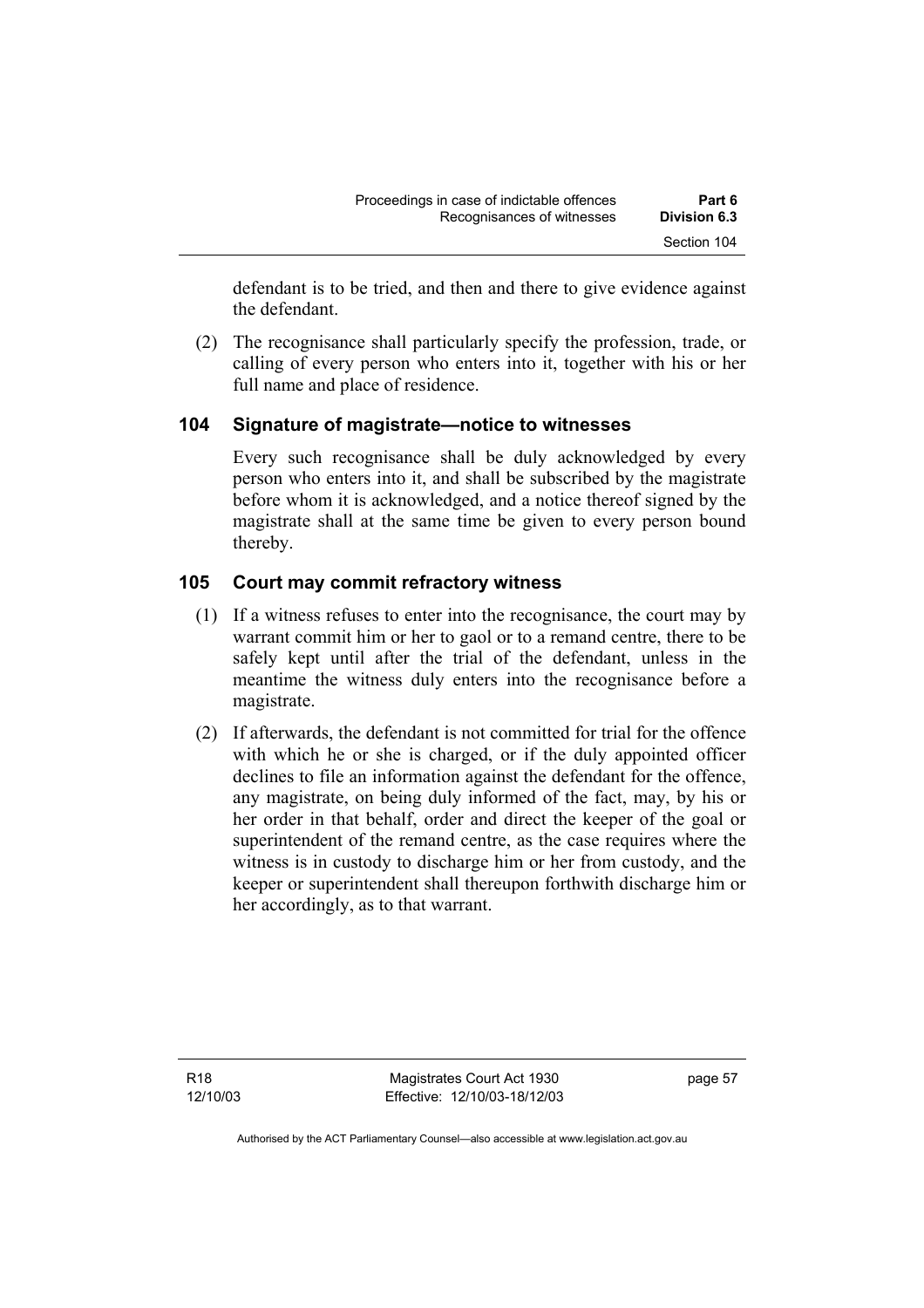# **Division 6.4 Miscellaneous**

### **106 Transmission of depositions etc to director of public prosecutions**

- (1) If a defendant is committed for trial or for sentence the court shall as soon as possible after the conclusion of the case before it, transmit to the director of public prosecutions or a person authorised by the director of public prosecutions all informations, examinations, depositions, statements, bail undertakings and other documents sworn taken or acknowledged in the case.
- (2) The reference in subsection (1) to depositions is a reference to a certified copy of depositions and the reference in that subsection to statements includes a reference to a certified copy of the statement (if any) made by a defendant in reply to the question referred to in section 92 (1).

### **107 Delivery of documents to proper officer of court**

- (1) After the transmission of the documents and before the day of trial, the director of public prosecutions or a person authorised by the director of public prosecutions shall have and be subject to the same duties and liabilities with respect to the documents on a certiorari directed to him or her, or on a rule or order directed to him or her instead of that writ, as the court would have had and been subject to on a certiorari to it if the documents had not been transmitted.
- (2) The director of public prosecutions, a person authorised by the director of public prosecutions, the person representing the director of public prosecutions or the person representing the informant, shall, at any time after the opening of the Supreme Court at the sitting at which the trial is to be had, deliver or cause to be delivered the documents or any of them to the proper officer of the Supreme Court, if the presiding judge so directs.

page 58 Magistrates Court Act 1930 Effective: 12/10/03-18/12/03

R18 12/10/03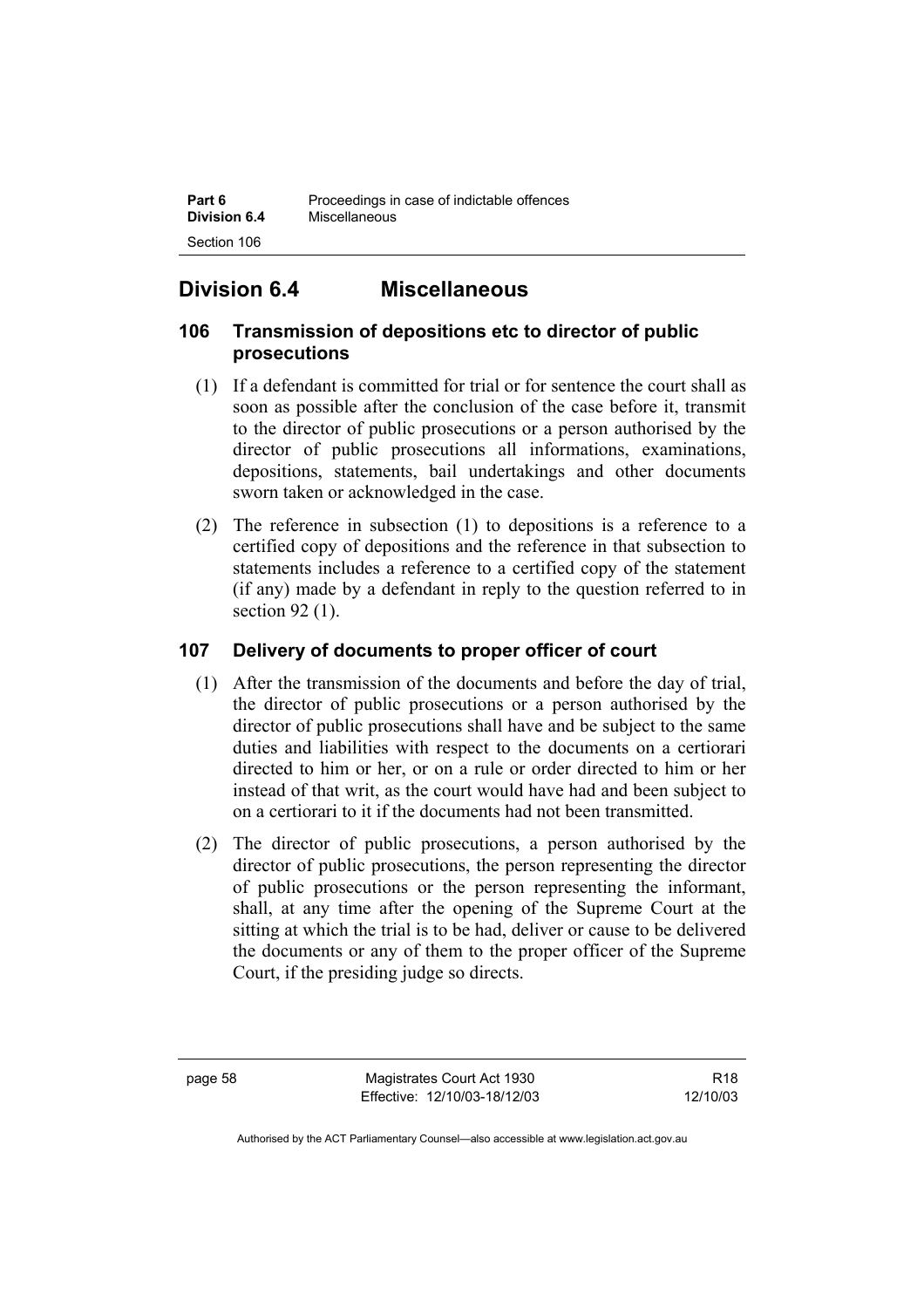| Proceedings in case of indictable offences | Part 6              |
|--------------------------------------------|---------------------|
| Miscellaneous                              | <b>Division 6.4</b> |
|                                            | Section 108         |

## **108 Copies of depositions may be obtained by accused**

- (1) If any person charged with any indictable offence is directed by the Magistrates Court to be tried, if that person, at any time after the examinations in his or her case have been concluded and before the first sitting of the Supreme Court at which he or she is to be tried, makes application to the officer having the custody thereof, that person shall receive from the officer certified copies of the depositions on which he or she has been directed to be tried, and of the evidence given on the cross-examination or the examination of any witnesses that have been cross-examined or called and examined by or on behalf of that person.
- (2) Any gaoler or officer having that person in his or her custody shall convey or cause to be conveyed any such application to the officer having the custody of the depositions and evidence.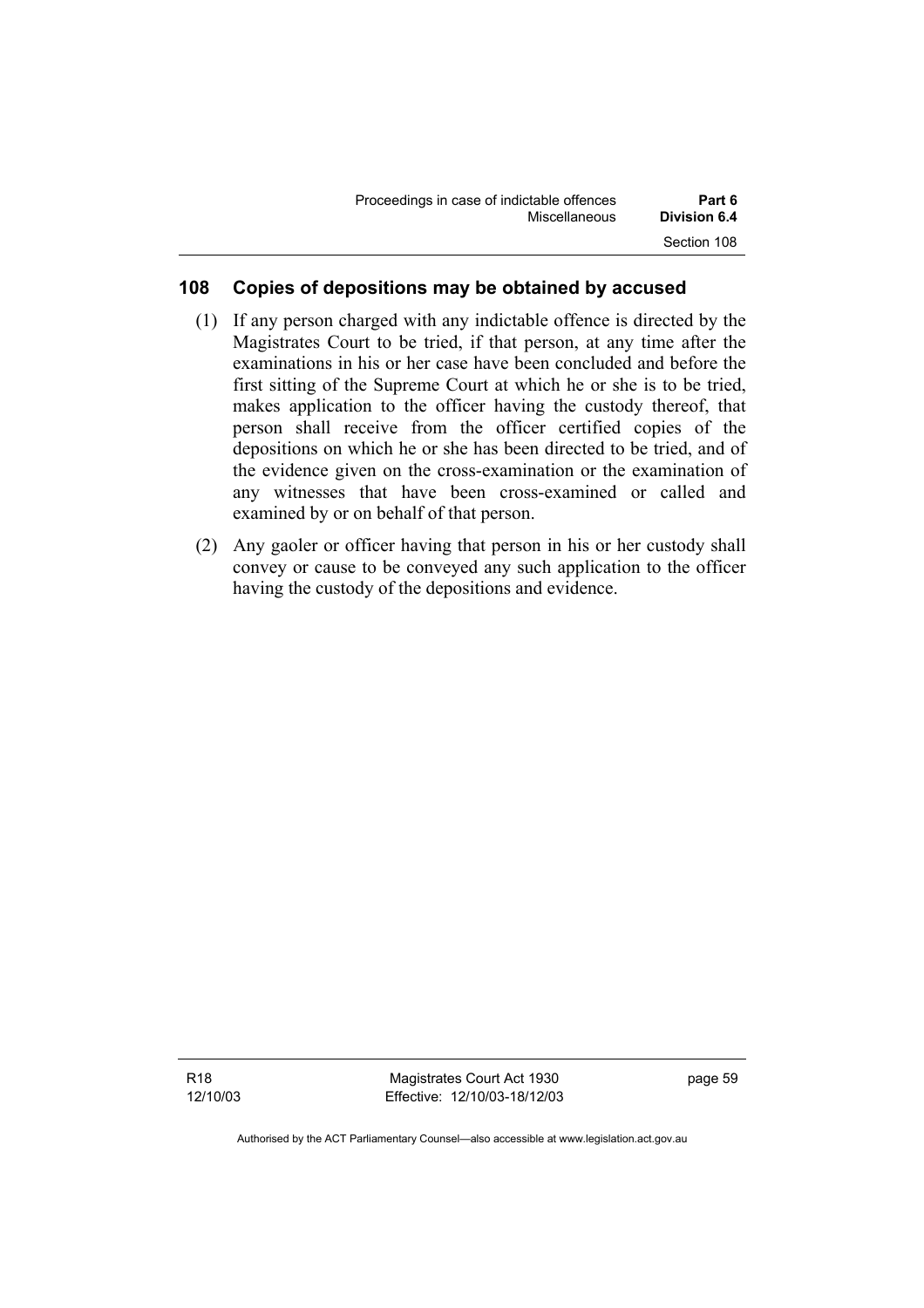Section 108A

# **Part 7** Proceedings for offences **punishable summarily**

#### **108A Indictable offences dealt with summarily**

If—

- (a) a person is charged with an indictable offence; and
- (b) the court has decided to dispose of the case summarily under a law in force in the Territory;

this part applies, so far as it is applicable, to the summary disposal of the case.

## **109 Dismissal or adjournment in absence of informant**

- $(1)$  If—
	- (a) the defendant appears (whether voluntarily, in accordance with a summons or under a warrant) at the time and place for the hearing of an information in respect of an offence punishable summarily; and
	- (b) the informant, having been notified of the time and place for the hearing, does not appear either personally or by a legal practitioner appearing for him or her;

the court shall, subject to subsection (2), dismiss the information.

 (2) The court may, if it thinks it is appropriate to do so, adjourn to another day the hearing of an information that would otherwise be dismissed under subsection (1).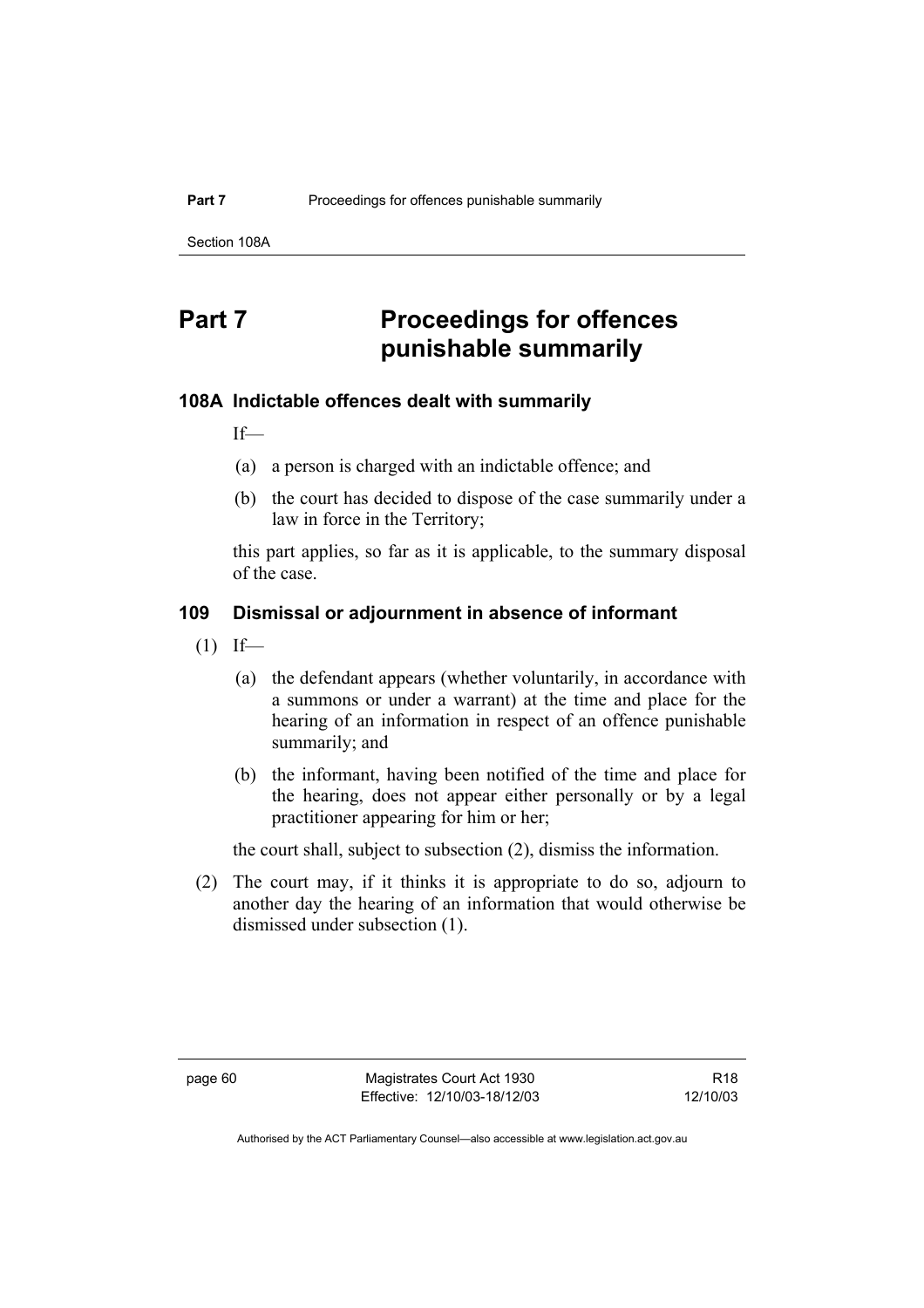#### **110 Ex parte hearing in absence of defendant**

- (1) If a summons has been served in accordance with section 41 and the defendant does not appear when called, the court may either—
	- (a) proceed ex parte to hear and determine the case in the absence of the defendant; or
	- (b) on oath being made before it, substantiating the matter of the information to its satisfaction, issue its warrant for the arrest of the defendant and to bring him or her before the court to answer to the information and be further dealt with according to law.
- (2) If the court proceeds under subsection  $(1)$  (a)—
	- (a) the evidence of the informant or another person may be given orally; or
	- (b) a written statement made by the informant or another person may be admitted as evidence of the matters contained in it.
- (3) A written statement admitted in evidence shall constitute the depositions of the person who made the statement.
- (4) A written statement shall not be admitted in evidence unless it is sworn before—
	- (a) a legal practitioner; or
	- (b) a justice of the peace; or
	- (c) the registrar; or
	- (d) a prescribed person.
- (5) If the court admits a written statement in evidence it may, of its own motion, adjourn the hearing of the information and require the person who made the statement to attend before the court to give evidence.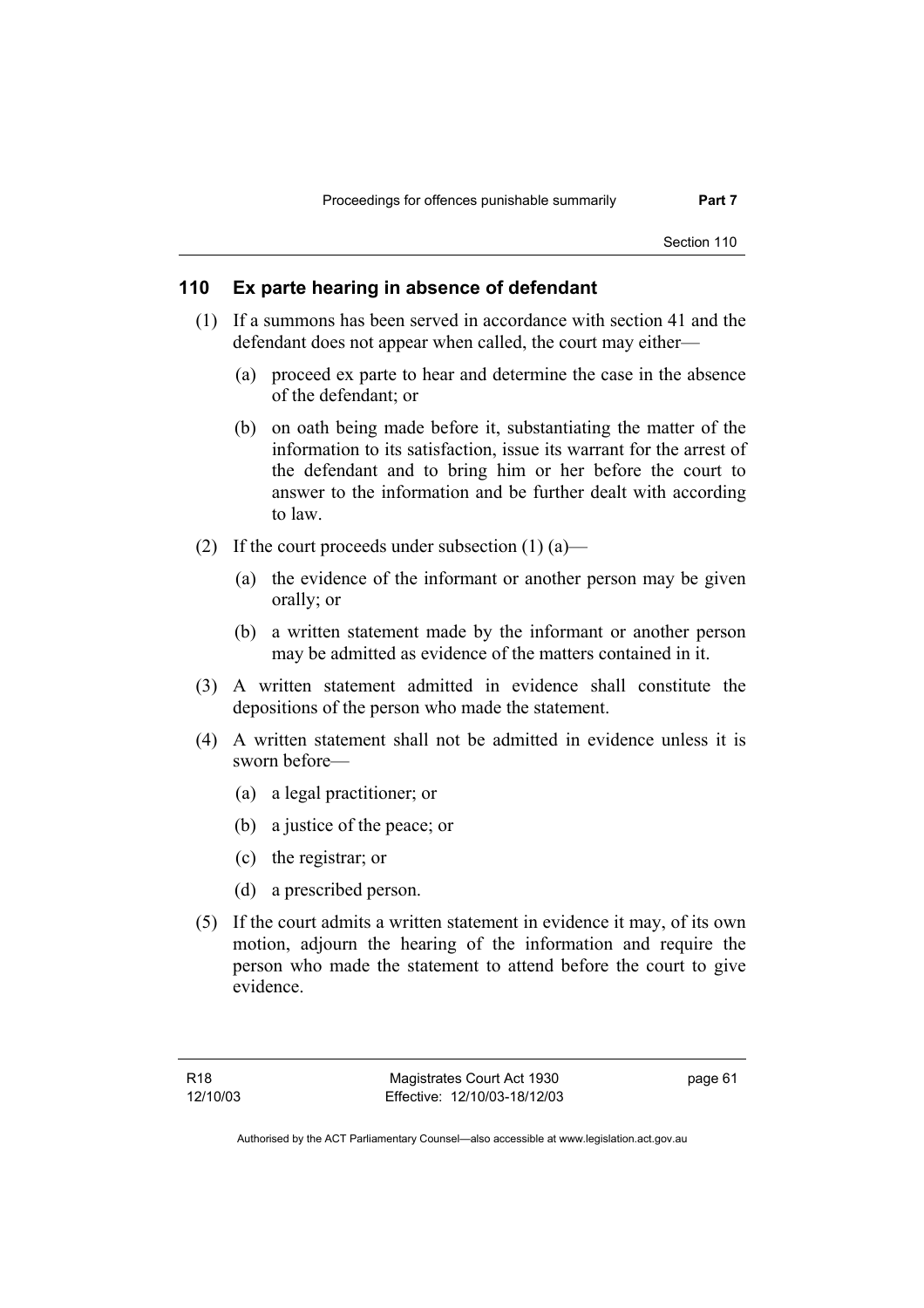Section 111

 (6) Although a part of a written statement tendered in evidence under this section is inadmissible according to the rules of evidence, that statement is nevertheless admissible under this section as evidence of the matters contained in the remainder of that statement, but if the court admits such a statement, the court shall identify the part that is inadmissible and shall, with reference to that part, write on the statement 'ruled inadmissible' or words to that effect.

#### **111 Magistrate may adjourn case**

If the court on the non-appearance of the defendant issues its warrant, it shall adjourn the hearing of the information until the defendant is arrested, and if the defendant is afterwards arrested under the warrant he or she shall be detained in safe custody until he or she can be brought up before the court at a convenient time and place of which the informant shall have due notice.

# **112 Both parties appearing**

If both parties appear either personally or by legal practitioners appearing for them, the court shall proceed to hear and determine the information.

#### **113 Proceedings at hearing on defendant's confession**

If the defendant is present at the hearing, the substance of the information shall be stated to the defendant, and the defendant shall be asked if he or she has any cause to show why he or she should not be convicted or why an order should not be made against him or her, and if the defendant has no cause to show, the court may convict the defendant, or make an order against the defendant accordingly.

## **114 If defendant does not admit the case**

If the defendant does not admit the truth of the information, the court shall proceed to hear the informant and his or her witnesses and also the defendant and his or her witnesses and also such

page 62 Magistrates Court Act 1930 Effective: 12/10/03-18/12/03

R18 12/10/03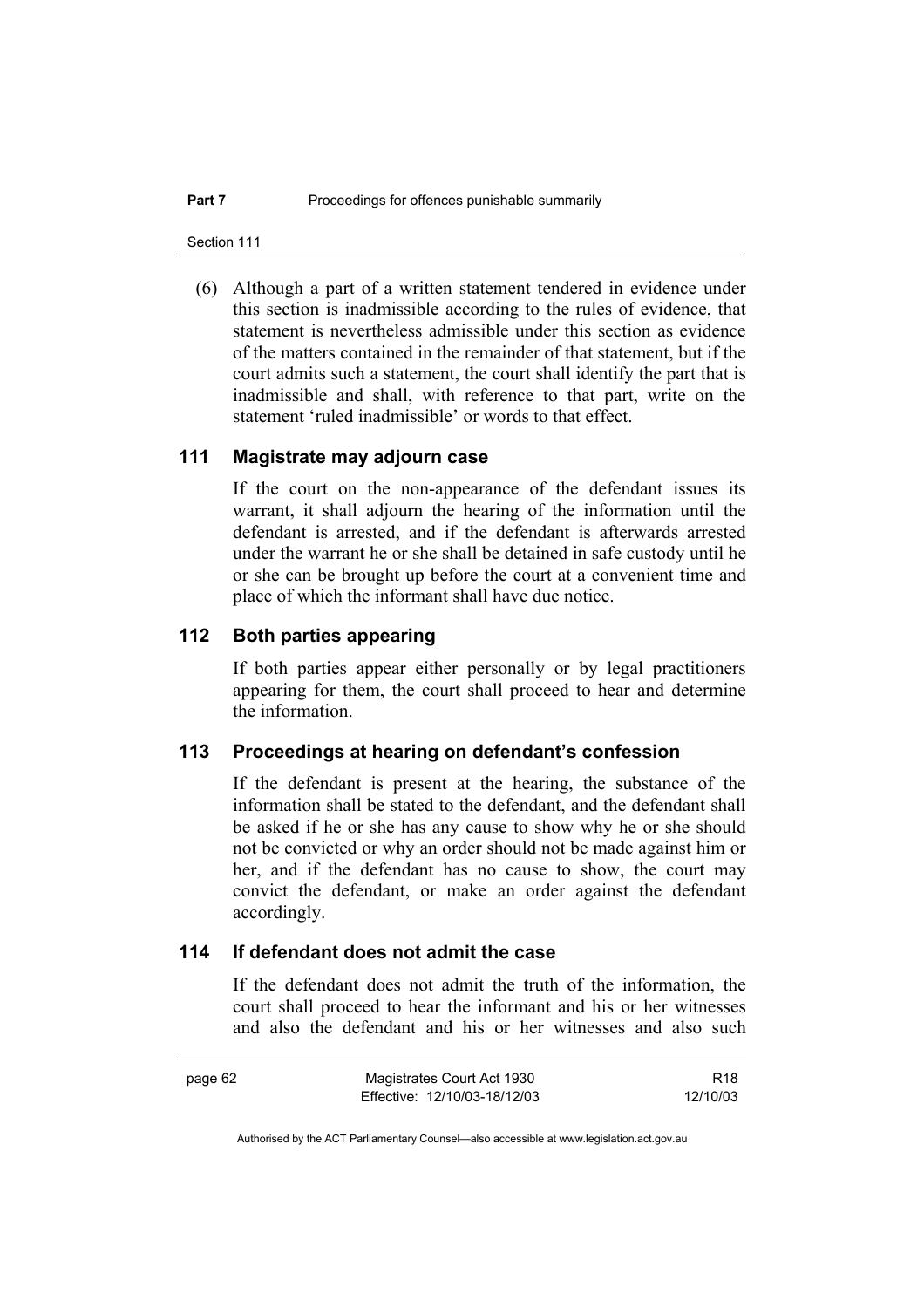witnesses as the informant may examine in reply, if the defendant has given any evidence other than as to his or her general character; and the court having heard what each party has to say, and the evidence so adduced, shall consider the whole matter and determine it, and shall convict or make an order on the defendant or dismiss the information as justice requires.

# **115 Court may proceed to hearing in absence of both or either of the parties**

If at the time or place to which a hearing or further hearing is adjourned, either or both of the parties does not or do not appear personally or by legal practitioners appearing for them, the court may proceed to the hearing or further hearing as if the party or parties were present, or if the informant does not appear the court may dismiss the information with or without costs.

#### **116 Conduct of summary proceedings regulated**

The defendant or a legal practitioner representing the defendant may address the court after all the evidence for the informant and the evidence (if any) for the defendant and for the informant in reply has been given and the informant or a legal practitioner representing the informant shall have a closing address.

R18 12/10/03

Magistrates Court Act 1930 Effective: 12/10/03-18/12/03 page 63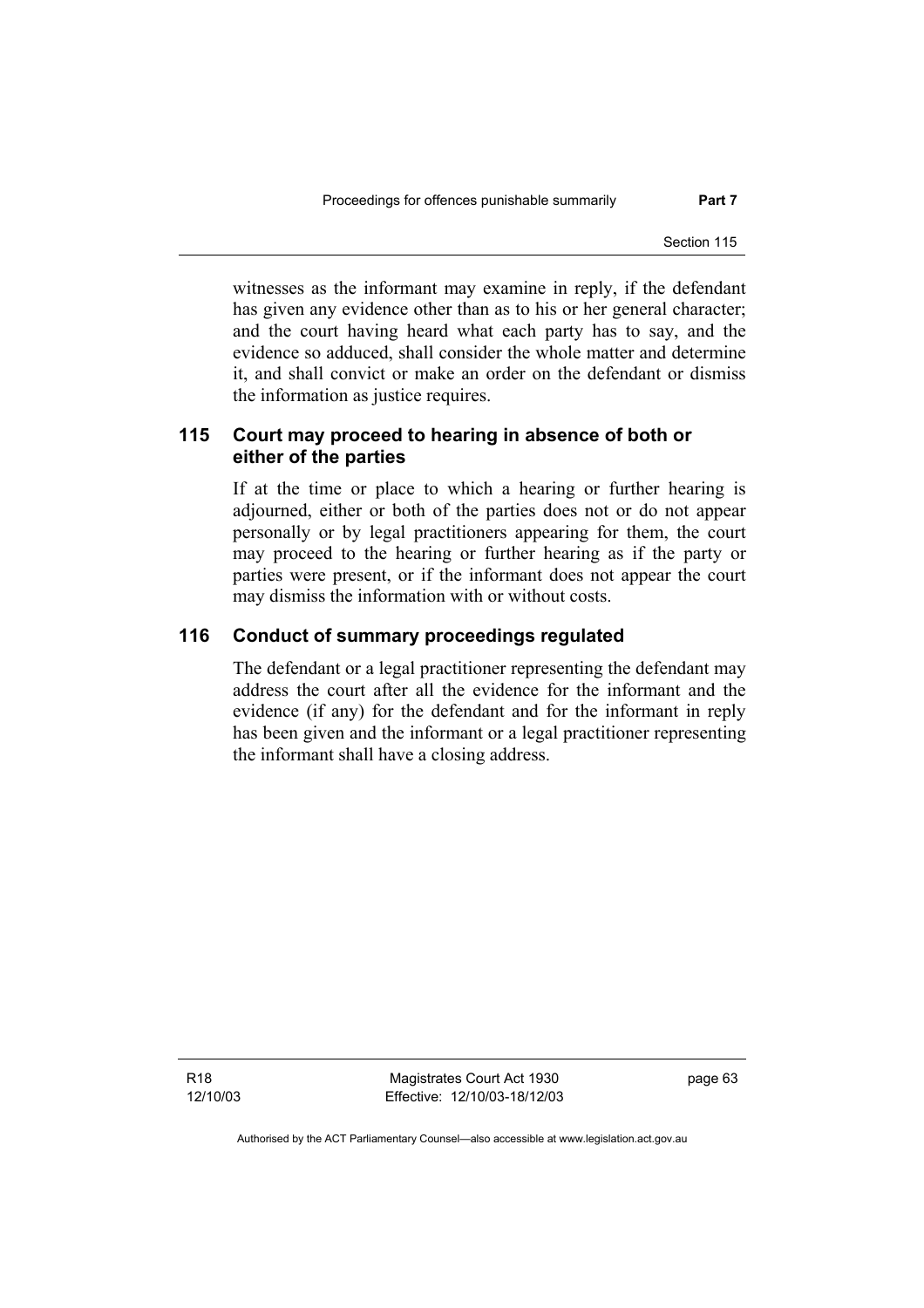Section 116A

# **Part 7A Service and pleading by post for certain offences**

## **116A Interpretation for pt 7A**

(1) In this part:

*defendant* means a person who has been duly served with a summons in accordance with section 116B.

- (2) A reference in this part, other than in section 116B (2), to the notice to defendant form, the notice of intention to defend form or the plea of guilty form is a reference to a copy of that form printed on the back of a copy of a summons.
- (4) In this part, a reference to a law in force in the Territory includes a reference to—
	- (a) the Australian National University Parking and Traffic Statute as amended and in force from time to time; and
	- (b) if that statute is repealed and remade—the remade statute as amended and in force from time to time.

#### **116AA Meaning of prescribed offence for pt 7A**

- (1) For this part, an offence against a law in force in the Territory is a *prescribed offence* in relation to a person if—
	- (a) for an offence against the road transport legislation—the maximum fine that can be imposed on the person for the offence is 30 penalty units; or
	- (b) for any other offence—the maximum fine that can be imposed on the person for the offence is 10 penalty units.

R18 12/10/03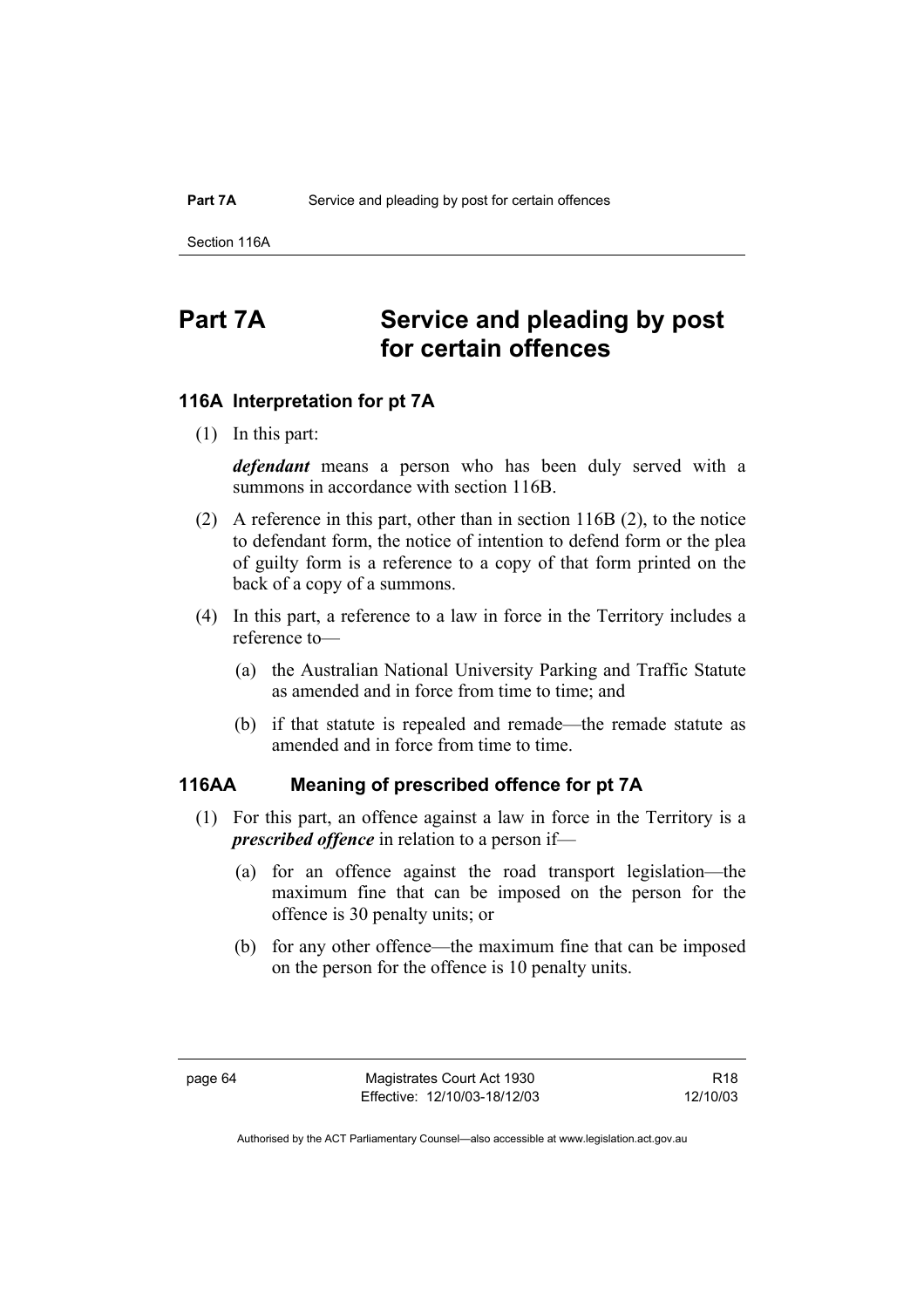(2) In subsection (1):

*road transport legislation* means the following:

- (a) the *Road Transport (Dimensions and Mass) Act 1990*;
- (b) the *Road Transport (Driver Licensing) Act 1990*;
- (c) the *Road Transport (General) Act 1990*;
- (d) the *Road Transport (Public Passenger Services) Act 2001*;
- (e) the *Road Transport (Safety and Traffic Management) Act 1999*;
- (f) the *Road Transport (Vehicle Registration) Act 1999*;
- (g) any other Act or any regulations (or provision of an Act or regulations) prescribed under the regulations;
- (h) any regulations made under an Act mentioned in paragraphs (a) to (g) or any provisions of such an Act.

#### **116B Service of summons**

- (1) Without prejudice to the methods of service provided for by section 41 (1), a summons with respect to a prescribed offence may be served on the person to whom it is directed—
	- (a) by delivering 2 copies of the summons to him or her personally; or
	- (b) by sending 2 copies of the summons by post addressed to him or her at his or her last-known place of residence or business; or
	- (c) by leaving 2 copies of the summons at his or her last-known place of residence or business with a person apparently resident or employed at that place and apparently over the age of 16 years.

page 65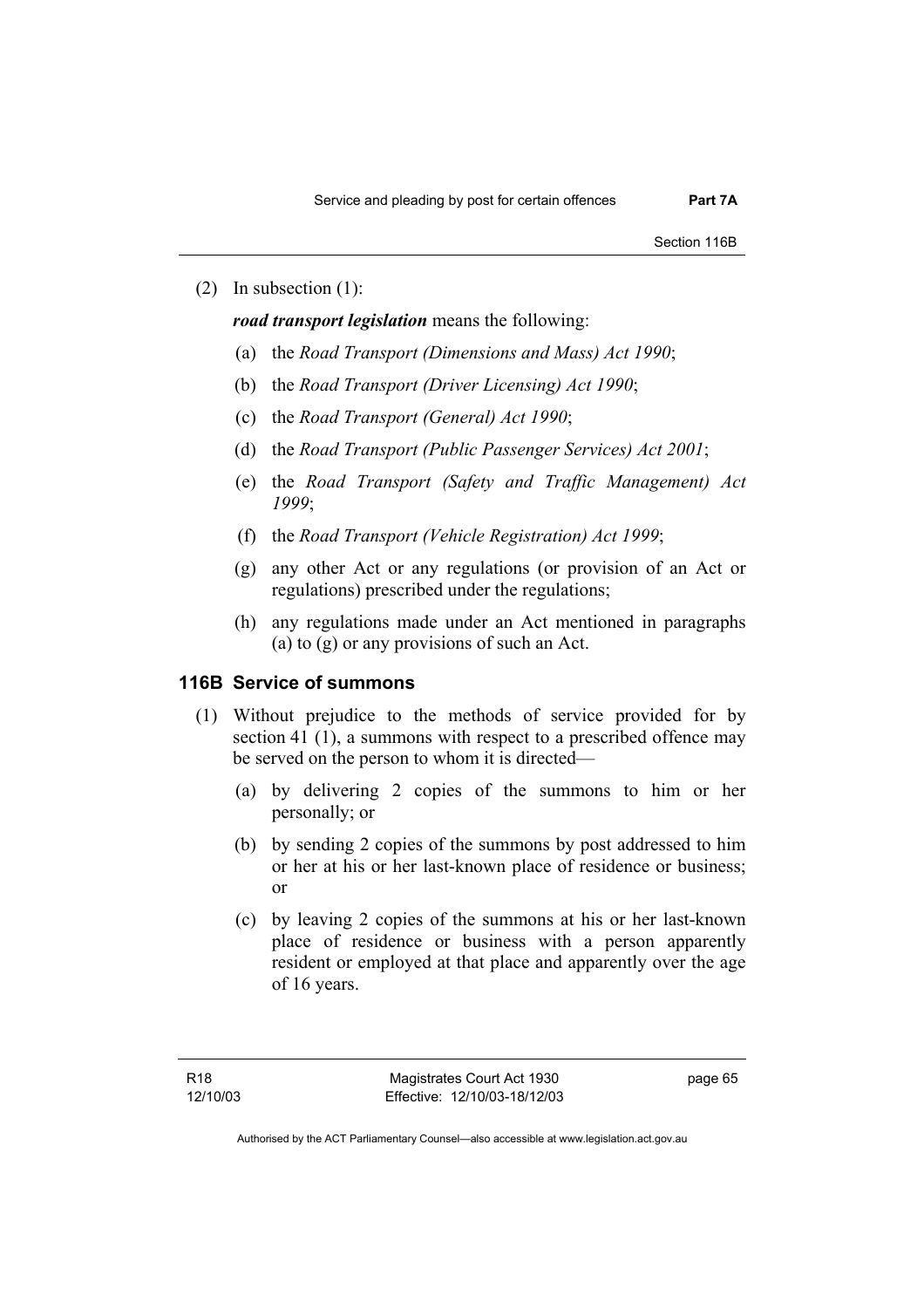Section 116BA

- (2) One copy of a summons with respect to a prescribed offence served in accordance with this section shall have the notice to defendant form printed on the back of it, and the other copy of that summons so served shall have the notice of intention to defend form and the plea of guilty form printed on the back of it.
- (3) Service in accordance with this section of a summons with respect to a prescribed offence, being service in a manner referred to in paragraph (1) (a) or (c), shall be effected not less than 14 days before the day when the person to whom it is directed is required by the summons to appear before the court.
- (4) If a summons with respect to a prescribed offence is served in accordance with this section in the manner referred to in subsection (1) (b), the 2 copies of the summons shall be sent by post not less than 21 days before the day when the person to whom it is directed is required by the summons to appear before the court.

## **116BA Giving of notice**

If the registrar is required to give notice to a person under this part, the notice may be served by sending a copy by post addressed to the person at his or her last-known place of residence or business.

## **116C Proof of service**

- (1) Service of a summons or notice for this part may be proved by the oath of the person who served it, by affidavit or otherwise.
- (2) For this part, if—
	- (a) a summons has been served in accordance with section 116B; and
	- (b) a copy of the summons is returned to the registrar with the notice of intention to defend form or the plea of guilty form completed;

R18 12/10/03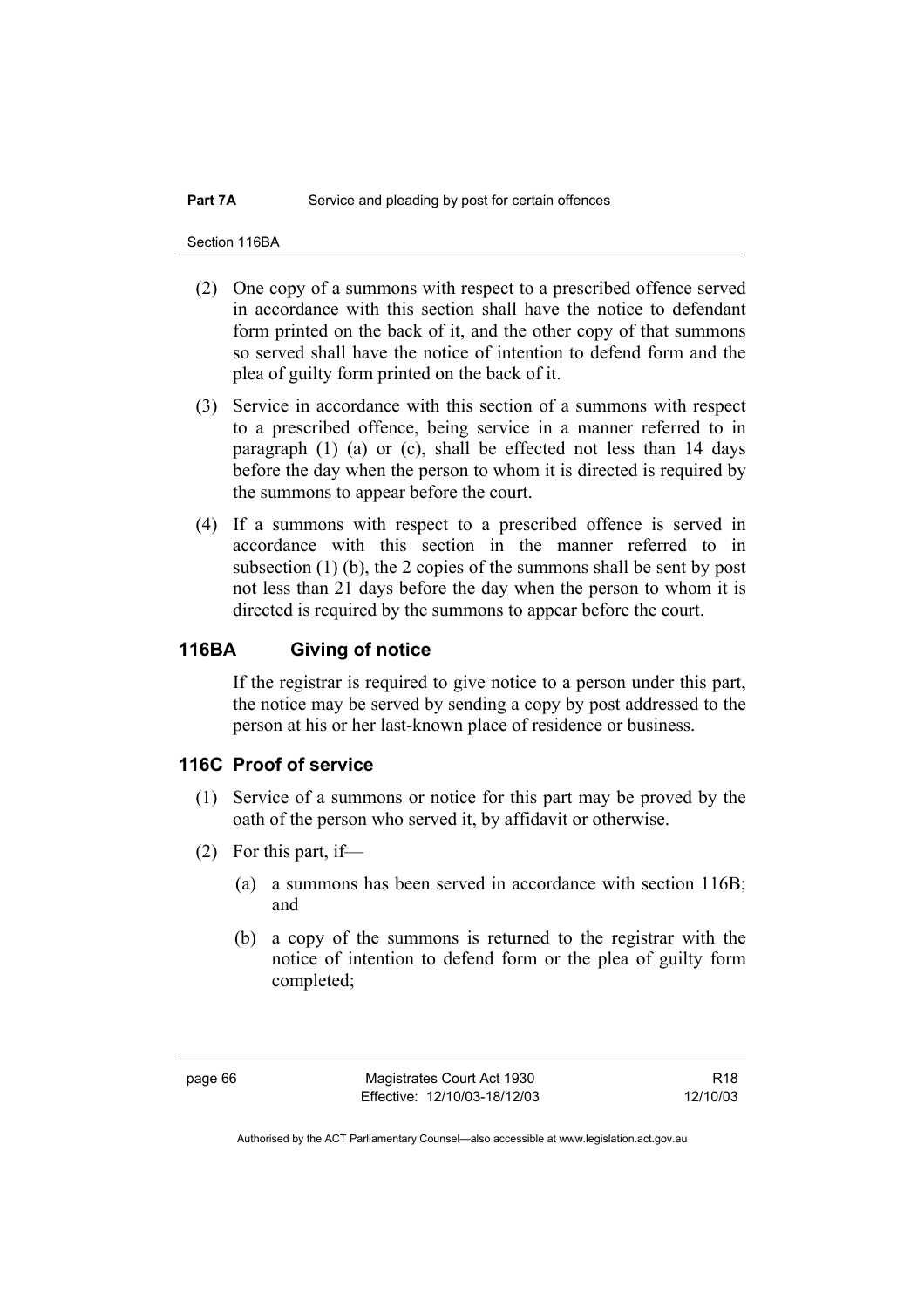the defendant shall, unless the contrary is proved, be taken to have completed and signed the form so completed and to have returned the form to the registrar.

- (3) The plea of guilty form shall be signed in the presence of one of the following persons:
	- (a) the registrar;
	- (b) a legal practitioner;
	- (c) a justice of the peace;
	- (d) a prescribed person.

# **116D Pleas**

A defendant may—

- (a) without prejudice to any other means of pleading guilty, enter a plea of guilty by completing the plea of guilty form and returning the form, whether by post or otherwise, to the registrar; or
- (b) give notice of his or her intention to defend by completing the notice of intention to defend form and returning the form, whether by post or otherwise, to the registrar.

### **116E Procedure if plea of guilty entered**

- $(1)$  If—
	- (a) a defendant enters a plea of guilty in accordance with section 116D; and
	- (b) the defendant—
		- (i) does not appear at the hearing; or
		- (ii) appears but does not withdraw his or her plea of guilty; and

page 67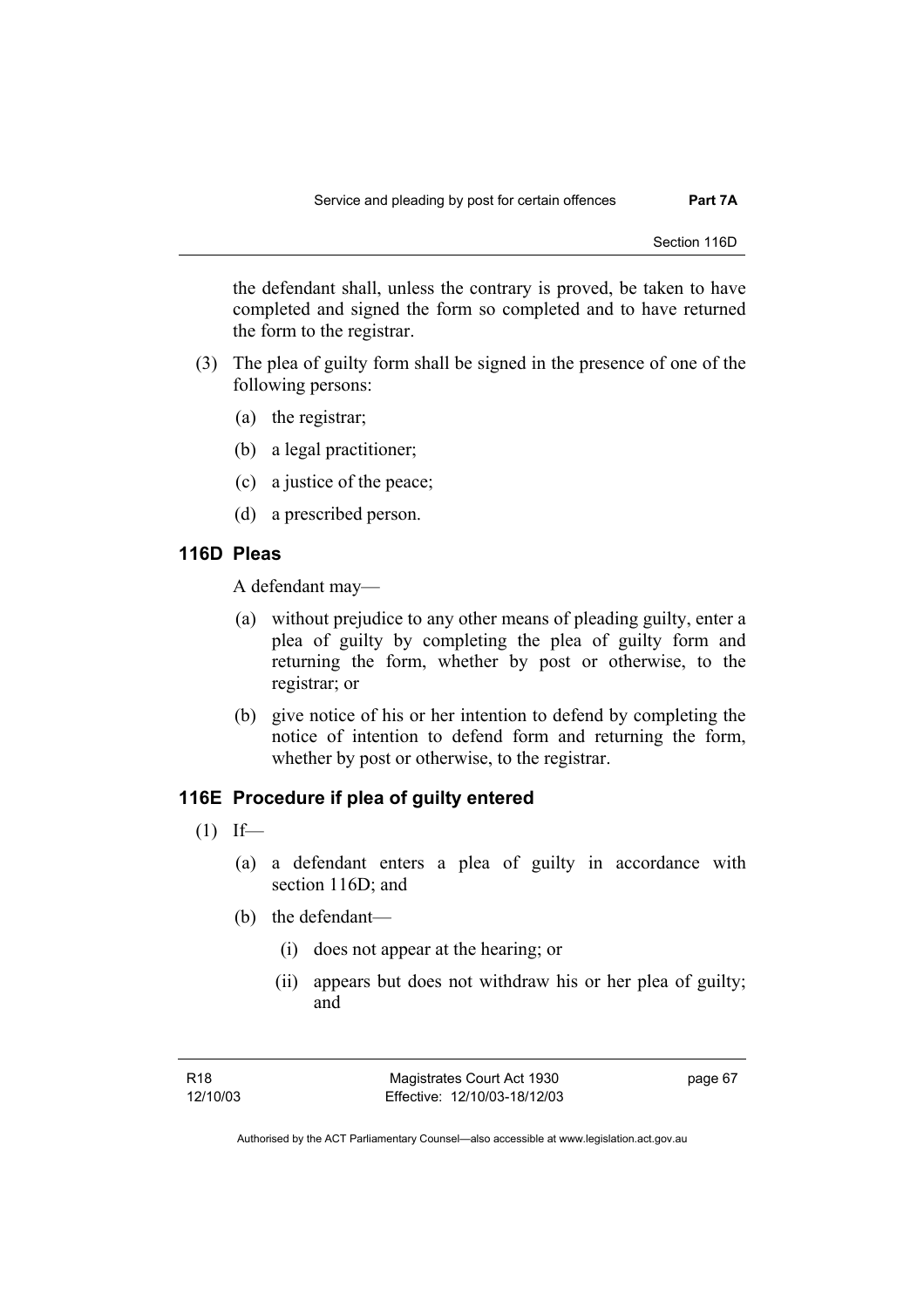Section 116F

(c) the court accepts the plea of guilty;

the court shall record a plea of guilty and determine the proceedings accordingly.

- (2) The court shall, in determining proceedings under subsection (1), have regard to the matters (if any) drawn to the attention of the court in the plea of guilty and shall give to those matters the weight that to the court seems proper.
- (3) If the court declines to accept a plea of guilty entered in accordance with section 116D—
	- (a) the court shall adjourn the hearing and fix a time and place for the hearing of the proceedings; and
	- (b) if the defendant is not before the court—the registrar shall give to the defendant notice of the time and place so fixed.
- (4) If a defendant does not appear at the time and place fixed under subsection (3), the court may hear and determine the proceedings in the absence of the defendant.

#### **116F Procedure if notice of intention to defend given**

If a defendant returns the notice of intention to defend form to the registrar before the day when he or she is required by the summons to appear before the court—

- (a) the court shall fix a time and place for the hearing of the proceedings; and
- (b) the registrar shall give to the defendant notice of the time and place so fixed.

# **116FA Procedure if defendant pleads not guilty**

If the defendant appears before the court at the time and place at which he or she is required by the summons to appear and pleads not guilty, the court shall adjourn the hearing, fix a time and place

R18 12/10/03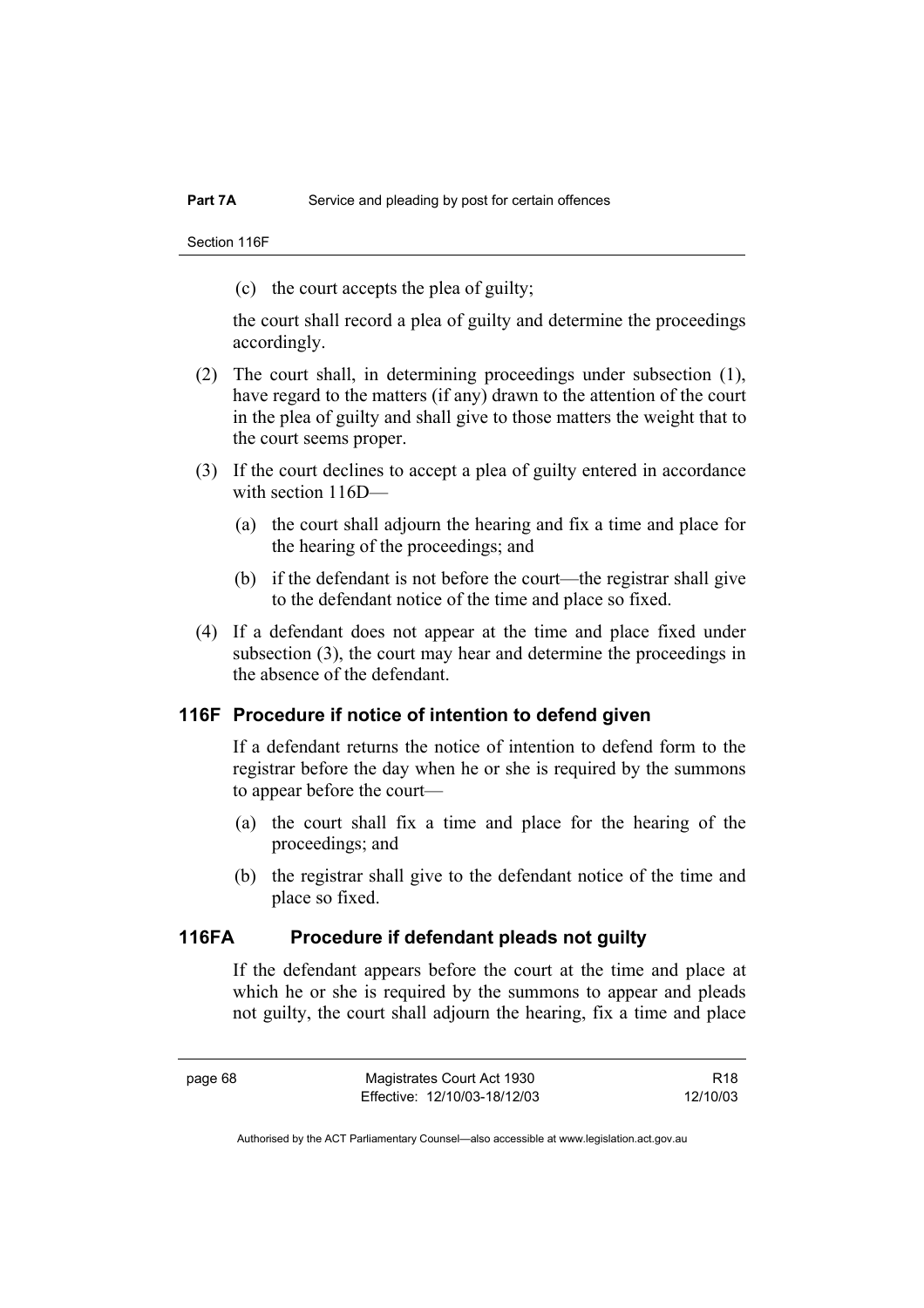for the hearing of the proceedings and inform the defendant of the time and place so fixed.

### **116G Procedure if defendant does not plead**

If—

- (a) a summons has been served in accordance with section 116B; and
- (b) either—
	- (i) the defendant does not enter a plea of guilty in accordance with section 116D or return the notice of intention to defend form to the registrar before the day when he or she is required by the summons to appear before the court, and does not appear before the court at the time and place specified in the summons; or
	- (ii) the defendant does not appear before the court at the time and place specified in the notice given to him or her in accordance with section 116F or fixed by the court in accordance with section 116FA; and
- (c) the court is satisfied—
	- (i) that the matters alleged in the summons are reasonably sufficient to inform the defendant of the offence alleged against him or her; and
	- (ii) that the matters so alleged constitute the offence charged in the summons;

the court may convict the defendant of the offence charged in the summons.

#### **116H Restricted penalties under pt 7A**

(1) Subject to subsection (3), if—

R18 12/10/03 page 69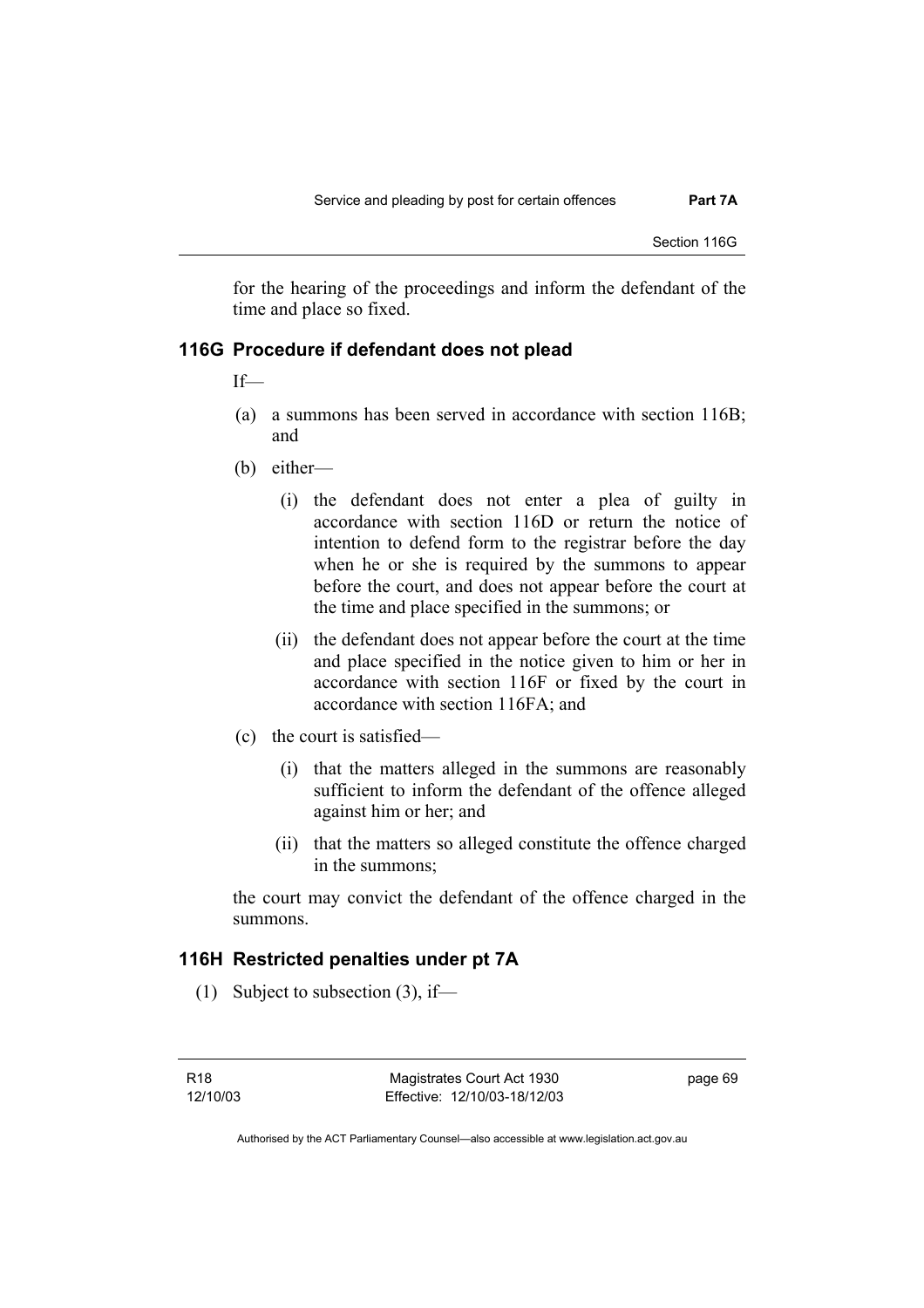Section 116I

- (a) a defendant is convicted under this part of an offence against a law referred to in a paragraph of section 116A (3); and
- (b) at the time that the defendant is sentenced, the defendant is not before the court or is not represented before the court by a legal practitioner;

the only penalty that the court may impose is a fine of an amount not exceeding the amount referred to in that paragraph.

- $(2)$  If—
	- (a) the court convicts a defendant of an offence against a law referred to in a paragraph of section 116A (3); and
	- (b) the law provides in effect that a penalty other than a fine may be imposed on the defendant; and
	- (c) at the time that the defendant is sentenced, the defendant is not before the court or is not represented before the court by a legal practitioner;

and the court considers that a penalty other than a fine may be appropriate—

- (d) the court shall adjourn the hearing and fix a time and place for sentence; and
- (e) the registrar shall give to the defendant notice of the time and place so fixed.
- (3) If a defendant convicted of an offence against a law referred to in a paragraph of section 116A (3) does not appear at the time and place fixed under subsection (2), the court, in the absence of the defendant, may impose on the defendant any penalty that is applicable under that law.

#### **116I Consequences of conviction ex parte**

If a defendant is, in his or her absence, convicted of an offence, the registrar shall give to the defendant written notice of—

page 70 Magistrates Court Act 1930 Effective: 12/10/03-18/12/03 R18 12/10/03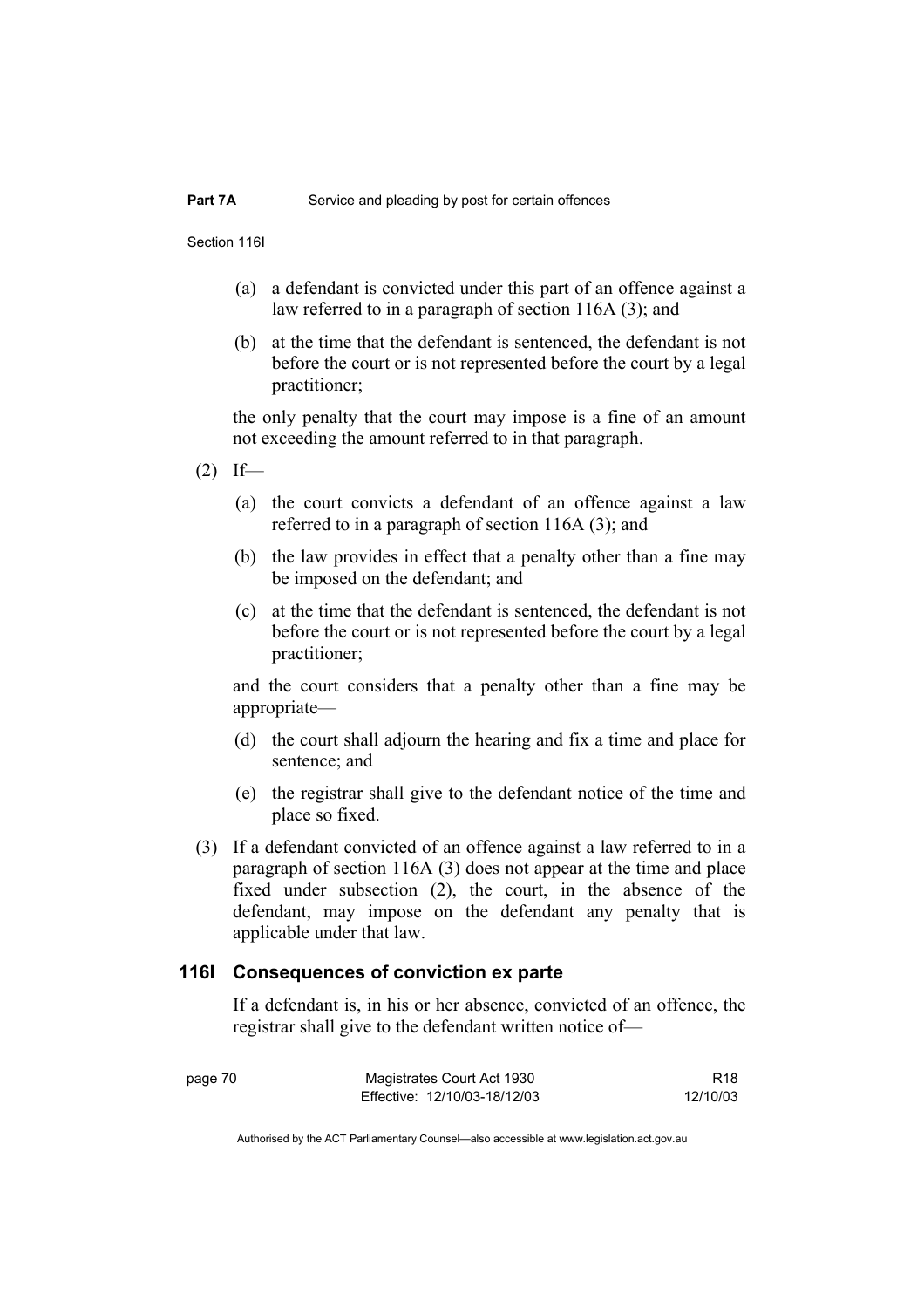Section 116I

- (a) the conviction and order of the court; and
- (b) the penalty (if any) imposed by the court, and the means by which and the time by which the penalty is required to be discharged; and
- (c) except where the proceedings are determined in accordance with section 116E (1), the defendant's right to apply for the setting aside of the conviction or order in accordance with section 23.

R18 12/10/03

Magistrates Court Act 1930 Effective: 12/10/03-18/12/03 page 71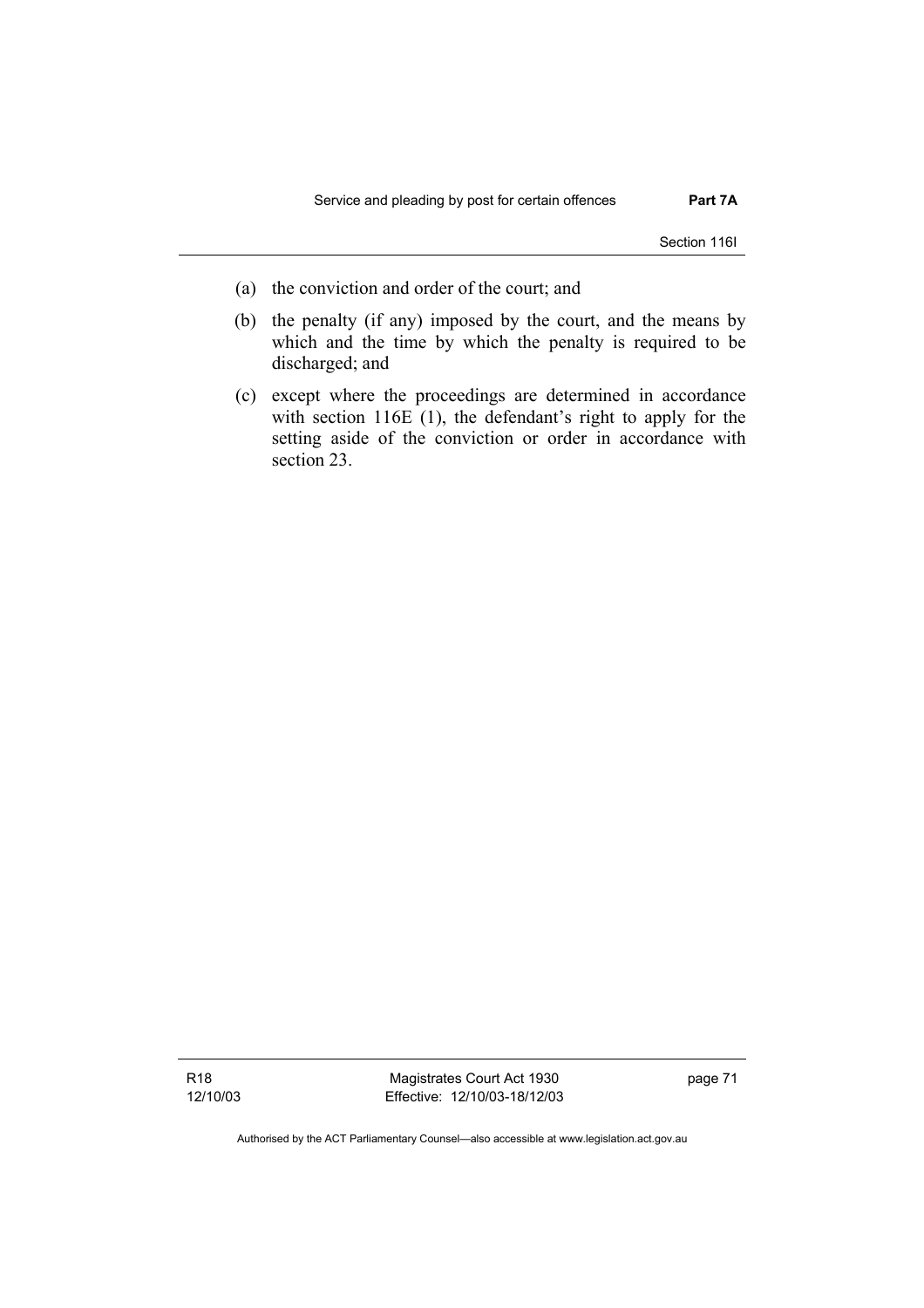# **Part 8 Infringement notices for certain offences**

# **Division 8.1 Preliminary**

# **117 Definitions for pt 8**

In this part:

*administering authority*, for an infringement notice offence, means the entity that, under the regulations, is the administering authority for the offence.

*authorised person*, for part 8 (Infringement notices for certain offences)—see section 134A (3).

*date of service*, of an infringement notice or reminder notice that has been, or is to be, served on a person, means the date the notice is served on the person.

*infringement notice* means a notice under section 120 (Service of infringement notices).

*infringement notice offence* means an offence declared under the regulations to be an offence to which this part applies.

*infringement notice penalty*, for a person for an infringement notice offence, means—

- (a) the amount prescribed under the regulations as the penalty payable by the person for the offence under an infringement notice for the offence; or
- (b) if a reminder notice has also been served on the person for the offence—the total of the amount mentioned in paragraph (a) and the amount prescribed under the regulations as the amount payable by the person for the cost of serving the reminder notice.

R18 12/10/03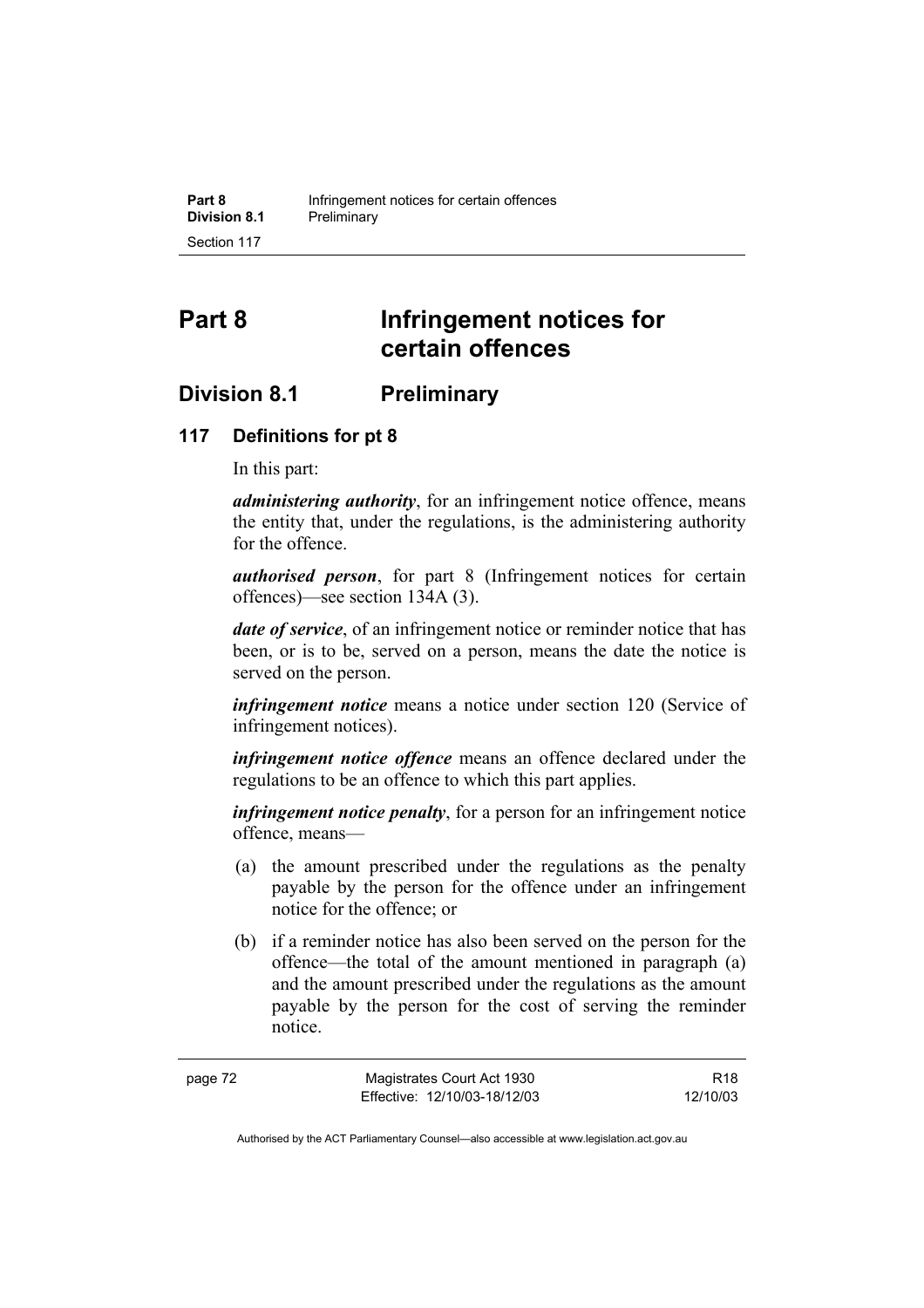*reminder notice* means a notice under section 129 (Reminder notices).

# **118 Purpose and effect of pt 8**

- (1) The purpose of this part is to create a system of infringement notices for certain offences as an alternative to prosecution.
- (2) This part does not—
	- (a) require an infringement or reminder notice to be served on a person; or
	- (b) affect the liability of a person to be prosecuted for an offence if—
		- (i) an infringement or reminder notice is not served on the person for the offence; or
		- (ii) the person does not comply with an infringement or reminder notice served on the person for the offence; or
		- (iii) an infringement notice served on the person for the offence is withdrawn; or
	- (c) prevent the service of 2 or more infringement notices on a person for an offence; or
	- (d) limit or otherwise affect the penalty that may be imposed by a court on a person for an offence.

# **119 Regulations about infringement notice offences**

- (1) The regulations may prescribe an offence for the definition of *infringement notice offence* in section 117 by—
	- (a) stating the offence; or
	- (b) referring to the provision creating the offence; or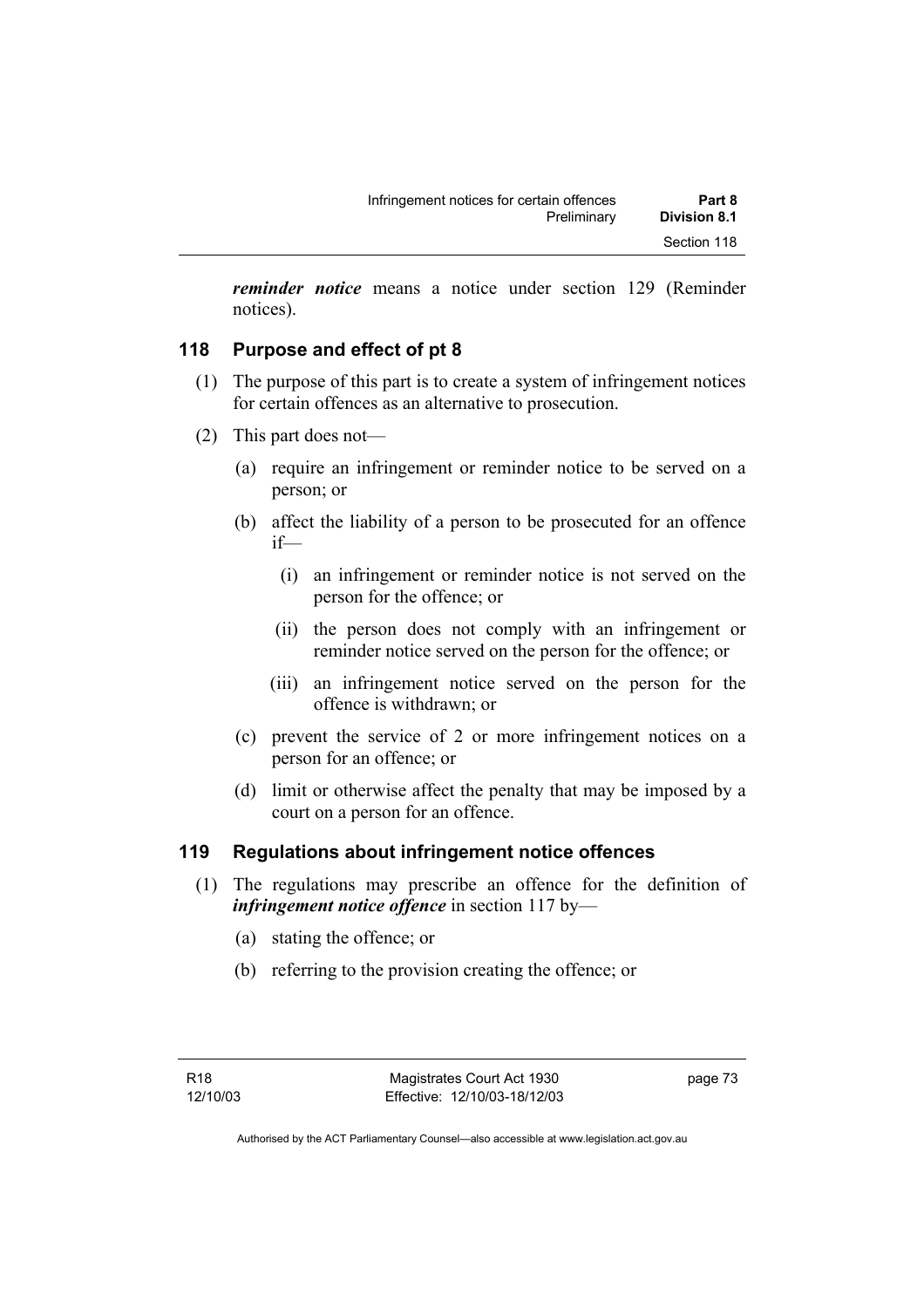- (c) providing that all offences, or all offences except for stated offences, against an Act or subordinate law are infringement notice offences.
- (2) Subsection (1) does not limit the ways that the regulations may prescribe an offence for that definition.
- (3) The regulations may, for the definition of infringement notice penalty in section 117, prescribe—
	- (a) an amount as the penalty payable by anyone for an offence if it is dealt with under this part; or
	- (b) different amounts as the penalties payable for different offences if they are dealt with under this part; or
	- (c) different amounts as the penalties payable for the same kind of offence committed by different people or in different circumstances if the offence is dealt with under this part.
- (4) However, an infringement notice penalty prescribed for a person for an offence must not exceed the maximum fine that could be imposed by a court on the person for the offence.
- (5) Subsection (3) does not limit the ways that the regulations may prescribe an amount for that definition.

# **Division 8.2 Infringement and reminder notices**

### **120 Service of infringement notices**

If an authorised person believes, on reasonable grounds, that a person has committed an infringement notice offence, the authorised person may serve a notice (an *infringement notice*) on the person for the offence.

# **121 Contents of infringement notices**

 (1) An infringement notice served on a person by an authorised person for an infringement notice offence must—

page 74 Magistrates Court Act 1930 Effective: 12/10/03-18/12/03

R18 12/10/03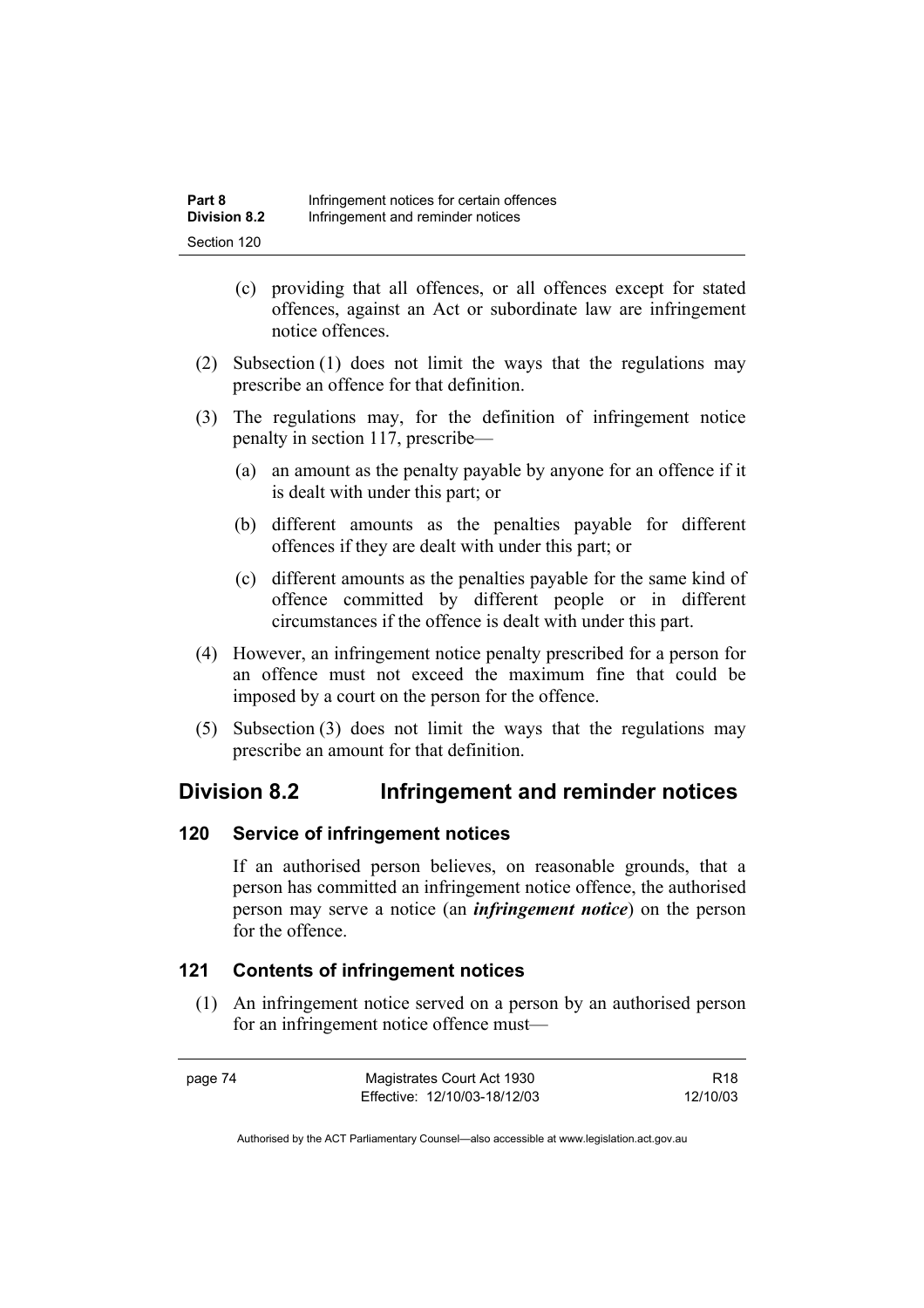- (a) be identified by a unique number; and
- (b) state the date of service of the notice; and
- (c) state—
	- (i) the full name, or surname and initials, and address of the person on whom the notice is served; or
	- (ii) the particulars that are, under the regulations, identifying particulars for the person; and
- (d) give brief details of the offence, including the Act or subordinate law, and the provision of it, contravened by the person, and—
	- (i) if the offence took place over a period—the period, or approximate period, when the offence was committed; or
	- (ii) in any other case—the place where the offence was committed and the date and approximate time of the offence; and
- (e) state the infringement notice penalty payable by the person for the offence; and
- (f) contain the information required by section 122 (Additional information in infringement notices); and
- (g) identify the authorised person in accordance with the regulations; and
- (h) include any other information required under the regulations and any additional information that the administering authority considers appropriate.
- (2) The regulations may provide that subsection (1) (c) does not apply to an infringement notice.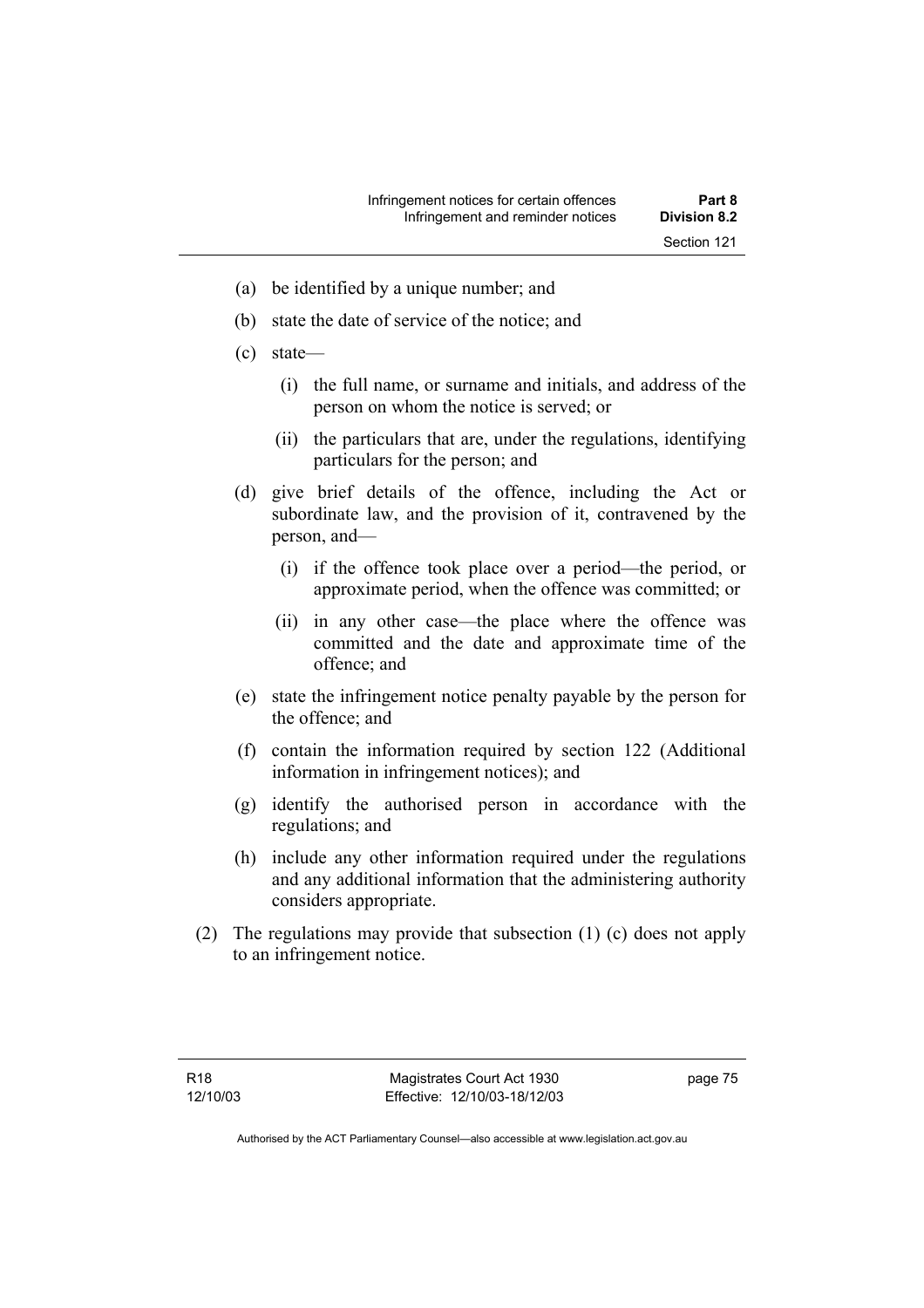# **122 Additional information in infringement notices**

- (1) The infringement notice must also tell the person on whom it is served that—
	- (a) the person may pay the infringement notice penalty for the offence or dispute liability for the offence within 28 days after the day when the notice is served on the person (the *date of service* of the notice); and
	- (b) the person may apply to the administering authority for additional time in which to pay the penalty or dispute liability for the offence; and
	- (c) the notice may be withdrawn before or after the penalty is paid; and
	- (d) if the person pays the penalty within the 28 days (or any additional time allowed by the administering authority), then, unless the infringement notice is withdrawn and any penalty refunded—
		- (i) any liability of the person for the offence is discharged; and
		- (ii) the person will not be prosecuted in court for the offence; and
		- (iii) the person will not be taken to have been convicted of the offence; and
	- (e) if the person wishes to dispute liability for the offence, the issue may be referred to the Magistrates Court; and
	- (f) if the Magistrates Court finds against the person or the person is prosecuted in court for the offence, the person may be convicted of the offence and ordered to pay a penalty and costs, and be subject to other court orders; and
	- (g) if the person does not pay the infringement notice penalty, or disputes liability for the offence, within the 28 days (or any

| page 76 | Magistrates Court Act 1930   | R <sub>18</sub> |
|---------|------------------------------|-----------------|
|         | Effective: 12/10/03-18/12/03 | 12/10/03        |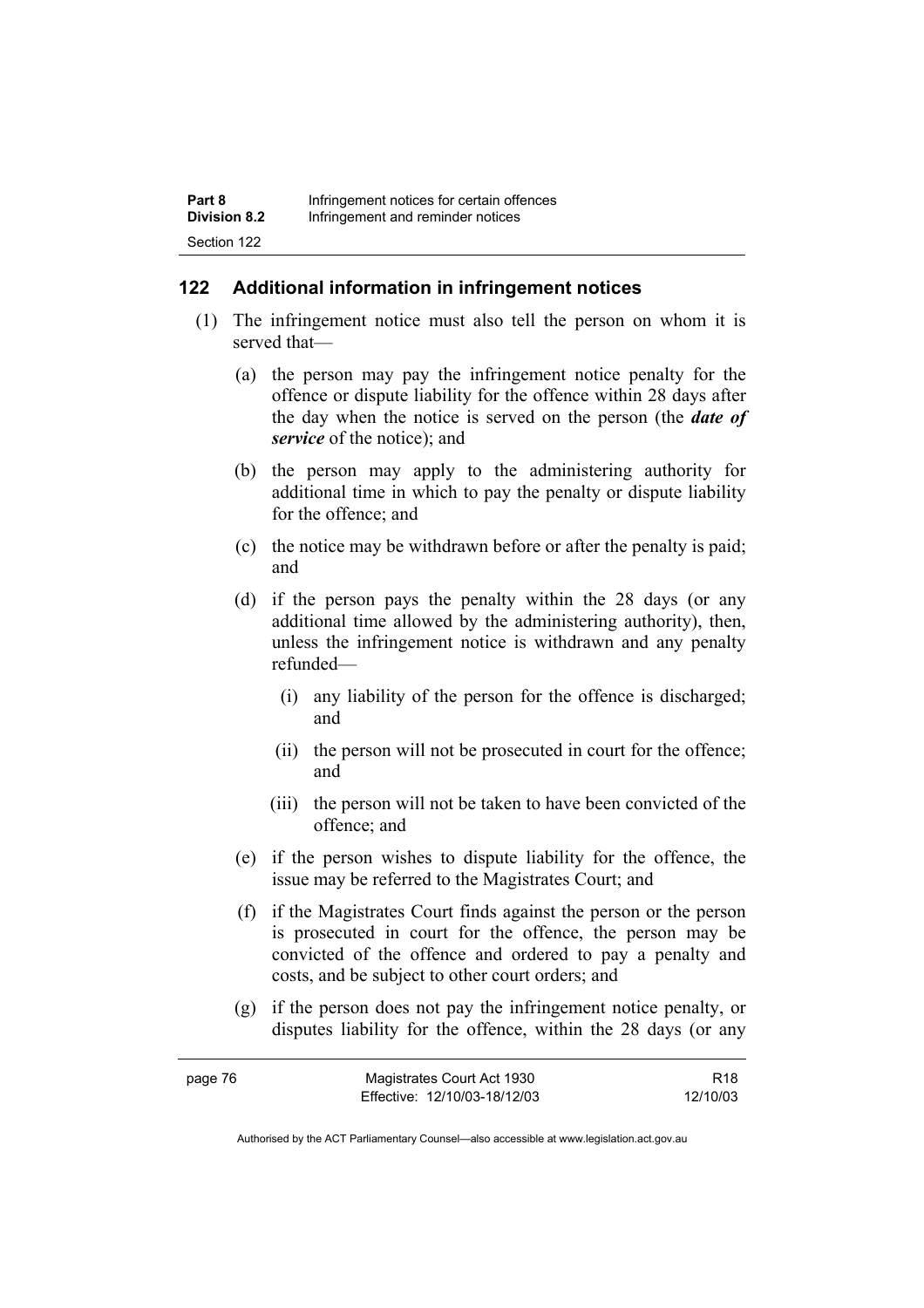additional time allowed by the administering authority), a reminder notice may be served on the person for the offence or the person may be prosecuted in court for the offence; and

- (h) if a reminder notice is served on the person, the infringement notice penalty is increased by the amount payable by the person for the cost of serving the reminder notice.
- (2) In addition, the infringement notice must—
	- (a) explain how the person may pay the infringement notice penalty or dispute liability for the offence; and
	- (b) explain how the person may apply for additional time to pay the infringement notice penalty or dispute liability for the offence.

# **123 Time for payment of infringement notice penalty**

The infringement notice penalty payable by a person under an infringement notice or reminder notice is payable—

- (a) within 28 days after the date of service of the notice; or
- (b) if the person applies to the administering authority within the 28 days for additional time to pay and the additional time is allowed—within the additional time allowed by the administering authority; or
- (c) if the person applies to the administering authority within the 28 days for additional time to pay and the application is refused—within 7 days after the day the person is told of the refusal or 28 days after the date of service of the notice, whichever is later.

# **124 Extension of time to pay penalty**

 (1) The person on whom an infringement notice or reminder notice is served may apply, in writing, to the administering authority, within 28 days after the date of service of the notice, for a stated additional

| R18      | Magistrates Court Act 1930   | page 77 |
|----------|------------------------------|---------|
| 12/10/03 | Effective: 12/10/03-18/12/03 |         |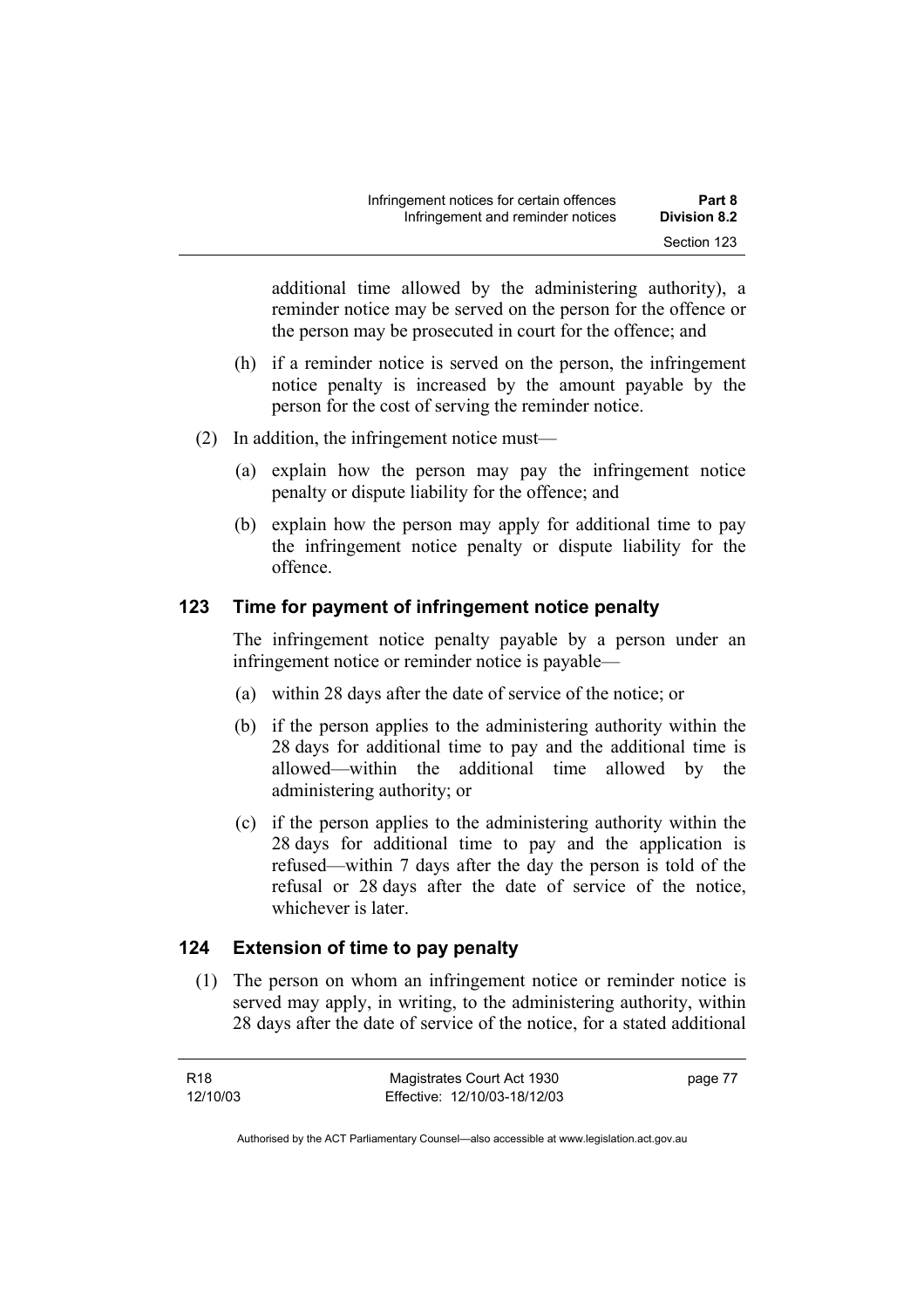time (of not longer than 6 months) in which to pay the infringement notice penalty.

- (2) The administering authority must—
	- (a) allow or refuse to allow the additional time; and
	- (b) tell the person in writing of the decision and, if the decision is a refusal, the reasons for it.

### **125 Effect of payment of infringement notice penalty**

- (1) This section applies if—
	- (a) an infringement notice has been served on a person for an infringement notice offence; and
	- (b) the person pays the infringement notice penalty for the offence in accordance with this part; and
	- (c) when the payment is made, the infringement notice had not been withdrawn and an information had not been laid in the Magistrates Court against the person for the offence.
	- *Note* Section 127 (Withdrawal of infringement notice) provides for the withdrawal at any time of an infringement notice that has been served on a person. If s 125 applied to the infringement notice offence, it ceases to apply, and is taken never to have applied, on the withdrawal of the notice (see s  $127(4)$ ).
- (2) If this section applies—
	- (a) any liability of the person for the offence is discharged; and
	- (b) the person must not be prosecuted in a court for the offence; and
	- (c) the person is not taken to have been convicted of the offence.
- (3) If 2 or more infringement notices were served on the person for the offence, then, unless all the infringement notices have been withdrawn, subsection (2) applies to the person in relation to the offence if the person pays, in accordance with this part, the

| page 78 | Magistrates Court Act 1930   | R <sub>18</sub> |
|---------|------------------------------|-----------------|
|         | Effective: 12/10/03-18/12/03 | 12/10/03        |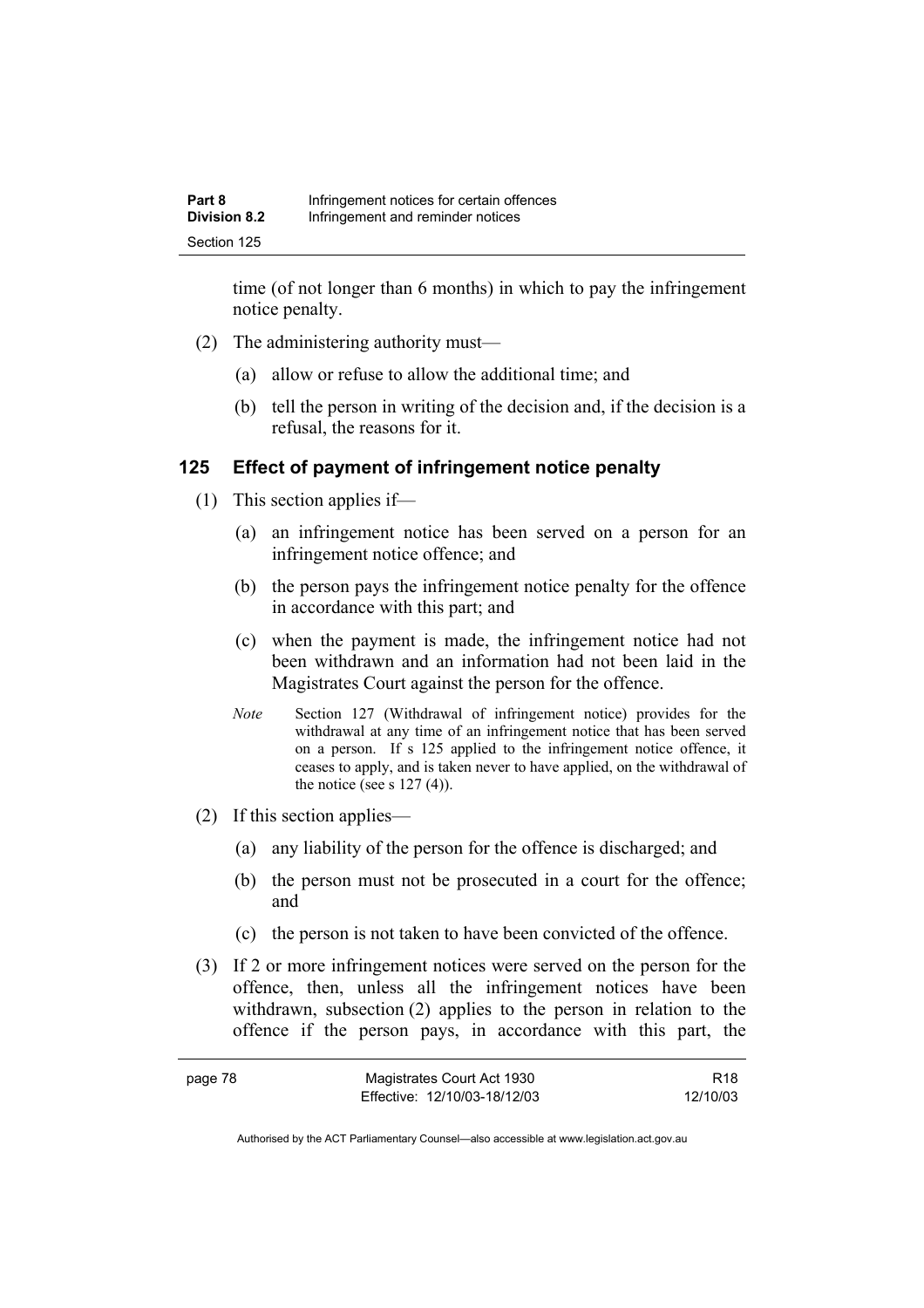infringement notice penalty in relation to any of the notices (together with any costs and disbursements payable under this part in relation to the notice).

# **126 Application for withdrawal of infringement notice**

- (1) The person on whom an infringement notice for an infringement notice offence is served may apply to the administering authority, in writing, for the withdrawal of the notice within 28 days after the day when the infringement notice, or a reminder notice for the offence, is served on the person (or any additional time allowed by the administering authority).
- (2) The administering authority must—
	- (a) withdraw the notice or refuse to withdraw the notice; and
	- (b) tell the person in writing of the decision and, if the decision is a refusal, the reasons for it.

# **127 Withdrawal of infringement notice**

- (1) This section applies to an infringement notice that has been served on a person for an infringement notice offence.
- (2) The administering authority may, by notice served on the person, withdraw the infringement notice, whether or not—
	- (a) the person has made an application for the withdrawal of the infringement notice; or
	- (b) the infringement notice penalty (or part of it) has been paid for the offence; or
	- (c) the person has disputed liability for the infringement notice offence.
- (3) The notice must—
	- (a) include the number of the infringement notice and the date of service of the infringement notice; and

| R18      | Magistrates Court Act 1930   | page 79 |
|----------|------------------------------|---------|
| 12/10/03 | Effective: 12/10/03-18/12/03 |         |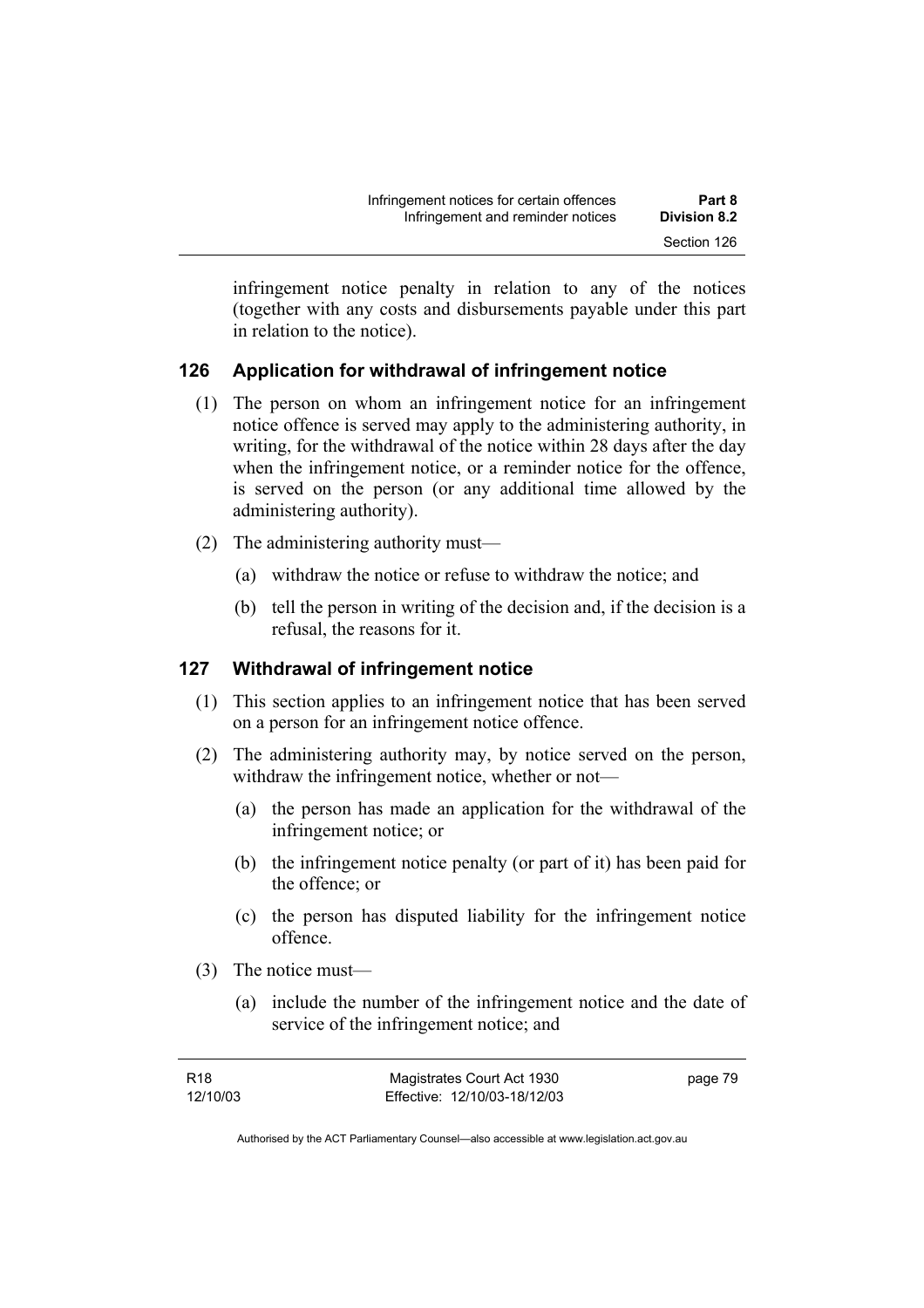- (b) tell the person that the infringement notice is withdrawn and, in general terms, about subsection (4).
- (4) On service of the notice—
	- (a) this part ceases to apply to the infringement notice; and
	- (b) if the infringement notice penalty (or part of it) has been paid—the amount paid must be repaid by the administering authority; and
	- (c) if section 125 (Effect of payment of infringement notice penalty) applies to the offence—the section ceases to apply, and is taken never to have applied, to the offence; and
	- (d) a proceeding for the offence may be taken in a court against anyone (including the person) as if the infringement notice had not been served on the person.

# **128 Guidelines about withdrawal of infringement notices**

- (1) The Minister may, in writing, issue guidelines about the exercise of an administering authority's functions under section 126 (Application for withdrawal of infringement notice), section 127 (Withdrawal of infringement notice) or section 133 (Extension of time to dispute liability).
- (2) The administering authority for an infringement notice offence must comply with any guidelines applying to the offence.
- (3) Guidelines are a disallowable instrument.
	- *Note* A disallowable instrument must be notified, and presented to the Legislative Assembly, under the *Legislation Act 2001*.

# **129 Reminder notices**

An authorised person may serve a notice (a *reminder notice*) on a person if—

page 80 Magistrates Court Act 1930 Effective: 12/10/03-18/12/03

R18 12/10/03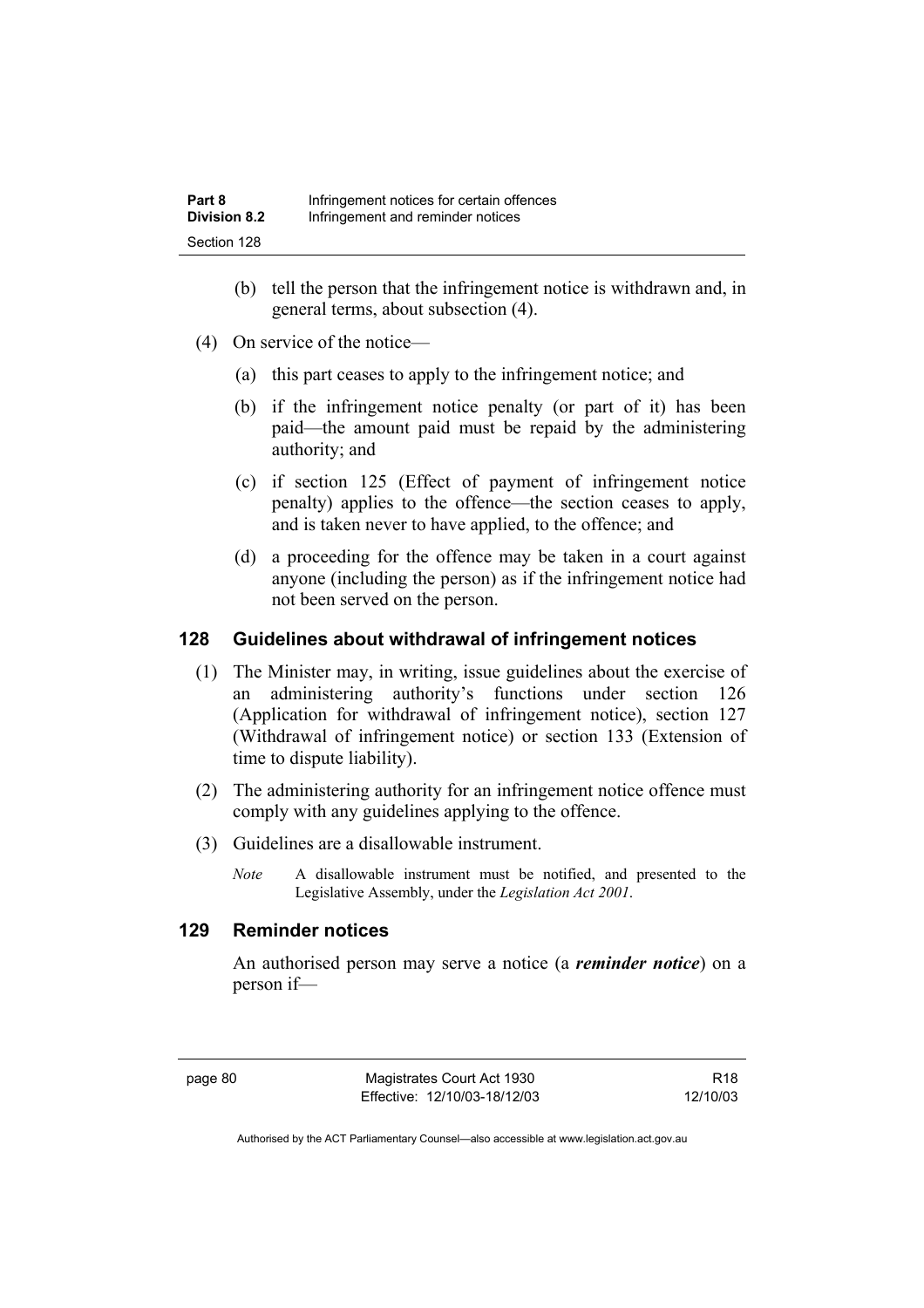- (a) an infringement notice has been served on the person for an infringement notice offence; and
- (b) the infringement notice has not been withdrawn; and
- (c) the infringement notice penalty has not been paid to the administering authority within the time for payment under this part; and
- (d) written notice disputing liability has not been given to the administering authority in accordance with this part; and
- (e) a reminder notice has not previously been served on the person for the offence.

# **130 Contents of reminder notices**

A reminder notice served on a person by an authorised person for an infringement notice offence must—

- (a) be identified by a unique number; and
- (b) include the following information:
	- (i) the Act or subordinate law, and the provision of it, contravened by the person;
	- (ii) the number of the infringement notice served on the person for the offence;
	- (iii) the date of service of the infringement notice; and
- (c) state the date of service of the reminder notice; and
- (d) state the infringement notice penalty that is now payable by the person for the offence; and
- (e) contain the information required by section 131 (Additional information in reminder notices); and
- (f) identify the authorised person in accordance with the regulations; and

page 81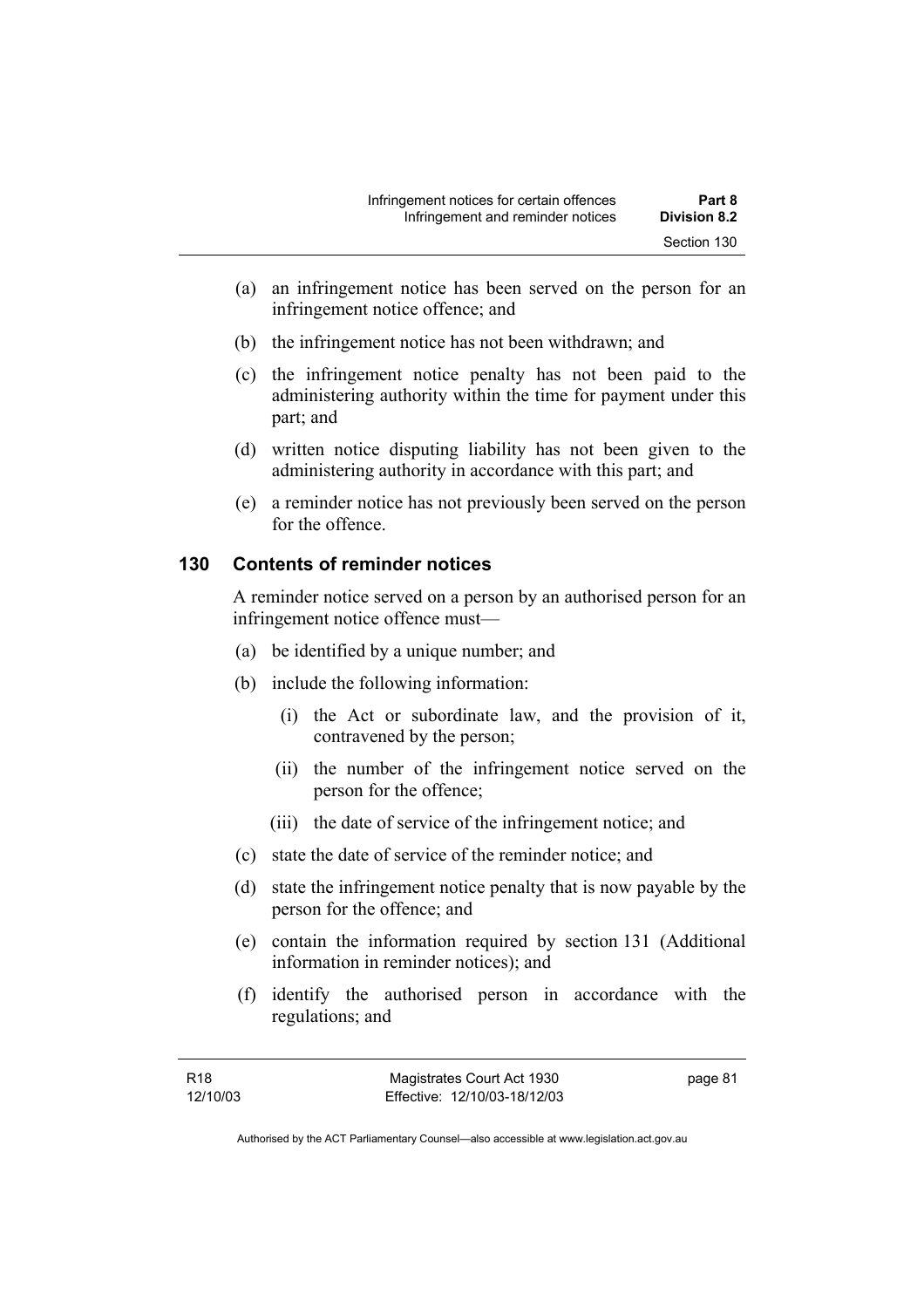(g) include any other information required under the regulations and any additional information that the administering authority considers appropriate.

# **131 Additional information in reminder notices**

- (1) The reminder notice must also tell the person on whom it is served that—
	- (a) the infringement notice penalty for the offence has not been paid; and
	- (b) the infringement notice has not been withdrawn; and
	- (c) written notice disputing liability has not been received by the administering authority from the person for the offence; and
	- (d) the infringement notice penalty for the offence has been increased by the amount payable by the person for the cost of serving the reminder notice; and
	- (e) the person may pay the infringement notice penalty that is now payable by the person for the offence or dispute liability for the offence within 28 days after the day when the reminder notice is served on the person (the *date of service* of the notice); and
	- (f) the person may apply to the administering authority for additional time in which to pay the penalty or dispute liability for the offence; and
	- (g) the infringement notice may be withdrawn before or after the penalty is paid; and
	- (h) if the person pays the penalty within the 28 days (or any additional time allowed by the administering authority), then, unless the infringement notice is withdrawn and any penalty refunded—
		- (i) any liability of the person for the offence is discharged; and

R18 12/10/03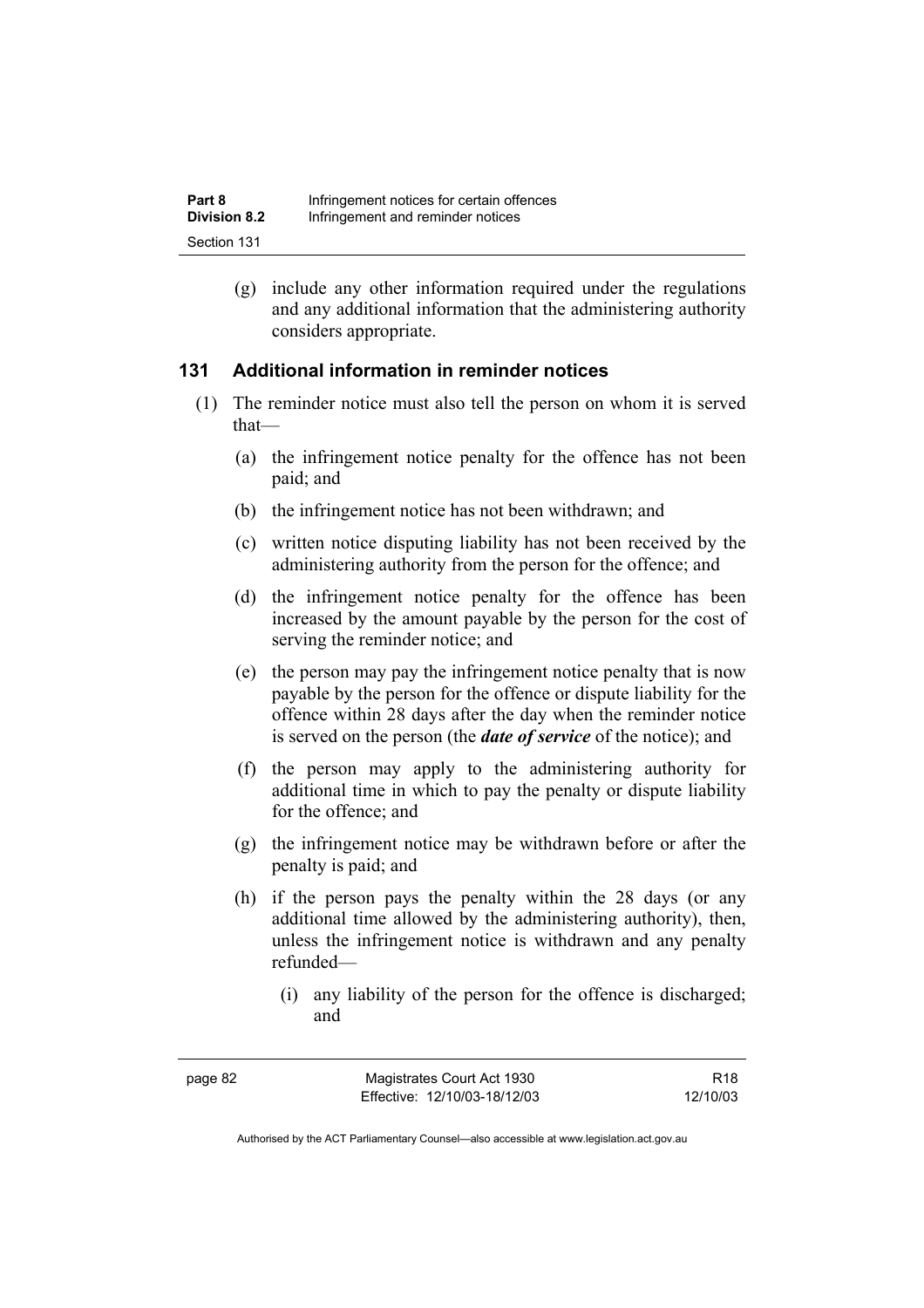- (ii) the person will not be prosecuted in court for the offence; and
- (iii) the person will not be taken to have been convicted of the offence; and
- (i) if the person wishes to dispute liability for the offence, the issue may be referred to the Magistrates Court; and
- (j) if the Magistrates Court finds against the person or the person is prosecuted in court for the offence, the person may be convicted of the offence and ordered to pay a penalty and costs, and be subject to other court orders; and
- (k) if the person does not pay the infringement notice penalty, or dispute liability for the offence, within the 28 days (or any additional time allowed by the administering authority), the person may be prosecuted in court for the offence.
- (2) In addition, the reminder notice must—
	- (a) explain how the person may pay the infringement notice penalty or dispute liability for the offence; and
	- (b) explain how the person may apply for additional time to pay the infringement notice penalty or dispute liability for the offence.

# **Division 8.3 Disputing liability**

# **132 Disputing liability for infringement notice offence**

- (1) A person on whom an infringement notice or reminder notice has been served for an infringement notice offence may dispute liability for the offence by written notice given to the administering authority.
- (2) The notice must set out the grounds on which the person relies.
- (3) The notice must be given to the administering authority—

| R18      | Magistrates Court Act 1930   | page 83 |
|----------|------------------------------|---------|
| 12/10/03 | Effective: 12/10/03-18/12/03 |         |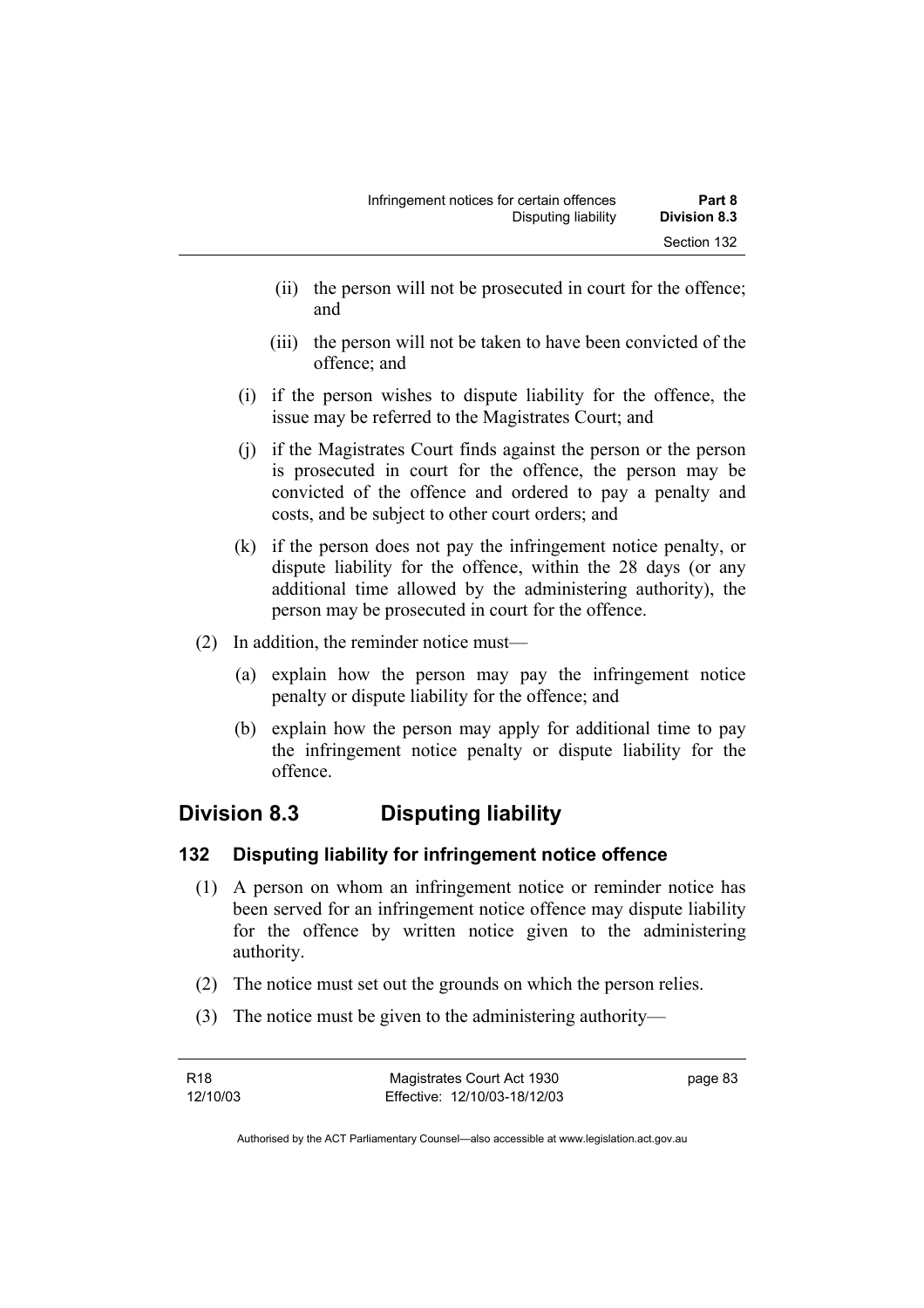| Part 8              | Infringement notices for certain offences |
|---------------------|-------------------------------------------|
| <b>Division 8.3</b> | Disputing liability                       |
| Section 133         |                                           |

- (a) within 28 days after the date of service of the infringement notice or reminder notice; or
- (b) if the person applies to the administering authority within the 28 days for additional time to dispute liability for the offence and the additional time is allowed—within the additional time allowed by the administering authority; or
- (c) if the person applies to the administering authority within the 28 days for additional time to dispute liability for the offence and the application is refused—within 7 days after the day the person is told of the refusal or 28 days after the date of service of the infringement notice or reminder notice, whichever is later.

# **133 Extension of time to dispute liability**

- (1) The person on whom an infringement notice or reminder notice is served may apply, in writing, to the administering authority, within 28 days after the date of service of the notice, for a stated additional time in which to dispute liability for the offence.
- (2) The administering authority must—
	- (a) allow or refuse to allow the additional time; and
	- (b) tell the person in writing of the decision and, if the decision is a refusal, the reasons for it.

# **134 Procedure if liability disputed**

- (1) This section applies if a person disputes liability for an infringement notice offence by giving the administering authority a notice in accordance with section 132 (Disputing liability for infringement notice offence).
- (2) The administering authority may lay an information in the Magistrates Court against the person for the offence within 60 days after being given the notice.

page 84 Magistrates Court Act 1930 Effective: 12/10/03-18/12/03

R18 12/10/03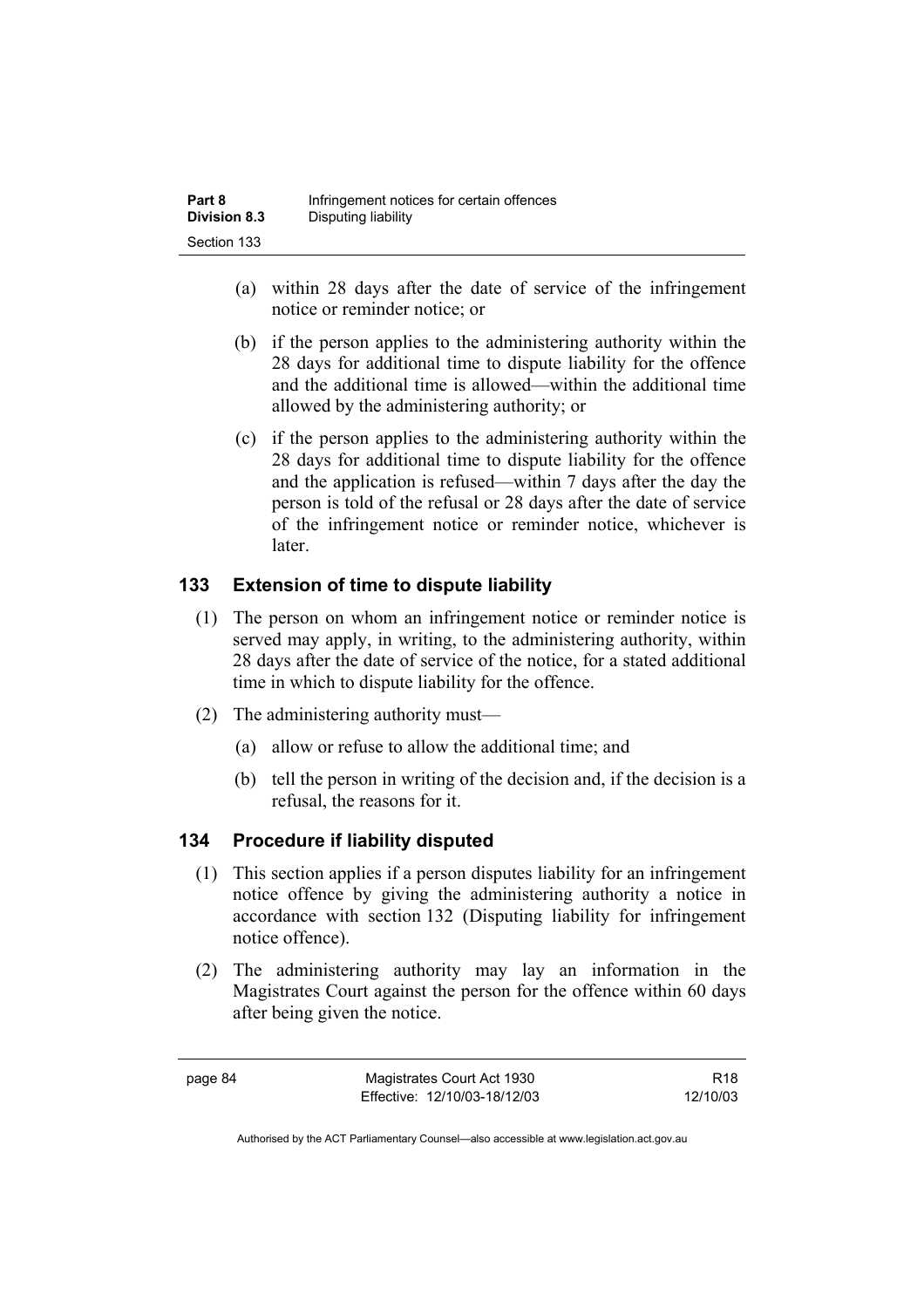- (3) The administering authority must discontinue a proceeding brought against the person for the offence if, before the hearing of the proceeding, the person pays the total of—
	- (a) the infringement notice penalty; and
	- (b) the costs (if any) prescribed under the regulations for beginning the proceeding; and
	- (c) the disbursements (if any) incurred by the administering authority up to the day payment is made.
- (4) If subsection (3) applies, section 125 (Effect of payment of infringement notice penalty) also applies to the person in relation to the offence, even though the person paid the infringement notice penalty for the offence after an information had been laid in the Magistrates Court against the person for the offence.
- (5) If the administering authority does not lay an information in the Magistrates Court against the person for the offence within 60 days after being given the notice, the administering authority must—
	- (a) tell the person, in writing, that no further action will be taken against the person for the offence; and
	- (b) take no further action against the person for the offence.

# **Division 8.4 Miscellaneous**

### **134A Authorised people for infringement notice offences**

- (1) The administering authority for an infringement notice offence may appoint a person to be an authorised person to serve infringement notices or reminder notices.
	- *Note 1* For the making of appointments (including acting appointments), see *Legislation Act 2001*, pt 19.3.
	- *Note 2* In particular, a person may be appointed for a particular provision of a law (see *Legislation Act* 2001, s 7 (3)) and an appointment may be made by naming a person or nominating the occupant of a position (see s 207).

| R18      | Magistrates Court Act 1930   | page 85 |
|----------|------------------------------|---------|
| 12/10/03 | Effective: 12/10/03-18/12/03 |         |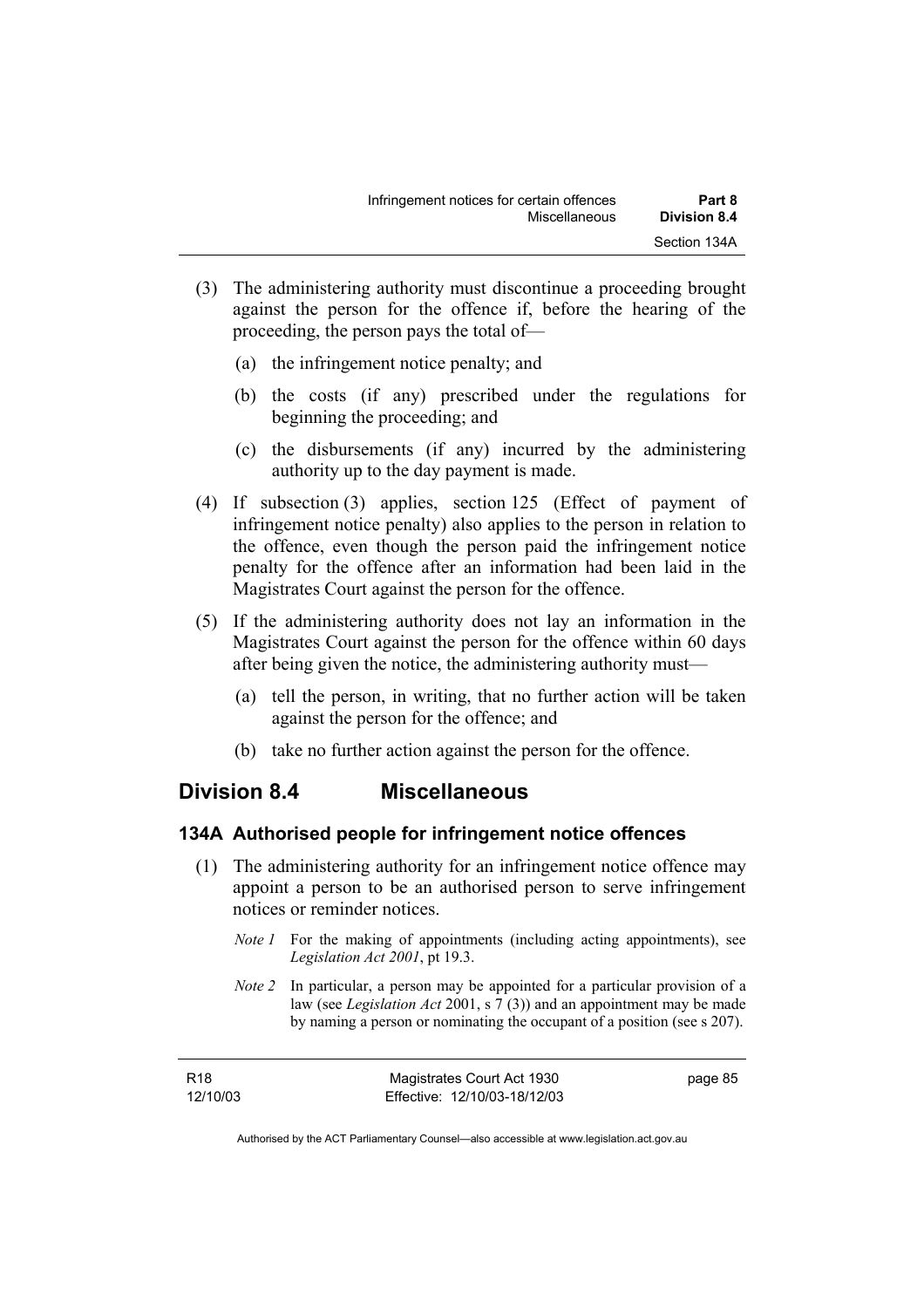| Part 8              | Infringement notices for certain offences |
|---------------------|-------------------------------------------|
| <b>Division 8.4</b> | <b>Miscellaneous</b>                      |
| Section 135         |                                           |

- (2) The regulations may prescribe a person to be an authorised person for the service of infringement notices or reminder notices.
- (3) In this part:

#### *authorised person* means—

- (a) for an infringement notice for an infringement notice offence—
	- (i) the administering authority; or
	- (ii) a person who is appointed under this section by the administering authority to serve an infringement notice for the offence; or
	- (iii) anyone else who, under the regulations, may serve an infringement notice for the offence; or
- (b) for a reminder notice for an infringement notice offence—
	- (i) the administering authority; or
	- (ii) a person who is appointed under this section by the administering authority to serve a reminder notice for the offence; or
	- (iii) anyone else who, under the regulations, may serve a reminder notice for the offence.

#### **135 Delegation of administering authority's functions**

- (1) The administering authority for an infringement notice offence may delegate the administering authority's functions under this part to an authorised person or a person prescribed under the regulations.
- (2) A person prescribed under the regulations for subsection (1) may delegate the functions delegated to the person under that subsection to anyone else.

page 86 Magistrates Court Act 1930 Effective: 12/10/03-18/12/03

R18 12/10/03

*Note* For the making of delegations and the exercise of delegated functions, see *Legislation Act 2001*, pt 19.4.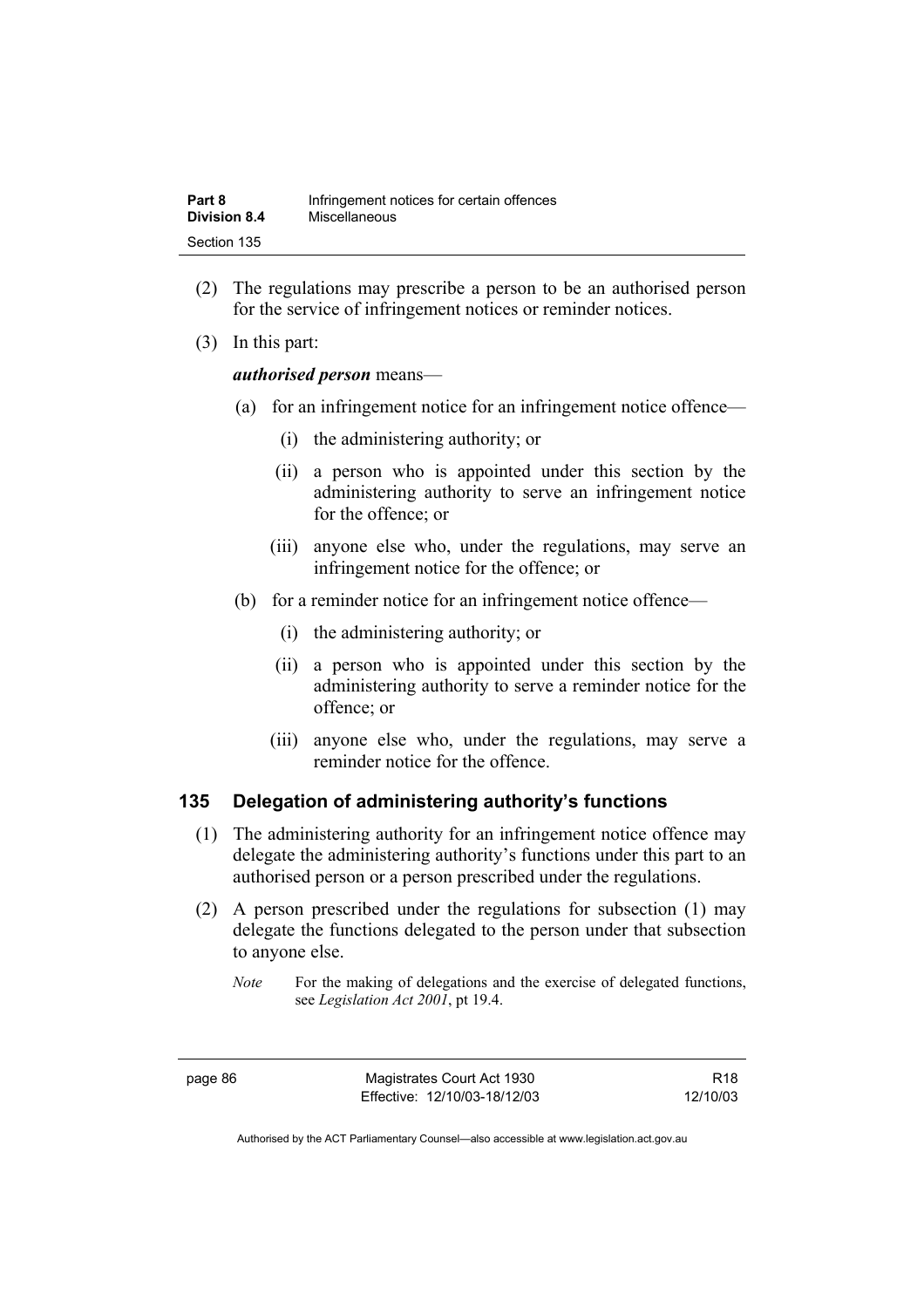## **136 Evidentiary certificates**

- (1) This section applies to a proceeding for an infringement notice offence.
- (2) A certificate that appears to be signed by or on behalf of the administering authority, and states any matter relevant to anything done or not done under this part in relation to the offence, is evidence of the matter.
- (3) Without limiting subsection (2), a certificate given under that subsection may state any of the following:
	- (a) a stated infringement notice or reminder notice was served by a stated authorised person in a stated way on a stated person on a stated date for a stated infringement notice offence;
	- (b) the administering authority did not allow additional time, or allowed stated additional time, for payment of the infringement notice penalty or to dispute liability for the offence;
	- (c) the infringement notice penalty was not paid within the time in which it was required to be paid under this part;
	- (d) the infringement notice has not been withdrawn or was withdrawn on a stated date;
	- (e) a stated address was, on a stated date, the latest business, home or email address, or fax number, of a stated person recorded in a register or other record kept by the administering authority;
	- (f) an infringement notice penalty has not been paid by, or a penalty has not been imposed on, a stated person or anyone for the offence.
- (4) A court must accept a certificate given under this section as proof of the matters stated in it if there is no evidence to the contrary.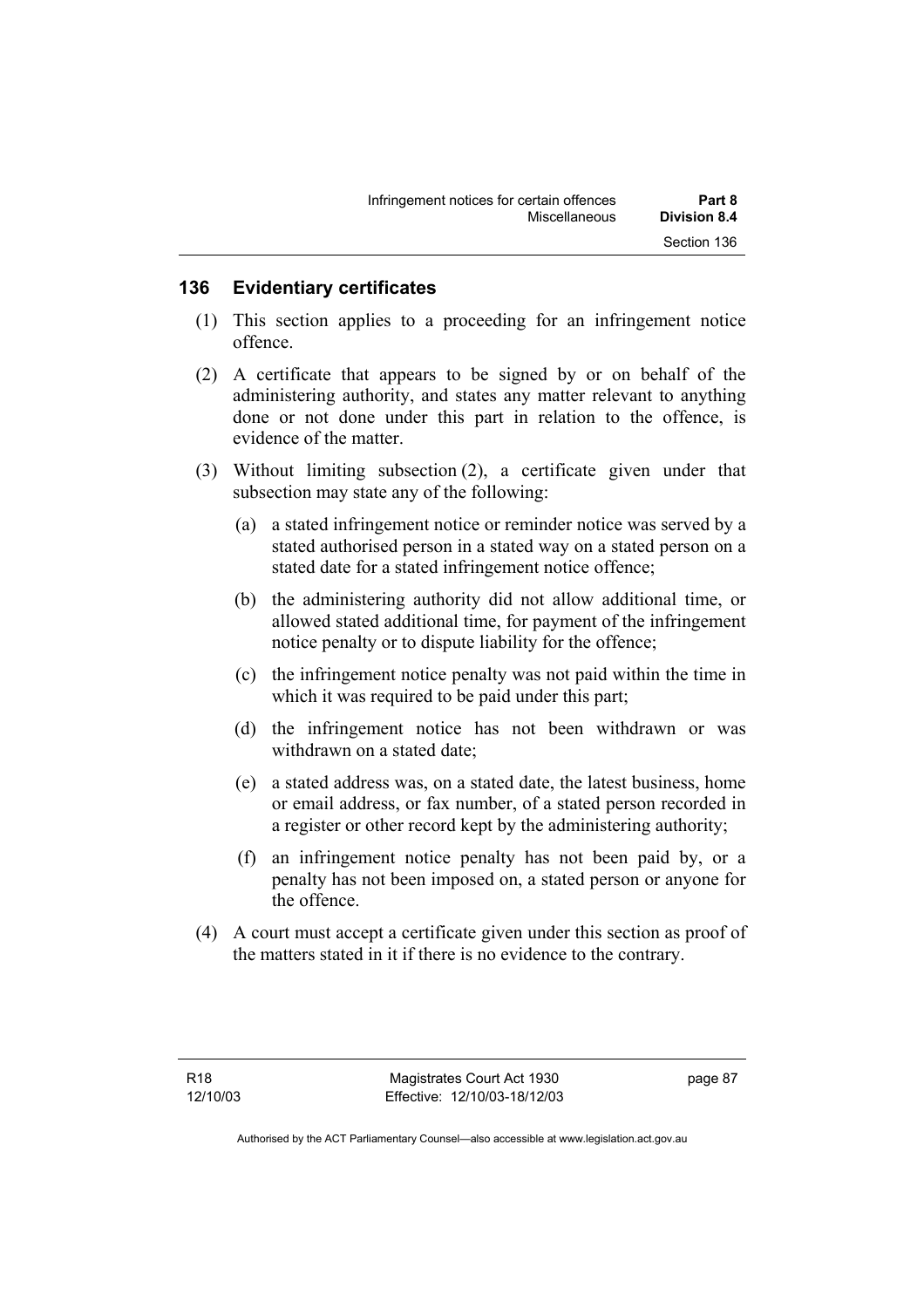**Part 9 Enforcement of decisions Division 9.1** General Section 141

# **Part 9 Enforcement of decisions**

# **Division 9.1 General**

#### **141 Minute of decision and notice to defendant**

- (1) If the court convicts or makes an order against a defendant—
	- (a) a minute or memorandum of the conviction or order shall be made and signed by the magistrate exercising the jurisdiction of the court; and
	- (b) the defendant shall be notified in writing of the conviction or order.
- (2) A minute or memorandum under subsection (1) (a) shall specify the amount of any levy imposed under the *Victims of Crime (Financial Assistance) Act 1983*, part 5.
- (3) Failure to comply with subsection (1) does not invalidate a conviction or order or the enforcement of a conviction or order.
- (4) The minute shall not form any part of the warrant of commitment or of execution.
- (5) A document purporting to be a copy of the minute or memorandum signed by the registrar shall be prima facie evidence in all courts of law of the making of the conviction or order.

#### **142 Formal convictions and orders**

- (1) The conviction or order shall afterwards, if required, be drawn up by the court in proper form, and it shall cause the conviction or order to be lodged with the registrar, to be by him or her filed among the records of the court.
- (2) It shall not be necessary for a court formally to draw up a conviction or order or any other record of a decision, unless it is demanded by a

page 88 Magistrates Court Act 1930 Effective: 12/10/03-18/12/03

R18 12/10/03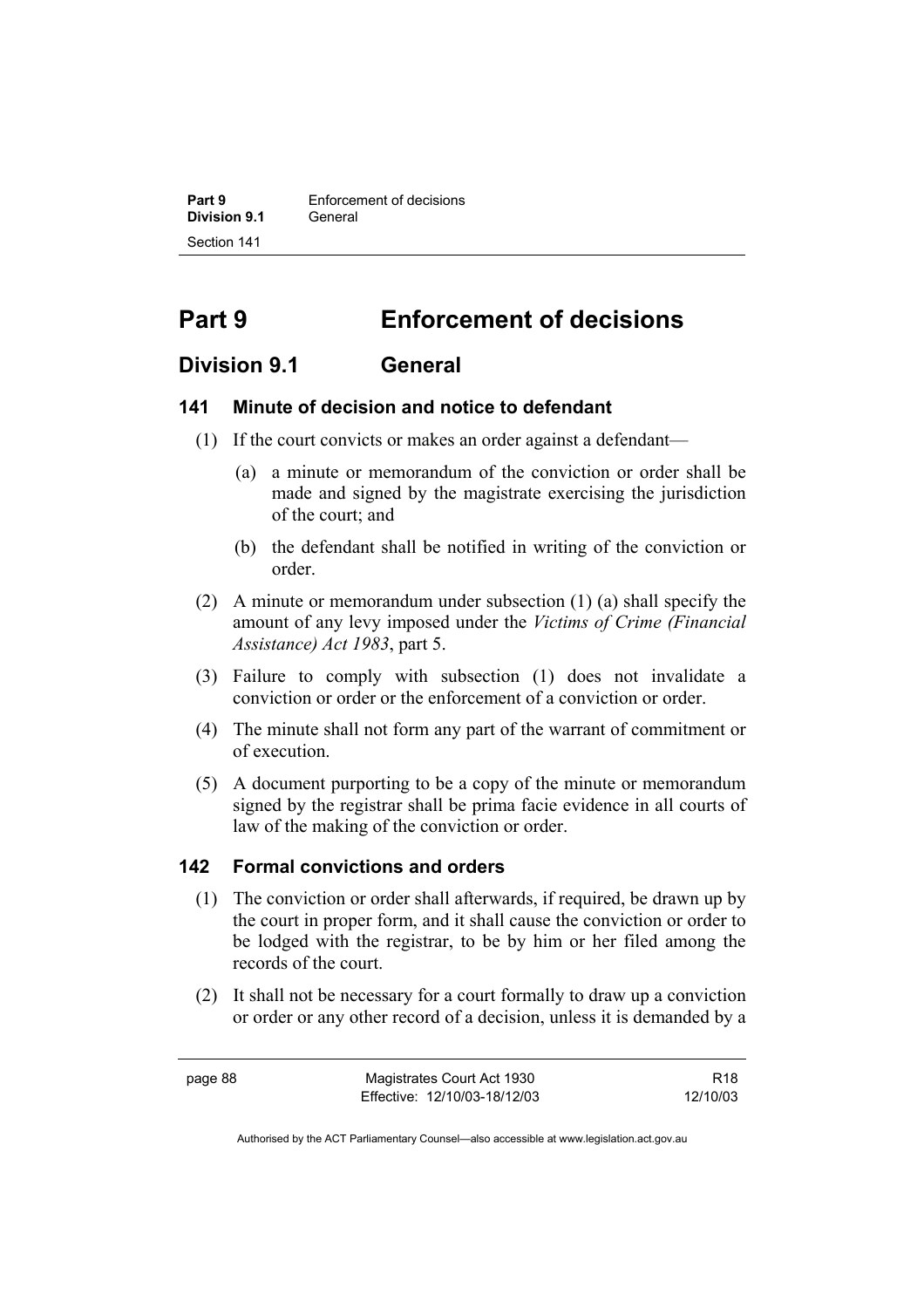| Enforcement of decisions | Part 9       |
|--------------------------|--------------|
| General                  | Division 9.1 |
|                          | Section 143  |

party to the proceedings for the purpose of an appeal against the decision, or is required for the purpose of a return to a writ of habeas corpus or other writ from the Supreme Court.

# **143 Proceedings in case of dismissal**

- (1) If the court dismisses the information the court shall make an order of dismissal, and shall, on application, give the defendant a certificate thereof signed by the adjudicating magistrate or the registrar.
- (2) The certificate, without further proof, shall, on its production be a bar to any other information or legal proceeding in any court (other than proceedings on appeal) for the same matters respectively against the same party.

# **144 Copies of informations and other documents**

- (1) On application, the registrar shall give the applicant a copy of—
	- (a) an information; or
	- (c) a minute or memorandum of a conviction or order; or
	- (d) a formal conviction or order.
- (2) The registrar may refuse an application under subsection (1) if—
	- (a) the applicant is not a party to the relevant proceedings; and
	- (b) the registrar or a magistrate is not satisfied that the applicant has a good reason for being given that copy.

# **145 Imprisonment in first instance**

If the court on a conviction sentences the defendant to a term of imprisonment, it shall issue its warrant of commitment accordingly.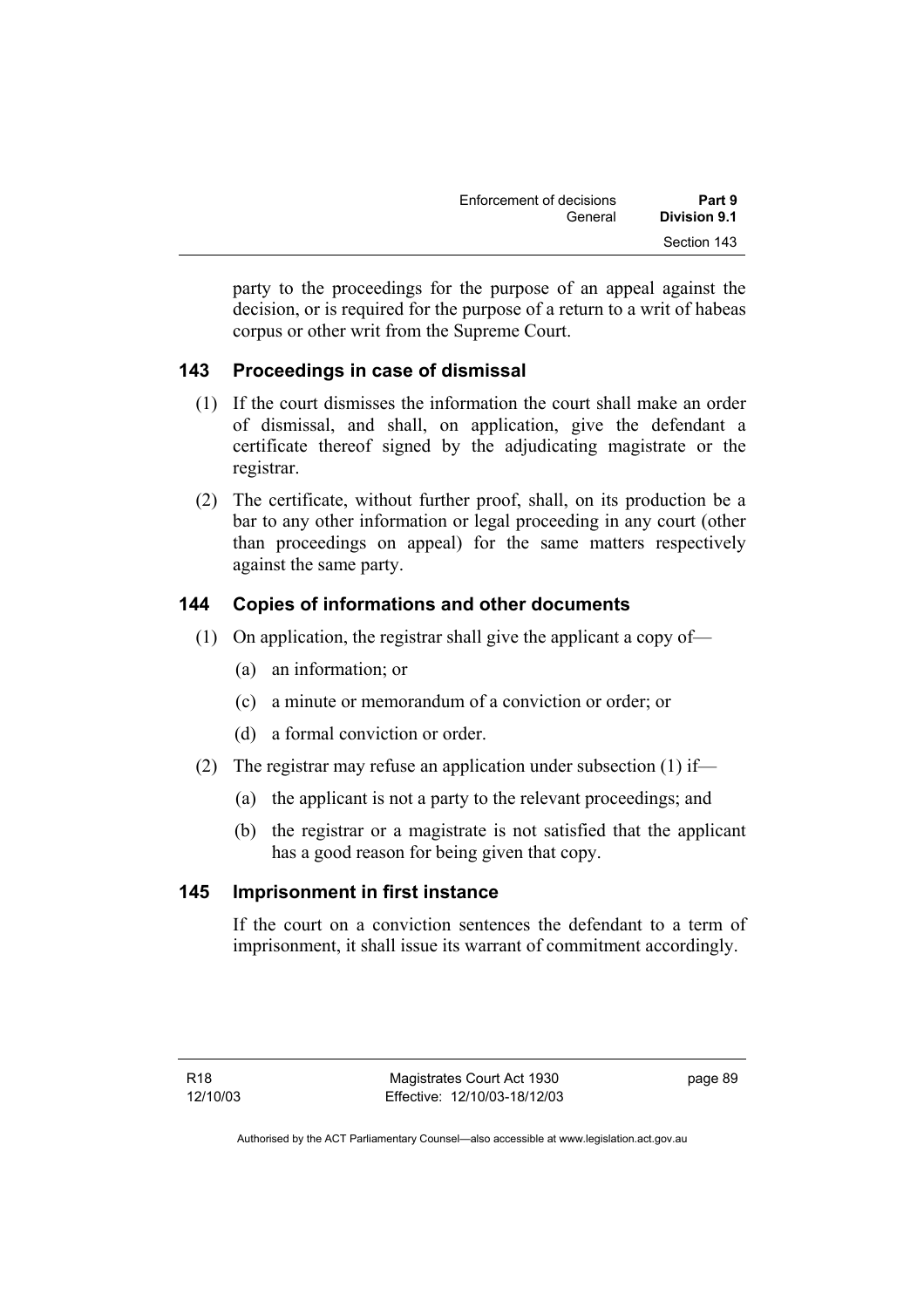**Part 9 Enforcement of decisions**<br>**Division 9.2 Enforcement of fines Enforcement of fines** Section 146

# **Division 9.2 Enforcement of fines**

## **146 Definitions for div 9.2**

In this division:

*chief police officer* means the police officer who is responsible for the day-to-day administration and control of police services in the Territory.

*default notice* means a notice in force under section 151 including any variation under section 152.

*fine* means—

- (a) a pecuniary penalty imposed by a court in respect of an offence; or
- (b) a fee or charge payable to the Territory that is imposed by a court in proceedings for an offence; or
- (c) costs payable to the Territory under a court order in proceedings for an offence; or
- (d) a levy imposed under the *Victims of Crime (Financial Assistance) Act 1983*; or
- (e) an amount payable to the Territory under an order for reparation under the Crimes Act, section 350.

*fine defaulter* means a person to whom a default notice has been given who subsequently defaults in payment of the relevant outstanding fine.

*government agency* means—

- (a) an administrative unit; or
- (b) ACTEW Corporation Limited; or
- (c) a prescribed Territory entity.

R18 12/10/03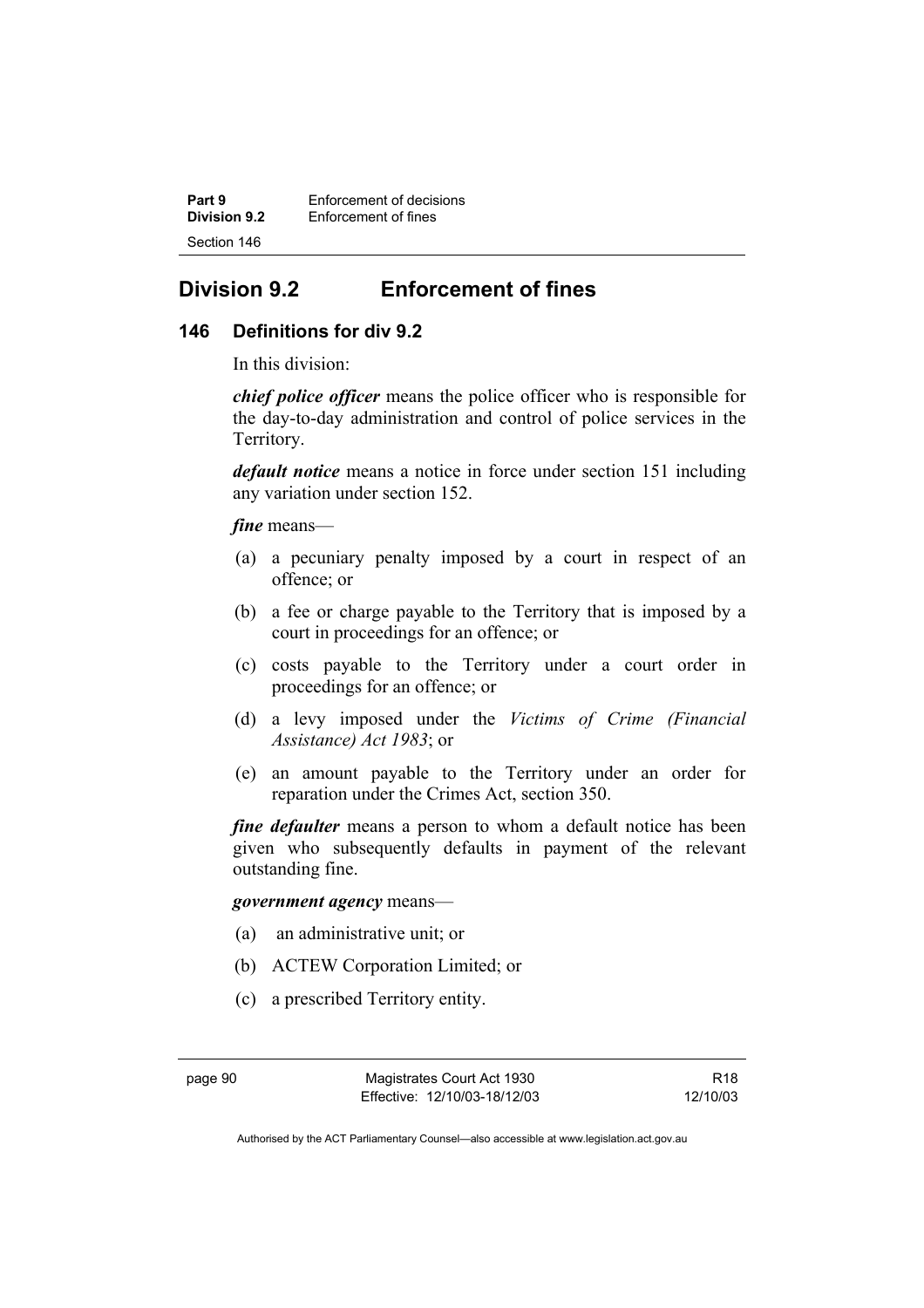*outstanding fine* means the sum of—

- (a) the whole or any part of a fine; and
- (b) the whole or any part of an administrative fee payable in relation to the fine;

that a person is liable to pay.

*penalty notice* means a notice in force under section 149 including any variation under section 152.

*Territory entity*—see the *Auditor-General Act 1996*.

### **147 Payment of fine**

A fine is payable in accordance with this division to the registrar.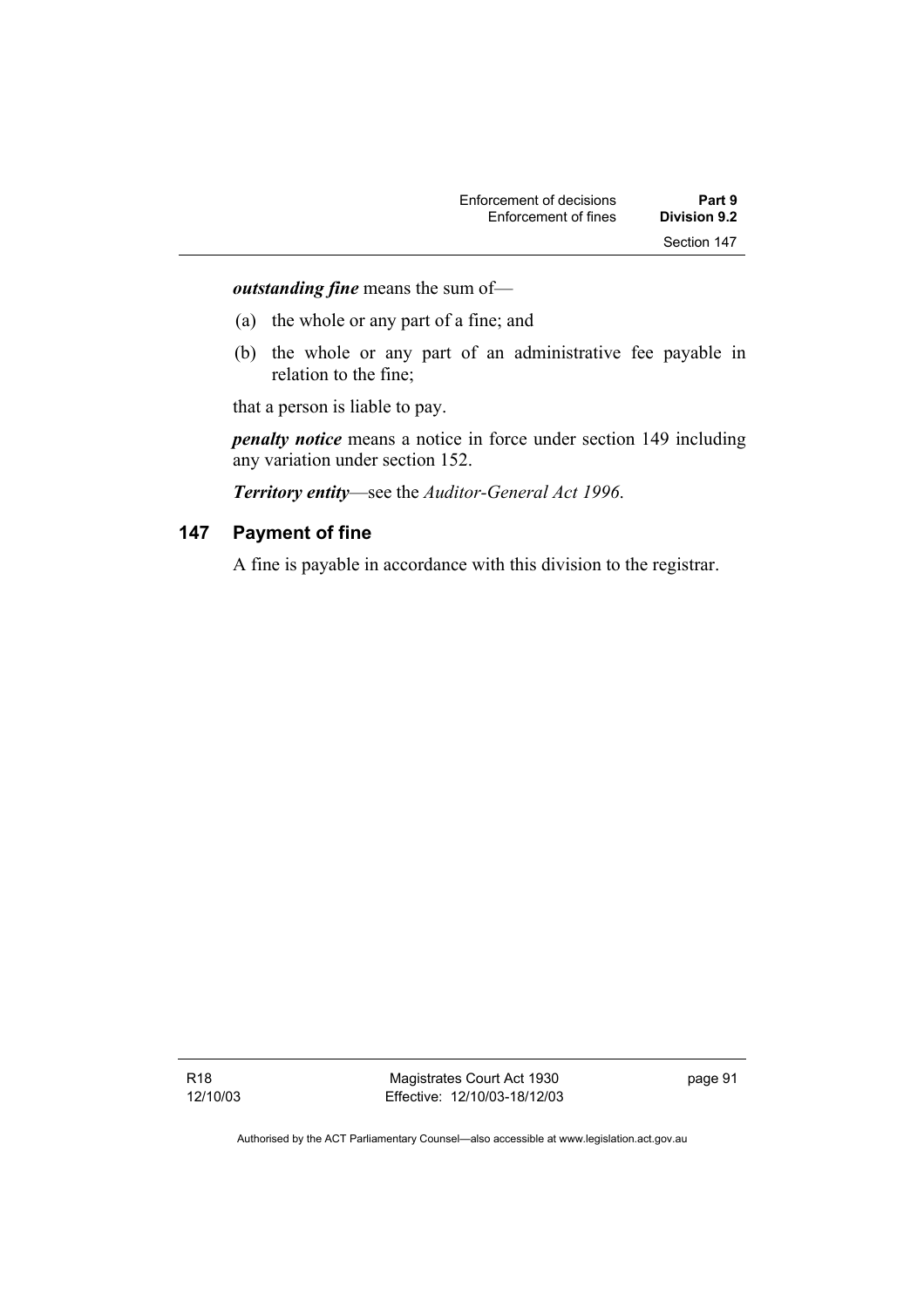| Part 9              | Enforcement of decisions |
|---------------------|--------------------------|
| <b>Division 9.2</b> | Enforcement of fines     |
| Section 147A        |                          |

#### **147A Notice of address etc**

 (1) A person on whom a fine is imposed shall not, without reasonable excuse, fail to give to the registrar particulars of his or her address within 7 days after the day when the fine is imposed.

Maximum penalty: 5 penalty units.

 (2) A person who is liable to pay a fine and who changes address before the fine and any relevant administrative fee are paid shall not, without reasonable excuse, fail to give to the registrar particulars of the new address within 7 days after changing address.

Maximum penalty: 5 penalty units.

 (3) A person who is liable to pay a fine, and any relevant administrative fee, shall not, without reasonable excuse, fail to give the registrar evidence of his or her address when required to do so by the registrar.

Maximum penalty: 5 penalty units.

#### **147B Access to particulars of address**

- (1) For this division, the registrar may, in writing, require—
	- (a) the commissioner for housing; or
	- (b) the chief police officer; or
	- (c) the chief executive (however described) of a government agency;

to give the registrar any particulars held by that person concerning an address of a specified person who is liable to pay a fine.

 (2) A person to whom such a requirement is given shall comply with it as far as practicable.

## **147C Doubtful service**

(1) This section applies if—

page 92 Magistrates Court Act 1930 Effective: 12/10/03-18/12/03

R18 12/10/03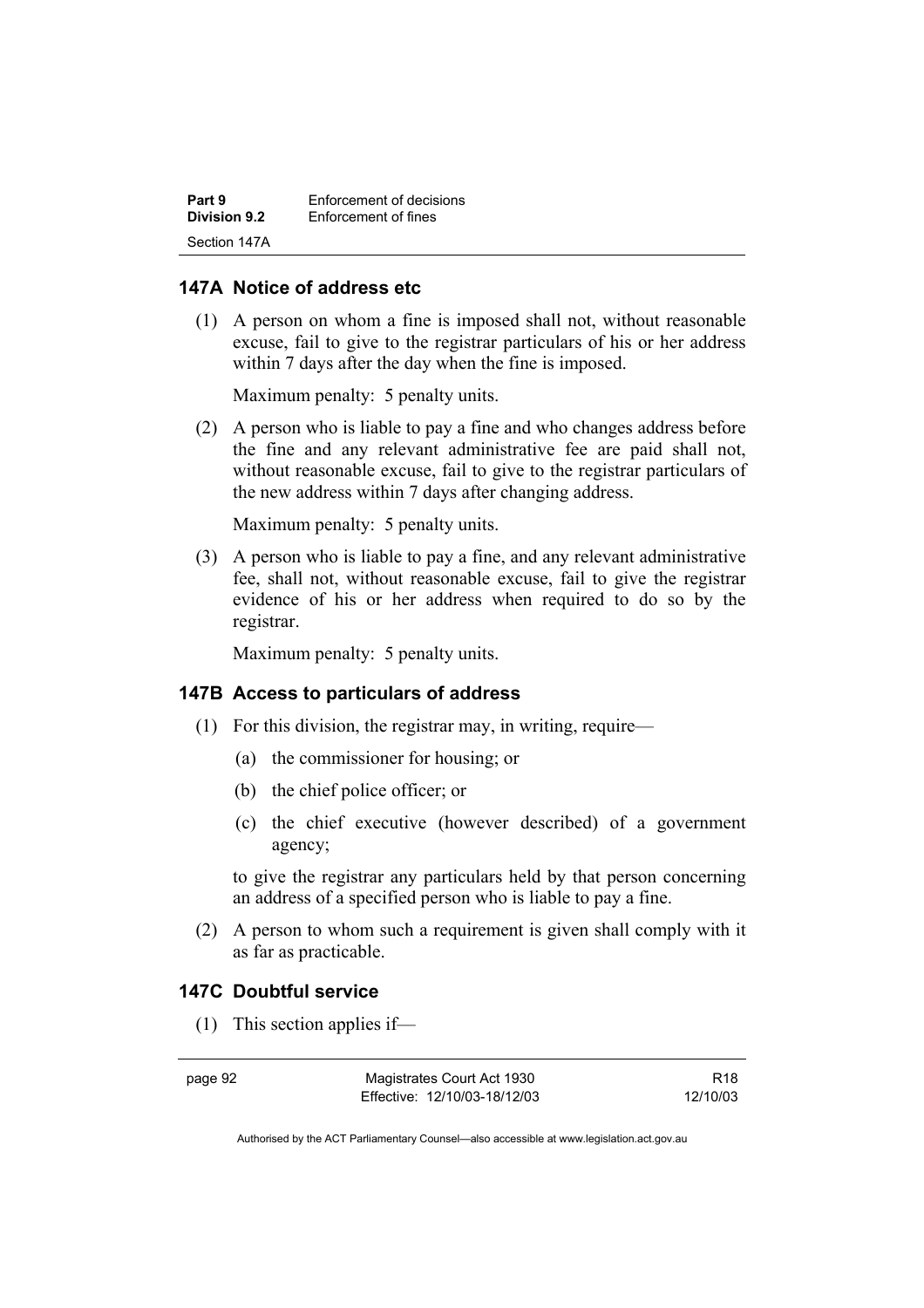- (a) a document has been served on a person for this division, other than by personal service; and
- (b) the registrar is satisfied that—
	- (i) the document has not come to the knowledge of the person; or
	- (ii) doubt exists whether the document has come to the knowledge of the person.
- (2) If this section applies, the registrar shall not take any further action under this division in relation to the person unless—
	- (a) the document has been served again on the person in the manner the registrar thinks fit; and
	- (b) the registrar is satisfied that the document has come to the knowledge of the person.

# **148 Court may allow time to pay**

- (1) If the court imposes a fine on a person—
	- (a) the court shall, for a fine imposed on conviction for an offence where the summons was served in accordance with section 116B; and
	- (b) the court may, in any other case;

allow time for the payment of the amount.

- (2) For a fine referred to in subsection (1) (a), the time allowed by the court shall be not less than 14 days from the date of conviction.
- (3) In addition to allowing time for the payment of an amount, the court may direct that the person liable to pay the amount give security, to the satisfaction of the person specified by the court, with or without sureties, for the payment of the amount.
- (4) The security referred to in subsection (3) shall be given, and may be enforced, in the manner provided by this Act.

| R18      | Magistrates Court Act 1930   | page 93 |
|----------|------------------------------|---------|
| 12/10/03 | Effective: 12/10/03-18/12/03 |         |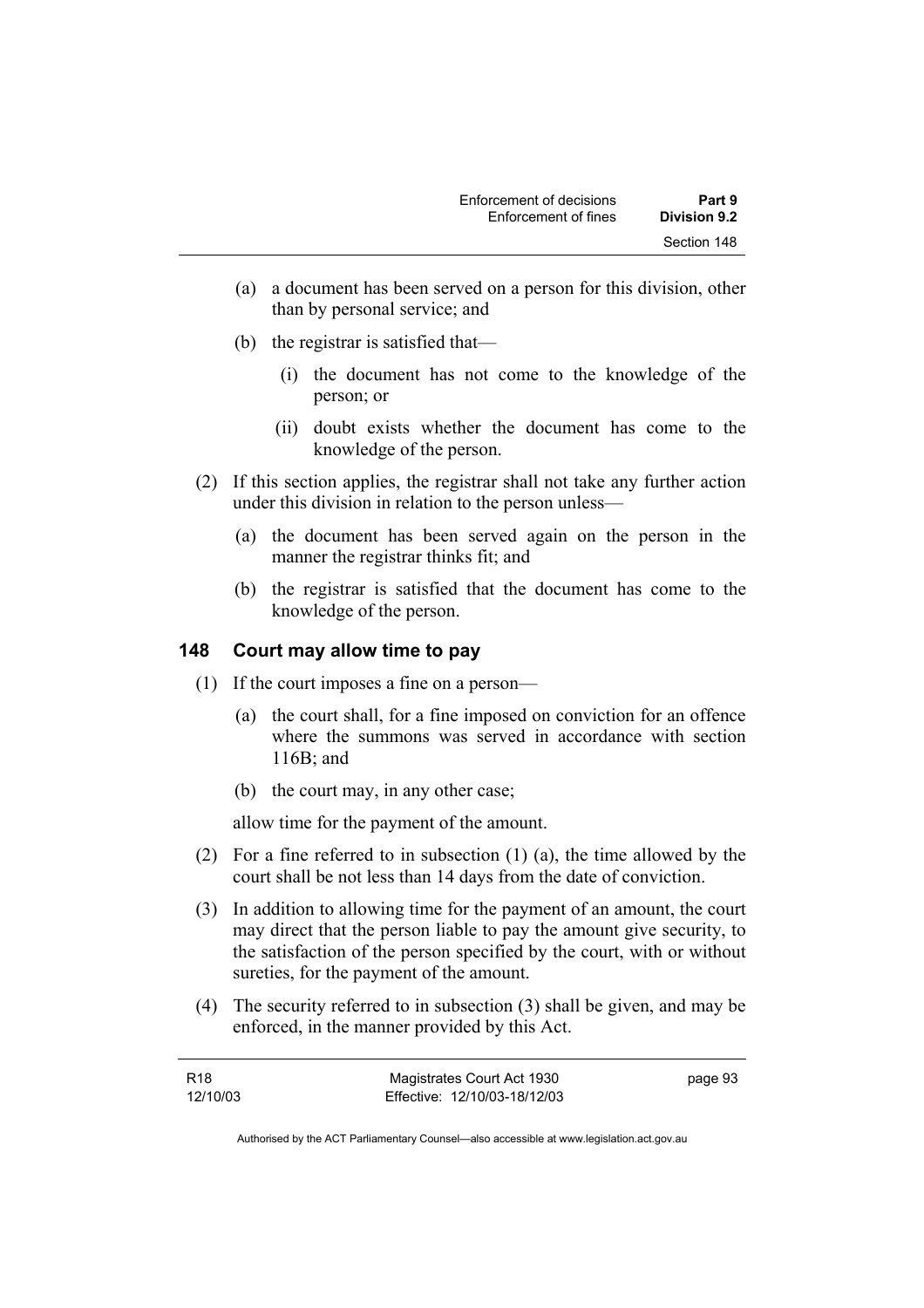| Part 9              | Enforcement of decisions |
|---------------------|--------------------------|
| <b>Division 9.2</b> | Enforcement of fines     |
| Section 149         |                          |

## **149 Penalty notice**

- (1) If the registrar of the Supreme Court gives to the registrar a certificate of conviction that indicates that a person is liable to pay a fine as a result of a conviction or order made by the Supreme Court, the registrar shall give the person a penalty notice concerning the fine.
- (2) If a person is liable to pay a fine as a result of a conviction or order by the court, the notice of the conviction or order required by section 116I or 141 (1) (b) shall contain a penalty notice concerning the fine.
- (3) A penalty notice concerning a fine shall—
	- (a) specify the amount of the fine and the due date for payment; and
	- (b) if the fine is payable by instalments—specify the amount of each instalment and the due date for payment; and
	- (c) contain a statement to the effect that if the fine or any instalment is not paid by the due date the person shall be liable for the administrative fee under section 150 in addition to the fine; and
	- (d) contain a statement to the effect that, under section 152, the registrar may, on application, approve an arrangement concerning the payment of the fine; and
	- (e) indicate the obligation to notify the registrar of any change of address under section 147A.
- (4) If a penalty notice is varied under section 152, the notice shall specify particulars of the approved arrangement for payment as so varied.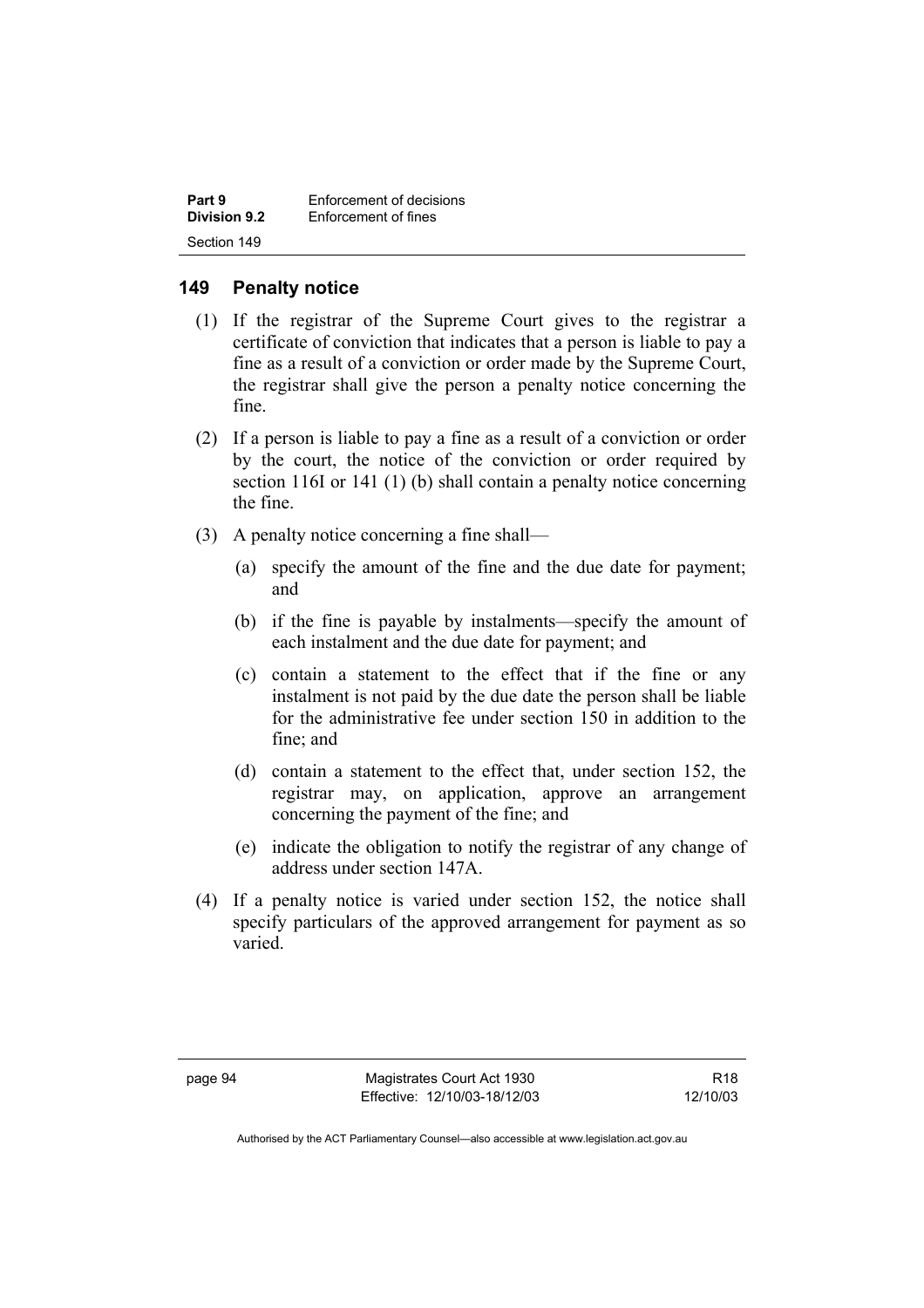#### **150 Default**

- (1) If a person defaults in payment of a fine to which a penalty notice relates—
	- (a) the person is liable to pay to the Territory, in addition to the amount of the fine that remains unpaid, the administrative fee determined under section 248A (1) for this paragraph; and
	- (b) the registrar shall give a default notice to the person.
- (2) If a person to whom a default notice has been given subsequently defaults in payment of the fine, the registrar must give notice of the default to the road transport authority under section 153.
- (3) For this division, a person defaults in payment of a fine or any relevant administrative fee if the person fails to pay any part of the amount payable by—
	- (a) the due date specified in the relevant penalty notice; or
	- (b) if a default notice has been issued in relation to the amount the due date specified in the default notice.

#### **151 Default notice**

- (1) A default notice under section 150 shall—
	- (a) specify the default to which the notice relates; and
	- (b) indicate that, subject to section 152, the amount of the fine remaining unpaid and the relevant administrative fee are due on the date or dates specified in the notice; and
	- (c) contain a statement indicating the consequences under section 150 (2) of a default in payment of an amount to which the notice relates; and
	- (d) contain a statement to the effect that, under section 152, the registrar may, on application, approve an arrangement concerning the payment of the fine; and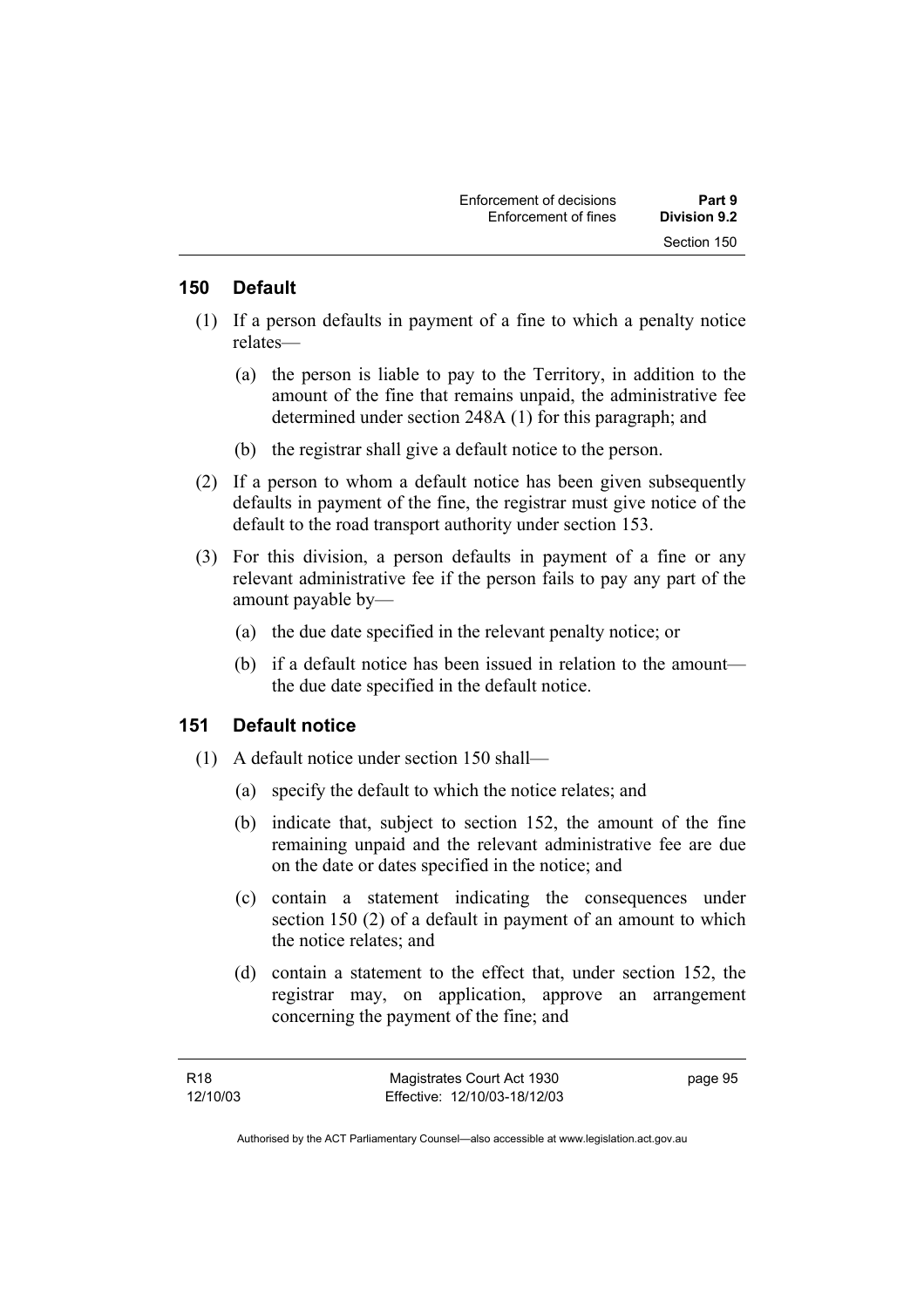| Part 9              | Enforcement of decisions |
|---------------------|--------------------------|
| <b>Division 9.2</b> | Enforcement of fines     |
| Section 152         |                          |

- (e) indicate the obligation to notify the registrar of any change of address under section 147A.
- (2) The registrar may specify in a default notice matters concerning a person's property or financial circumstances that are to be set out in any application by the person for approval of a special arrangement under section 152.
- (3) If a default notice is varied under section 152, the notice shall specify particulars of the approved arrangement for payment as so varied.

#### **152 Special arrangements**

- (1) The registrar may, on application, approve in writing an arrangement for—
	- (a) further time for the payment of all or any part of a fine or administrative fee, or an instalment of such an amount; or
	- (b) payment of all or any part of a fine or administrative fee by instalments.
- (2) An arrangement under subsection (1) (a) may also be made in respect of an amount that is overdue for payment under a previous approved arrangement.
- (3) To the extent to which an approval for time to pay all or any part of a fine or instalment is inconsistent with an order of a court, the order has no effect.
- (4) An application for an approval shall—
	- (a) be made in writing; and
	- (b) specify the grounds on which it is made; and
	- (c) be lodged with the registrar by the date, or within the period, ascertained in accordance with the current penalty notice, or current default notice, concerning the fine; and

R18 12/10/03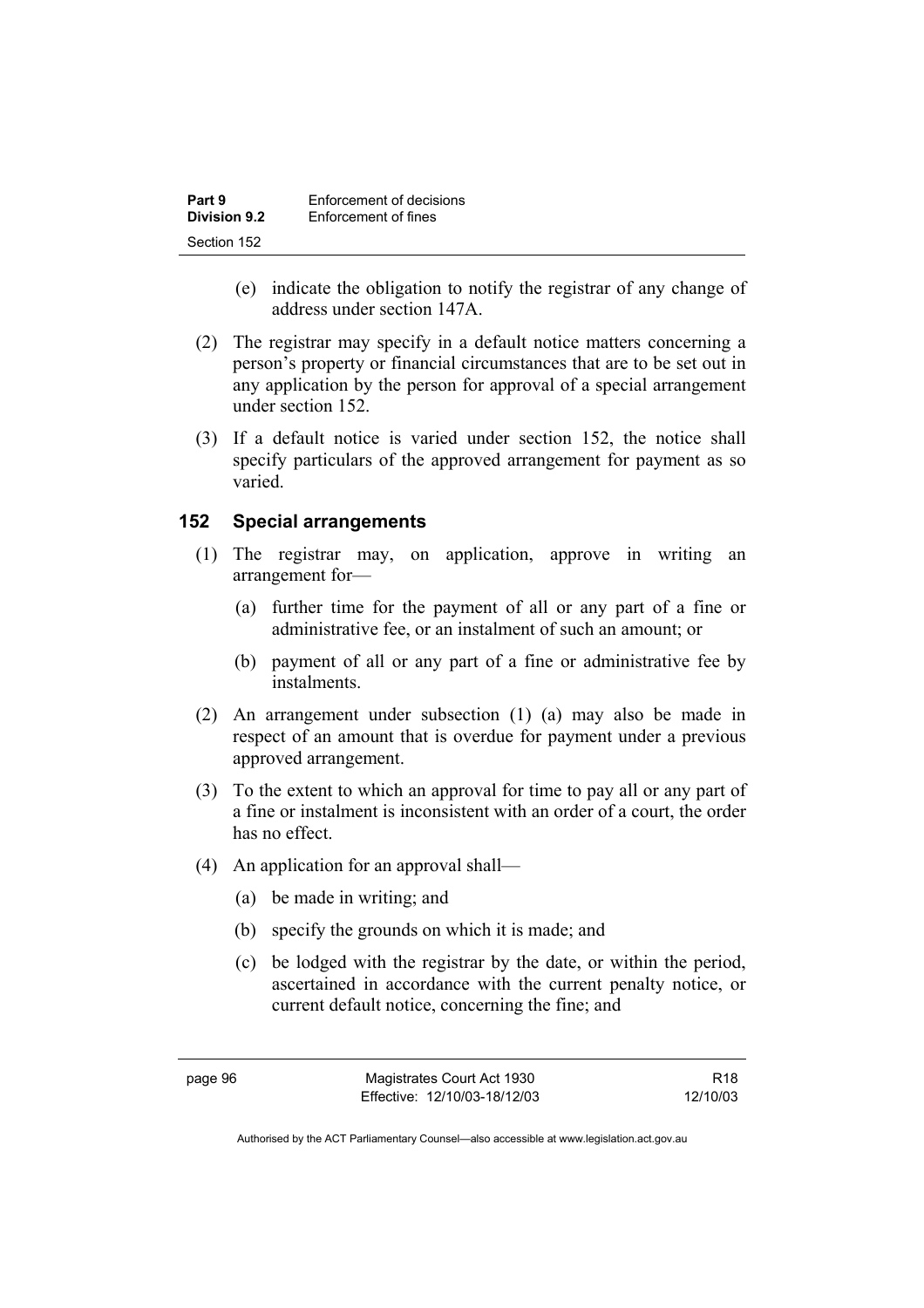- (d) for an applicant to whom a default notice has been given contain any particulars requested by the registrar in the notice.
- (5) A person committed to prison under section 154D is not entitled to make an application.
- (6) If an approval concerns a fine for which a penalty notice or a default notice has been given to a person, the registrar shall vary the notice  $by-$ 
	- (a) altering the notice in accordance with the approval; or
	- (b) reissuing the notice, revised in accordance with the approval.

# **153 Notice for suspension of driver licence etc**

- (1) The registrar must notify the road transport authority of the name, address and date of birth of each person who, after being given a default notice for a fine, defaults in payment of the outstanding fine.
- (2) If notice is given under subsection (1) and the registrar subsequently approves an arrangement under section 152, the registrar must notify the road transport authority of the approval.
- (3) If notice has been given under subsection (1) and no later notice has been given under subsection (2), the registrar must notify the road transport authority if—
	- (a) the outstanding fine is paid; or
	- (b) the outstanding fine is remitted under section 159; or
	- (c) the person has completed serving a period of imprisonment under a committal under section 154D; or
	- (d) the conviction or order that gave rise to the liability to pay the fine is quashed or set aside.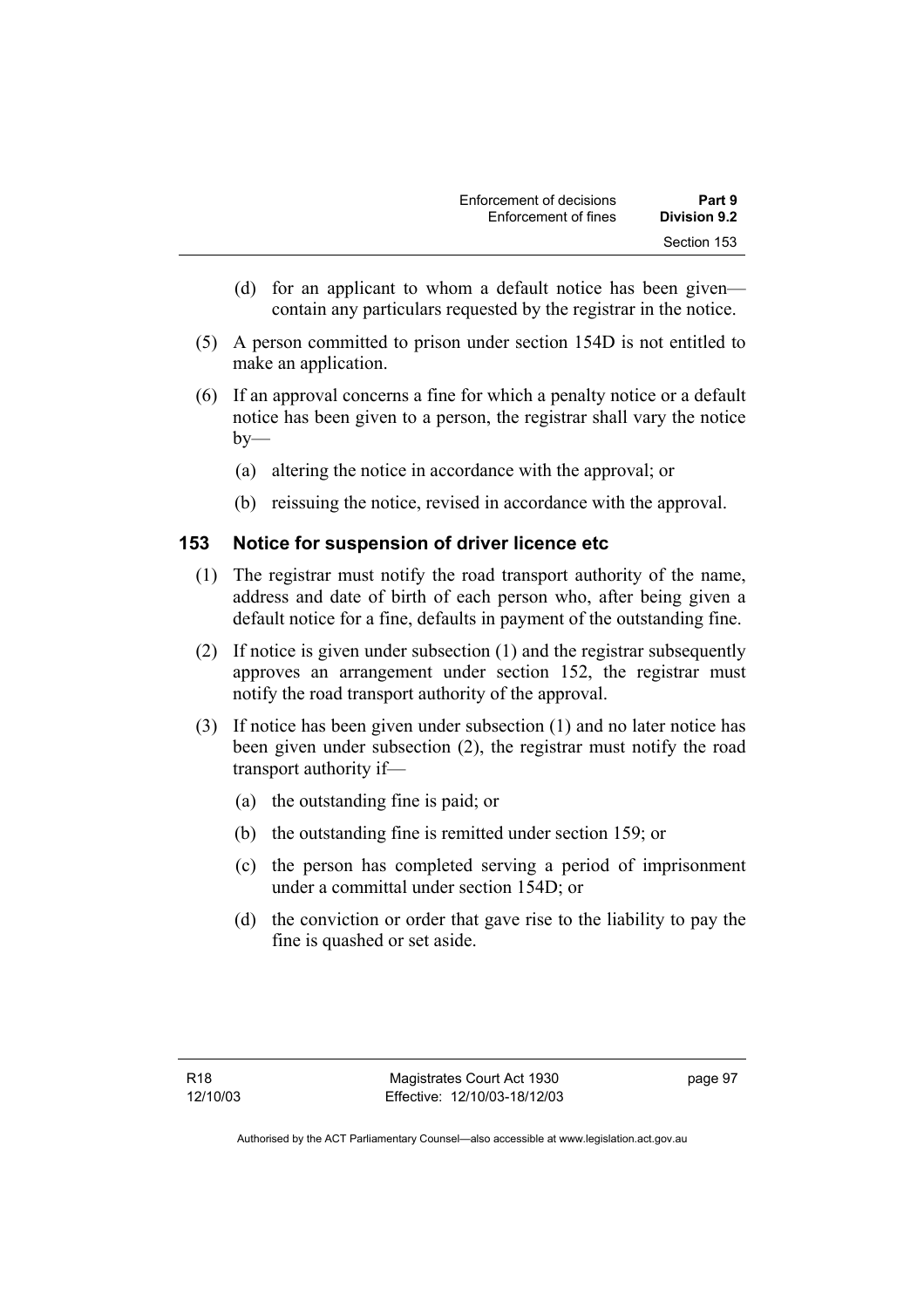| Part 9              | Enforcement of decisions |
|---------------------|--------------------------|
| <b>Division 9.2</b> | Enforcement of fines     |
| Section 154         |                          |

### **154 Access to personal information**

- (1) For the purpose of ensuring the payment of an outstanding fine, the registrar may, in writing, require any of the following persons to give the registrar specified particulars of personal information held by that person concerning the relevant fine defaulter:
	- (a) the commissioner for housing;
	- (b) the chief police officer;
	- (c) the chief executive (however described) of a government agency.
- (2) A person to whom such a requirement is given shall comply with it as far as practicable.
- (3) In this section:

*personal information* means particulars concerning the financial circumstances or criminal record of a fine defaulter.

#### **154A Ascertainment of capacity to pay fine**

- (1) The registrar may orally examine a person who is liable to pay a fine—
	- (a) as to the person's property or other means of satisfying the fine; and
	- (b) generally as to the person's financial circumstances.
- (2) An examination—
	- (a) shall be taken on oath administered by the registrar; and
	- (b) may be conducted in open court or in chambers, as the registrar directs.
- (3) If at the time set down (whether originally or on an adjournment) for the examination of a person to whom an examination summons is directed—

| ĸ<br>r<br>r. | . . |
|--------------|-----|
|--------------|-----|

Magistrates Court Act 1930 Effective: 12/10/03-18/12/03

R18 12/10/03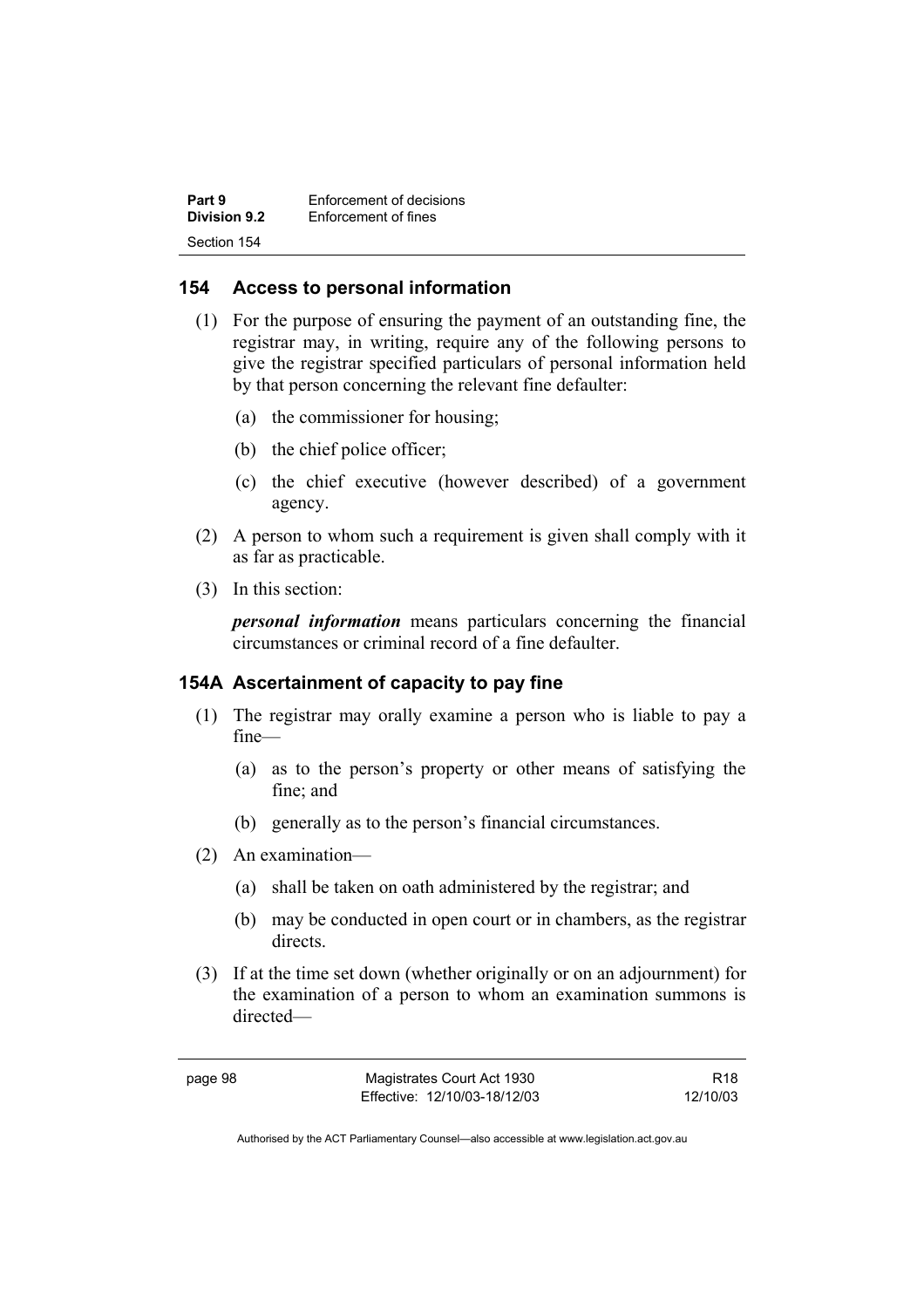- (a) the person fails to attend before the registrar; and
- (b) the registrar is satisfied that—
	- (i) the person has been served with the summons in accordance with the *Magistrates Court (Civil Jurisdiction) Act 1982*, section 297 as applied by section 154C; or
	- (ii) if the examination has been adjourned—the person has been notified of the date, time and place fixed for the examination;

the registrar shall issue a warrant in accordance with the *Magistrates Court (Civil Jurisdiction) Act 1982*, section 303 as applied by section 154C for the apprehension of the person to whom the summons was directed.

 (4) A person apprehended under such a warrant shall be brought before the registrar for the purposes of examination under subsection (1).

#### **154B Garnishee orders and writs of execution**

- (1) If the registrar is satisfied that a fine defaulter has the capacity to pay an outstanding fine, the registrar may—
	- (a) make a garnishee order in accordance with the *Magistrates Court (Civil Jurisdiction) Act 1982*, section 319 as applied by section 154C in respect of the outstanding fine; or
	- (b) issue a writ of execution in accordance with the *Magistrates Court (Civil Jurisdiction) Act 1982*, section 343 (2) and (3) as applied by section 154C against goods of the fine defaulter to enforce the outstanding fine.
- (2) If the registrar issues a writ of execution in respect of 2 or more outstanding fines payable by a person, the writ operates in respect of the amount of each outstanding fine separately.

page 99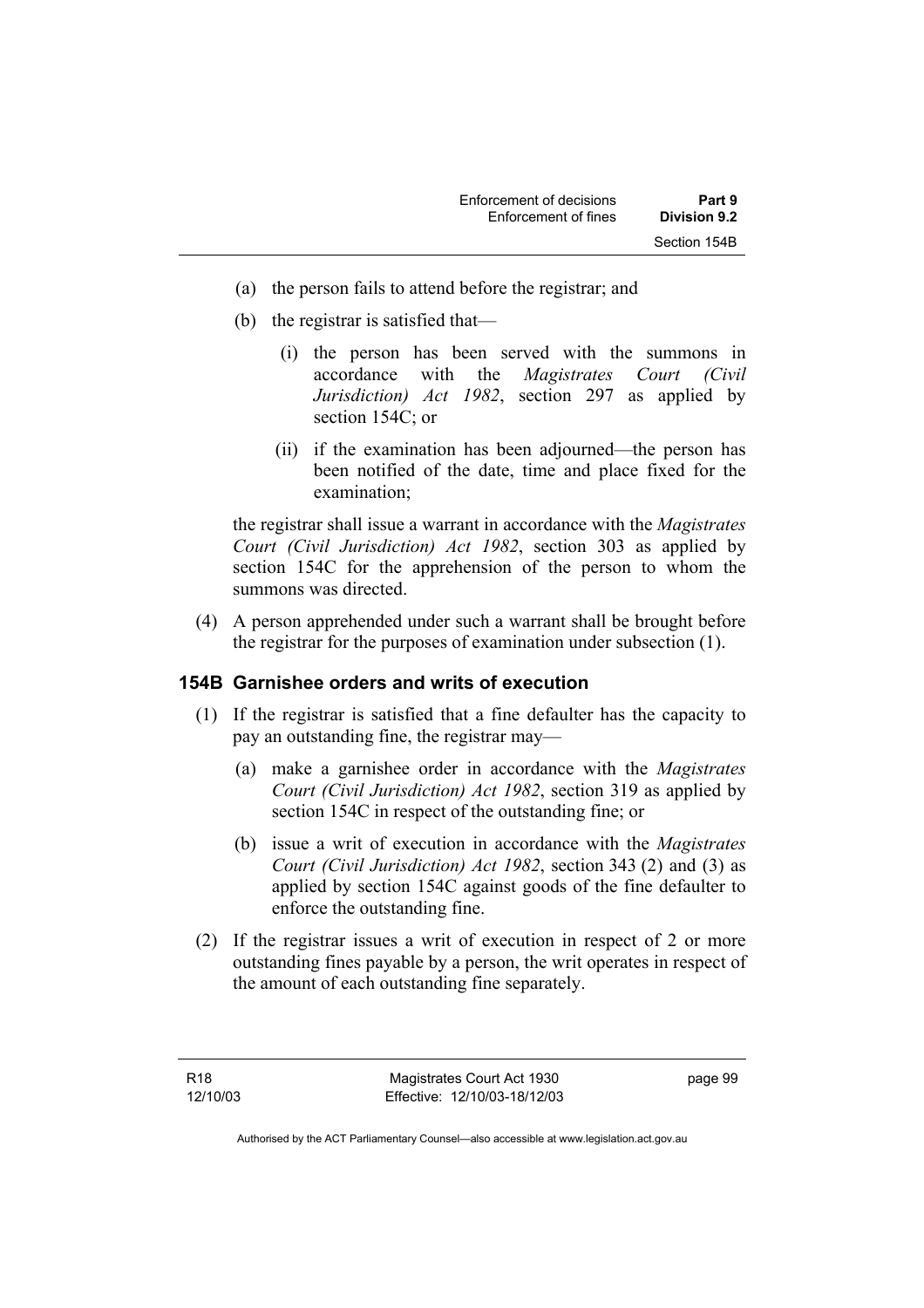# **154C Application of Magistrates Court (Civil Jurisdiction) Act, pt 19**

- (1) The purpose of this section is to ensure, as far as practicable, that—
	- (a) a fine defaulter may be examined under section 154A and dealt with in the same manner as a judgment debtor in respect of whom an examination summons has been issued; and
	- (b) a garnishee order under section 154B has the same effect as a garnishee order in respect of a judgment debtor; and
	- (c) a writ of execution under section 154B has the same effect as a writ of execution against goods of a judgment debtor.
- (2) For subsection (1) (a), the *Magistrates Court (Civil Jurisdiction) Act 1982*, division 19.3, other than sections 294, 298, 300, 302, 305 and 306, applies so far as applicable, with the necessary changes.
- (3) For subsection (1) (b), the *Magistrates Court (Civil Jurisdiction) Act 1982*, division 19.5, other than sections 317, 321 and 331, applies so far as applicable, with the necessary changes, and in particular, as if—
	- (a) sections  $319(1)$  (c) (i) and (e) (i) and  $340(2)$  (a) were omitted; and
	- (b) a reference in sections 320 and 329 (1) to the judgment creditor were a reference to the registrar; and
	- (c) the words 'may order the registrar to repay' were omitted from section 325 (8) and 'shall repay' were substituted; and
	- (d) the reference in section 330 to an application in accordance with section 123 were a reference to an application to the registrar; and
	- (e) sections 332 and 334 (1) did not refer to the judgment creditor.
- (4) For subsection (1) (c), the *Magistrates Court (Civil Jurisdiction) Act 1982*, division 19.6, other than sections 344, 355, 357, 358, 359, 377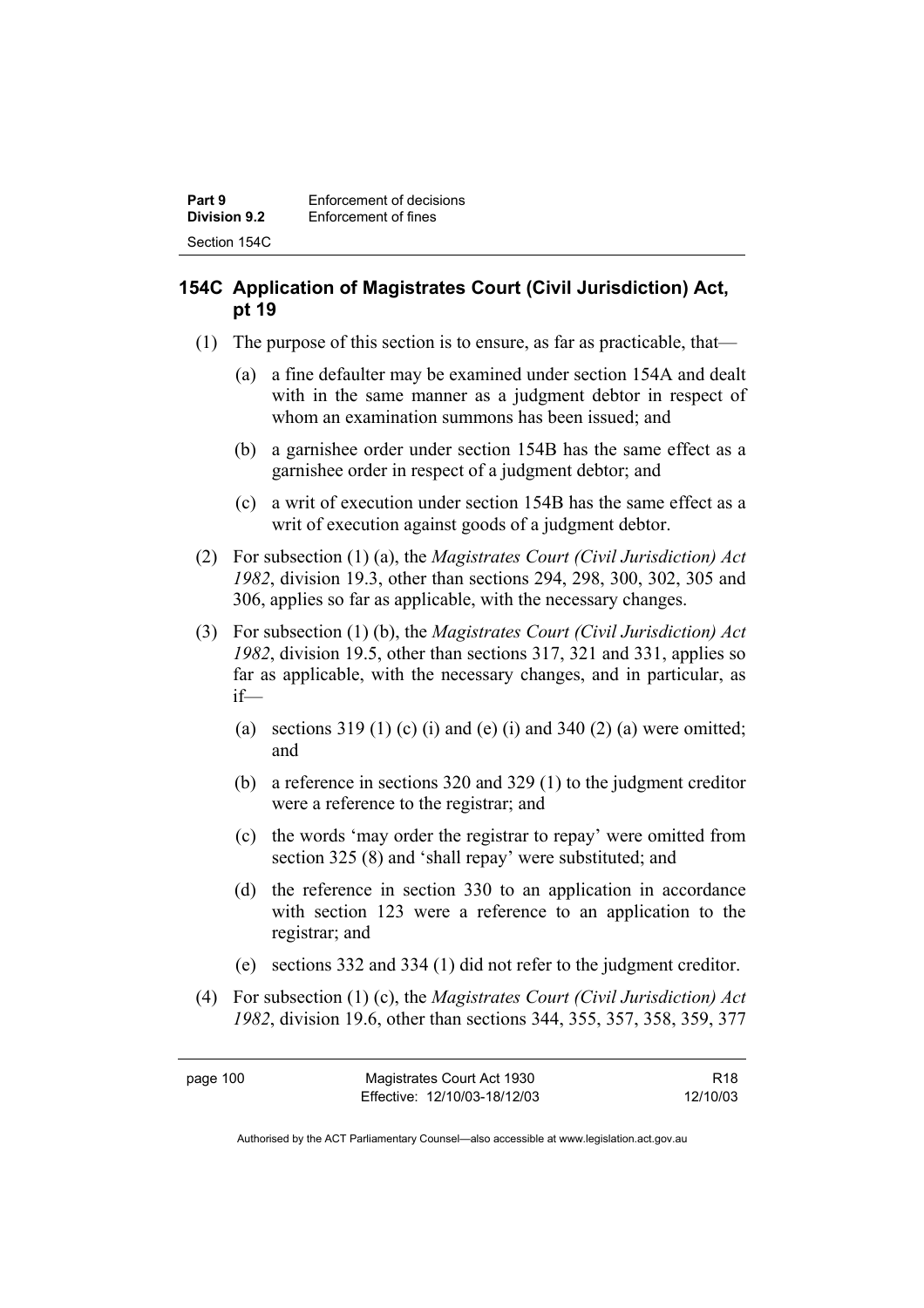and 378, applies so far as applicable, with the necessary changes, and in particular, as if—

- (a) section 343 (1) were omitted; and
- (b) the reference in section 346 (3) to a writ that issues out of the Magistrates Court included a reference to a writ issued by the registrar; and
- (c) section 363 (2) (a) and 363 (3) were omitted; and
- (d) section 376 (2) were omitted.
- (5) The provisions applied by subsections (2), (3) and (4) have effect as if, in addition to any other necessary changes—
	- (a) a reference in such a provision to an examination summons were a reference to an examination summons under applied section 295; and
	- (b) a reference in such a provision to a garnishee order were a reference to a garnishee order under section 154B (1) (a); and
	- (c) a reference in such a provision to a writ of execution were a reference to a writ of execution under section 154B (1) (b) or applied section 333; and
	- (d) a reference in such a provision to a bailiff included a reference to the sheriff or a deputy sheriff under the *Supreme Court Act 1933*; and
	- (e) a reference in such a provision to a judgment debt were a reference to an outstanding fine; and
	- (f) a reference in such a provision to a judgment debtor were a reference to a fine defaulter; and
	- (g) a reference in such a provision to a judgment creditor, other than in applied section 320 or 329 (1), were a reference to the Territory; and

page 101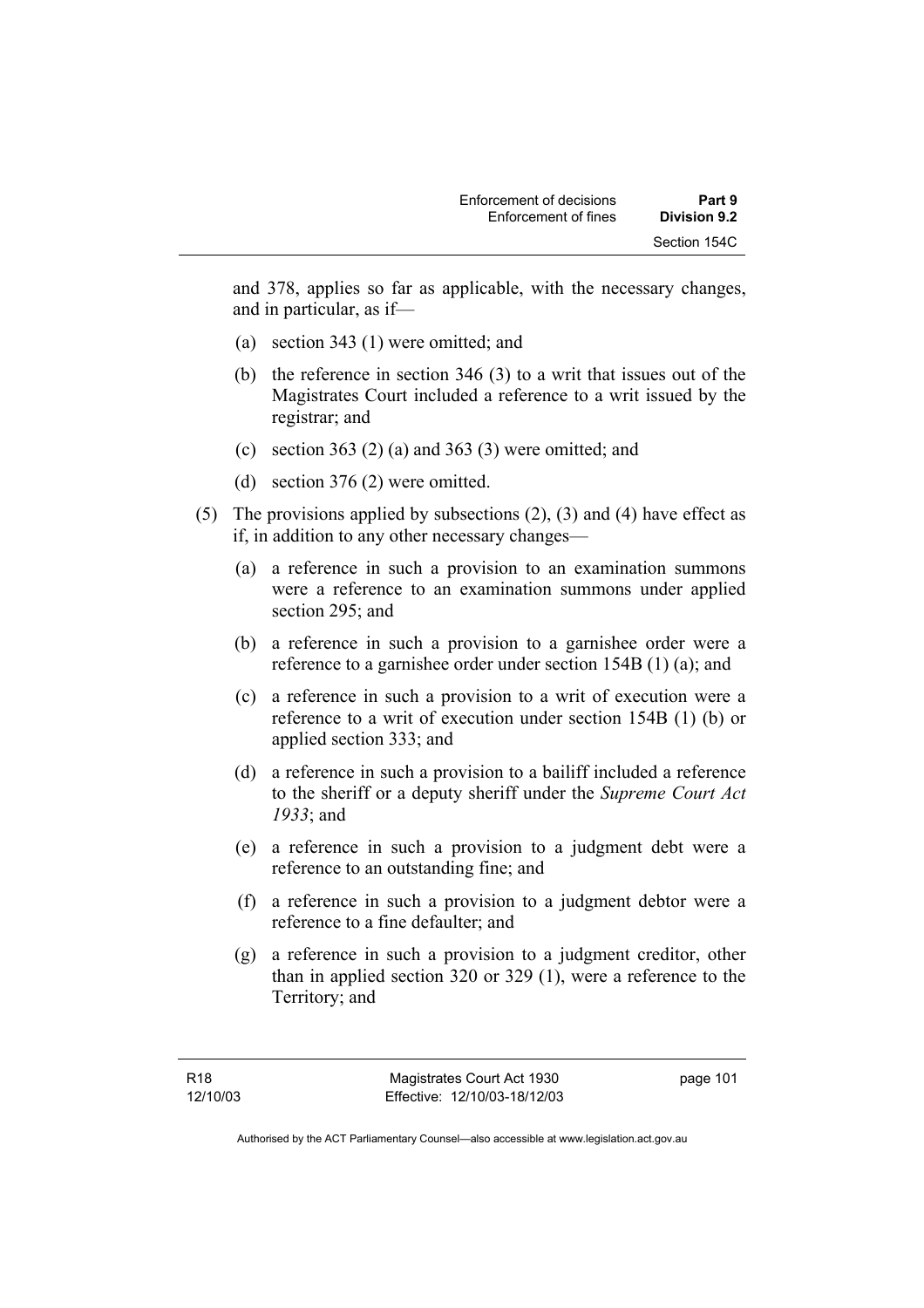| Part 9       | Enforcement of decisions |
|--------------|--------------------------|
| Division 9.2 | Enforcement of fines     |
| Section 154D |                          |

- (h) a reference to the court in such a provision, other than in applied section 349, were a reference to the registrar.
- (6) If, but for this subsection, a power of the registrar under a provision applied by subsection (2), (3) or (4) would be dependent on action being taken by the judgment creditor, the registrar may act on his or her own initiative in the exercise of the power.
- (7) The registrar shall not make an order under a provision applied by subsection  $(2)$ ,  $(3)$  or  $(4)$  for the payment of a fine or administrative fee by instalments.
- $(8)$  If—
	- (a) a provision of the *Magistrates Court (Civil Jurisdiction) Act 1982* applies in relation to a matter; and
	- (b) a regulation or determination under this Act or that Act also applies in relation to that matter; and
	- (c) the provision of the *Magistrates Court (Civil Jurisdiction) Act 1982* is applied in relation to a corresponding matter by subsection  $(2)$ ,  $(3)$  or  $(4)$ ;

a reference in this section to the applied provision referred to in paragraph (c) includes a reference to the relevant regulation or determination.

 (9) A reference in this section to an applied provision by number is a reference to the provision so numbered of the *Magistrates Court (Civil Jurisdiction) Act 1982*, as applied by subsection (2), (3) or  $(4)$ .

#### **154D Committal to prison—fine defaulters**

 (1) The registrar shall, by warrant, commit a fine defaulter to prison if—

R18 12/10/03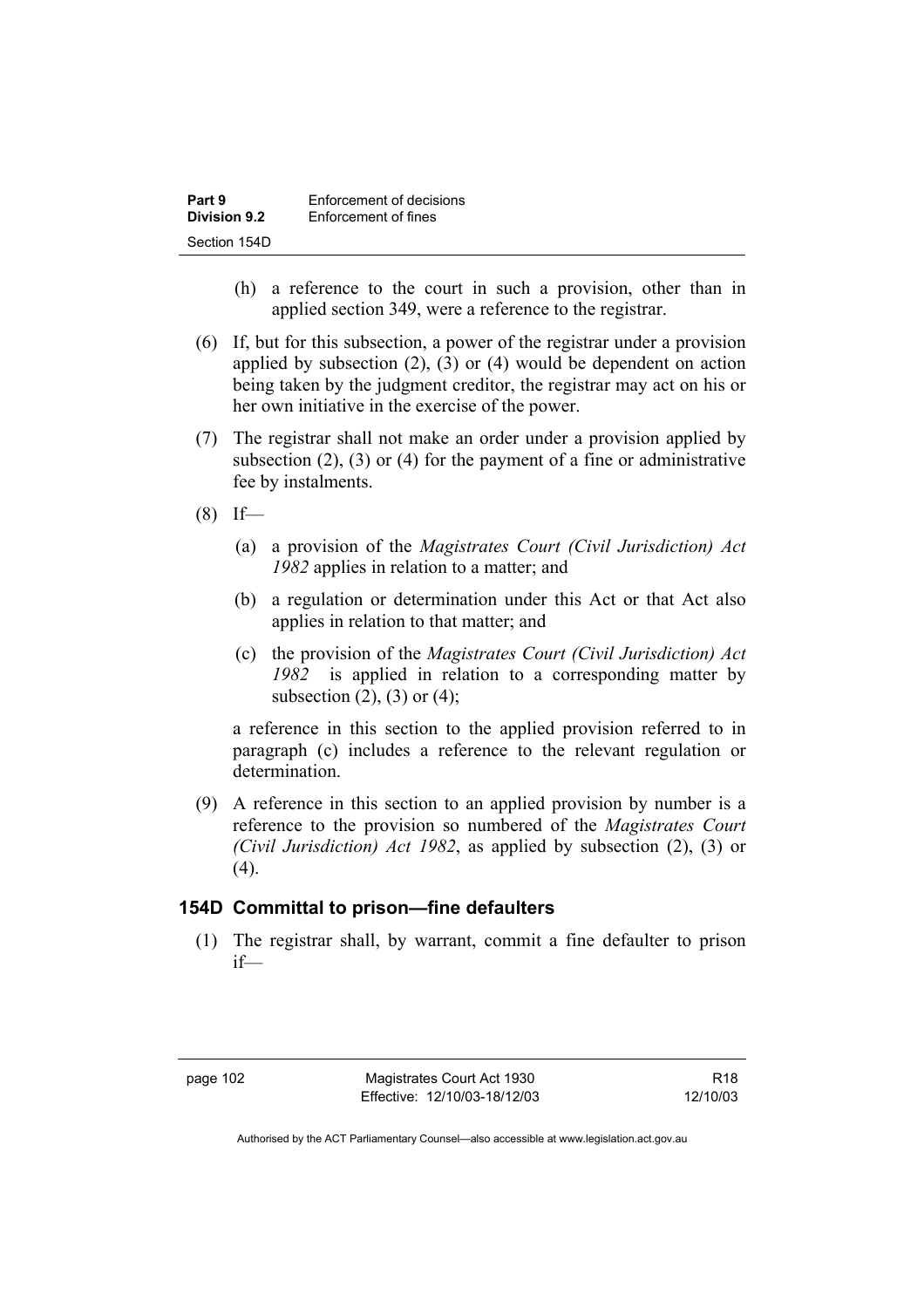| Enforcement of decisions | Part 9       |
|--------------------------|--------------|
| Enforcement of fines     | Division 9.2 |
|                          | Section 155  |

- (a) the registrar is satisfied that all reasonable action has been taken under this division to secure payment and there is no reasonable likelihood of the outstanding fine being paid; and
- (b) the outstanding fine has not been remitted under section 159.
- (2) The period for which the fine defaulter is to be committed to prison shall be the lesser of—
	- (a) a period calculated at the rate of 1 day for each \$100, or part of \$100, of the outstanding fine; and
	- (b) 6 months.
- (3) Subsection (1) does not apply to a person whose liability to pay the fine is derived from an order under the Crimes Act, section 350.

### **155 Money to be paid to registrar**

If a person adjudged by the conviction or order of a court or magistrate to pay any amount of money pays the amount to any police officer or other person, the police officer or other person shall forthwith pay the amount to the registrar.

#### **156 Execution to cease on payment of amount due**

In any case where a warrant of commitment has been issued, the defendant pays or tenders to the police officer having the execution of the warrant the sum or sums mentioned in it, the police officer shall cease to execute the warrant.

# **157 Payment of amount to keeper or superintendent**

 (1) If a person is imprisoned for nonpayment of an outstanding fine, the person may pay, or cause to be paid, to the keeper of the prison or, for a person in respect of whom a warrant under section 255A has been issued, the superintendent of the remand centre, and the keeper or superintendent shall receive—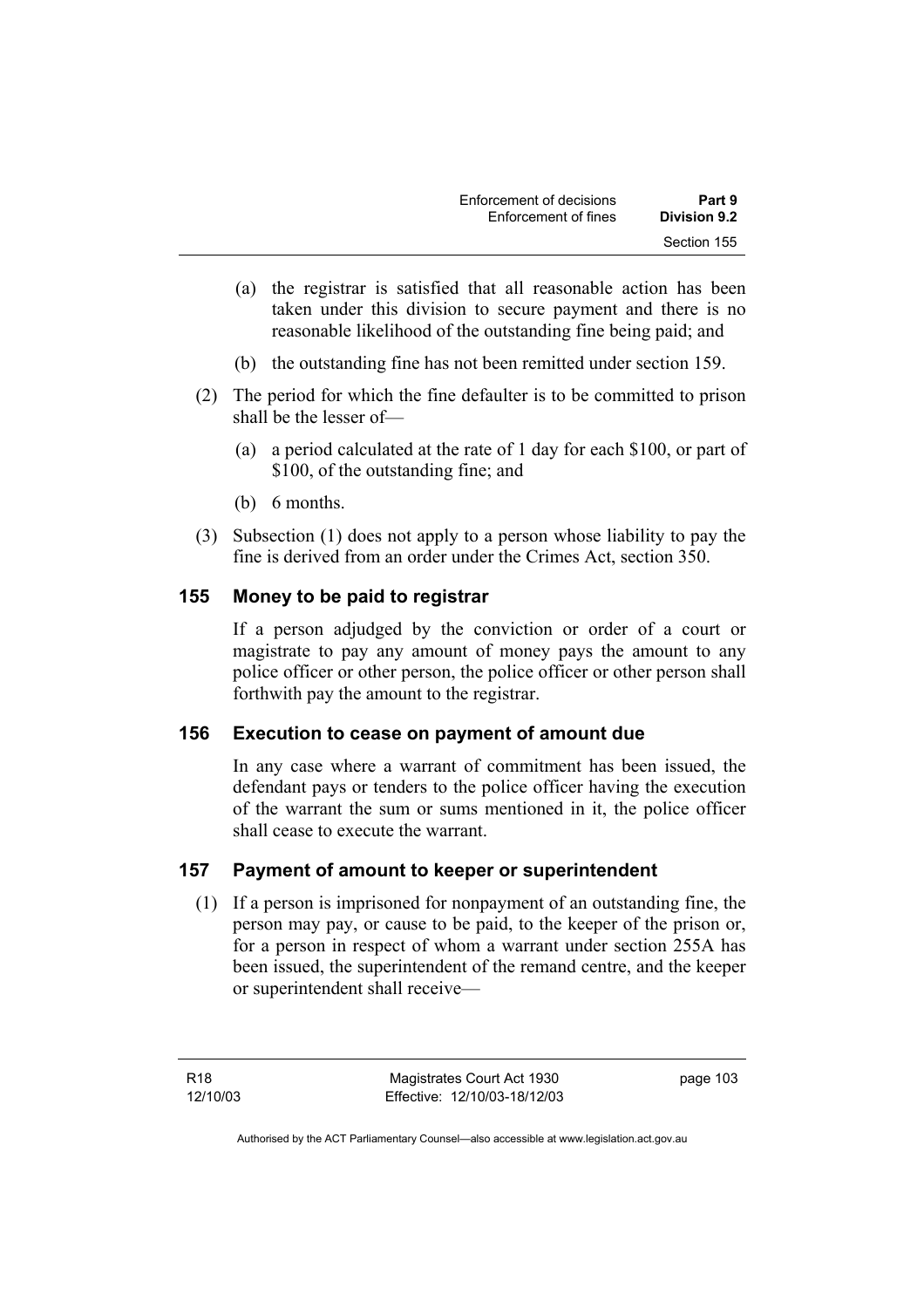| Part 9              | Enforcement of decisions |
|---------------------|--------------------------|
| <b>Division 9.2</b> | Enforcement of fines     |
| Section 158         |                          |

- (a) the sum mentioned in the warrant of commitment and the keeper or superintendent shall thereupon discharge the person unless he or she is in custody for some other matter; or
- (b) any sum in part satisfaction of the outstanding fine and thereupon the term of imprisonment shall be reduced by a number of days bearing as nearly as possible the same proportion to the total number of days for which he or she was committed as the sum so paid bears to the sum for which he or she is so liable and the keeper or superintendent shall at the end of the term so reduced discharge the person unless he or she is in custody for some other matter.
- (2) The keeper or superintendent shall forthwith pay all sums received by him or her under the subsection (1) to the registrar.

### **158 Fine satisfied by imprisonment**

A person who is committed to prison under a warrant issued under section 154D discharges his or her liability to pay the outstanding fine—

- (a) at the rate of \$100 for each day or part of a day for which the person is so imprisoned; or
- (b) if the person is so committed to prison for 6 months—on the completion of the 6 months.

#### **159 Remission**

The Executive may, in writing, remit all or any part of a fine.

#### **160 Conviction or order quashed or set aside**

If the conviction or order that gave rise to a person's liability to pay a fine is quashed or set aside, the registrar shall, in addition to notifying the road transport authority under section 153 (3) (d)—

(a) refund to the person any amount paid in respect of the fine; and

R18 12/10/03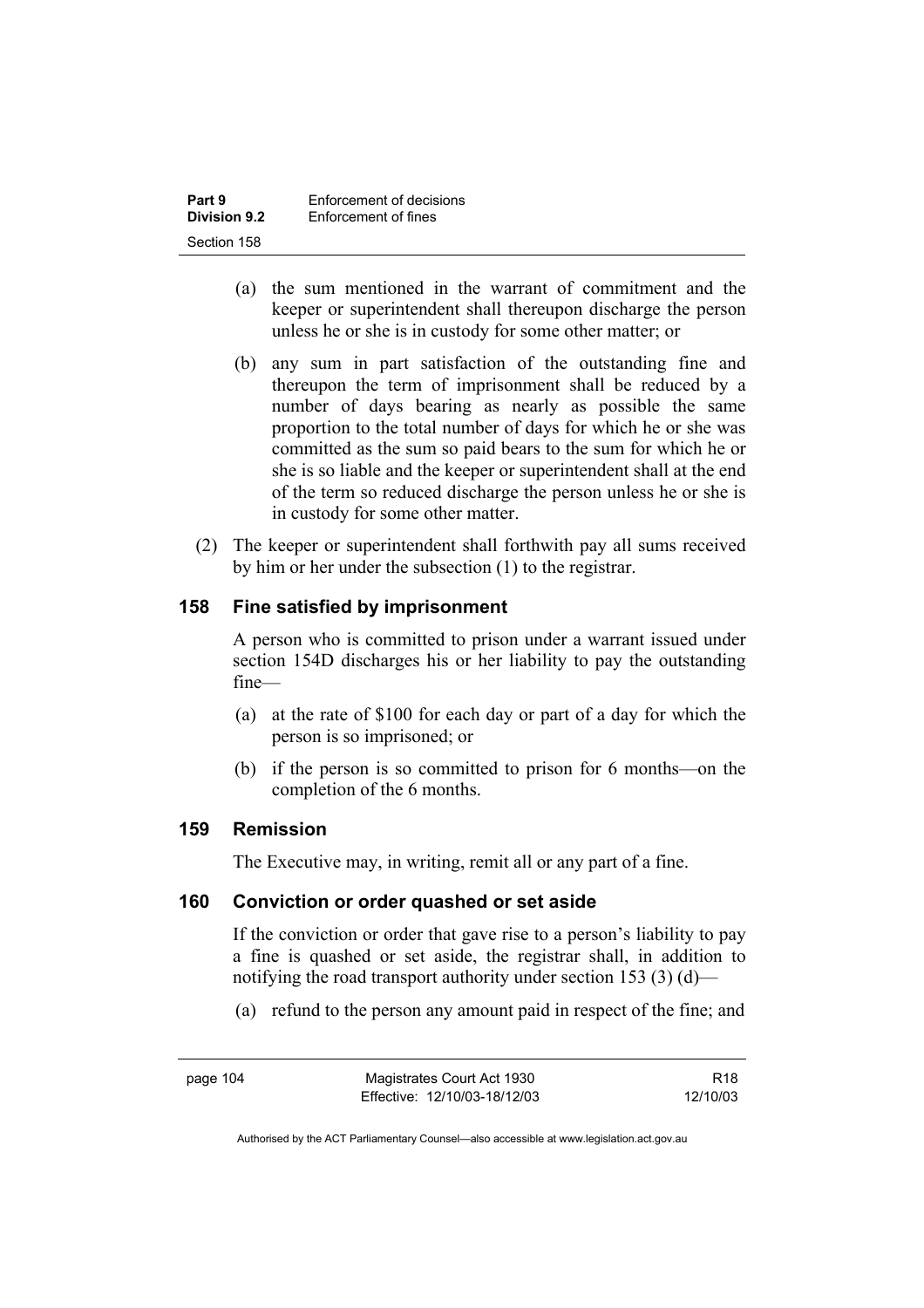(b) refund to the person any amount paid in respect of a relevant administrative fee.

### **161 Other enforcement provisions not affected**

This division shall not be taken to affect the operation of any other law in force in the Territory that provides for the recovery or enforcement of a fine.

# **Division 9.2A Reciprocal enforcement of fines against bodies corporate**

# **166A Definitions for div 9.2A**

In this division:

*conviction* means a conviction or order entered or made by a court in the exercise of summary jurisdiction in proceedings for an offence.

*fine* includes—

- (a) a pecuniary penalty, pecuniary forfeiture and pecuniary compensation; and
- (b) fees, charges and costs payable by a body corporate under an order made in proceedings in which a conviction was entered in respect of the body corporate.

*reciprocating court* means—

- (a) a court declared under section 166B to be a reciprocating court; and
- (b) a court included in a class of courts declared under section 166B to be a class of reciprocating courts.

*relevant officer*, in relation to a reciprocating court, means the registrar or other corresponding officer of the court.

R18 12/10/03 page 105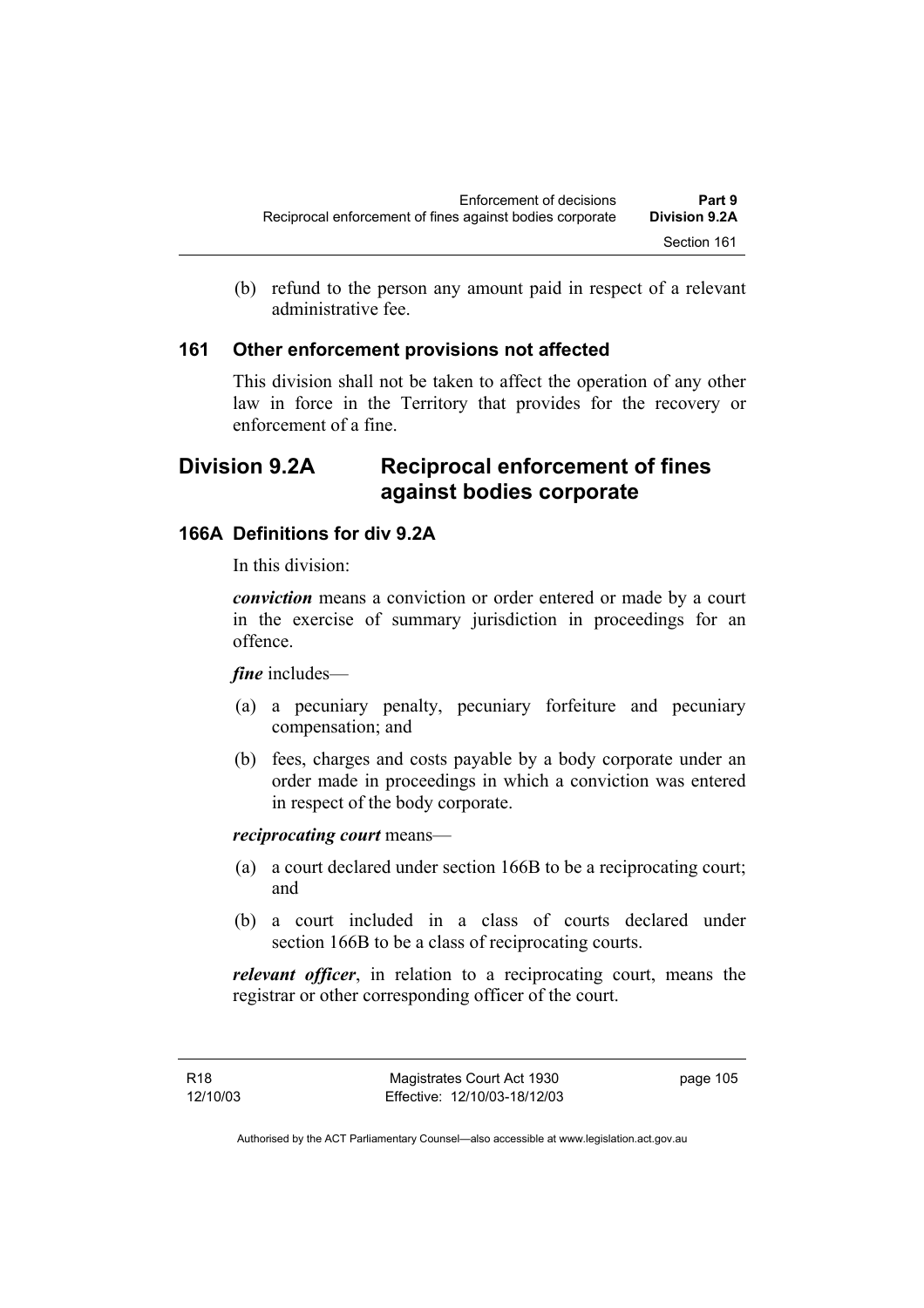| Part 9               | Enforcement of decisions                                 |
|----------------------|----------------------------------------------------------|
| <b>Division 9.2A</b> | Reciprocal enforcement of fines against bodies corporate |
| Section 166B         |                                                          |

*State* includes a Territory other than the Australian Capital Territory and the Jervis Bay Territory.

*Territory fine* means a fine payable under a conviction of the court.

# **166B Declarations relating to reciprocating courts**

- (1) If a State has laws providing for enforcement in the State of a Territory fine against a body corporate, the Attorney-General may, in writing—
	- (a) declare a court of summary jurisdiction in the State to be a reciprocating court; or
	- (b) declare a class of courts of summary jurisdiction in the State to be a class of reciprocating courts.
- (2) A declaration is a notifiable instrument.
	- *Note* A notifiable instrument must be notified under the *Legislation Act 2001*.

# **166C Enforcement of fine**

- (1) If a fine is payable by a body corporate under a conviction of a reciprocating court and the registrar receives a written request from the relevant officer of the reciprocating court for the enforcement of the conviction accompanied by—
	- (a) a copy, certified by the relevant officer to be correct, of the conviction; and
	- (b) a certificate signed by the relevant officer specifying the amount of the fine that remains unpaid;

the registrar shall—

- (c) register the conviction by filing in the court the certified copy of the conviction; and
- (d) note the date of the registration on the copy.

R18 12/10/03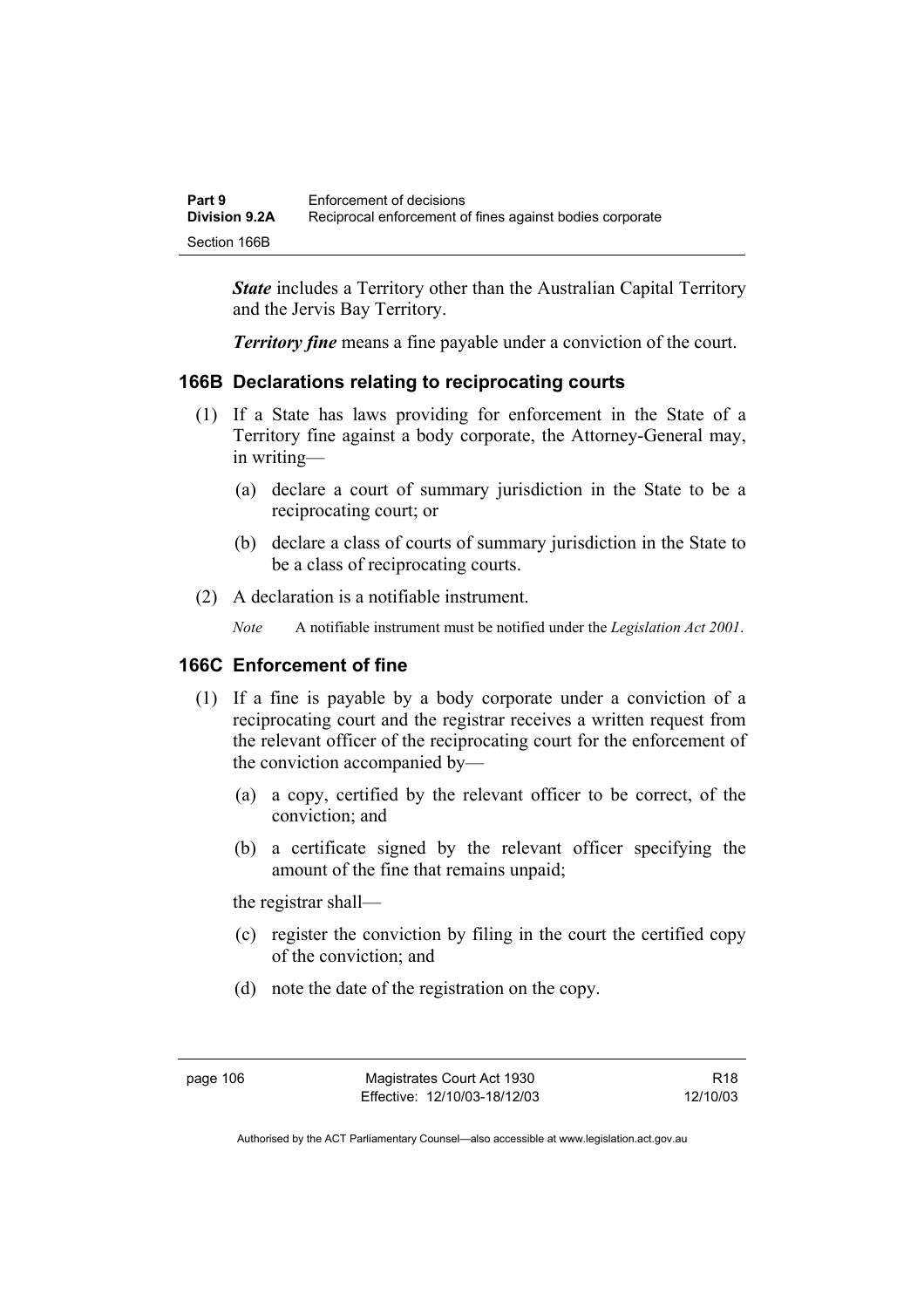- (2) On the registration of a conviction under subsection  $(1)$ 
	- (a) the conviction shall, for this part, be deemed to be a conviction of the court adjudging payment of a fine by the body corporate in the amount specified as unpaid in the certificate referred to in subsection (1) (b); and
	- (b) the registrar shall issue a writ of execution for the purpose of recovering the amount referred to in paragraph (a); and
	- (c) subject to this section, this Act and the *Magistrates Court (Civil Jurisdiction) Act 1982* apply in relation to a writ issued under paragraph (b) as if the writ had been issued in connection with a conviction of the court.
- (3) If a request is made under this section in respect of a fine payable under a conviction of a reciprocating court and the registrar later receives a notification from the relevant officer of the reciprocating court of payment of an amount in satisfaction in whole or part of the amount of the fine, the registrar shall note the particulars of the payment on the certified copy of the conviction filed in the court.
- (4) Notwithstanding anything in this part, if—
	- (a) a writ is issued under subsection (2) in respect of a fine; and
	- (b) before execution, the registrar receives a notification referred to in subsection (3) relating to the fine;

the registrar shall arrange for the return of the writ and, on its return, he or she shall—

- (c) if the amount of the fine has been paid in full—withdraw the writ; or
- (d) if part of the amount of the fine remains unpaid—amend the writ to show the amount still unpaid.
- (5) If a writ is amended under subsection (4), the writ shall be enforced in respect of the amount of the fine for the time being shown in the writ as unpaid.

| R18      | Magistrates Court Act 1930   | page 107 |
|----------|------------------------------|----------|
| 12/10/03 | Effective: 12/10/03-18/12/03 |          |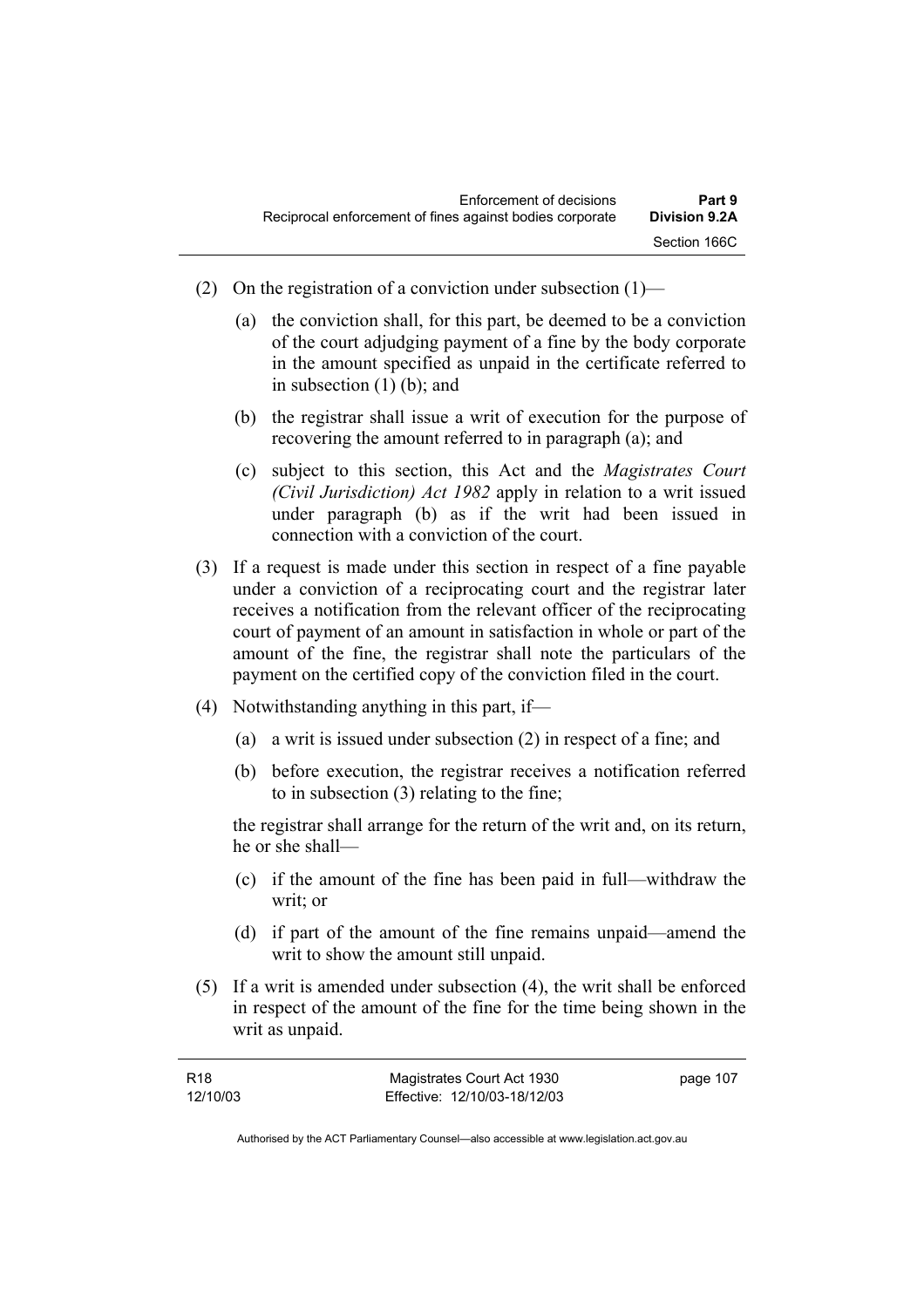| Part 9              | Enforcement of decisions |
|---------------------|--------------------------|
| <b>Division 9.6</b> | Miscellaneous            |
| Section 166D        |                          |

- (6) Notwithstanding section 190, if a sum of money is paid to the registrar in satisfaction in whole or in part of a fine payable under a conviction registered under subsection (1), the registrar shall remit the sum of money to the relevant officer of the reciprocating court by which the conviction was entered.
- (7) For this section, a document that purports to have been signed by the relevant officer of a reciprocating court shall be taken to have been so signed unless the contrary is proved.

### **166D Effect of enforcement by reciprocating court**

A sum of money received by the registrar from a reciprocating court in satisfaction in whole or in part of a Territory fine shall be applied to the registrar as if the sum had been paid to him or her by the body corporate by which the fine was payable in satisfaction in whole or in part of the fine.

### **166E Registrar to notify payment of Territory fine**

If—

- (a) a conviction of the court under which a fine is payable is registered by the relevant officer of a reciprocating court; and
- (b) a sum of money is received by the registrar in satisfaction in whole or in part of the fine;

the registrar shall, as soon as practicable, notify the relevant officer of the amount of that payment.

# **Division 9.6 Miscellaneous**

#### **184 Enforcement of costs against informant**

If a court orders an informant in criminal proceedings to pay costs to a defendant, the order operates as a judgment given or entered in respect of a claim for the payment of money and is enforceable as such.

page 108 Magistrates Court Act 1930 Effective: 12/10/03-18/12/03

R18 12/10/03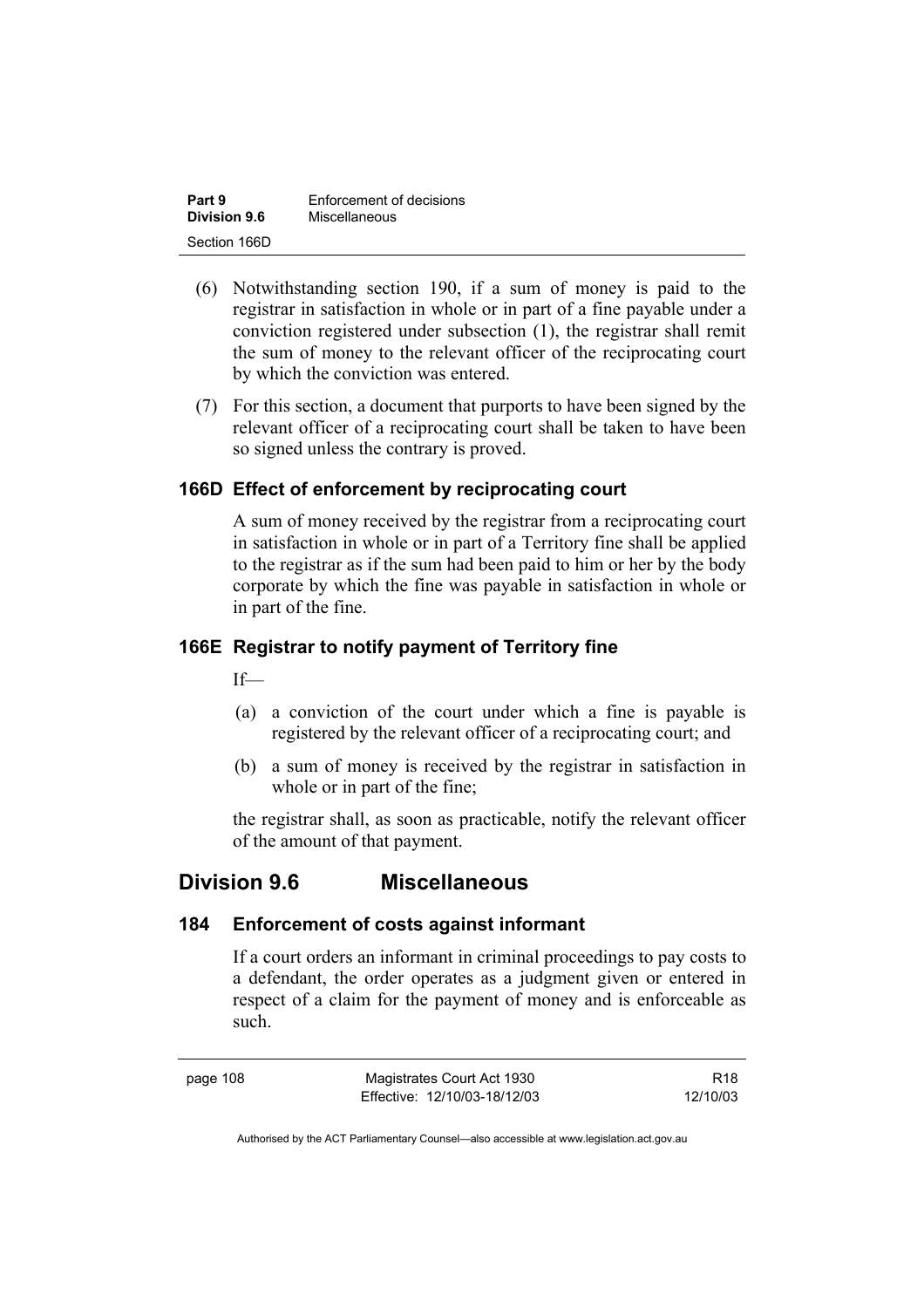### **185 Committal to prison—orders not involving payment of money**

- $(1)$  If—
	- (a) a conviction does not order the payment of any fine or penalty but orders that the defendant be imprisoned for his or her offence; or
	- (b) an order is not for the payment of money but for the doing of some other act and directs that, if he or she neglects or refuses to do the act, the defendant be imprisoned and the defendant neglects or refuses to do the act;

the court or a magistrate may by warrant commit the defendant to prison there to be kept according to the terms in that behalf of the conviction or order.

 (2) A reference in subsection (1) (b) to an *order* does not include a reference to an order under the Crimes Act, section 350.

# **186 Warrant of commitment to prison**

- (1) A warrant of commitment—
	- (a) shall require the police officer or escort to whom it is directed to take the person named in the warrant to a prison mentioned in the warrant; and
	- (b) shall require the person in charge of the prison to which the person is taken to imprison the person in accordance with the warrant.
- (2) A warrant of commitment in which the direction referred to in subsection (1) (a) is given to all police officers or all escorts—
	- (a) shall be taken in that respect to be directed to each police officer, or each escort, respectively; and
	- (b) may be executed in that respect by any police officer, or any escort, respectively.

| R18      | Magistrates Court Act 1930   | page 109 |
|----------|------------------------------|----------|
| 12/10/03 | Effective: 12/10/03-18/12/03 |          |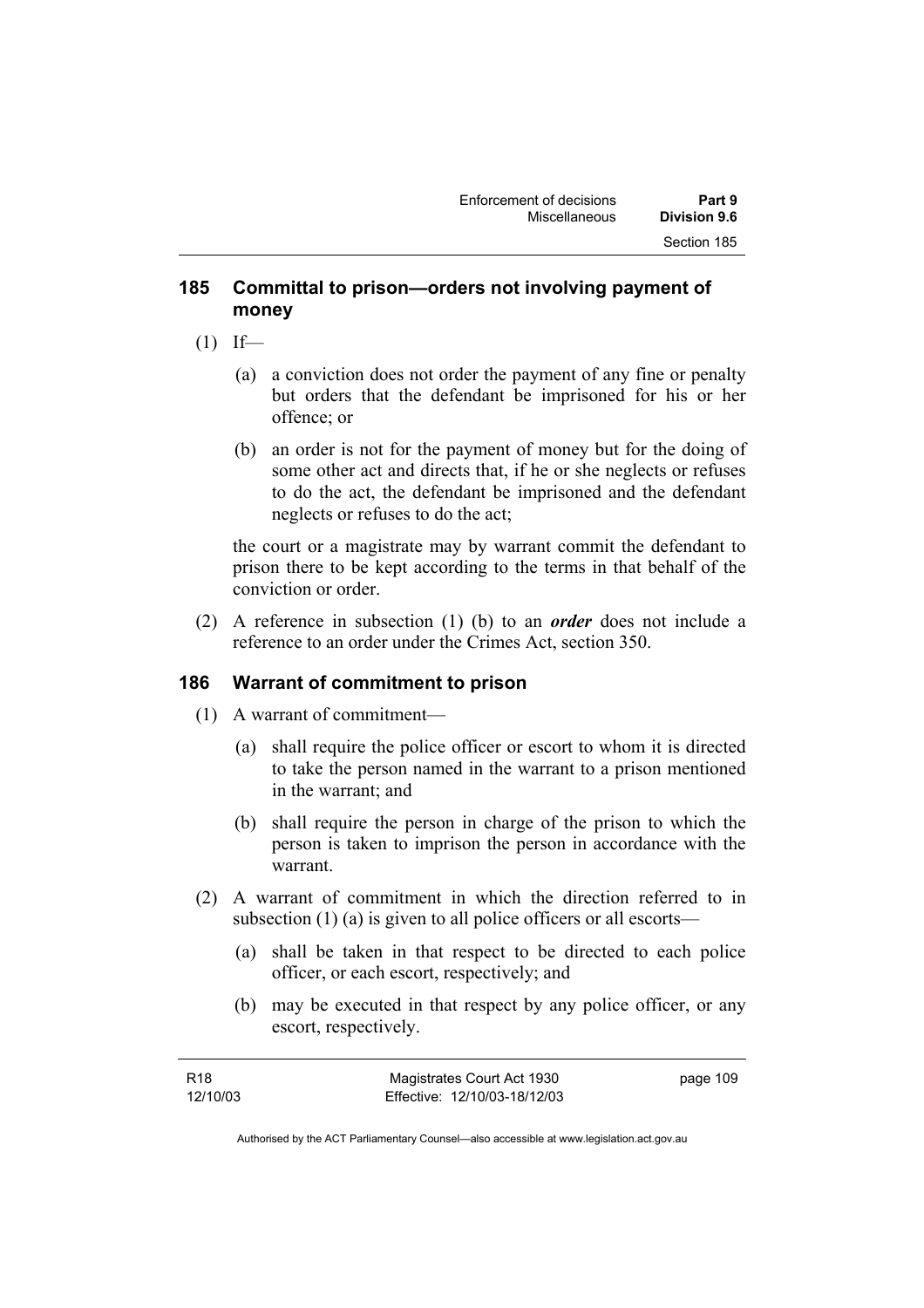| Part 9              | Enforcement of decisions |
|---------------------|--------------------------|
| <b>Division 9.6</b> | Miscellaneous            |
| Section 187         |                          |

- (3) On the arrival at the prison of the person named in the warrant, the person in charge of the prison or a person authorised by him or her—
	- (a) shall sign the receipt on the warrant for the person; and
	- (b) shall complete the report on the warrant about the person's apparent physical condition and state of health.

# **187 Warrant of commitment if defendant already in prison**

- (1) If by any conviction or order it is adjudged that the defendant be imprisoned and the defendant is then undergoing imprisonment on a conviction for another offence, the warrant of commitment in respect of the subsequent offence shall be forthwith delivered to the gaoler to whom it is directed.
- (2) The court or magistrate issuing the warrant of commitment may order thereby that the imprisonment for the subsequent offence shall commence at the termination of the imprisonment that the defendant is then undergoing.

# **188 Mitigation of payment by court**

- (1) If in a case when either imprisonment or a fine is imposed there is prescribed a requirement for the defendant to enter into his or her recognisance and to find sureties for keeping the peace, or being of good behaviour, and observing some other condition, or to do any of such things, the court may dispense with the requirement or any part thereof.
- (2) If the court has authority under any law in force in the Territory (other than this Act), whether past or future, to impose imprisonment for an offence punishable on summary conviction, and has no authority to impose a fine for that offence, it may notwithstanding, when adjudicating on that offence, if it thinks that the justice of the case will be better met by a fine than by imprisonment, impose a penalty not exceeding 50 penalty units, and not being of such an amount as will subject the offender under the

| page 110 | Magistrates Court Act 1930   | R <sub>18</sub> |
|----------|------------------------------|-----------------|
|          | Effective: 12/10/03-18/12/03 | 12/10/03        |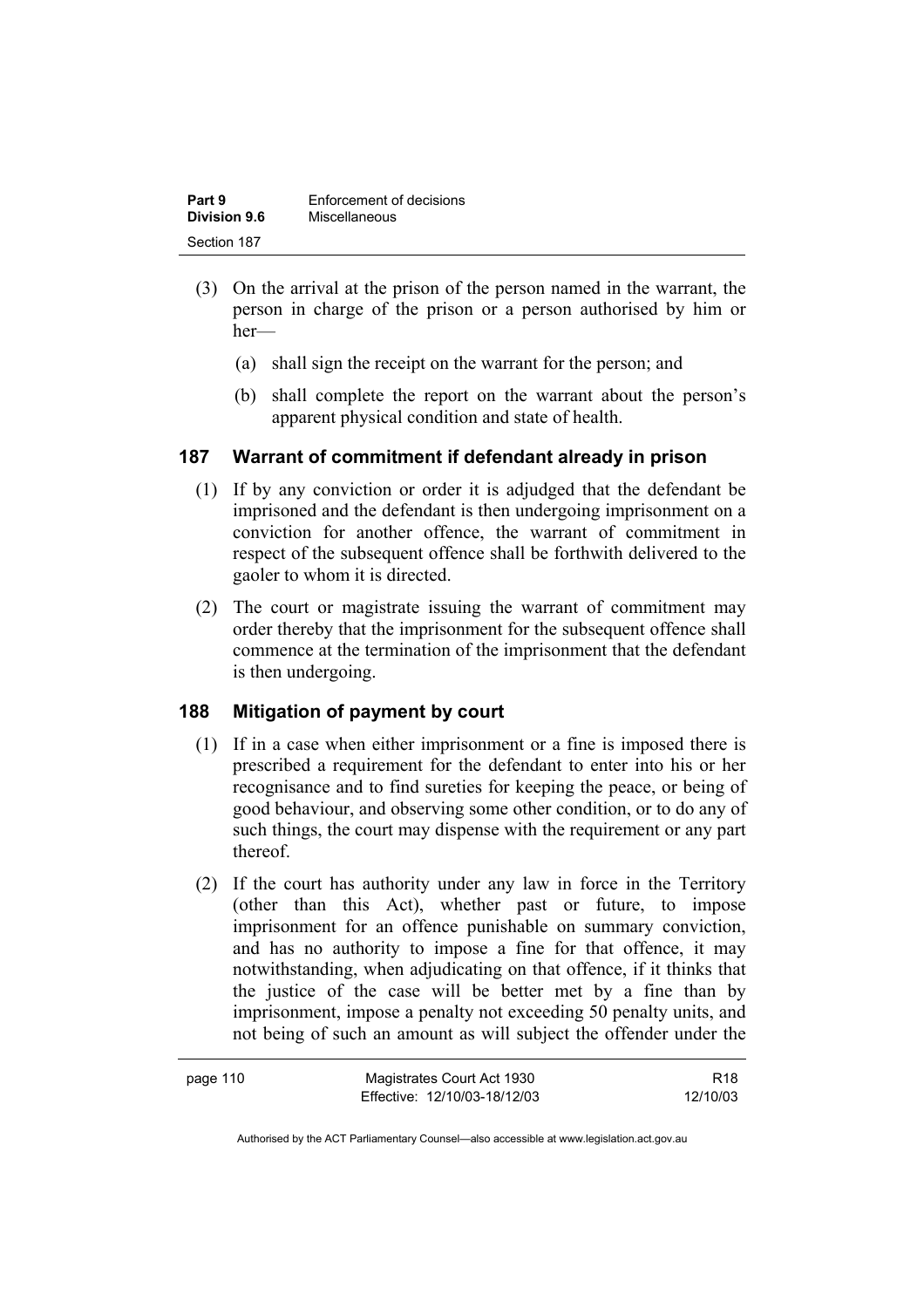| Enforcement of decisions | Part 9              |
|--------------------------|---------------------|
| <b>Miscellaneous</b>     | <b>Division 9.6</b> |
|                          | Section 191         |

provisions of this Act in default of payment of the penalty, to any greater term of imprisonment than that to which he or she is liable under the law authorising the imprisonment.

### **191 Accounts to be kept in approved form**

Every registrar, keeper of a gaol and superintendent of a remand centre shall keep a true and exact account of all money received by him or her under or by virtue of any conviction or order, showing the persons from whom and the time when the sums were received and to whom and when the sums were paid, in accordance with the approved form.

Maximum penalty: 1 penalty unit.

### **193 Forfeited goods may be sold**

Except where otherwise provided, all forfeitures, not pecuniary, that are incurred in respect of an offence triable by the court or that may be enforced by the court, may be sold or disposed of or dealt with in such a manner as the court directs, and the proceeds of the sale shall be applied in like manner as if the proceeds were a fine imposed under the Act, ordinance or law on which the proceeding for forfeiture is founded.

# **194 Warrant of commitment or writ of execution not void for form only**

A warrant of commitment or writ of execution shall not be held void by reason only of any defect or error in it if there is a conviction or order that is good and valid or that may be amended and made good and valid under this Act to sustain it.

# **195 Convictions etc to be transmitted to registrar of Supreme Court**

If any person is convicted before, or an information is dismissed by, the court in respect of any prosecution for an indictable offence, the

R18 12/10/03 Magistrates Court Act 1930 Effective: 12/10/03-18/12/03 page 111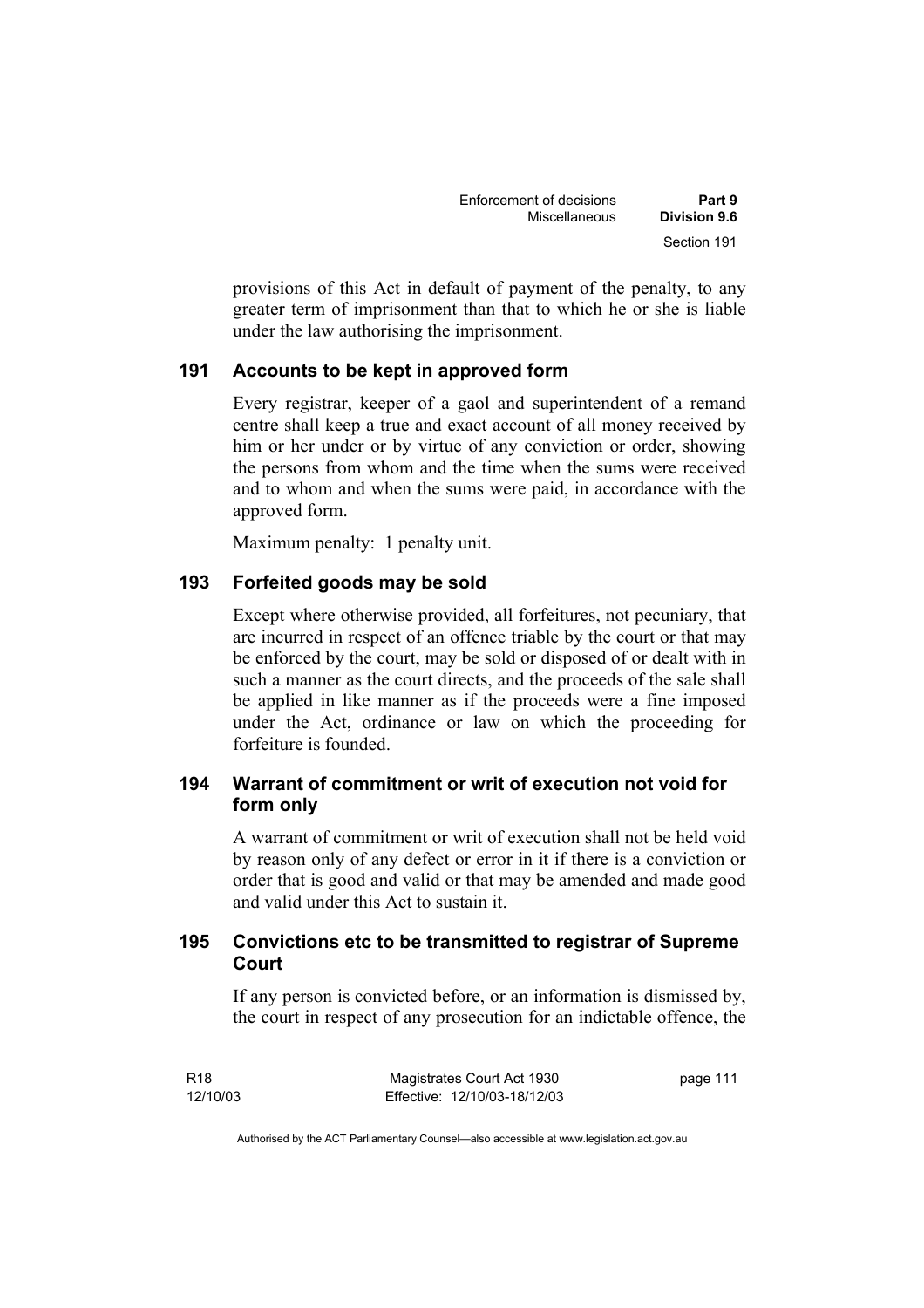| Part 9              | Enforcement of decisions |  |
|---------------------|--------------------------|--|
| <b>Division 9.6</b> | Miscellaneous            |  |
| Section 195         |                          |  |

court shall forthwith thereafter transmit the conviction and recognisances, or a copy of the certificate of dismissal (if any), as the case may be, to the registrar of the Supreme Court, to be kept by the registrar among the records of the Supreme Court; and the court shall also cause all such decisions to be registered in a book to be kept of the purpose.

page 112 Magistrates Court Act 1930 Effective: 12/10/03-18/12/03

R18 12/10/03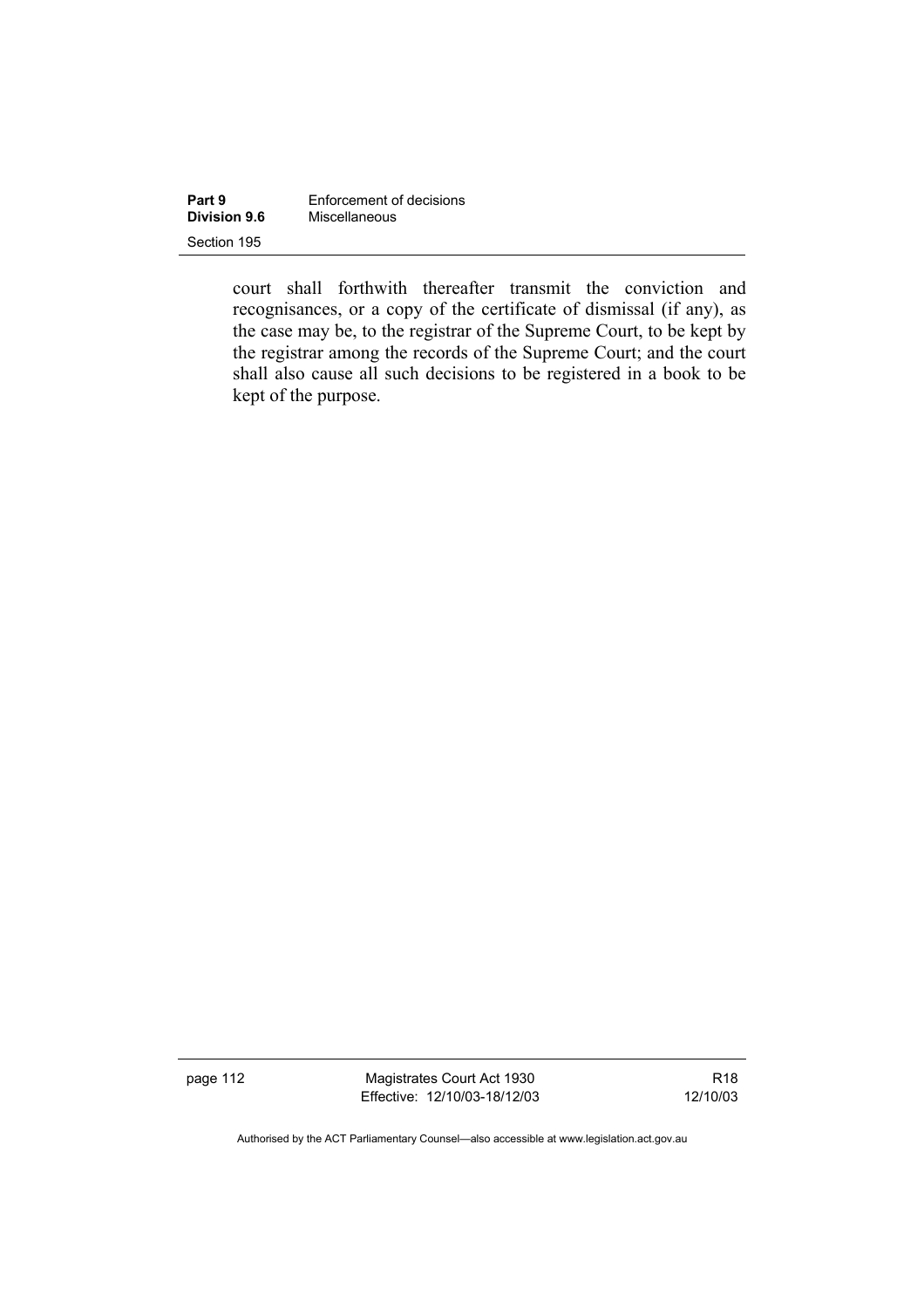# **Part 11 Appeals to Supreme Court**

# **Division 11.1 Appellate jurisdiction of Supreme Court**

# **207 Jurisdiction of Supreme Court**

- (1) The appellate jurisdiction of the Supreme Court with respect to decisions of the Magistrates Court under this Act extends to the hearing and determination of the following appeals and to no others:
	- (a) appeals to which division 11.2 applies;
	- (b) appeals from decisions of the Magistrates Court by way of orders to review made in accordance with division 11.3.
- (2) Nothing in this part limits the operation of any other Act that makes provisions with respect to the appellate jurisdiction of the Supreme Court.

# **Division 11.2 Appeals**

#### **208 Appeals to which div 11.2 applies**

- (1) Each of the following appeals is an appeal to which this division applies:
	- (a) an appeal, by the person convicted, from a conviction for an offence dealt with by the Magistrates Court under this Act, part 7, part 7A or section 255 or under the Crimes Act, section 375;
	- (b) an appeal, by the person against whom the order is made, from an order made under this Act, section 113 or 114 in proceedings dealt with by the Magistrates Court under this Act, part 7 or under the Crimes Act, section 375;

page 113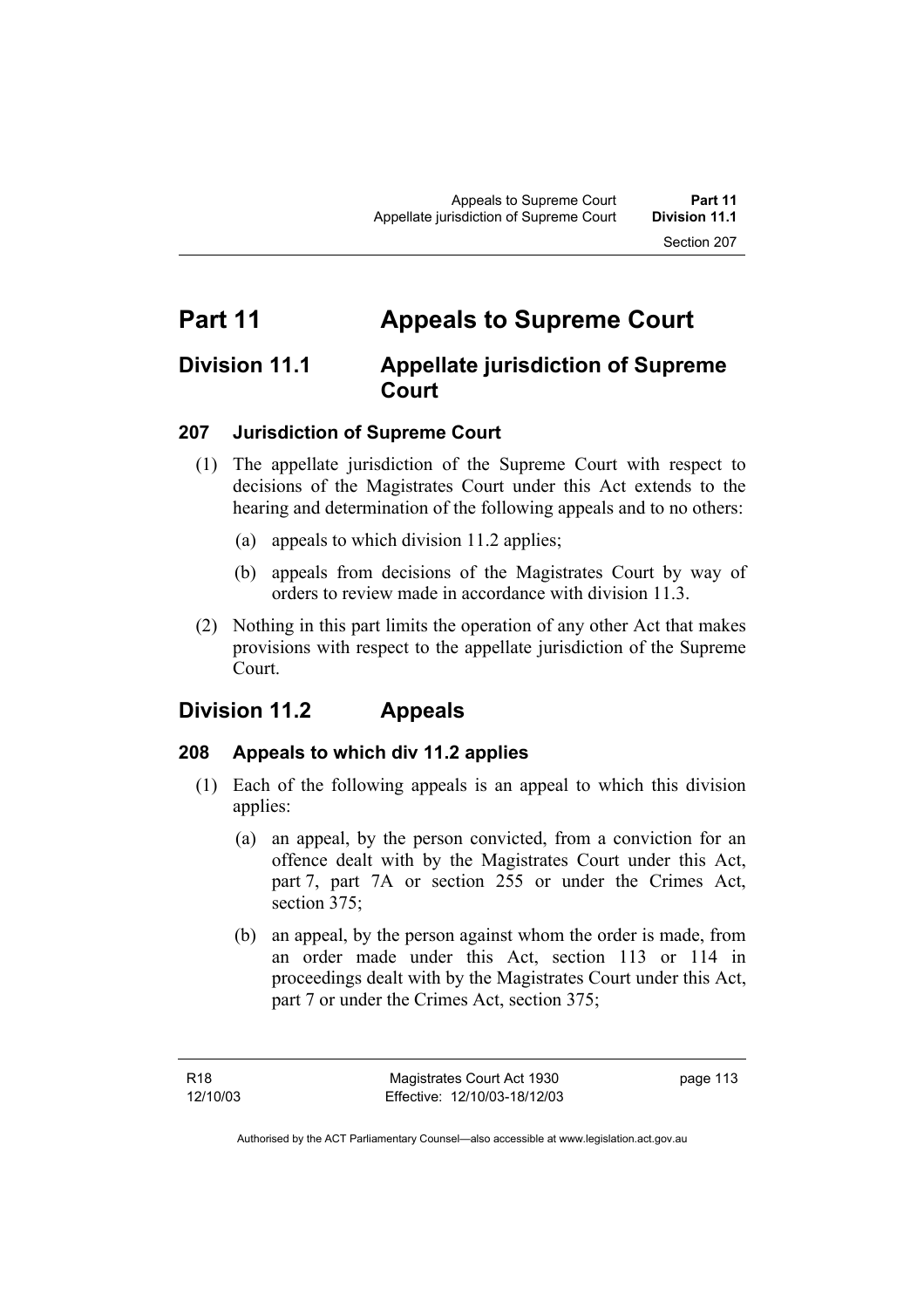| Part 11              | Appeals to Supreme Court |  |
|----------------------|--------------------------|--|
| <b>Division 11.2</b> | Appeals                  |  |
| Section 209          |                          |  |

- (c) an appeal from a sentence or penalty imposed by the Magistrates Court by a person convicted of an offence dealt with by that court under this Act, section 90A or 255, or part 7 or 7A, or under the Crimes Act, section 375, whether or not that person appeals against the conviction in respect of which the sentence or penalty was imposed;
- (d) an appeal, by the person charged, from a decision of the Magistrates Court made under—
	- (i) the Crimes Act, section 402 (1); or
	- (ii) the Crimes Act, section 402 (3); or
	- (iii) the Crimes Act, section 403 (1); or
	- (iv) the Crimes Act, section  $407(7)$  (b);
- (e) an appeal, by a person who has given a recognisance under the Crimes Act, section 402 or 403 or by his or her surety, from a decision of the Magistrates Court on an application made under that Act, section 405 to that court.
- (3) Nothing in subsection (1) shall be taken to affect any power that the Supreme Court has, apart from this Act, to grant bail or to vary the conditions of bail.

#### **209 Institution of appeal**

- (1) An appeal shall be instituted by the appellant filing a notice of appeal in the office of the registrar of the Supreme Court within the period of 21 days after the conviction was entered, the order or decision was made or the sentence or penalty imposed, as the case requires, or within such further time as the Supreme Court allows.
- (2) As soon as practicable after the appeal has been instituted, the appellant shall—
	- (a) lodge a copy of the notice of appeal in the office of the Magistrates Court for inclusion in the records of that court; and

page 114 Magistrates Court Act 1930 Effective: 12/10/03-18/12/03

R18 12/10/03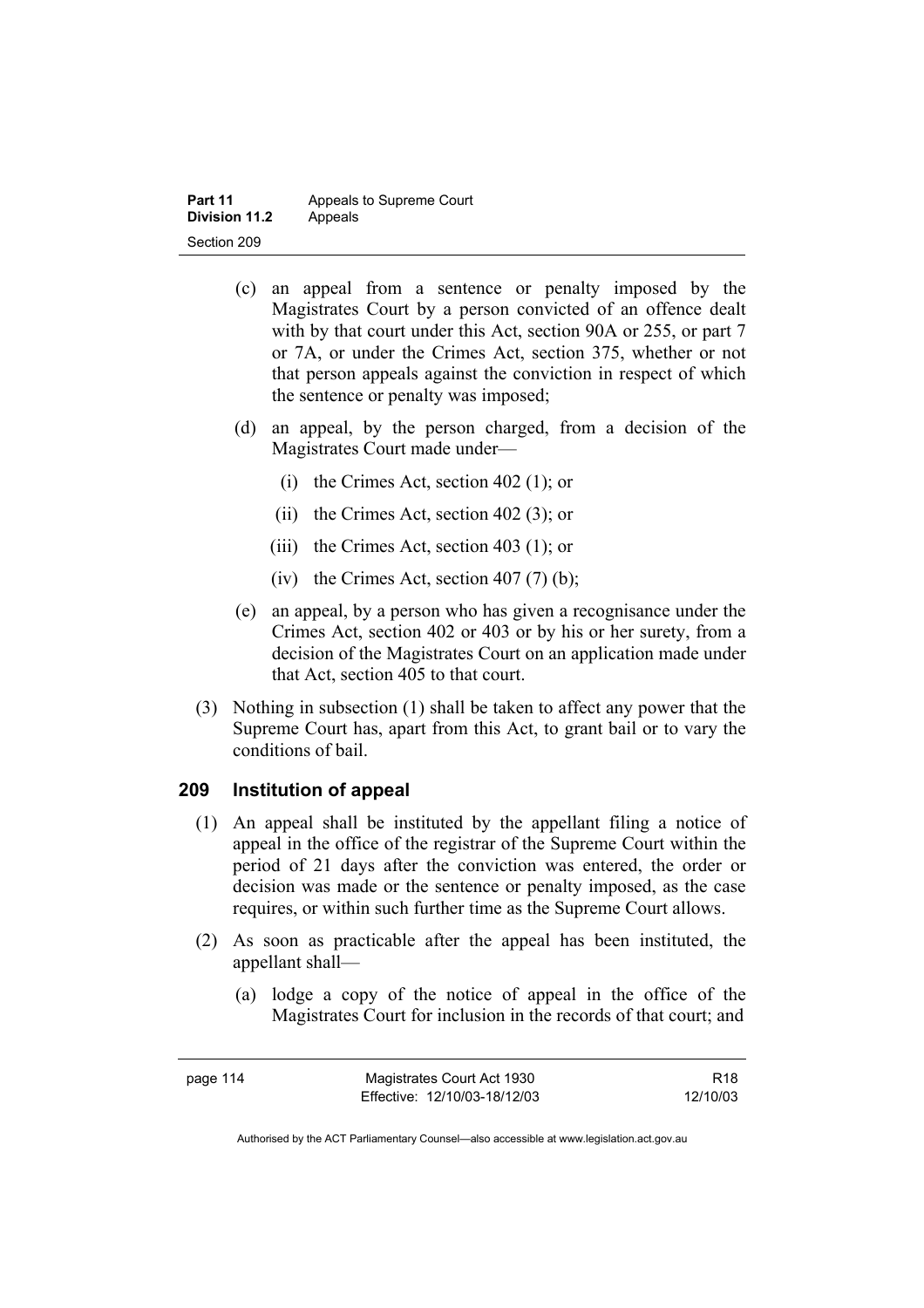(b) serve a copy of the notice of appeal on the informant.

#### **210 Substituted service of notice of appeal**

- (1) If it appears to the Supreme Court, on an application made for an order under this section, that personal service of a notice of appeal under section 209 on a person on whom it is required to be served cannot be effected, the Supreme Court may make the order for substituted or other service that the Supreme Court thinks just.
- (2) The Supreme Court may, on an application made for an order under this subsection, dispense with service of a notice of appeal if the court thinks it necessary or expedient to do so.
- (3) An order under subsection (2) may be made subject to the conditions (if any) the Supreme Court thinks fit.

#### **214 Appeals in cases other than civil cases**

- (1) This section applies to an appeal referred to in section 208 (1) (a), (b), (c), (d), (e) or (g).
- (2) In an appeal to which this section applies, the Supreme Court shall have regard to the evidence given in the proceedings out of which the appeal arose, and has power to draw inferences of fact.
- (3) In an appeal to which this section applies, the Supreme Court shall—
	- (a) if it thinks it necessary or expedient to do so in the interests of justice—
		- (i) order the production of any document or other thing that was an exhibit in, or was otherwise connected with, the proceedings out of which the appeal arose, being a document or thing the production of which appears to it to be necessary for the determination of the appeal; and
		- (ii) order any person who was, or would have been if he or she had been called, a compellable witness in those

page 115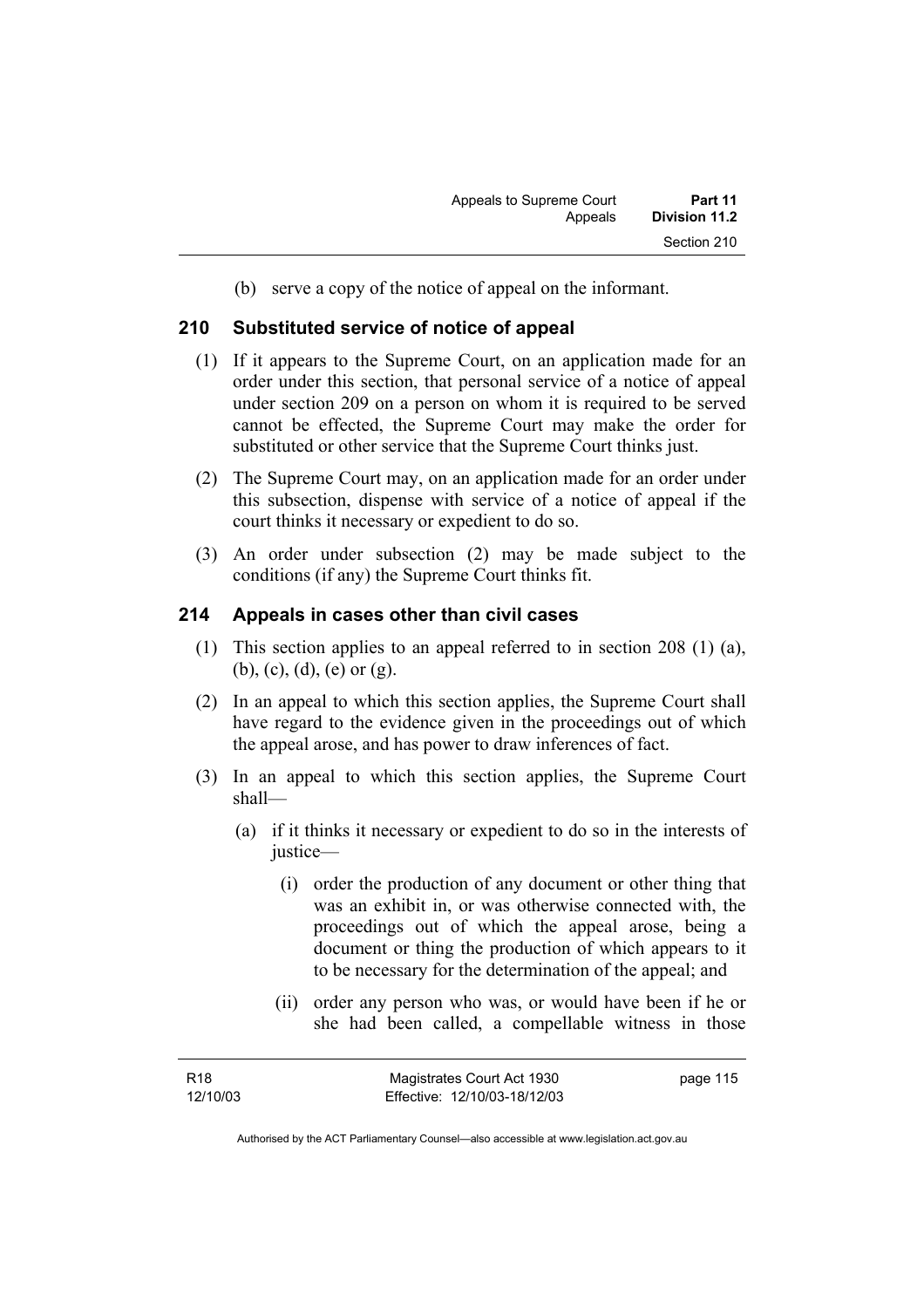| Part 11       | Appeals to Supreme Court |  |
|---------------|--------------------------|--|
| Division 11.2 | Appeals                  |  |
| Section 216   |                          |  |

proceedings to attend for examination before the Supreme Court; and

- (iii) receive the evidence, if tendered, of any witness; and
- (b) receive evidence with the consent of the parties to the appeal.
- (4) If evidence is tendered in an appeal to which this section applies, the Supreme Court shall, unless it is satisfied that the evidence would not afford any ground for allowing the appeal, receive the evidence if—
	- (a) it appears to the Supreme Court that the evidence is likely to be credible and would have been admissible in the proceedings out of the which the appeal arose on an issue relevant to the appeal; and
	- (b) the Supreme Court is satisfied that the evidence was not adduced in those proceedings and there is a reasonable explanation for the failure to adduce it.

#### **216 Stay of execution pending appeal in certain cases**

- (1) If an appeal to which this division applies has been duly instituted, the enforcement or execution of the conviction, order, sentence or penalty appealed from shall be stayed until the appeal is concluded or is abandoned or discontinued and, if the appellant is in custody, he or she may, if not detained for any other cause, be granted bail in accordance with the provisions of the *Bail Act 1992*.
- (2) If the appellant in custody in respect of whom the enforcement or execution of a conviction is stayed—
	- (a) is not granted bail under the *Bail Act 1992*; or
	- (b) is not detained for any other cause;

the court or a magistrate may, by warrant, commit the person to a remand centre.

page 116 Magistrates Court Act 1930 Effective: 12/10/03-18/12/03

R18 12/10/03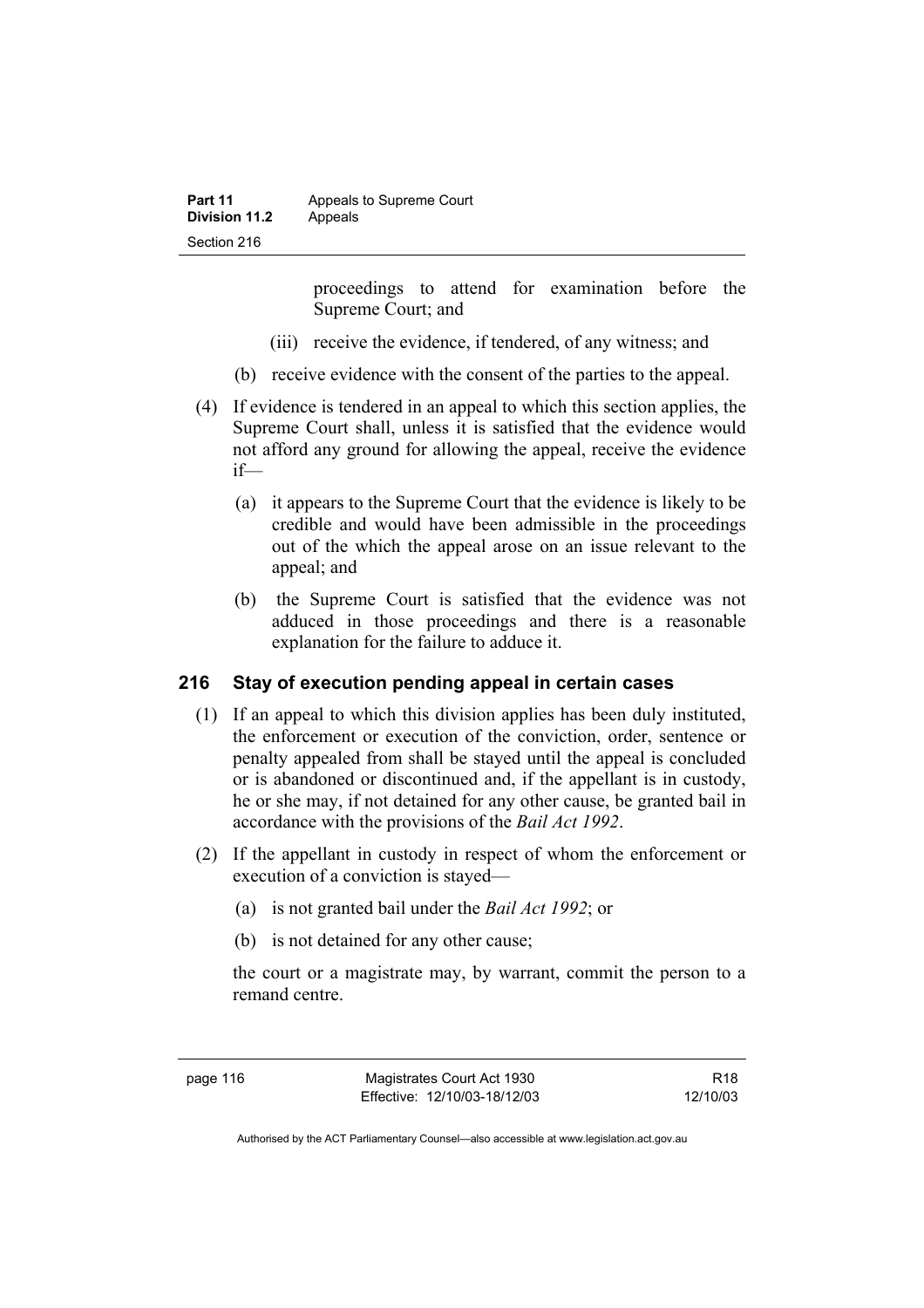#### **218 Orders by Supreme Court on appeals**

- (1) On an appeal to which this division applies, the Supreme Court may—
	- (a) affirm, reverse or vary the conviction, order, sentence, penalty or decision appealed from; or
	- (b) give such judgment, or make such order, as, in all the circumstances, it thinks fit, or refuse to make an order; or
	- (c) set aside the conviction, order, sentence, penalty or decision appealed from, in whole or in part, and remit the proceedings to the Magistrates Court for further hearing and determination, subject to the directions the Supreme Court thinks fit.
- (2) A judgment or order of the Supreme Court under subsection (1) (a) or (b) shall have effect as if it were a decision of the Magistrates Court and may be enforced by the Magistrates Court accordingly.

### **219 Barring of right of appeal under div 11.2 if order to review granted**

- (1) If an order nisi to review a decision of the Magistrates Court has been granted under division 11.3 to a person entitled to appeal against that decision to the Supreme Court under this division, that person ceases to be entitled to appeal to the Supreme Court under this division.
- (2) If an order nisi to review a decision of the Magistrates Court is granted under division 11.3 to a person after the person has instituted an appeal to the Supreme Court under this division against that decision, the appeal shall be deemed to have been withdrawn.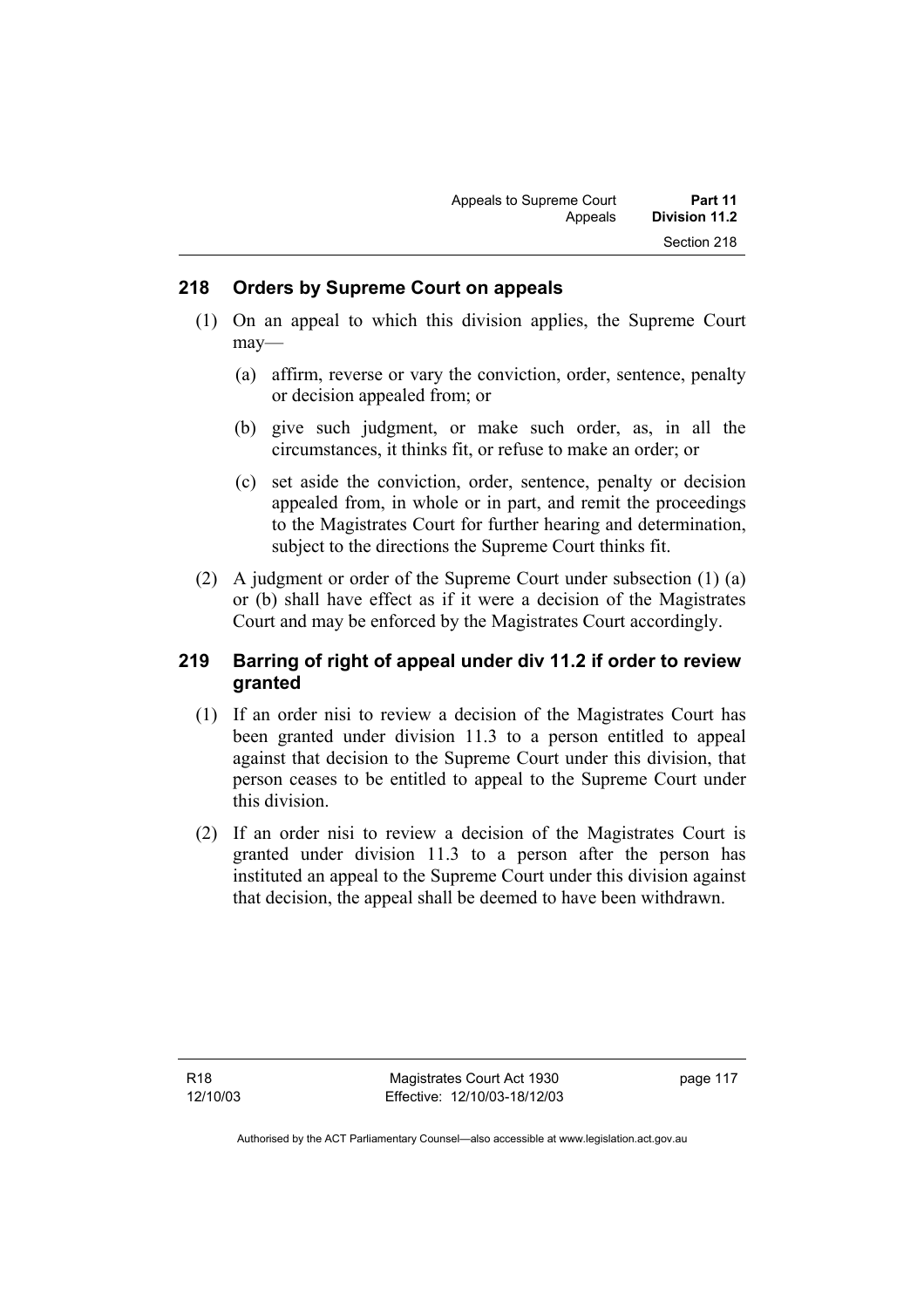| Part 11       | Appeals to Supreme Court |  |
|---------------|--------------------------|--|
| Division 11.3 | Orders to review         |  |
| Section 219B  |                          |  |

# **Division 11.3 Orders to review**

### **219B Appeals by way of orders to review**

- (1) Each of the following is a decision of the Magistrates Court from which an appeal by way of order to review may be made in accordance with this division:
	- (a) an order of the Magistrates Court dismissing an information dealt with by that court under this Act, part 7 or 7A or under the Crimes Act, section 375;
	- (b) a conviction by the Magistrates Court for an offence dealt with by that court under this Act, part 7 or 7A or under the Crimes Act, section 375;
	- (c) an order made under this Act, section 113 or 114 in proceedings dealt with by the Magistrates Court under this Act, part 7 or under the Crimes Act, section 375;
	- (d) a decision of the Magistrates Court not to commit a person to the Supreme Court for sentence under section 92A;
	- (e) a decision of the Magistrates Court to dispose of a case summarily under the Crimes Act, section 375 (6) or (7);
	- (f) a sentence or penalty imposed by the Magistrates Court for an offence dealt with by that court under this Act, section 90A or part 7 or 7A or section 255 or under the Crimes Act, section 375.
- (2) For subsection (1) (f), a reference to a *sentence or penalty* includes a reference to a decision order made under the Crimes Act, section 402 (1) or (3), 403 (1), 404 (4) or (7) or 405 (1) or (3), whether or not the person is convicted of the offence.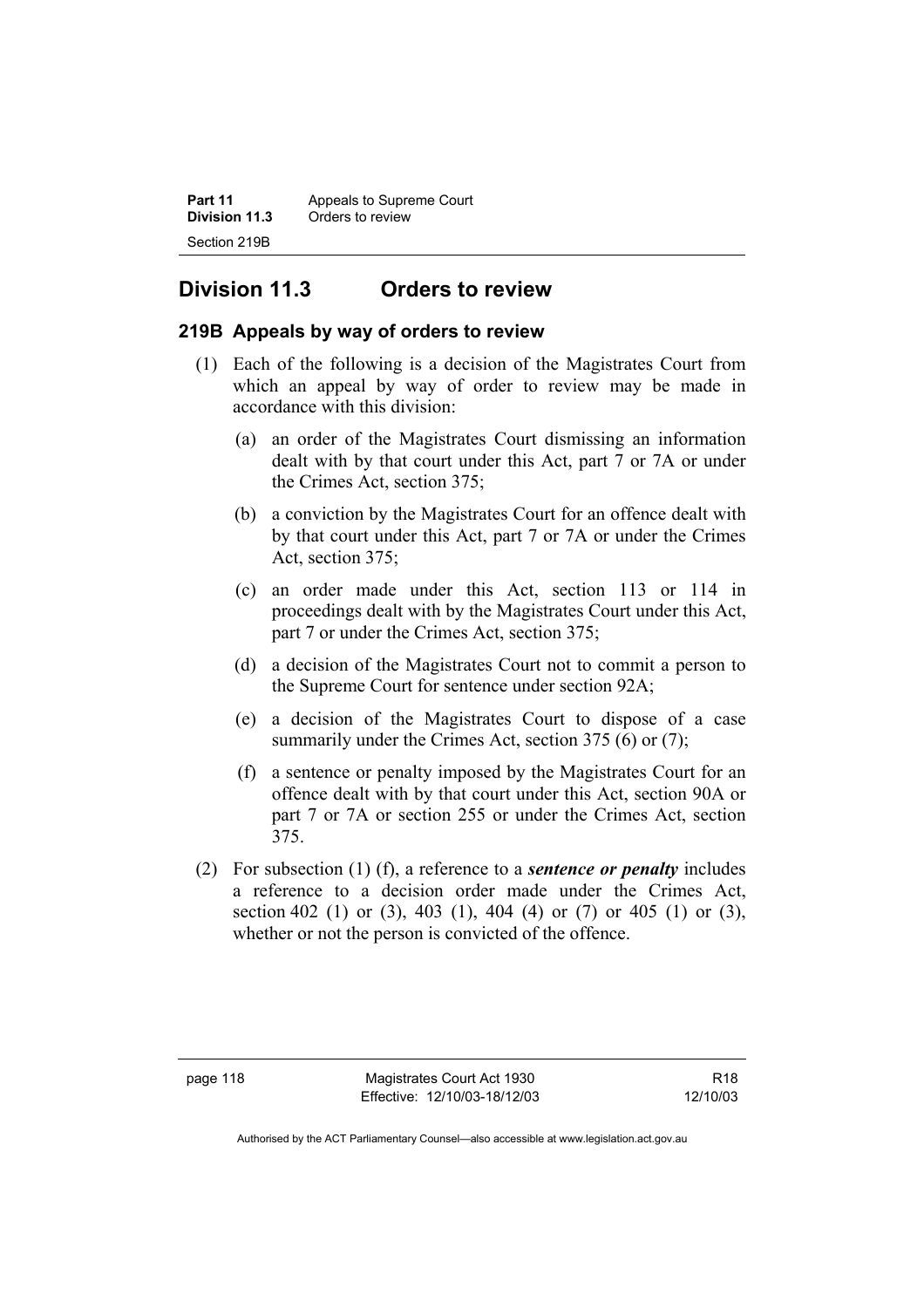#### **219C Grant of order nisi to review**

- $(1)$  If—
	- (a) within 21 days of the making of an order of a kind referred to in section 219B (1) (a) or within any further time the Supreme Court allows, an application is made by the informant in the proceedings before the Magistrates Court; or
	- (b) within 21 days of the making of a decision of a kind referred to in section 219B  $(1)$   $(d)$ ,  $(e)$  or  $(f)$ , an application is made by the informant in the proceedings before the Magistrates Court; or
	- (c) within 21 days after—
		- (i) the entering of a conviction of a kind referred to in section 219B (1) (b); or
		- (ii) the making of an order of a kind referred to in section 219B (1) (c);

or within such further time as the Supreme Court allows, an application is made by the defendant in the proceedings before the Magistrates Court;

the Supreme Court may grant an order nisi calling on the other party to the proceedings to show cause, on a date specified in the order nisi, why the decision of the Magistrates Court should not be reviewed on any 1 or more of the following grounds:

- (d) that there was a prima facie case of error or mistake on the part of the Magistrates Court;
- (e) that the Magistrates Court did not have jurisdiction or authority to make the decision;
- (f) that the decision of the Magistrates Court should not in law have been made;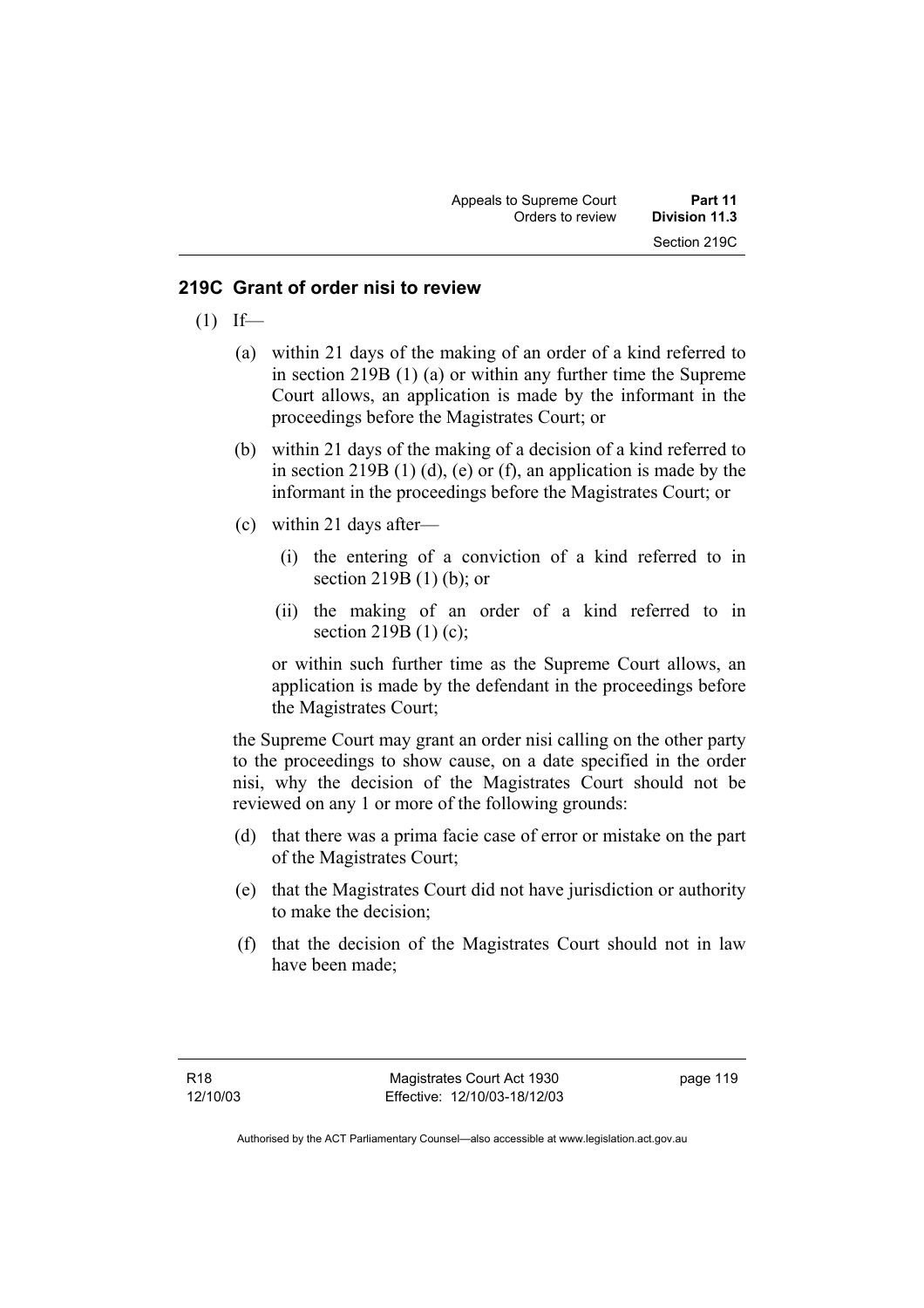| Part 11       | Appeals to Supreme Court |  |
|---------------|--------------------------|--|
| Division 11.3 | Orders to review         |  |
| Section 219D  |                          |  |

- (g) that, in the circumstances of the case, a decision of a kind referred to in section 219B (1) (d) or (e) should not have been made;
- (h) that a sentence or penalty of a kind referred to in section 219B (1) (f) was manifestly inadequate or otherwise in error.
- (2) On an application for an order to review a decision of the Magistrates Court or on an application made after the making of such an order, the Supreme Court may, if it thinks fit, make an order requiring the magistrate by whom the Magistrates Court was constituted to give to the Supreme Court a report setting out the reasons for the decision of the Magistrates Court and any facts or matters that in the view of the magistrate were relevant to the decision of the Magistrates Court.

#### **219D Security for costs and stay of execution**

- (1) The Supreme Court, in granting an order nisi under section 219C (1)—
	- (a) may order that the person on whose application the order is made give, within the time specified in the order or within any further time the Supreme Court allows, security in the amount the Supreme Court thinks fit for the costs of the appeal; and
	- (b) may order that the enforcement or execution of the decision of the Magistrates Court be stayed pending the hearing of the appeal; and
	- (c) may, if the appellant is in custody and is not detained for any other cause, grant the appellant bail in accordance with the provisions of the *Bail Act 1992*; and
	- (d) if the order nisi is made in respect of a decision of a kind referred to in section 219B (1) (d) or (e) and, after making that decision, the Magistrates Court has, under the Crimes Act, section 375, heard and determined a case and sentenced or

| page 120 | Magistrates Court Act 1930   | R <sub>18</sub> |
|----------|------------------------------|-----------------|
|          | Effective: 12/10/03-18/12/03 | 12/10/03        |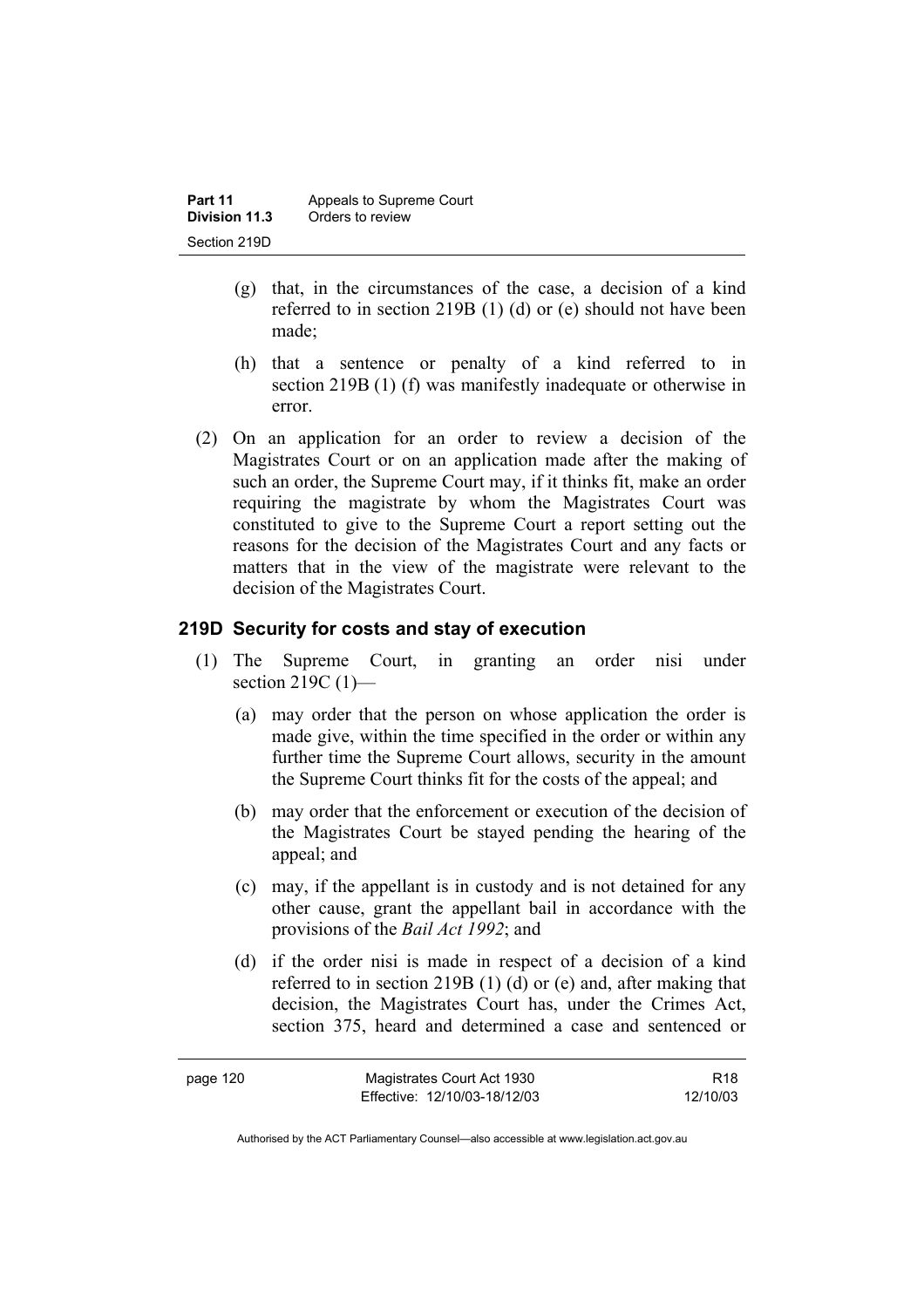| Appeals to Supreme Court | Part 11       |
|--------------------------|---------------|
| Orders to review         | Division 11.3 |
|                          | Section 219E  |

otherwise dealt with the defendant according to law—may order that the enforcement of any further decision made by the Magistrates Court in relation to the case be stayed.

- (2) If the Supreme Court grants an order nisi in relation to an application by the informant in respect of a decision of the Magistrates Court of a kind referred to in section 219B (1) (d) or (e), the proceedings in the Magistrates Court shall be stayed until the appeal is concluded, abandoned or discontinued.
- (3) If security for the costs of the appeal is not given in accordance with the order of the Supreme Court, the Supreme Court may, on an application made by the person called upon to show cause by the order nisi, revoke the order nisi.

#### **219E Non-appearance of applicant**

If the person on whose application the order nisi has been granted under section 219C (1) fails to appear on the date specified in the order or on any date to which the hearing is adjourned, the Supreme Court may discharge the order.

#### **219F Powers of Supreme Court**

- (1) On the return of an order nisi to review a decision of the Magistrates Court, the Supreme Court, on consideration of the evidence before the Magistrates Court, and any further evidence called by leave of the Supreme Court—
	- (a) may, if satisfied that the decision of the Magistrates Court should be confirmed, discharge the order nisi; or
	- (b) may set aside or quash, in whole or in part, or otherwise vary or amend, the decision of the Magistrates Court.
- (2) If, under subsection (1) (b), the Supreme Court sets aside, quashes or otherwise varies or amends a decision of the Magistrates Court, the Supreme Court may—

page 121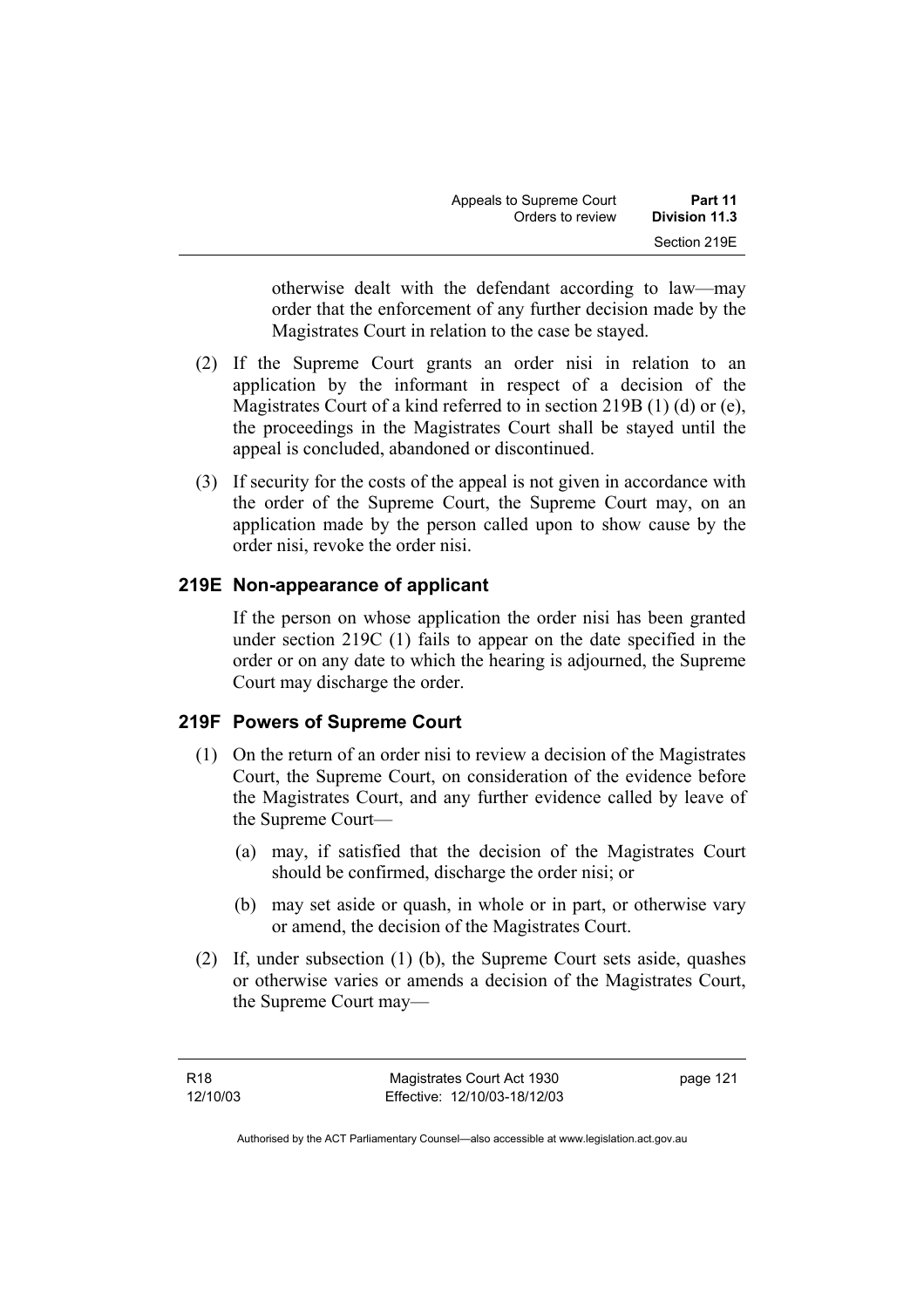- (a) for a decision specified in section 219B (1) (d)—order that the Magistrates Court commit the person to whom the decision relates to the Supreme Court for sentence under section 92A; or
- (b) for a decision specified in section 219B (1) (e)—order that the Magistrates Court continue the preliminary examination of the person to whom the decision relates in accordance with part 6; or
- (c) in the case of a decision specified in section 219B (1) (f)—
	- (i) impose the sentence or penalty the Supreme Court thinks fit; or
	- (ii) by order, exercise any power that the Magistrates Court might have exercised; or
- (d) in any other case—
	- (i) remit the matter to the Magistrates Court for rehearing or for further hearing with or without directions of law; or
	- (ii) make any further order, including an order granting any relief that the Supreme Court is empowered to grant on certiorari, mandamus, prohibition or habeas corpus, the Supreme Court thinks necessary to determine the matter finally.
- (3) For the purpose of—
	- (a) correcting any defect or error in the proceedings before the Magistrates Court; or
	- (b) enabling the matter to be determined on the merits;

the Supreme Court may make the amendments of the proceedings in the Magistrates Court it thinks appropriate.

(4) For subsections (1) (b) and (2) (c), the Supreme Court shall not—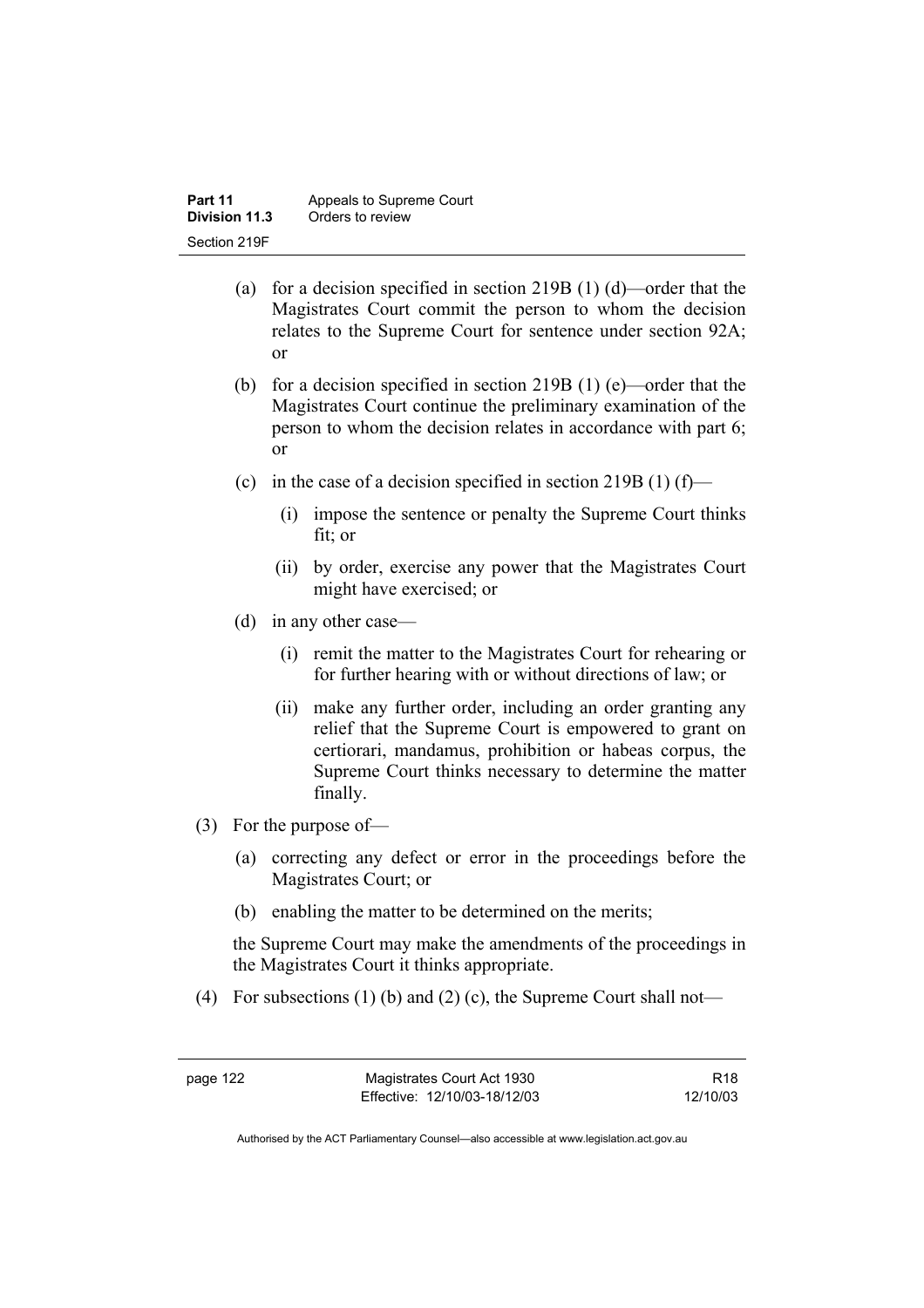- (a) vary a sentence or penalty such that the sentence or penalty as varied could not have been imposed by the Magistrates Court; or
- (b) impose a sentence or penalty that could not have been imposed by the Magistrates Court.
- (5) The Supreme Court may, notwithstanding the ground or any of the grounds on which the order nisi to review a decision of the Magistrates Court was granted has been established, discharge the order nisi if the Supreme Court is of the opinion that no substantial miscarriage of justice has occurred.
- (6) On the discharge of an order nisi to review a decision of the Magistrates Court, that decision may be enforced, executed or given effect to as if the order nisi had not been granted.
- (7) If, in respect of a sentence or penalty referred to in section 219B (1) (f), the Supreme Court—
	- (a) varies a sentence or penalty under subsection (1) (b); or
	- (b) imposes a sentence or penalty or makes an order under subsection  $(2)$  (b);

the sentence or penalty as varied or imposed or the order made shall have effect as if it were a decision of the Magistrates Court and may be enforced by the Magistrates Court accordingly.

- (8) On an appeal under this division from an order, decision, sentence or penalty referred to in section 219B (1) (a), (d), (e) or (f), the Supreme Court shall order that the costs of and incidental to the appeal shall be paid by the appellant.
- (9) Subsection (8) applies whether the Supreme Court orders that the order nisi be discharged or exercises any of the other powers conferred on it by this section.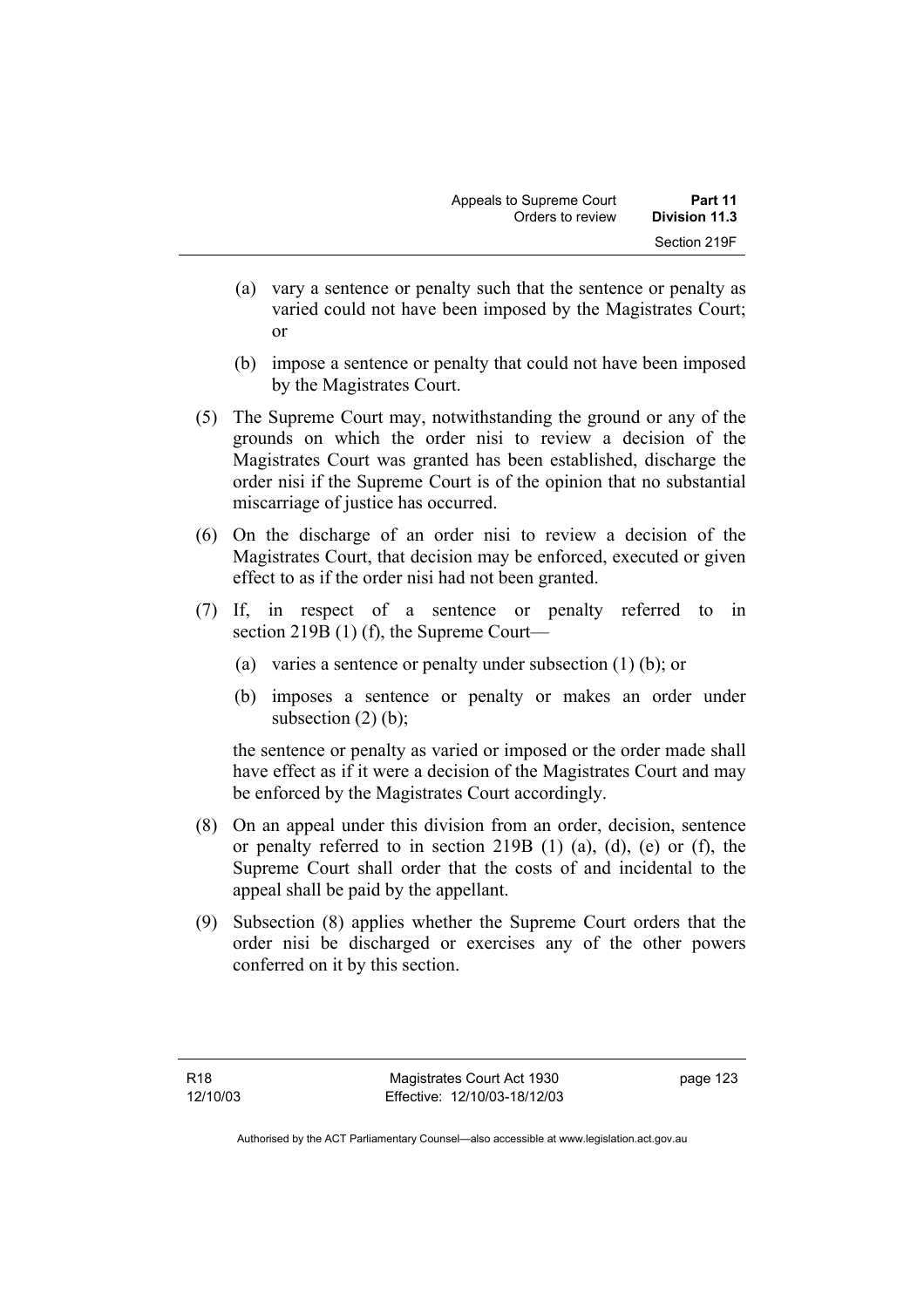**Part 11** Appeals to Supreme Court<br>**Division 11.4** General provisions **General provisions** Section 222

# **Division 11.4 General provisions**

# **222 Control of Supreme Court over summary convictions**

- (1) A person brought before the Supreme Court or the judge, on habeas corpus, shall not be discharged from custody by reason of any defect or error in a warrant of commitment of the Magistrates Court, unless the court, or the magistrate constituting the court, and the prosecutor or other party interested in supporting the warrant have received reasonable and sufficient notice of the intention to apply for the discharge.
- (2) The notice shall require them to transmit or cause to be transmitted to the Supreme Court or the judge the conviction, judgment or order (if any) on which the commitment was founded, together with the depositions and information or claim (if any) intended to be relied on in support of the conviction, judgment or order, or certified copies thereof.

# **223 Amendment**

If any such conviction, judgment or order, information or claim and depositions or certified copies, are so transmitted, and the offence charged or intended to be charged thereby or the cause of action mentioned therein appears to have been established, and the judgment of the court thereupon to have been in substance warranted, and the defects or errors appear to be defects of form only, or mistakes not affecting the substantial merits of the proceedings before the Magistrates Court, the Supreme Court or the judge shall allow the warrant of commitment, and may allow the conviction, judgment or order also, to be forthwith amended in all necessary particulars in accordance with the facts, and the person committed shall thereupon be remanded to his or her former custody.

page 124 Magistrates Court Act 1930 Effective: 12/10/03-18/12/03

R18 12/10/03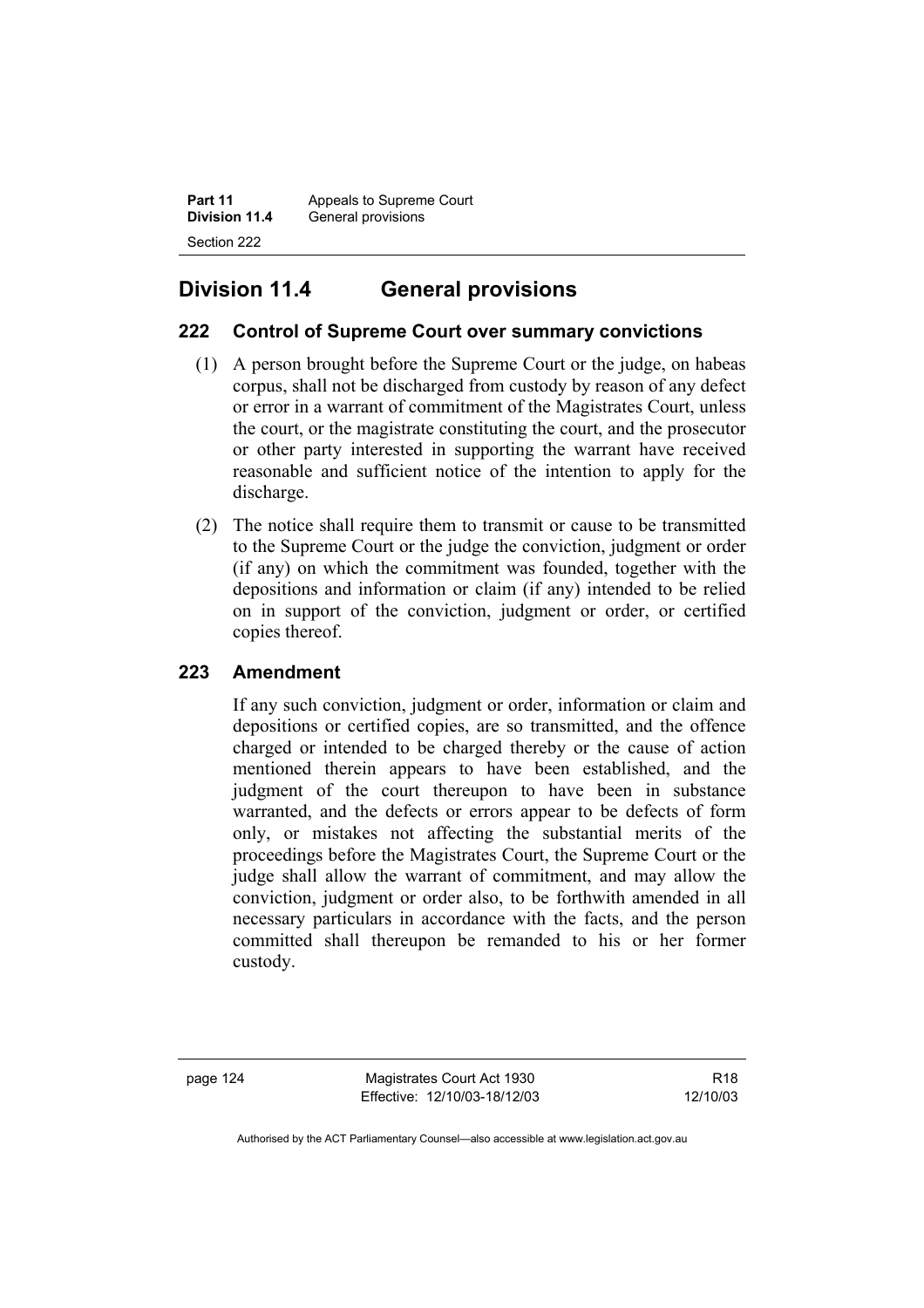| Appeals to Supreme Court | Part 11       |
|--------------------------|---------------|
| General provisions       | Division 11.4 |
|                          | Section 224   |

### **224 In cases of certiorari**

The like proceedings as mentioned in sections 223 and 224 shall be had, and the like amendments may and shall be allowed to be made, in respect of every order brought before the Supreme Court or the judge by writ of certiorari, and after amendment in any such case the order may be enforced in the proper manner, and shall in all respects and for all purposes be regarded and dealt with as if it had been drawn up originally as amended.

#### **225 Notice dispensed with**

- (1) The notice prescribed by section 222 may be given either before or after the issue of the writ of habeas corpus, or certiorari.
- (2) When at the time of applying for the writ—
	- (a) copies of the conviction or order and depositions are produced; or
	- (b) in cases of committal for trial or for sentence all informations, depositions, and statements have been transmitted, as provided in section 106, to the director of public prosecutions or a person authorised by the director of public prosecutions;

the Supreme Court or the judge may dispense with the notice.

#### **226 Power of court to admit to bail**

- (1) If any person committed to gaol under a summary conviction or order is brought up by writ of habeas corpus, and the Supreme Court or the judge postpones the final decision of the case, the Supreme Court or the judge may admit the person to bail in accordance with the provisions of the *Bail Act 1992*.
- (2) If the judgment of the Supreme Court or the judge is against any person so brought up, the Supreme Court or the judge may remand him or her to his or her former custody, there to serve the rest of the term for which he or she was committed.

page 125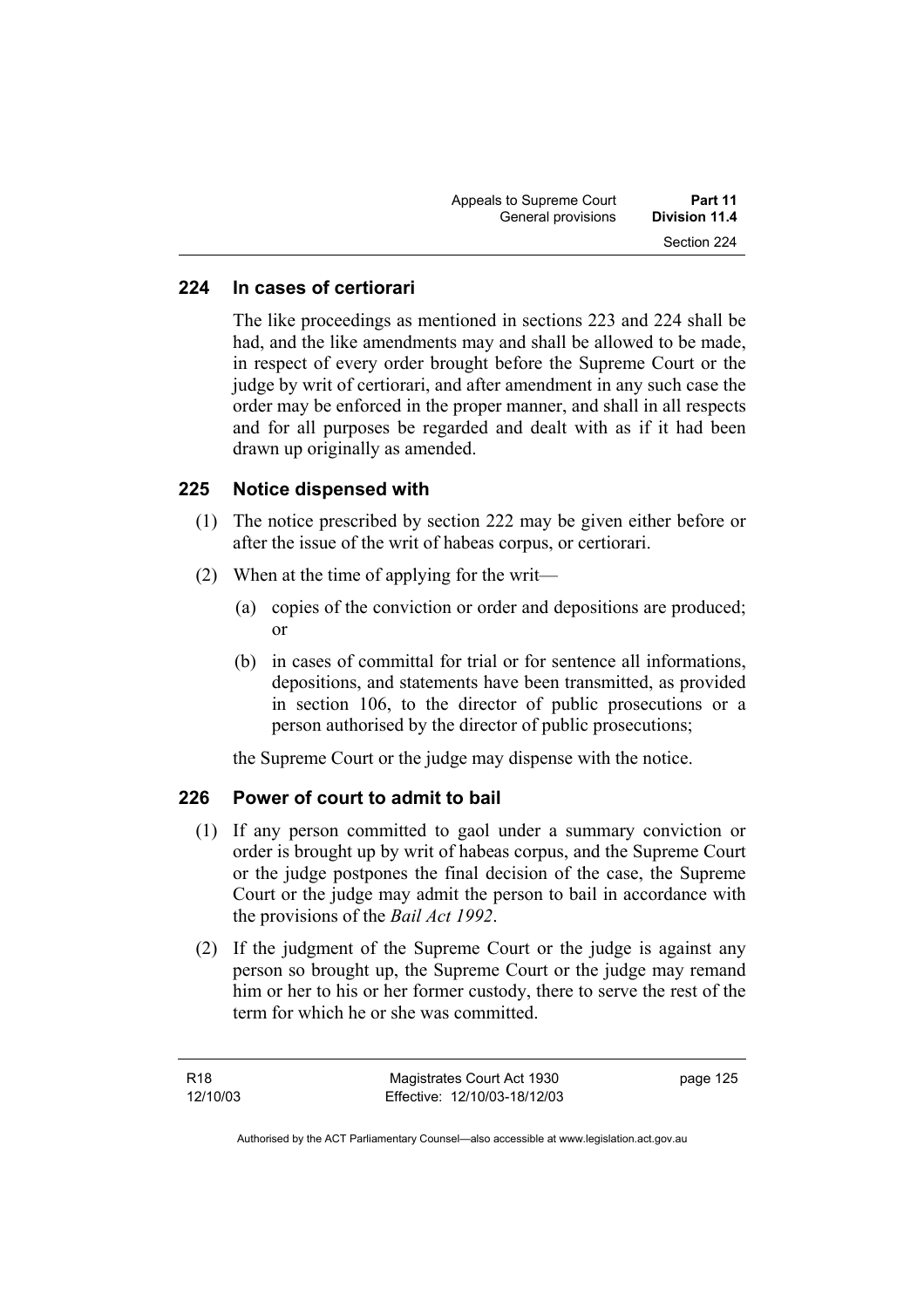| Part 11       | Appeals to Supreme Court |  |
|---------------|--------------------------|--|
| Division 11.4 | General provisions       |  |
| Section 227   |                          |  |

### **227 Respecting the amendment of convictions etc**

- (1) Whenever the facts or evidence appearing by the depositions in substance support the decision of the Magistrates Court, if the decision does not extend beyond the information, and if the facts or evidence would have justified the court in making any necessary allegation or finding omitted in the decision, or in the formal conviction or order, or any warrant issued under the adjudication, the powers of amendment given by section 223 may be exercised, and if in a conviction there is some excess that may (consistently with the merits of the case) be corrected, the conviction shall be amended accordingly and shall stand good for the remainder.
- (2) All amendments shall be subject to the order as to costs and otherwise the Supreme Court or the judge thinks fit.

#### **228 Want of summons or information**

If the person convicted, or against whom an order has been made, or any person whose goods have been condemned or directed to be sold as forfeited, was present at the hearing of the case, the conviction or order shall be sustained, although there may not have been any information or summons or amendment thereof unless he or she objected at the hearing that there was no information or summons or amendment thereof.

#### **229 Distribution of penalty**

A conviction or an order shall not be defeated for the want of any distribution, or for a wrong distribution of the penalty or forfeiture.

#### **230 Provisions applicable in relation to security given for costs of appeal**

 (1) If security is given, in accordance with an order made under section 219D, by deposit of money with the registrar, the registrar shall—

page 126 Magistrates Court Act 1930 Effective: 12/10/03-18/12/03

R18 12/10/03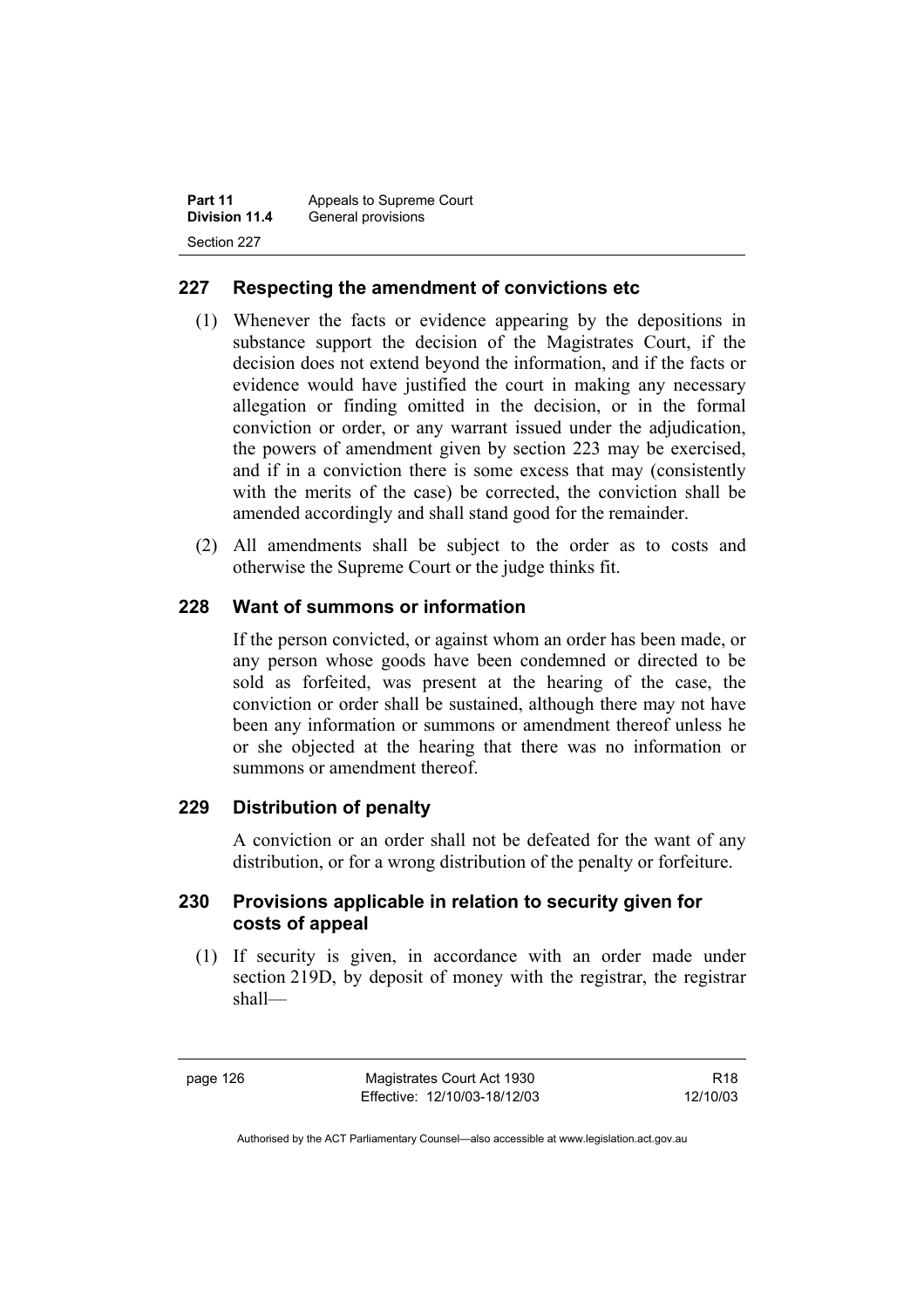| Appeals to Supreme Court | Part 11       |
|--------------------------|---------------|
| General provisions       | Division 11.4 |
|                          | Section 230   |

- (a) if, on the determination of the appeal, the costs of and incidental to the appeal are not ordered to be paid by the appellant to the respondent—repay the amount deposited to the person by whom it was deposited; or
- (b) if, on determination of the appeal, the costs of and incidental to the appeal are ordered to be paid by the appellant to the respondent, the amount payable has been ascertained and the whole or any portion of that amount has not been paid to the respondent—apply the amount deposited in, or towards, satisfaction of the amount of costs unpaid and repay the balance (if any) to the person by whom it was deposited.
- (2) If security is given by bond, the registrar shall, if the costs of and incidental to the appeal are ordered to be paid by the appellant to the respondent, deliver the bond to the respondent who may enforce the bond according to its tenor.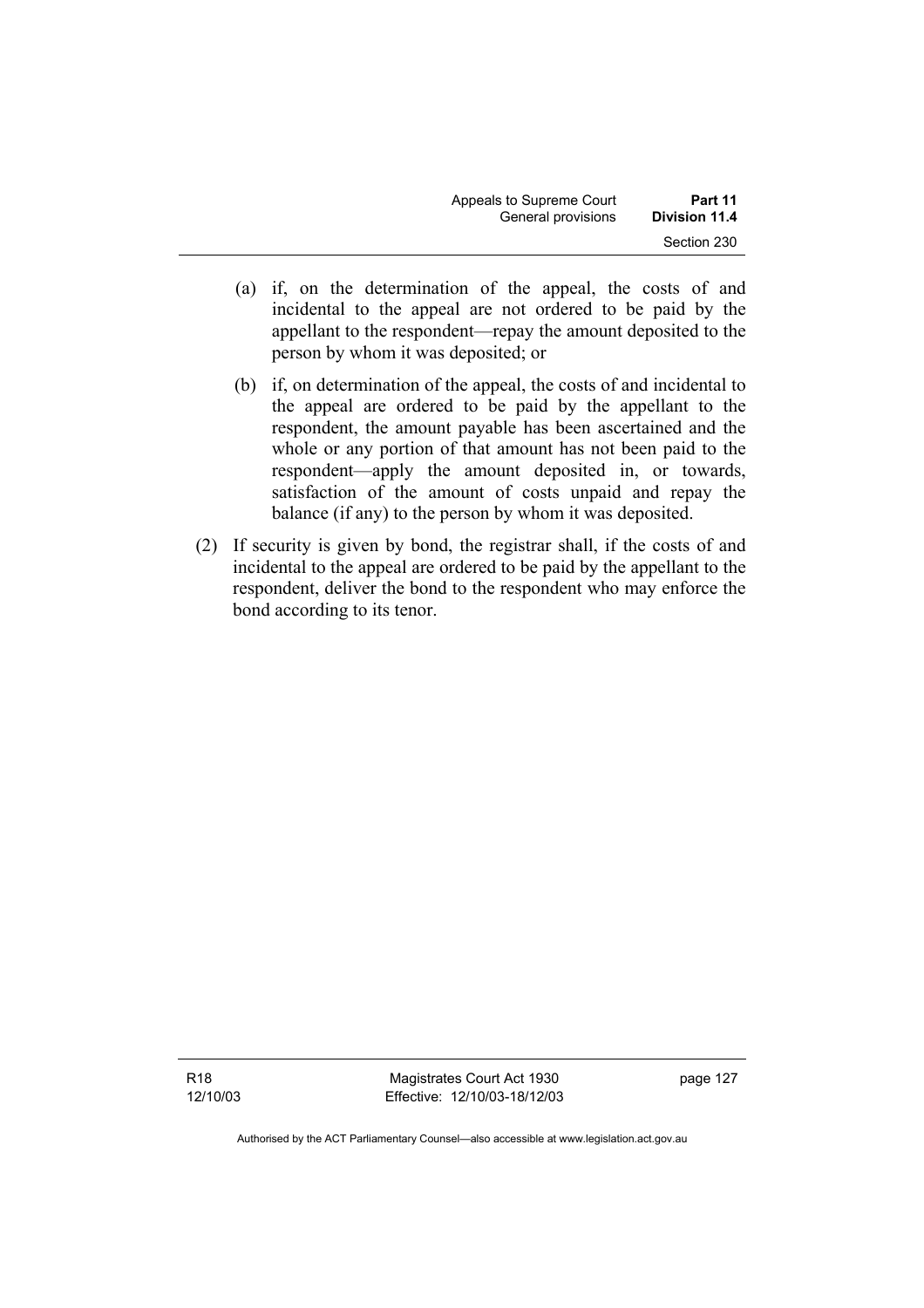# **Part 12** Protection of magistrates in **the execution of their office**

#### **231 Magistrate sued for act not within jurisdiction**

- (1) Any person injured by an act done by a magistrate in a matter in which by law he or she has no jurisdiction or in which he or she has exceeded his or her jurisdiction, or by an act done under any conviction or order made or warrant or writ issued by a magistrate in any such matter, may maintain in the Supreme Court an action against the magistrate without alleging in his or her statement of claim or plaint that the act complained of was done maliciously and without reasonable and probable cause.
- (2) No such action shall be maintainable for anything done under any such conviction or order until after the conviction or order has been quashed or set aside on appeal.
- (3) No such action shall be maintainable for anything done under any such warrant that was issued by the magistrate to procure the appearance of the person charged, and that has been followed by a conviction or order in the same matter, until after the conviction or order has been so quashed or set aside.
- (4) If the lastmentioned warrant has not been followed by a conviction or order, or if it is a warrant on an information of an alleged indictable offence, and if a summons was issued previously to the warrant being issued, and the summons was served on the person charged either personally or by leaving it for him or her with some person at his or her last-known or usual place of abode or business, and he or she did not appear according to the exigency of the summons, in that case no action shall be maintainable against the magistrate for anything done under the warrant.

page 128 Magistrates Court Act 1930 Effective: 12/10/03-18/12/03

R18 12/10/03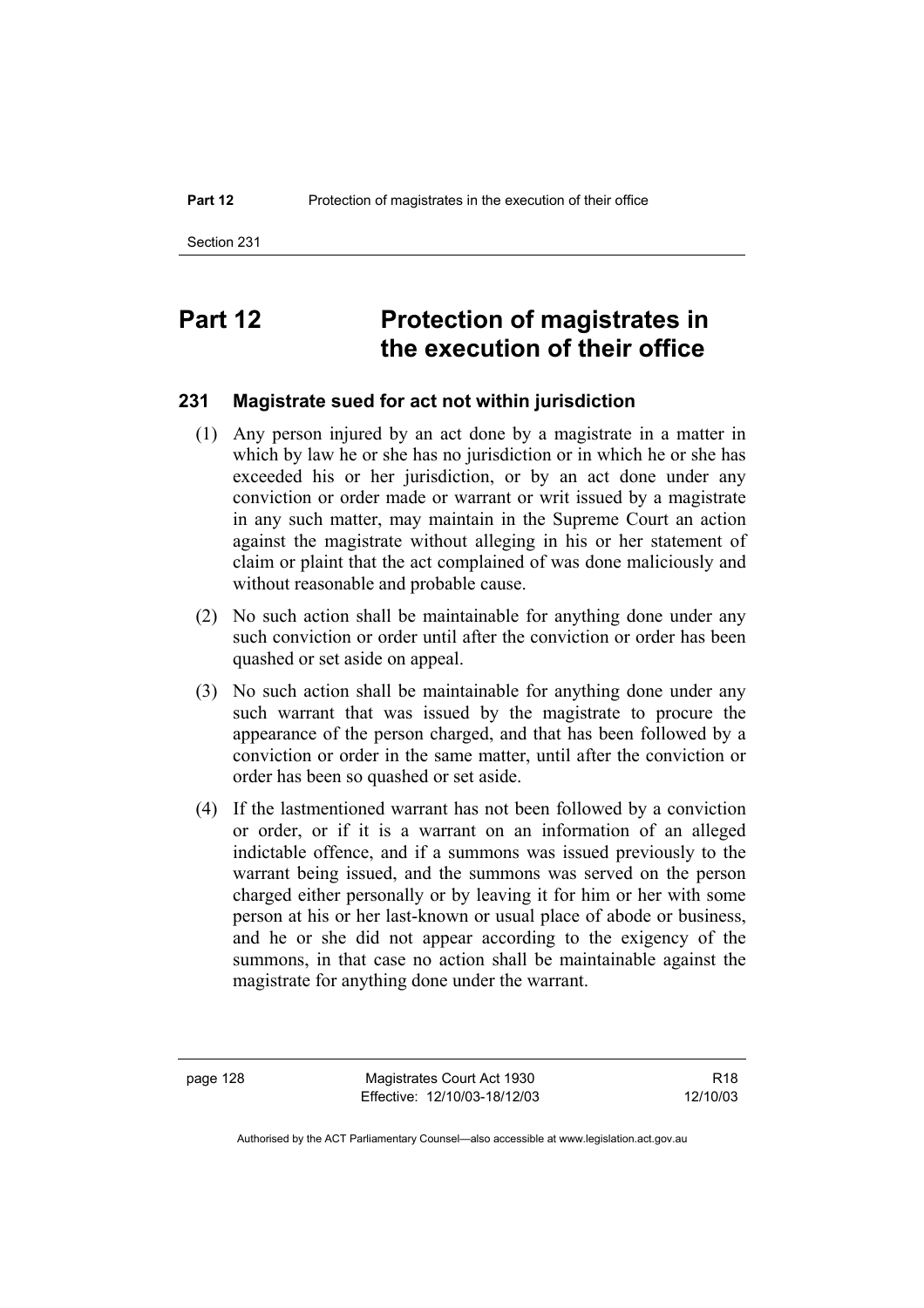Section 232

### **232 No action against magistrate after order nisi to quash conviction has been granted**

If an order to show cause why a conviction or order should not be quashed has been granted an action shall not be maintainable against the magistrate constituting the court by which the conviction or order in question was made in respect of any proceeding taken under, or matter arising out of, the conviction or order.

#### **233 Warrant or writ by magistrate on order of court**

If a conviction or order is made by the court and a warrant of commitment or writ of execution is granted on it by a magistrate bona fide and without collusion, an action in respect of any defect in the conviction or order or any want of jurisdiction in the court making the conviction or order shall be maintainable only against the magistrate constituting the court that made the conviction or order.

#### **234 No action for acts done under order of Supreme Court**

If a magistrate does an act in obedience to an order of the Supreme Court or the judge, an action shall not be maintainable against him or her for obeying the order and doing the act thereby required.

#### **235 No action where proceedings confirmed on appeal**

If a warrant of commitment or writ of execution is granted by a magistrate on a conviction or order that, either before or after the granting of the warrant or writ, is confirmed on appeal, an action shall not be maintainable against the magistrate who granted the warrant or writ for anything done under it by reason of any defect in the conviction or order.

# **236 Actions in cases prohibited**

If any action, which by this Act is declared to be not maintainable, is brought against a magistrate, the judge, on application of the

R18 12/10/03 Magistrates Court Act 1930 Effective: 12/10/03-18/12/03 page 129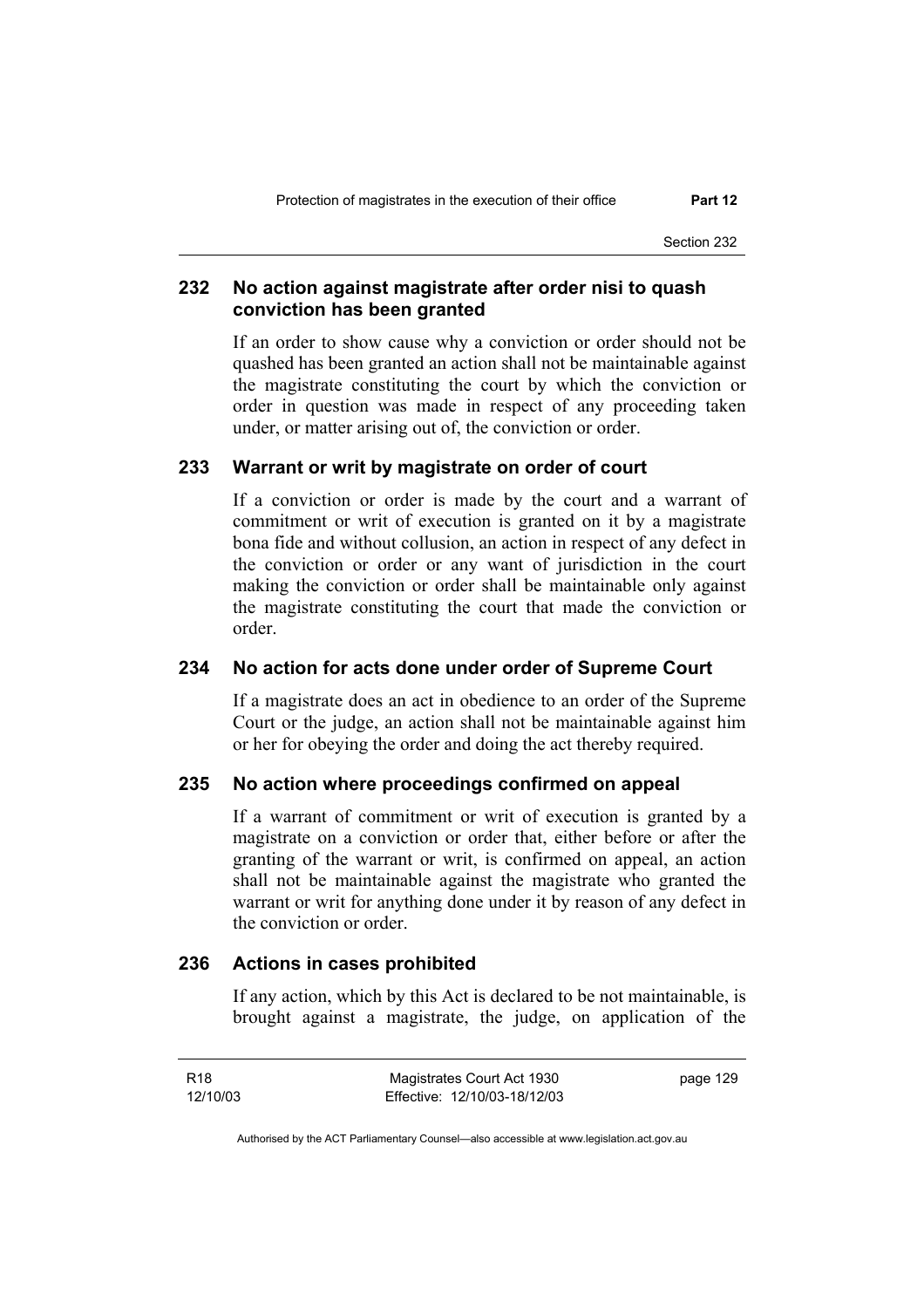defendant, and on affidavit of the facts, may set aside or stay the proceedings in the action with or without costs.

#### **239 Payment of money into court**

- (1) After an action under this part has been commenced but before issue is joined, the defendant may pay into court the sum of money he or she thinks fit.
- (2) If the court at the trial is of opinion that the plaintiff is not entitled to damages beyond the sum so paid into court, judgment shall be given for the defendant; and the sum of money so paid into court, or so much thereof as is sufficient to pay or satisfy the defendant's costs in that behalf, shall thereupon be paid out of court to him or her, and the residue (if any) shall be paid to the plaintiff.
- (3) If when money is so paid into court the plaintiff elects to accept it in satisfaction of his or her damages in the action, he or she may apply to the judge for an order for the payment of the money out of court to him or her, with or without costs, and the judge may make the order, and thereupon the action shall be determined and the order shall be a bar to any other action for the same cause.

#### **240 No action against magistrate for judicial acts in Magistrates Court**

An action shall not be brought in the Magistrates Court against a magistrate in respect of anything done by him or her in the execution of his or her office.

### **241 Magistrate sued for acts within his or her jurisdiction only liable in case of malice and absence of reasonable and probable cause**

In an action against a magistrate for any act done by him or her in the execution of his or her duty as a magistrate with respect to any matter within his or her jurisdiction as a magistrate, it must be expressly alleged in the statement of claim or plaint that the act was

R18 12/10/03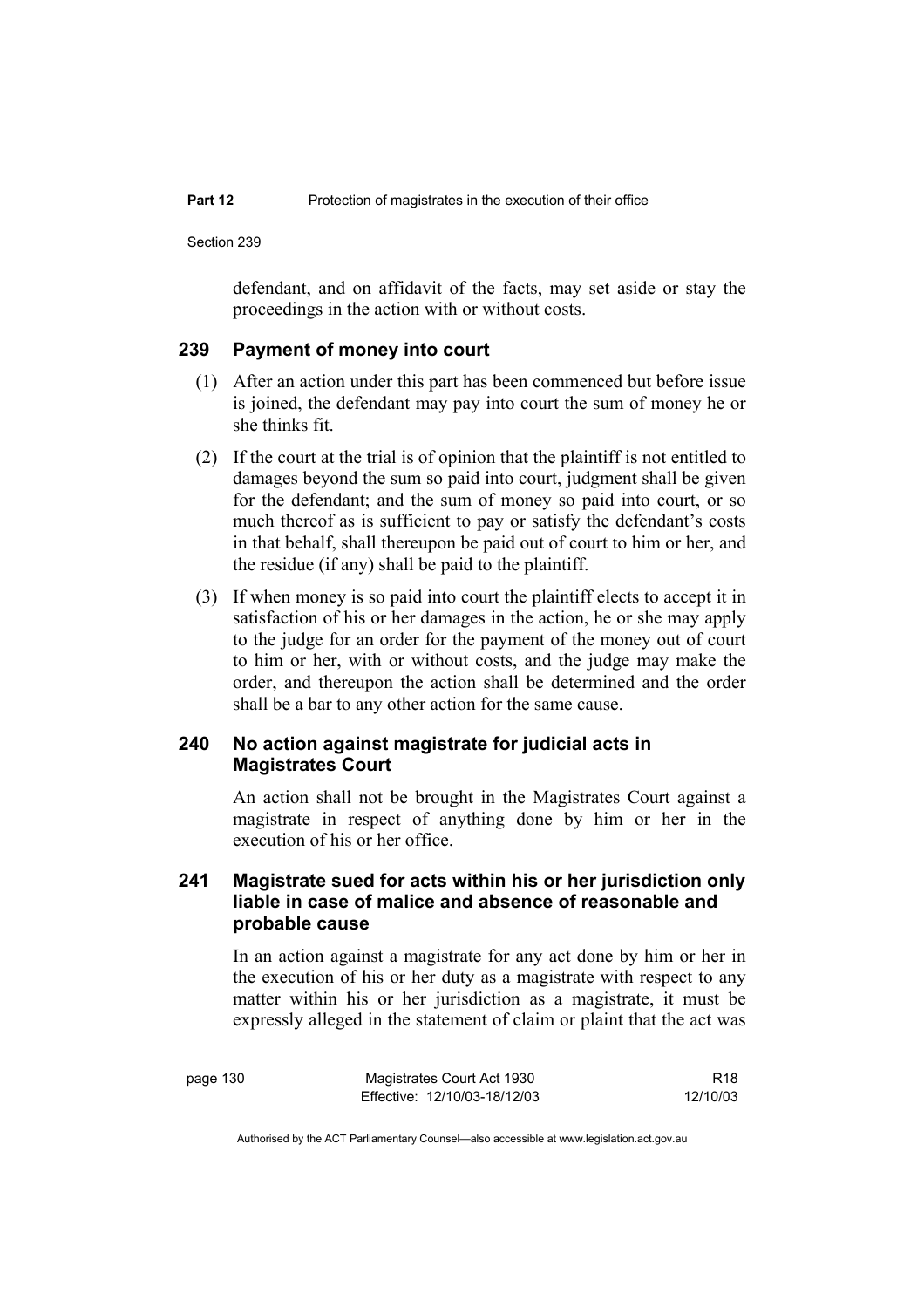done maliciously and without reasonable and probable cause, and if the allegations are denied, and at the trial of the action the plaintiff fails to prove them, judgment shall be given for the defendant.

### **242 Verdict for defendant**

If the plaintiff in an action against a magistrate does not prove the cause of action at the trial, judgment shall be given for the defendant.

### **243 Damages**

If—

- (a) the plaintiff in an action against a magistrate is entitled to recover, and seeks to recover a penalty or other sum paid or raised as a result of a conviction, judgment or order or to recover damages for imprisonment; and
- (b) it is proved that the plaintiff was guilty of the offence or liable to pay the sum or, for imprisonment, did not undergo any greater punishment than could have been imposed for the offence of which he or she was convicted;

the plaintiff is not entitled to recover the penalty or other sum paid or raised or, for imprisonment, damages greater than 1 cent, or any costs in the action.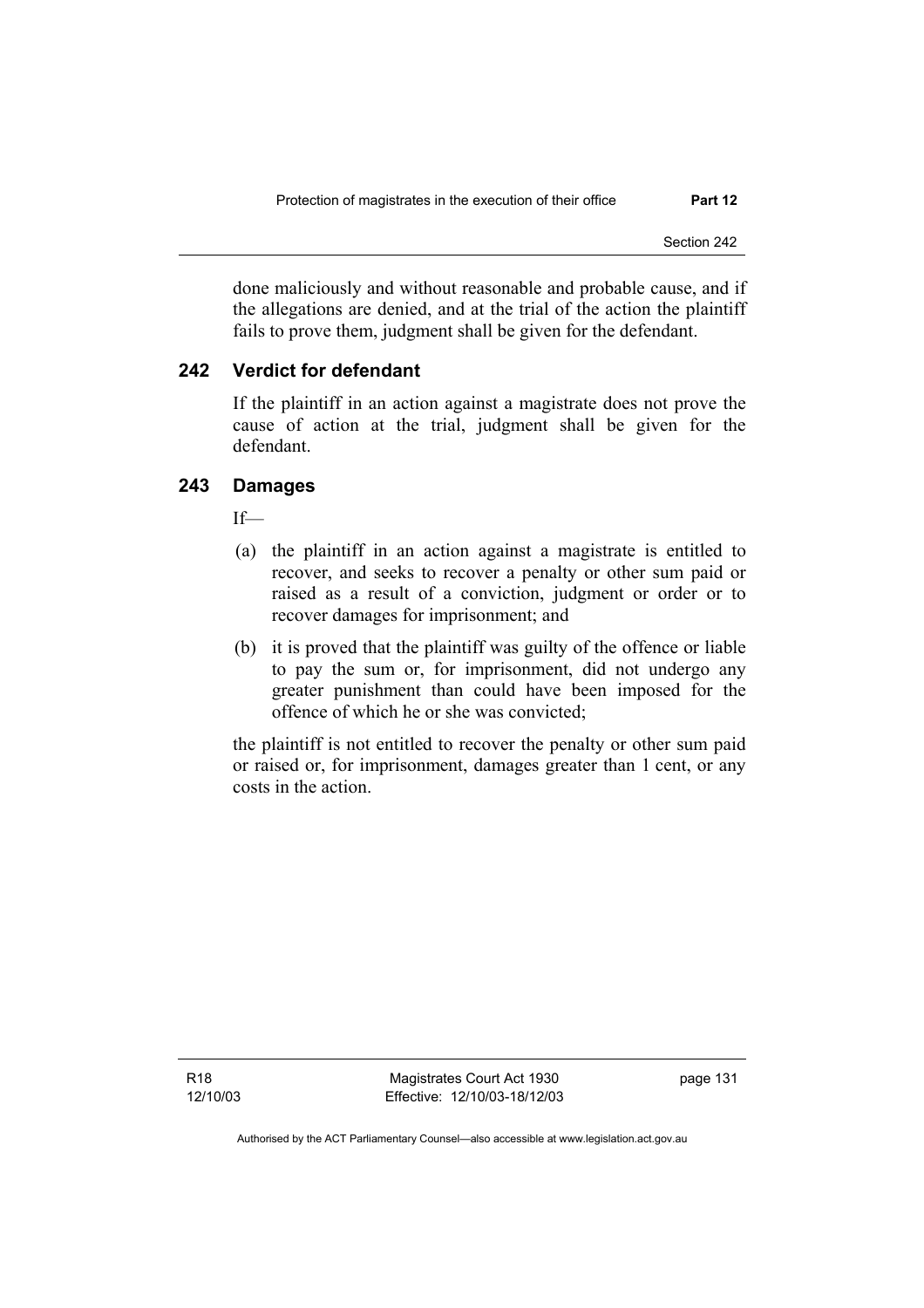### Part 13 **Costs**

Section 244

# **Part 13 Costs**

### **244 Award of costs**

The power of the court to award costs and the award of costs by the court shall be subject to the following provisions:

- (a) if the court makes a conviction or order in favour of the informant—it may in its discretion award and order that the defendant shall pay to the informant the costs it thinks just and reasonable;
- (b) if the court dismisses the information, or makes an order in favour of the defendant—it may in its discretion award and order that the informant shall pay to the defendant the costs it thinks just and reasonable;
- (c) the sums so allowed for costs shall in all cases be specified in the conviction or order or order of dismissal;
- (d) any sum awarded or ordered to be paid by an informant or to a defendant for costs, may be recovered under the *Magistrates Court (Civil Jurisdiction) Act 1982*, part 19;
- (e) if any case is adjourned—the court may in its discretion order that the costs of and occasioned by the adjournment be paid by any party to any other party;
- (f) the costs of persons present to give evidence or produce documents, whether they have been examined or not, or have or have not produced documents shall, unless otherwise ordered by the court, be allowed to them though they have not been summoned; but their allowance for attendance shall in no case exceed the highest rate of allowance prescribed;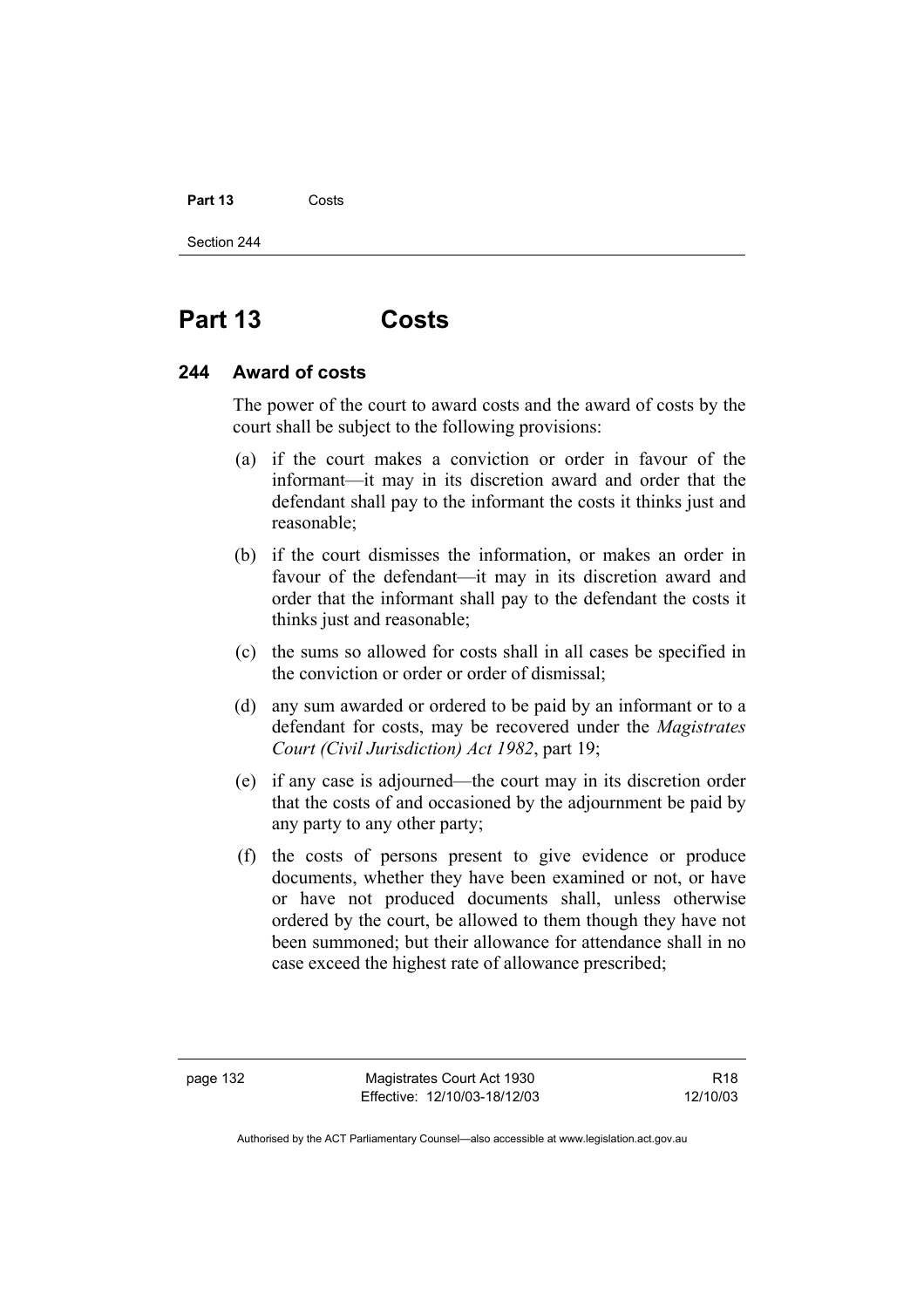Costs **Part 13** 

Section 247

 (g) the amount of costs to be paid by one party to another whether for the attendance of those persons or otherwise shall in all cases be fixed by the court.

### **247 Witnesses expenses**

The amount of costs that may be awarded under section 244 in respect of the attendance of a person who attends for the purpose of giving evidence before the court is the amount the court directs in accordance with the scale and conditions applicable in relation to persons who attend as witnesses before the Supreme Court.

R18 12/10/03

Magistrates Court Act 1930 Effective: 12/10/03-18/12/03 page 133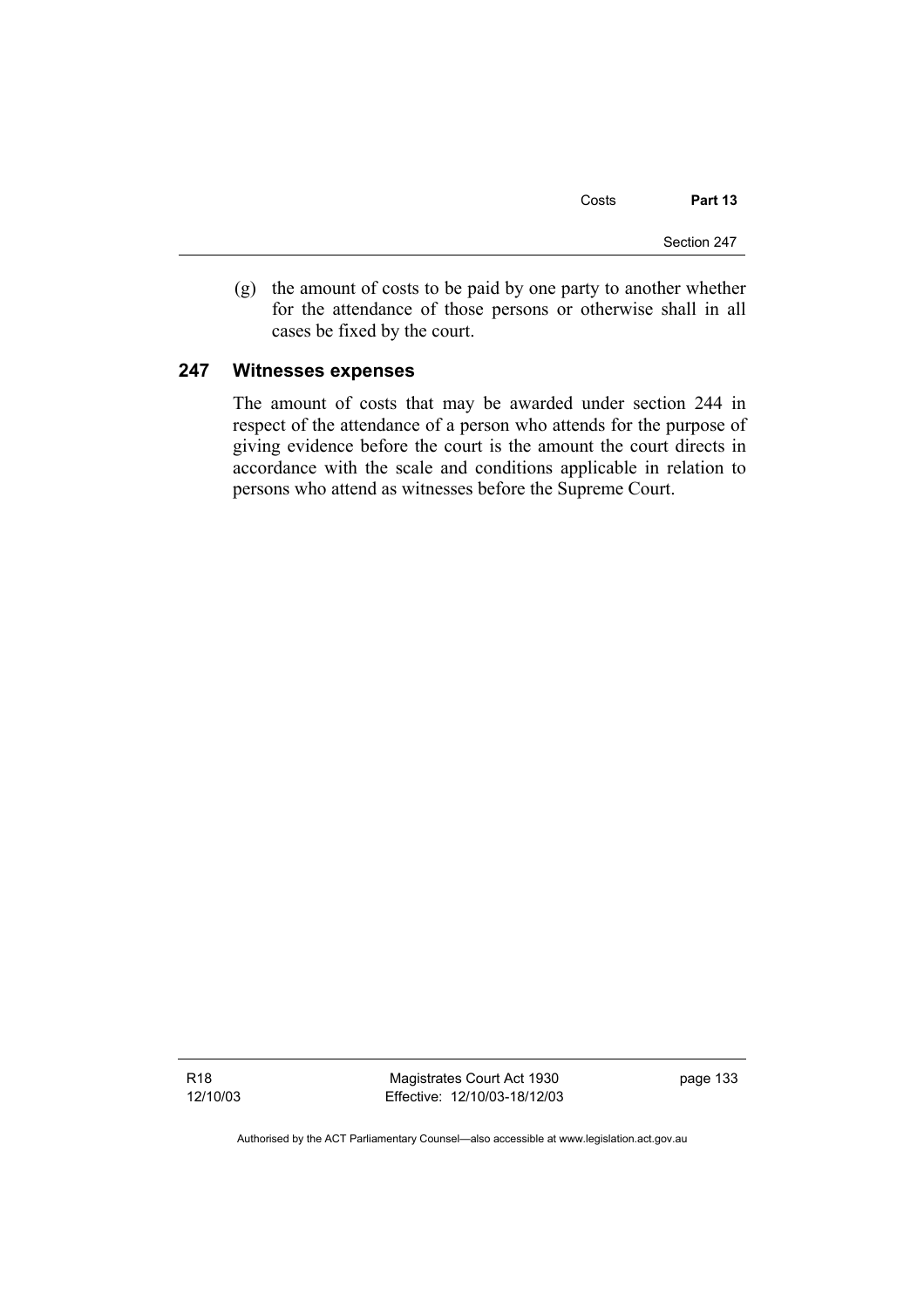### **Part 13A** Court and tribunal fees

Section 248

# **Part 13A Court and tribunal fees**

### **248 Definitions for pt 13A**

In this part:

*court* means—

- (a) the Coroner's Court; or
- (b) the Magistrates Court.

*determined fee* means a fee determined under this part.

*fee* includes a charge and a tax.

*relevant legislation* means any of the following:

- (a) the *Administrative Appeals Tribunal Act 1989*;
- (b) the *Consumer Credit (Administration) Act 1996*;
- (c) the *Coroners Act 1997*;
- (d) the *Discrimination Act 1991*;
- (e) this Act;
- (f) the *Magistrates Court (Civil Jurisdiction) Act 1982*;
- (g) the *Residential Tenancies Act 1997*;
- (h) the *Leases (Commercial and Retail) Act 2001*;
- (i) regulations or other subordinate legislation made or in force under an Act mentioned in paragraphs (a) to (h).

*tribunal* means any of the following:

- (a) the administrative appeals tribunal;
- (b) the credit tribunal;

R18 12/10/03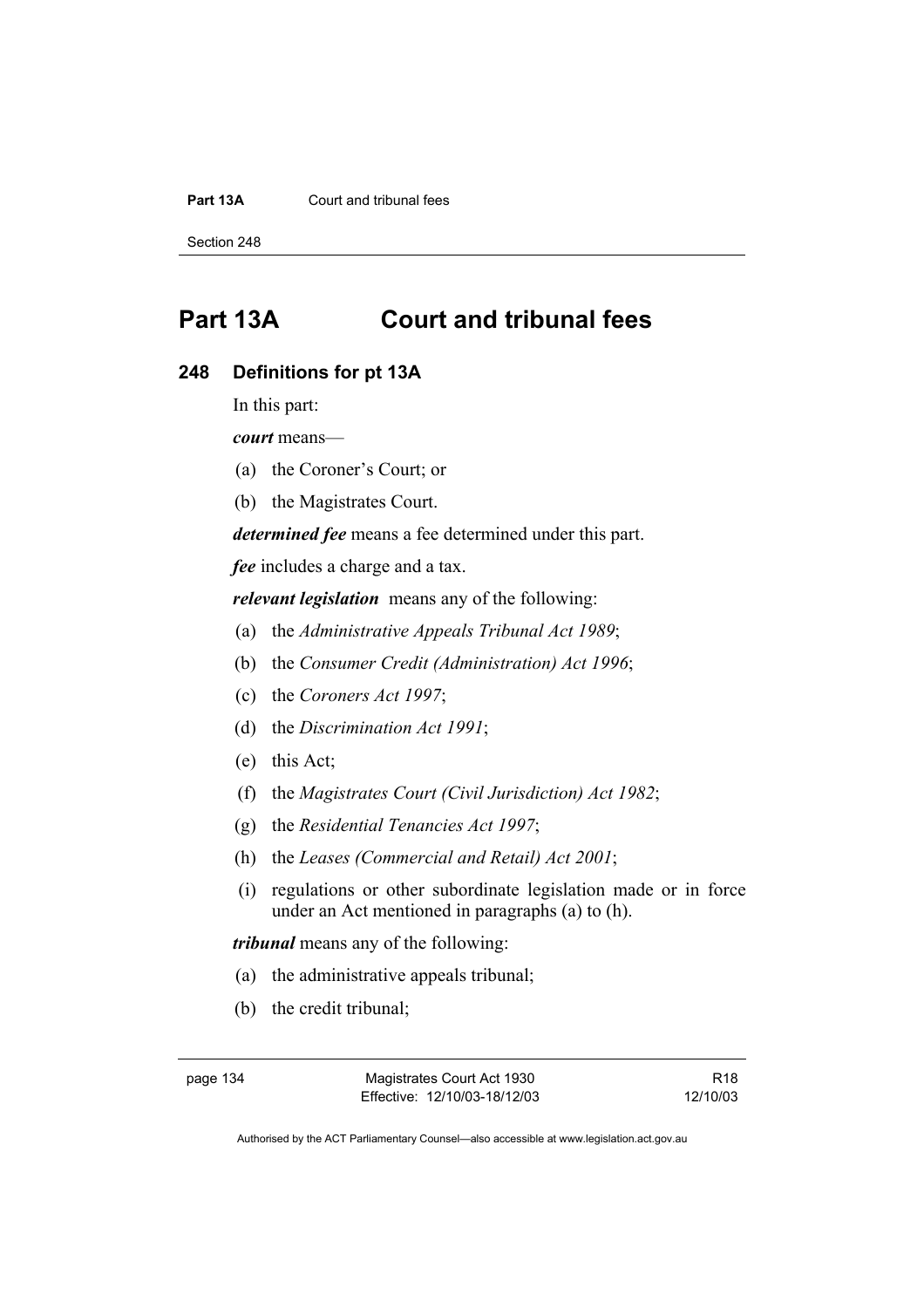- (c) the discrimination tribunal;
- (d) the residential tenancies tribunal.

### **248A Determination of fees**

- (1) The Minister may, in writing, determine fees for any of the following purposes:
	- (a) proceedings in a court or tribunal, and matters incidental to such proceedings, including—
		- (i) the service and execution of the process of a court or tribunal; and
		- (ii) the taxation of costs by the registrar or other officers of a court or tribunal;
	- (b) facilities and services provided by a court or tribunal, including the service and execution of the process of a court of the Commonwealth, a State, another Territory or a foreign country;
	- (c) the general purposes of relevant legislation.
- (2) A determination under subsection (1) may make provision for or with respect to—
	- (a) exempting persons, in whole or part, from liability to pay determined fees in all or particular circumstances; or
	- (b) remitting, refunding or waiving determined fees, in whole or part, by the registrar of a court or tribunal in particular circumstances; or
	- (c) deferring by the registrar of a court or tribunal of liability, in whole or part, to pay determined fees in particular circumstances.
- (3) A determination under subsection (1) is a disallowable instrument.
	- *Note* A disallowable instrument must be notified, and presented to the Legislative Assembly, under the *Legislation Act 2001*.

| R18      | Magistrates Court Act 1930   | page 135 |
|----------|------------------------------|----------|
| 12/10/03 | Effective: 12/10/03-18/12/03 |          |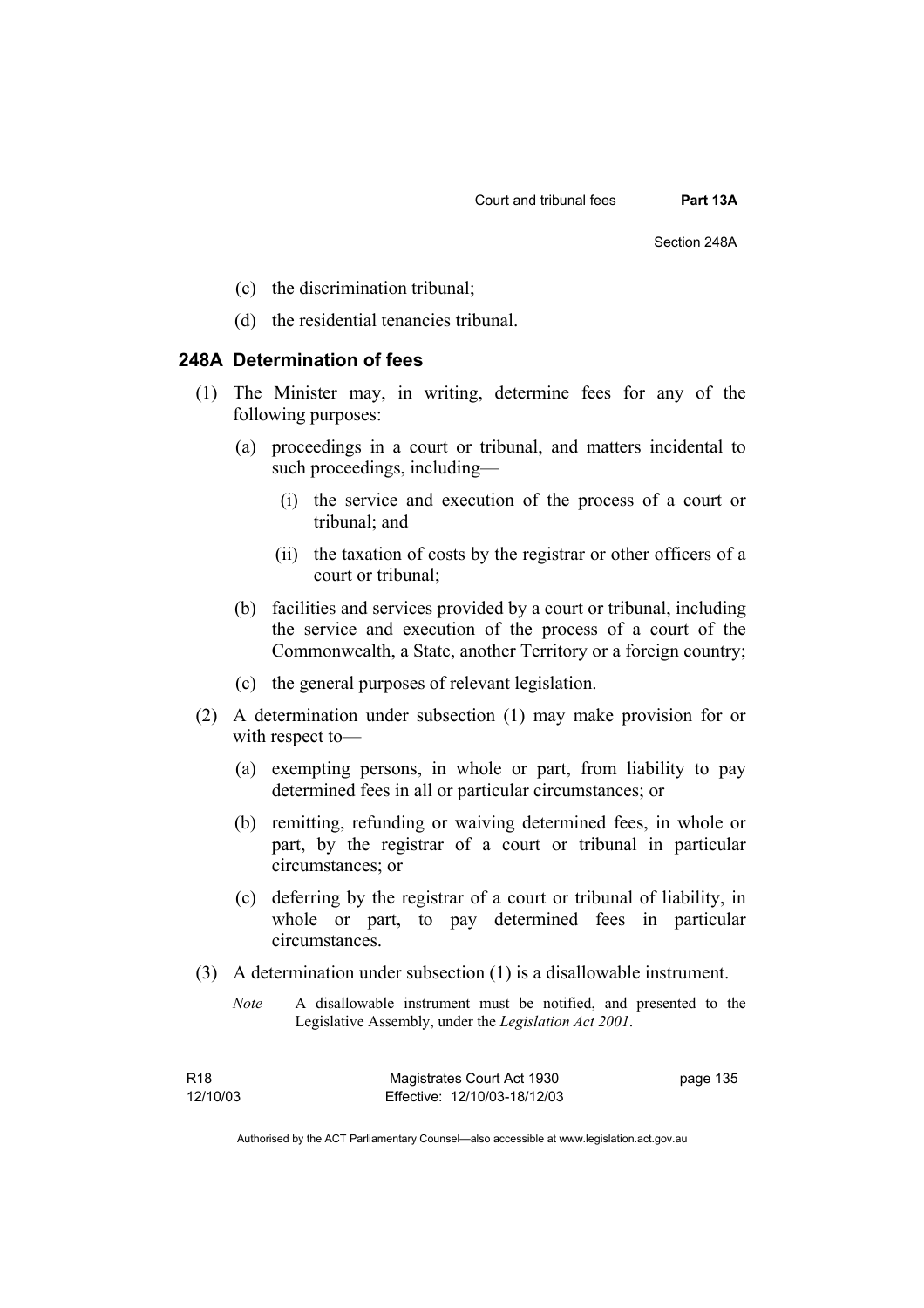#### **Part 13A** Court and tribunal fees

Section 248B

### **248B Payment of fees**

- (1) A determined fee is payable, in advance, in accordance with the determination that determined the fee, but subject to this section.
- (2) A determined fee is payable on notice from the registrar of the court or tribunal if it is calculated by reference to expenses actually incurred in performing the function, or in providing the facility or service, for which the fee is payable.

### **248C Remission, refund, deferral, waiver and exemption of fees**

- (1) A determined fee may be remitted or refunded, or liability for its payment deferred, in accordance with the determination that determined the fee.
- (2) A determined fee is not payable—
	- (a) if the person otherwise liable to pay the fee is—
		- (i) exempt from liability to pay the fee under the determination that determined the fee; or
		- (ii) exempt from paying the fee under the *Legal Aid Act 1977*, section 93 (1); or
		- (iii) legally assisted under a scheme or service provided or approved by the Attorney-General; or
	- (b) if the registrar of the court or tribunal waives payment by a person of the fee in whole or part because the registrar considers that payment of the fee would impose hardship on the person—to the extent of the waiver; or
	- (c) for the laying of an information—
		- (i) by the director of public prosecutions acting in the performance of an official function under a Territory law; or

page 136 Magistrates Court Act 1930 Effective: 12/10/03-18/12/03

R18 12/10/03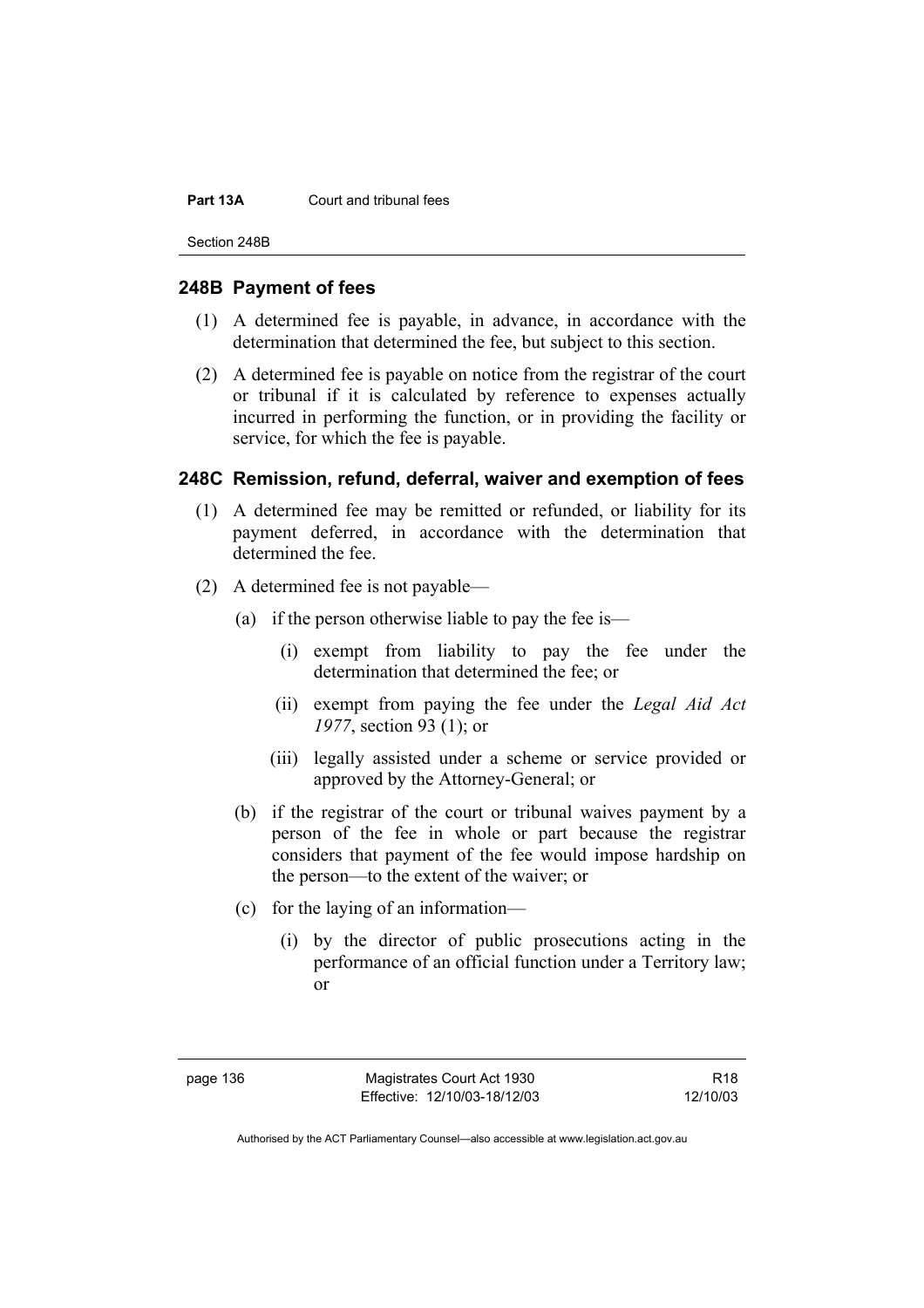- (ii) by a police officer acting in the performance of an official function under a Territory law; or
- (iii) for an offence against section 255 (1) (which is about contempt in the face of the court).
- (3) If the administrative appeals tribunal is satisfied that a proceeding ends in a way that is favourable to an applicant for a review by the tribunal of a decision, it may order another party to the proceeding to pay the amount of the application fee to the applicant.

### **248D Recovery of fees in non-criminal proceedings if fees otherwise not payable**

- (1) This section applies in relation to a civil proceeding in the Magistrates Court, or a proceeding in a tribunal, between at least 2 parties (the *first party* and the *second party*) if—
	- (a) a filing fee, or a fee for the service and execution of process, otherwise payable by the first party is—
		- (i) not payable in whole or part because of the exemption of the first party under this part; or
		- (ii) remitted, refunded or waived in whole or part under this part; and
	- (b) judgment is given or entered, or an order is made, in favour of the first party; and
	- (c) the first party's costs are payable by the second party.
- (2) If this section applies, the second party must pay to the registrar of the court or tribunal the amount of the exemption, remission, refund or waiver.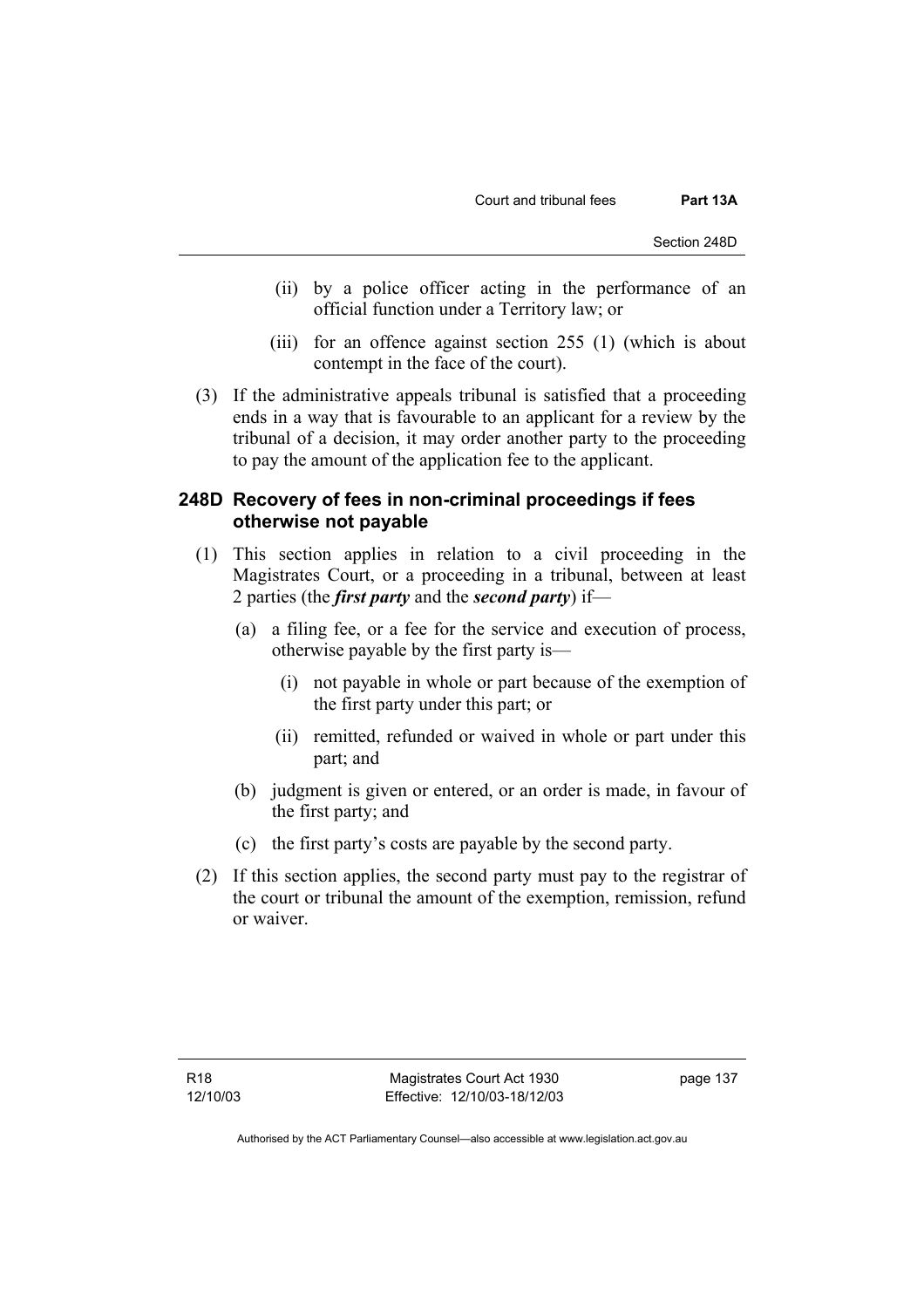#### **Part 13A** Court and tribunal fees

Section 248E

### **248E Recovery of fees in criminal proceedings if fees not otherwise payable**

- (1) This section applies in relation to a criminal proceeding in the Magistrates Court if—
	- (a) the fee (the *information fee*) that would otherwise be payable by the informant for the laying of the information in the proceeding is not payable in whole or part under this part; and
	- (b) the defendant is convicted of the offence alleged in the information and ordered to pay a fine.
- (2) If this section applies, the defendant must pay to the registrar of the Magistrates Court, in addition to the fine—
	- (a) if payment of the fee is waived in part under this part—the amount of the waiver; or
	- (b) in any other case—the information fee.

### **248F Review of decisions**

- (1) This section applies to any of the following decisions made under this part by the registrar of a court or tribunal in relation to a person (the *eligible person*):
	- (a) a decision refusing to remit, in whole or part, a determined fee payable by the person;
	- (b) a decision refusing to refund, in whole or part, a determined fee paid by the person;
	- (c) a decision refusing to defer, in whole or part, the person's liability to pay a determined fee;
	- (d) a decision refusing to waive, in whole or part, payment of a determined fee by the person;
	- (e) a decision refusing to allow the person the benefit of an exemption to pay a determined fee.

R18 12/10/03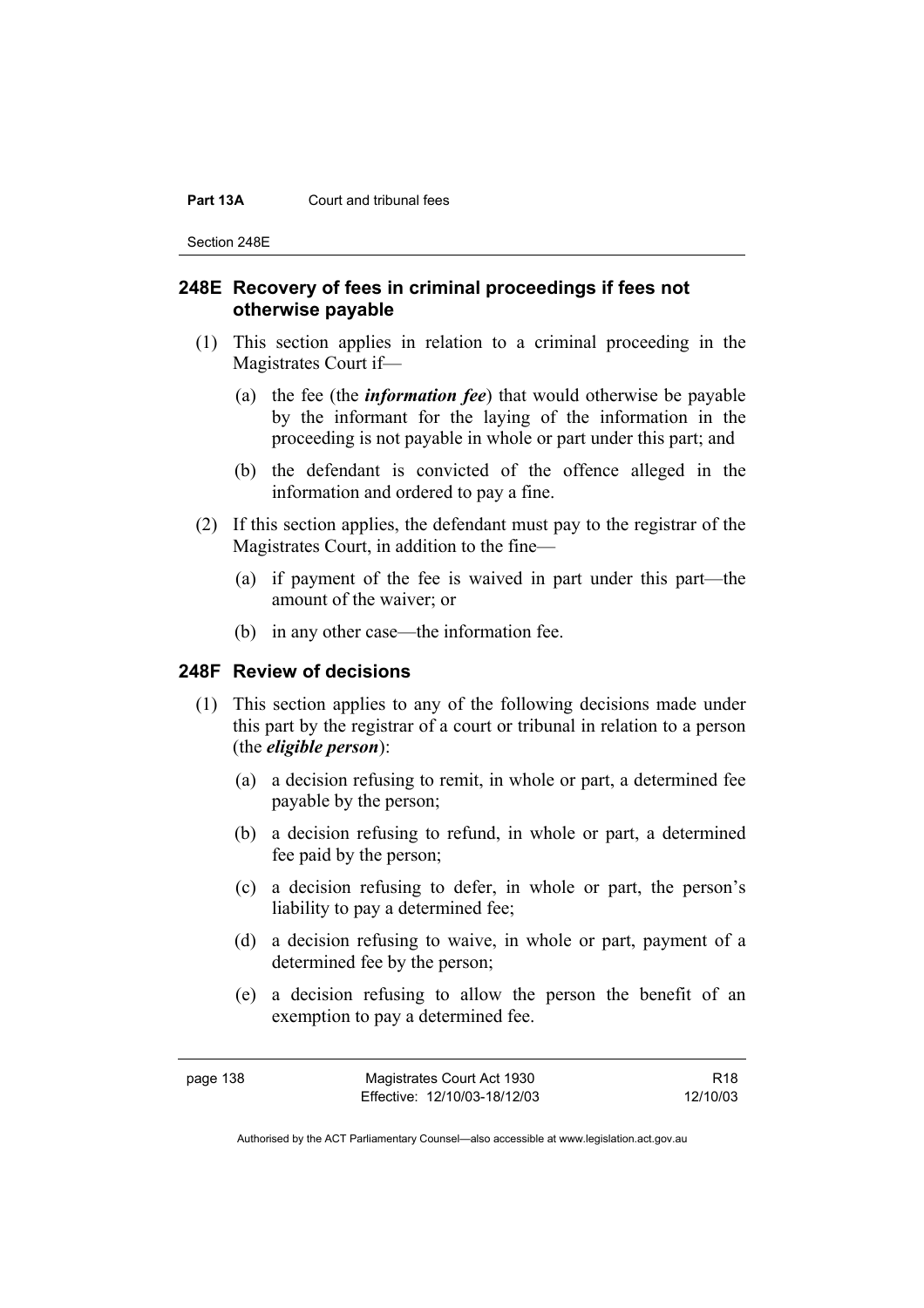- (2) If the registrar makes a decision to which this section applies, the registrar must give written notice of the decision to the eligible person.
- (3) The notice must tell the eligible person that the person may—
	- (a) apply to the registrar for a statement of reasons for the decision; and
	- (b) apply for review of the decision under this section.
- (4) The eligible person may apply to the registrar for a statement of reasons for the decision within 28 days after the day when the person is given notice of the decision by the registrar.
- (5) The eligible person may apply to the court or tribunal for review of the decision within—
	- (a) 28 days after the day when the person is given notice of the decision by the registrar; or
	- (b) if the person applies within that 28 days for a statement of reasons for the decision—28 days after the day when the person is given the statement of reasons.
- (6) On the review, the court or tribunal—
	- (a) must be constituted by—
		- (i) for a court—a magistrate; or
		- (ii) for a tribunal—a member of the tribunal; and
	- (b) may make the orders the court or tribunal considers appropriate.
- (7) A fee is not payable for an application under this section.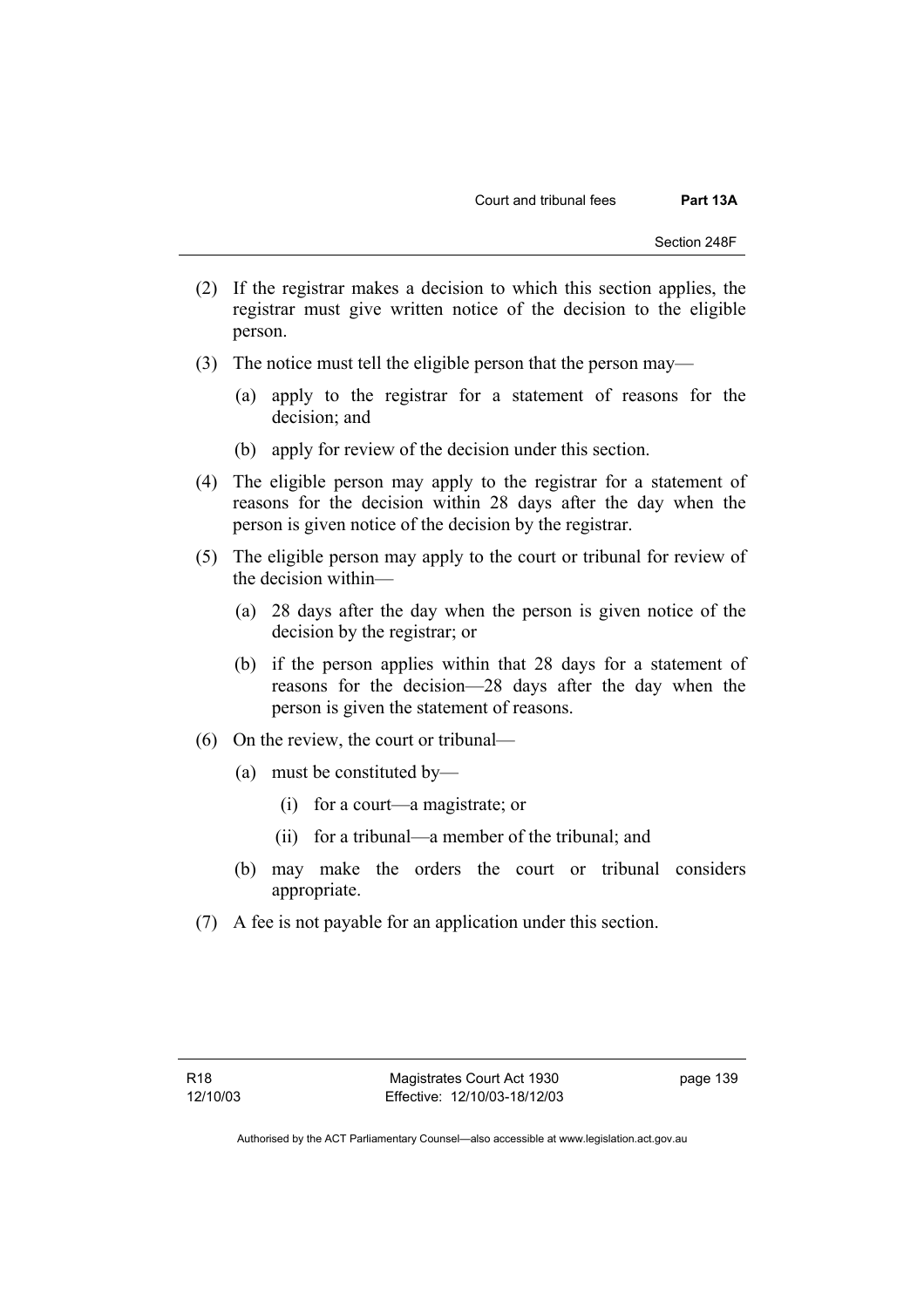### **Part 14** Securities

Section 249

# **Part 14 Securities**

### **249 Securities taken under Act**

- (1) A person shall give security under this Act, whether as principal or surety, either by the deposit of money with the registrar, or by an oral or written acknowledgment of the undertaking or condition by which, and of the sum for which, he or she is bound, in such manner and form as are prescribed.
- (2) Record of the security having been made may be provided by entry of it in the register under this Act or proceedings of the court or as is prescribed.

### **250 Recovery of sum due under security**

Any sum becoming due under a security under this Act or the *Bail Act 1992* shall be recoverable on a claim by a member of the police force or by the registrar or by some other person thereto authorised by the court.

### **252 Sums paid by surety may be recovered from principal**

Any sum paid by a surety on behalf of his or her principal in respect of a security under this Act or the *Bail Act 1992*, together with all costs, charges and expenses incurred by the surety in respect of the security, shall be deemed to be a debt due to him or her from the principal, and may be recovered on a claim by the surety.

### **253 Payment enforced by security**

If security is given under this Act or the *Bail Act 1992* for payment of a sum of money, the payment shall be enforced by means of the security in substitution for other means of enforcing the payment.

page 140 Magistrates Court Act 1930 Effective: 12/10/03-18/12/03

R18 12/10/03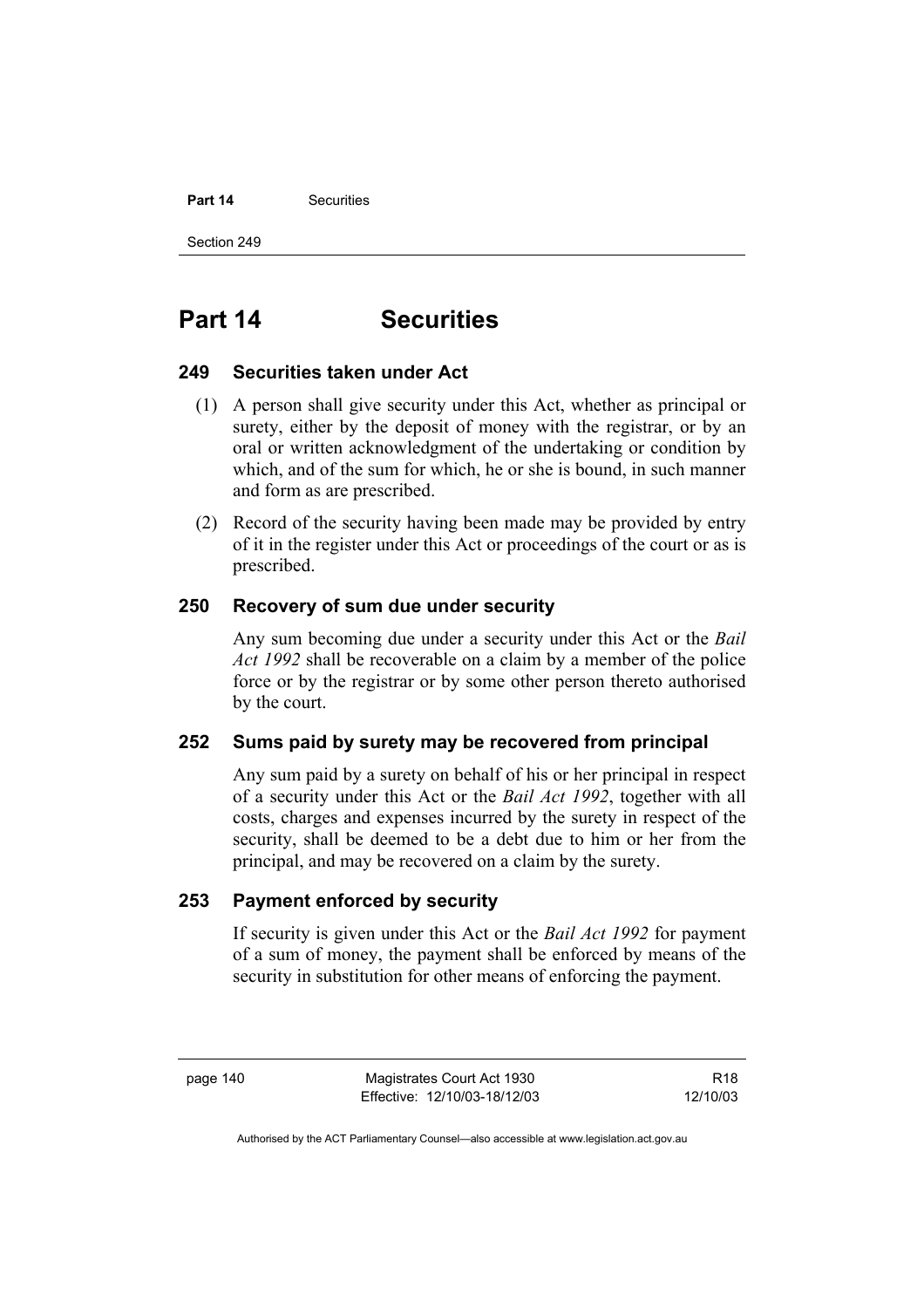### **254 Enforcement of recognisance**

- $(1)$  If—
	- (a) a witness or a person sought to be made a witness has entered into a recognisance for this Act; and
	- (b) the court is satisfied that the witness or person sought to be made a witness has failed to comply with a condition of the recognisance;

the court may declare the recognisance to be forfeited and may make an order that the witness or person sought to be made a witness pay the whole or a part of the sum in which he or she is bound under the recognisance.

- $(2)$  If—
	- (a) the court has declared a recognisance to be forfeited under subsection (1); and
	- (b) a person is bound by the recognisance as surety for the performance of that condition;

the court may make an order that the person referred to in paragraph (b) pay the whole or a part of the sum in which he or she is bound under the recognisance.

- (3) An order made under subsection (1) or (2) may be enforced as if it were a judgment entered on a claim by the registrar.
- (4) Subject to subsection (5), the court may, on application by a person against whom an order has been made under subsection (1) or (2) or under the *Bail Act 1992*, section 36 (1)—
	- (a) vary the order by reducing the amount payable under the order; or
	- (b) revoke the order and, if the order was made under subsection (1), revoke the declaration that the recognisance is forfeited.

page 141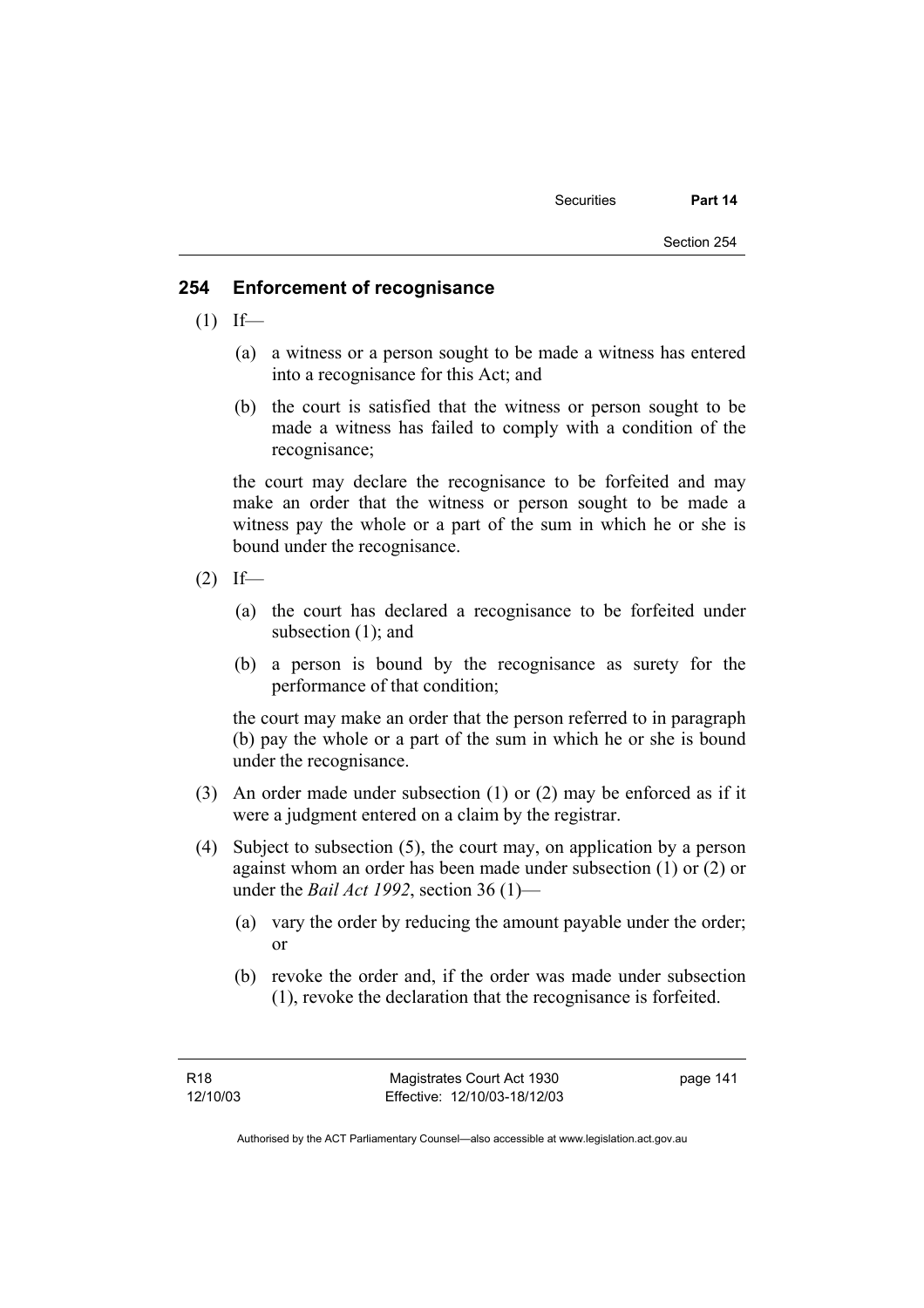#### **Part 14 Securities**

Section 254A

### $(5)$  If—

- (a) the court has made an order under subsection (1) or (2); and
- (b) a writ of execution has been issued; and
- (c) property has been sold under the writ;

the court shall not make an order under subsection (4).

 (6) It is not necessary that, for the purpose of hearing an application under subsection (4), the court be constituted by the magistrate who made the order to which the application relates.

### **254A Directions as to procedure**

If the procedure for taking any step in proceedings is not prescribed in this Act or the law under which the step is to be taken, the court may give directions with respect to the procedure to be followed as regards that step.

page 142 Magistrates Court Act 1930 Effective: 12/10/03-18/12/03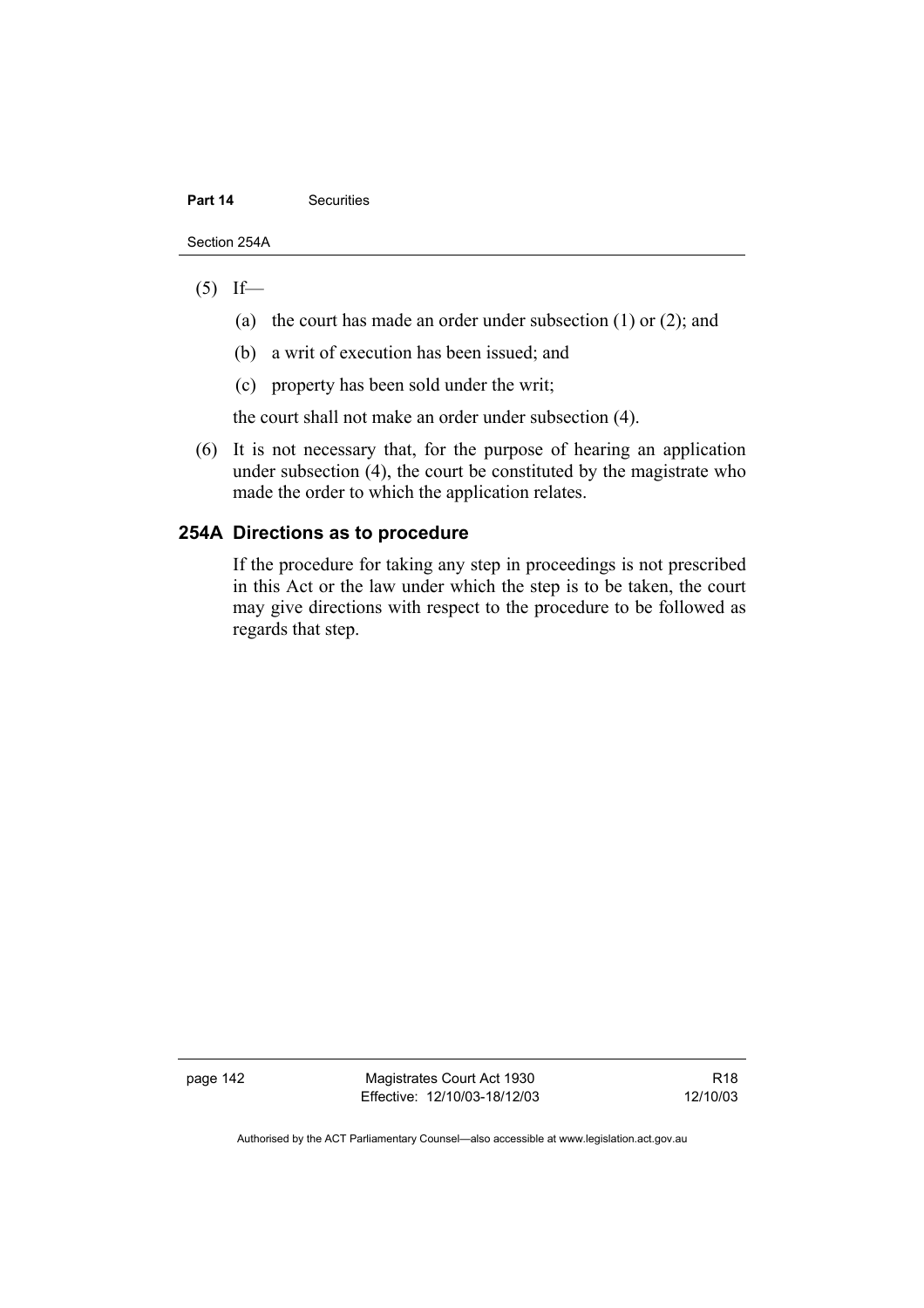# **Part 15 Miscellaneous**

### **254B Appearance by audiovisual or audio links**

- (1) This section applies if, in relation to a proceeding or a part of a proceeding (the *relevant proceeding*), the court has given a direction under the *Evidence (Miscellaneous Provisions) Act 1991*, section 18 (1) or 30 (1).
- (2) If this section applies a person who, in a relevant proceeding—
	- (a) is required or entitled to appear personally, whether as a party or as a witness; or
	- (b) is entitled to appear for another person;

may appear in the relevant proceeding and participate or give evidence, as the case requires, in accordance with the direction.

- (3) A person who appears in a relevant proceeding in accordance with this section shall be taken to be before the court.
- (4) In this section, a reference to a *proceeding* does not include a reference to a proceeding concerning bail.

### **255 Contempt in face of court**

- (1) A person shall not—
	- (a) wilfully threaten, disturb or insult the court; or
	- (b) wilfully interrupt, interfere with or obstruct the proceedings of the court; or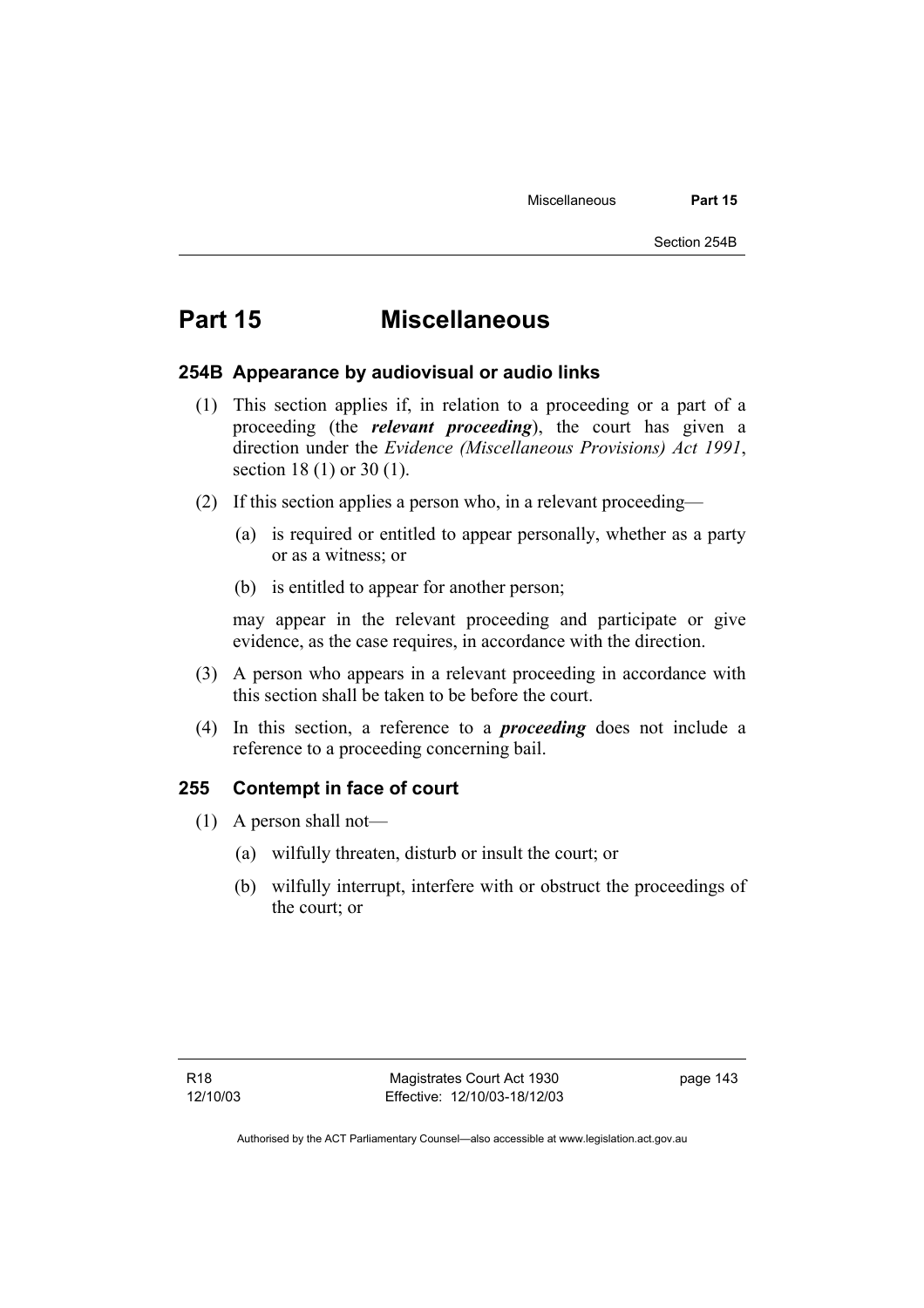### **Part 15 Miscellaneous**

Section 255

(c) commit any other act that is a wilful contempt of the court.

Maximum penalty: 50 penalty units, imprisonment for 6 months or both.

- (2) Subsection (1) only applies to acts in the face, or within the hearing, of the court.
- (3) For this section, if a person appears in proceedings in accordance with section 254B, the acts of that person and of any other person who is visible or audible to the court by means of audiovisual or audio link (as the case requires) shall be taken to be in the face of the court.
- (4) Without limiting the operation of any other provision of this Act, if a person commits an offence against subsection (1), a magistrate may proceed to charge the person and hear and dispose of the matter immediately and for that purpose receive evidence including unsworn evidence.
- $(5)$  If—
	- (a) a person has been charged under subsection (4) but the matter has not been disposed of; and
	- (b) a magistrate has reasonable grounds to believe that the person has committed an offence against subsection (1); and
	- (c) the magistrate considers that it is reasonable in all the circumstances—
		- (i) to order that the person be taken into custody to appear before the court; or
		- (ii) to order that the person be remanded in custody from time to time for periods not exceeding 15 clear days at any one time; or
		- (iii) to release the person on bail; or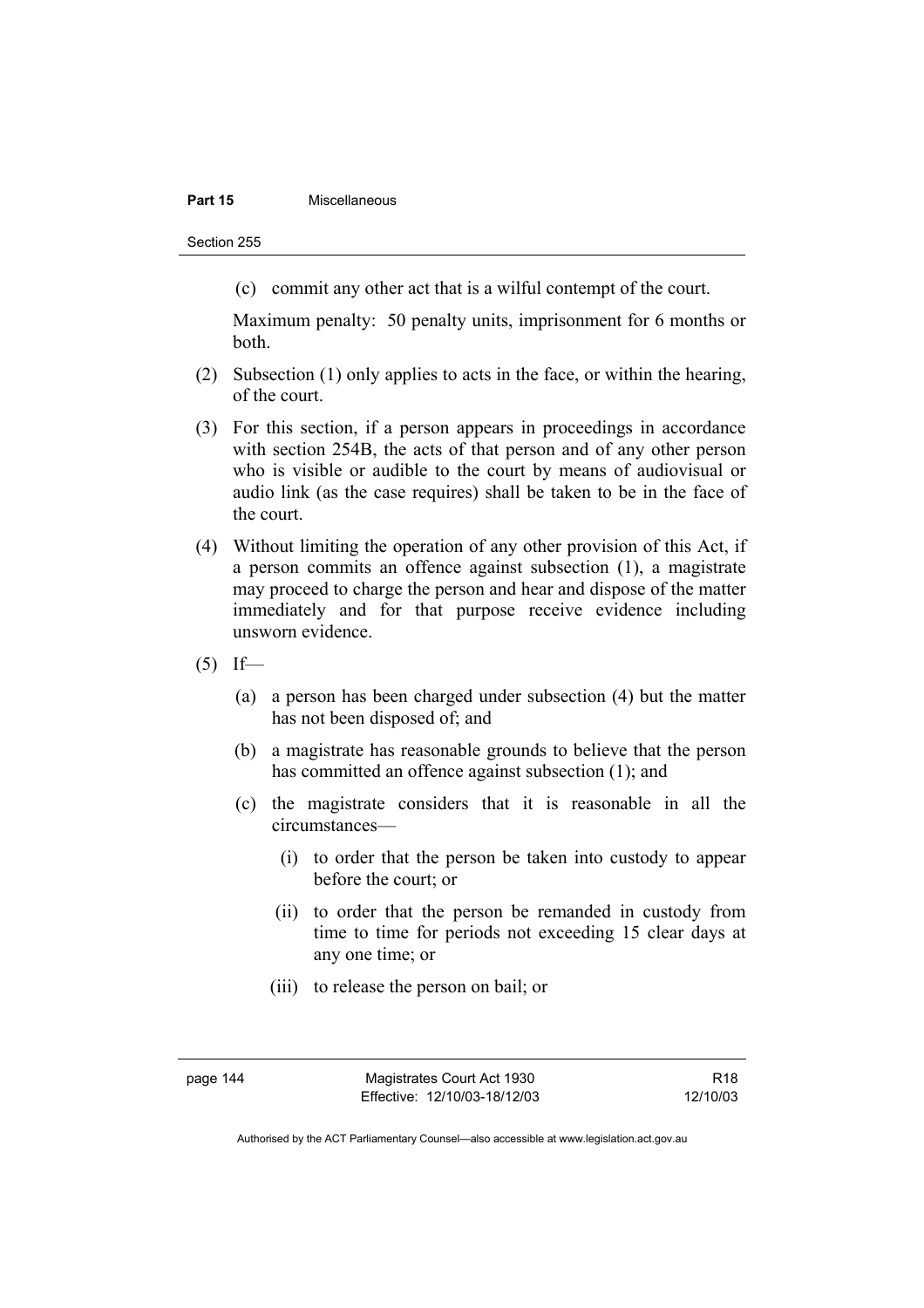(iv) to make an order in respect of the person under subsection (8) before the alleged offence has been heard;

the magistrate may make such an order.

- (6) An order under subsection (5) need not be in writing but such an order shall be reduced to writing, and a copy served on the alleged offender, as soon as practicable.
- (7) Failure to comply with subsection (6) does not invalidate an order.
- (8) If a person is convicted of an offence against subsection (1), the court, in addition to any penalty provided for under that subsection that it imposes, may make an order in relation to the person under subsection (9).
- (9) An order under this subsection may provide for—
	- (a) the exclusion of the person from any building where the court sits or the environs of such a building; or
	- (b) prohibiting the person from approaching a magistrate, an officer of the court or a witness; or
	- (c) the imposition of any reasonable condition on the person.
- (10) In this section:

*court* includes—

- (a) a magistrate when exercising the jurisdiction of the court; or
- (b) the registrar in the exercise of a judicial function.

### **255AA Refusal or failure to give evidence—offence**

- (1) This section applies to a person who—
	- (a) appears as a witness in proceedings in the court; or
	- (b) attends, or is brought, before the registrar for examination under the *Magistrates Court (Civil Jurisdiction) Act 1982*, section 154A or section 298*.*

| R18      | Magistrates Court Act 1930   | page 145 |
|----------|------------------------------|----------|
| 12/10/03 | Effective: 12/10/03-18/12/03 |          |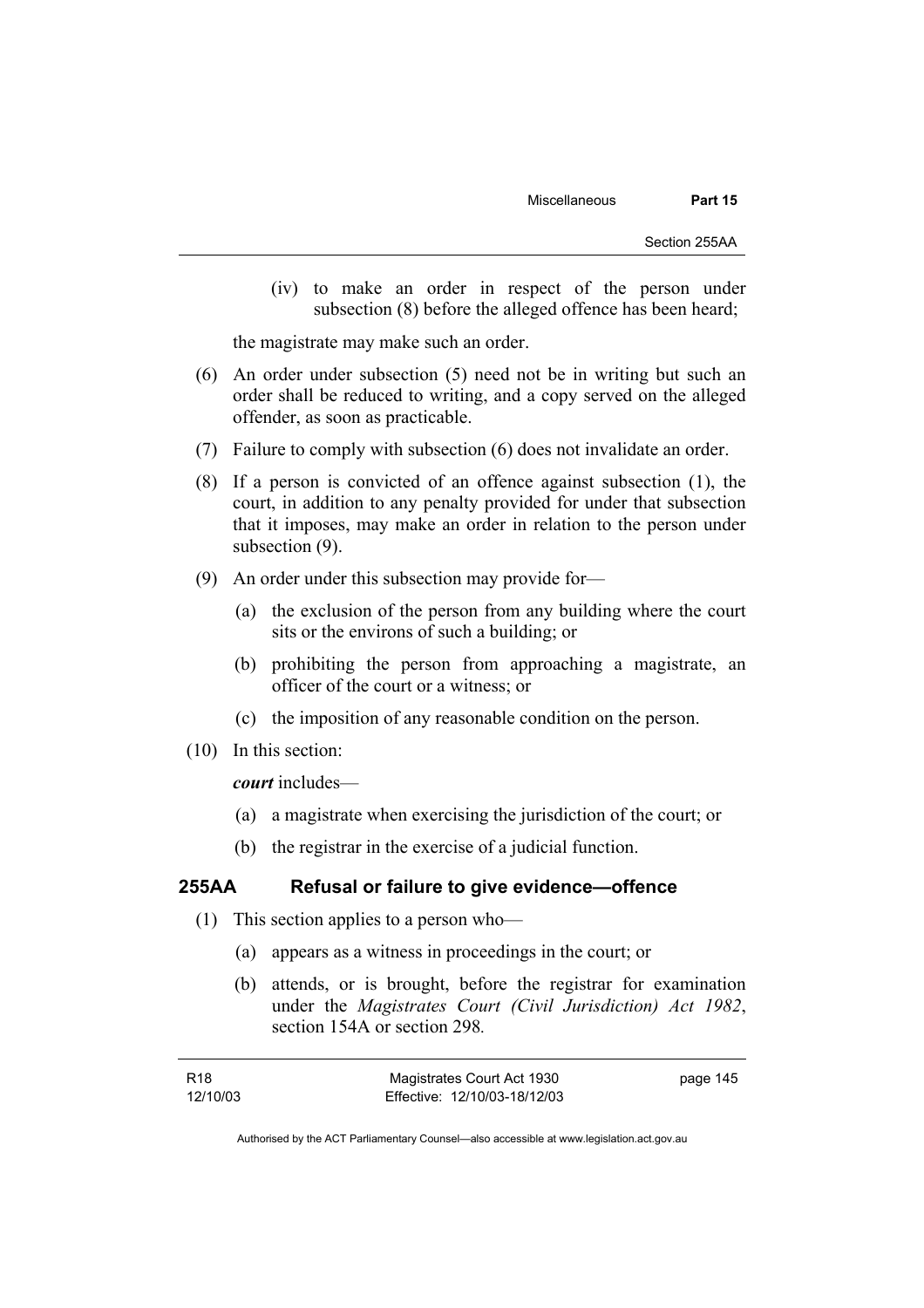#### **Part 15 Miscellaneous**

Section 255AB

- (2) A person shall not, without reasonable excuse—
	- (a) refuse or fail to take an oath; or
	- (b) refuse or fail to answer a question that he or she is required to answer by the court or registrar; or
	- (c) refuse or fail to produce a document required by the court or registrar, or by a summons or warrant, to be produced.
- (3) A person shall not give false information.

Maximum penalty: 50 penalty units, imprisonment for 6 months or both.

### **255AB Refusal or failure to give evidence—committal**

- $(1)$  If—
	- (a) a person appearing as a witness in a proceeding in the court contravenes section 255AA; or
	- (b) on hearing a matter referred to it under the *Magistrates Court (Civil Jurisdiction) Act 1982*, section 306, the court is satisfied that the person who is the subject of the referral has contravened section 255AA;

the court may, subject to subsection (4)—

- (c) adjourn the proceedings or hearing for a period not exceeding 8 days; and
- (d) issue a warrant for the committal of that person to a gaol, lockup or remand centre until—
	- (i) the date to which the proceedings or hearing is adjourned; or
	- (ii) the person consents to comply with section 255AA;

whichever occurs first.

 $(2)$  If—

page 146 Magistrates Court Act 1930 Effective: 12/10/03-18/12/03

R18 12/10/03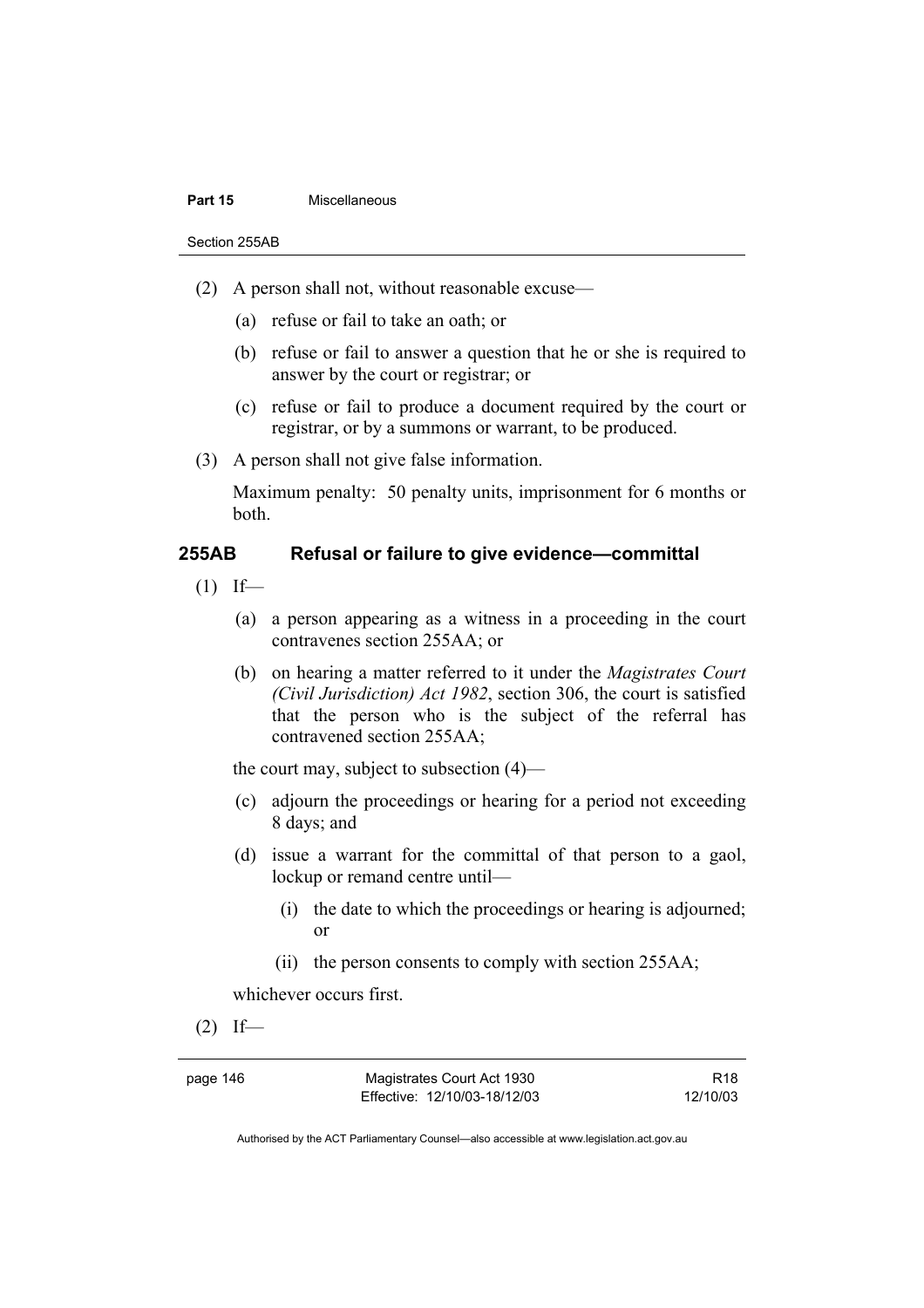- (a) the court has adjourned proceedings or a hearing, and committed a person, under subsection (1) or this subsection; and
- (b) the person who was committed is brought before the court; and
- (c) the person does not consent to comply with section 255AA;

the court may, subject to subsection (4), exercise the powers referred to in subsection (1) (c) and (d) in respect of that person.

- (3) The periods for which a person is committed under this section shall not, in the aggregate, exceed 1 month.
- (4) The court shall not commit a person pursuant to subsection (1) or (2) if the person is punished for an offence against section 255AA.

### **255A Commitment to remand centre**

- $(1)$  If—
	- (a) a warrant has been issued for the commitment of a person to prison under this Act, section 145, 154D or 185 or the Crimes Act, section 397 (2); and
	- (b) a warrant under the *Removal of Prisoners Act 1968*, section 5 is not in force in respect of that person on the day when the person is taken into custody under the warrant referred to in paragraph (a);

the court or a magistrate may, by warrant, commit the person to a remand centre.

 (2) If a warrant is issued under subsection (1), the warrant referred to in subsection (1) (a) ceases, by virtue of this section, to have any effect.

### **255B Registrar to give directions for preparation of transcript**

 (1) If an application has been made for a copy of a transcript of depositions of which a record was made in accordance with

| R18      | Magistrates Court Act 1930   | page 147 |
|----------|------------------------------|----------|
| 12/10/03 | Effective: 12/10/03-18/12/03 |          |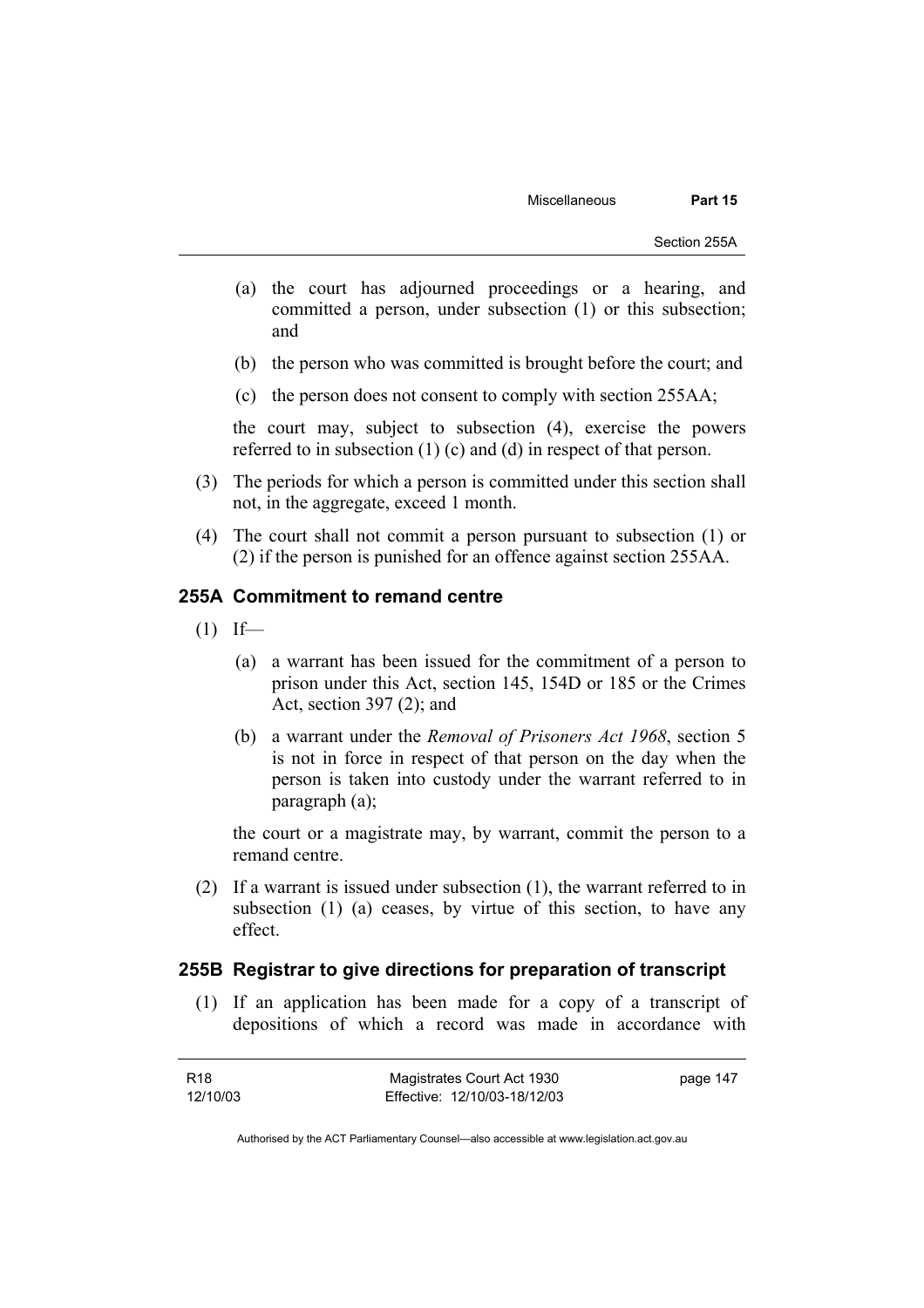### **Part 15** Miscellaneous

Section 255C

section 54A (2), the registrar shall give the directions he or she considers necessary for ensuring that a transcript of the record is prepared and, for the purpose of enabling the transcript to be prepared, the record shall be produced out of the custody of the registrar.

 (2) If a transcript of a record is prepared in accordance with directions given under subsection (1), the person who prepared the transcript, or under whose supervision the transcript was prepared, shall certify on the transcript, by signed writing, that the transcript is a true transcript of a record produced out of the custody of the registrar.

### **255C Applications for transcripts**

- (1) Subject to this section, where a record of any proceedings is constituted by—
	- (a) an audiovisual or a sound recording made in accordance with section 54A (2); or
	- (b) a shorthand or similar record made in accordance with section 54A $(2)$ ; or
	- (c) writing taken down in accordance with section 54A (3); or
	- (d) a written statement or statements in accordance with section 90AA or 110 (2):

a person may make application to the registrar for a copy or a transcript, as the case may be, of all or part of that record.

- (2) The registrar shall give the applicant a copy of the record or a transcript or a copy of the transcript of the record if—
	- (a) the applicant is a party to the proceedings; or
	- (b) for an applicant who is not a party to the proceedings—the registrar or a magistrate is satisfied that he or she has good reason for applying.

R18 12/10/03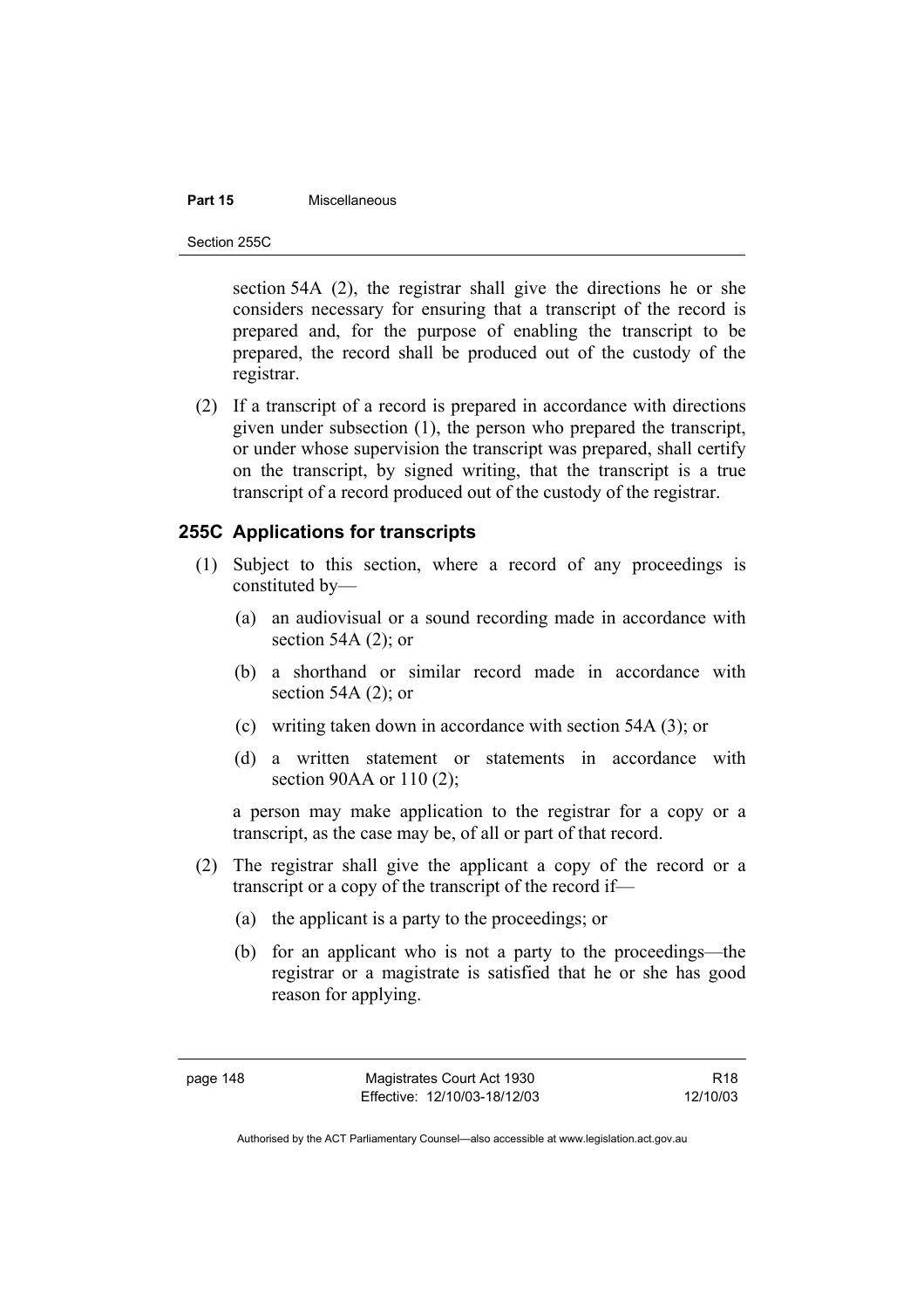- (4) If a person applies for a transcript that has not been prepared, the registrar may require the applicant to deposit with him or her in advance an amount that the registrar considers will not exceed the amount of the fee determined under section 248A (1) for the preparation of the transcript.
- (5) Subject to subsections (6) and (7), if the registrar receives an application in accordance with this section—
	- (a) he or she shall, for an application relating to depositions; and
	- (b) he or she may, in any other case;

give to the applicant a copy of the record or a copy of a transcript of the record relating to those depositions or other matter, as the case may be.

- (6) The registrar shall not give a copy of the record or a copy of a transcript under subsection (5) (a) unless there is written on the copy a certificate signed by the registrar stating that the copy is a true copy of the record or a true copy of a transcript of the record, as the case may be, produced out of the custody of the registrar.
- (7) Nothing in this section requires the registrar to give a copy of a transcript of any proceedings if—
	- (a) the proceedings were recorded by means of an audiovisual or a sound recording made in accordance with section 54A (2); and
	- (b) the application for the copy was made after the end of 7 years after the date of completion of the proceedings to which the record relates; and
	- (c) the registrar does not have the record or a transcript of that record in his or her custody.
- (8) If an amount deposited by a person under subsection (4) exceeds the fee determined under section 248A (1) for the preparation of the transcript, there is payable to the person an amount equal to the amount of the excess.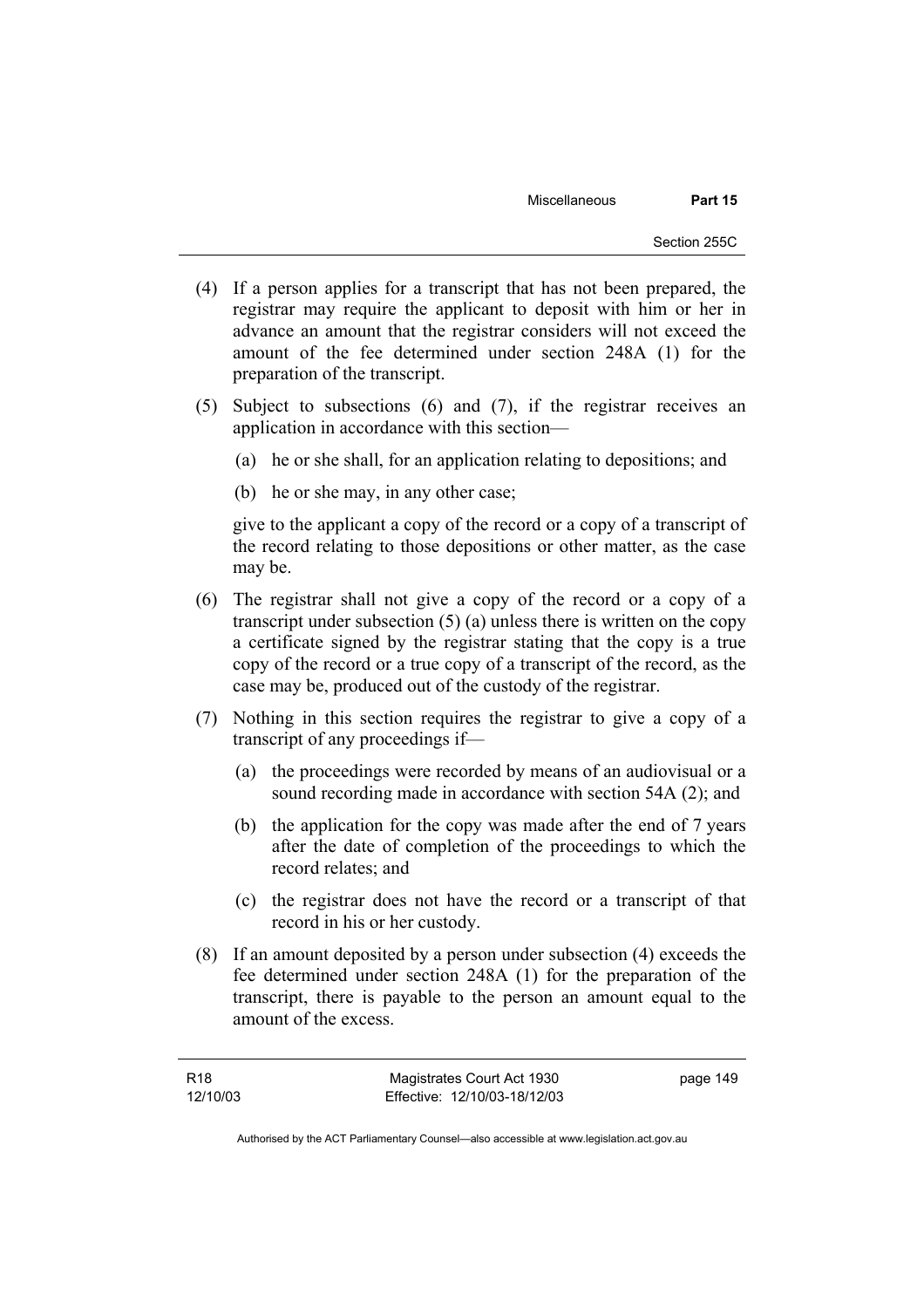#### **Part 15 Miscellaneous**

Section 256

### **256 Forms**

- (1) A form approved under subsection (5), or a form to the like effect, may be used for the purposes to which it applies, and an instrument in such a form is sufficient in law.
- (2) However, a form approved under subsection (5) (other than the notice to defendant form, the notice of intention to defend form or the plea of guilty form) may be adapted to suit the purposes for which the form is to be used.
- (3) Substantial compliance is required with the notice to defendant form, the notice of intention to defend form or the plea of guilty form.
- (4) No conviction, order or judgment shall be vacated, quashed or set aside for want of form, or be impeached or affected by reason of any defect, mistake or omission in it, if the proceeding or matter to which the form relates is sufficient in substance and effect.
- (5) The Minister may, in writing, approve forms for this Act.
- (6) If the Minister approves a form for a particular purpose, the approved form must be used for that purpose.
- (7) An approved form is a notifiable instrument.

*Note* A notifiable instrument must be notified under the *Legislation Act 2001*.

### **258 Power to make rules or regulations**

- (1) The Executive may make rules or regulations for this Act.
	- *Note* Rules and regulations must be notified, and presented to the Legislative Assembly, under the *Legislation Act 2001*.
- (2) The rules or regulations may make provision in relation to—
	- (a) the practice and procedure before magistrates and in the court; and
	- (b) the giving of security under this Act; and

page 150 Magistrates Court Act 1930 Effective: 12/10/03-18/12/03

R18 12/10/03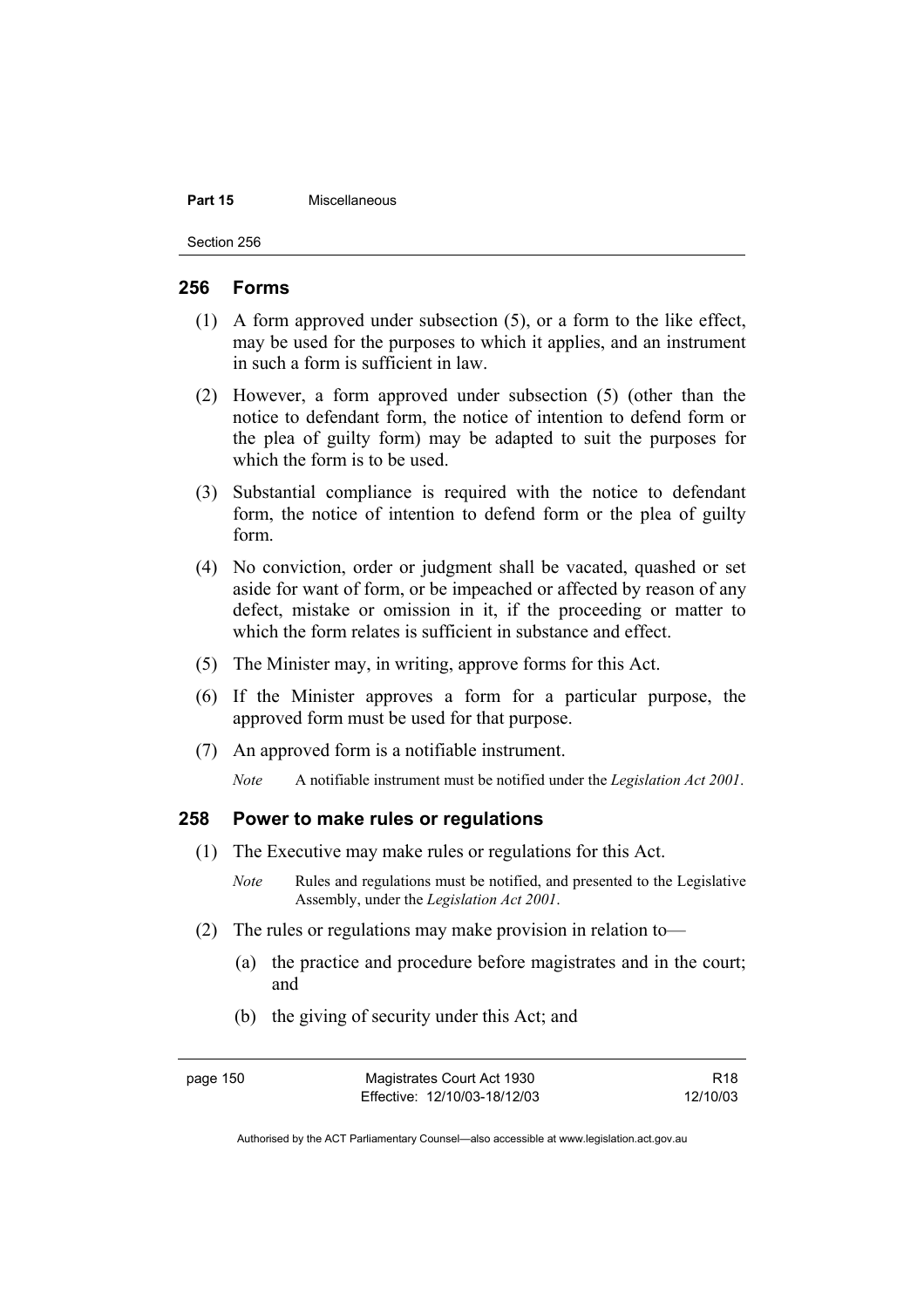Miscellaneous **Part 15** 

- (c) the fees, costs and charges in respect of proceedings under any other law for the time being in force so far as the other law relates to any matter or proceeding as to which the court or any magistrate has jurisdiction; and
- (d) the service of documents, and the taking of evidence, in the Territory, under any request from the consular or other proper authority of a foreign country under the terms of any convention relating to legal proceedings in civil and commercial matters to which the Commonwealth is a party.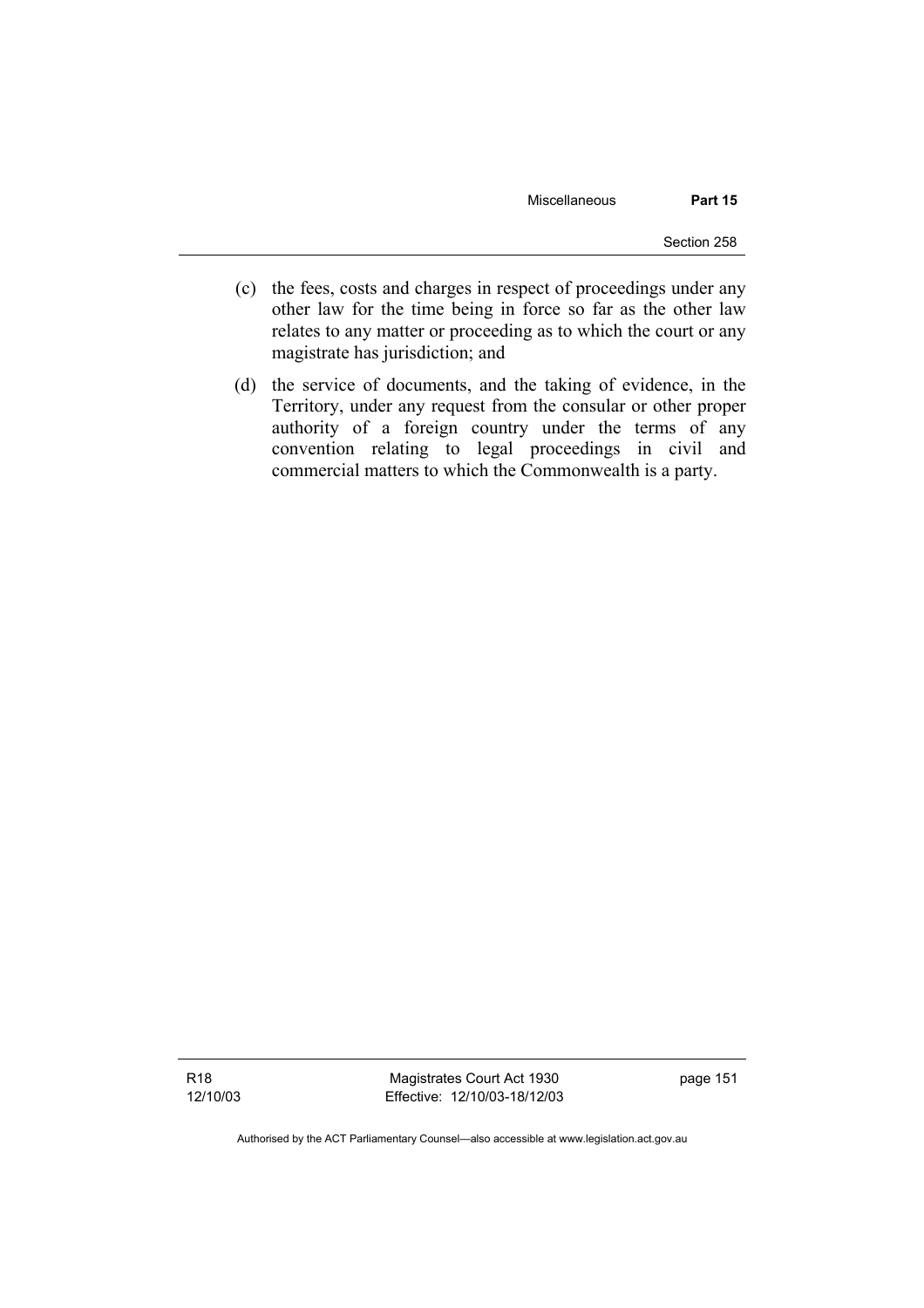**Schedule 1** 

# **Schedule 1**

(see s 10P)

Oath

I, [*name*], do swear that I will well and truly serve in the office of and that I will do right to all manner of people according to law, without fear or favour, affection or ill will. So help me God!

Affirmation

I, [*name*], do solemnly and sincerely affirm and declare that I will well and truly serve in the office of and that I will do right to all manner of people, according to law, without fear or favour, affection or ill will.

page 152 Magistrates Court Act 1930 Effective: 12/10/03-18/12/03

R18 12/10/03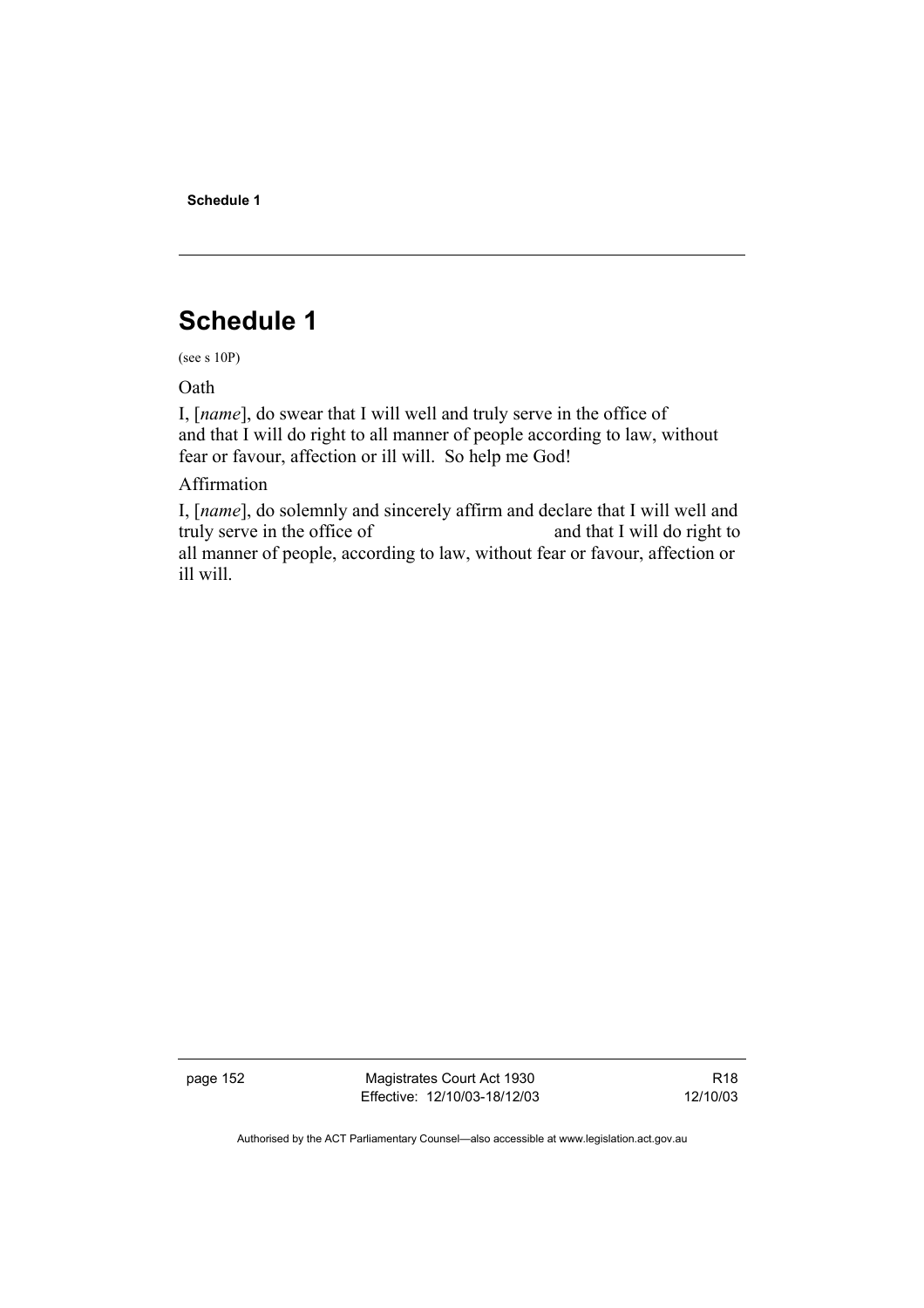## **Endnotes**

| 1 |  |  | <b>About the endnotes</b> |
|---|--|--|---------------------------|
|---|--|--|---------------------------|

Amending and modifying laws are annotated in the legislation history and the amendment history. Current modifications are not included in the republished law but are set out in the endnotes.

Not all editorial amendments made under the *Legislation Act 2001*, part 11.3 are annotated in the amendment history. Full details of any amendments can be obtained from the Parliamentary Counsel's Office.

Uncommenced amending laws and expiries are listed in the legislation history and the amendment history. These details are underlined. Uncommenced provisions and amendments are not included in the republished law but are set out in the last endnote.

If all the provisions of the law have been renumbered, a table of renumbered provisions gives details of previous and current numbering.

The endnotes also include a table of earlier republications.

If the republished law includes penalties, current information about penalty unit values appears on the republication inside front cover.

### **2 Abbreviation key**

| $am = amended$                             | $ord = ordinance$                         |
|--------------------------------------------|-------------------------------------------|
| $amdt = amendment$                         | orig = original                           |
| $ch = chapter$                             | $p = page$                                |
| $cl = clause$                              | par = paragraph                           |
| $def = definition$                         | pres = present                            |
| $dict = dictionary$                        | $prev = previous$                         |
| disallowed = disallowed by the Legislative | $(\text{prev})$ = previously              |
| Assembly                                   | $prov = provision$                        |
| $div = division$                           | $pt = part$                               |
| $exp = expires/expired$                    | $r = rule/subrule$                        |
| Gaz = Gazette                              | $reg = regulation/subregulation$          |
| $hdg =$ heading                            | $renum = renumbered$                      |
| IA = Interpretation Act 1967               | $reloc = relocated$                       |
| ins = inserted/added                       | $R[X]$ = Republication No                 |
| $LA =$ Legislation Act 2001                | $RI = reissue$                            |
| $LR =$ legislation register                | s = section/subsection                    |
| LRA = Legislation (Republication) Act 1996 | $sch = schedule$                          |
| mod = modified / modification              | $sdiv = subdivision$                      |
| $No = number$                              | $sub =$ substituted                       |
| $num = numbered$                           | $SL = Subordinate Law$                    |
| $o = order$                                | underlining = whole or part not commenced |
| om = omitted/repealed                      | or to be expired                          |
|                                            |                                           |

R18 12/10/03

Magistrates Court Act 1930 Effective: 12/10/03-18/12/03 page 153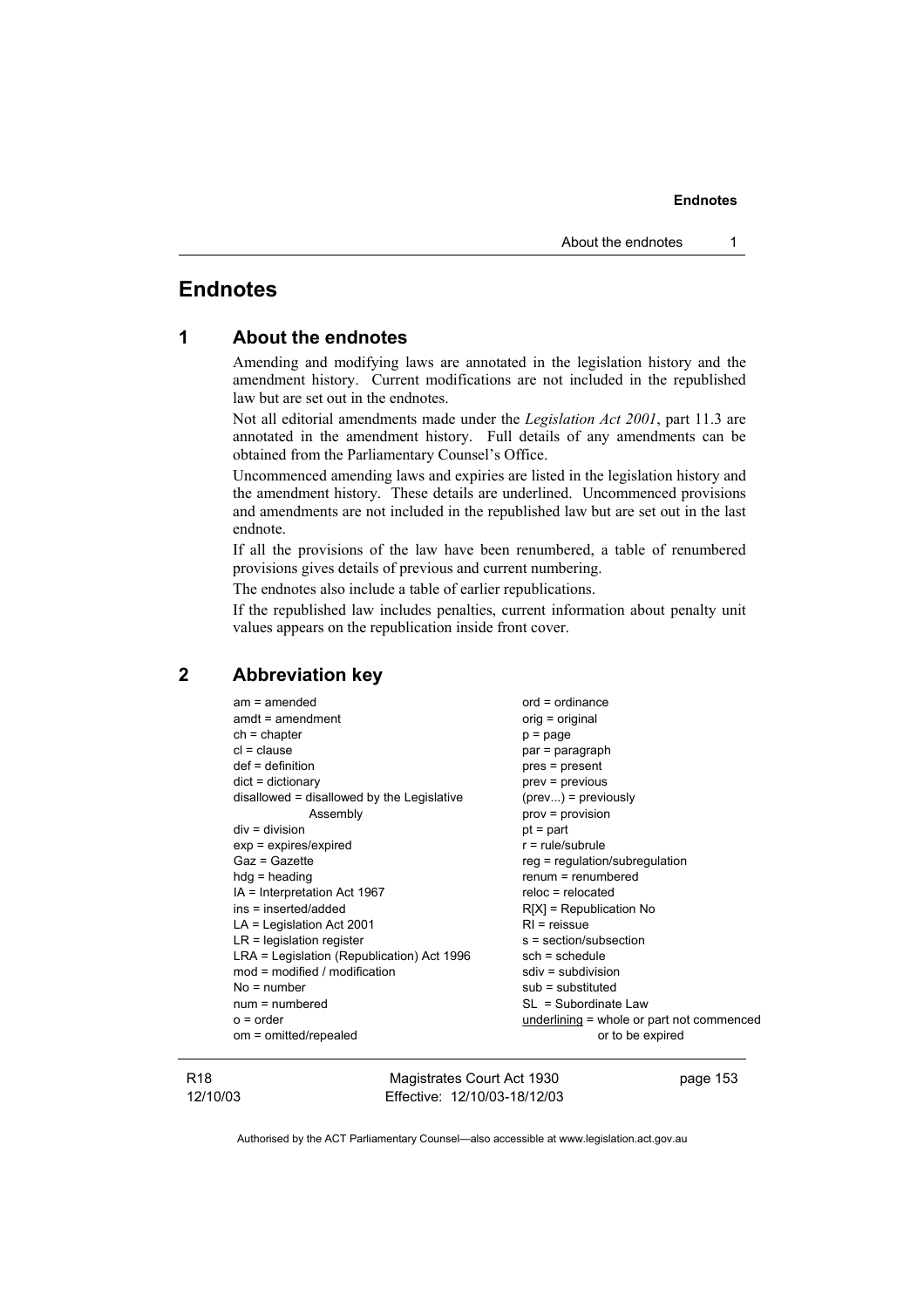3 Legislation history

### **3 Legislation history**

This Act was originally a Commonwealth ordinance—the *Magistrates Court Act 1930* No 21 (Cwlth).

The *ACT Self-Government (Consequential Provisions) Act 1988 No 109* (Cwlth), s 12) converted some former Commonwealth ordinances in force in the ACT into ACT enactments. This allowed the ACT Legislative Assembly to amend and repeal the laws. This Act was converted into an ACT enactment on 1 July 1990.

As with most ordinances in force in the ACT, the name was changed from *Ordinance* to *Act* by the *Self-Government (Citation of Laws) Act 1989* No 21, s 5 on its conversion to an ACT enactment on 1 July 1990.

Before 11 May 1989, ordinances commenced on their notification day unless otherwise stated (see *Seat of Government (Administration) Act 1910* (Cwlth), s 12).

After 11 May 1989 and before 10 November 1999, Acts commenced on their notification day unless otherwise stated (see *Australian Capital Territory (Self-Government) Act 1988* (Cwlth) s 25).

### **Legislation before becoming Territory enactment**

#### **Magistrates Court Act 1930 No 21**

notified 21 November 1930 commenced 21 November 1930

as amended by

#### **Court of Petty Sessions Ordinance 1932 No 21**

notified 17 November 1932 commenced 17 November 1932

#### **Court of Petty Sessions Ordinance 1934 No 17**

notified 19 July 1934 commenced 19 July 1934

### **Money Lenders Ordinance 1936 No 13**

notified 9 April 1936 commenced 1 May 1936

# **Court of Petty Sessions Ordinance 1937 No 5**

notified 27 May 1937 commenced 27 May 1937

page 154 Magistrates Court Act 1930 Effective: 12/10/03-18/12/03

R18 12/10/03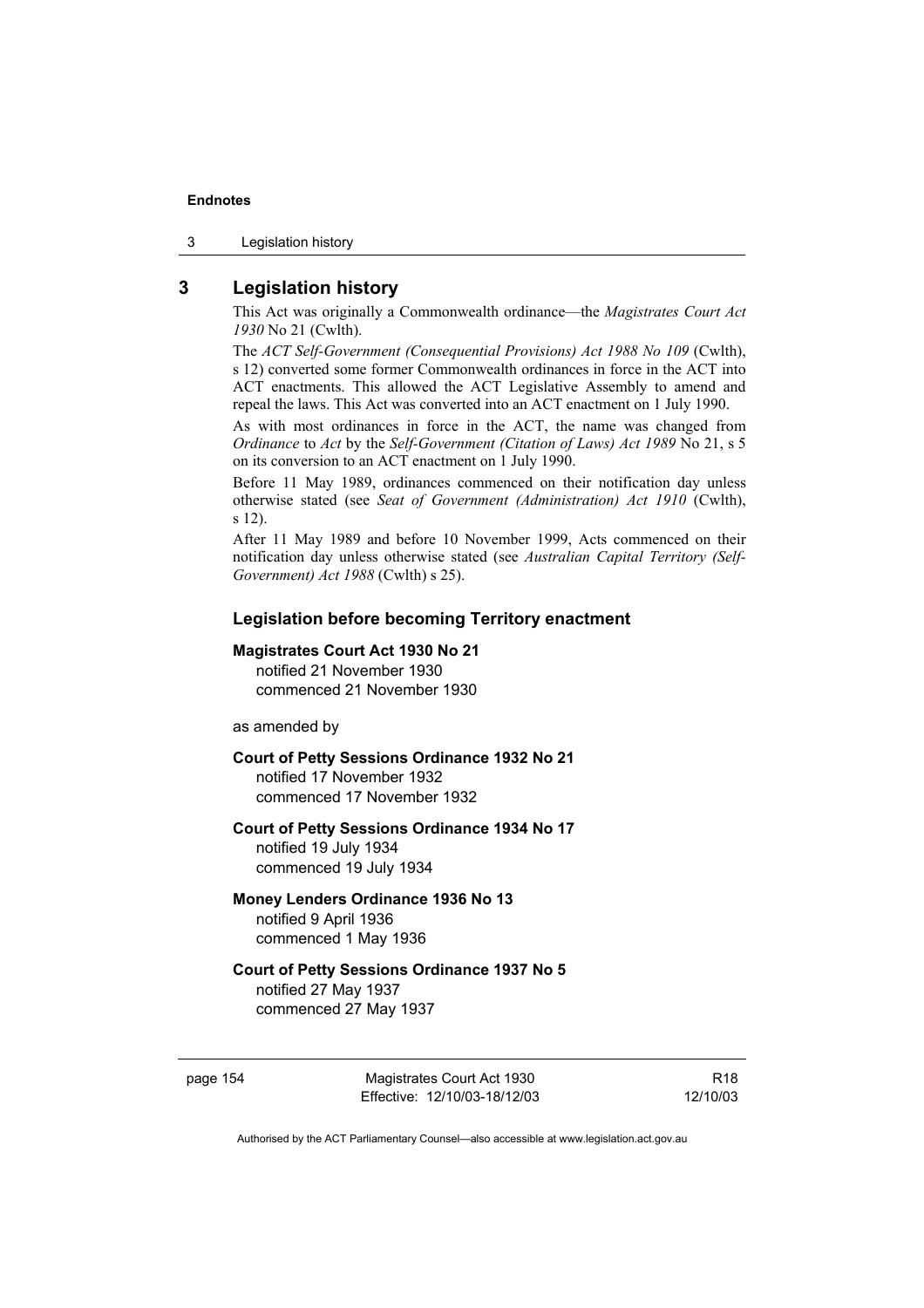## **Court of Petty Sessions Ordinance (No 2) 1937 No 28**  notified 23 December 1937 commenced 23 December 1937 **Seat of Government (Designation) Ordinance 1938 No 25 (as amd by Ord 1938 No 35)**  notified 8 September 1938 commenced 8 September 1938 **Ordinances Revision Ordinance 1938 No 35**  notified 15 December 1938 commenced 15 December 1938 **Court of Petty Sessions Ordinance 1940 No 20**  notified 7 November 1940 commenced 7 November 1940 **Court of Petty Sessions Ordinance (No 2) 1940 No 22**  notified 12 December 1940 commenced 12 December 1940 **Court of Petty Sessions Ordinance 1949 No 13**  notified 1 December 1949 commenced 1 December 1949 **Court of Petty Sessions Ordinance 1951 No 7**  notified 26 July 1951 commenced 26 July 1951 **Court of Petty Sessions Ordinance (No 2) 1951 No 12**  notified 14 December 1951 commenced 14 December 1951 **Court of Petty Sessions Ordinance 1953 No 14**  notified 12 November 1953 commenced 3 December 1953 **Court of Petty Sessions Ordinance 1958 No 12**  notified 24 July 1958 commenced 24 July 1958

Magistrates Court Act 1930 Effective: 12/10/03-18/12/03 page 155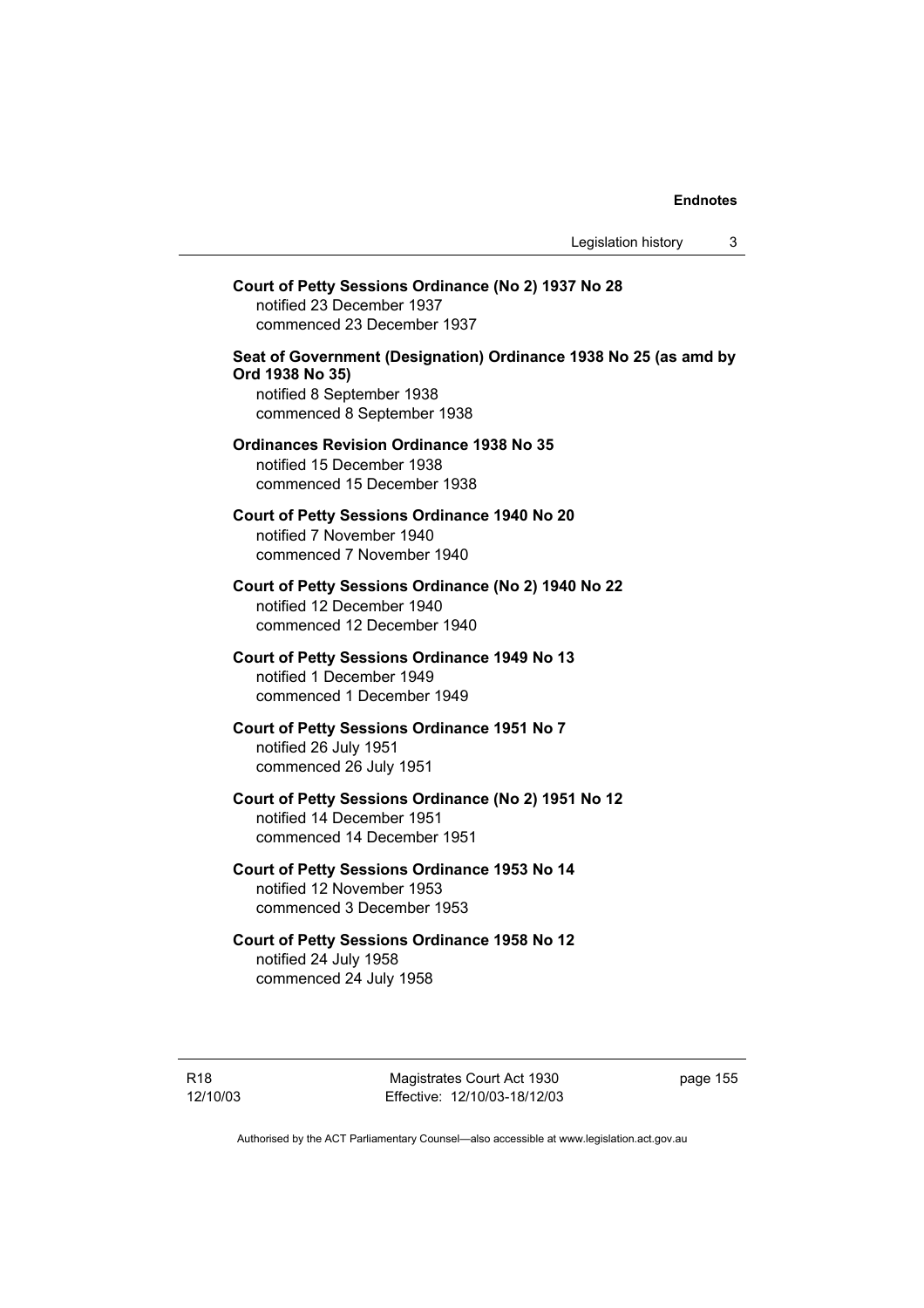| 3 | Legislation history |  |
|---|---------------------|--|
|---|---------------------|--|

| <b>Court of Petty Sessions Ordinance 1961 No 2</b><br>notified 29 March 1961<br>commenced 29 March 1961                                                                                     |
|---------------------------------------------------------------------------------------------------------------------------------------------------------------------------------------------|
| <b>Court of Petty Sessions Ordinance 1966 No 2</b><br>notified 10 February 1966<br>commenced 14 February 1966                                                                               |
| <b>Court of Petty Sessions Ordinance 1967 No 1</b><br>notified 9 February 1967<br>commenced 9 February 1967                                                                                 |
| <b>Court of Petty Sessions Ordinance 1968 No 25</b><br>notified 19 December 1968<br>commenced 1 January 1969 (Cwlth Gaz 1968 p 7565)                                                        |
| Court of Petty Sessions Ordinance 1969 No 12<br>notified 20 June 1969<br>commenced 20 June 1969                                                                                             |
| <b>Court of Petty Sessions Ordinance 1970 No 15</b><br>notified 19 March 1970<br>commenced 19 March 1970                                                                                    |
| Court of Petty Sessions Ordinance 1972 No 37<br>notified 16 November 1972<br>s 1, s 2, s 6, s 14, commenced 16 November 1972<br>remainder commenced 1 February 1973 (Cwlth Gaz 1972 No 118) |
| Court of Petty Sessions Ordinance 1973 No 48<br>notified 17 December 1973<br>commenced 17 December 1973                                                                                     |
| Court of Petty Sessions Ordinance 1974 No 14<br>notified 17 April 1974<br>commenced 17 April 1974                                                                                           |
| <b>Ordinances Revision (Age of Majority) Ordinance 1974 No 47</b><br>notified 24 October 1974<br>commenced 1 November 1974                                                                  |

page 156 Magistrates Court Act 1930 Effective: 12/10/03-18/12/03

R18 12/10/03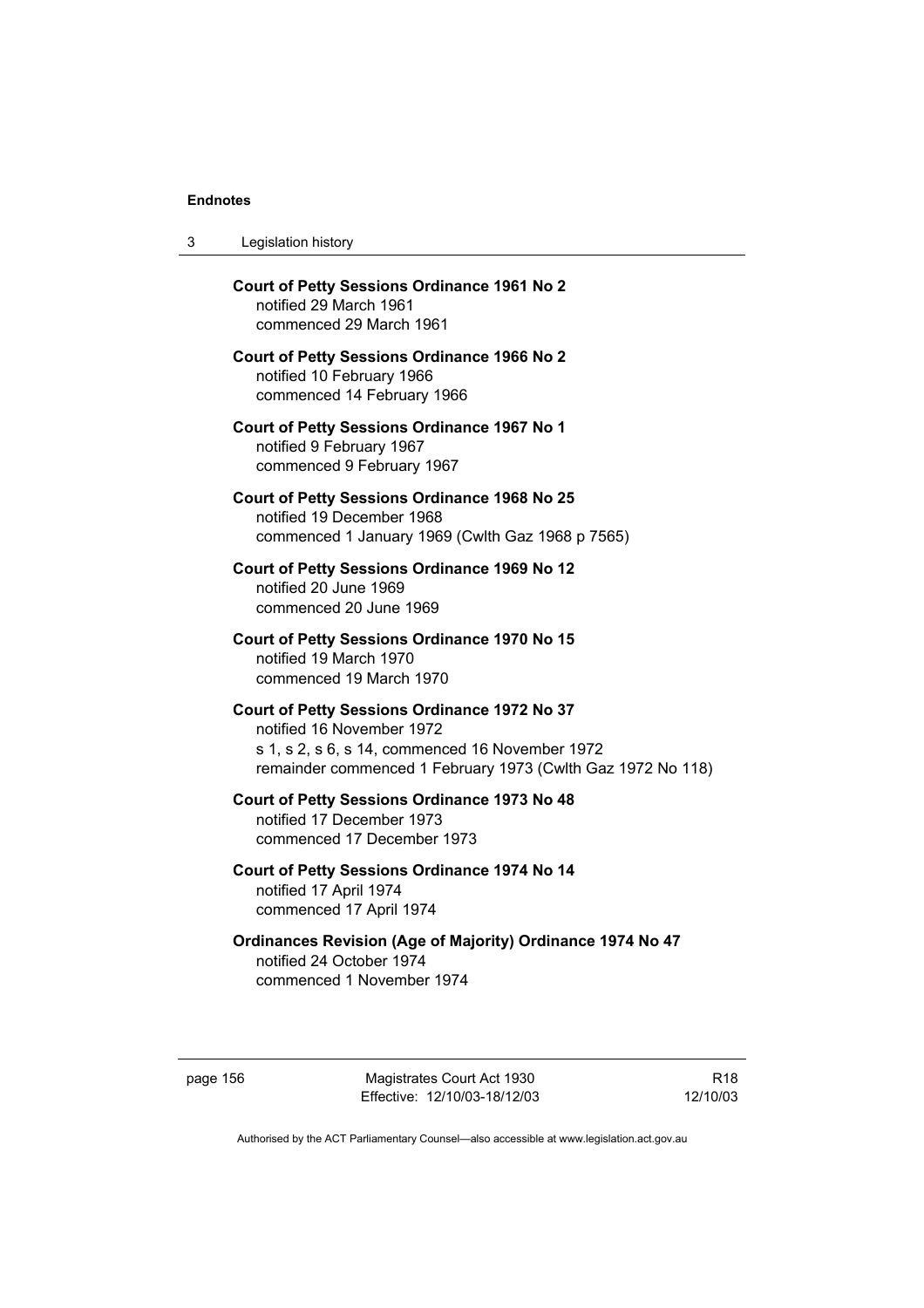| Court of Petty Sessions (Amendment) Ordinance 1976 No 42<br>notified 13 September 1976<br>commenced 13 September 1976                                                                |
|--------------------------------------------------------------------------------------------------------------------------------------------------------------------------------------|
| Court of Petty Sessions (Amendment) Ordinance 1977 No 4<br>notified 24 March 1977<br>ss 1-3, 10 commenced 24 March 1977<br>remainder commenced 28 March 1977 (Cwlth Gaz 1977 No S52) |
| Court of Petty Sessions (Amendment) Ordinance (No 2) 1977 No 34<br>notified 28 July 1977<br>commenced 28 July 1977                                                                   |
| Court of Petty Sessions (Amendment) Ordinance (No 3) 1977 No 56<br>notified 6 October 1977<br>ceased to have effect because not tabled                                               |
| Court of Petty Sessions (Amendment) Ordinance (No 4) 1977 No 61<br>notified 21 November 1977<br>commenced 21 November 1977                                                           |
| <b>Ordinances Revision Ordinance 1978 No 46</b><br>notified 28 December 1978<br>commenced 28 December 1978                                                                           |
| Court of Petty Sessions (Amendment) Ordinance 1979 No 33<br>notified 14 November 1979<br>commenced 14 November 1979                                                                  |
| Court of Petty Sessions (Amendment) Ordinance (No 2) 1979 No 41<br>notified 18 December 1979<br>commenced 18 December 1979                                                           |
| Court of Petty Sessions (Amendment) Ordinance 1980 No 4<br>notified 20 March 1980<br>commenced 1 April 1980 (Cwlth Gaz 1980 No S66)                                                  |
| Court of Petty Sessions (Amendment) Ordinance (No 2) 1980 No 10<br>notified 26 March 1980                                                                                            |

commenced 26 March 1980

R18 12/10/03 page 157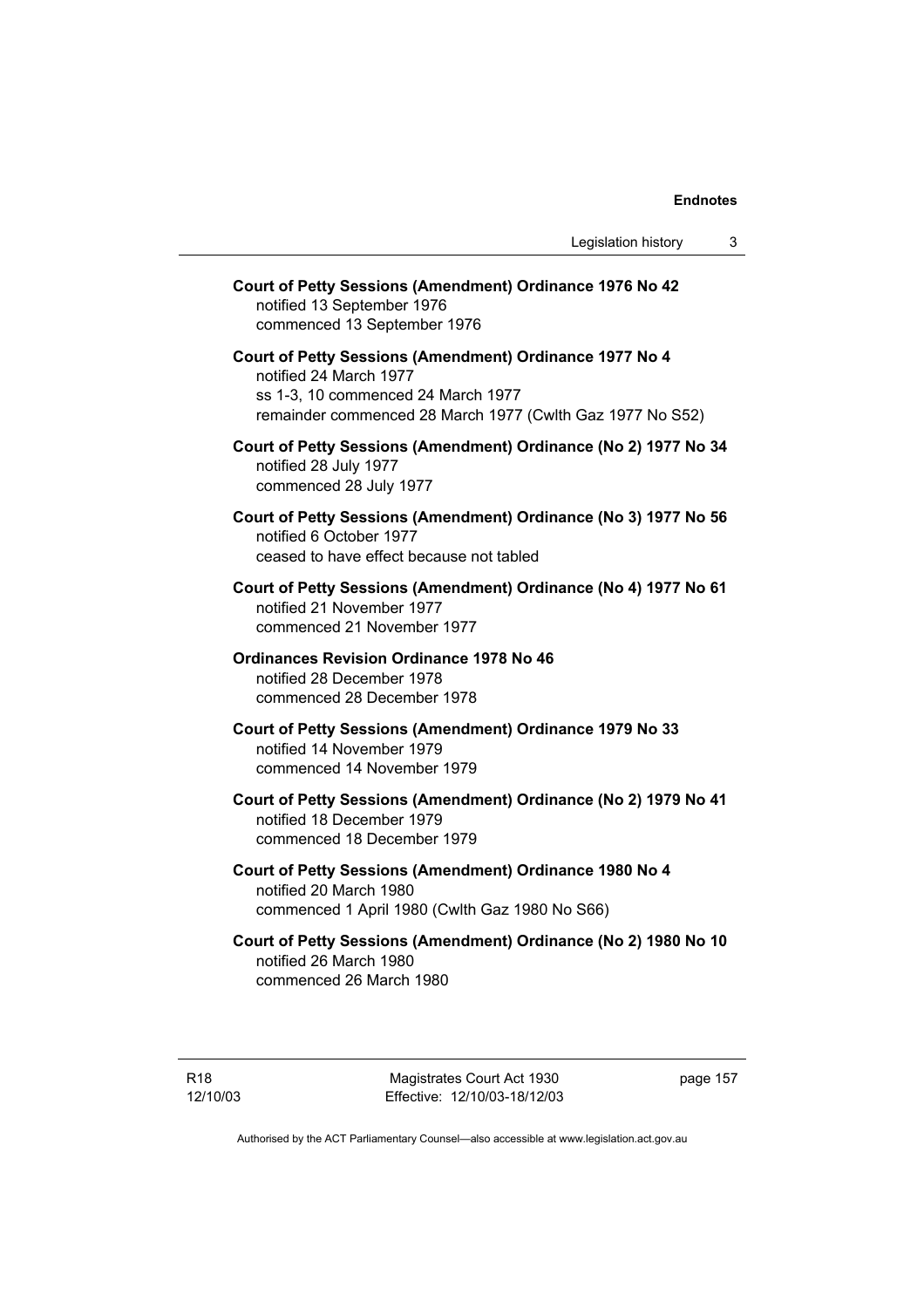| -3 | Legislation history |
|----|---------------------|
|----|---------------------|

| Court of Petty Sessions (Amendment) Ordinance 1982 No 2<br>notified 26 February 1982<br>commenced 1 September 1982 (Cwlth Gaz 1982 No S178) |
|---------------------------------------------------------------------------------------------------------------------------------------------|
| Court of Petty Sessions (Amendment) Ordinance (No 2) 1982 No 3<br>notified 26 February 1982<br>commenced 26 February 1982                   |
| Court of Petty Sessions (Amendment) Ordinance 1984 No 9<br>notified 11 April 1984<br>commenced 11 April 1984                                |
| Court of Petty Sessions (Amendment) Ordinance (No 2) 1984 No 10<br>notified 11 April 1984<br>commenced 11 April 1984                        |
| Court of Petty Sessions (Amendment) Ordinance (No 3) 1984 No 16<br>notified 1 June 1984<br>commenced 1 June 1984                            |
| Court of Petty Sessions (Amendment) Ordinance (No 4) 1984 No 61<br>notified 2 November 1984<br>commenced 2 November 1984                    |
| Court of Petty Sessions (Amendment) Ordinance (No 5) 1984 No 62<br>notified 2 November 1984<br>commenced 2 November 1984                    |
| Court of Petty Sessions (Amendment) Ordinance 1985 No 17<br>notified 17 April 1985<br>commenced 17 April 1985                               |
| Court of Petty Sessions (Amendment) Ordinance (No 2) 1985 No 18<br>notified 17 April 1985<br>commenced 17 April 1985                        |
| Court of Petty Sessions (Amendment) Ordinance (No 3) 1985 No 41<br>notified 5 September 1985<br>commenced 5 September 1985                  |
| Limitation Ordinango 400E No CC                                                                                                             |

### **Limitation Ordinance 1985 No 66**  notified 19 December 1985 commenced 19 December 1985

| page 158 | Magistrates Court Act 1930   |  |
|----------|------------------------------|--|
|          | Effective: 12/10/03-18/12/03 |  |

R18 12/10/03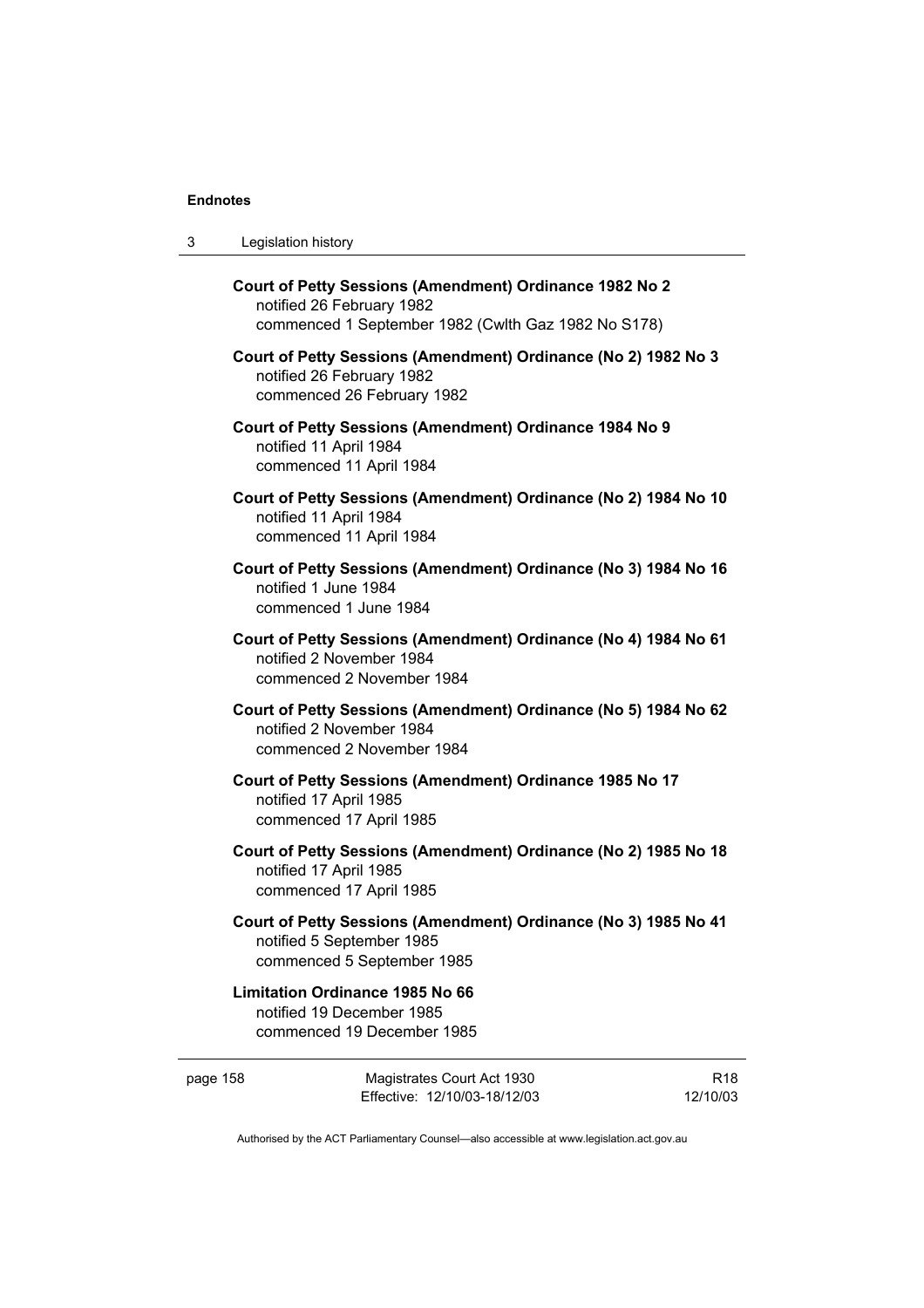## **Magistrates Court Ordinance 1985 No 67**  notified 19 December 1985 commenced 1 February 1986 (Cwlth Gaz 1986 No G3) **Magistrates Court (Amendment) Ordinance 1986 No 33**  notified 7 August 1986 commenced 7 August 1986 **Domestic Violence (Miscellaneous Amendments) Ordinance 1986 No 53**  notified 4 September 1986 commenced 1 October 1986 (Cwlth Gaz 1986 No S484) **Crimes (Amendment) Ordinance (No 4) 1986 No 57**  notified 3 October 1986 commenced 3 October 1986 **Magistrates Court (Amendment) Ordinance (No 2) 1986 No 71**  notified 30 October 1986 commenced 1 April 1987 (Cwlth Gaz 1987 No S52) **Magistrates Court (Amendment) Ordinance (No 3) 1986 No 74**  notified 14 November 1986 commenced 14 November 1986 **Magistrates Court (Amendment) Ordinance (No 4) 1986 No 83**  notified 22 December 1986 commenced 22 December 1986 **Magistrates Court (Amendment) Ordinance 1987 No 56**  notified 21 October 1987 commenced 21 October 1987 **Magistrates Court (Amendment) Ordinance 1988 No 45**  notified 27 July 1988 commenced 27 July 1988 **Magistrates Court (Amendment) Ordinance 1989 No 55**

notified 30 June 1989 commenced 1 July 1989

Magistrates Court Act 1930 Effective: 12/10/03-18/12/03 page 159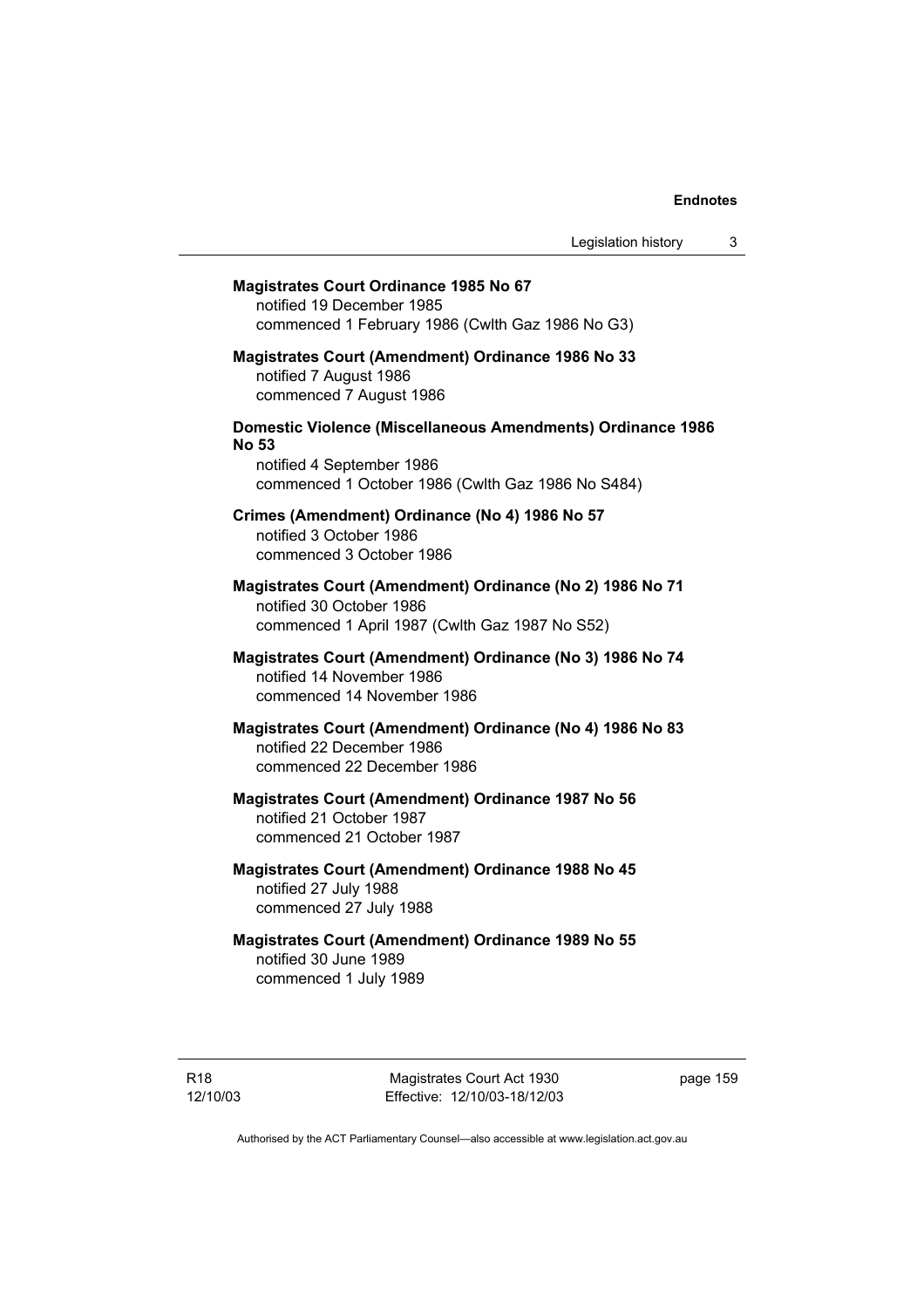| -3 | Legislation history |  |
|----|---------------------|--|
|----|---------------------|--|

# **Magistrates Court (Amendment) Ordinance (No 2) 1989 No 59**  notified 25 October 1989 s 11, s 12, s 14 commenced 27 June 1990 (Cwlth Gaz 1990 No GN25) remainder commenced 25 October 1989 **Magistrates Court (Amendment) Ordinance (No 3) 1989 No 60**  notified 20 December 1989 commenced 14 February 1990 (Cwlth Gaz 1990 No GN5) **Crimes (Amendment) Ordinance 1990 No 1**  notified 23 May 1990 commenced 23 May 1990 **Self-Government (Consequential Amendments) Ordinance 1990 No 5**  notified 27 June 1990 s 1, s 2 commenced 27 June 1990 remainder commenced 1 July 1990 **Magistrates Court (Appeals Against Sentence) Ordinance 1990 No 9**  notified 29 June 1990 commenced 29 June 1990  **Legislation after becoming Territory enactment Magistrates Court (Amendment) Act 1990 No 65**  notified 24 December 1990 commenced 24 December 1990 **Weapons (Consequential Amendments) Act 1991 No 9 sch**  notified 3 April 1991 (Gaz 1991 No S19) s 1, s 2 commenced 3 April 1991 (s 2 (1)) sch commenced 3 October 1991 (s 2 (2))

### **Magistrates Court (Amendment) Act 1991 No 38**

notified 20 September 1991 ss 1-3 commenced 20 September 1991 remainder commenced 25 September 1991 (Gaz 1991 No S103)

page 160 Magistrates Court Act 1930 Effective: 12/10/03-18/12/03

R18 12/10/03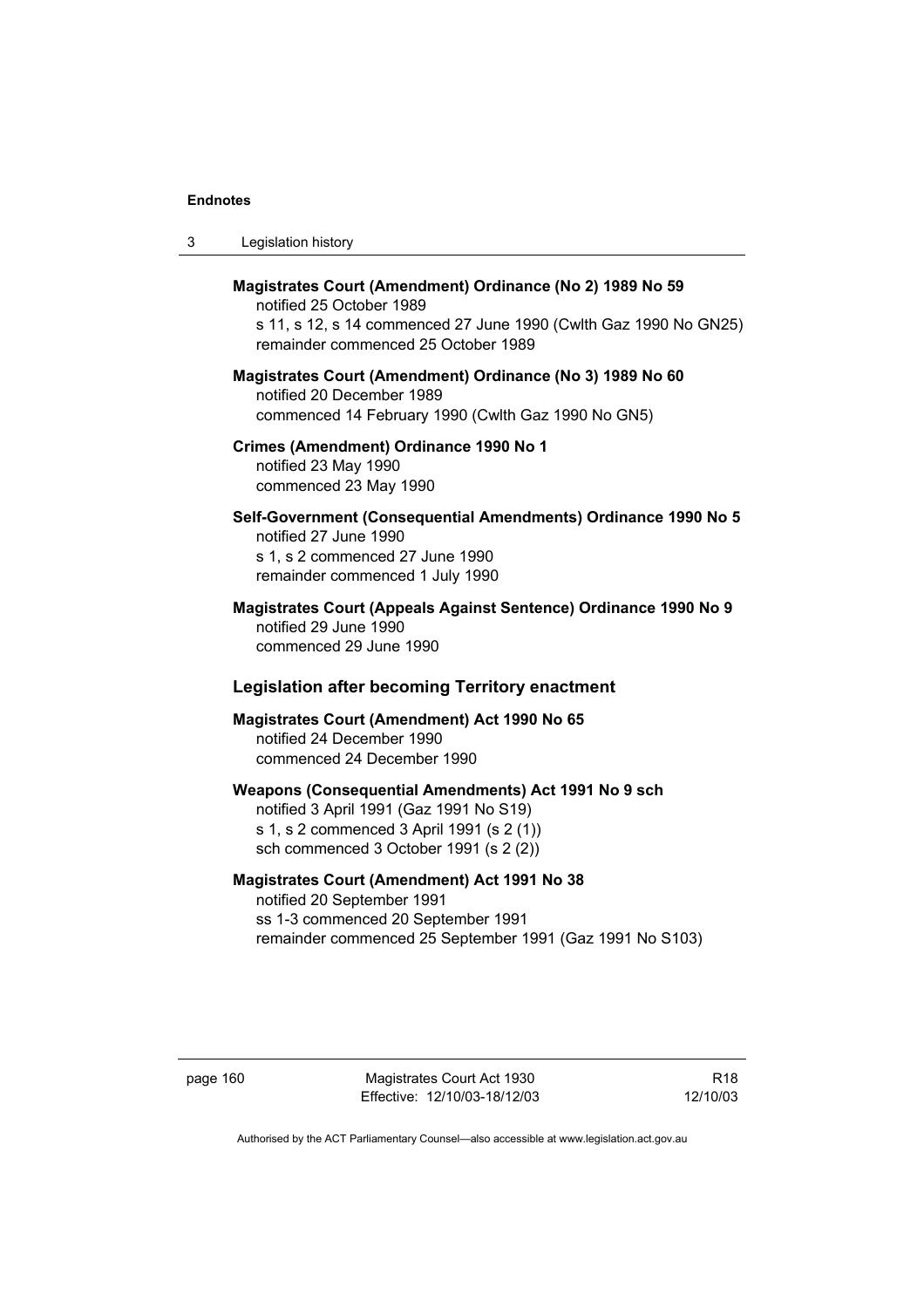#### **Magistrates and Coroner's Courts (Registrar) Act 1991 No 44**

notified 20 September 1991 (Gaz 1991 No S95)

s 1, s 2 commenced 20 September 1991 (s 2 (1)) remainder commenced 25 September 1991 (s 2 (2) and Gaz 1991 No S103)

#### **Magistrates Court (Amendment) Act (No 2) 1991 No 79**

notified 11 December 1991 ss 1-3 commenced 11 December 1991 remainder commenced 11 June 1992

#### **Workers' Compensation (Consequential Amendments) Act 1991 No 106 sch**

notified 15 January 1991 (Gaz 1992 No S3) s 1, s 2 commenced 15 January 1992 (s 2 (1)) remainder commenced 22 January 1992 (s 2 (2) and Gaz 1992 No S9)

### **Magistrates Court (Amendment) Act (No 3) 1991 No 112**

notified 10 January 1992 s 1, s 2 commenced 10 January 1992 remainder commenced 18 May 1992 (Gaz 1992 No S57)

### **Bail (Consequential Amendments) Act 1992 No 9**

notified 28 May 1992 (Gaz 1992 No S59) s 1, s 2 commenced 28 May 1992 (s 2 (1)) remainder commenced 28 November 1992 (s 2 (3))

### **Statute Law Revision (Miscellaneous Provisions) Act 1992 No 23 sch 1**

notified 4 June 1992 (Gaz 1992 No S71) commenced 4 June 1992

### **Protection Orders (Reciprocal Arrangements) (Consequential Amendments) Act 1992 No 37 pt 3**

notified 8 July 1992 (Gaz 1992 No S103) ss 1-6 and 8-11 commenced 8 July 1992 (s 2 (1)) s 7, s 12 commenced 3 August 1992 (s 2 (2) and Gaz 1992 No S130)

### **Evidence (Amendment) Act 1993 No 2**  notified 1 March 1993

commenced 1 March 1993

R18 12/10/03

Magistrates Court Act 1930 Effective: 12/10/03-18/12/03 page 161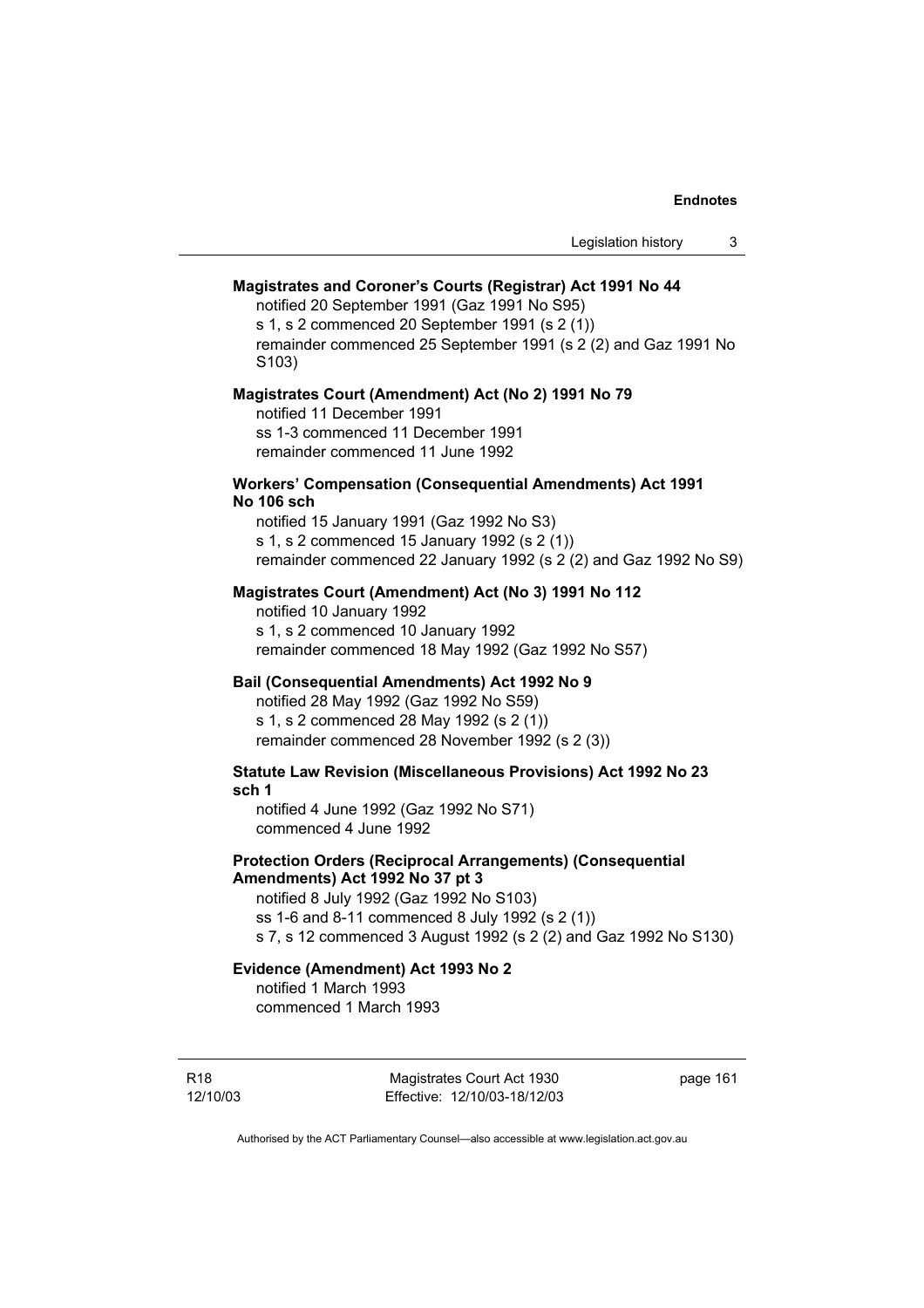3 Legislation history

### **Magistrates Court (Amendment) Act 1993 No 4**

notified 1 March 1993 ss 1-3 commenced 1 March 1993 ss 4-19, 21-24, 26-32 commenced 8 March 1993 (Gaz 1993 No 32) remainder commenced 1 September 1993

#### **Magistrates Court (Amendment) Act (No 2) 1993 No 48**

notified 27 August 1993 ss 1-3 commenced 27 August 1993 remainder commenced 27 September 1993 (s 2 (2) and Gaz 1993 No S201)

### **Supreme Court (Amendment) Act (No 2) 1993 No 91**

notified 17 December 1993 commenced 17 December 1993

### **Magistrates Court (Amendment) Act 1994 No 4**

notified 14 March 1994 ss 1-4, s 10, s 12, s 13 commenced 14 March 1994 remainder commenced 1 July 1994 (s 2 (2))

### **Judicial Commissions (Consequential Amendments) Act 1994 No 10**  notified 14 March 1994 (Gaz 1994 No S44) commenced 14 March 1994 (s 2)

#### **Public Sector Management (Consequential and Transitional Provisions) Act 1994 No 38**

notified 30 June 1994 (Gaz 1994 No S121) s 1, s 2 commenced 30 June 1994 (s 2 (1)) remainder commenced 1 July 1994 (s 2 (2) and Gaz 1994 No S142)

### **Mental Health (Consequential Provisions) Act 1994 No 45**

notified 7 September 1994 (Gaz 1994 No S177) s 1, s 2 commenced 7 September 1994 (s 2 (1)) remainder commenced 6 February 1995 (s 2 (2) and Gaz 1995 No S33)

### **Magistrates Court (Enforcement of Judgments) Act 1994 No 61**  notified 11 October 1994 s 1, s 2 commenced 11 October 1994

remainder commenced 10 April 1995 (Gaz 1995 No S75)

page 162 Magistrates Court Act 1930 Effective: 12/10/03-18/12/03

R18 12/10/03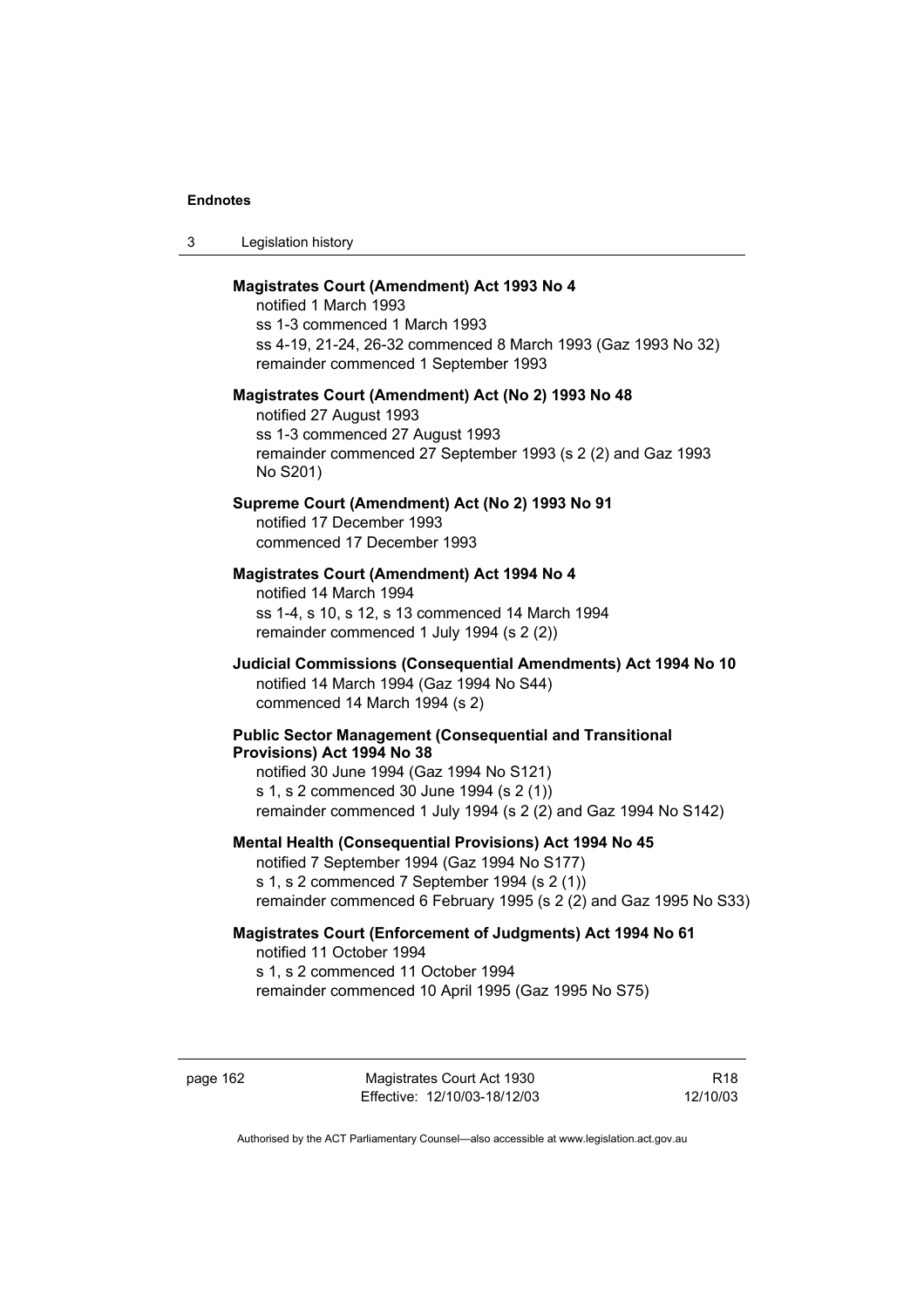#### **Coroners (Amendment) Act (No 2) 1994 No 66**

notified 11 October 1994 commenced 11 October 1994

### **Statute Law Revision (Penalties) Act 1994 No 81 sch**

notified 29 November 1994 (Gaz 1994 No S253) s 1, s 2 commenced 29 November 1994 (s 2 (1)) remainder commenced 29 November 1994 (s 2 (2) and Gaz 1994 No S269)

### **Magistrates Court (Amendment) Act 1995 No 41**

notified 7 November 1995 s 1, s 2 commenced 7 November 1995 remainder commenced 7 May 1996

#### **Statute Law Revision Act 1995 No 46 sch**

notified 18 December 1995 (Gaz 1995 No S306) amdts commenced 18 December 1995 (s 2)

### **Magistrates Court (Amendment) Act 1996 No 6**  notified 12 March 1996 ss 1-3 commenced 12 March 1996

s 7 commenced 25 September 1991 remainder commenced 12 September 1996

### **Criminal Injuries Compensation (Amendment) Act 1996 No 68**

notified 20 December 1996 ss 1-3 commenced 20 December 1996 remainder commenced 1 January 1997 (Gaz 1996 No S352)

### **Firearms Act 1996 No 74**

notified 20 December 1996 s 1, s 2 commenced 20 December 1996 remainder commenced 17 May 1997 (Gaz 1997 No S135)

### **Magistrates Court (Amendment) Act (No 2) 1996 No 82**

notified 20 December 1996 ss 1-3 commenced 20 December 1996 remainder commenced 1 January 1997 (Gaz 1996 No S353)

Magistrates Court Act 1930 Effective: 12/10/03-18/12/03 page 163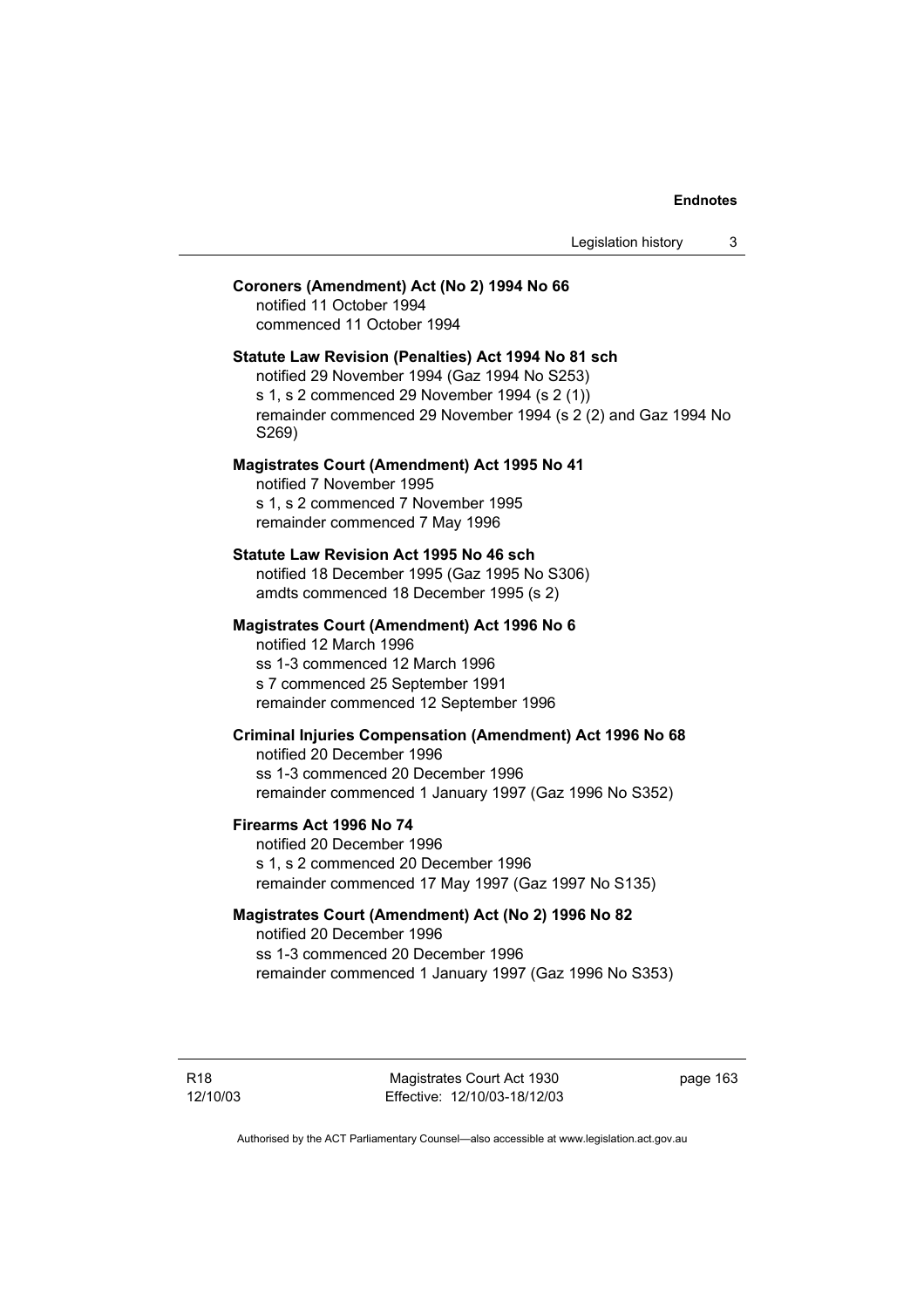| -3 | Legislation history |  |
|----|---------------------|--|
|----|---------------------|--|

### **Magistrates Court (Amendment) Act 1997 No 25**

notified 29 May 1997 ss 1-3 commenced 29 May 1997 remainder commenced 30 May 1997 (s 2 (2) and Gaz 1997 No S149)

#### **Remuneration Tribunal (Consequential Amendments) Act 1997 No 41 sch 1 (as am by Act 2002 No 49 amdt 3.222)**

notified 19 September 1997 (Gaz 1997 No S264) commenced 24 September 1997 (s 2 as am by Act 2002 No 49 amdt 3.222)

### **Magistrates Court (Civil Jurisdiction) (Amendment) Act 1997 No 94**  notified 1 December 1997 ss 1-3 commenced 1 December 1997

remainder commenced 25 May 1998 (Gaz 1998 No S140)

### **Legal Practitioners (Consequential Amendments) Act 1997 No 96 sch 1**

notified 1 December 1997 (Gaz 1997 No S380) s 1, s 2 commenced 1 December 1997 (s 2 (1)) sch 1 commenced 1 June 1998 (s 2 (2))

### **Magistrates Court (Amendment) Act 1998 No 25**

notified 10 July 1998

s 1, s 2 commenced 10 July 1998 remainder commenced 1 January 1999 (Gaz 1998 No 50)

#### **Magistrates Court (Amendment) Act (No 2) 1998 No 38**

notified 14 October 1998 ss 1-3 commenced 14 October 1998 remainder commenced 19 October 1998 (Gaz 1998 No 41)

### **Statute Law Revision (Penalties) Act 1998 No 54 sch**

notified 27 November 1998 (Gaz 1998 No S207) s 1, s 2 commenced 27 November 1998 (s 2 (1)) remainder commenced 9 December 1998 (s 2 (2) and Gaz 1998 No 49)

### **Custodial Escorts (Consequential Provisions) Act 1998 No 67**

notified 23 December 1998 (Gaz 1998 No S212)

s 1, s 2 commenced 23 December 1998 (s 2 (1))

remainder commenced 23 December 1998 (s 2 (2) and Gaz 1998 No 51)

| page 164 | Magistrates Court Act 1930   | R18      |
|----------|------------------------------|----------|
|          | Effective: 12/10/03-18/12/03 | 12/10/03 |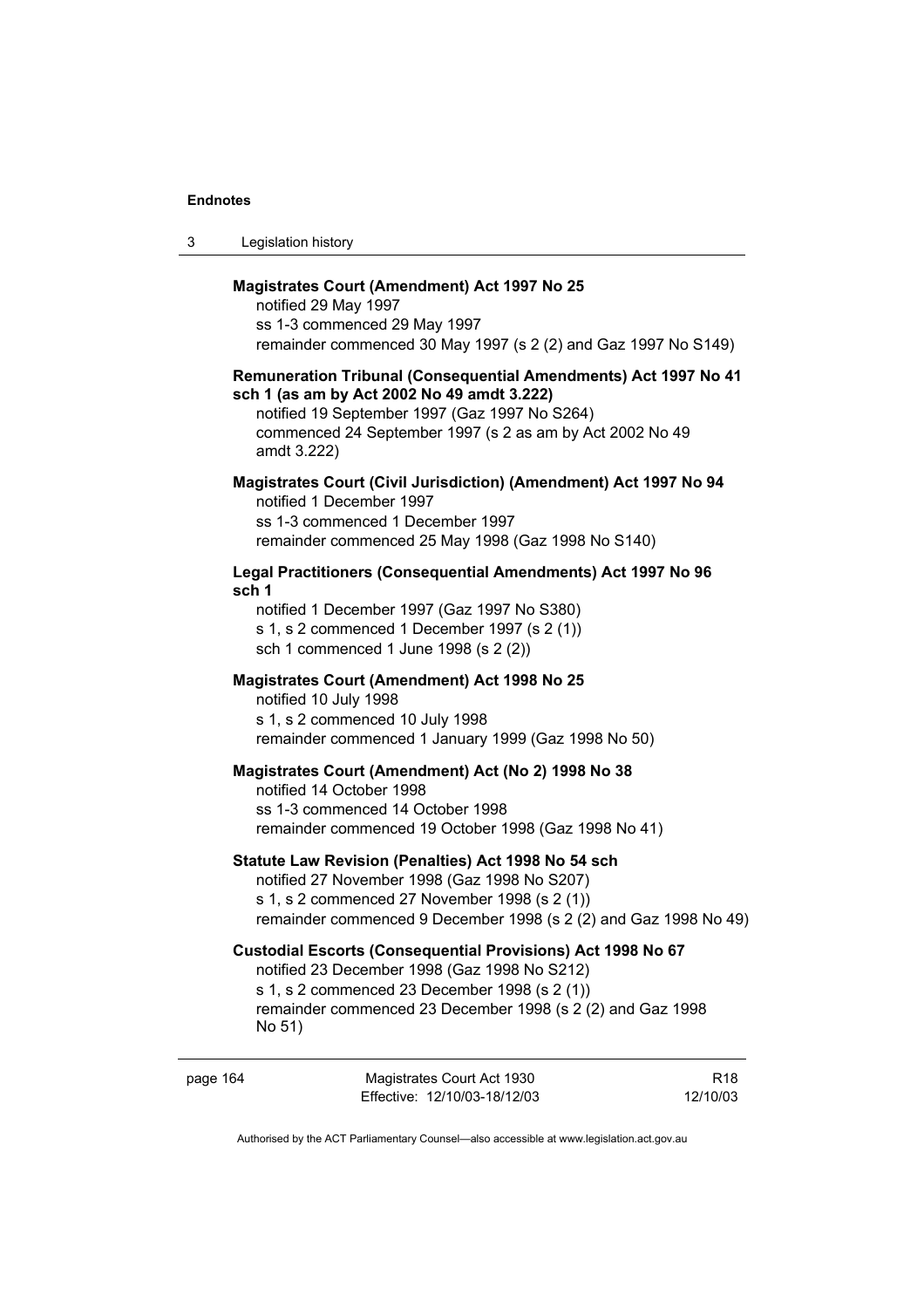### **Children's Services (Amendment) Act 1999 No 12**

notified 23 March 1999 commenced 1 May 1999

### **Courts and Tribunals (Audio Visual and Audio Linking) Act 1999 No 22**

notified 14 April 1999 (Gaz 1999 No S16) s 1, s 2 commenced 14 April 1999 (s 2 (1)) remainder commenced 1 September 1999 (s 2 (2) and Gaz 1999 No 35)

### **Magistrates Court (Amendment) Act 1999 No 34**

notified 2 July 1999 commenced 2 July 1999

#### **Magistrates Court Amendment Act (No 2) 1999 No 59**

notified 10 November 1999 (Gaz 1999 No 45 and 1999 No 47) commenced 10 November 1999

**Children's Services Amendment Act (No 2) 1999 No 61**  notified 10 November 1999 s 1, s 2 commenced 10 November 1999 remainder commenced 1 December 1999

### **Children and Young People (Consequential Amendments) Act 1999 No 64 sch 2**

notified 10 November 1999 (Gaz 1999 No 45) s 1, s 2 commenced 10 November 1999 (s 2 (1)) remainder commenced 10 May 2000 (s 2 (2))

## **Law Reform (Miscellaneous Provisions) Act 1999 No 66 sch 3**

notified 10 November 1999 (Gaz 1999 No 45) commenced 10 November 1999 (s 2)

### **Road Transport Legislation Amendment Act 1999 No 79 sch 3**

notified 23 December 1999 (Gaz 1999 No S65) s 1, s 2 commenced 23 December 1999 (IA s 10B) remainder commenced 1 March 2000 (s 2 (2) and Gaz 2000 No S5)

page 165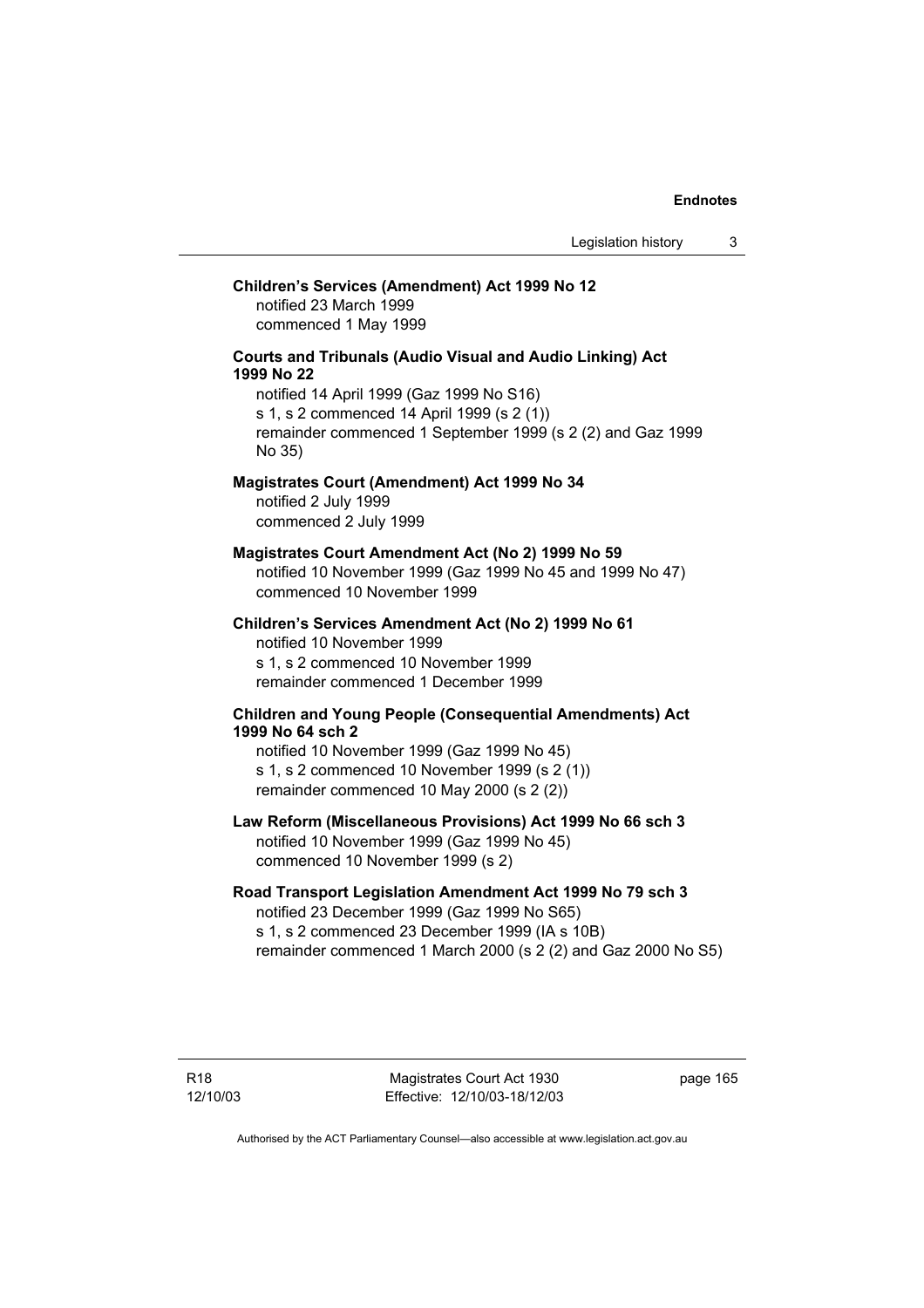3 Legislation history

### **Victims of Crime (Financial Assistance) (Amendment) Act 1999 No 91 sch 2**

notified 23 December 1999 (Gaz 1999 No S65) s 1, s 2 commenced 23 December 1999 (IA s 10B) remainder commenced 24 December (s 2 (2) and Gaz 1999 No S69)

### **Justice and Community Safety Legislation Amendment Act 2000 No 1 sch**

notified 9 March 2000 (Gaz 2000 No 10) s 1, s 2 commenced 9 March 2000 (s 2 (1)) amdts commenced 9 September 2000 (s 2 (3))

### **Justice and Community Safety Legislation Amendment Act 2000 (No 3) No 17 sch 1**

notified 1 June 2000 (Gaz 2000 No 22) commenced 1 June 2000 (s 2)

### **Magistrates Court Amendment Act 2000 No 60**

notified 5 October 2000 (Gaz 2000 No 40) commenced 5 October 2000 (s 2)

### **Leases (Commercial and Retail) Act 2001 No 18 s 174**

notified 19 April 2001 (Gaz 2001 No 16) s 1, s 2 commenced 19 April 2001 (IA s 10B) s 174 commenced 1 July 2002 (s 2)

## **Legislation (Consequential Amendments) Act 2001 No 44 pt 237**

notified 26 July 2001 (Gaz 2001 No 30)

s 1, s 2 commenced 26 July 2001 (IA s 10B)

pt 237 commenced 12 September 2001 (s 2 and see Gaz 2001 No S65)

### **Statute Law Amendment Act 2001 (No 2) 2001 No 56 pt 3.37**  notified 5 September 2001 (Gaz 2001 No S65) commenced 5 September 2001 (s 2 (1))

**Road Transport (Public Passenger Services) Act 2001 No 62 pt 1.1**  notified 10 September 2001 (Gaz 2001 No S66) s 1, s 2 commenced 10 September 2001 (IA s 10B)

pt 1.1 commences 1 December 2001 (s 2 and CN 2001 No 2)

page 166 Magistrates Court Act 1930 Effective: 12/10/03-18/12/03

R18 12/10/03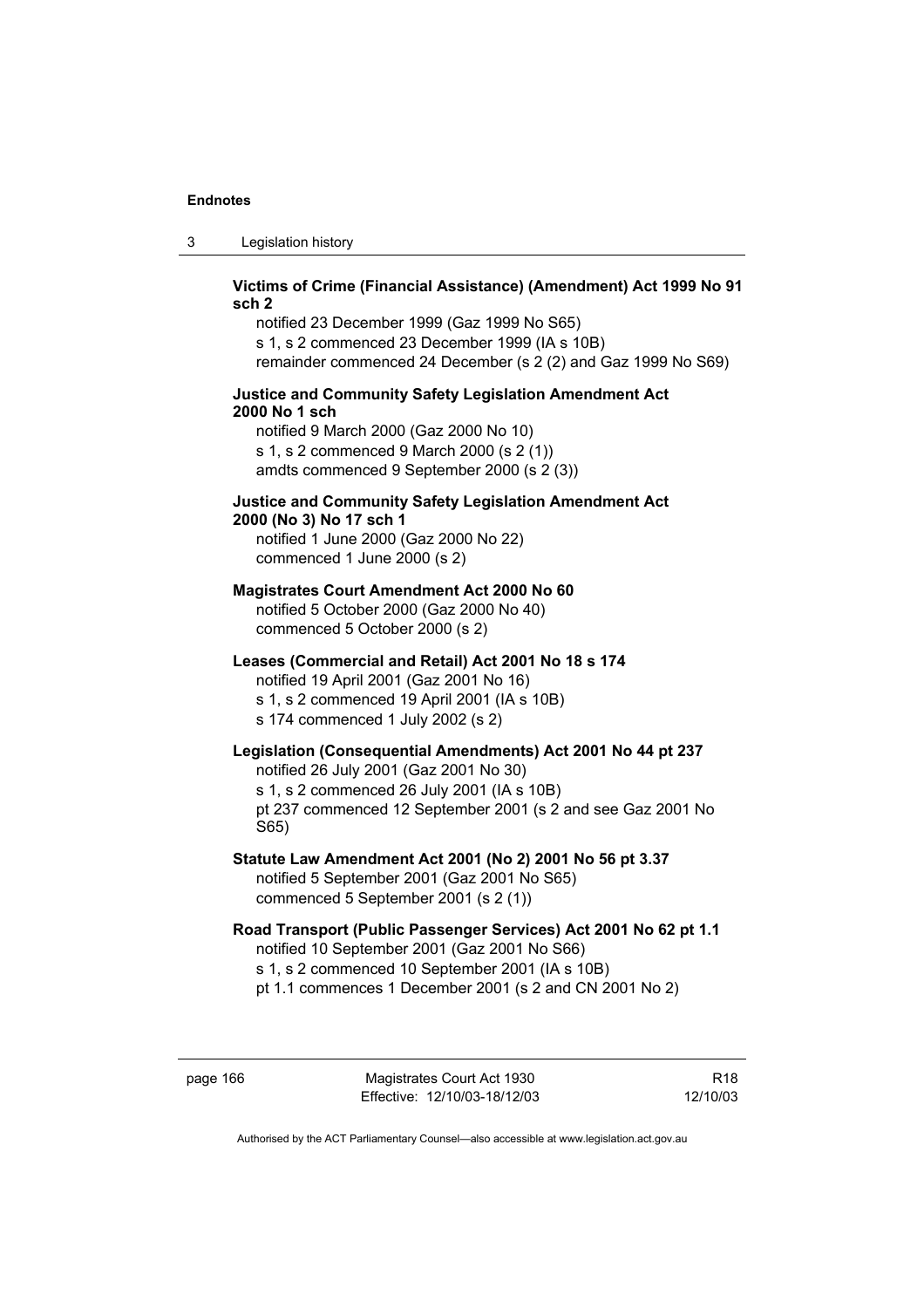## **Crimes Legislation Amendment Act 2001 No 63 pt 8**

notified 10 September 2001 (Gaz 2001 No S66) s 1, s 2 commenced 10 September 2001 (IA s 10B) pt 8 commenced 27 September 2001 (s 2 (2) and CN 2001 No 3)

# **Criminal Code 2001 Act No 64 sch 1 (as am by Criminal Code Amendment Act 2002 No 2)**

notified 10 September 2001 (Gaz 2001 No S66) repealed before commencement by Criminal Code 2002 No 51 s 126

# **Justice and Community Safety Legislation Amendment Act 2001 No 70 sch 1**

notified LR 14 September 2001 amdt commenced 14 September 2001 (s 2 (5))

# **Fair Trading Legislation Amendment Act 2001 No 77 pt 4**

notified LR 14 September 2001

s 1, s 2 commenced 14 September 2001 (LA s 75)

pt 4 commenced 14 March 2002 (LA s 79)

# **Protection Orders (Consequential Amendments) Act 2001 No 90 sch 1 pt 8**

notified LR 27 September 2001

s 1, s 2 commenced 27 September 2001 (LA s 75)

sch 1 pt 8 commenced 27 March 2002 (s 2 and LA s 79)

# **Criminal Code Amendment Act 2002 No 2 s 4**

notified LR 7 March 2002

s 1, s 2 commenced 7 March 2002 (LA s 75) remainder commenced 9 March 2002 (s 2)

*Note* This Act only amends the Criminal Code 2001 Act No 64. The Criminal Code 2001 was repealed before it commenced (see Act 2002 No 51 s 126)

# **Statute Law Amendment Act 2002 No 30 pt 3.46**

notified LR 16 September 2002

s 1, s 2 taken to have commenced 19 May 1997 (LA s 75 (2)) pt 3.46 commenced 17 September 2002 (s 2 (1))

page 167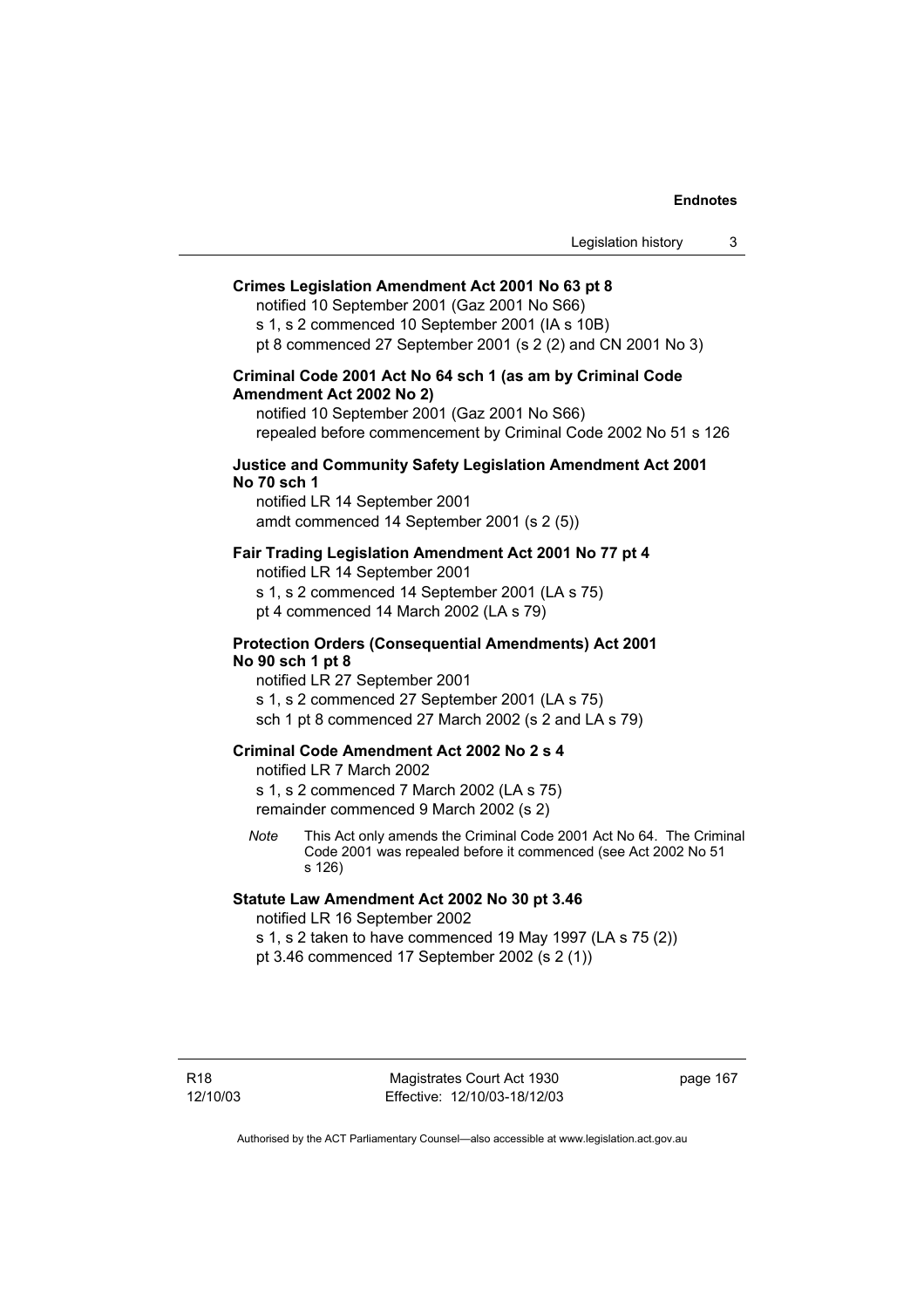| 4 | Amendment history |
|---|-------------------|
|---|-------------------|

# **Magistrates Court (Refund of Fees) Amendment Act 2002 No 36**

notified LR 10 October 2002 s 1, s 2 commenced 10 October 2002 (LA s 75 (1)) remainder commenced 11 October 2002 (s 2)

## **Statute Law Amendment Act 2002 (No 2) No 49 amdt 3.222**

notified LR 20 December 2002

s 1, s 2 taken to have commenced 7 October 1994 (LA s 75 (2)) amdt 3.222 taken to have commenced 24 September 1997 (s 2 (3))

*Note* This Act only amends the Remuneration Tribunal

(Consequential Amendments) Act 1997 No 41.

# **Justice and Community Safety Legislation Amendment Act 2003 A2003-2 pt 14**

notified LR 3 March 2003 s 1, s 2 commenced 3 March 2003 (LA s 75 (1)) pt 14 commenced 31 March 2003 (s 2 (2))

# **4 Amendment history**

The *Magistrates Court (Enforcement of Judgments) Act 1994* No 61 s 28 amended the Act by reversing the order of masculine and feminine pronouns. The amendments have been incorporated in the republication but have not been noted in the amendment history.

| Title<br>title                          | am 1985 No 67                                                                                                                                                         |                 |
|-----------------------------------------|-----------------------------------------------------------------------------------------------------------------------------------------------------------------------|-----------------|
| <b>Short title</b><br>s 1               | am 1986 No 83                                                                                                                                                         |                 |
| <b>Administration</b><br>s <sub>2</sub> | om 1978 No 46                                                                                                                                                         |                 |
| Repeal<br>s 3                           | om 1994 No 61                                                                                                                                                         |                 |
| <b>Parts</b><br>s <sub>4</sub>          | am 1937 No 28; 1953 No 14<br>sub 1958 No 12<br>am 1968 No 25; 1972 No 37<br>om 1974 No 14                                                                             |                 |
| <b>Interpretation for Act</b>           |                                                                                                                                                                       |                 |
| s 5                                     | am 1937 No 28; 1938 No 35; 1951 No 7; 1951 No 12; 1953<br>No 14;1958 No 12; 1967 No 1; 1968 No 25; 1973 No 48;<br>1976 No 42; 1980 No 4; 1984 No 62; 1985 No 17; 1985 |                 |
| page 168                                | Magistrates Court Act 1930                                                                                                                                            | R <sub>18</sub> |
|                                         | Effective: 12/10/03-18/12/03                                                                                                                                          | 12/10/03        |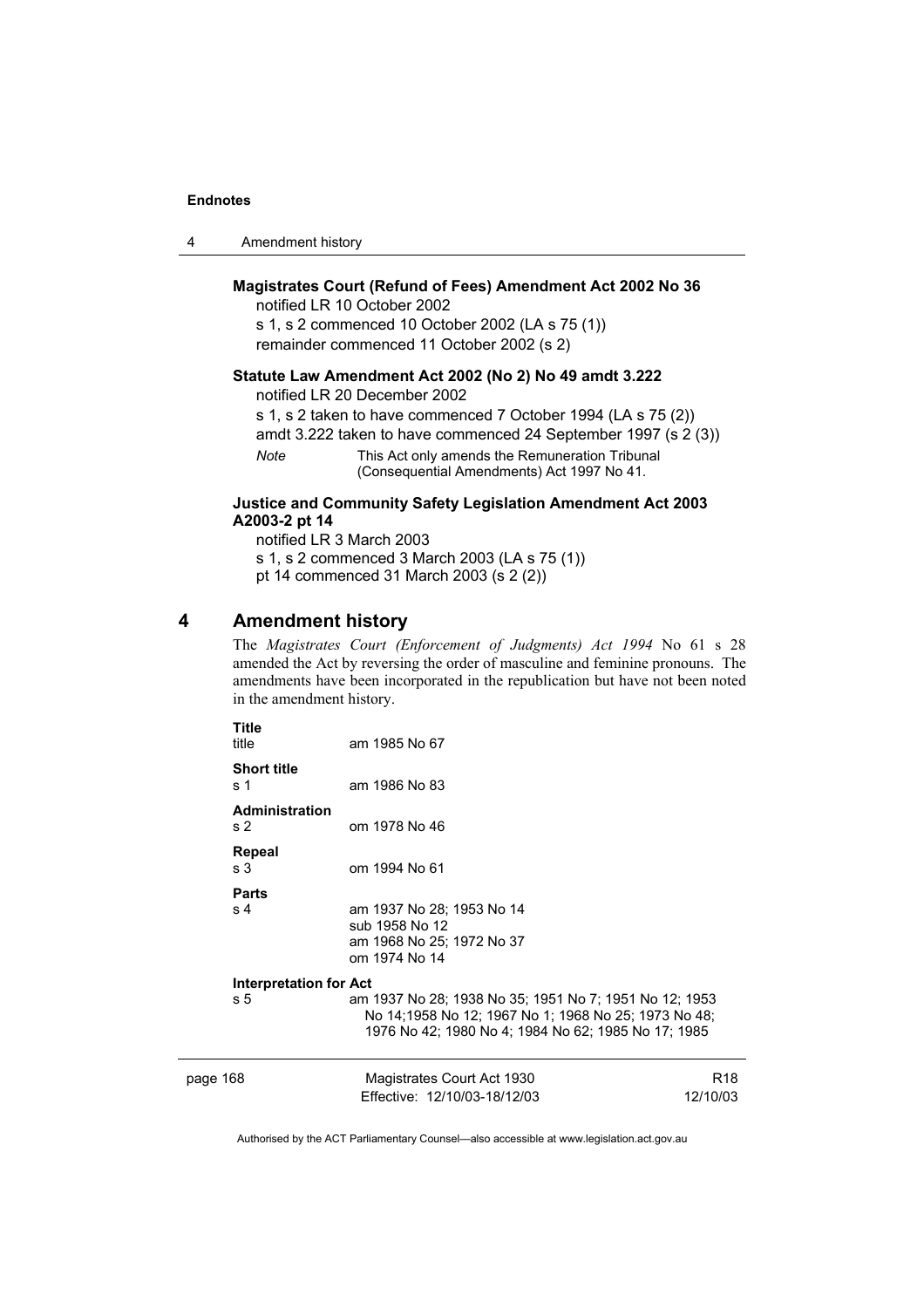No 41; 1985 No 67; 1986 No 74; 1989 No 59; 1989 No 60; 1990 No 5; 1991 No 38; 1991 No 44; 1992 No 9; 1993 No 4; 1993 No 91; 1994 No 4; 1996 No 6; 1996 No 82; 1997 No 96; 1998 No 67; 1999 No 22 s 18; 1999 No 66 sch 3; 1999 No 79 s 5 sch 3; 2001 No 44 amdt 1.2748

#### **Application to Jervis Bay Territory**

s 6 sub 1951 No 12 am 1990 No 5

### **Appointment of Chief Magistrate and magistrates**

div 2.1 hdg (prev pt 2 div 1 hdg) ins 1977 No 4

 am 1985 No 67 renum R8 LA

# **Meaning of** *magistrate* **in div 2.1**

s 6A ins 1977 No 4 am 1985 No 67

# **Chief Magistrate and other magistrates**

s 7 sub 1949 No 13 am 1951 No 7; 1951 No 12; 1973 No 48 sub 1977 No 4; 1985 No 67 am 1990 No 5

## **Eligibility for appointment as Magistrate**

s 8 am 1949 No 13 sub 1977 No 4 am 1997 No 96

# **Functions of the Chief Magistrate**

ins 1983 No 48 om 1977 No 4

#### **Duties of the clerk**

s 8B ins 1983 No 48 om 1977 No 4

### **Seniority of magistrates**

s 9 sub 1977 No 4 am 1985 No 67

# **Terms and conditions of appointment**

s 10 am 1938 No 35; 1973 No 48 sub 1977 No 4 am 1990 No 5 sub 1997 No 41

# **Tenure of office**

ins 1977 No 4

R18 12/10/03

Magistrates Court Act 1930 Effective: 12/10/03-18/12/03 page 169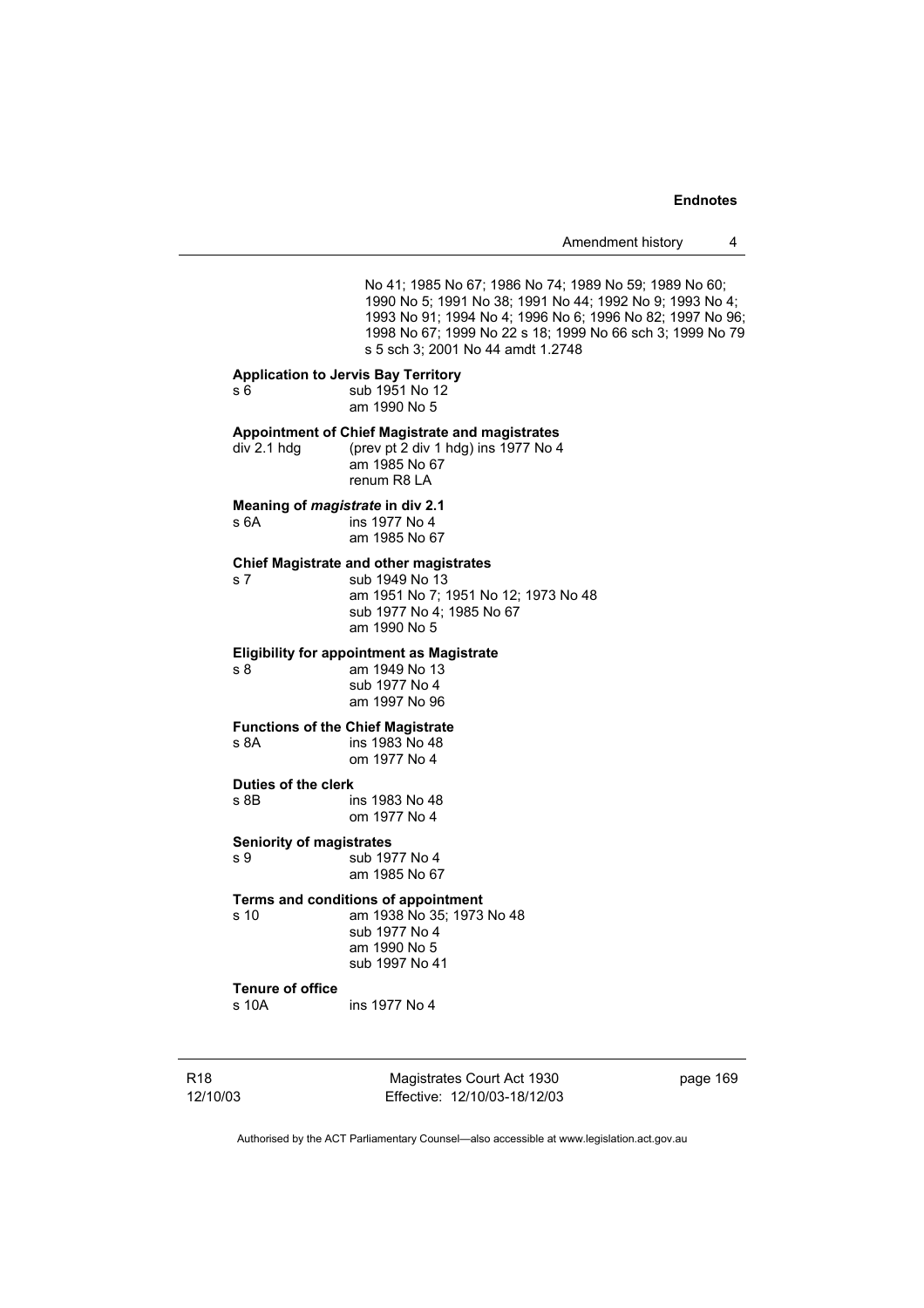4 Amendment history

# **Resignation**  ins 1977 No 4 am 1990 No 5 **Acting Chief Magistrate**  ins 1977 No 4 am 1985 No 67; 1990 No 5 **Retirement**  s 10D ins 1977 No 4 sub 1994 No 10 **Magistrates not to undertake other work**  s 10E ins 1977 No 4 am 1993 No 4; 1996 No 6 **Rights of public servants**  s 10F ins 1977 No 4 sub 1994 No 38 **Arrangement of business of courts**  ins 1977 No 4 am 1985 No 67; 1986 No 74; 1994 No 66 sub 1999 No 12 am 1999 No 61 s 6; 1999 No 64 s 4 sch 2 **Special magistrates**

div 2.2 hdg (prev pt 2 div 2 hdg) ins 1977 No 4 renum R8 LA

#### **Appointment of special magistrates**

s 10H ins 1977 No 4 am 1990 No 5

# **Tenure of office**

ins 1977 No 4 sub 1994 No 10 am 1996 No 6

## **Resignation**

s 10K ins 1977 No 4 am 1990 No 5

# **Terms and conditions of appointment**<br>s 10L ins 1977 No 4

 $ins$  1977 No 4 am 1990 No 5 sub 1997 No 41

### **Registrar and other officers of Magistrates Court**

div 2.3 hdg (prev pt 2 div 3 hdg) ins 1977 No 4 am 1985 No 67; 1991 No 44 renum R8 LA

page 170 Magistrates Court Act 1930 Effective: 12/10/03-18/12/03

R18 12/10/03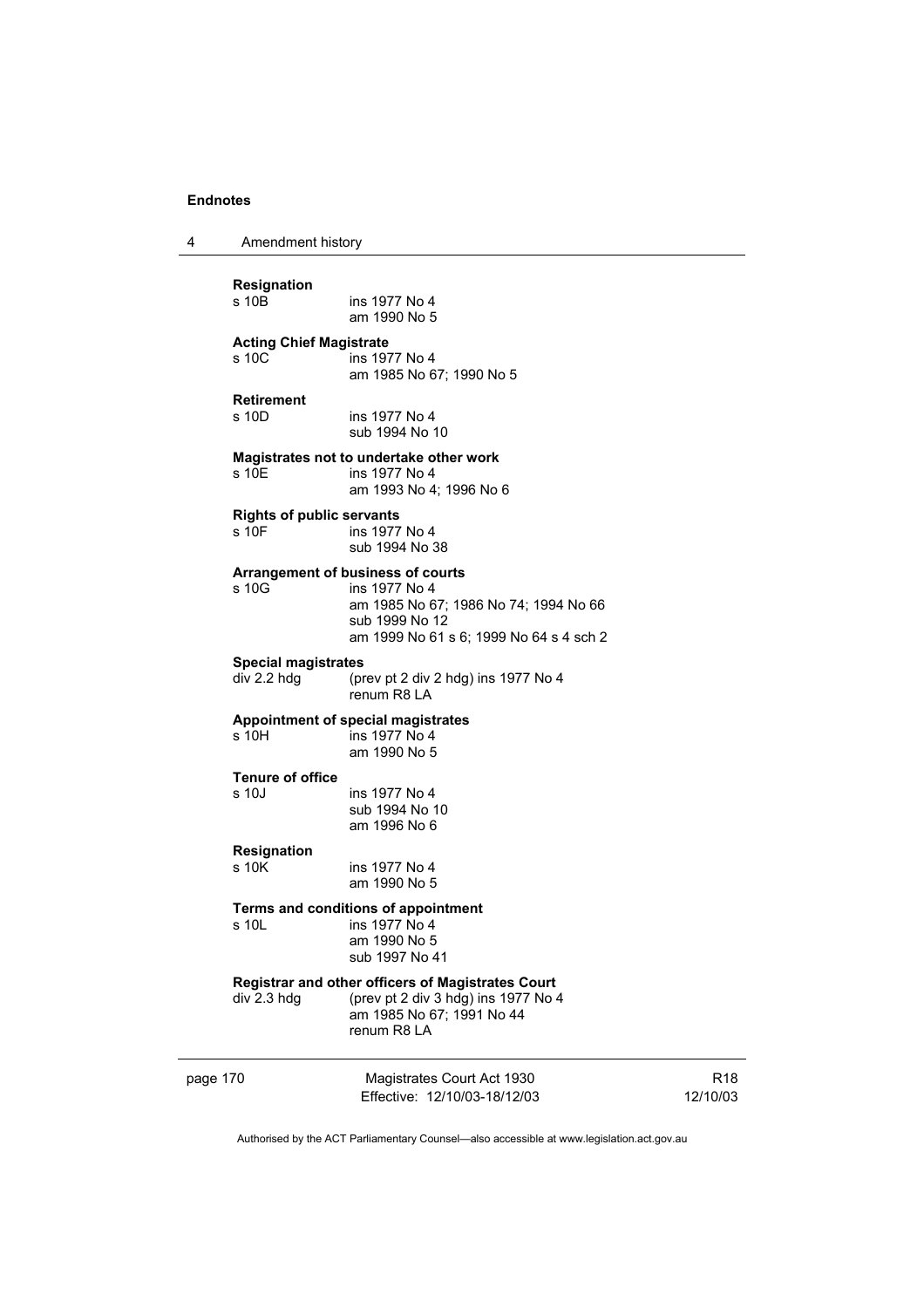**Appointment of registrar etc**  s 10M hdg am 1991 No 44<br>s 10M ins 1977 No 4 ins 1977 No 4 am 1985 No 67; 1991 No 44 sub 1993 No 4 **Staff assisting registrar**  s 10MA ins 1994 No 38 **Duties of registrar**<br>s 10N hdg a am 1991 No 44 s 10N ins 1977 No 4 am 1991 No 44 **Jurisdiction of magistrates**<br>div 2.4 hdg (prev pt 2) (prev pt 2 div 4 hdg) ins 1977 No 4 renum R8 LA **Oath etc of office**  ins 1977 No 4 am 1990 No 5; 2001 No 44 amdt 1.2749 **Acts done beyond Territory**  ins 1977 No 4 **Authentication of acts of magistrate or registrar**  s 11 hdg am 1991 No 44 s 11 am 1991 No 44; 1994 No 61; 1996 No 6 **Acts by magistrate or registrar**  am 1991 No 44 s 12 am 1937 No 28; 1986 No 74; 1991 No 44; 1996 No 6 **Issue of warrant of commitment or writ of execution**  s 13 am 1991 No 44; 1994 No 61 **Warrants of execution after appeal**  s 14 om 1972 No 37 **Process not avoided by death of magistrate or registrar**  s 15 hdg am 1991 No 44<br>s 15 am 1991 No 44; am 1991 No 44; 1994 No 61 **Order instead of mandamus**  s 16 am 1937 No 28; 1977 No 4; 1991 No 44; 1996 No 6 **Powers and functions of magistrates**  s 17 am 1937 No 28; 1990 No 5 **Magistrates Court**  pt 3 hdg sub 1985 No 67

R18 12/10/03

Magistrates Court Act 1930 Effective: 12/10/03-18/12/03 page 171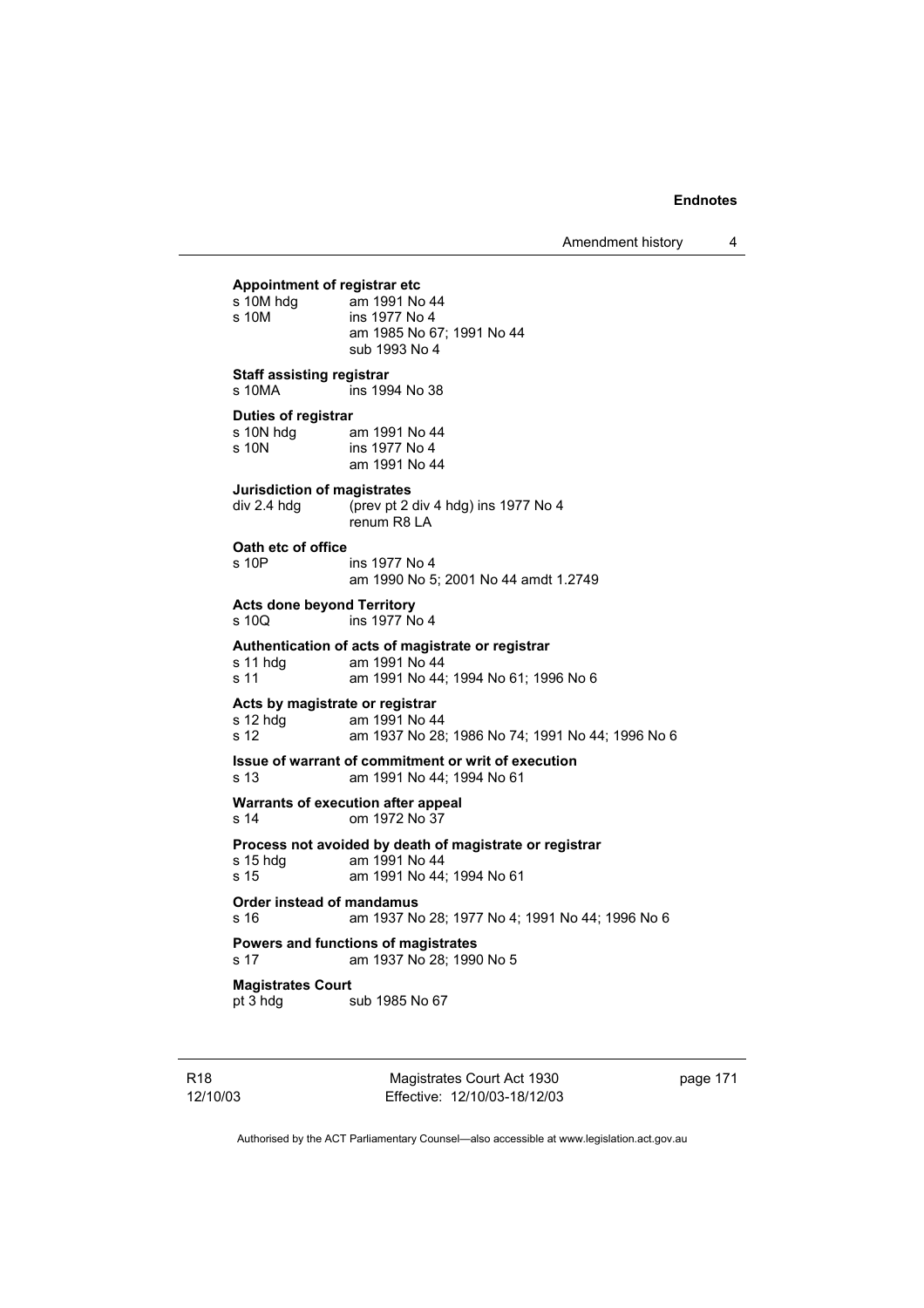| 4 | Amendment history                       |                                                                                                                                                                    |
|---|-----------------------------------------|--------------------------------------------------------------------------------------------------------------------------------------------------------------------|
|   | div 3.1 hdg                             | <b>Establishment of Magistrates Court</b><br>(prev pt 3 div 1 hdg) am 1985 No 67<br>renum R8 LA                                                                    |
|   | <b>Constitution of court</b><br>s 18    | am 1940 No 20; 1985 No 67; 1990 No 5; 2001 No 44<br>amdt 1.2750                                                                                                    |
|   | div 3.2 hdg                             | <b>Jurisdiction of Magistrates Court</b><br>(prev pt 3 div 2 hdg) am 1985 No 67<br>renum R8 I A                                                                    |
|   | <b>Jurisdiction of court</b><br>s 19    | am 1937 No 28; 1985 No 67; 1986 No 74; 1990 No 5; 1999 No<br>66 sch 3; 2001 No 44 amdt 1.2751; 2001 No 56 amdt 3.447,<br>amdt 3.448                                |
|   | Civil jurisdiction of the court<br>s 20 | am 1936 No 13; 1967 No 1; 1969 No 12; 1977 No 4<br>om 1986 No 74                                                                                                   |
|   | s 20A                                   | Civil jurisdiction of court in action for nuisance<br>ins 1961 No 2<br>am 1967 No 1<br>om 1986 No 74                                                               |
|   | s 21                                    | Jurisdiction of court if defendant absent from Territory<br>am 1937 No 28; 1958 No 12; 1986 No 74; 1996 No 6                                                       |
|   | s 23                                    | Ex parte order may be set aside<br>am 1970 No 15<br>sub 1974 No 14<br>am 1979 No 33; 1986 No 74; 1989 No 60; 1991 Nos 44 and<br>112; 1993 Nos 4 and 48; 1998 No 25 |
|   | s 23AA                                  | Ex parte conviction may be set aside on application by informant<br>ins 1982 No 3                                                                                  |
|   | commercial matters<br>s 23A             | Requests under conventions regarding legal proceedings in civil and<br>ins 1932 No 21                                                                              |
|   | s 23B                                   | <b>Rectification of certain orders etc</b><br>ins 1985 No 18<br>am 1991 No 44                                                                                      |
|   | s 24                                    | Cases excepted from court's jurisdiction<br>om 1986 No 74                                                                                                          |
|   | s 24A                                   | Removal of civil cases to the Supreme Court<br>ins 1937 No 28<br>om 1986 No 74                                                                                     |
|   |                                         |                                                                                                                                                                    |

page 172 Magistrates Court Act 1930 Effective: 12/10/03-18/12/03

R18 12/10/03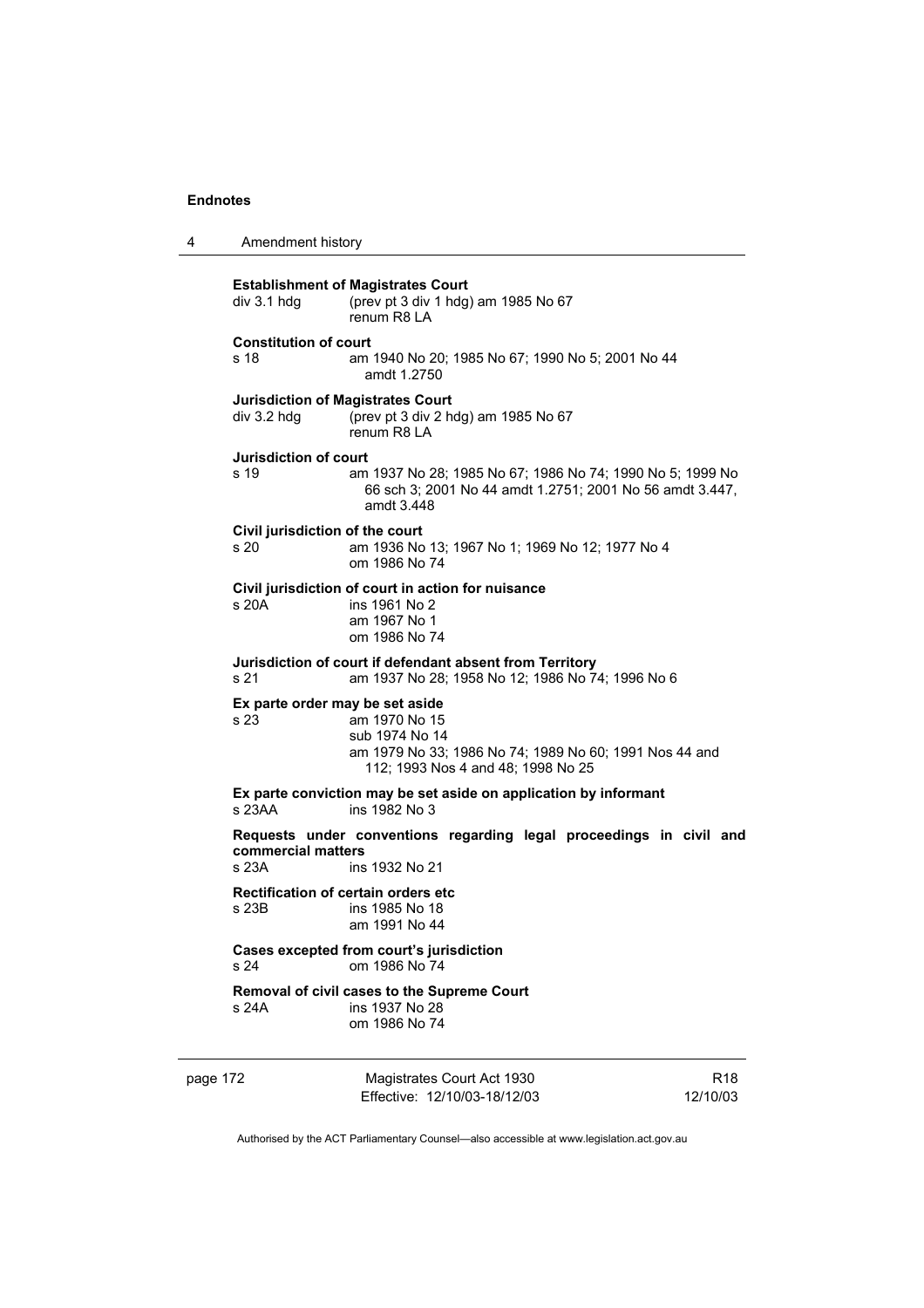| s 24B                                    | <b>Procedure after removal of cases</b><br>ins 1937 No 28<br>am 1953 No 14; 1980 No 10; 1985 No 67<br>om 1986 No 74 |
|------------------------------------------|---------------------------------------------------------------------------------------------------------------------|
| General<br>div 4.1 hdg                   | (prev pt 4 div 1 hdg) renum R8 LA                                                                                   |
| <b>Informations</b><br>div 4.2 hdg       | (prev pt 4 div 2 hdg) renum R8 LA                                                                                   |
| <b>Informations</b><br>s 25              | sub 1974 No 14<br>am 1986 No 74; 1996 No 6                                                                          |
| Laying of informations<br>s 26           | am 1991 No 38; 1993 No 4; 1994 No 4                                                                                 |
| s 27                                     | Description of persons and property and of offences<br>am 1990 No 5                                                 |
| s 27A                                    | Authority to appear etc in place of informant<br>ins 1974 No 14<br>om 1985 No 17                                    |
| <b>Limitation of proceedings</b><br>s 31 | am 1989 No 59; 1990 No 5; 1996 No 6; 1999 No 59 s 3<br>om 2001 No 63 s 58                                           |
| <b>Complaints</b><br>pt 4 div 3 hdg      | om 1986 No 74                                                                                                       |
| s 32                                     | Commencement of action by entry of complaint<br>am 1961 No 2<br>om 1986 No 74                                       |
| s 33                                     | Complaint may be for 1 or more matters<br>am 1967 No 1; 1969 No 12; 1977 No 4<br>om 1986 No 74                      |
| s 34                                     | Demands not to be divided into 2 suits or complaints<br>om 1986 No 74                                               |
| Infant may sue<br>s 35                   | am 1974 No 47<br>om 1986 No 74                                                                                      |
| s 36                                     | Copy of information or complaint<br>om 1986 No 74                                                                   |
| <b>Summonses</b><br>div 4.4 hdg          | (prev pt 4 div 4 hdg) renum R8 LA                                                                                   |

R18 12/10/03

Magistrates Court Act 1930 Effective: 12/10/03-18/12/03 page 173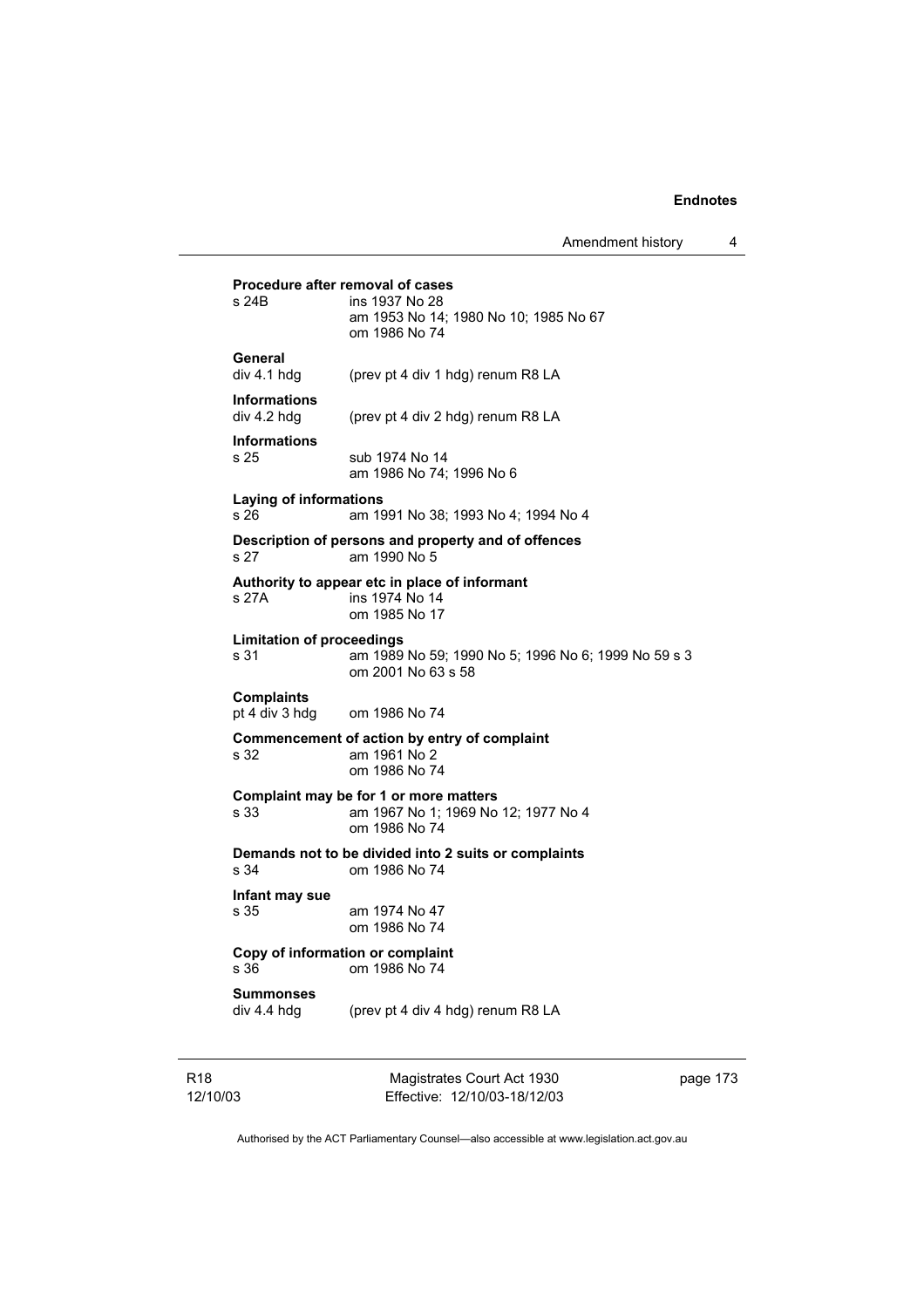4 Amendment history **When magistrate may issue summons** 

s 37 am 1986 No 74; 1989 No 55; 1990 No 5; 1991 No 38; 1993 No 4; 1996 No 6 **Form of summons**  s 38 am 1937 No 28; 1979 No 33; 1986 No 74; 1996 No 6 **Ex parte proceedings**  s 39 om 1986 No 74 **Signature and contents of summons**  s 40 am 1979 No 33 om 1996 No 6 **Service of summons**  s 41 sub 1937 No 28 am 1953 No 14; 1986 No 74; 1991 No 44; ss renum R10 LA **Warrants of arrest**  div 4.5 hdg (prev pt 4 div 5 hdg) renum R8 LA **Issue of warrant and summons**  s 42 am 1974 No 14, 1979 No 33; ss renum R10 LA **Procedure on filing indictment**  s 43 am 1937 No 28; 1990 No 5; 1992 No 9; 1996 No 6 **Warrants to be signed and, where so required, sealed**  s 46 om 1996 No 6 **Form of arrest warrant**  s 47 am 1998 No 67 **Bail of persons arrested without a warrant**  s 50 am 1991 No 44 om 1992 No 9 **General**  div 5.1 hdg (prev pt 5 div 1 hdg) renum R8 LA **Hearings to be in public except in special circumstances**  s 51 am 1986 No 74 sub 1996 No 6 **Exclusion of strangers**  s 52 om 1996 No 6 **Conduct of case**  s 53 am 1986 No 74; 1996 No 6 **If both parties present in court to hear case**  s 54 am 1986 No 74; 1991 No 79; 1993 No 2; 1996 No 6

page 174 Magistrates Court Act 1930 Effective: 12/10/03-18/12/03

R18 12/10/03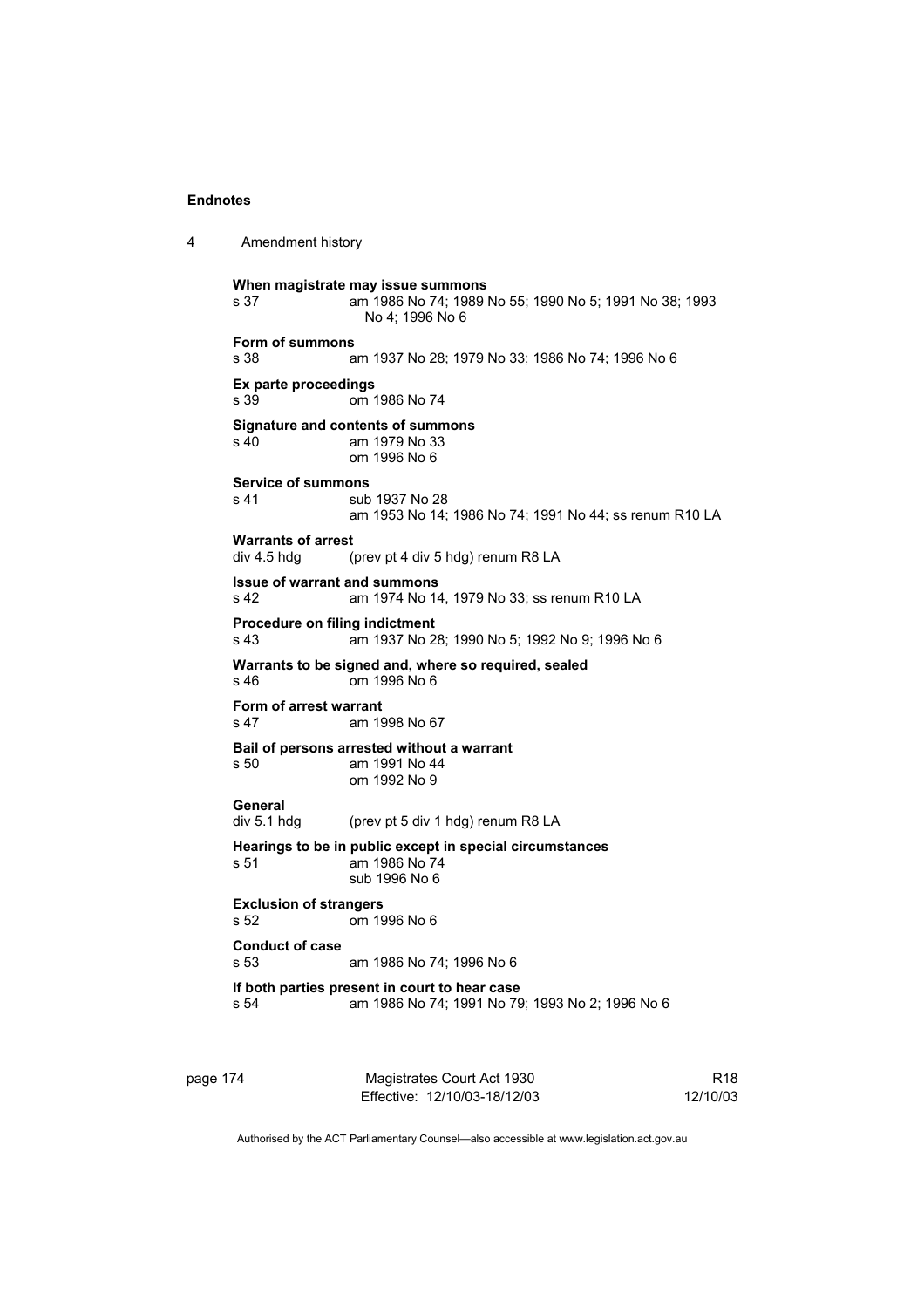**Interpreter**  ins 1991 No 79 om 1993 No 2 **Recording of proceedings**  s 54A ins 1980 No 4 am 1985 No 41; 1986 Nos 71, 74 and 83; 1990 No 5; 1991 Nos 44 and 106; 1999 No 22 s 19; 1999 No 66 sch 3; 2000 No 17 s 3 sch 1; ss renum R10 LA **Evidence**  div 5.2 hdg (prev pt 5 div 2 hdg) renum R8 LA **Power to order witnesses out of Court**  s 56 am 1986 No 74 om 1996 No 6 **Husband or wife of complainant or defandant to be competent witness**  s 57 om 1986 No 74 **Proof of negative etc**  s 59 am 1990 No 5 **Record of proceedings and transcript**  s 60 sub 1958 No 12; 1967 No 1 am 1972 No 37 sub 1974 No 14; 1980 No 4 am 1991 No 44; 1999 No 22 s 20 **Informant may request witnesses to attend**  s 60A ins 1996 No 6 **Power of magistrate to summon witnesses**  am 1986 No 74 sub 1996 No 6 **Service of summons on witness**  s 62 sub 1937 No 28; 1996 No 6 **Witnesses entitled to claim expenses**<br>s 62A **ins 1996** No 6  $ins$  1996 No 6 **Warrant to bring witness to court**  s 63 am 1967 No 1 sub 1996 No 6 **Refusal of witness to be examined**  s 65 am 1976 No 42; 1986 No 74 om 1994 No 61 **Production of documents before magistrate**  s 66 am 1937 No 28

R18 12/10/03

Magistrates Court Act 1930 Effective: 12/10/03-18/12/03 page 175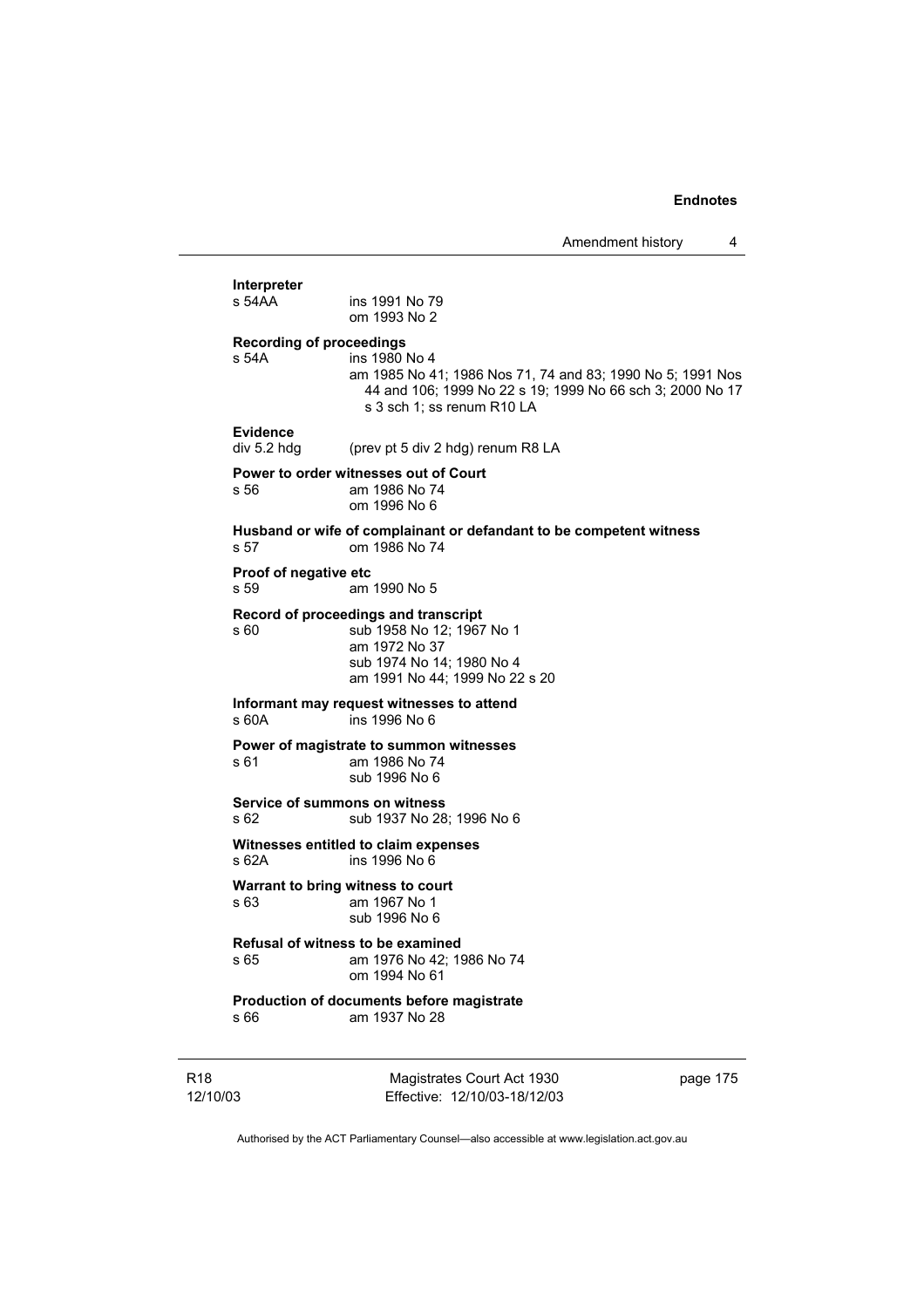| 4 | Amendment history                                |                                                                                                                    |
|---|--------------------------------------------------|--------------------------------------------------------------------------------------------------------------------|
|   | <b>Setting aside summons</b><br>s 66A            | ins 1987 No 56                                                                                                     |
|   | documents                                        | Person about to leave Territory may be ordered to be examined or produce                                           |
|   | s 67                                             | am 1980 No 4; 1986 No 74; 1996 No 6; ss renum R10 LA                                                               |
|   | Examination<br><b>Jurisdiction</b> ) Act         | of witnesses—application of Magistrates Court (Civil                                                               |
|   | s 67A                                            | ins 1986 No 74<br>am 1990 No 5: 1995 No 46                                                                         |
|   | s 67B                                            | Affidavits-application of Magistrates Court (Civil Jurisdiction) Act<br>ins 1986 No 74<br>am 1990 No 5; 1995 No 46 |
|   | Witnesses' rights and liabilities<br>s 68        | am 1996 No 6                                                                                                       |
|   | s 69 hdg                                         | Depositions to be delivered to registrar<br>am 1991 No 44                                                          |
|   | s 69                                             | am 1958 No 12; 1967 No 1; 1980 No 4; 1991 No 44                                                                    |
|   | <b>Remand</b><br>div 5.3 hdg                     | (prev pt 5 div 3 hdg) renum R8 LA                                                                                  |
|   | <b>Remand of defendant</b>                       |                                                                                                                    |
|   | s 70                                             | am 1977 No 61; 1996 No 6<br>sub 1996 No 82<br>am 1998 No 67                                                        |
|   | Verbal remand                                    |                                                                                                                    |
|   | s 71                                             | am 1996 No 6<br>om 1996 No 82                                                                                      |
|   | <b>Hearing of bail applications</b><br>s 72A     | ins 1999 No 22 s 21                                                                                                |
|   |                                                  | am 2000 No 17 s 3 sch 1                                                                                            |
|   | s 72B                                            | Defendant's appearance in proceedings other than bail proceedings<br>ins 1999 No 22 s 21                           |
|   | s 73                                             | Bail of defendant during examination<br>am 1992 No 9                                                               |
|   | <b>Committal and recognisance</b><br>div 5.4 hdg | (prev pt 5 div 4 hdg) renum R8 LA                                                                                  |
|   | <b>Application of div 5.4</b>                    |                                                                                                                    |
|   | s 73A                                            | ins 1986 No 74<br>am 1995 No 46                                                                                    |
|   |                                                  |                                                                                                                    |
|   |                                                  |                                                                                                                    |

page 176 Magistrates Court Act 1930 Effective: 12/10/03-18/12/03

R18 12/10/03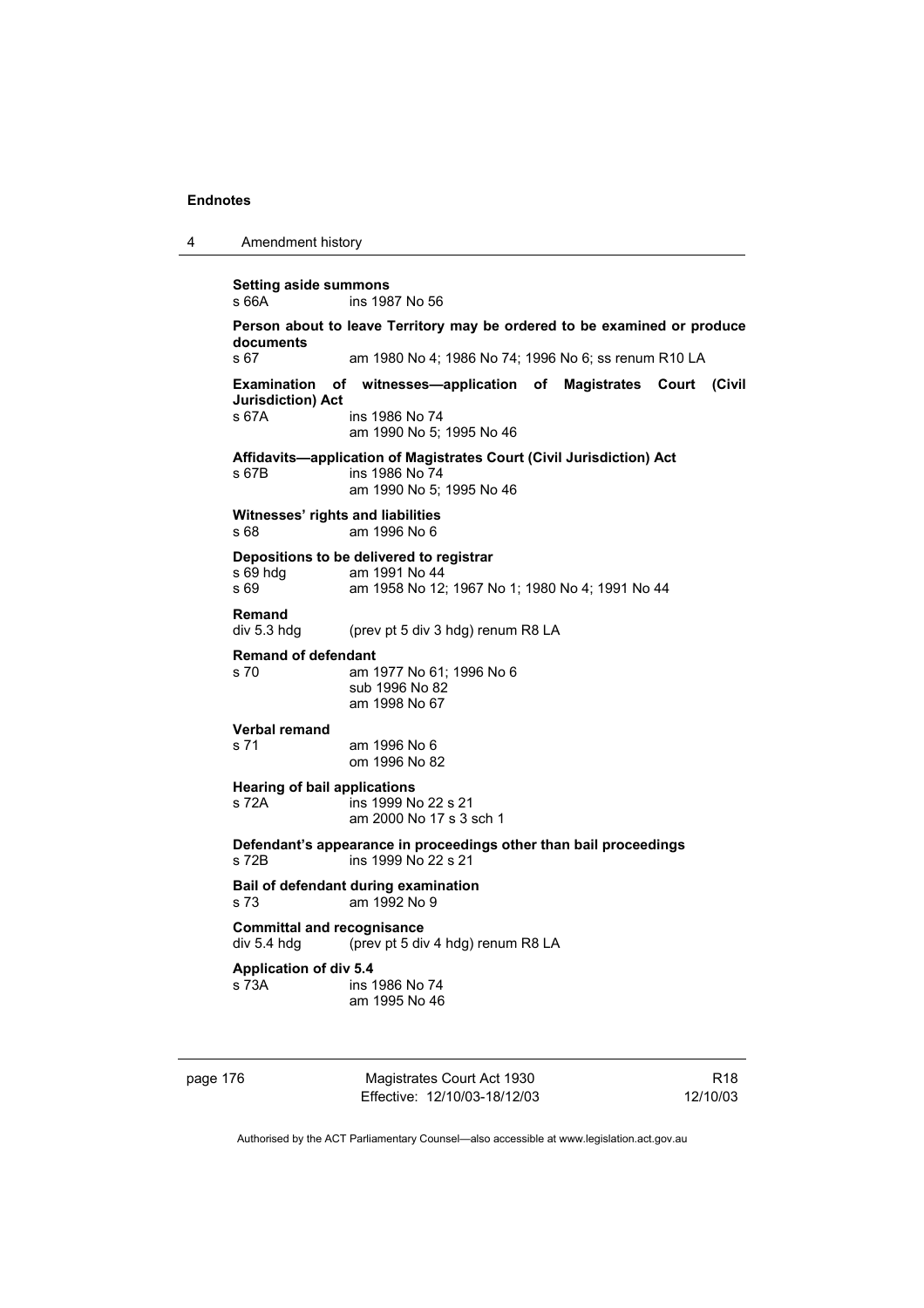Amendment history 4

**Committal or detention before decision**  s 74 am 1996 Nos 6 and 82 **Committal of witness or of defendant after decision**  sub 1976 No 42 am 1996 No 82 **Witnesses may be discharged on recognisance**  s 76 am 1986 No 74; 1994 No 61 **Recognisances**  s 77 am 1970 No 15; 1992 No 9 **Issue of warrant for non-appearance**  s 78 am 1992 No 9 **Recognisances taken out of court**  s 79 am 1974 No 14; 1976 No 42; 1991 No 44; 1992 No 9; 1996 No 6 **Forfeited recognisances—how enforced**  s 80 am 1974 No 14; 1984 No 62; 1986 No 53; 1990 No 5; 1992 No 9; 1996 No 6 **Arrest of principal by sureties**  s 81 am 1937 No 28; 1976 No 42 om 1992 No 9 **Conveying persons to custody**  s 82 am 1976 No 42; 1996 No 82 **Adjournment of proceedings**  div 5.5 hdg (prev pt 5 div 5 hdg) renum R8 LA **Particular cases may be adjourned**  s 84 am 1986 No 74; 1992 No 9; 1996 No 6 **Proceedings if either party not present at adjourned hearing**  s 85 am 1986 No 74; 1996 No 6 **Proceedings if both parties present at adjourned hearing**  s 86 am 1996 No 6 **Witnesses to attend adjourned sittings**  s 87 am 1977 No 61 **Postponement of hearing**  s 88 **am 1986** No 74: 1991 No 44 **Preliminary**  (prev pt 6 div 1A hdg) ins 1987 No  $56$ renum R8 LA

R18 12/10/03

Magistrates Court Act 1930 Effective: 12/10/03-18/12/03 page 177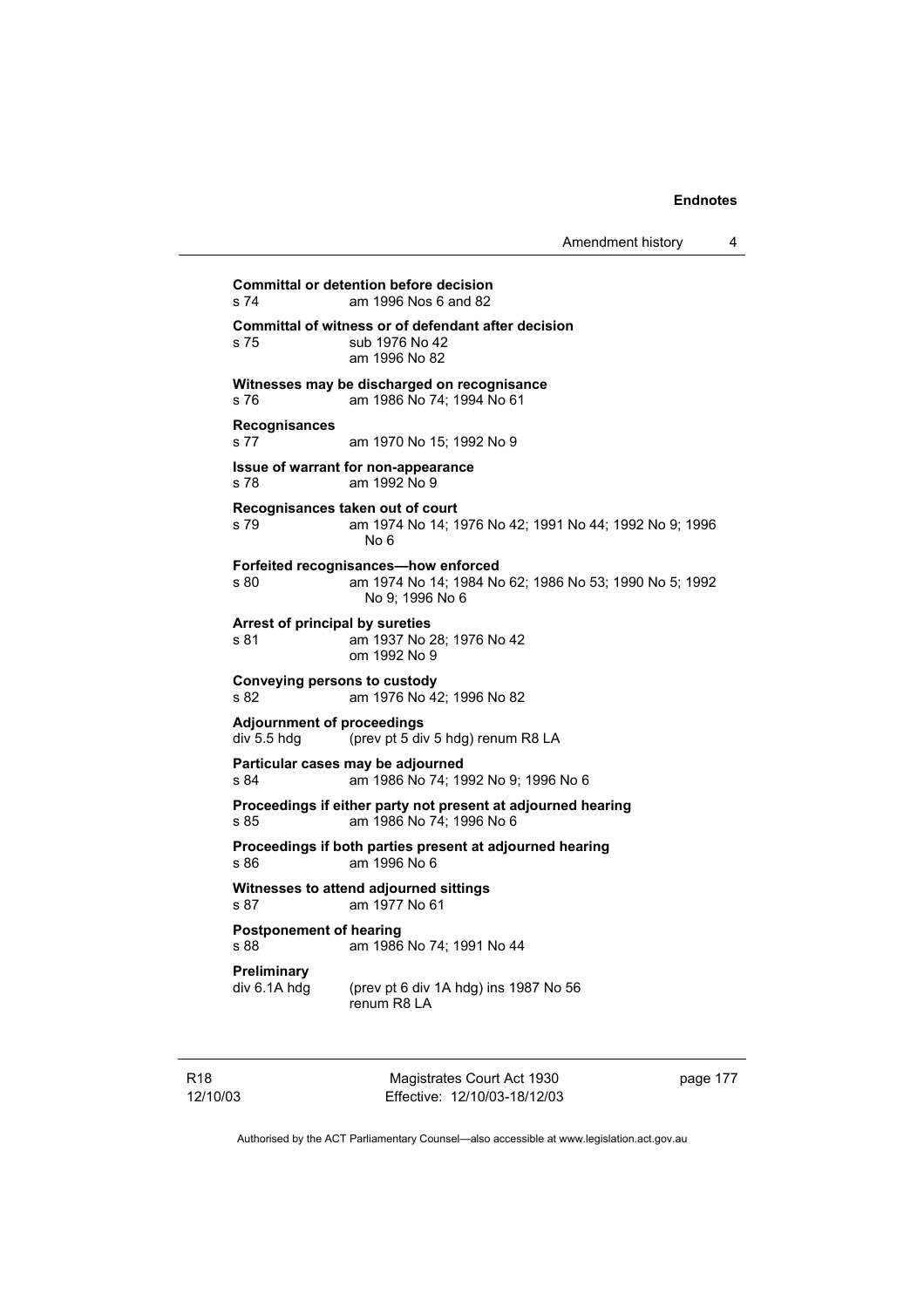4 Amendment history **Meaning of** *jury* **in pt 6**  s 88A ins 1987 No 56 **Institution of proceedings**  div 6.1 hdg (prev pt 6 div 1 hdg) renum R8 LA **Disobedience of summons**  s 89 am 1977 No 61 **Accused person may be excused from attendance before court**  s 89A ins 1977 No 61 am 1987 No 56; 1992 No 9; 1996 No 6 **Procedure if informant proposes to tender written statements to court**  s 90 sub 1958 No 12 am 1967 No 1 sub 1974 No 14 am 1977 No 61; 1991 No 44; 1996 No 6 **Written statements may be admitted in evidence**  s 90AA ins 1974 No 14 am 1991 No 44; 1996 No 6 **Preliminary examination if written statements not tendered**  s 90AB ins 1974 No 14 am 1977 No 61; 1996 No 6 **Attendance not required under s 90AA or s 90AB if order made under s 89 (1)**  s 90ABA ins 1977 No 61 **Plea of guilty in committal proceedings**  s 90A ins 1958 No 12 am 1985 No 41; 1990 No 5; 1996 No 6; ss renum R10 LA **Court may discharge accused**  s 91 am 1974 No 14; 1987 No 56 **Proceedings if evidence sufficient to put accused on trial**  s 92 am 1951 No 12; 1958 No 12; 1967 No 1; 1974 No 14; 1977 No 61; 1985 No 41; 1986 No 74; 1987 No 56 **Committal for sentence for indictable offence tried summarily**  s 92A ins 1974 No 14 **Depositions as evidence**  s 92B ins 1985 No 41 **Admissions and confessions**  s 93 am 1958 No 12; 1967 No 1; 1996 No 6 **Proceedings subsequent to hearing of evidence**  div 6.2 hdg (prev pt 6 div 2 hdg) renum R8 LA

page 178 Magistrates Court Act 1930 Effective: 12/10/03-18/12/03

R18 12/10/03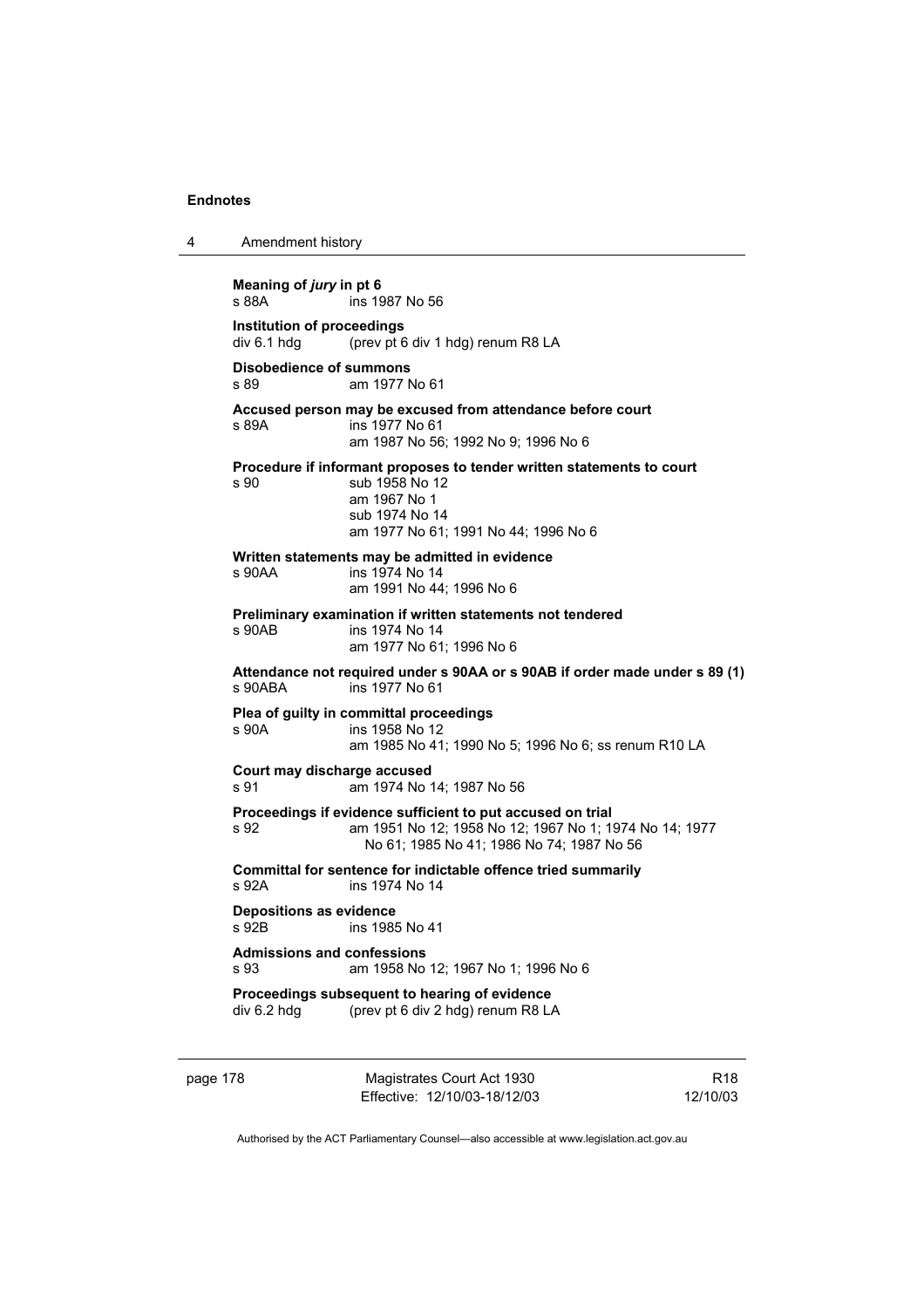| s 94                                    | Discharge or committal for trial<br>am 1937 No 28; 1976 No 42; 1987 No 56; 1996 No 6                                         |          |
|-----------------------------------------|------------------------------------------------------------------------------------------------------------------------------|----------|
| s 95                                    | Depositions of dead or absent persons<br>sub 1958 No 12<br>am 1967 No 1; 1989 No 59; 1996 No 6                               |          |
| Costs<br>div 6.2A hdg                   | (prev pt 6 div 2A hdg) ins 1984 No 9<br>renum R8 LA                                                                          |          |
| <b>Discontinued proceedings</b><br>s 97 | am 1937 No 28<br>om 1958 No 12<br>ins 1984 No 9<br>am 1987 No 56                                                             |          |
| div 6.3 hdg                             | <b>Recognisances of witnesses</b><br>(prev pt 6 div 3 hdg) am 1992 No 9<br>renum R8 LA                                       |          |
| <b>Bail in capital offences</b><br>s 98 | am 1937 No 28<br>om 1989 No 59                                                                                               |          |
| s 99                                    | Admission of persons committed for trial to bail<br>am 1937 No 28; 1976 No 42; 1989 No 59<br>om 1992 No 9                    |          |
| trial to bail<br>s 100                  | Admission of persons committed for trial and are in prison awaiting<br>am 1937 No 28; 1976 No 42; 1989 No 59<br>om 1992 No 9 |          |
| s 101                                   | Recognisances to be transmitted to Crown Solicitor<br>am 1967 No 1; 1976 No 42; 1985 No 17<br>om 1992 No 9                   |          |
| <b>Warrant of deliverance</b><br>s 102  | am 1976 No 42<br>om 1992 No 9                                                                                                |          |
| div 6.3 hdg                             | <b>Recognisances of witnesses</b><br>(prev pt 6 div 3 hdg) renum R8 LA                                                       |          |
| s 103                                   | Recognisance of witnesses etc<br>am 1974 No 14; 1996 No 6                                                                    |          |
| s 105                                   | Court may commit refractory witness<br>am 1976 No 42                                                                         |          |
| <b>Miscellaneous</b><br>div 6.4 hdg     | (prev pt 6 div 4 hdg) renum R8 LA                                                                                            |          |
| 12/10/03                                | Magistrates Court Act 1930<br>Effective: 12/10/03-18/12/03                                                                   | page 179 |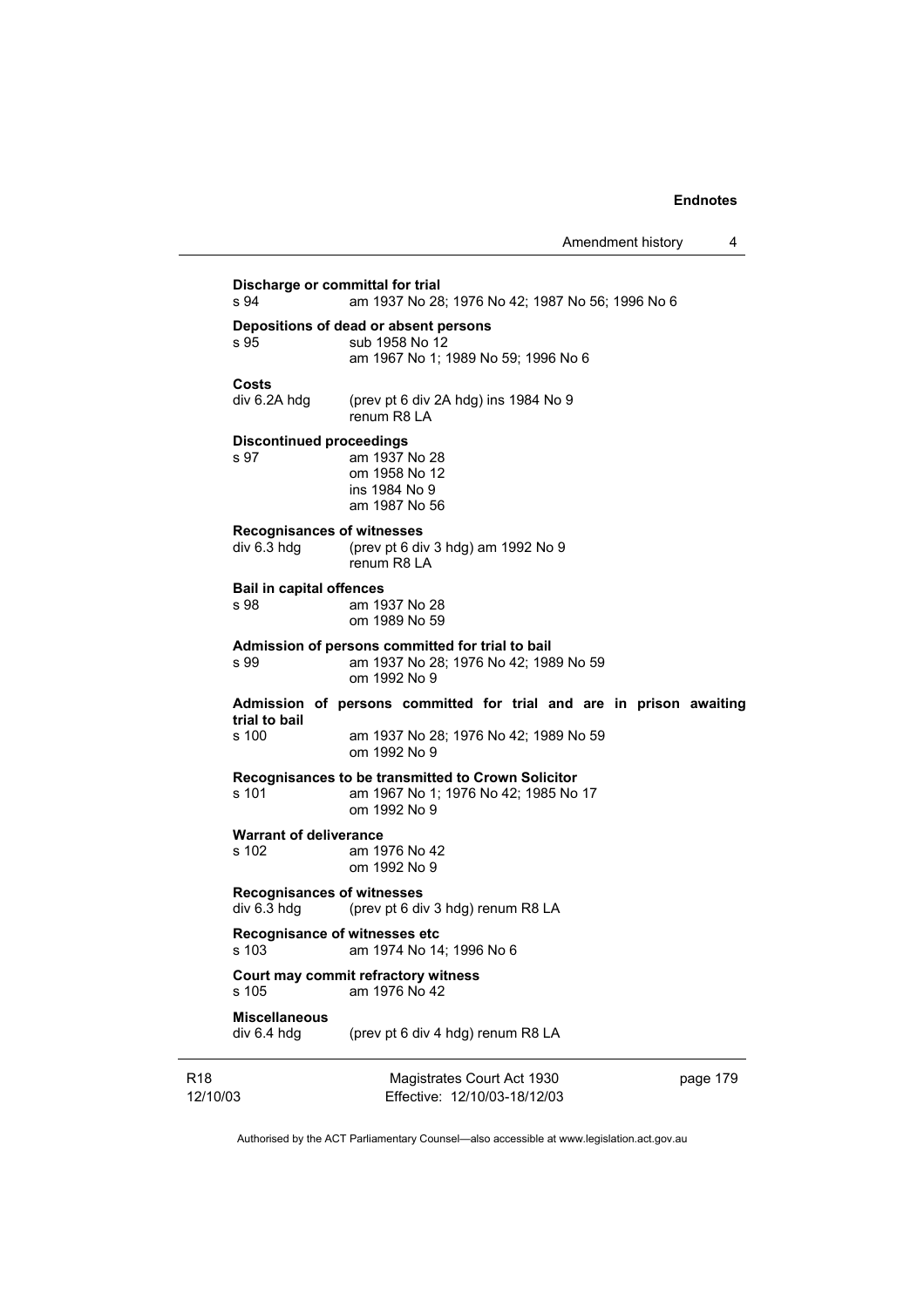4 Amendment history

| s 106                                  | Transmission of depositions etc to director of public prosecutions<br>am 1967 No 1; 1985 Nos 17 and 41; 1992 No 9       |
|----------------------------------------|-------------------------------------------------------------------------------------------------------------------------|
| s 107                                  | Delivery of documents to proper officer of court<br>am 1967 No 1; 1985 No 17; 1996 No 6; 1999 No 66 sch 3               |
| s 108                                  | Copies of depositions may be obtained by accused<br>am 1967 No 1; 1999 No 66 sch 3                                      |
| s 108A                                 | Indictable offences dealt with summarily<br>ins 1985 No 41                                                              |
| s 109                                  | Dismissal or adjournment in absence of informant<br>sub 1996 No 6                                                       |
| s 110                                  | Ex parte hearing in absence of defendant<br>am 1974 No 14; 1986 No 83; 1989 No 59; 1996 No 6                            |
| <b>Both parties appearing</b><br>s 112 | am 1996 No 6                                                                                                            |
| s 114                                  | If defendant does not admit the case<br>am 1937 No 28                                                                   |
| s 115                                  | Court may proceed to hearing in absence of both or either of the parties<br>am 1996 No 6                                |
| s 116                                  | <b>Conduct of summary proceedings regulated</b><br>am 1996 No 6                                                         |
| pt 7A hdg                              | Service and pleading by post for certain offences<br>ins 1974 No 14<br>sub 1979 No 33                                   |
| Interpretation for pt 7A<br>s 116A     | ins 1974 No 14<br>sub 1979 No 33<br>am 1984 No 10; 1990 No 5; 1993 No 4; 1996 No 6; 1998 No 54;<br>1999 No 79 s 5 sch 3 |
| s 116AA                                | Meaning of prescribed offence for pt 7A<br>ins 1999 No 79 s 5 sch 3<br>am 2001 No 62 amdts 1.1-1.3                      |
| <b>Service of summons</b><br>s 116B    | ins 1974 No 14<br>sub 1979 No 33<br>am 1993 No 4                                                                        |
| Giving of notice<br>s 116BA            | ins 1993 No 4                                                                                                           |
|                                        |                                                                                                                         |

page 180 Magistrates Court Act 1930 Effective: 12/10/03-18/12/03

R18 12/10/03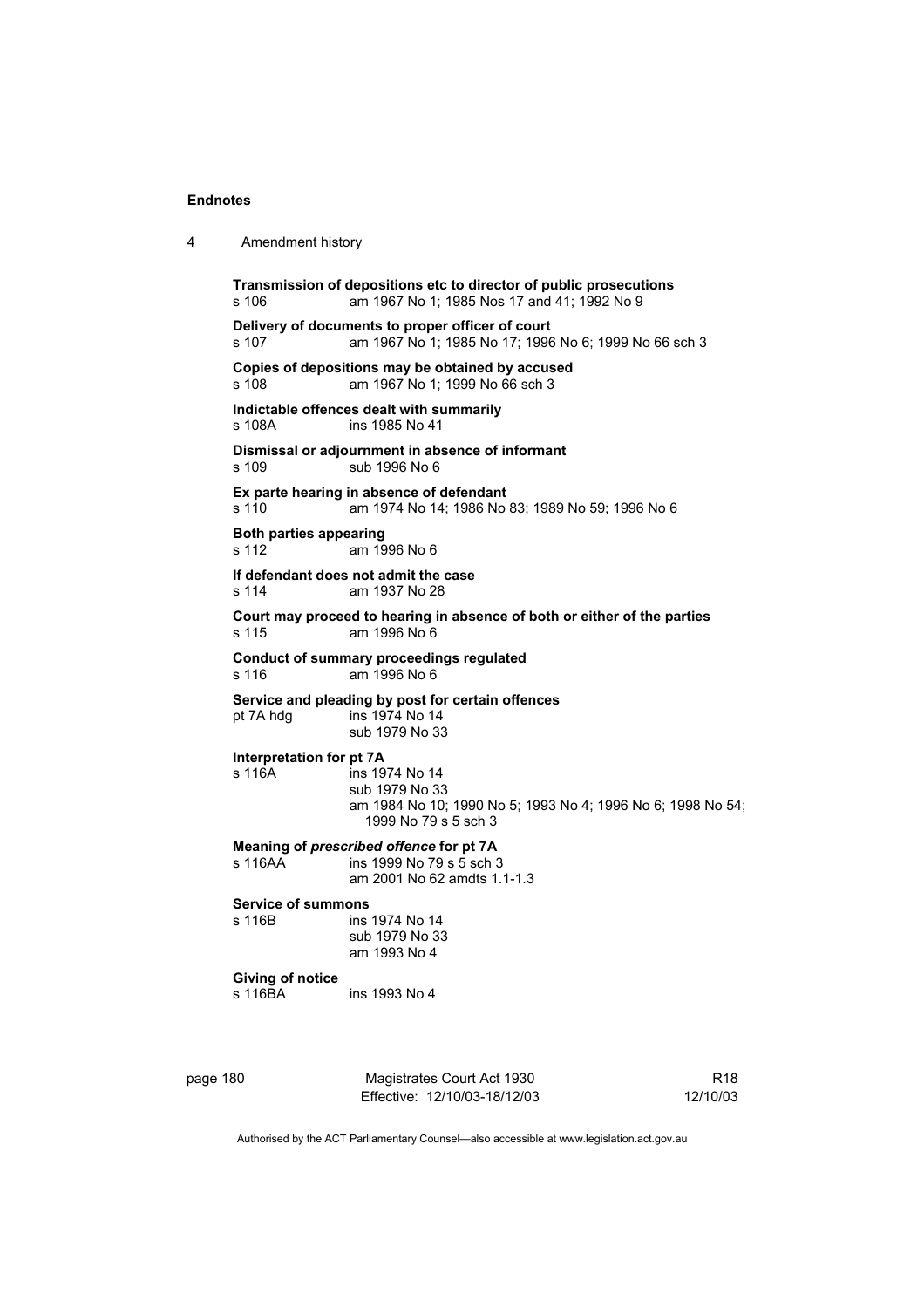# **Proof of service**  ins 1974 No 14 sub 1979 No 33 am 1991 No 44; 1993 No 4; 1996 No 6 **Pleas**  s 116D ins 1974 No 14 sub 1979 No 33 am 1991 No 44; 1993 No 4 **Procedure if plea of guilty entered**  s 116E ins 1974 No 14 sub 1979 No 33 am 1991 No 44; 1993 No 4 **Procedure if notice of intention to defend given**  s 116F ins 1974 No 14 sub 1979 No 33 am 1991 No 44; 1993 No 4 **Procedure if defendant pleads not guilty**  s 116FA ins 1989 No 59 **Procedure if defendant does not plead**  ins 1974 No 14 sub 1979 No 33 am 1989 No 59; 1991 No 44; 1993 No 4 **Restricted penalties under pt 7A**  s 116H ins 1974 No 14 sub 1979 No 33; 1993 No 4 am 1996 No 6; 1998 No 25 **Consequences of conviction ex parte**  s 116| ins 1974 No 14 sub 1979 No 33 am 1991 No 44; 1993 No 4; 1996 No 6 **Date of conviction**  s 116J ins 1974 No 14 om 1979 No 33 **Infringement notices for certain offences**  pt 8 hdg om 1986 No 74 ins 2001 No 77 s 21 **Preliminary**  div 8.1 hdg ins 2001 No 77 s 21

Magistrates Court Act 1930 Effective: 12/10/03-18/12/03 page 181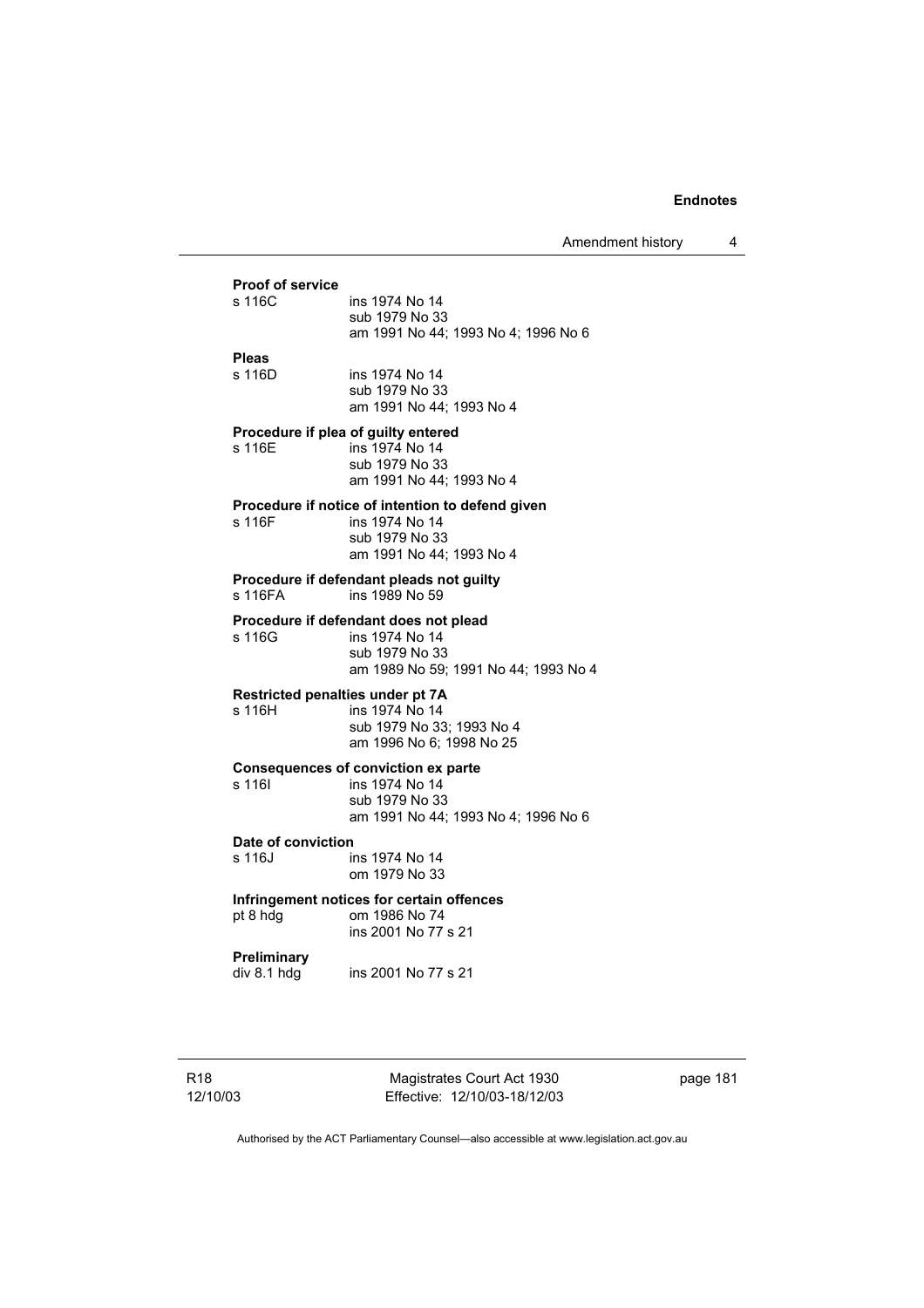4 Amendment history

**Definitions for pt 8**  om 1986 No 74 ins 2001 No 77 s 21 def *authorised person* sub 2002 No 30 amdt 3.587 **Purpose and effect of pt 8**  s 118 om 1986 No 74 ins 2001 No 77 s 21 **Regulations about infringement notice offences**  om 1986 No 74 ins 2001 No 77 s 21 am A2003-2 s 70 **Infringement and reminder notices**<br>div 8.2 hdg ins 2001 No 77 s 2 ins 2001 No 77 s 21 **Service of infringement notices**  s 120 om 1986 No 74 ins 2001 No 77 s 21 **Contents of infringement notices**  s 121 om 1986 No 74 ins 2001 No 77 s 21 **Additional information in infringement notices**  s 122 om 1986 No 74 ins 2001 No 77 s 21 **Time for payment of infringement notice penalty**  s 123 sub 1937 No 28 om 1986 No 74 ins 2001 No 77 s 21 **Extension of time to pay penalty**<br>s 124 **cm** 1986 No 74 om 1986 No 74 ins 2001 No 77 s 21 **Effect of payment of infringement notice penalty**  s 125 am 1937 No 28 om 1986 No 74 ins 2001 No 77 s 21 **Application for withdrawal of infringement notice**  om 1986 No 74 ins 2001 No 77 s 21 **Withdrawal of infringement notice**  s 127 sub 1937 No 28 om 1986 No 74 ins 2001 No 77 s 21

page 182 Magistrates Court Act 1930 Effective: 12/10/03-18/12/03

R18 12/10/03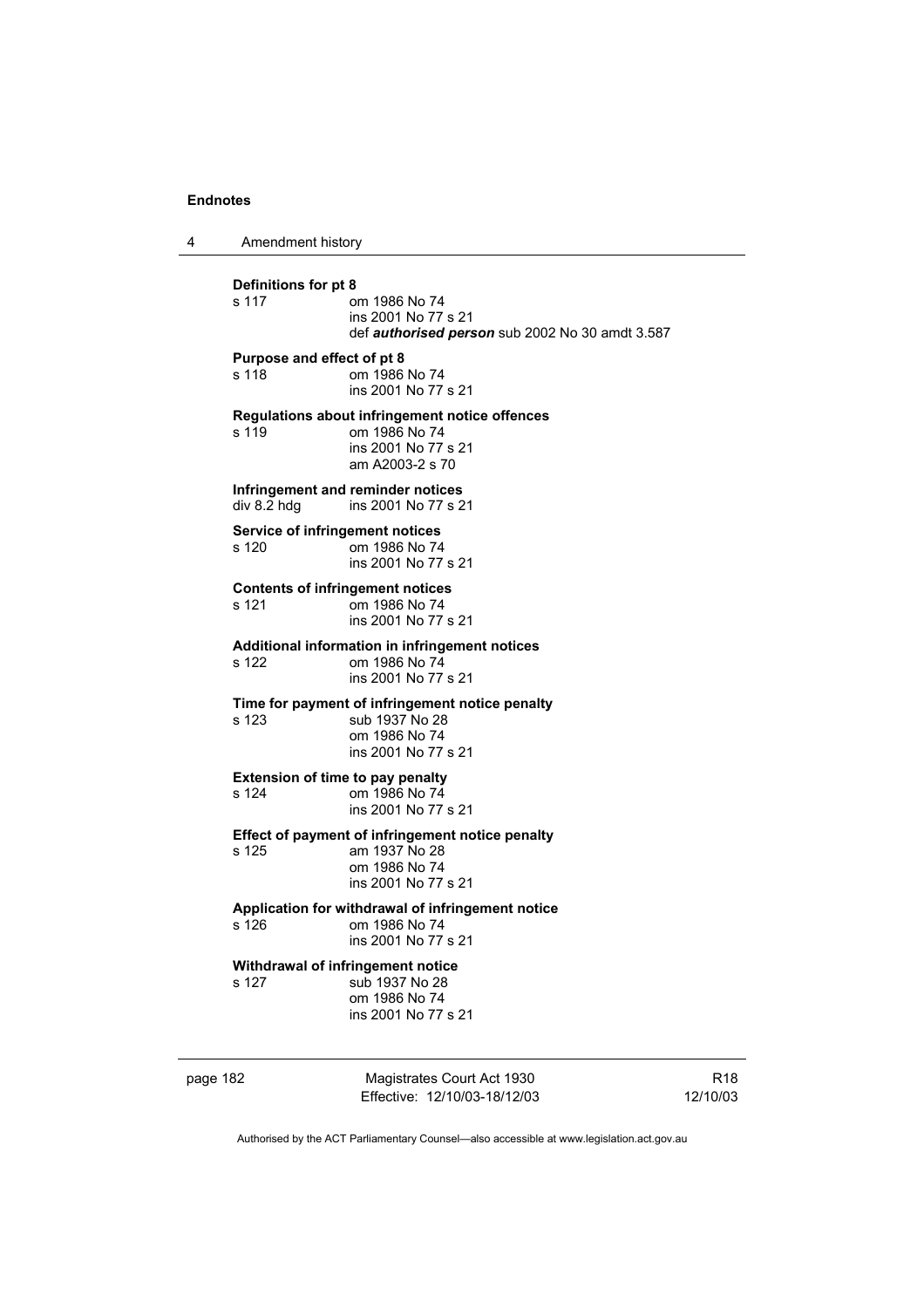**Guidelines about withdrawal of infringement notices**  am 1937 No 28 om 1986 No 74 ins 2001 No 77 s 21 **Reminder notices**  s 129 sub 1967 No 1 am 1980 No 4 om 1986 No 74 ins 2001 No 77 s 21 **Contents of reminder notices**  om 1986 No 74 ins 2001 No 77 s 21 **Additional information in reminder notices**  s 131 om 1986 No 74 ins 2001 No 77 s 21 **Disputing liability**  div 8.3 hdg ins 2001 No 77 s 21 **Disputing liability for infringement notice offence**  s 132 am 1967 No 1; 1969 No 12; 1977 No 4 om 1986 No 74 ins 2001 No 77 s 21 **Extension of time to dispute liability**  s 133 am 1937 No 28 om 1986 No 74 ins 2001 No 77 s 21 **Procedure if liability disputed**  s 134 ins 2001 No 77 s 21 **Miscellaneous**  ins 2001 No 77 s 21 **Authorised people for infringement notice offences**  s 134A ins 1968 No 25 om 1986 No 74 ins 2002 No 30 amdt 3.588 **Money recovered by infant or person of unsound mind**  ins 1968 No 25 am 1978 No 46 om 1986 No 74

Magistrates Court Act 1930 Effective: 12/10/03-18/12/03 page 183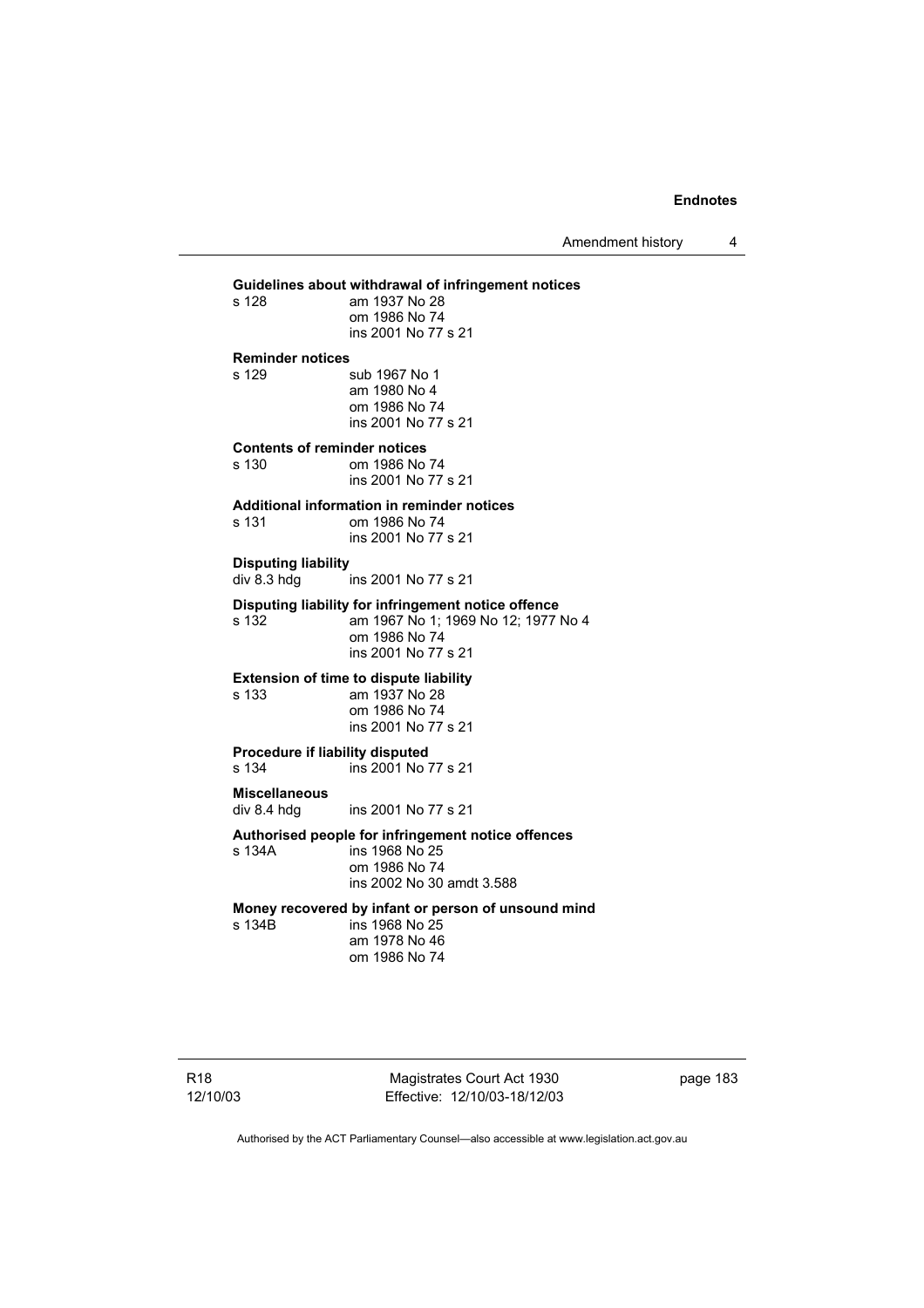4 Amendment history **Delegation of administering authority's functions**  am 1937 No 28 om 1986 No 74 ins 2001 No 77 s 21 sub 2002 No 30 amdt 3.589 **Evidentiary certificates**  s 136 om 1986 No 74 ins 2001 No 77 s 21 **Default summons**  s 137 om 1986 No 74 **Service of default summons**  s 138 om 1986 No 74 **Ground of defence to be in writing lodged with the clerk**  s 139 am 1937 No 28; 1958 No 12; 1970 No 15 om 1986 No 74 **Trial**  am 1958 No 12; 1970 No 15 om 1986 No 74 General<br>div 9.1 hdg (prev pt 9 div 1 hdg) renum R8 LA **Minute of decision and notice to defendant**  s 141 am 1972 No 37; 1990 No 5; 1991 No 44; 1993 No 4; 1996 Nos 6 and 68; 1998 No 25; 1999 No 91 sch 2; ss renum R10 LA **Formal convictions and orders**  s 142 am 1937 No 28; 1991 No 44 **Proceedings in case of dismissal**  s 143 am 1986 No 74; 1991 No 44 **Copies of informations and other documents**  s 144 sub 1967 No 1 am 1980 No 10; 1986 No 74; 1991 Nos 38 and 44; 1994 No 4 **Imprisonment in first instance**  s 145 am 1996 No 6 **Enforcement of fines**<br>div 9.2 hdg (pre (prev pt 9 div 2 hdg) sub 1994 No  $61$  am 1998 No 25 renum R8 LA

page 184 Magistrates Court Act 1930 Effective: 12/10/03-18/12/03

R18 12/10/03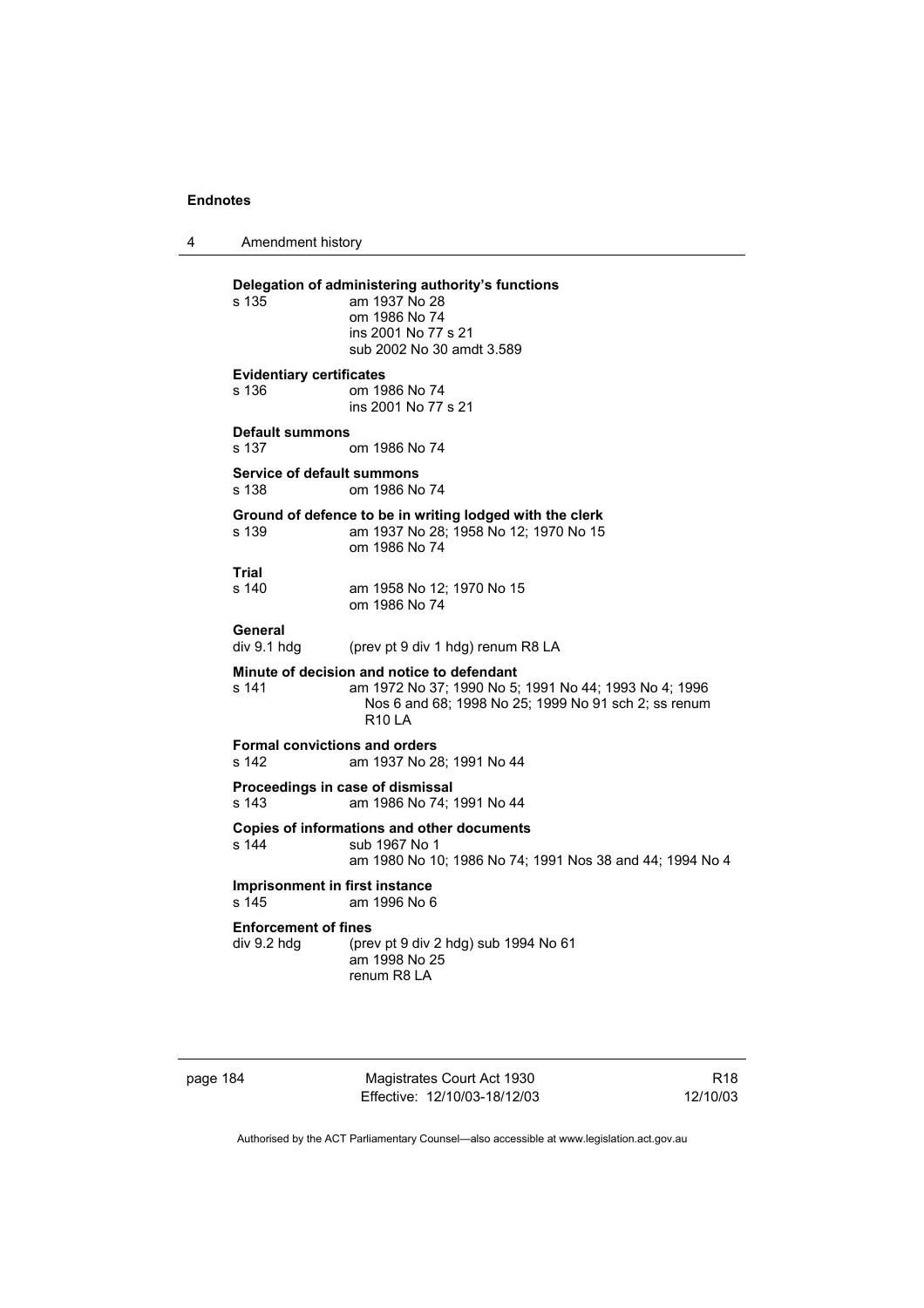# **Definitions for div 9.2**  om 1986 No 57 ins 1989 No 60 sub 1991 No 112 am 1993 No 4; 1998 No 25; 1999 No 91 s 13 sch 2 **No imprisonment for breach of reparation order**  s 146A ins 1990 No 1 am 1996 No 6 om 1998 No 25 **Payment of fine**  s 147 am 1968 No 25; 1977 No 34; 1986 No 74; 1989 No 60; 1990 No 5; 1991 No 112; 1992 No 23; 1993 No 4; 1994 Nos 4, 45 and 61; 1995 No 46 sub 1998 No 25 **Notice of address etc**<br>s 147A **ins** 1 ins 1989 No 60 am 1991 Nos 44 and 112; 1993 No 48 sub 1998 No 25 **Access to particulars of address**  s 147B ins 1998 No 25 **Doubtful service**  s 147C ins 1998 No 25 **Court may allow time to pay**  s 148 am 1974 No 14; 1979 No 33; 1991 No 44; 1998 No 25; ss renum R10 LA **Penalty notice**  s 149 om 1986 No 74 ins 1998 No 25 **Default**  am 1974 No 14: 1977 No 34: 1979 No 33: 1986 No 74: 1989 No 60; 1991 No 112; 1993 No 4; 1999 No 79 s 5 sch 3 sub 1998 No 25 **Parking offences—further orders in respect of natural persons**  s 150A ins 1989 No 60 am 1991 Nos 44 and 112; 1993 No 48 om 1998 No 25 **Parking offences—further orders in respect of bodies corporate**  s 150B ins 1989 No 60 am 1991 Nos 44 and 112; 1993 No 48; 1994 No 61 om 1998 No 25

R18 12/10/03 Magistrates Court Act 1930 Effective: 12/10/03-18/12/03 page 185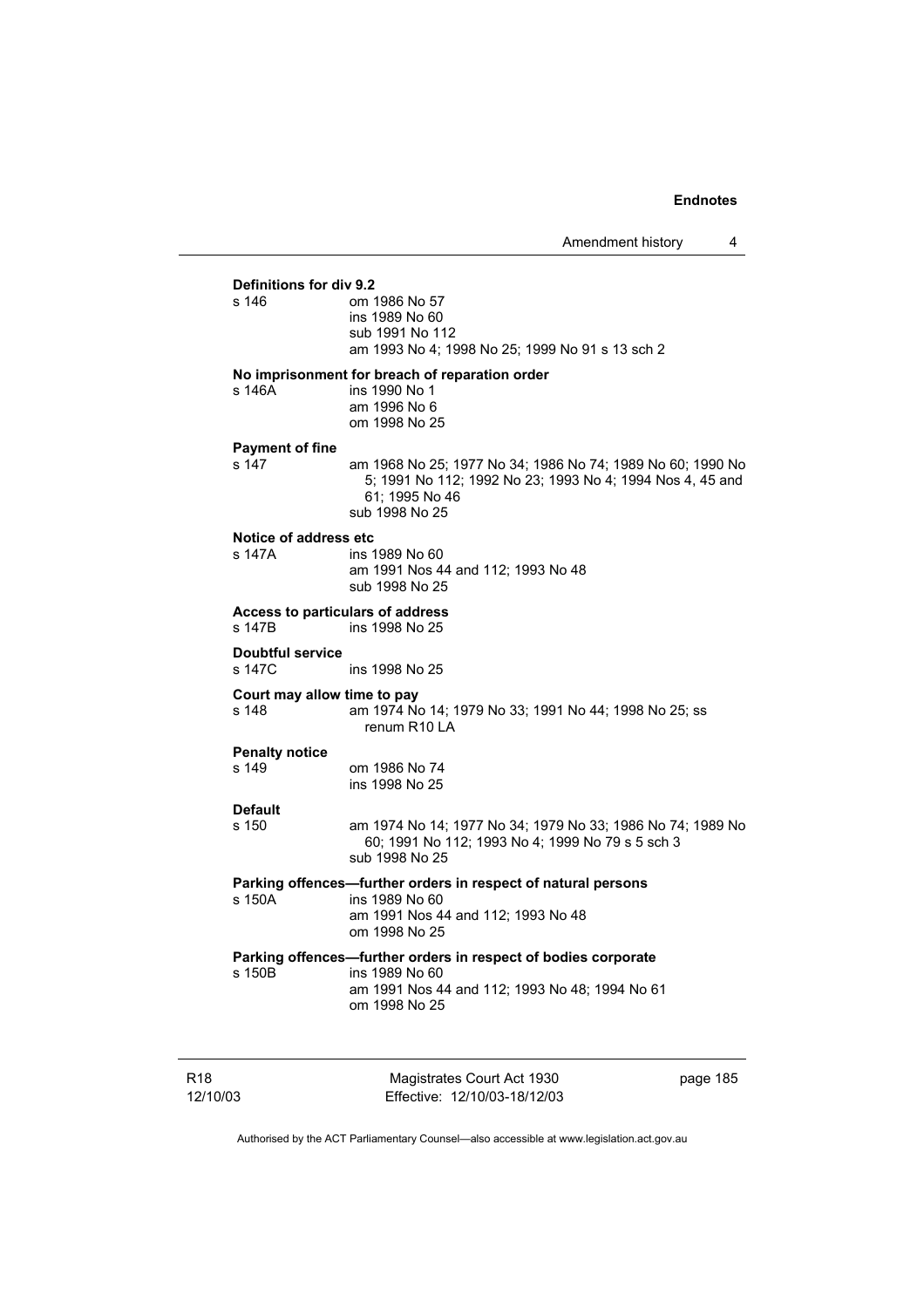4 Amendment history

**Further orders—service**  ins 1989 No 60 am 1991 No 44 om 1998 No 25 **Default notice**  s 151 orig s 151 renum as s 185 ins 1998 No 25 **Special arrangements**<br>s 152 origs orig s 152 renum as s 186 ins 1998 No 25 **Notice for suspension of driver licence etc**  s 153 am 1937 No 28; 1940 No 22; 1989 No 60; 1991 No 44 om 1998 No 25 sub 1999 No 79 s 5 sch 3 **Parking offences—instalment payments**  s 153A ins 1989 No 60 am 1991 No 44 om 1998 No 25 **Consequence of non-compliance with certain orders**  ins 1989 No 60 am 1991 No 44 om 1998 No 25 **Part payments**  s 153C ins 1989 No 60 am 1991 No 44 om 1998 No 25 **Access to personal information**  s 154 orig s 154 renum as s 187 ins 1998 No 25 **Ascertainment of capacity to pay fine**  ins 1998 No 25 **Garnishee orders and writs of execution**  s 154B ins 1998 No 25 **Application of Magistrates Court (Civil Jurisdiction) Act, pt 19**  ins 1998 No 25 **Committal to prison—fine defaulters**  s 154D ins 1998 No 25 **Money to be paid to registrar**  s 155 hdg am 1991 No 44 s 155 am 1991 No 44

page 186 Magistrates Court Act 1930 Effective: 12/10/03-18/12/03 R18 12/10/03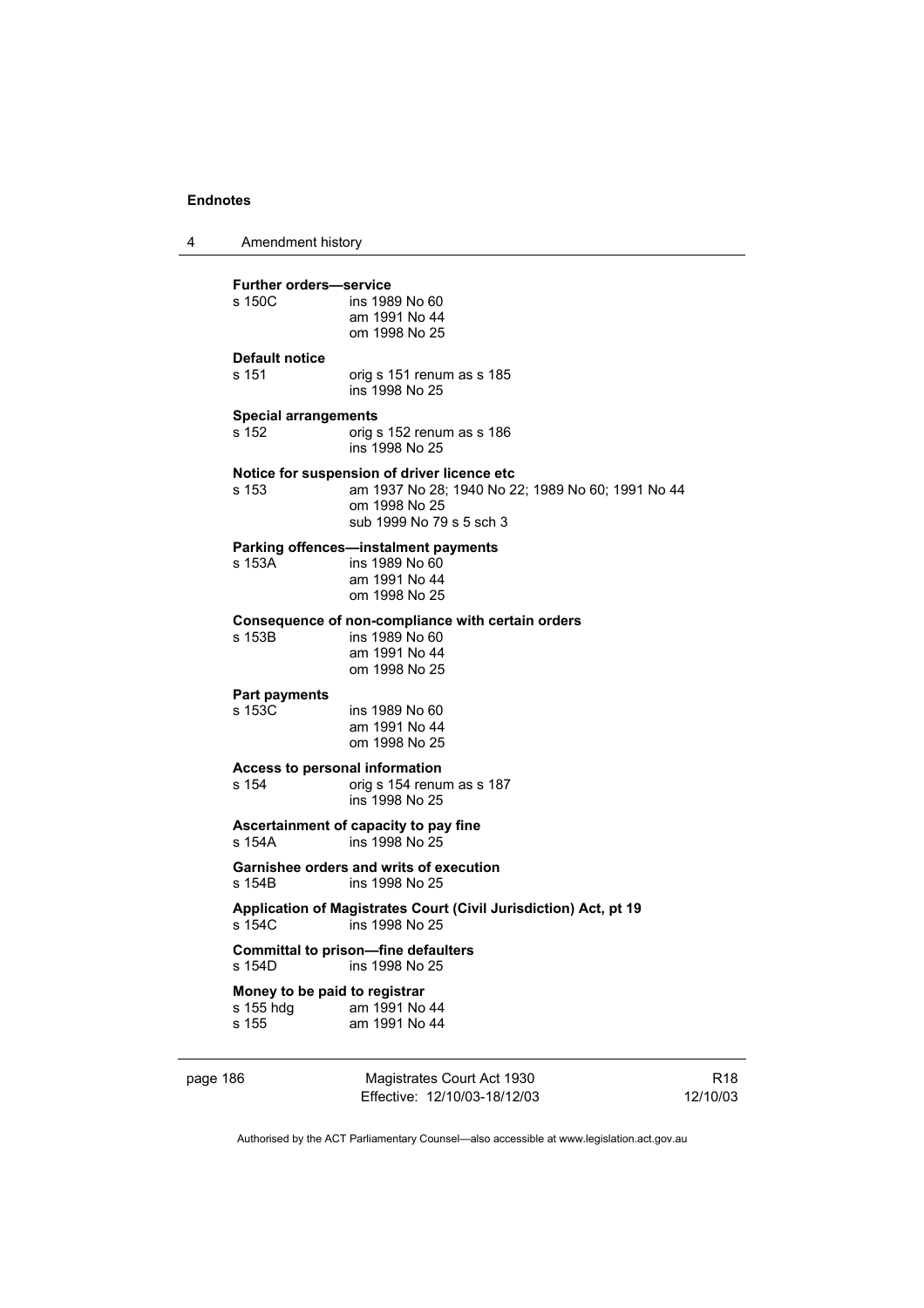R18 12/10/03 Magistrates Court Act 1930 Effective: 12/10/03-18/12/03 page 187 **Costs to be paid to clerk by registrar of motor vehicles**  s 155A hdg am 1991 No 44 s 155A ins 1989 No 60 am 1991 Nos 44 and 112 om 1998 No 25 **Execution to cease on payment of amount due**  s 156 am 1977 No 34 **Payment of amount to keeper or superintendent**  s 157 am 1976 No 42; 1977 No 34; 1991 No 44; 1998 No 25 **Fine satisfied by imprisonment**  s 158 am 1986 No 74; 1991 No 44 om 1994 No 61 ins 1998 No 25 **Remission**  am 1991 No 44 s 159 am 1991 No 44 om 1994 No 61 ins 1998 No 25 **Conviction or order quashed or set aside**  om 1994 No 61 ins 1998 No 25 am 1999 No 79 s 5 sch 3 **Other enforcement provisions not affected**  s 161 am 1986 No 74 om 1994 No 61 ins 1998 No 25 **Procedure on execution**  s 162 am 1953 No 14; 1967 No 1; 1991 No 44; 1994 No 81 om 1994 No 61 **Warrant of distress after appeal**<br>s 163 com 1972 No 37 om 1972 No 37 **Money, Australian notes and bank notes may be seized and choses in action may be seized, sued on and sold**  s 164 am 1990 No 5 om 1994 No 61 **Time of application to be recorded**  s 165 am 1953 No 14; 1991 No 44 om 1994 No 61 **Warrant of execution, when to be executed**  s 166 am 1967 No 1; 1994 No 81 om 1994 No 61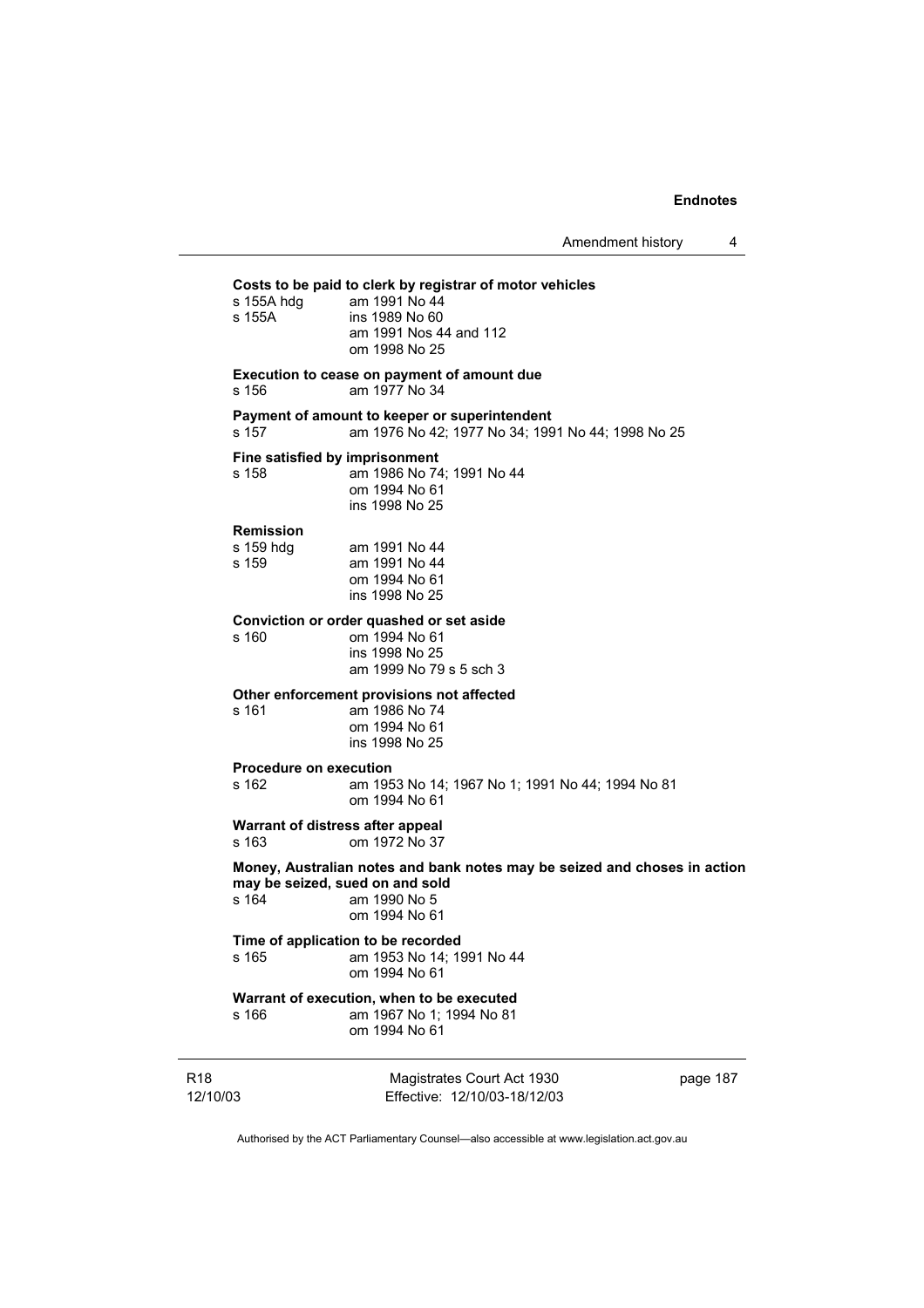| 4 | Amendment history |  |
|---|-------------------|--|
|---|-------------------|--|

| div 9.2A hdg                                               | Reciprocal enforcement of fines against bodies corporate<br>(prev pt 9 div 2A hdg) ins 1982 No 2<br>renum R8 LA |
|------------------------------------------------------------|-----------------------------------------------------------------------------------------------------------------|
| <b>Definitions for div 9.2A</b><br>s 166A                  | ins 1982 No 2<br>am 1991 No 44                                                                                  |
| s 166B                                                     | Declarations relating to reciprocating courts<br>ins 1982 No 2<br>am 2001 No 44 amdts 1.2752-1.2754             |
| <b>Enforcement of fine</b><br>$s$ 166 $C$                  | ins 1982 No 2<br>am 1991 No 44; 1994 No 61                                                                      |
| s 166D                                                     | Effect of enforcement by reciprocating court<br>ins 1982 No 2<br>am 1991 No 44                                  |
| s 166E hdg<br>s 166E                                       | Registrar to notify payment of Territory fine<br>am 1991 No 44<br>ins 1982 No 2<br>am 1991 No 44                |
| <b>Adverse claims</b><br>pt 9 div 3 hdg om 1986 No 74      |                                                                                                                 |
| Adverse claim to goods seized<br>s 167                     | am 1953 No 14<br>om 1986 No 74                                                                                  |
| Rules in Interpleader summons<br>s 168                     | om 1986 No 74                                                                                                   |
| <b>Right of landlord not affected</b><br>s 169             | om 1986 No 74                                                                                                   |
| <b>Attachment of debts</b><br>pt 9 div 4 hdg om 1994 No 61 |                                                                                                                 |
| s 170                                                      | Oral examination of debtor as to debts owing to him<br>am 1968 No 25; 1991 No 44<br>om 1994 No 61               |
| s 171                                                      | Order nisi for attachment of debt<br>am 1937 No 28; 1991 No 44<br>om 1994 No 61                                 |
| s 172                                                      | Service of order nisi to bind debts<br>am 1993 No 4<br>om 1994 No 61                                            |
| page 188                                                   | Magistrates Court Act 1930                                                                                      |

Authorised by the ACT Parliamentary Counsel—also accessible at www.legislation.act.gov.au

R18 12/10/03

Effective: 12/10/03-18/12/03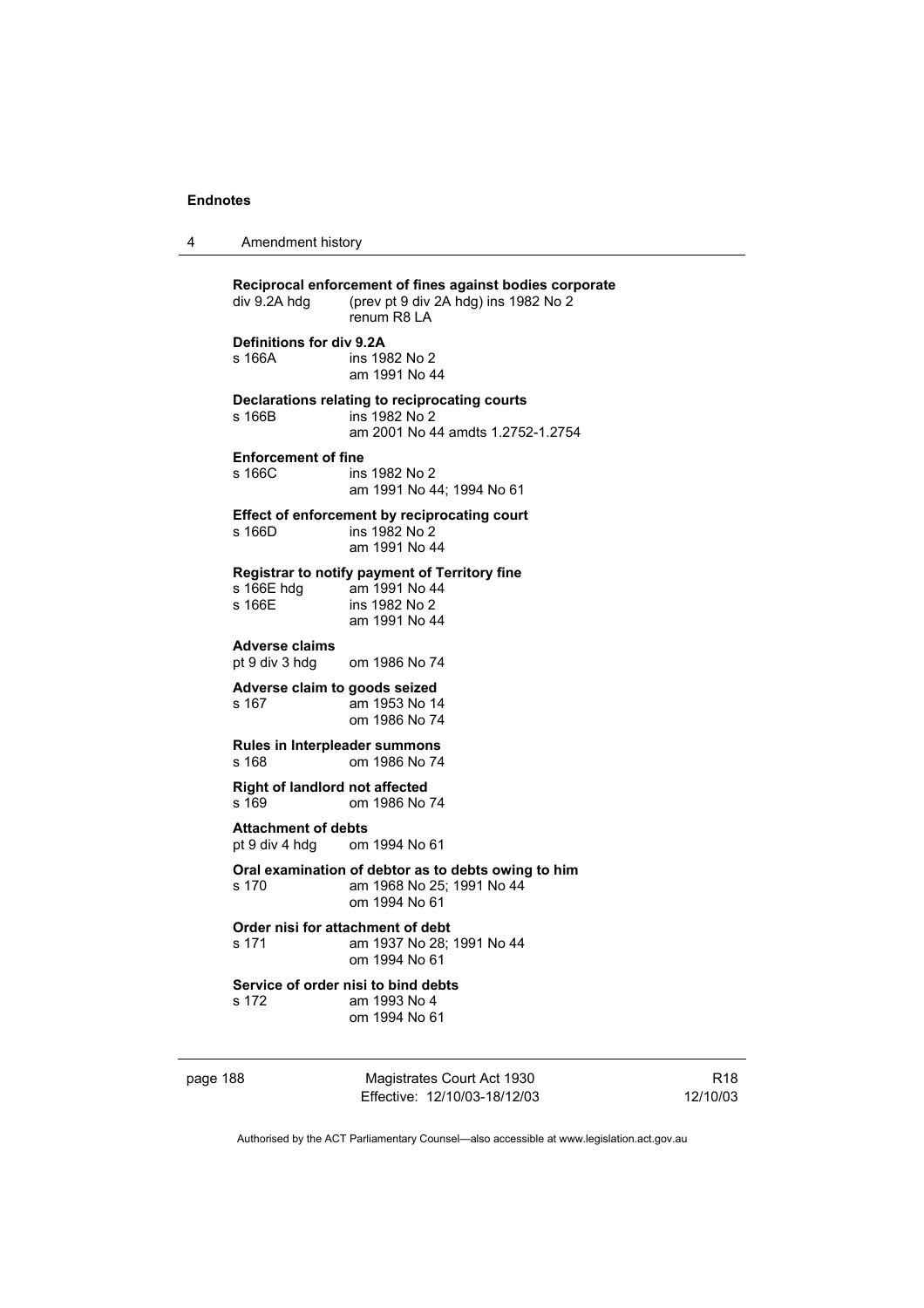Amendment history 4

```
Where garnishee does not dispute debt 
                sub 1968 No 25
                 am 1970 No 15; 1991 No 44 
                 om 1994 No 61 
Where garnishee disputes debt 
s 174 am 1986 No 74 
                 om 1994 No 61 
Issue may be filed 
s 175 om 1994 No 61 
Where third party claims lien or charge on debt 
s 176 om 1994 No 61 
Court may order warrant to levy amount or issue to be tried 
s 177 om 1994 No 61 
Payment by debtor under order to be valid discharge 
s 178 am 1937 No 28 
                 om 1994 No 61 
Debt attachment book 
s 179 am 1991 No 44 
                 om 1994 No 61 
Costs of attachment 
                om 1994 No 61
Imprisonment of fraudulent debtors<br>
pt 9 div 5 hdg om 1994 No 61
                om 1994 No 61
Defendants in civil cases not to be imprisoned except under certain 
circumstances 
s 181 am 1937 No 28; 1991 No 44 
                 om 1994 No 61 
Warrant in default of compliance 
s 182 am 1991 No 44 
                 om 1994 No 61 
Ex parte order of commitment 
s 183 am 1991 No 44 
                 om 1994 No 61 
Miscellaneous 
                (prev pt 9 div 6 hdg) renum R8 LA
Enforcement of costs against informant 
s 184 orig s 184 am 1991 No 44 
                 om 1994 No 61 
                 ins 1998 No 25 s 17
```
R18 12/10/03

Magistrates Court Act 1930 Effective: 12/10/03-18/12/03 page 189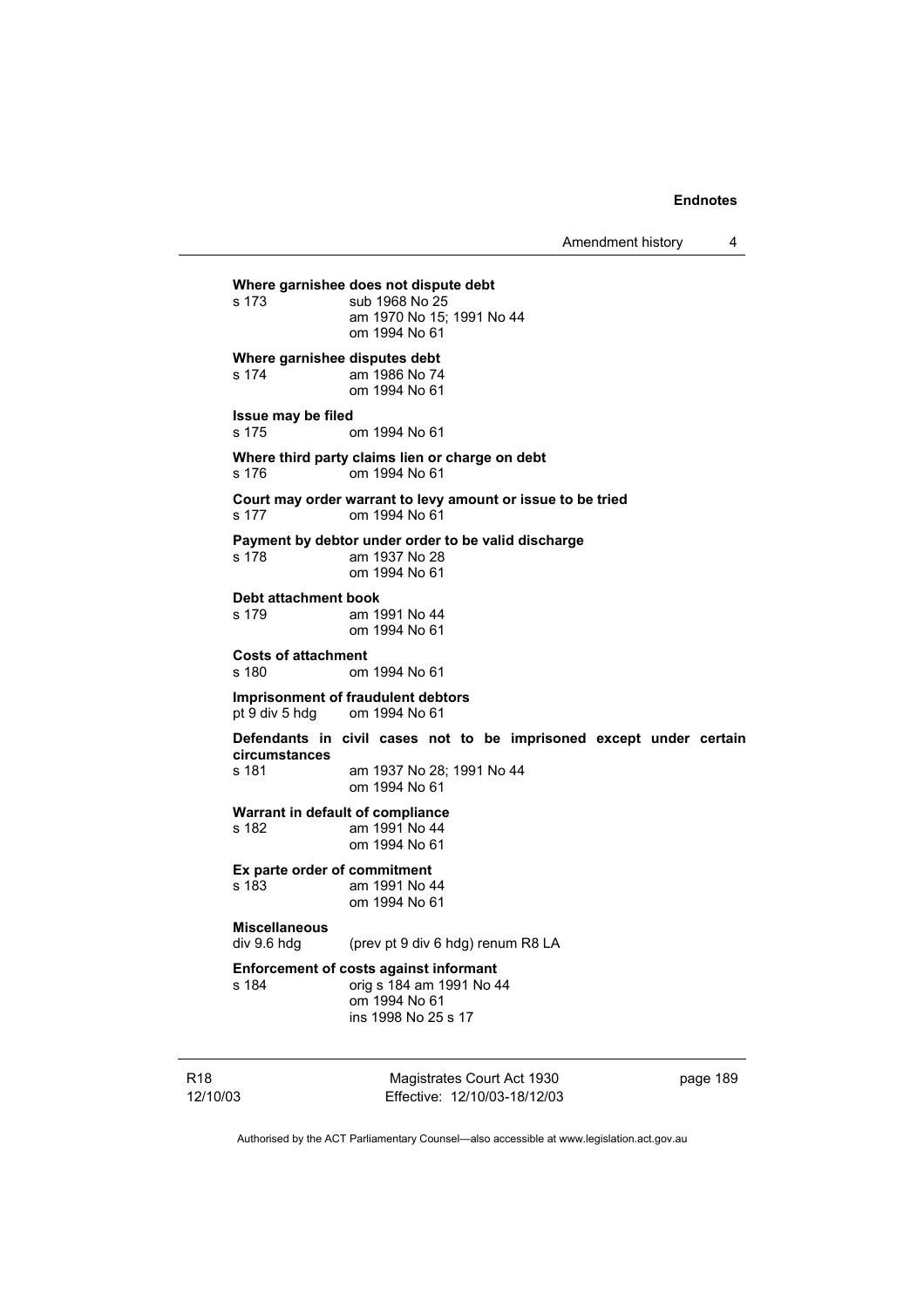| 4        | Amendment history                        |                                                                                                                                                                     |                             |
|----------|------------------------------------------|---------------------------------------------------------------------------------------------------------------------------------------------------------------------|-----------------------------|
|          | s 185                                    | Committal to prison-orders not involving payment of money<br>orig s 185 sub 1967 No 1<br>om 1972 No 37<br>(prev s 151) am 1977 No 34; 1996 No 6<br>renum 1998 No 25 |                             |
|          | Warrant of commitment to prison<br>s 186 | orig s 186 om 1994 No 61<br>(prev s 152) sub 1996 No 6<br>renum 1998 No 25<br>am 1998 No 67; ss renum R10 LA                                                        |                             |
|          | s 187                                    | Warrant of commitment if defendant already in prison<br>orig s 187 om 1994 No 61<br>(prev s 154) renum 1998 No 25                                                   |                             |
|          | Mitigation of payment by court<br>s 188  | am 1967 No 1; 1982 No 3; 1985 No 41; 1990 No 5; 1994 No 81                                                                                                          |                             |
|          | s 189                                    | Scale of imprisonment for nonpayment of money<br>am 1967 No 1; 1977 No 34; 1978 No 46<br>sub 1993 No 4<br>am 1994 No 61<br>om 1998 No 25                            |                             |
|          | s 190                                    | Proceeds of warrants of execution<br>sub 1986 No 74<br>am 1990 No 5; 1991 No 44<br>om 1994 No 61                                                                    |                             |
|          | s 191 hdg<br>s 191                       | Accounts to be kept in approved form<br>am 2001 No 44 amdt 1.2755<br>am 1967 No 1; 1979 No 33; 1991 No 44; 1994 No 81; 2001 No<br>44 amdt 1.2756                    |                             |
|          | s 192                                    | Executors and administrators may enforce orders in civil matters<br>am 1991 No 44<br>om 1994 No 61                                                                  |                             |
|          | Forfeited goods may be sold<br>s 193     | am 1990 No 5                                                                                                                                                        |                             |
|          | s 194                                    | Warrant of commitment or writ of execution not void for form only<br>am 1994 No 61                                                                                  |                             |
|          | s 195                                    | Convictions etc to be transmitted to registrar of Supreme Court<br>am 1937 No 28; 1992 No 23                                                                        |                             |
|          | <b>Restraining orders</b><br>pt 10 hdg   | sub 1990 No 65<br>om 2001 No 90 amdt 1.79                                                                                                                           |                             |
| page 190 |                                          | Magistrates Court Act 1930<br>Effective: 12/10/03-18/12/03                                                                                                          | R <sub>18</sub><br>12/10/03 |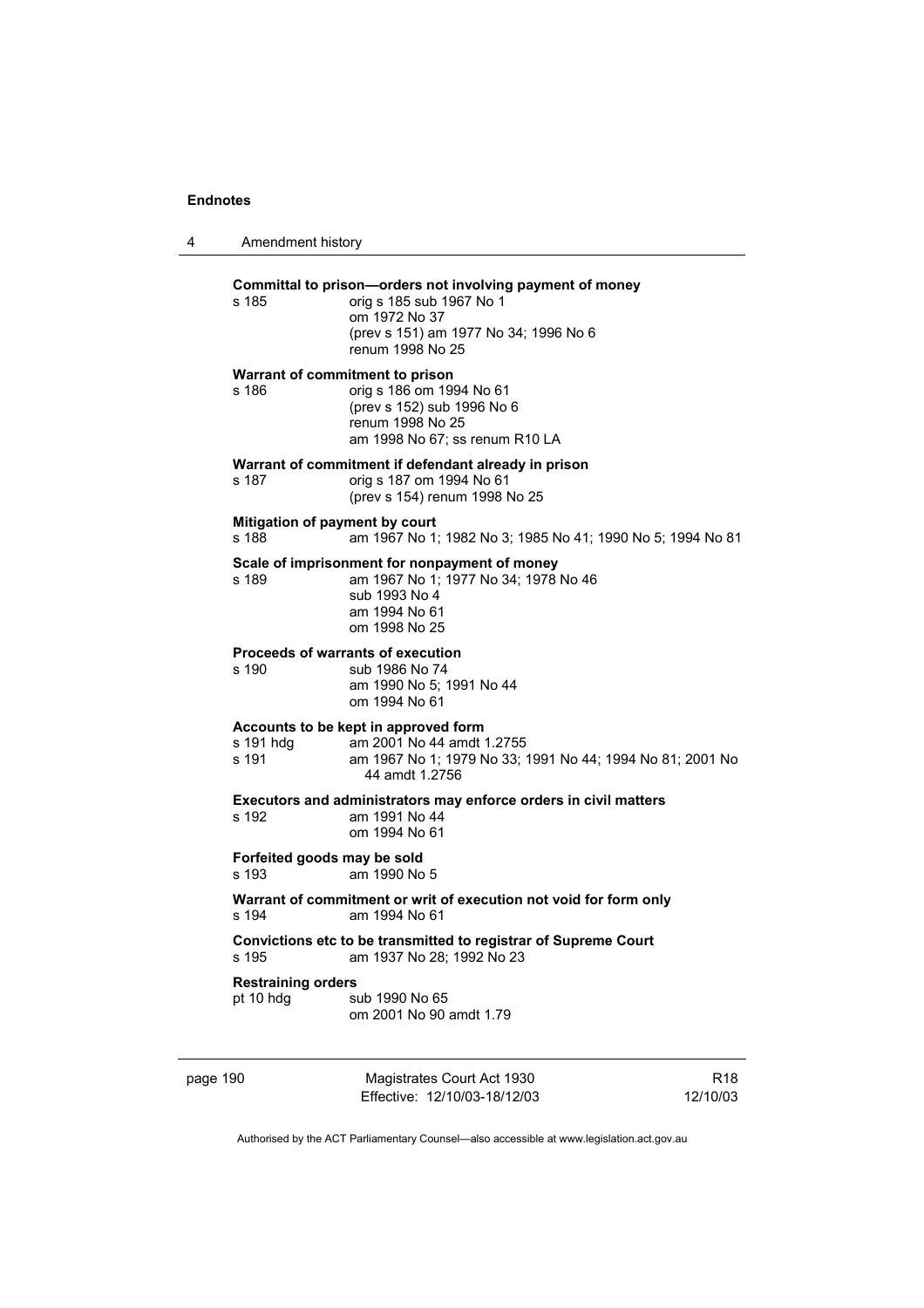| Amendment history |  |
|-------------------|--|
|-------------------|--|

# **Definitions for pt 10**<br>s 196 **am** am 1937 No 28 sub 1990 No 65 am 1992 No 37; 2000 No 60 s 4 om 2001 No 90 amdt 1.79 **Power to make**  s 197 sub 1990 No 65 om 2001 No 90 amdt 1.79 **Entitlement to apply**  s 198 sub 1990 No 65 am 1998 No 38; 2000 No 60 s 5 om 2001 No 90 amdt 1.79 **Powers exercisable in care and protection proceedings**  s 198A ins 1999 No 64 s 4 sch 2 om 2001 No 90 amdt 1.79 **Special requirements—applications by community advocate or employer**  s 198B ins 2000 No 60 s 6 om 2001 No 90 amdt 1.79 **Hearing dates**  am 1937 No 28 sub 1990 No 65 am 1991 No 44 om 2001 No 90 amdt 1.79 **Parties—applications by persons other than aggrieved persons s 200 am 1937 No 28** am 1937 No 28 sub 1990 No 65 am 1998 No 38; 2000 No 60 s 7 om 2001 No 90 amdt 1.79 **Parties—applications involving children**  s 201 sub 1990 No 65 am 1991 No 44 om 2001 No 90 amdt 1.79 **Representation of children**  s 202 sub 1990 No 65 om 2001 No 90 amdt 1.79 **Hearing of applications**<br>s 203 sub 19 sub 1990 No 65 am 1995 No 46; 1999 No 34 om 2001 No 90 amdt 1.79

Magistrates Court Act 1930 Effective: 12/10/03-18/12/03 page 191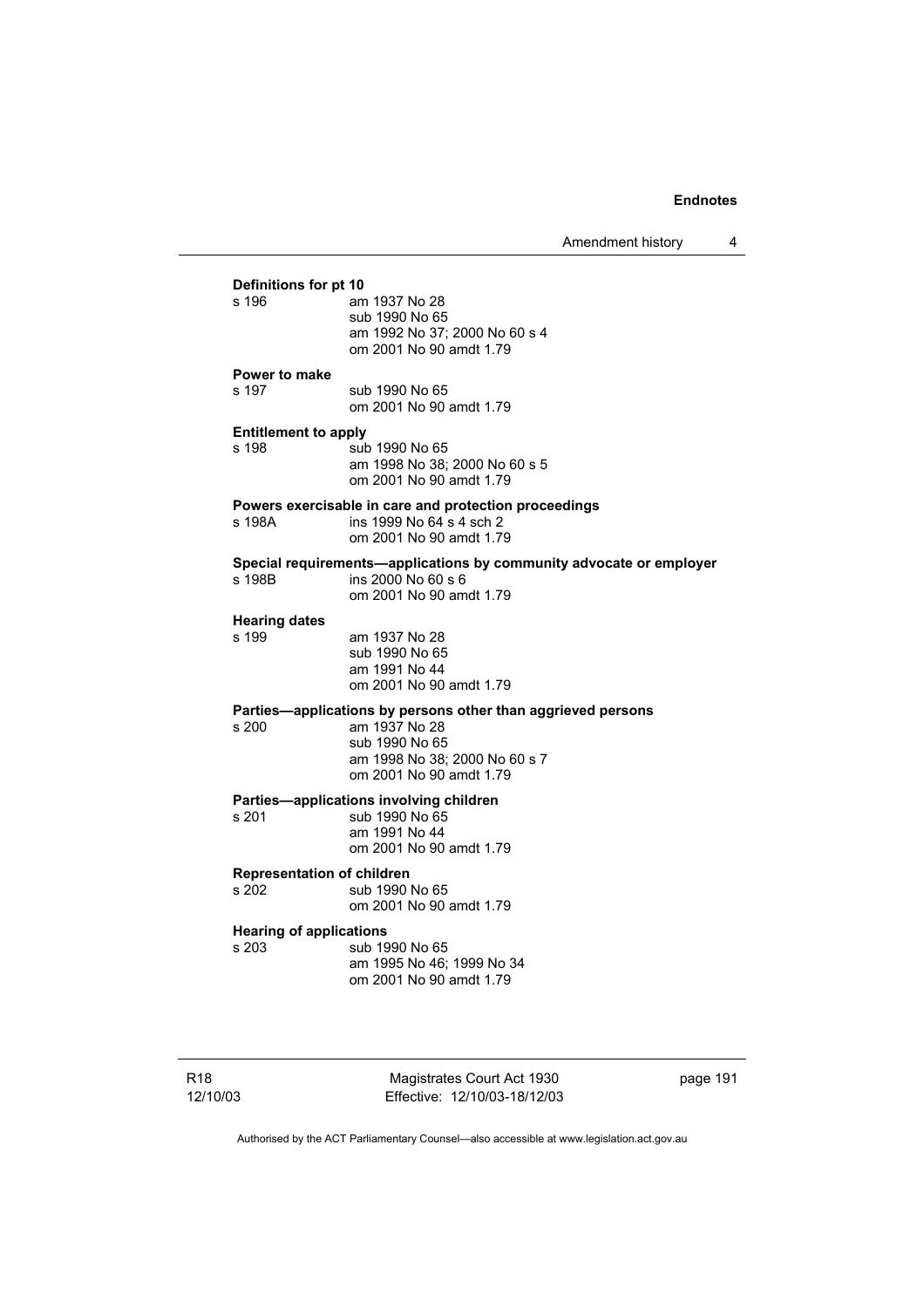4 Amendment history

page 192 Magistrates Court Act 1930 Effective: 12/10/03-18/12/03 **Matters to be taken into account**<br>s 204 **up 1990** No 65 sub 1990 No 65 om 2001 No 90 amdt 1.79 **Restrictions in orders**  am 1986 No 74 sub 1990 No 65 om 2001 No 90 amdt 1.79 **Consent orders**  sub 1990 No 65 om 2001 No 90 amdt 1.79 **Jurisdiction under s 206**  ins 1999 No 34 om 2001 No 90 amdt 1.79 **Service of applications**  ins 1990 No 65 am 1991 No 44; 2000 No 60 s 8; 2001 No 44 amdt 1.2757 om 2001 No 90 amdt 1.79 **Procedure in absence of respondent**<br>  $\frac{1}{206B}$  ins 1990 No 65 ins 1990 No 65 om 2001 No 90 amdt 1.79 **Interim restraining orders**  s 206C ins 1990 No 65 om 2001 No 90 amdt 1.79 **Seizure of firearms**  s 206D ins 1990 No 65 am 1991 No 9; 1996 No 74; 1997 No 25 om 2001 No 90 amdt 1.79 **Explaining proposed orders**  s 206E ins 1990 No 65 am 1992 No 37 om 2001 No 90 amdt 1.79 **Counselling**  ins 1990 No 65 om 2001 No 90 amdt 1.79 **Power of court to make orders where person charged**  s 206G ins 1990 No 65 om 2001 No 90 amdt 1.79 **Duration of orders**  s 206H ins 1990 No 65 om 2001 No 90 amdt 1.79

R18 12/10/03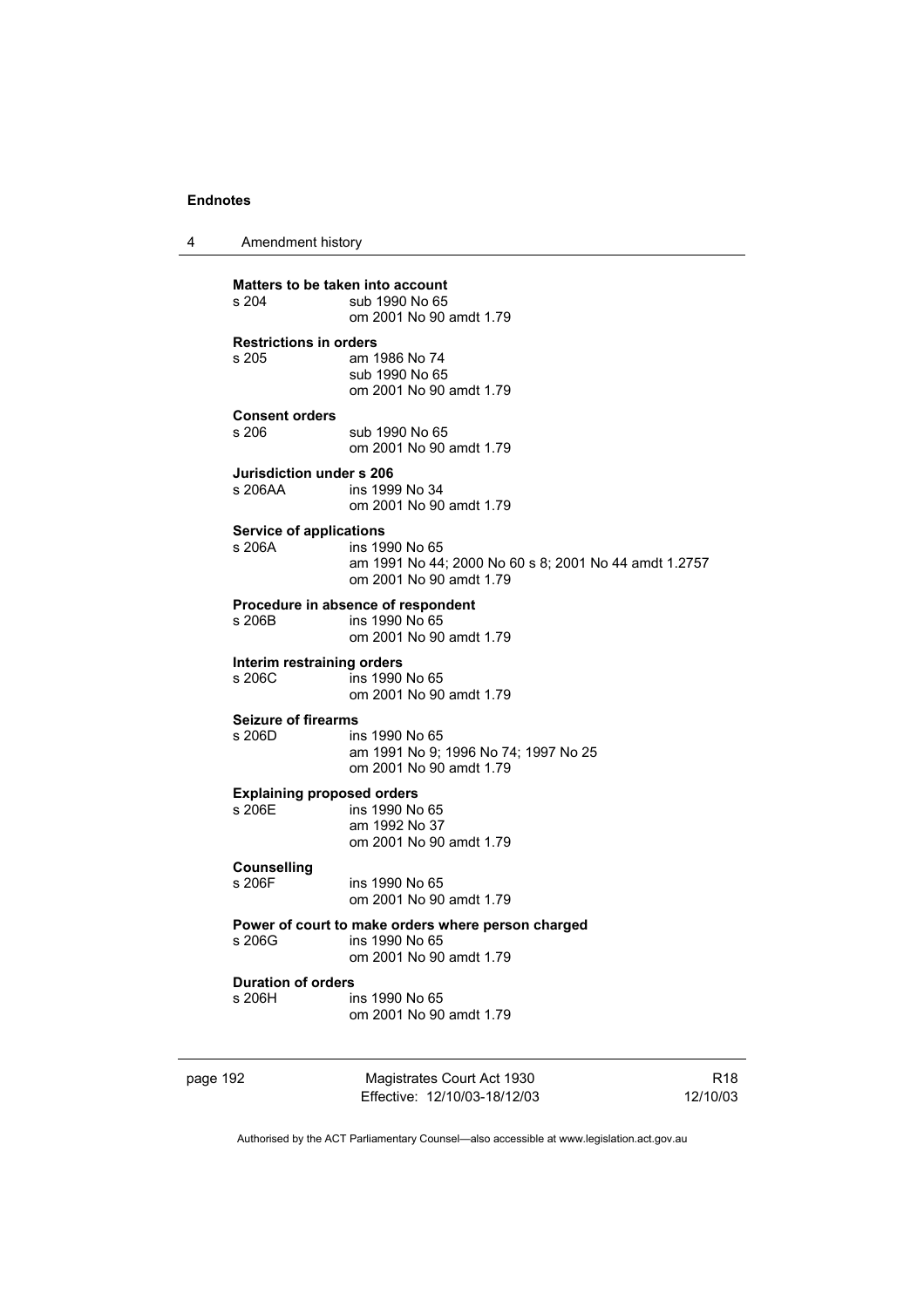Amendment history 4

| s 2061                                     | ins 2001 No 70 amdt 1.67<br>om 2001 No 90 amdt 1.79       |
|--------------------------------------------|-----------------------------------------------------------|
|                                            | Variation and revocation of orders                        |
| s 206J                                     | ins 1990 No 65                                            |
|                                            | am 1991 No 44; 1999 No 64 s 4 sch 2                       |
|                                            | om 2001 No 90 amdt 1.79                                   |
| Service etc of orders                      |                                                           |
| s 206K                                     | ins 1990 No 65                                            |
|                                            | am 1991 No 44; 1996 No 51; 2001 No 44 amdt 1.2758,        |
|                                            | amdt 1.2759                                               |
|                                            | om 2001 No 90 amdt 1.79                                   |
| <b>Offence</b>                             |                                                           |
| s 206L                                     | ins 1990 No 65                                            |
|                                            | am 1992 No 37; 1994 No 81; 1997 No 25                     |
|                                            | om 2001 No 90 amdt 1.79                                   |
|                                            | Service other than personal service                       |
| s 206M                                     | ins 1990 No 65                                            |
|                                            | om 2001 No 90 amdt 1.79                                   |
| Service by police officers                 |                                                           |
| s 206N                                     | ins 1990 No 65                                            |
|                                            | am 1991 No 44                                             |
|                                            | om 2001 No 90 amdt 1.79                                   |
|                                            | Restriction on publication of reports of proceedings      |
| s 206P                                     | ins 1990 No 65                                            |
|                                            | am 1994 No 81; 1998 No 38                                 |
|                                            | om 2001 No 90 amdt 1.79                                   |
|                                            | Limits of restriction on publication                      |
| s 206PA                                    | ins 1998 No 38                                            |
|                                            | om 2001 No 90 amdt 1.79                                   |
|                                            | Application not invalid only because made under wrong Act |
|                                            |                                                           |
|                                            | ins 1998 No 38                                            |
| s 206PB                                    | om 2001 No 90 amdt 1.79                                   |
|                                            |                                                           |
| <b>Appeals</b><br>s 206Q                   | ins 1990 No 65                                            |
|                                            | am 1995 No 46                                             |
|                                            | om 2001 No 90 amdt 1.79                                   |
|                                            |                                                           |
| <b>Application of Crimes Act</b><br>s 206R | ins 1990 No 65                                            |

R18 12/10/03

Magistrates Court Act 1930 Effective: 12/10/03-18/12/03 page 193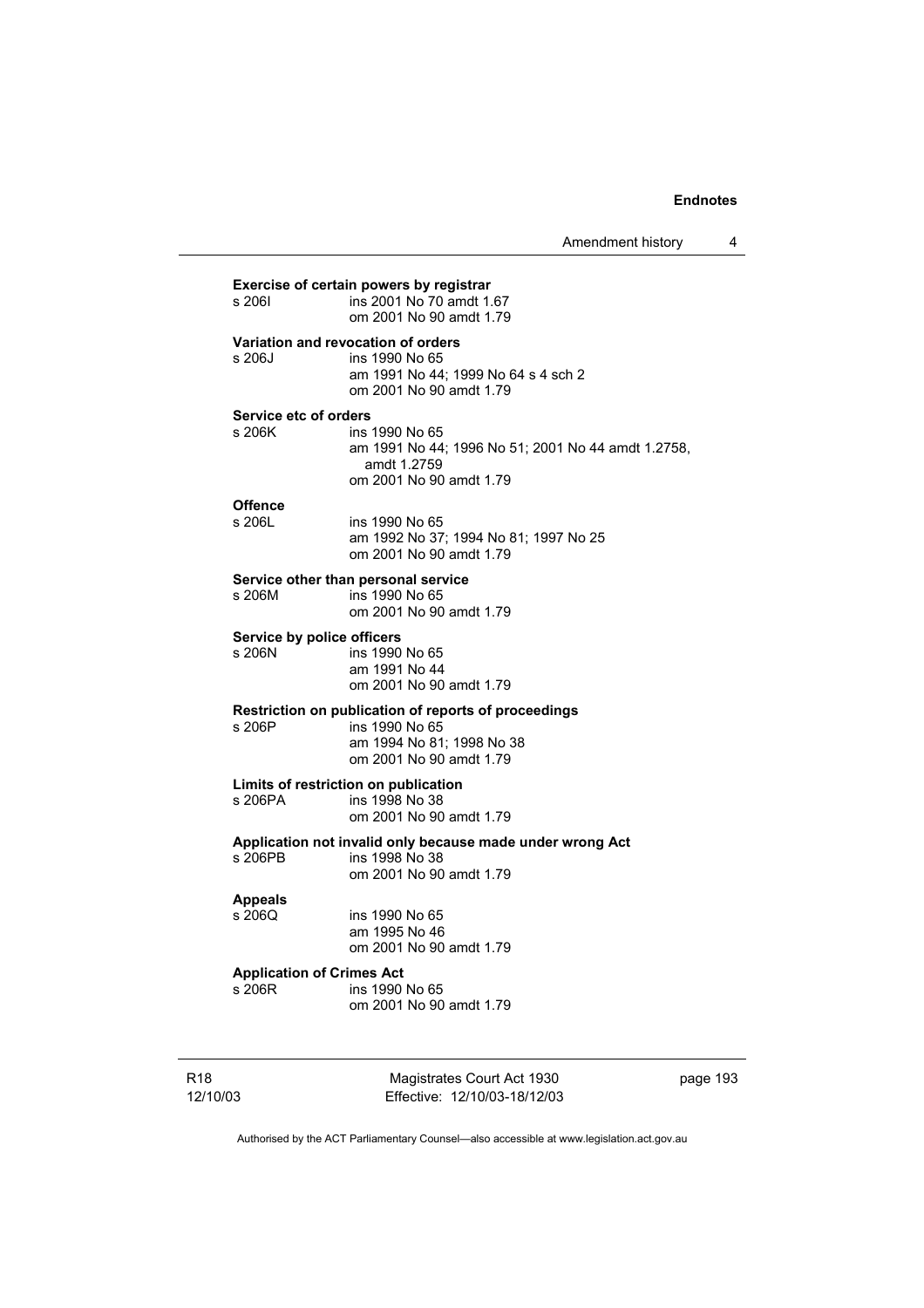| 4 | Amendment history                             |                                                                                                                                                                                                                          |
|---|-----------------------------------------------|--------------------------------------------------------------------------------------------------------------------------------------------------------------------------------------------------------------------------|
|   | <b>Appeals to Supreme Court</b><br>pt 11 hdg  | sub 1972 No 37                                                                                                                                                                                                           |
|   | div 11.1 hdg                                  | <b>Appellate jurisdiction of Supreme Court</b><br>(prev pt 11 div 1 hdg) ins 1972 No 37<br>renum R8 LA                                                                                                                   |
|   | <b>Jurisdiction of Supreme Court</b><br>s 207 | sub 1937 No 28<br>am 1967 No 1; 1968 No 25<br>sub 1972 No 37<br>am 1985 No 67; 1990 No 65; 2001 No 90 amdt 1.80                                                                                                          |
|   | <b>Appeals</b><br>div 11.2 hdg                | (prev pt 11 div 2 hdg) ins 1972 No 37<br>renum R8 LA                                                                                                                                                                     |
|   | s 208                                         | Appeals to which div 11.2 applies<br>sub 1937 No 28<br>am 1953 No 14; 1958 No 12; 1968 No 25<br>sub 1972 No 37<br>am 1984 No 16; 1985 Nos 41 and 67; 1986 Nos 33 and 74;<br>1990 No 65; 1992 No 9; 1994 No 61; 1996 No 6 |
|   | Appeals in other cases<br>s 208A              | ins 1958 No 12<br>am 1967 No 1; 1968 No 25<br>om 1972 No 37                                                                                                                                                              |
|   | s 208B                                        | Substituted service of notice of appeal<br>ins 1958 No 12<br>om 1972 No 37                                                                                                                                               |
|   | Institution of appeal<br>s 209                | am 1934 No 17<br>sub 1937 No 28<br>am 1967 No 1<br>sub 1972 No 37<br>am 1984 No 61; 1985 No 67<br>sub 1986 No 74                                                                                                         |
|   | s 210                                         | Substituted service of notice of appeal<br>am 1934 No 17<br>sub 1937 No 28; 1972 No 37                                                                                                                                   |
|   | s 211                                         | When appeal deemed to be duly instituted<br>sub 1937 No 28; 1972 No 37; 1985 No 18<br>om 1986 No 74                                                                                                                      |

page 194 Magistrates Court Act 1930 Effective: 12/10/03-18/12/03

R18 12/10/03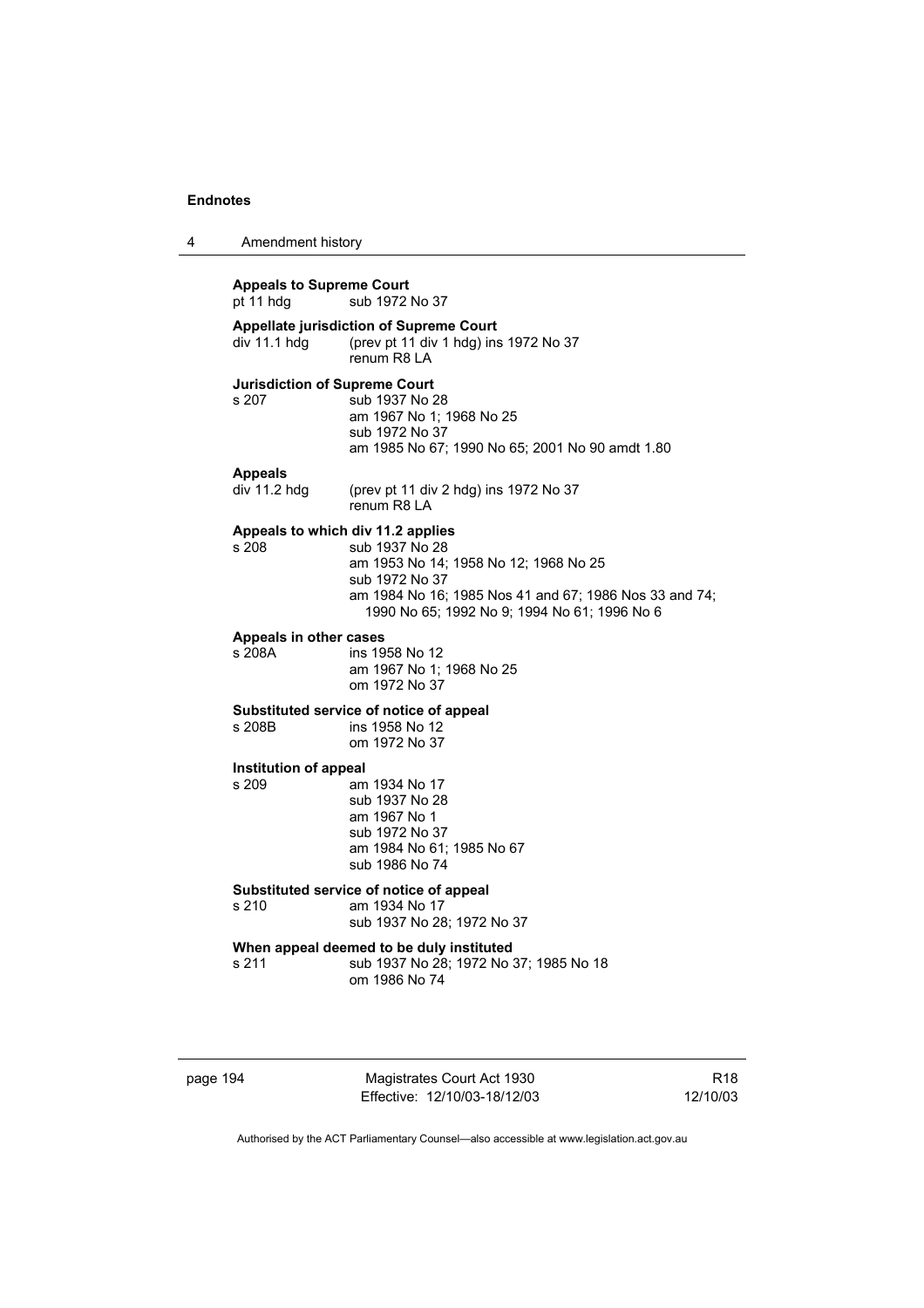Amendment history 4

# **When appeal deemed to be duly instituted**<br>s 212 **b** sub 1937 No 28: 1958 No

sub 1937 No 28: 1958 No 12 am 1967 No 1 sub 1972 No 37 om 1985 No 18

#### **Increase in amount of security**

s 213 sub 1937 No 28; 1972 No 37 om 1985 No 18

### **Appeals in cases other than civil cases**

s 214 sub 1937 No 28 am 1967 No 1 sub 1972 No 37 am 1984 No 61; 1990 No 65

# **Appeals in relation to grant of bail**

ins 1986 No 33 om 1992 No 9

#### **Appeals in civil cases**

s 215 om 1937 No 28 ins 1972 No 37 am 1985 No 67 om 1986 No 74

# **Stay of execution pending appeal in certain cases**

s 216 om 1937 No 28 ins 1972 No 37 am 1984 No 62; 1986 No 74; 1992 No 9; 1995 No 41

# **Execution not to be stayed in other cases except by order of Supreme Court**

#### om 1937 No 28 ins 1972 No 37 om 1986 No 74

# **Orders by Supreme Court on appeals**

s 218 om 1937 No 28 ins 1972 No 37 sub 1984 No 61 am 1985 No 67

## **Barring of right of appeal under div 11.2 if order to review granted**

s 219 om 1937 No 28 ins 1972 No 37 am 1985 No 67; 1986 No 74

# **Orders to review**

(prev pt 11 div 3 hdg) ins 1972 No 37 renum R8 LA

R18 12/10/03

Magistrates Court Act 1930 Effective: 12/10/03-18/12/03 page 195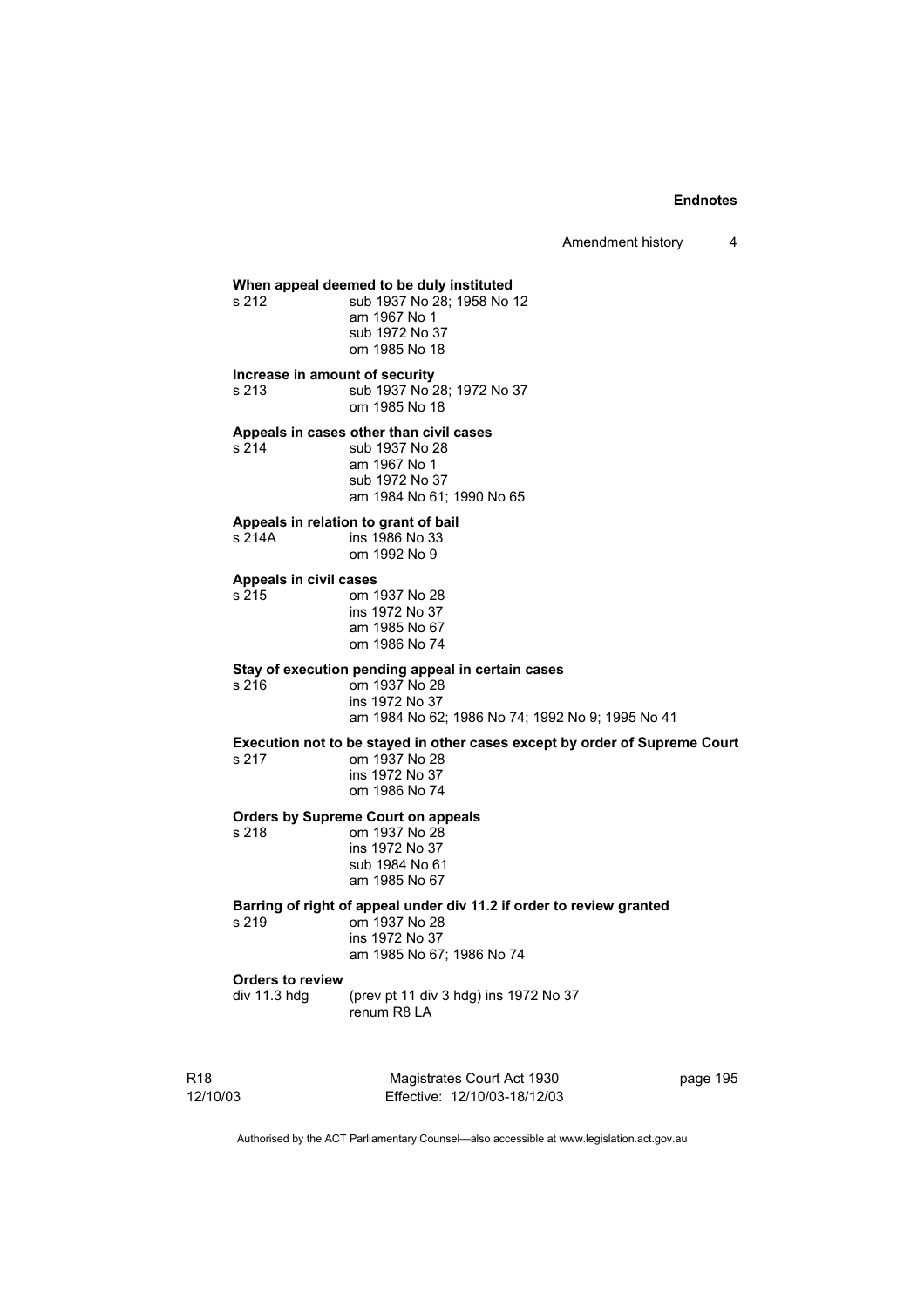| 4        | Amendment history                              |                                                                                                                                                                           |                             |
|----------|------------------------------------------------|---------------------------------------------------------------------------------------------------------------------------------------------------------------------------|-----------------------------|
|          | Interpretation<br>s 219A                       | ins 1972 No 37<br>om 1994 No 61                                                                                                                                           |                             |
|          | s 219B                                         | Appeals by way of orders to review<br>ins 1972 No 37<br>am 1974 No 14; 1979 No 41; 1984 No 16; 1985 Nos 41 and 67;<br>1990 No 9; 1994 No 61; 1996 No 6; pars renum R10 LA |                             |
|          | <b>Grant of order nisi to review</b><br>s 219C | ins 1972 No 37<br>am 1974 No 14; 1979 No 41; 1984 No 61; 1985 Nos 41 and 67;<br>1990 No 9; 1996 No 6; pars renum R10 LA                                                   |                             |
| s 219D   |                                                | Security for costs and stay of execution<br>ins 1972 No 37<br>am 1985 Nos 41 and 67; 1990 No 9; 1992 No 9; 1996 No 6; ss<br>renum R <sub>10</sub> LA                      |                             |
|          | Non-appearance of applicant<br>s 219E          | ins 1972 No 37<br>am 1996 No 6                                                                                                                                            |                             |
|          | <b>Powers of Supreme Court</b><br>s 219F       | ins 1972 No 37<br>am 1974 No 14; 1979 No 41; 1985 Nos 41 and 67; 1990 No 9;<br>ss and pars renum R10 LA                                                                   |                             |
|          | <b>Absconding appellants</b>                   | pt 11 div 3A hdg ins 1984 No 62<br>om 1992 No 9                                                                                                                           |                             |
|          | Interpretation<br>s 219G                       | ins 1984 No 62<br>am 1986 No 74<br>om 1992 No 9                                                                                                                           |                             |
|          | s 219H                                         | Warrant of apprehension of appellant<br>ins 1984 No 62<br>om 1992 No 9                                                                                                    |                             |
|          | s 219J                                         | Power of Court where person apprehended<br>ins 1984 No 62<br>om 1992 No 9                                                                                                 |                             |
|          | s 219K                                         | <b>Effect of apprehension of appellant</b><br>ins 1984 No 62<br>om 1992 No 9                                                                                              |                             |
|          | Stay of execution not affected<br>s 219L       | ins 1984 No 62<br>om 1992 No 9                                                                                                                                            |                             |
| page 196 |                                                | Magistrates Court Act 1930<br>Effective: 12/10/03-18/12/03                                                                                                                | R <sub>18</sub><br>12/10/03 |
|          |                                                | Authorised by the ACT Parliamentary Counsel—also accessible at www.legislation.act.gov.au                                                                                 |                             |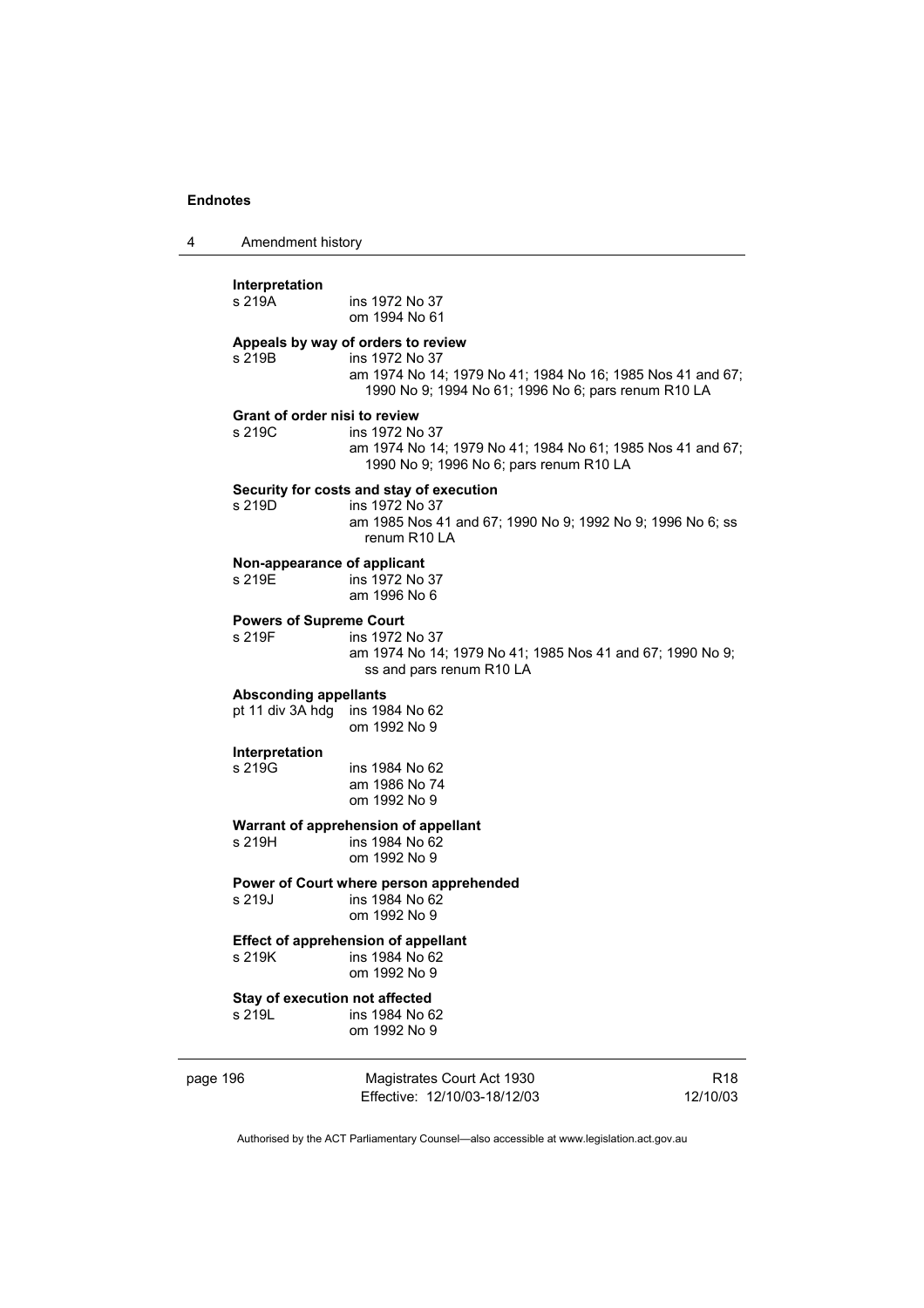**General Provisions**  (prev pt 11 div 4 hdg) ins 1972 No 37 renum R8 LA **Forfeiture of recognisance**  s 220 am 1937 No 28; 1972 No 37 sub 1984 No 62 om 1992 No 9 **Magistrate may order appellant to be liberated**  s 221 om 1937 No 28 **Control of Supreme Court over summary convictions**  s 222 am 1937 No 28; 1985 No 67; 1986 No 74 **Amendment**  s 223 am 1937 No 28; 1985 No 67; 1986 No 74 **In cases of certiorari**  am 1937 No 28 **Notice dispensed with**  s 225 am 1937 No 28; 1967 No 1; 1985 No 17 **Power of court to admit to bail**  s 226 am 1937 No 28; 1992 No 9 **Respecting the amendment of convictions etc**  s 227 am 1937 No 28; 1985 No 67; 1996 No 6 **Want of summons or information**  s 228 am 1986 No 74 **Provisions applicable in relation to security given for costs of appeal**  s 230 am 1937 No 28 sub 1972 No 37 am 1985 No 18; 1991 No 44 **Magistrate sued for act not within jurisdiction**  s 231 am 1937 No 28; 1953 No 14; 1994 No 61 **Warrant or writ by magistrate on order of court**  s 233 am 1994 No 61 **No action for acts done under order of Supreme Court**  s 234 am 1937 No 28 **No action where proceedings confirmed on appeal**  s 235 am 1994 No 61 **Actions in cases prohibited**  s 236 am 1937 No 28

R18 12/10/03

Magistrates Court Act 1930 Effective: 12/10/03-18/12/03 page 197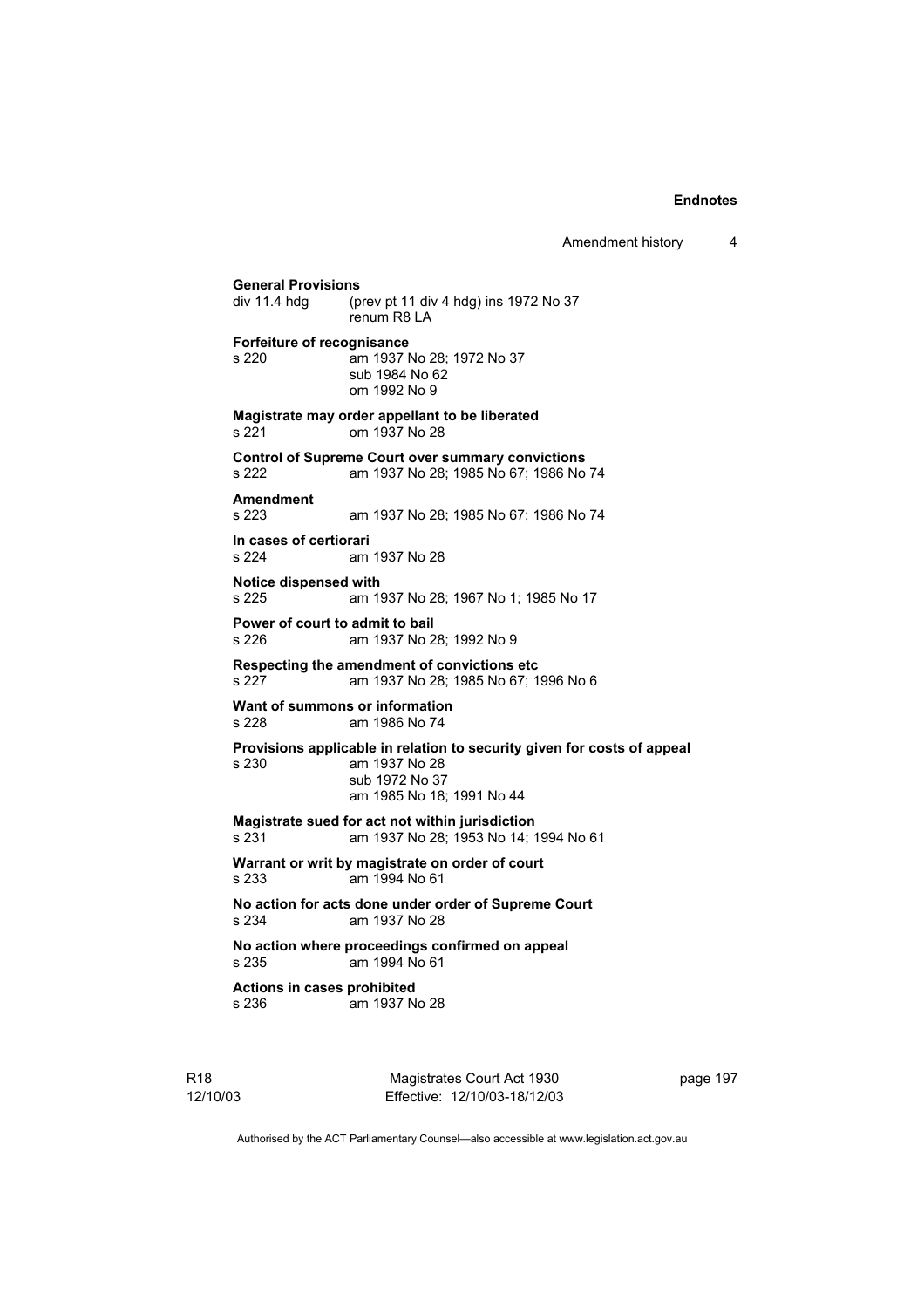| 4                        | Amendment history                  |                                                                                      |
|--------------------------|------------------------------------|--------------------------------------------------------------------------------------|
|                          | <b>Limitation of actions</b>       |                                                                                      |
|                          | s 237                              | om 1985 No 66                                                                        |
|                          | <b>Notice of actions</b><br>s 238  | om 1985 No 66                                                                        |
|                          | Payment of money into court        |                                                                                      |
|                          | s 239                              | am 1937 No 28; 1986 No 74                                                            |
|                          | s 240                              | No action against magistrate for judicial acts in Magistrates Court<br>am 1985 No 67 |
|                          | <b>Verdict for defendant</b>       |                                                                                      |
|                          | s 242                              | am 1937 No 28; 1986 No 74<br>sub 1996 No 6                                           |
|                          | <b>Damages</b>                     |                                                                                      |
|                          | s 243                              | am 1966 No 2                                                                         |
|                          |                                    | sub 1994 No 61                                                                       |
|                          | Costs                              |                                                                                      |
|                          | pt 13 hdg                          | sub 1953 No 14                                                                       |
|                          |                                    | am 1994 No 4                                                                         |
|                          | <b>Award of costs</b>              |                                                                                      |
|                          | s 244                              | am 1937 No 28; 1953 No 14; 1986 No 74; 1994 No 61                                    |
|                          | <b>Court fees</b>                  |                                                                                      |
|                          | s 245                              | sub 1953 No 14; 1980 No 10<br>am 1991 Nos 38 and 44                                  |
|                          |                                    | om 1994 No 4                                                                         |
| <b>Remission of fees</b> |                                    |                                                                                      |
|                          | s 245A                             | ins 1937 No 28                                                                       |
|                          |                                    | sub 1986 No 83                                                                       |
|                          |                                    | am 1989 No 55; 1990 No 5; 1991 No 44; 1993 No 4                                      |
|                          |                                    | om 1994 No 4                                                                         |
|                          | Solicitor's costs                  |                                                                                      |
|                          | s 246                              | sub 1937 No 28<br>om 1986 No 74                                                      |
|                          |                                    |                                                                                      |
|                          | <b>Witnesses expenses</b><br>s 247 | sub 1953 No 14; 1967 No 1                                                            |
|                          |                                    | am 1996 No 6                                                                         |
|                          | <b>Court and tribunal fees</b>     |                                                                                      |
|                          | pt 13A hdg                         | orig pt 13A hdg ins 1974 No 14                                                       |
|                          |                                    | om 1992 No 9                                                                         |
|                          |                                    | ins 1994 No 4<br>sub 2000 No 1 s 3 sch                                               |
|                          |                                    |                                                                                      |
|                          |                                    |                                                                                      |
|                          |                                    |                                                                                      |

page 198 Magistrates Court Act 1930 Effective: 12/10/03-18/12/03

R18 12/10/03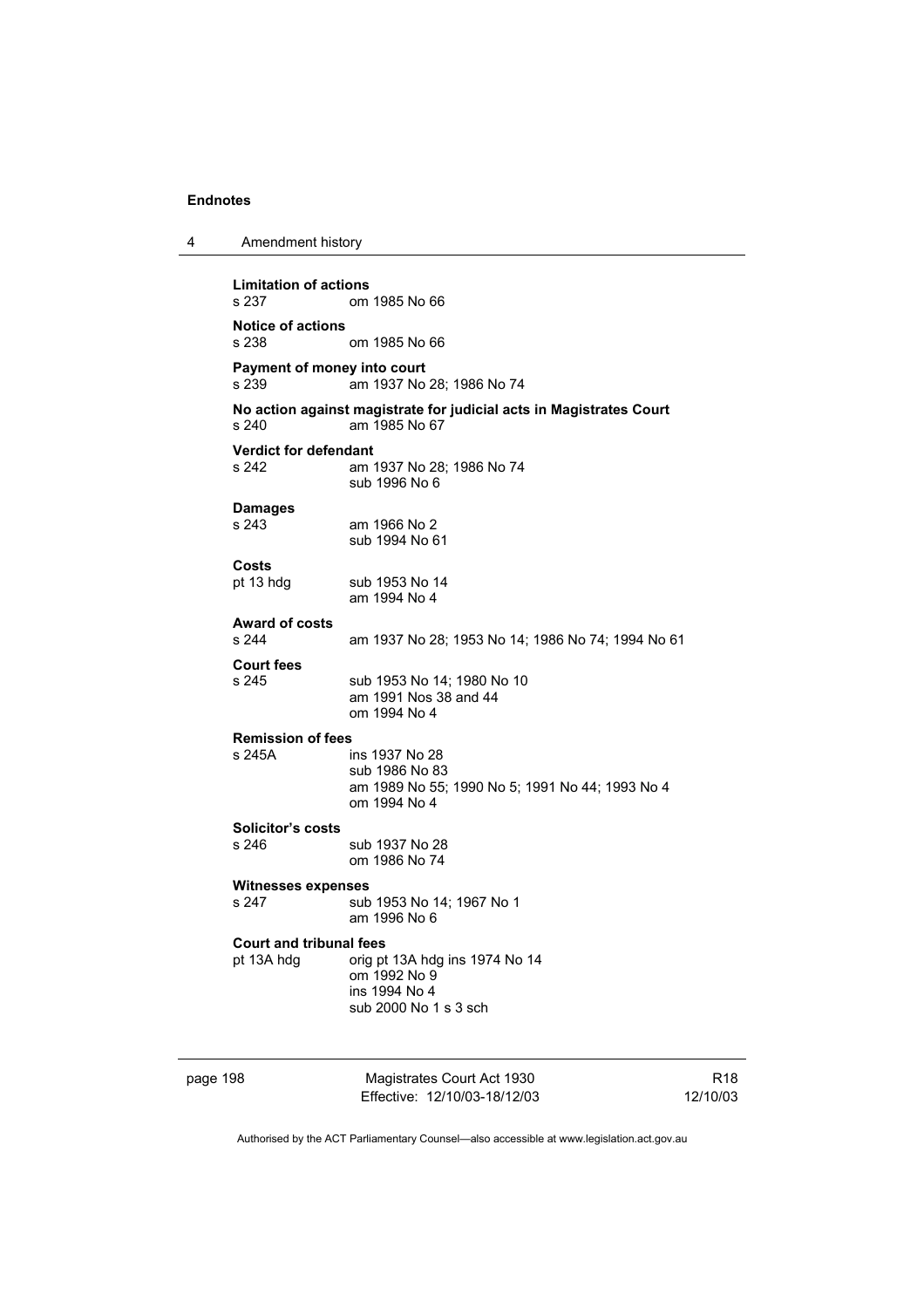Amendment history 4

R18 Magistrates Court Act 1930 page 199 **Definitions for pt 13A**<br>s 248 **cm** om 1994 No 61 s 49 ins 2001 No 1 s 3 sch am 2001 No 18 s 174 **Determination of fees**  s 248A ins 1974 No 14 am 1986 No 53; 1990 No 5 om 1992 No 9 ins 1994 No 4 am 1997 No 94; 1998 No 25 sub 2000 No 1 s 3 sch am 2001 No 44 amdt 1.2760 **Payment of fees**  s 248B ins 1974 No 14 am 1986 No 53; 1990 No 5 om 1992 No 9 ins 1994 No 4 sub 2000 No 1 s 3 sch am 2001 No 44 amdt 1.2761 **Remission, refund, deferral, waiver and exemption of fees**  s 248C ins 1974 No 14 om 1992 No 9 ins 1994 No 4 am 1994 No 45; No. 1995 No 46; 1997 No 96; 1999 No 66 sch 3; 1999 No 64 s 4 sch 2 sub 2000 No 1 s 3 sch am 2002 No 36 s 4 (4), (5) exp 11 October 2003 (s 248C (5)) **Recovery of fees in non-criminal proceedings if fees otherwise not payable**  ins 1974 No 14 am 1986 No 53 om 1992 No 9 ins 1994 No 4 sub 2000 No 1 s 3 sch **Recovery of fees in criminal proceedings if fees not otherwise payable**  ins 1994 No 4 sub 2000 No 1 s 3 sch **Review of decisions**  s 248F ins 1994 No 4 am 1996 No 6 sub 2000 No 1 s 3 sch **Securities taken under Act**  s 249 am 1991 No 44

12/10/03

Effective: 12/10/03-18/12/03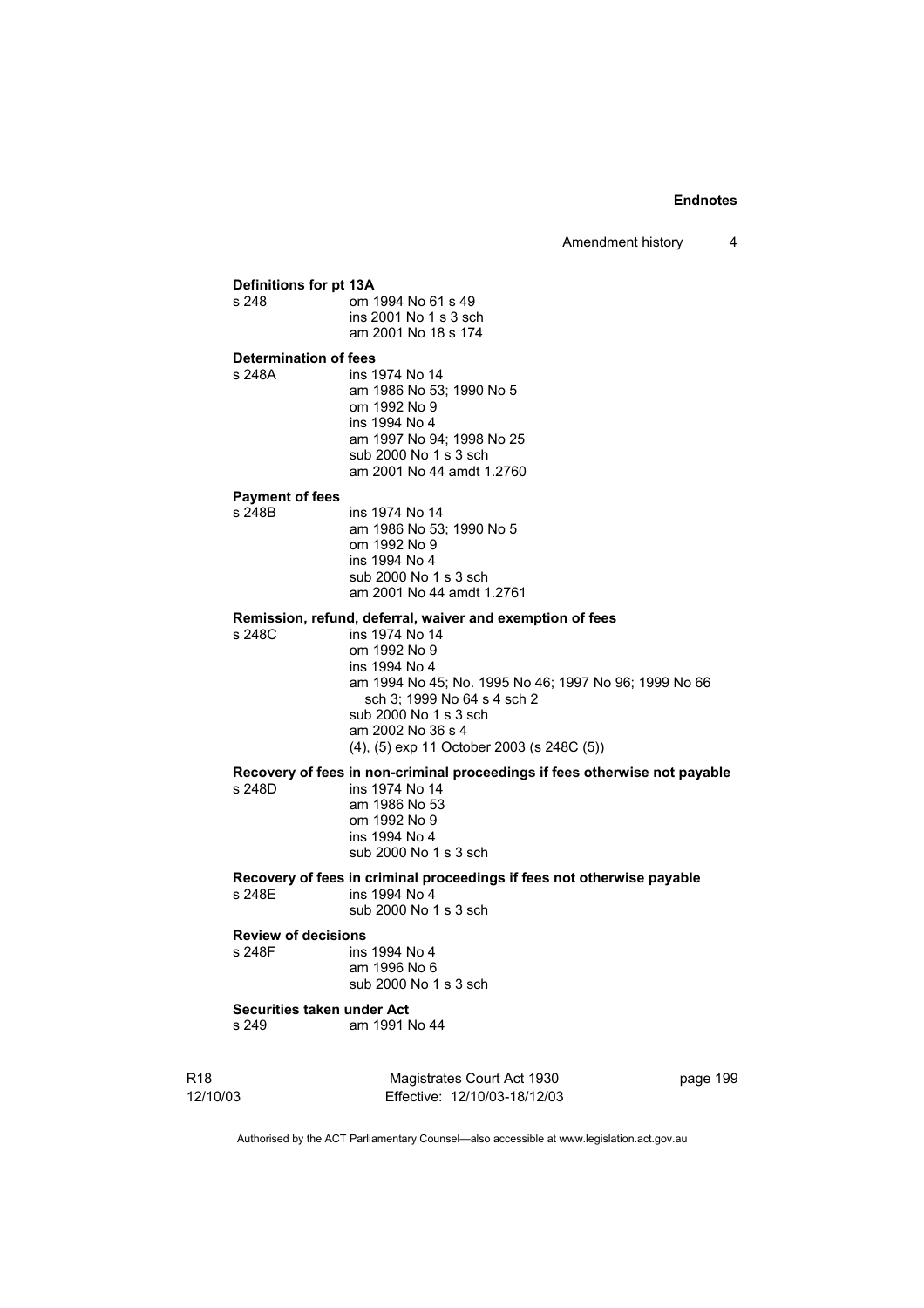| 4 | Amendment history                                                                                    |                                                                                                                           |
|---|------------------------------------------------------------------------------------------------------|---------------------------------------------------------------------------------------------------------------------------|
|   | s 250                                                                                                | Recovery of sum due under security<br>ins 1937 No 28<br>am 1986 No 74; 1991 No 44; 1992 No 9                              |
|   | s 251                                                                                                | Enforcement of payment of sum due by principal<br>om 1937 No 28                                                           |
|   | Sums paid by surety may be recovered from principal<br>s 252<br>am 1937 No 28; 1986 No 74; 1992 No 9 |                                                                                                                           |
|   | <b>Payment enforced by security</b><br>s 253                                                         | am 1992 No 9                                                                                                              |
|   | <b>Enforcement of recognisance</b><br>s 254                                                          | sub 1974 No 14<br>am 1986 Nos 53 and 74; 1990 No 5; 1991 No 44; 1992 No 9;<br>1994 No 61                                  |
|   | Directions as to procedure<br>s 254A                                                                 | ins 1989 No 59                                                                                                            |
|   | s 254B                                                                                               | Appearance by audiovisual or audio links<br>ins 1999 No 22 s 22<br>am 2000 No 17 s 3 sch 1                                |
|   | Contempt in face of court<br>s 255                                                                   | am 1967 No 1; 1972 No 37; 1990 No 5<br>sub 1993 No 4<br>am 1994 Nos 66 and 81; 1999 No 22 s 23; ss renum R10 LA           |
|   | s 255AA                                                                                              | Refusal or failure to give evidence-offence<br>ins 1994 No 61<br>am 1995 No 46; 1996 No 6; 1998 Nos 25 and 54             |
|   | s 255AB                                                                                              | Refusal or failure to give evidence-committal<br>ins 1994 No 61<br>am 1995 No 46                                          |
|   | <b>Commitment to remand centre</b><br>s 255A                                                         | ins 1976 No 42<br>am 1995 No 41; 1996 No 6; 1998 No 25                                                                    |
|   | s 255B hdg<br>s 255B                                                                                 | Registrar to give directions for preparation of transcript<br>am 1991 No 44<br>ins 1980 No 4<br>am 1986 No 71; 1991 No 44 |
|   | <b>Applications for transcripts</b><br>s 255C                                                        | ins 1980 No 4<br>am 1986 Nos 71 and 83; 1988 No 45; 1991 Nos 38 and 44;<br>1993 No 4; 1994 No 4; 1999 No 22 s 24          |

page 200 Magistrates Court Act 1930 Effective: 12/10/03-18/12/03

R18 12/10/03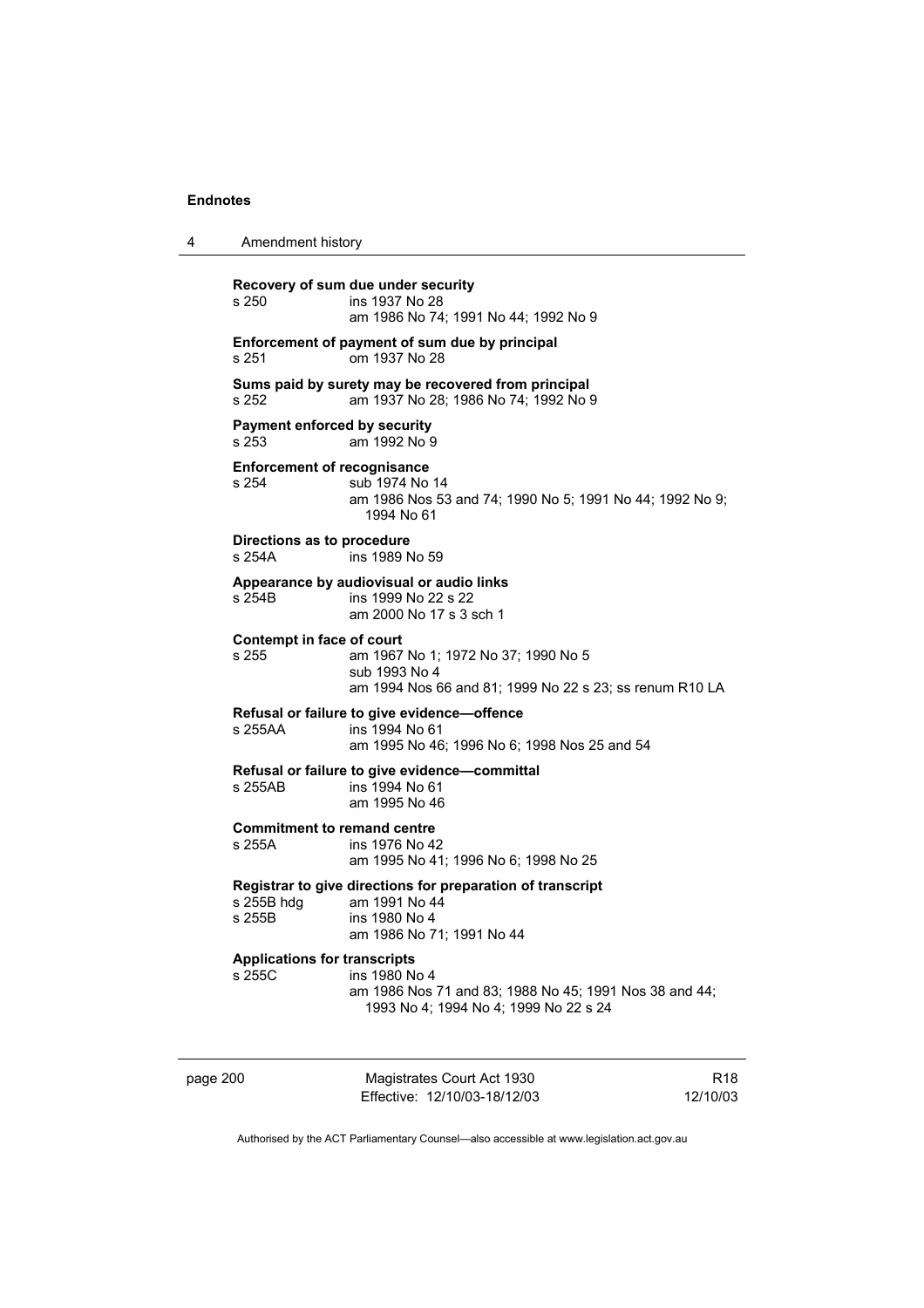page 201

| Amendment history |  |
|-------------------|--|
|-------------------|--|

| Forms               |                                                                                                                                                                                                                                                                                                                                                                                                               |
|---------------------|---------------------------------------------------------------------------------------------------------------------------------------------------------------------------------------------------------------------------------------------------------------------------------------------------------------------------------------------------------------------------------------------------------------|
| s 256               | am 1967 No 1; 1970 No 15; 1974 No 14; 1979 No 33; 1993 No<br>4; 2001 No 44 amdts 1.2762-1.2764                                                                                                                                                                                                                                                                                                                |
|                     | (8)-(11) exp 12 September 2002 (s 256 (11))                                                                                                                                                                                                                                                                                                                                                                   |
|                     | <b>Power of Minister to determine fees</b>                                                                                                                                                                                                                                                                                                                                                                    |
| s 257               | am 1937 No 28<br>om 1986 No 74                                                                                                                                                                                                                                                                                                                                                                                |
|                     | ins 1991 No 38                                                                                                                                                                                                                                                                                                                                                                                                |
|                     | om 1994 No 4                                                                                                                                                                                                                                                                                                                                                                                                  |
|                     | Power to make rules or regulations                                                                                                                                                                                                                                                                                                                                                                            |
| s 258               | am 1932 No 21; 1937 No 28; 1953 No 14; 1986 No 74; 1990 No<br>5; 1991 No 44; 2001 No 44 amdts 1.2765-1.2768                                                                                                                                                                                                                                                                                                   |
| <b>Transitional</b> |                                                                                                                                                                                                                                                                                                                                                                                                               |
| pt 16 hdg           | ins 1999 No 34<br>om 2001 No 90 amdt 1.81                                                                                                                                                                                                                                                                                                                                                                     |
|                     | Application of s 203 (as amended) and s 206AA                                                                                                                                                                                                                                                                                                                                                                 |
| s 259               | ins 1999 No 34                                                                                                                                                                                                                                                                                                                                                                                                |
|                     | om 2001 No 90 amdt 1.81                                                                                                                                                                                                                                                                                                                                                                                       |
| Oath                |                                                                                                                                                                                                                                                                                                                                                                                                               |
| sch 1               | orig sch 1 am 1937 No 28; 1938 No 25 (as am 1938 No 35);<br>1938 No 35; 1953 No 14; 1958 No 12; 1966 No 2; 1967 No 1;<br>1968 No 25; 1972 No 37; 1974 No 14; 1976 No 42; 1977 Nos<br>34 and 61; 1978 No 46; 1979 No 33; 1984 No 62; 1985 No<br>67; 1986 No 74; 1989 No 59; 1990 No 65; 1991 No 44; 1992<br>Nos 9 and 37; 1993 No 4; 1994 No 61; 1996 Nos 6 and 82;<br>1998 No 67<br>om 2001 No 44 amdt 1.2769 |
|                     | (prev sch 2) am 1938 No 25 (as am 1938 No 35)                                                                                                                                                                                                                                                                                                                                                                 |
|                     | om 1977 No 4                                                                                                                                                                                                                                                                                                                                                                                                  |
|                     | ins 1977 No 4<br>am 1997 No 94                                                                                                                                                                                                                                                                                                                                                                                |
|                     | renum 2001 No 44 amdt 1.2770                                                                                                                                                                                                                                                                                                                                                                                  |
| Oath                |                                                                                                                                                                                                                                                                                                                                                                                                               |
| sch <sub>2</sub>    | renum as sch 1                                                                                                                                                                                                                                                                                                                                                                                                |
| sch <sub>3</sub>    | am 1938 No 25 (as am 1938 No 35); 1976 No 42; 1985 No 67;                                                                                                                                                                                                                                                                                                                                                     |
|                     | 1991 No 44                                                                                                                                                                                                                                                                                                                                                                                                    |
|                     | om 2001 No 44 amdt 1.2771                                                                                                                                                                                                                                                                                                                                                                                     |
| <b>Fees</b>         |                                                                                                                                                                                                                                                                                                                                                                                                               |
| sch 4               | am 1937 Nos 5 and 28<br>om 1953 No 14                                                                                                                                                                                                                                                                                                                                                                         |
|                     |                                                                                                                                                                                                                                                                                                                                                                                                               |
|                     |                                                                                                                                                                                                                                                                                                                                                                                                               |
|                     |                                                                                                                                                                                                                                                                                                                                                                                                               |

Authorised by the ACT Parliamentary Counsel—also accessible at www.legislation.act.gov.au

Magistrates Court Act 1930 Effective: 12/10/03-18/12/03

R18 12/10/03